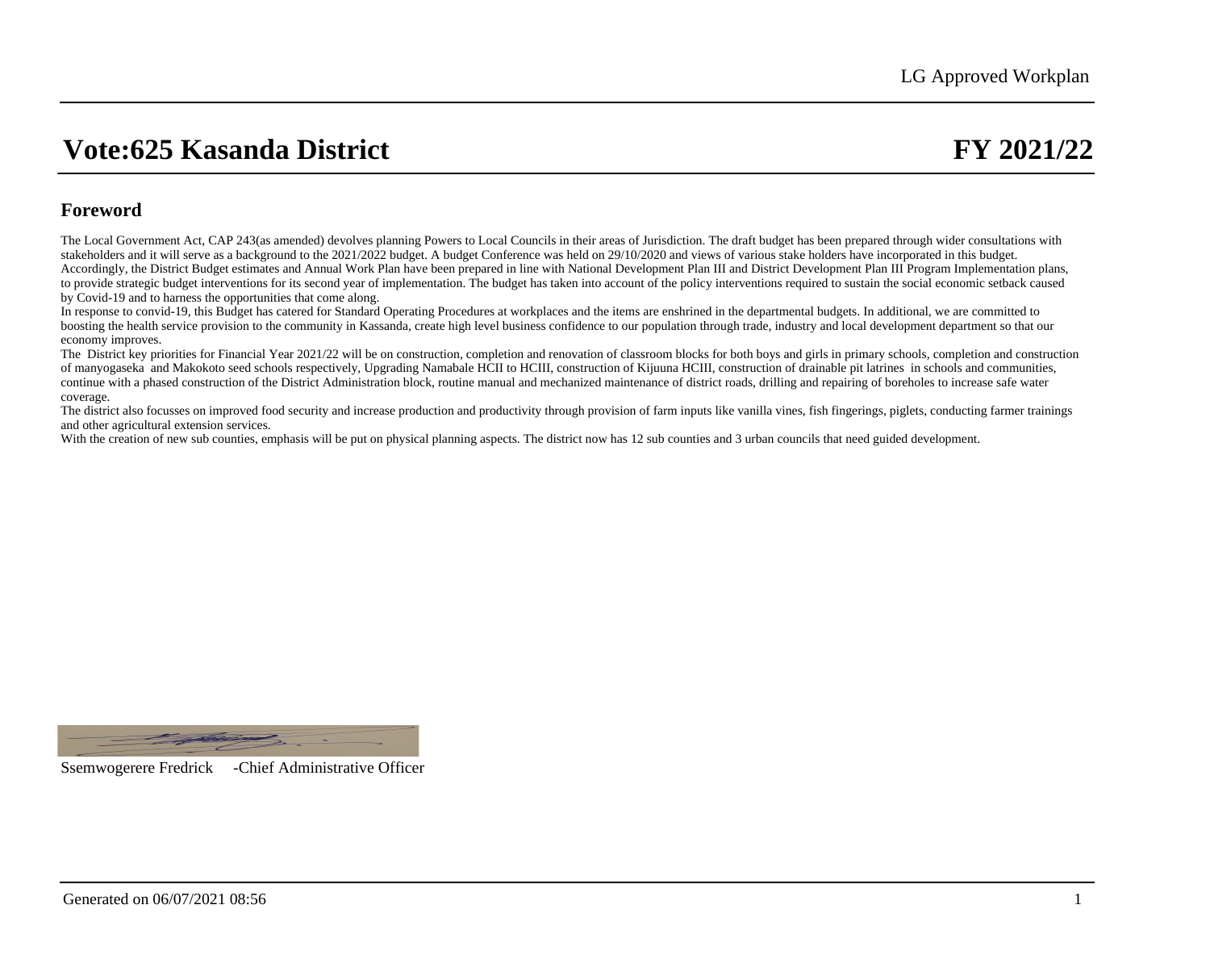**SECTION A: Workplans for HLG**

**Sub-SubProgramme 1a Administration**

## **Quarterly Workplan Outputs for FY 2021/22**

| <b>Ushs Thousands</b>                                                  | Approved Budget Expenditure and<br>and Outputs for<br>FY 2020/21 | Outputs by end<br><b>March for FY</b> | <b>Annual Planned</b><br>Spending and<br><b>Outputs FY</b> | <b>Ouarter 1</b><br><b>Planned Spending Planned</b><br>and Outputs | <b>Ouarter 2</b><br>Spending and | <b>Ouarter 3</b><br>and Outputs | <b>Ouarter 4</b><br><b>Planned Spending Planned Spending</b><br>and Outputs |
|------------------------------------------------------------------------|------------------------------------------------------------------|---------------------------------------|------------------------------------------------------------|--------------------------------------------------------------------|----------------------------------|---------------------------------|-----------------------------------------------------------------------------|
|                                                                        |                                                                  | 2020/21                               | 2021/22                                                    |                                                                    | <b>Outputs</b>                   |                                 |                                                                             |
| <b>Service Area: 81 District and Urban Administration</b>              |                                                                  |                                       |                                                            |                                                                    |                                  |                                 |                                                                             |
| <b>Output Class: Higher LG Services</b>                                |                                                                  |                                       |                                                            |                                                                    |                                  |                                 |                                                                             |
| <b>Rudget Output: 81 01 Operation of the Administration Department</b> |                                                                  |                                       |                                                            |                                                                    |                                  |                                 |                                                                             |

*Budget Output: 81 01Operation of the Administration Department*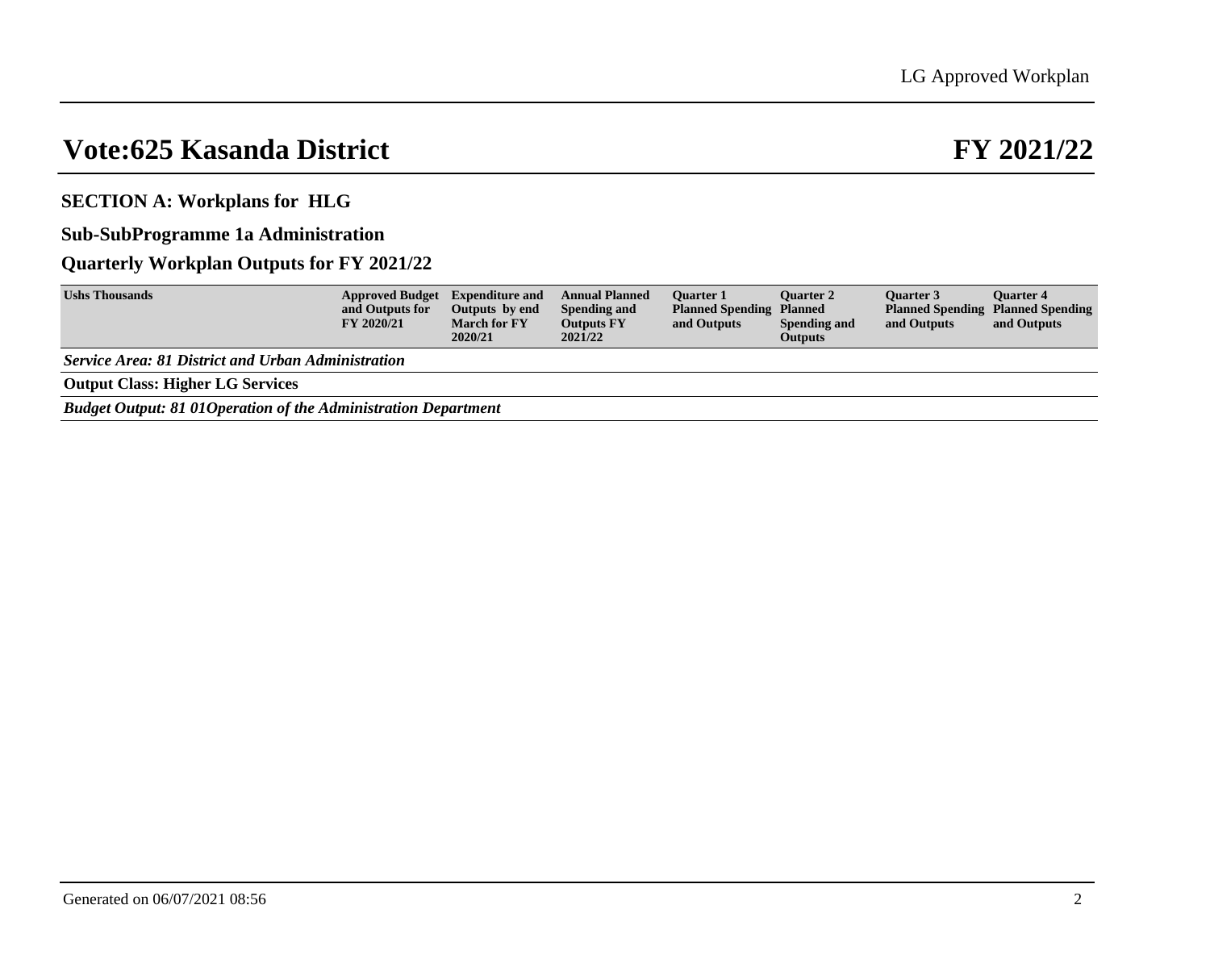| <b>Non Standard Outputs:</b> | <b>Office Stationery</b><br>and other small<br>office equipment<br>procured. Vehicle<br>maintenance done,<br>Payment of staff<br>Salaries and<br>Pension to<br>Pensioners.<br>Maintaining and<br>renovating of<br>District buildings<br>done. Fuel for<br>CAOs office<br>procured<br>Monitoring and<br>supervision of<br>government<br>projects done Staff<br>Procuring of office Office Stationery<br>stationery and other and other small<br>small office<br>equipment,<br>Maintaining<br><b>District Vehicles</b><br>Paying of salaries<br>to employees and<br>pension to<br>pensioners.<br>Maintaining and<br>renovating of<br>District buildings<br>Procuring Fuel for<br>CAOs office.<br>Monitoring and<br>supervision of<br>government<br>projects.<br>Generating<br>monitoring and<br>supervisory reports<br>for government<br>projects. Catering<br>of staff welfare. | <b>Office Stationery</b><br>and other small<br>office equipment<br>procured. Vehicle<br>maintenance done,<br><b>Payment of staff</b><br>Salaries and<br><b>Pension to</b><br>Pensioners.<br><b>Maintaining and</b><br>renovating of<br><b>District buildings</b><br>done. Fuel for<br>CAOs office<br>procured<br><b>Monitoring and</b><br>supervision of<br>government<br>projects done Staff<br>office equipment<br>procured. Vehicle<br>maintenance done,<br><b>Payment of staff</b><br>Salaries and<br><b>Pension to</b><br>Pensioners.<br><b>Maintaining and</b><br>renovating of<br><b>District buildings</b><br>done. Fuel for<br>CAOs office<br>procured<br><b>Monitoring and</b><br>supervision of<br>government<br>projects done Staff<br>welfare catered for. equipment | Salaries paid to<br>staff CAOs<br><i>monitoring of</i><br>government<br><i>institutions and</i><br><i>prgrams</i><br>undertaken<br>consultations to<br>line ministries<br>undertaken<br><b>Stationery</b><br>procured overtime<br>allowances for<br>support staff paid<br><b>Newspapers</b><br><i>procured office</i><br>equipment<br>procured Fuel for<br><i>routine activities</i><br>welfare catered for. <i>welfare catered for.</i> <b>procured electricity</b><br>bills cleared<br><b>Vehicle maintained</b> cleared<br>staff welfared<br>catered for<br><b>Management</b><br>meetings<br>conductedSalaries<br>paid to staff CAOs<br><i>monitoring of</i><br>government<br>institutions and<br><i>prgrams</i><br>undertaken<br><b>Stationery</b><br>procured overtime<br>allowances for<br>support staff paid<br><b>Newspapers</b><br><i>procured office</i><br>procured Fuel for<br><i>routine</i> activities<br><i>procured electricity</i><br><b>bills</b> cleared<br><b>Vehicle maintained</b><br>staff welfared | Salaries paid to<br>staff<br>CAOs monitoring<br>of government<br>institutions and<br>prgrams<br>undertaken<br>consultations to<br>line ministries<br>undertaken<br>Stationery procured Stationery<br>overtime<br>allowances for<br>support staff paid<br>Newspapers<br>procured<br>office equipment<br>procured<br>Fuel for routine<br>activities procured<br>electricity bills<br>Vehicle maintained<br>staff welfared<br>catered for<br>Management<br>meetings<br>conducted | Salaries paid to<br>staff<br>CAOs monitoring<br>of government<br>institutions and<br>prgrams<br>undertaken<br>consultations to<br>line ministries<br>undertaken<br>procured<br>overtime<br>allowances for<br>support staff paid<br>Newspapers<br>procured<br>office equipment<br>procured<br>Fuel for routine<br>activities procured<br>electricity bills<br>cleared<br>Vehicle<br>maintained<br>staff welfared<br>catered for<br>Management<br>meetings<br>conducted | Salaries paid to<br>staff<br>CAOs monitoring<br>of government<br>institutions and<br>prgrams<br>undertaken<br>consultations to<br>line ministries<br>undertaken<br>overtime<br>allowances for<br>support staff paid<br>Newspapers<br>procured<br>office equipment<br>procured<br>Fuel for routine<br>activities procured<br>electricity bills<br>cleared<br>Vehicle maintained Vehicle maintained<br>staff welfared<br>catered for<br>Management<br>meetings<br>conducted | Salaries paid to<br>staff<br>CAOs monitoring<br>of government<br>institutions and<br>prgrams<br>undertaken<br>consultations to<br>line ministries<br>undertaken<br>Stationery procured Stationery procured<br>overtime<br>allowances for<br>support staff paid<br>Newspapers<br>procured<br>office equipment<br>procured<br>Fuel for routine<br>activities procured<br>electricity bills<br>cleared<br>staff welfared<br>catered for<br>Management<br>meetings<br>conducted |
|------------------------------|--------------------------------------------------------------------------------------------------------------------------------------------------------------------------------------------------------------------------------------------------------------------------------------------------------------------------------------------------------------------------------------------------------------------------------------------------------------------------------------------------------------------------------------------------------------------------------------------------------------------------------------------------------------------------------------------------------------------------------------------------------------------------------------------------------------------------------------------------------------------------------|-----------------------------------------------------------------------------------------------------------------------------------------------------------------------------------------------------------------------------------------------------------------------------------------------------------------------------------------------------------------------------------------------------------------------------------------------------------------------------------------------------------------------------------------------------------------------------------------------------------------------------------------------------------------------------------------------------------------------------------------------------------------------------------|----------------------------------------------------------------------------------------------------------------------------------------------------------------------------------------------------------------------------------------------------------------------------------------------------------------------------------------------------------------------------------------------------------------------------------------------------------------------------------------------------------------------------------------------------------------------------------------------------------------------------------------------------------------------------------------------------------------------------------------------------------------------------------------------------------------------------------------------------------------------------------------------------------------------------------------------------------------------------------------------------------------------------|-------------------------------------------------------------------------------------------------------------------------------------------------------------------------------------------------------------------------------------------------------------------------------------------------------------------------------------------------------------------------------------------------------------------------------------------------------------------------------|-----------------------------------------------------------------------------------------------------------------------------------------------------------------------------------------------------------------------------------------------------------------------------------------------------------------------------------------------------------------------------------------------------------------------------------------------------------------------|---------------------------------------------------------------------------------------------------------------------------------------------------------------------------------------------------------------------------------------------------------------------------------------------------------------------------------------------------------------------------------------------------------------------------------------------------------------------------|-----------------------------------------------------------------------------------------------------------------------------------------------------------------------------------------------------------------------------------------------------------------------------------------------------------------------------------------------------------------------------------------------------------------------------------------------------------------------------|
|                              |                                                                                                                                                                                                                                                                                                                                                                                                                                                                                                                                                                                                                                                                                                                                                                                                                                                                                |                                                                                                                                                                                                                                                                                                                                                                                                                                                                                                                                                                                                                                                                                                                                                                                   | catered for                                                                                                                                                                                                                                                                                                                                                                                                                                                                                                                                                                                                                                                                                                                                                                                                                                                                                                                                                                                                                |                                                                                                                                                                                                                                                                                                                                                                                                                                                                               |                                                                                                                                                                                                                                                                                                                                                                                                                                                                       |                                                                                                                                                                                                                                                                                                                                                                                                                                                                           |                                                                                                                                                                                                                                                                                                                                                                                                                                                                             |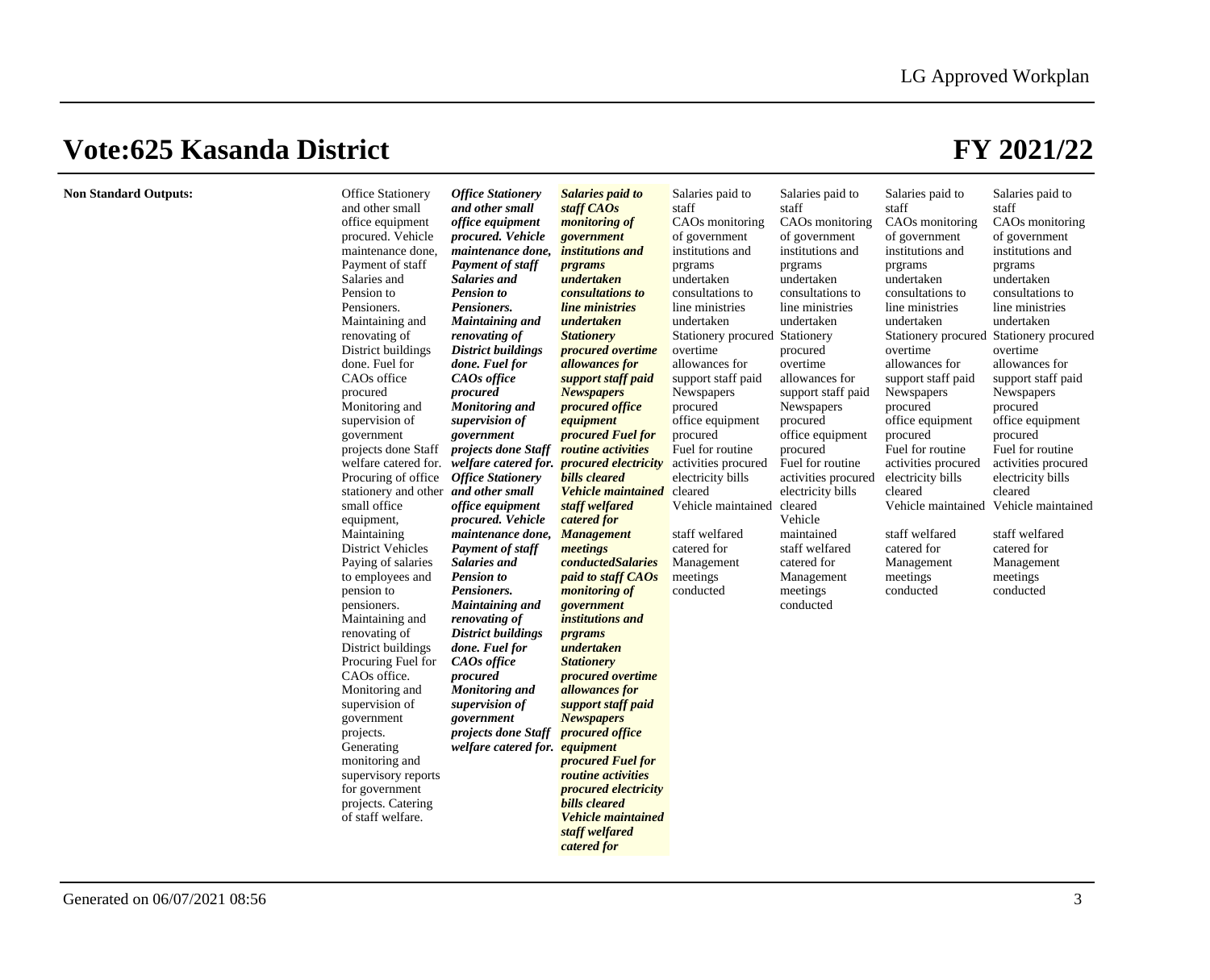| <b>Vote:625 Kasanda District</b>                                 |                                                                                                                                                                                                                                                                                                                              |                                                                                                                                                                                                                                                                                                                                       |                                                                                                                                                                                                                                                                                                           |                                                                                                                                                                  |                                                                                                                                                              |                                                                                                                                                                  | FY 2021/22                                                                                                                                                       |
|------------------------------------------------------------------|------------------------------------------------------------------------------------------------------------------------------------------------------------------------------------------------------------------------------------------------------------------------------------------------------------------------------|---------------------------------------------------------------------------------------------------------------------------------------------------------------------------------------------------------------------------------------------------------------------------------------------------------------------------------------|-----------------------------------------------------------------------------------------------------------------------------------------------------------------------------------------------------------------------------------------------------------------------------------------------------------|------------------------------------------------------------------------------------------------------------------------------------------------------------------|--------------------------------------------------------------------------------------------------------------------------------------------------------------|------------------------------------------------------------------------------------------------------------------------------------------------------------------|------------------------------------------------------------------------------------------------------------------------------------------------------------------|
| Wage Rec't:                                                      | 494,054                                                                                                                                                                                                                                                                                                                      | 370,541                                                                                                                                                                                                                                                                                                                               | 569,956                                                                                                                                                                                                                                                                                                   | 142,489                                                                                                                                                          | 142,489                                                                                                                                                      | 142,489                                                                                                                                                          | 142,489                                                                                                                                                          |
| Non Wage Rec't:                                                  | 1,068,909                                                                                                                                                                                                                                                                                                                    | 801,682                                                                                                                                                                                                                                                                                                                               | 59,980                                                                                                                                                                                                                                                                                                    | 14,995                                                                                                                                                           | 14,995                                                                                                                                                       | 14,995                                                                                                                                                           | 14,995                                                                                                                                                           |
| <b>Domestic Dev't:</b>                                           | $\mathbf{0}$                                                                                                                                                                                                                                                                                                                 | $\theta$                                                                                                                                                                                                                                                                                                                              | $\boldsymbol{\theta}$                                                                                                                                                                                                                                                                                     | $\theta$                                                                                                                                                         | $\theta$                                                                                                                                                     | $\mathbf{0}$                                                                                                                                                     | $\Omega$                                                                                                                                                         |
| <b>External Financing:</b>                                       | $\mathbf{0}$                                                                                                                                                                                                                                                                                                                 | $\overline{0}$                                                                                                                                                                                                                                                                                                                        | $\boldsymbol{\theta}$                                                                                                                                                                                                                                                                                     | $\boldsymbol{0}$                                                                                                                                                 | $\theta$                                                                                                                                                     | $\boldsymbol{0}$                                                                                                                                                 | $\overline{0}$                                                                                                                                                   |
| <b>Total For KeyOutput</b>                                       | 1,562,963                                                                                                                                                                                                                                                                                                                    | 1,172,222                                                                                                                                                                                                                                                                                                                             | 629,936                                                                                                                                                                                                                                                                                                   | 157,484                                                                                                                                                          | 157,484                                                                                                                                                      | 157,484                                                                                                                                                          | 157,484                                                                                                                                                          |
| <b>Budget Output: 81 02Human Resource Management Services</b>    |                                                                                                                                                                                                                                                                                                                              |                                                                                                                                                                                                                                                                                                                                       |                                                                                                                                                                                                                                                                                                           |                                                                                                                                                                  |                                                                                                                                                              |                                                                                                                                                                  |                                                                                                                                                                  |
| % age of LG establish posts filled                               |                                                                                                                                                                                                                                                                                                                              |                                                                                                                                                                                                                                                                                                                                       | 85%Heads of<br>departments,<br>sections and<br>support staffHeads<br>of departments,<br>sections and<br>support staff                                                                                                                                                                                     | 85% Heads of<br>departments,<br>sections and<br>support staff                                                                                                    | 85% Heads of<br>departments,<br>sections and<br>support staff                                                                                                | 85% Heads of<br>departments,<br>sections and<br>support staff                                                                                                    | 85% Heads of<br>departments,<br>sections and<br>support staff                                                                                                    |
| % age of pensioners paid by 28th of every<br>month               |                                                                                                                                                                                                                                                                                                                              |                                                                                                                                                                                                                                                                                                                                       | 99%All retired civil 99% All retired<br>servantsAll retired<br>civil servants                                                                                                                                                                                                                             | civil servants                                                                                                                                                   | 99% All retired<br>civil servants                                                                                                                            | 99% All retired<br>civil servants                                                                                                                                | 99% All retired<br>civil servants                                                                                                                                |
| % age of staff appraised                                         |                                                                                                                                                                                                                                                                                                                              |                                                                                                                                                                                                                                                                                                                                       | 100%Heads of<br>departments,<br>sections and<br>support staffHeads<br>of departments,<br>sections and<br>support staff                                                                                                                                                                                    | 100% Heads of<br>departments,<br>sections and<br>support staff                                                                                                   | 100% Heads of<br>departments,<br>sections and<br>support staff                                                                                               | 100% Heads of<br>departments,<br>sections and<br>support staff                                                                                                   | 100% Heads of<br>departments,<br>sections and<br>support staff                                                                                                   |
| % age of staff whose salaries are paid by 28th<br>of every month |                                                                                                                                                                                                                                                                                                                              |                                                                                                                                                                                                                                                                                                                                       | 99%All staffAll<br>local government<br>staff                                                                                                                                                                                                                                                              | 99% All local<br>government staff                                                                                                                                | 99% All local<br>government staff                                                                                                                            | 99%All local<br>government staff                                                                                                                                 | 99% All local<br>government staff                                                                                                                                |
| <b>Non Standard Outputs:</b>                                     | Heads of<br>Departments<br>recruited,<br>Recruitment plan<br>recruited. All<br>Heads of<br>Departments<br>appraised. Work<br>plans designed and<br>work schedules. All<br>the recruited staff<br>accessed payroll<br>within two weeks<br>of recruitment.<br>Human resource<br>data forms filled for <i>data forms filled</i> | <b>Heads</b> of<br><b>Departments</b><br>recruited,<br>Recruitment plan<br>recruited. All<br><b>Heads</b> of<br><b>Departments</b><br>appraised. Work<br>plans designed and resource data<br>work schedules. All forms filled for<br>the recruited staff<br>accessed payroll<br>within two weeks<br>of recruitment.<br>Human resource | Human resource<br>data forms filled<br>for those with<br>arrears and those<br>that need to access<br><i>payroll. Travels to</i><br><b>Ministry of Public</b><br><i>serviceHuman</i><br>those with arrears<br>and those that need<br>to access payroll.<br><b>Travels to Ministry</b><br>of Public service | Human resource<br>data forms filled<br>for those with<br>arrears and those<br>that need to access<br>payroll.<br><b>Travels to Ministry</b><br>of Public service | Human resource<br>data forms filled<br>for those with<br>arrears and those<br>that need to access<br>payroll.<br>Travels to<br>Ministry of Public<br>service | Human resource<br>data forms filled<br>for those with<br>arrears and those<br>that need to access<br>payroll.<br><b>Travels to Ministry</b><br>of Public service | Human resource<br>data forms filled<br>for those with<br>arrears and those<br>that need to access<br>payroll.<br><b>Travels to Ministry</b><br>of Public service |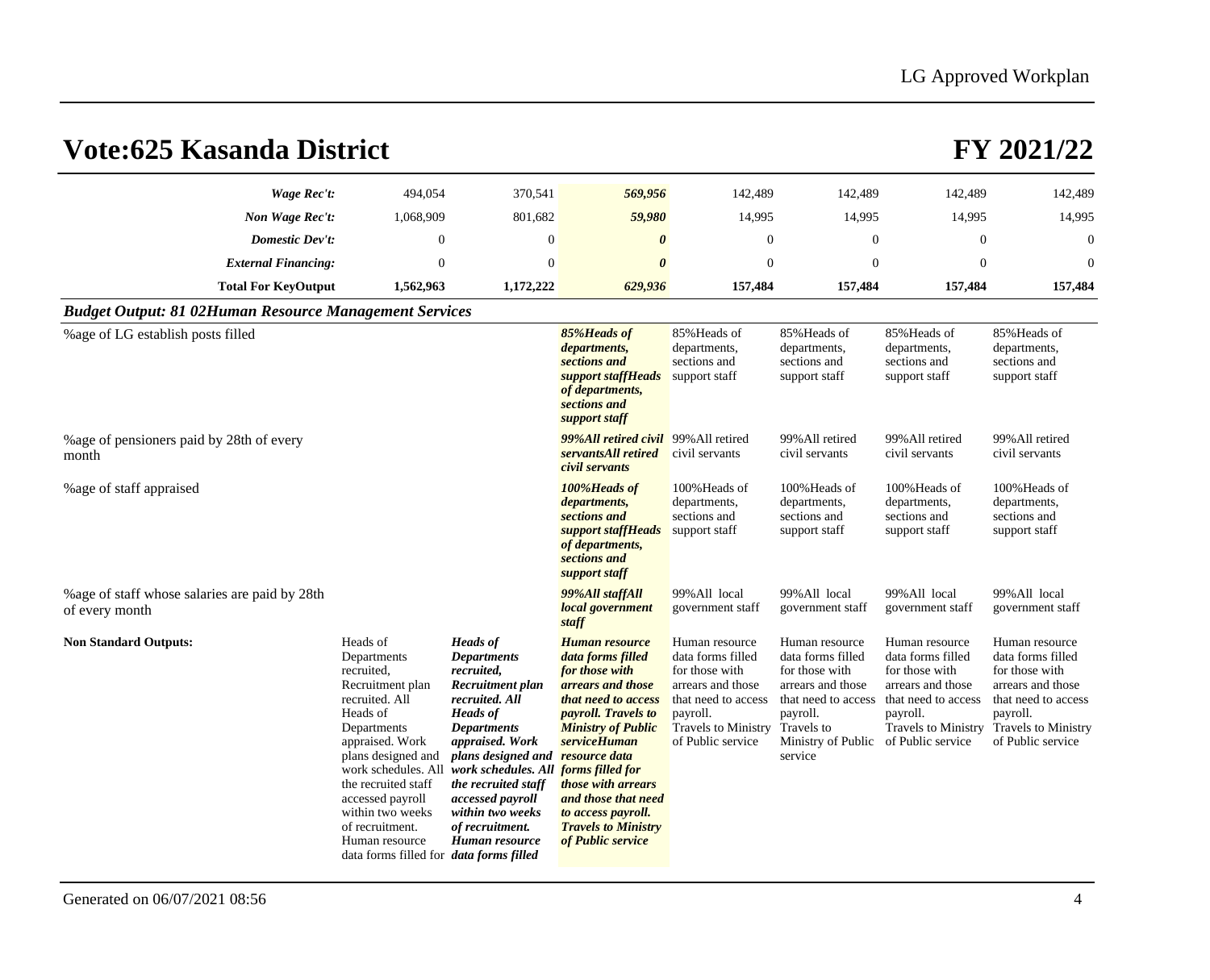|                                                       | those with arrears                                            | for those with                             |                       |                  |              |                  |                |
|-------------------------------------------------------|---------------------------------------------------------------|--------------------------------------------|-----------------------|------------------|--------------|------------------|----------------|
|                                                       | and those that need<br>to access payroll.                     | arrears and those<br>that need to access   |                       |                  |              |                  |                |
|                                                       | Retirement plan                                               | payroll. Retirement                        |                       |                  |              |                  |                |
|                                                       | drafted. Pension<br>files for pensioners                      | plan drafted.<br><b>Pension files for</b>  |                       |                  |              |                  |                |
|                                                       | prepared on                                                   | pensioners                                 |                       |                  |              |                  |                |
|                                                       | time.Heads of                                                 | prepared on                                |                       |                  |              |                  |                |
|                                                       | Departments                                                   | time.Heads of                              |                       |                  |              |                  |                |
|                                                       | recruited,                                                    | <b>Departments</b><br>recruited,           |                       |                  |              |                  |                |
|                                                       | Recruitment plan<br>recruited. All                            | Recruitment plan                           |                       |                  |              |                  |                |
|                                                       | Heads of                                                      | recruited. All                             |                       |                  |              |                  |                |
|                                                       | Departments                                                   | <b>Heads</b> of                            |                       |                  |              |                  |                |
|                                                       | appraised. Work                                               | <b>Departments</b>                         |                       |                  |              |                  |                |
|                                                       | plans designed and<br>work schedules. All                     | appraised. Work<br>plans designed and      |                       |                  |              |                  |                |
|                                                       | the recruited staff                                           | work schedules. All                        |                       |                  |              |                  |                |
|                                                       | accessed payroll                                              | the recruited staff                        |                       |                  |              |                  |                |
|                                                       | within two weeks                                              | accessed payroll                           |                       |                  |              |                  |                |
|                                                       | of recruitment.                                               | within two weeks                           |                       |                  |              |                  |                |
|                                                       | Human resource<br>data forms filled for <i>Human resource</i> | of recruitment.                            |                       |                  |              |                  |                |
|                                                       | those with arrears                                            | data forms filled                          |                       |                  |              |                  |                |
|                                                       | and those that need                                           | for those with                             |                       |                  |              |                  |                |
|                                                       | to access payroll.                                            | arrears and those                          |                       |                  |              |                  |                |
|                                                       | Retirement plan<br>drafted. Pension                           | that need to access<br>payroll. Retirement |                       |                  |              |                  |                |
|                                                       | files for pensioners                                          | plan drafted.                              |                       |                  |              |                  |                |
|                                                       | prepared on time.                                             | <b>Pension files for</b>                   |                       |                  |              |                  |                |
|                                                       |                                                               | pensioners                                 |                       |                  |              |                  |                |
|                                                       |                                                               | prepared on time.                          |                       |                  |              |                  |                |
| Wage Rec't:                                           | $\overline{0}$                                                | $\mathbf{0}$                               | $\boldsymbol{\theta}$ | $\mathbf{0}$     | $\mathbf{0}$ | $\theta$         | $\theta$       |
| Non Wage Rec't:                                       | 9,000                                                         | 6,750                                      | 1,421,614             | 355,403          | 355,403      | 355,403          | 355,403        |
| <b>Domestic Dev't:</b>                                | $\mathbf{0}$                                                  | $\mathbf{0}$                               | $\boldsymbol{\theta}$ | $\theta$         | $\theta$     | $\theta$         | $\overline{0}$ |
| <b>External Financing:</b>                            | $\boldsymbol{0}$                                              | $\mathbf{0}$                               | $\boldsymbol{\theta}$ | $\boldsymbol{0}$ | $\theta$     | $\boldsymbol{0}$ | $\overline{0}$ |
| <b>Total For KeyOutput</b>                            | 9,000                                                         | 6,750                                      | 1,421,614             | 355,403          | 355,403      | 355,403          | 355,403        |
| <b>Budget Output: 81 03 Capacity Building for HLG</b> |                                                               |                                            |                       |                  |              |                  |                |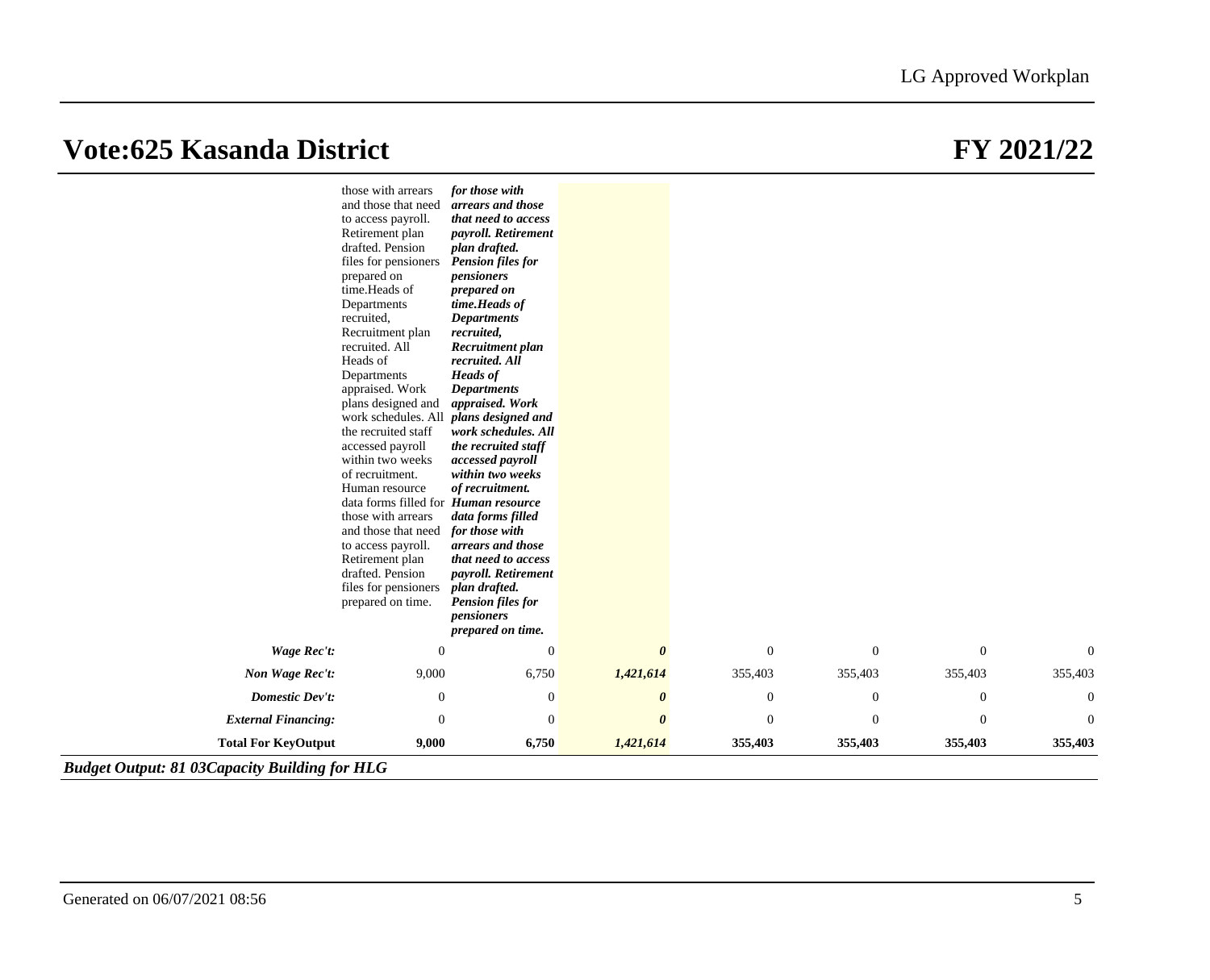| Availability and implementation of LG<br>capacity building policy and plan    |                                                                                                                                                                                                                       |                                                                                                                                                                                                                     | <b>yesInduction</b> of<br>new employees and<br><b>Political leaders</b><br>conductedCapacity<br>building plan<br>prepared                                                                                                                                                                                                                                                          | yesCapacity<br>building plan<br>prepared                                                                                                                                    | yesCapacity<br>building plan<br>prepared                                                                                                                                                         | yesCapacity<br>building plan<br>prepared                                                                                                                                                      | yesCapacity<br>building plan<br>prepared                                                                                                                                                      |
|-------------------------------------------------------------------------------|-----------------------------------------------------------------------------------------------------------------------------------------------------------------------------------------------------------------------|---------------------------------------------------------------------------------------------------------------------------------------------------------------------------------------------------------------------|------------------------------------------------------------------------------------------------------------------------------------------------------------------------------------------------------------------------------------------------------------------------------------------------------------------------------------------------------------------------------------|-----------------------------------------------------------------------------------------------------------------------------------------------------------------------------|--------------------------------------------------------------------------------------------------------------------------------------------------------------------------------------------------|-----------------------------------------------------------------------------------------------------------------------------------------------------------------------------------------------|-----------------------------------------------------------------------------------------------------------------------------------------------------------------------------------------------|
| No. (and type) of capacity building sessions<br>undertaken                    |                                                                                                                                                                                                                       |                                                                                                                                                                                                                     | 2Induction of new<br>employees and<br><b>Political leaders</b><br>conductedInductio<br><i>n</i> of new employees<br>and Political<br>leaders conducted                                                                                                                                                                                                                             | 1Induction of new<br>employees and<br>Political leaders<br>conducted                                                                                                        |                                                                                                                                                                                                  | 1Induction of new<br>employees and<br>Political leaders<br>conducted                                                                                                                          |                                                                                                                                                                                               |
| <b>Non Standard Outputs:</b>                                                  | Capacity Building<br>work plan prepared,<br>Capacity Building<br>training<br>held.Preparing<br>Capacity Building<br>Work Plan,<br><b>Inducting Newly</b><br>recruited<br>employees;<br>Preparing Training<br>Reports, | <b>Capacity Building</b><br>work plan<br>prepared, Capacity<br><b>Building training</b><br>held.Capacity<br><b>Building work plan Appraisal meetings</b><br>prepared, Capacity<br><b>Building training</b><br>held. | <b>Capacity needs</b><br><i>assessment done</i><br>staff trained in<br>payroll<br>management<br>conducted Pre-<br><i>retirement meetings</i> Pre-retirement<br>undertaken office<br>equipment<br><i>procuredCapacity</i><br>needs assessment<br>done staff trained<br>in payroll<br>management<br><b>Appraisal meetings</b><br>conducted Pre-<br>retirement meetings<br>undertaken | Capacity needs<br>assessment done<br>staff trained in<br>payroll<br>management<br>Appraisal meetings<br>conducted<br>meetings<br>undertaken<br>office equipment<br>procured | Capacity needs<br>assessment done<br>staff trained in<br>payroll<br>management<br>Appraisal<br>meetings<br>conducted<br>Pre-retirement<br>meetings<br>undertaken<br>office equipment<br>procured | Capacity needs<br>assessment done<br>staff trained in<br>payroll<br>management<br>Appraisal meetings<br>conducted<br>Pre-retirement<br>meetings<br>undertaken<br>office equipment<br>procured | Capacity needs<br>assessment done<br>staff trained in<br>payroll<br>management<br>Appraisal meetings<br>conducted<br>Pre-retirement<br>meetings<br>undertaken<br>office equipment<br>procured |
| <b>Wage Rec't:</b>                                                            | $\mathbf{0}$                                                                                                                                                                                                          | $\mathbf{0}$                                                                                                                                                                                                        | $\boldsymbol{\theta}$                                                                                                                                                                                                                                                                                                                                                              | $\boldsymbol{0}$                                                                                                                                                            | $\theta$                                                                                                                                                                                         | $\mathbf{0}$                                                                                                                                                                                  | $\overline{0}$                                                                                                                                                                                |
| Non Wage Rec't:                                                               | $\Omega$                                                                                                                                                                                                              | $\overline{0}$                                                                                                                                                                                                      | $\boldsymbol{\theta}$                                                                                                                                                                                                                                                                                                                                                              | $\mathbf{0}$                                                                                                                                                                | $\Omega$                                                                                                                                                                                         | $\Omega$                                                                                                                                                                                      | $\overline{0}$                                                                                                                                                                                |
| <b>Domestic Dev't:</b>                                                        | 15,638                                                                                                                                                                                                                | 15,638                                                                                                                                                                                                              | 18,425                                                                                                                                                                                                                                                                                                                                                                             | 4,606                                                                                                                                                                       | 4,606                                                                                                                                                                                            | 4,606                                                                                                                                                                                         | 4,606                                                                                                                                                                                         |
| <b>External Financing:</b>                                                    | $\boldsymbol{0}$                                                                                                                                                                                                      | $\boldsymbol{0}$                                                                                                                                                                                                    | $\boldsymbol{\theta}$                                                                                                                                                                                                                                                                                                                                                              | $\boldsymbol{0}$                                                                                                                                                            | $\Omega$                                                                                                                                                                                         | $\overline{0}$                                                                                                                                                                                | $\theta$                                                                                                                                                                                      |
| <b>Total For KeyOutput</b>                                                    | 15,638                                                                                                                                                                                                                | 15,638                                                                                                                                                                                                              | 18,425                                                                                                                                                                                                                                                                                                                                                                             | 4,606                                                                                                                                                                       | 4,606                                                                                                                                                                                            | 4,606                                                                                                                                                                                         | 4,606                                                                                                                                                                                         |
| <b>Budget Output: 81 04Supervision of Sub County programme implementation</b> |                                                                                                                                                                                                                       |                                                                                                                                                                                                                     |                                                                                                                                                                                                                                                                                                                                                                                    |                                                                                                                                                                             |                                                                                                                                                                                                  |                                                                                                                                                                                               |                                                                                                                                                                                               |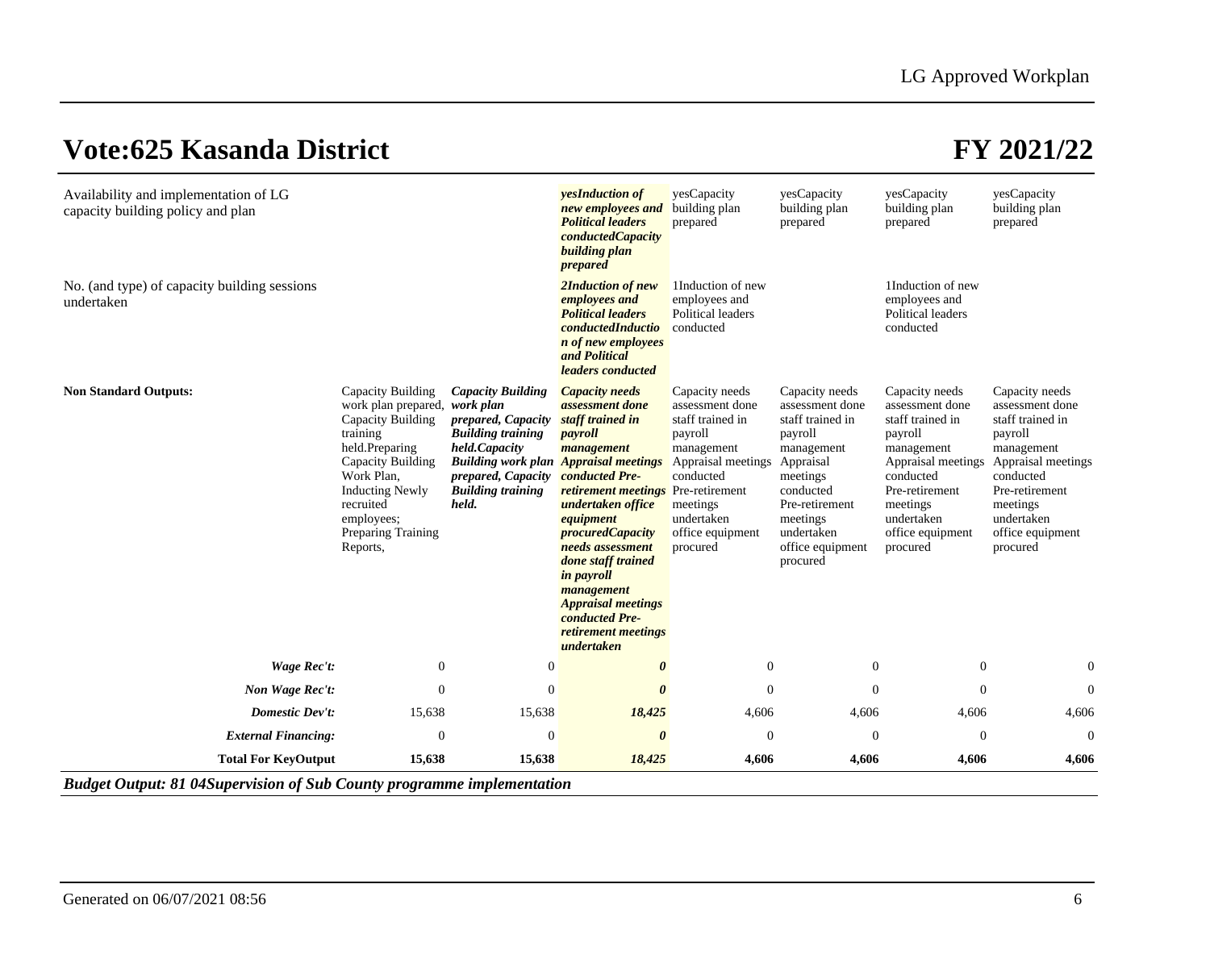| <b>Non Standard Outputs:</b> | monitoring of<br>government<br>projects and<br>activitiesMonitorin<br>g reports | <i>monitoring of</i><br>government<br><i>projects and</i><br>activitiesmonitorin<br>g of government<br><i>projects and</i><br>activities | <b>Sub Counties</b><br>supervised on a<br><i><b>quarterly basis</b></i><br><b>Government</b><br>functions including<br>end of year party<br>organised<br>stationery procured<br><i>routine fuel</i><br>procured Burial<br>and Medical<br><i>expenses paidSub</i><br><b>Counties</b><br>supervised on a<br><i>quarterly basis</i><br><b>Government</b><br>functions including<br>end of year party<br>organised<br>stationery procured<br>routine fuel<br>procured | <b>Sub Counties</b><br>supervised on a<br>quarterly basis<br>Government<br>functions including<br>end of year party<br>organised<br>stationery procured<br>routine fuel<br>procured<br><b>Burial and Medical</b><br>expenses paid | <b>Sub Counties</b><br>supervised on a<br>quarterly basis<br>Government<br>functions<br>including end of<br>year party<br>organised<br>stationery<br>procured<br>routine fuel<br>procured<br>Burial and<br>Medical expenses<br>paid | <b>Sub Counties</b><br>supervised on a<br>quarterly basis<br>Government<br>functions including<br>end of year party<br>organised<br>stationery procured<br>routine fuel<br>procured<br><b>Burial and Medical</b><br>expenses paid | Sub Counties<br>supervised on a<br>quarterly basis<br>Government<br>functions including<br>end of year party<br>organised<br>stationery procured<br>routine fuel<br>procured<br><b>Burial and Medical</b><br>expenses paid |
|------------------------------|---------------------------------------------------------------------------------|------------------------------------------------------------------------------------------------------------------------------------------|-------------------------------------------------------------------------------------------------------------------------------------------------------------------------------------------------------------------------------------------------------------------------------------------------------------------------------------------------------------------------------------------------------------------------------------------------------------------|-----------------------------------------------------------------------------------------------------------------------------------------------------------------------------------------------------------------------------------|-------------------------------------------------------------------------------------------------------------------------------------------------------------------------------------------------------------------------------------|-----------------------------------------------------------------------------------------------------------------------------------------------------------------------------------------------------------------------------------|----------------------------------------------------------------------------------------------------------------------------------------------------------------------------------------------------------------------------|
| Wage Rec't:                  | $\mathbf{0}$                                                                    | $\Omega$                                                                                                                                 | $\theta$                                                                                                                                                                                                                                                                                                                                                                                                                                                          | $\Omega$                                                                                                                                                                                                                          | $\overline{0}$                                                                                                                                                                                                                      | $\theta$                                                                                                                                                                                                                          | $\Omega$                                                                                                                                                                                                                   |
| Non Wage Rec't:              | 10,000                                                                          | 7,500                                                                                                                                    | 22,500                                                                                                                                                                                                                                                                                                                                                                                                                                                            | 5,625                                                                                                                                                                                                                             | 5,625                                                                                                                                                                                                                               | 5,625                                                                                                                                                                                                                             | 5,625                                                                                                                                                                                                                      |
| <b>Domestic Dev't:</b>       | $\mathbf{0}$                                                                    | $\theta$                                                                                                                                 | 0                                                                                                                                                                                                                                                                                                                                                                                                                                                                 | $\overline{0}$                                                                                                                                                                                                                    | $\overline{0}$                                                                                                                                                                                                                      | $\overline{0}$                                                                                                                                                                                                                    | $\theta$                                                                                                                                                                                                                   |
| <b>External Financing:</b>   | $\Omega$                                                                        | $\Omega$                                                                                                                                 | 0                                                                                                                                                                                                                                                                                                                                                                                                                                                                 | $\Omega$                                                                                                                                                                                                                          | $\Omega$                                                                                                                                                                                                                            | $\Omega$                                                                                                                                                                                                                          | $\Omega$                                                                                                                                                                                                                   |
| <b>Total For KeyOutput</b>   | 10,000                                                                          | 7,500                                                                                                                                    | 22,500                                                                                                                                                                                                                                                                                                                                                                                                                                                            | 5,625                                                                                                                                                                                                                             | 5,625                                                                                                                                                                                                                               | 5,625                                                                                                                                                                                                                             | 5,625                                                                                                                                                                                                                      |

*Budget Output: 81 05Public Information Dissemination*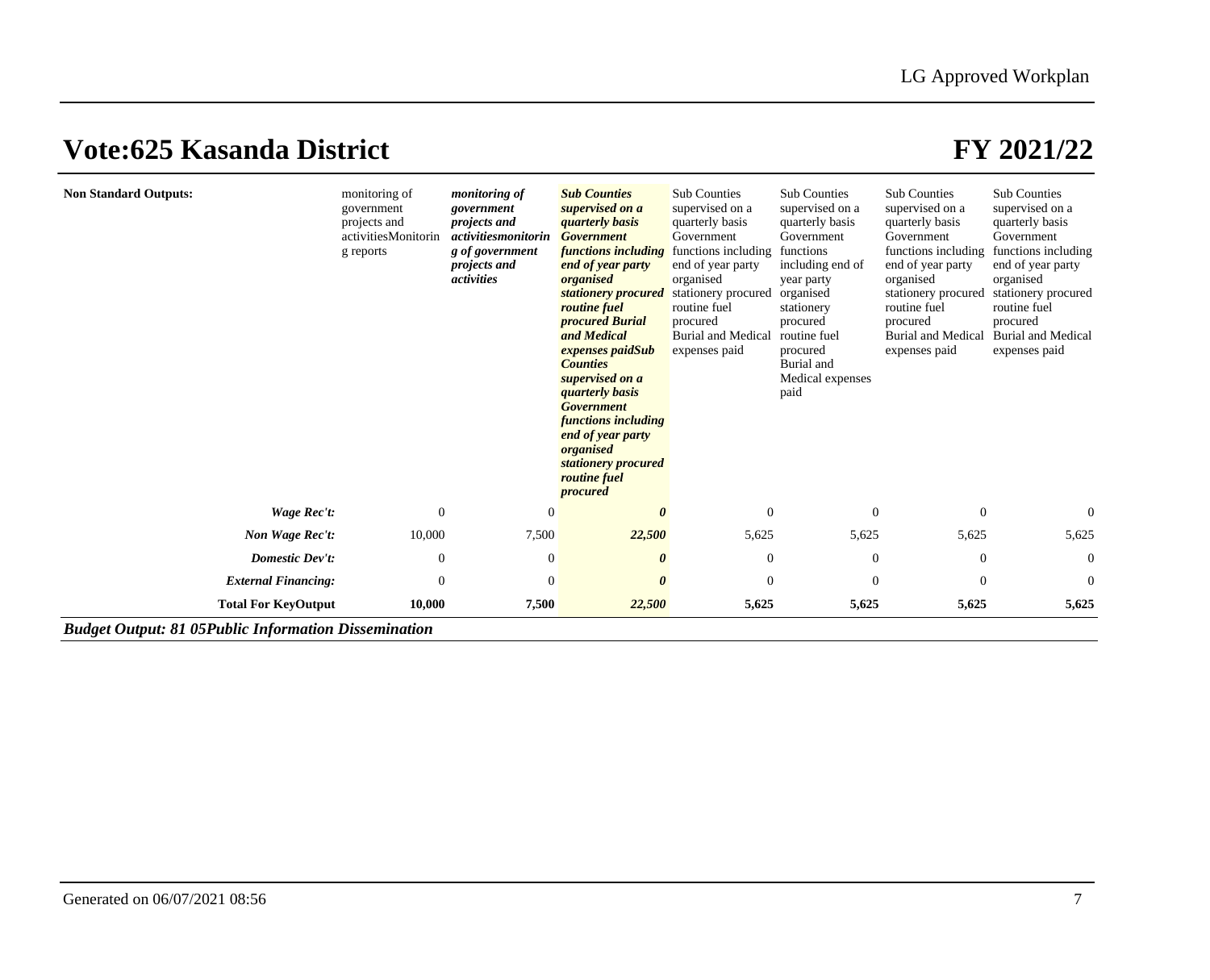| <b>Non Standard Outputs:</b> | <b>Public Relations</b><br>activities done.<br>Small office<br>equipment procured<br>Radio talk shows<br>held, Public<br>information<br>Disseminated.<br><b>Public Relations</b><br>activities done,<br>Small office<br>equipment procured<br>Radio talk shows<br>held, Public<br>information<br>Disseminated. | <b>Public Relations</b><br>activities done,<br><b>Small office</b><br>equipment<br>procured Radio<br>talk shows held,<br>Public information<br>Disseminated.<br><b>Public Relations</b><br>activities done,<br><b>Small office</b><br>equipment<br>procured Radio<br>talk shows held,<br>Public information<br>Disseminated. | <b>Conducting radio</b><br>talk show Update<br>of the district<br>website data<br><i>procured Field</i><br>visits<br><i>doneConducting</i><br>radio talk show<br><b>Update of the</b><br>district website data<br><i>procured Field</i><br><i>visits done</i> | Conducting radio<br>talk show<br>Update of the<br>district website<br>data procured<br>Field visits done | Conducting radio<br>talk show<br>Update of the<br>district website<br>data procured<br>Field visits done | Conducting radio<br>talk show<br>Update of the<br>district website<br>data procured<br>Field visits done | Conducting radio<br>talk show<br>Update of the<br>district website<br>data procured<br>Field visits done |
|------------------------------|----------------------------------------------------------------------------------------------------------------------------------------------------------------------------------------------------------------------------------------------------------------------------------------------------------------|------------------------------------------------------------------------------------------------------------------------------------------------------------------------------------------------------------------------------------------------------------------------------------------------------------------------------|---------------------------------------------------------------------------------------------------------------------------------------------------------------------------------------------------------------------------------------------------------------|----------------------------------------------------------------------------------------------------------|----------------------------------------------------------------------------------------------------------|----------------------------------------------------------------------------------------------------------|----------------------------------------------------------------------------------------------------------|
| Wage Rec't:                  | $\Omega$                                                                                                                                                                                                                                                                                                       | $\Omega$                                                                                                                                                                                                                                                                                                                     | 0                                                                                                                                                                                                                                                             | $\Omega$                                                                                                 | $\Omega$                                                                                                 | $\Omega$                                                                                                 | 0                                                                                                        |
| Non Wage Rec't:              | 10,000                                                                                                                                                                                                                                                                                                         | 7,500                                                                                                                                                                                                                                                                                                                        | 4,500                                                                                                                                                                                                                                                         | 1,125                                                                                                    | 1,125                                                                                                    | 1,125                                                                                                    | 1,125                                                                                                    |
| <b>Domestic Dev't:</b>       | $\mathbf{0}$                                                                                                                                                                                                                                                                                                   | $\theta$                                                                                                                                                                                                                                                                                                                     | $\boldsymbol{\theta}$                                                                                                                                                                                                                                         | $\overline{0}$                                                                                           | $\Omega$                                                                                                 | $\theta$                                                                                                 | $\overline{0}$                                                                                           |
| <b>External Financing:</b>   | $\Omega$                                                                                                                                                                                                                                                                                                       | $\Omega$                                                                                                                                                                                                                                                                                                                     | $\theta$                                                                                                                                                                                                                                                      | $\Omega$                                                                                                 | $\Omega$                                                                                                 | $\Omega$                                                                                                 | $\overline{0}$                                                                                           |
| <b>Total For KeyOutput</b>   | 10,000                                                                                                                                                                                                                                                                                                         | 7,500                                                                                                                                                                                                                                                                                                                        | 4,500                                                                                                                                                                                                                                                         | 1,125                                                                                                    | 1,125                                                                                                    | 1,125                                                                                                    | 1,125                                                                                                    |

## *Budget Output: 81 06Office Support services*

| <b>Non Standard Outputs:</b> | Compound and<br>toilet cleaning<br>done, Casual<br>Laborers paid,<br>Electricity and<br>Water bills paid<br>quarterly. Office<br>tea prepared<br>Compound and<br>toilet cleaning<br>done, Casual<br>Laborers paid,<br>Electricity and<br>Water bills paid<br>quarterly. Office<br>tea prepared | Compound and<br>toilet cleaning<br>done, Casual<br>Laborers paid,<br><b>Electricity</b> and<br>Water bills paid<br>quarterly. Office<br>tea prepared<br><b>Compound and</b><br>toilet cleaning<br>done, Casual<br>Laborers paid,<br><b>Electricity</b> and<br>Water bills paid<br><i>quarterly. Office</i><br>tea prepared | <b>Office compound</b><br>cleaned Office<br>equipment<br><i>procured Fuel for</i><br>the generator<br>procedurexOffice<br>compound cleaned<br><b>Office equipment</b><br><i>procured Fuel for</i><br>the generator<br>procurex |                |          |              |                |
|------------------------------|------------------------------------------------------------------------------------------------------------------------------------------------------------------------------------------------------------------------------------------------------------------------------------------------|----------------------------------------------------------------------------------------------------------------------------------------------------------------------------------------------------------------------------------------------------------------------------------------------------------------------------|--------------------------------------------------------------------------------------------------------------------------------------------------------------------------------------------------------------------------------|----------------|----------|--------------|----------------|
| Wage Rec't:                  | $\theta$                                                                                                                                                                                                                                                                                       | $\overline{0}$                                                                                                                                                                                                                                                                                                             | $\boldsymbol{\theta}$                                                                                                                                                                                                          | $\overline{0}$ | $\theta$ | $\mathbf{0}$ | $\overline{0}$ |
| Non Wage Rec't:              | 9,000                                                                                                                                                                                                                                                                                          | 6,750                                                                                                                                                                                                                                                                                                                      | 3,520                                                                                                                                                                                                                          | 880            | 880      | 880          | 880            |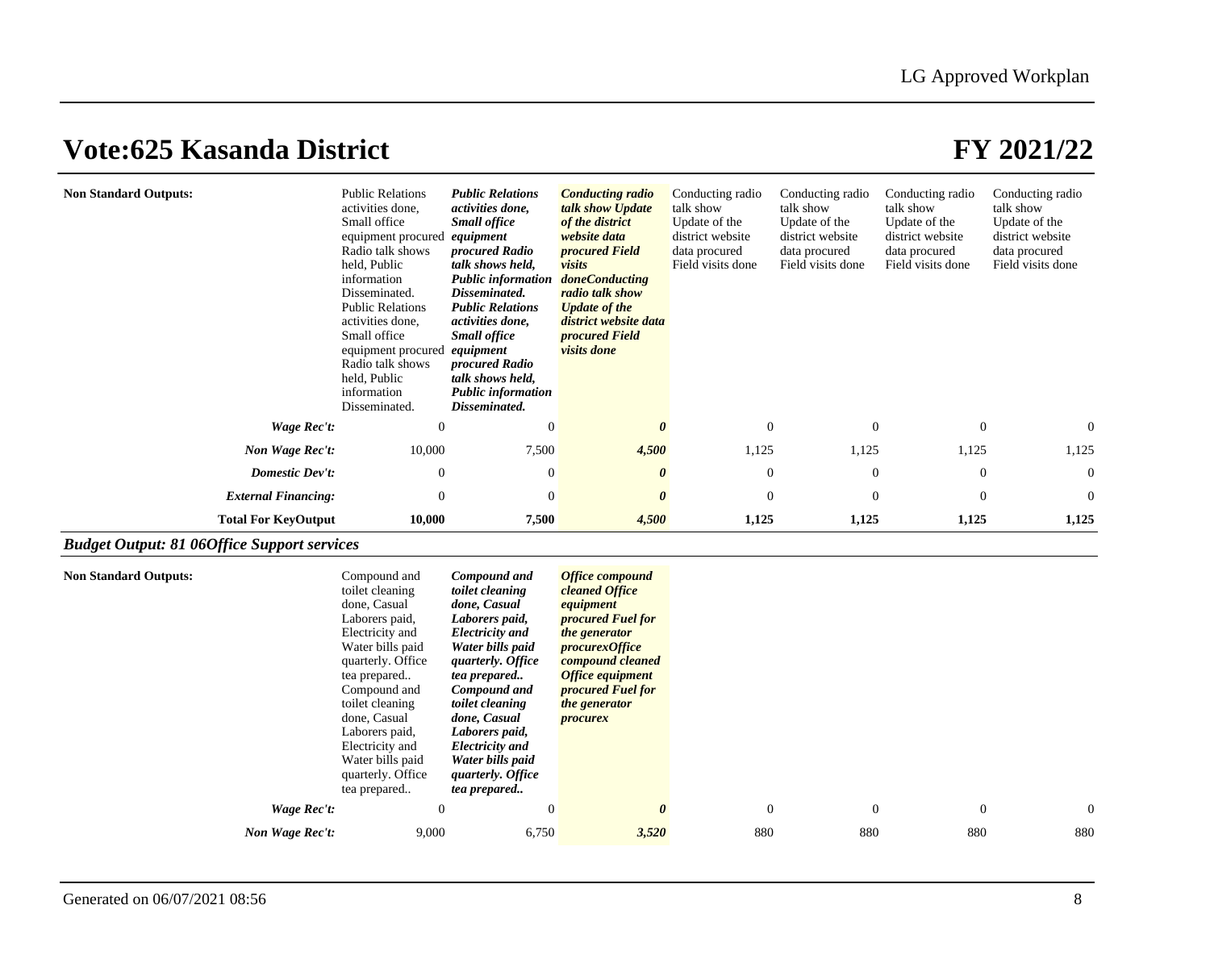| <b>Vote:625 Kasanda District</b>                            |                                                                                                                                                                                                                                                                                                                                                                                         |                                                                                                                                                                                                                                                                                          |                                                                                                      |                  |                  |              | FY 2021/22       |
|-------------------------------------------------------------|-----------------------------------------------------------------------------------------------------------------------------------------------------------------------------------------------------------------------------------------------------------------------------------------------------------------------------------------------------------------------------------------|------------------------------------------------------------------------------------------------------------------------------------------------------------------------------------------------------------------------------------------------------------------------------------------|------------------------------------------------------------------------------------------------------|------------------|------------------|--------------|------------------|
| <b>Domestic Dev't:</b>                                      | $\boldsymbol{0}$                                                                                                                                                                                                                                                                                                                                                                        | $\boldsymbol{0}$                                                                                                                                                                                                                                                                         | $\boldsymbol{\theta}$                                                                                | $\boldsymbol{0}$ | $\boldsymbol{0}$ | $\mathbf{0}$ | $\boldsymbol{0}$ |
| <b>External Financing:</b>                                  | $\mathbf{0}$                                                                                                                                                                                                                                                                                                                                                                            | $\theta$                                                                                                                                                                                                                                                                                 |                                                                                                      | $\overline{0}$   | $\Omega$         | $\Omega$     | $\mathbf{0}$     |
| <b>Total For KeyOutput</b>                                  | 9,000                                                                                                                                                                                                                                                                                                                                                                                   | 6,750                                                                                                                                                                                                                                                                                    | 3,520                                                                                                | 880              | 880              | 880          | 880              |
| <b>Budget Output: 81 08Assets and Facilities Management</b> |                                                                                                                                                                                                                                                                                                                                                                                         |                                                                                                                                                                                                                                                                                          |                                                                                                      |                  |                  |              |                  |
| No. of monitoring reports generated                         |                                                                                                                                                                                                                                                                                                                                                                                         |                                                                                                                                                                                                                                                                                          | <b>IBoard of survey</b><br>report<br>preparedBoard of<br>survey report<br>prepared                   |                  |                  |              |                  |
| No. of monitoring visits conducted                          |                                                                                                                                                                                                                                                                                                                                                                                         |                                                                                                                                                                                                                                                                                          | <b>1Carrying out and</b><br>generating<br><b>BoardCarrying out</b><br>and generating<br><b>Board</b> |                  |                  |              |                  |
| <b>Non Standard Outputs:</b>                                | Prepared and 5<br>Assets registers<br>prepared, Newly<br>acquired assets<br>engraved, Security<br>Personnel paid,<br><b>Board of Survey</b><br>report<br>generated.Carrying<br>out and generating<br>Board of Survey<br>Report, Conducting Newly acquired<br>Inventory Audits,<br>Engraving of newly Security Personnel<br>acquired furniture,<br>Paying District<br>security personnel | Prepared and 5<br>Assets registers<br>prepared, Newly<br>acquired assets<br>engraved, Security<br>Personnel paid,<br><b>Board of Survey</b><br>report<br>generated.Prepare<br>d and 5 Assets<br>registers prepared,<br>assets engraved,<br>paid, Board of<br>Survey report<br>generated. |                                                                                                      |                  |                  |              |                  |
| Wage Rec't:                                                 | $\overline{0}$                                                                                                                                                                                                                                                                                                                                                                          | $\mathbf{0}$                                                                                                                                                                                                                                                                             | $\boldsymbol{\theta}$                                                                                | $\boldsymbol{0}$ | $\theta$         | $\theta$     | $\boldsymbol{0}$ |
| Non Wage Rec't:                                             | 10,000                                                                                                                                                                                                                                                                                                                                                                                  | 7,500                                                                                                                                                                                                                                                                                    | 4,000                                                                                                | 1,000            | 1,000            | 1,000        | 1,000            |
| <b>Domestic Dev't:</b>                                      | $\mathbf{0}$                                                                                                                                                                                                                                                                                                                                                                            | $\boldsymbol{0}$                                                                                                                                                                                                                                                                         | $\boldsymbol{\theta}$                                                                                | $\mathbf{0}$     | $\mathbf{0}$     | $\mathbf{0}$ | $\mathbf{0}$     |
| <b>External Financing:</b>                                  | $\Omega$                                                                                                                                                                                                                                                                                                                                                                                | $\overline{0}$                                                                                                                                                                                                                                                                           | 0                                                                                                    | $\overline{0}$   | $\Omega$         | $\Omega$     | $\Omega$         |
| <b>Total For KeyOutput</b>                                  | 10,000                                                                                                                                                                                                                                                                                                                                                                                  | 7,500                                                                                                                                                                                                                                                                                    | 4,000                                                                                                | 1,000            | 1,000            | 1,000        | 1,000            |

*Budget Output: 81 09Payroll and Human Resource Management Systems*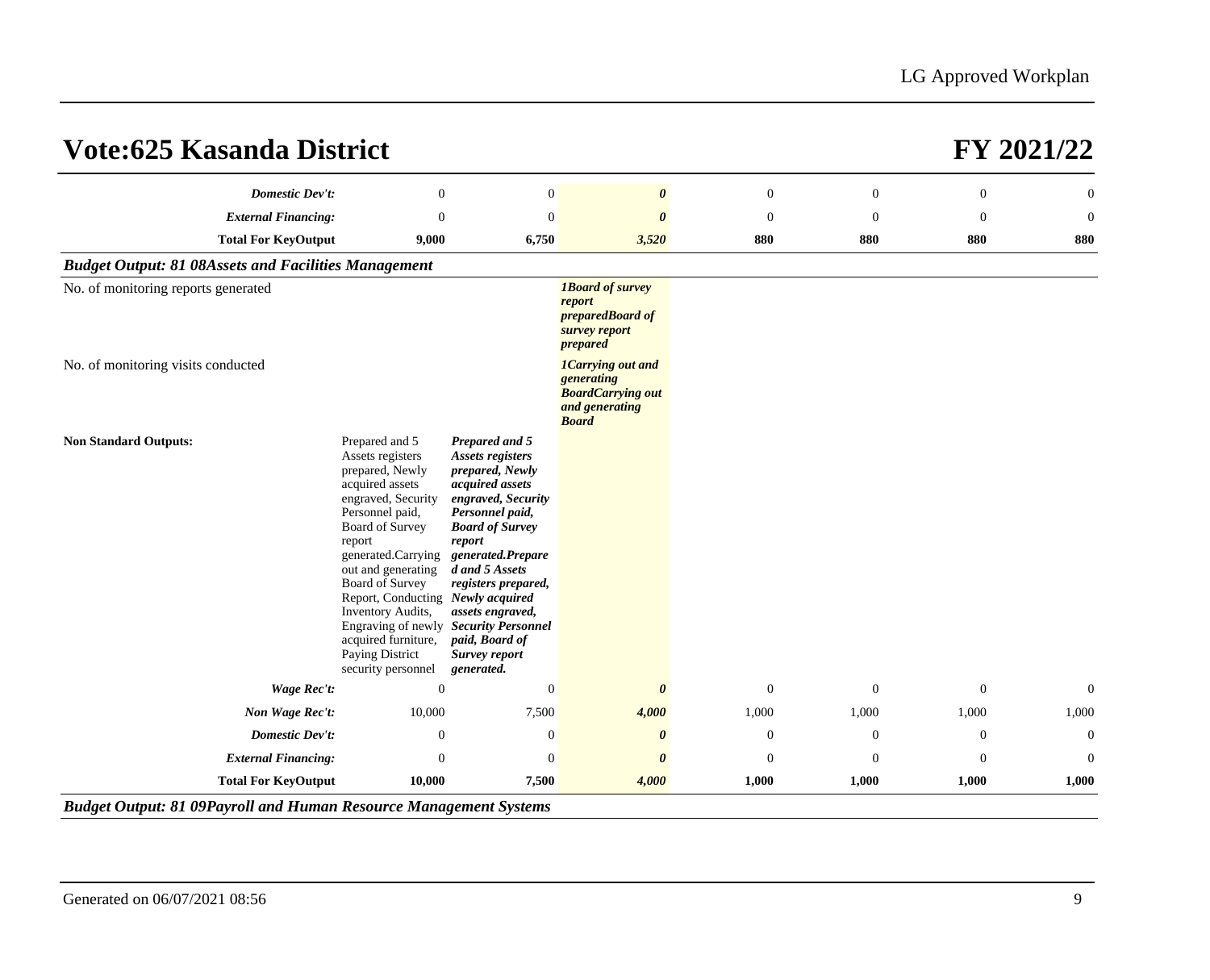100% Heads of department and support staff trained

## **Vote:625 Kasanda District FY 2021/22**

100% Heads of department and support staff trained

| <b>Non Standard Outputs:</b> | <b>Monthly Payroll</b><br>and payslips<br>printed and<br>displayed on notice<br>boards and for all<br>Heads of<br>Departments.Month Departments.Mont<br>ly Payroll and<br>payslips printed<br>and displayed on<br>notice boards and<br>for all Heads of<br>Departments. | <b>Monthly Payroll</b><br>and payslips<br>printed and<br>displayed on notice<br>boards and for all<br>Heads of<br>hly Payroll and<br><i>payslips printed</i><br>and displayed on<br>notice boards and<br>for all Heads of<br>Departments. | <b>Assorted Stationery</b> Assorted<br>for payroll printing<br><i>procuredAssorted</i><br><b>Stationery for</b><br><i>payroll printing</i><br>procured | Stationery for<br>payroll printing<br>procured | Assorted<br>Stationery for<br>payroll printing<br>procured | Assorted<br>Stationery for<br>payroll printing<br>procured | Assorted<br>Stationery for<br>payroll printing<br>procured |
|------------------------------|-------------------------------------------------------------------------------------------------------------------------------------------------------------------------------------------------------------------------------------------------------------------------|-------------------------------------------------------------------------------------------------------------------------------------------------------------------------------------------------------------------------------------------|--------------------------------------------------------------------------------------------------------------------------------------------------------|------------------------------------------------|------------------------------------------------------------|------------------------------------------------------------|------------------------------------------------------------|
| Wage Rec't:                  | $\mathbf{0}$                                                                                                                                                                                                                                                            | $\Omega$                                                                                                                                                                                                                                  | 0                                                                                                                                                      | $\theta$                                       | $\Omega$                                                   | $\mathbf{0}$                                               | $\overline{0}$                                             |
| Non Wage Rec't:              | 20,000                                                                                                                                                                                                                                                                  | 15,000                                                                                                                                                                                                                                    | 6,987                                                                                                                                                  | 1,747                                          | 1,747                                                      | 1,747                                                      | 1,747                                                      |
| Domestic Dev't:              | $\mathbf{0}$                                                                                                                                                                                                                                                            | $\theta$                                                                                                                                                                                                                                  | $\theta$                                                                                                                                               | $\overline{0}$                                 | $\theta$                                                   | $\boldsymbol{0}$                                           | $\overline{0}$                                             |
| <b>External Financing:</b>   | $\Omega$                                                                                                                                                                                                                                                                | $\theta$                                                                                                                                                                                                                                  | $\boldsymbol{\theta}$                                                                                                                                  | $\theta$                                       | $\Omega$                                                   | $\mathbf{0}$                                               | $\overline{0}$                                             |
| <b>Total For KeyOutput</b>   | 20,000                                                                                                                                                                                                                                                                  | 15,000                                                                                                                                                                                                                                    | 6,987                                                                                                                                                  | 1,747                                          | 1,747                                                      | 1,747                                                      | 1,747                                                      |

## *Budget Output: 81 11Records Management Services*

%age of staff trained in Records Management *100% Heads of* 

*department and support staff trained Heads of department and support staff trained*  100% Heads of department and support staff trained 100% Heads of department and support staff trained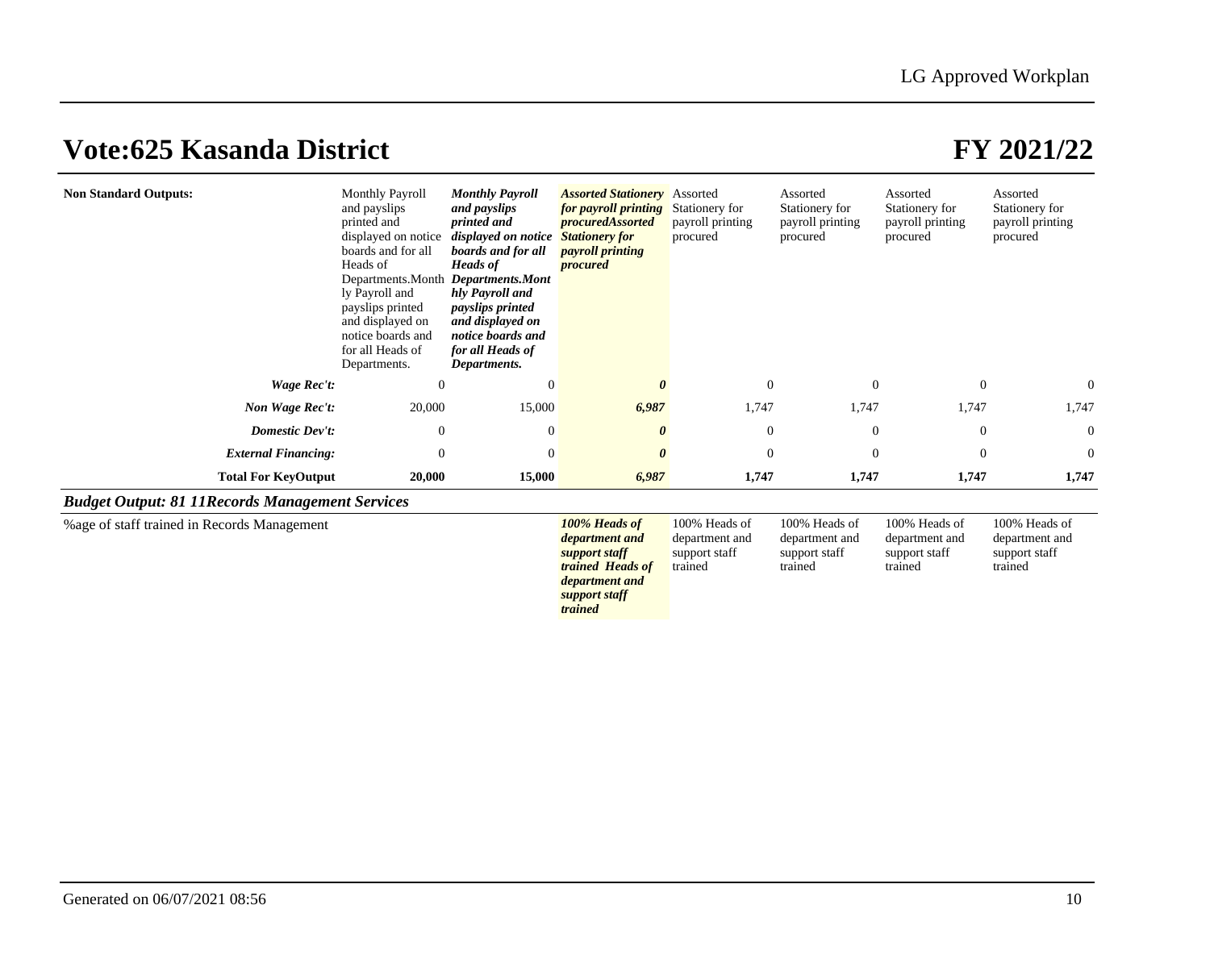|                            |                | <b>Courrier Services</b><br>paid on time. | <b>Courier services</b><br><i>paid for Box</i><br>number hosting<br>feed paid Letters<br>delivered to line<br>ministries |          |          |                |                |
|----------------------------|----------------|-------------------------------------------|--------------------------------------------------------------------------------------------------------------------------|----------|----------|----------------|----------------|
| Wage Rec't:                | $\overline{0}$ |                                           |                                                                                                                          | $\Omega$ | $\Omega$ | $\overline{0}$ | $\Omega$       |
| Non Wage Rec't:            | 10,000         | 7,500                                     | 9,000                                                                                                                    | 2,250    | 2,250    | 2,250          | 2,250          |
| Domestic Dev't:            | $\theta$       | $\overline{0}$                            |                                                                                                                          | $\Omega$ | $\Omega$ | $\theta$       | $\overline{0}$ |
| <b>External Financing:</b> | $\Omega$       | $\Omega$                                  |                                                                                                                          | $\Omega$ | $\Omega$ | $\theta$       | $\overline{0}$ |
| <b>Total For KeyOutput</b> | 10,000         | 7,500                                     | 9,000                                                                                                                    | 2,250    | 2,250    | 2,250          | 2,250          |

## **Non Standard Outputs:** 4 sets of information data collected and stored *collected and*  .Collection of quarterly information data sets *01 set of information data stored .01 set of information data collected and stored . Procurement of a digital camera and other accessoriesProcure ment of a digital camera and other accessories Wage Rec't:* 0 0 *0* 0 0 0 0 *Non Wage Rec't:* 0 0 *6,000* 1,500 1,500 1,500 1,500 *Domestic Dev't:* 0 0 *0* 0 0 0 0 *External Financing:* 0 0 *0* 0 0 0 0 **Total For KeyOutput 0 0** *6,000* **1,500 1,500 1,500 1,500**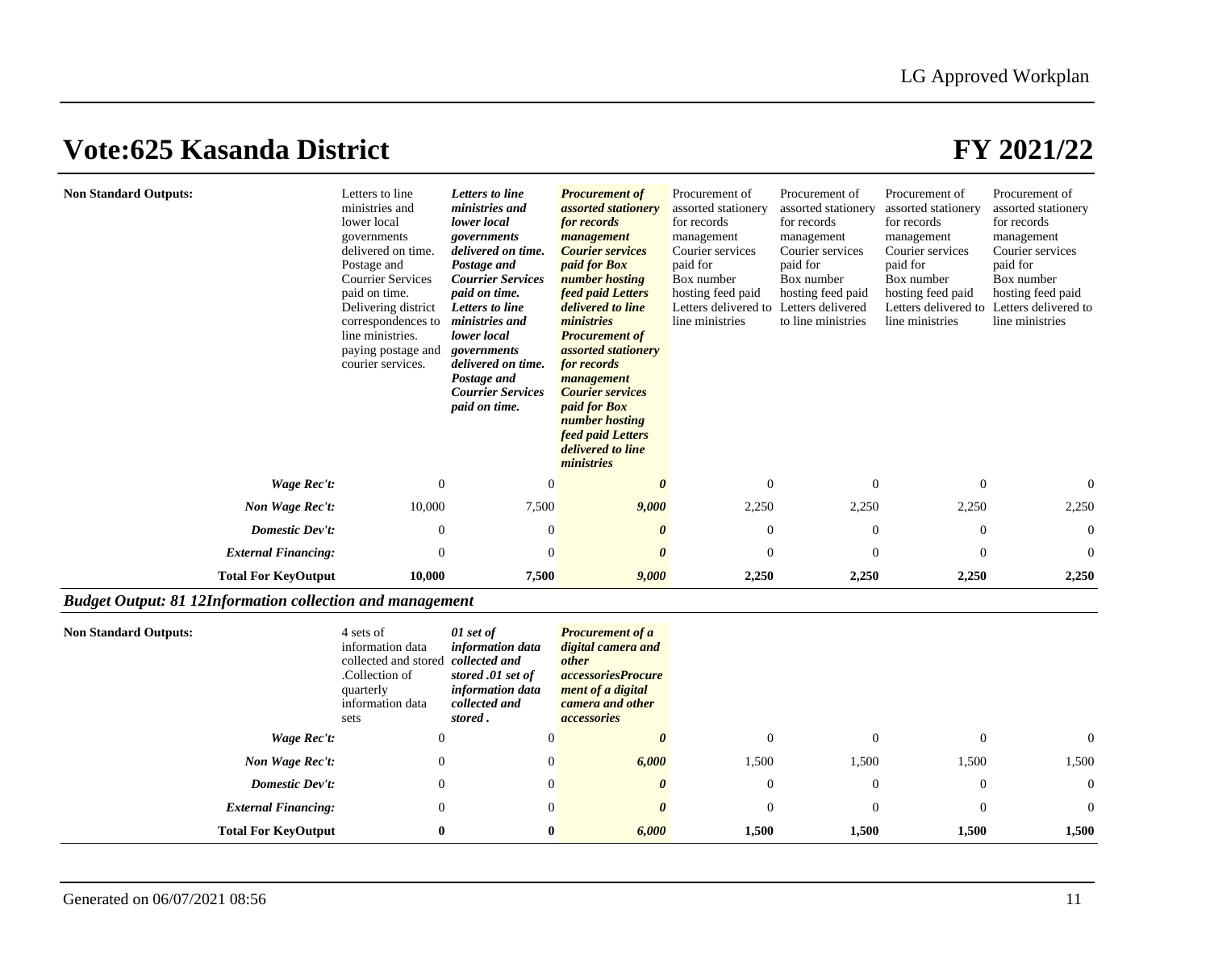| <b>Budget Output: 81 13Procurement Services</b>                  |                |                |                                                                                                                                                                                                                                                                                                            |                                                                                                |                                                                                                            |                                                                                                                                                                                           |                                                                                                            |
|------------------------------------------------------------------|----------------|----------------|------------------------------------------------------------------------------------------------------------------------------------------------------------------------------------------------------------------------------------------------------------------------------------------------------------|------------------------------------------------------------------------------------------------|------------------------------------------------------------------------------------------------------------|-------------------------------------------------------------------------------------------------------------------------------------------------------------------------------------------|------------------------------------------------------------------------------------------------------------|
| <b>Non Standard Outputs:</b>                                     |                |                | <b>Advertisements for</b><br><i>projects and</i><br>prequalification<br>paid Market<br>analysis done<br><b>Evaluation</b><br>meetings<br><b>conductedAdvertise</b> meetings<br>ments for projects<br>and<br>prequalification<br>paid Market<br>analysis done<br><b>Evaluation</b><br>meetings<br>conducted | projects and<br>prequalification<br>paid<br>Market analysis<br>done<br>Evaluation<br>conducted | projects and<br>prequalification<br>paid<br>Market analysis<br>done<br>Evaluation<br>meetings<br>conducted | Advertisements for Advertisements for Advertisements for Advertisements for<br>projects and<br>prequalification<br>paid<br>Market analysis<br>done<br>Evaluation<br>meetings<br>conducted | projects and<br>prequalification<br>paid<br>Market analysis<br>done<br>Evaluation<br>meetings<br>conducted |
| Wage Rec't:                                                      | $\overline{0}$ | $\mathbf{0}$   |                                                                                                                                                                                                                                                                                                            | $\boldsymbol{0}$                                                                               | $\mathbf{0}$                                                                                               | $\mathbf{0}$                                                                                                                                                                              | $\overline{0}$                                                                                             |
| Non Wage Rec't:                                                  | $\Omega$       | $\mathbf{0}$   | 6,000                                                                                                                                                                                                                                                                                                      | 1,500                                                                                          | 1,500                                                                                                      | 1,500                                                                                                                                                                                     | 1,500                                                                                                      |
| <b>Domestic Dev't:</b>                                           | $\mathbf{0}$   | $\overline{0}$ | O                                                                                                                                                                                                                                                                                                          | $\mathbf{0}$                                                                                   | $\theta$                                                                                                   | $\theta$                                                                                                                                                                                  | $\mathbf{0}$                                                                                               |
| <b>External Financing:</b>                                       | $\mathbf{0}$   | $\mathbf{0}$   | $\theta$                                                                                                                                                                                                                                                                                                   | $\overline{0}$                                                                                 | $\Omega$                                                                                                   | $\theta$                                                                                                                                                                                  | $\Omega$                                                                                                   |
| <b>Total For KeyOutput</b>                                       | $\bf{0}$       | $\bf{0}$       | 6,000                                                                                                                                                                                                                                                                                                      | 1,500                                                                                          | 1,500                                                                                                      | 1,500                                                                                                                                                                                     | 1,500                                                                                                      |
| <b>Output Class: Lower Local Services</b>                        |                |                |                                                                                                                                                                                                                                                                                                            |                                                                                                |                                                                                                            |                                                                                                                                                                                           |                                                                                                            |
| <b>Budget Output: 81 51Lower Local Government Administration</b> |                |                |                                                                                                                                                                                                                                                                                                            |                                                                                                |                                                                                                            |                                                                                                                                                                                           |                                                                                                            |
| <b>Non Standard Outputs:</b>                                     | N/A            |                | <b>Locally</b> raised<br>revenue transfered<br>to LLGSLocally<br>raised revenue<br>transfered to LLGS                                                                                                                                                                                                      | Locally raised<br>revenue transfered<br>to LLGS                                                | Locally raised<br>revenue transfered<br>to LLGS                                                            | Locally raised<br>revenue transfered<br>to LLGS                                                                                                                                           | Locally raised<br>revenue transfered<br>to LLGS                                                            |
| Wage Rec't:                                                      | $\overline{0}$ | $\mathbf{0}$   | $\boldsymbol{\theta}$                                                                                                                                                                                                                                                                                      | $\mathbf{0}$                                                                                   | $\theta$                                                                                                   | $\mathbf{0}$                                                                                                                                                                              | $\Omega$                                                                                                   |
| Non Wage Rec't:                                                  | $\mathbf{0}$   | $\overline{0}$ | 369,561                                                                                                                                                                                                                                                                                                    | 92,390                                                                                         | 92,390                                                                                                     | 92,390                                                                                                                                                                                    | 92,390                                                                                                     |
| <b>Domestic Dev't:</b>                                           | $\overline{0}$ | $\overline{0}$ | $\theta$                                                                                                                                                                                                                                                                                                   | $\mathbf{0}$                                                                                   | $\theta$                                                                                                   | $\mathbf{0}$                                                                                                                                                                              | $\boldsymbol{0}$                                                                                           |
| <b>External Financing:</b>                                       | $\mathbf{0}$   | $\overline{0}$ | $\theta$                                                                                                                                                                                                                                                                                                   | $\overline{0}$                                                                                 | $\Omega$                                                                                                   | $\theta$                                                                                                                                                                                  | $\Omega$                                                                                                   |
| <b>Total For KeyOutput</b>                                       | 0              | $\bf{0}$       | 369,561                                                                                                                                                                                                                                                                                                    | 92.390                                                                                         | 92,390                                                                                                     | 92,390                                                                                                                                                                                    | 92,390                                                                                                     |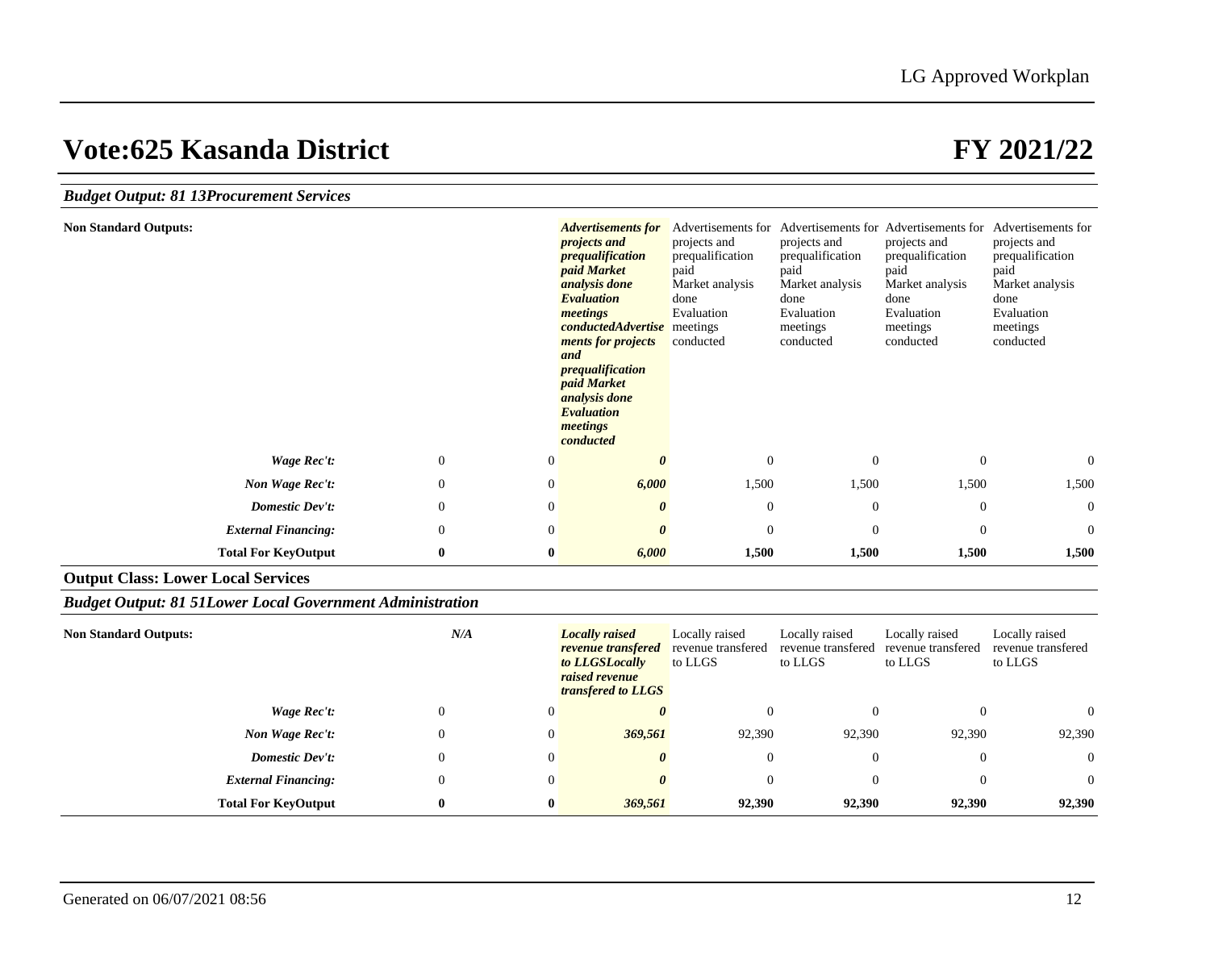| <b>Output Class: Capital Purchases</b>                               |                  |              |                                                                                                                                                                                                                                                                                            |                                                                                                                                                       |                                                                                                                               |                                                                                                                                                                            |                                                                                                                                                       |
|----------------------------------------------------------------------|------------------|--------------|--------------------------------------------------------------------------------------------------------------------------------------------------------------------------------------------------------------------------------------------------------------------------------------------|-------------------------------------------------------------------------------------------------------------------------------------------------------|-------------------------------------------------------------------------------------------------------------------------------|----------------------------------------------------------------------------------------------------------------------------------------------------------------------------|-------------------------------------------------------------------------------------------------------------------------------------------------------|
| <b>Budget Output: 81 72Administrative Capital</b>                    |                  |              |                                                                                                                                                                                                                                                                                            |                                                                                                                                                       |                                                                                                                               |                                                                                                                                                                            |                                                                                                                                                       |
| No. of computers, printers and sets of office<br>furniture purchased |                  |              | 42 laptops for<br><b>PHRO</b> and SPO                                                                                                                                                                                                                                                      | 42 laptops for<br>PHRO and SPO                                                                                                                        | 42 laptops for<br>PHRO and SPO                                                                                                | 42 laptops for<br>PHRO and SPO                                                                                                                                             | 42 laptops for<br>PHRO and SPO                                                                                                                        |
|                                                                      |                  |              | 2 Prineter for<br><b>CAOs</b> office and<br><b>PHRO2</b> laptops for PHRO<br><b>PHRO</b> and SPO                                                                                                                                                                                           | 2 Prineter for<br>CAOs office and                                                                                                                     | 2 Prineter for<br>CAOs office and<br><b>PHRO</b>                                                                              | 2 Prineter for<br>CAOs office and<br><b>PHRO</b>                                                                                                                           | 2 Prineter for<br>CAOs office and<br><b>PHRO</b>                                                                                                      |
|                                                                      |                  |              | 2 Prineter for<br><b>CAOs</b> office and<br><b>PHRO</b>                                                                                                                                                                                                                                    |                                                                                                                                                       |                                                                                                                               |                                                                                                                                                                            |                                                                                                                                                       |
| <b>Non Standard Outputs:</b>                                         |                  |              | <b>Furniture procure</b><br><b>for District Natural</b><br><b>Resources officer</b><br>and PHRO<br><b>Retention for</b><br>Kassanda sub<br>county<br><b>Administartion</b><br>block<br><i>paidFurniture</i><br><i>procure for District</i><br><b>Natural Resources</b><br>officer and PHRO | Furniture procure<br>for District Natural<br>Resources officer<br>and PHRO<br>Retention for<br>Kassanda sub<br>county<br>Administartion<br>block paid | Furniture procure<br>Resources officer<br>and PHRO<br>Retention for<br>Kassanda sub<br>county<br>Administartion<br>block paid | Furniture procure<br>for District Natural for District Natural<br>Resources officer<br>and PHRO<br>Retention for<br>Kassanda sub<br>county<br>Administartion<br>block paid | Furniture procure<br>for District Natural<br>Resources officer<br>and PHRO<br>Retention for<br>Kassanda sub<br>county<br>Administartion<br>block paid |
| <b>Wage Rec't:</b>                                                   | $\mathbf{0}$     | $\mathbf{0}$ | 0                                                                                                                                                                                                                                                                                          | $\mathbf{0}$                                                                                                                                          | $\mathbf{0}$                                                                                                                  | $\boldsymbol{0}$                                                                                                                                                           | $\overline{0}$                                                                                                                                        |
| Non Wage Rec't:                                                      | $\boldsymbol{0}$ | $\mathbf{0}$ | $\theta$                                                                                                                                                                                                                                                                                   | $\overline{0}$                                                                                                                                        | $\boldsymbol{0}$                                                                                                              | $\boldsymbol{0}$                                                                                                                                                           | $\mathbf{0}$                                                                                                                                          |
| Domestic Dev't:                                                      | $\boldsymbol{0}$ | $\mathbf{0}$ | 18,600                                                                                                                                                                                                                                                                                     | 4,650                                                                                                                                                 | 4,650                                                                                                                         | 4,650                                                                                                                                                                      | 4,650                                                                                                                                                 |
| <b>External Financing:</b>                                           | $\mathbf{0}$     | $\theta$     | $\boldsymbol{\theta}$                                                                                                                                                                                                                                                                      | $\Omega$                                                                                                                                              | $\mathbf{0}$                                                                                                                  | $\mathbf{0}$                                                                                                                                                               | $\Omega$                                                                                                                                              |
| <b>Total For KeyOutput</b>                                           | $\bf{0}$         | $\bf{0}$     | 18,600                                                                                                                                                                                                                                                                                     | 4,650                                                                                                                                                 | 4,650                                                                                                                         | 4,650                                                                                                                                                                      | 4,650                                                                                                                                                 |
| Wage Rec't:                                                          | 494,054          | 370,541      | 569,956                                                                                                                                                                                                                                                                                    | 142,489                                                                                                                                               | 142,489                                                                                                                       | 142,489                                                                                                                                                                    | 142,489                                                                                                                                               |
| Non Wage Rec't:                                                      | 1,146,909        | 860,182      | 1,913,662                                                                                                                                                                                                                                                                                  | 478,415                                                                                                                                               | 478,415                                                                                                                       | 478,415                                                                                                                                                                    | 478,415                                                                                                                                               |
| Domestic Dev't:                                                      | 15,638           | 15,638       | 37,025                                                                                                                                                                                                                                                                                     | 9,256                                                                                                                                                 | 9,256                                                                                                                         | 9,256                                                                                                                                                                      | 9,256                                                                                                                                                 |
| <b>External Financing:</b>                                           | $\Omega$         | $\mathbf{0}$ | $\boldsymbol{\theta}$                                                                                                                                                                                                                                                                      | $\overline{0}$                                                                                                                                        | $\mathbf{0}$                                                                                                                  | $\Omega$                                                                                                                                                                   | $\Omega$                                                                                                                                              |
| <b>Total For WorkPlan</b>                                            | 1,656,601        | 1,246,360    | 2,520,643                                                                                                                                                                                                                                                                                  | 630.161                                                                                                                                               | 630.161                                                                                                                       | 630.161                                                                                                                                                                    | 630,161                                                                                                                                               |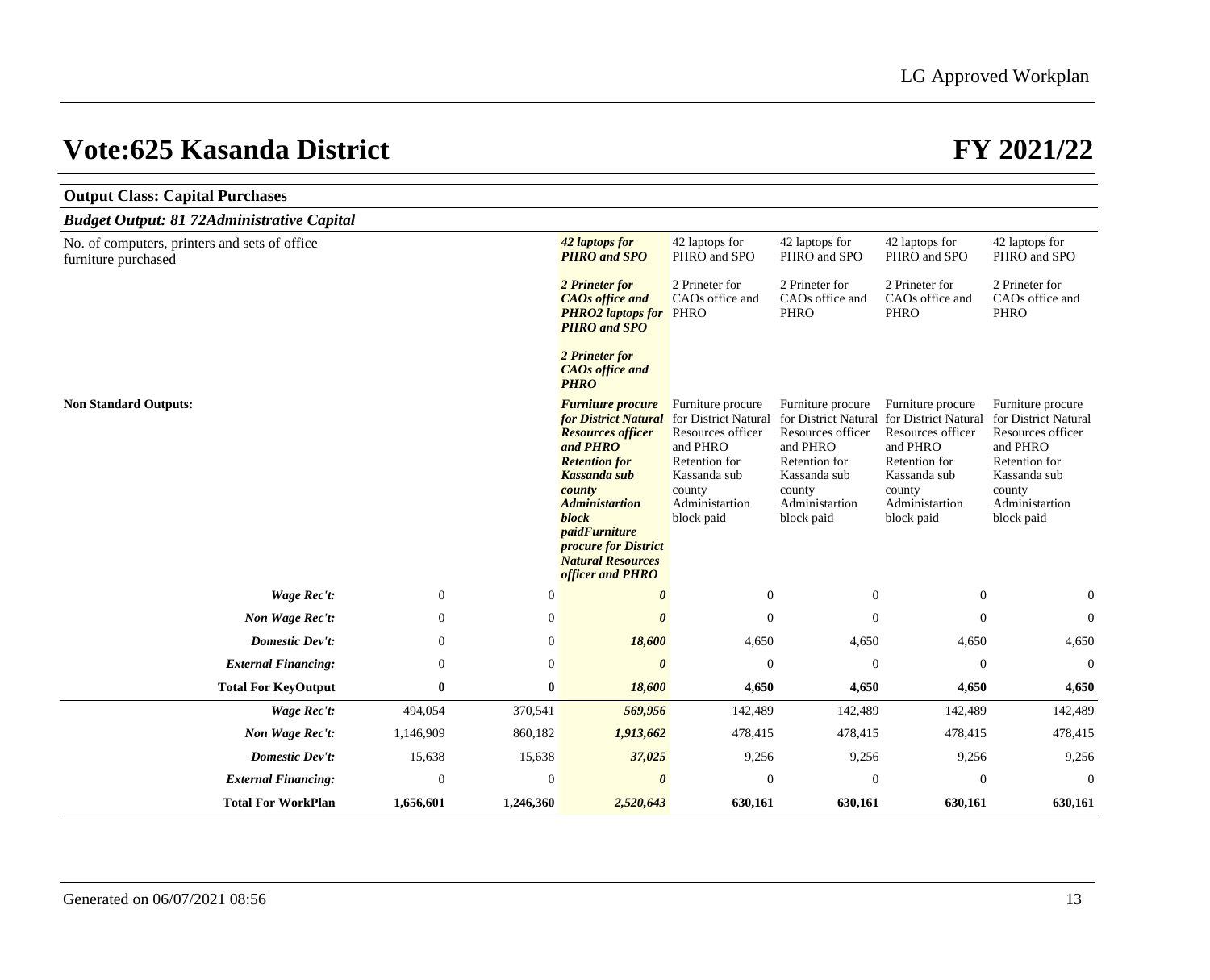## **Sub-SubProgramme 2 Finance**

## **Quarterly Workplan Outputs for FY 2021/22**

| <b>Ushs Thousands</b>                                        | <b>Approved Budget</b><br>and Outputs for<br>FY 2020/21                                                                              | <b>Expenditure and</b><br>Outputs by end<br><b>March for FY</b><br>2020/21                                                                                                                  | <b>Annual Planned</b><br><b>Spending and</b><br><b>Outputs FY</b><br>2021/22 | <b>Ouarter 1</b><br><b>Planned Spending</b><br>and Outputs | <b>Ouarter 2</b><br><b>Planned</b><br><b>Spending and</b><br><b>Outputs</b> | <b>Ouarter 3</b><br><b>Planned Spending</b><br>and Outputs | <b>Ouarter 4</b><br><b>Planned Spending</b><br>and Outputs |
|--------------------------------------------------------------|--------------------------------------------------------------------------------------------------------------------------------------|---------------------------------------------------------------------------------------------------------------------------------------------------------------------------------------------|------------------------------------------------------------------------------|------------------------------------------------------------|-----------------------------------------------------------------------------|------------------------------------------------------------|------------------------------------------------------------|
| Service Area: 81 Financial Management and Accountability(LG) |                                                                                                                                      |                                                                                                                                                                                             |                                                                              |                                                            |                                                                             |                                                            |                                                            |
| <b>Output Class: Higher LG Services</b>                      |                                                                                                                                      |                                                                                                                                                                                             |                                                                              |                                                            |                                                                             |                                                            |                                                            |
| <b>Budget Output: 81 01LG Financial Management services</b>  |                                                                                                                                      |                                                                                                                                                                                             |                                                                              |                                                            |                                                                             |                                                            |                                                            |
| Date for submitting the Annual Performance<br>Report         |                                                                                                                                      |                                                                                                                                                                                             | 2021-07-14Salaries<br><i>payment.</i>                                        | 2021-09-15Salaries 2021-12-<br>paid.                       | 15Salaries paid.                                                            | 2022-03-15Salaries 2022-06-15Salaries<br>paid.             | paid.                                                      |
|                                                              |                                                                                                                                      |                                                                                                                                                                                             | annual<br>performance<br>reports submission                                  | annual<br>performance<br>reports submitted                 | annual<br>performance<br>reports submitted                                  | annual<br>performance<br>reports submitted                 | annual<br>performance<br>reports submitted                 |
|                                                              |                                                                                                                                      |                                                                                                                                                                                             | Salaries paid.                                                               |                                                            |                                                                             |                                                            |                                                            |
|                                                              |                                                                                                                                      |                                                                                                                                                                                             | annual<br>performance<br>reports submitted                                   |                                                            |                                                                             |                                                            |                                                            |
| <b>Non Standard Outputs:</b>                                 | Salaries paid and<br>annual performance of accounts<br>reports<br>paidpayment of<br>salaries submission<br>of performance<br>reports | salaries paid books N/AN/A<br>prepared quarter 1<br>report prepared<br>salaries paid Half<br>vear Financial<br>statements<br>prepared<br>submission of half<br>year financial<br>statements |                                                                              |                                                            |                                                                             |                                                            |                                                            |
| Wage Rec't:                                                  | 191,778                                                                                                                              | 143,834                                                                                                                                                                                     | 108,972                                                                      | 27,243                                                     | 27,243                                                                      | 27,243                                                     | 27,243                                                     |
| Non Wage Rec't:                                              | 20,400                                                                                                                               | 15,300                                                                                                                                                                                      | 33,500                                                                       | 8,375                                                      | 8,375                                                                       | 8,375                                                      | 8,375                                                      |
| Domestic Dev't:                                              | $\mathbf{0}$                                                                                                                         | $\boldsymbol{0}$                                                                                                                                                                            | $\boldsymbol{\theta}$                                                        | $\mathbf{0}$                                               | $\mathbf{0}$                                                                | $\mathbf{0}$                                               | $\theta$                                                   |
| <b>External Financing:</b>                                   | $\boldsymbol{0}$                                                                                                                     | $\boldsymbol{0}$                                                                                                                                                                            | $\boldsymbol{\theta}$                                                        | $\boldsymbol{0}$                                           | $\boldsymbol{0}$                                                            | $\boldsymbol{0}$                                           | $\boldsymbol{0}$                                           |
| <b>Total For KeyOutput</b>                                   | 212,178                                                                                                                              | 159,133                                                                                                                                                                                     | 142,472                                                                      | 35,618                                                     | 35,618                                                                      | 35,618                                                     | 35,618                                                     |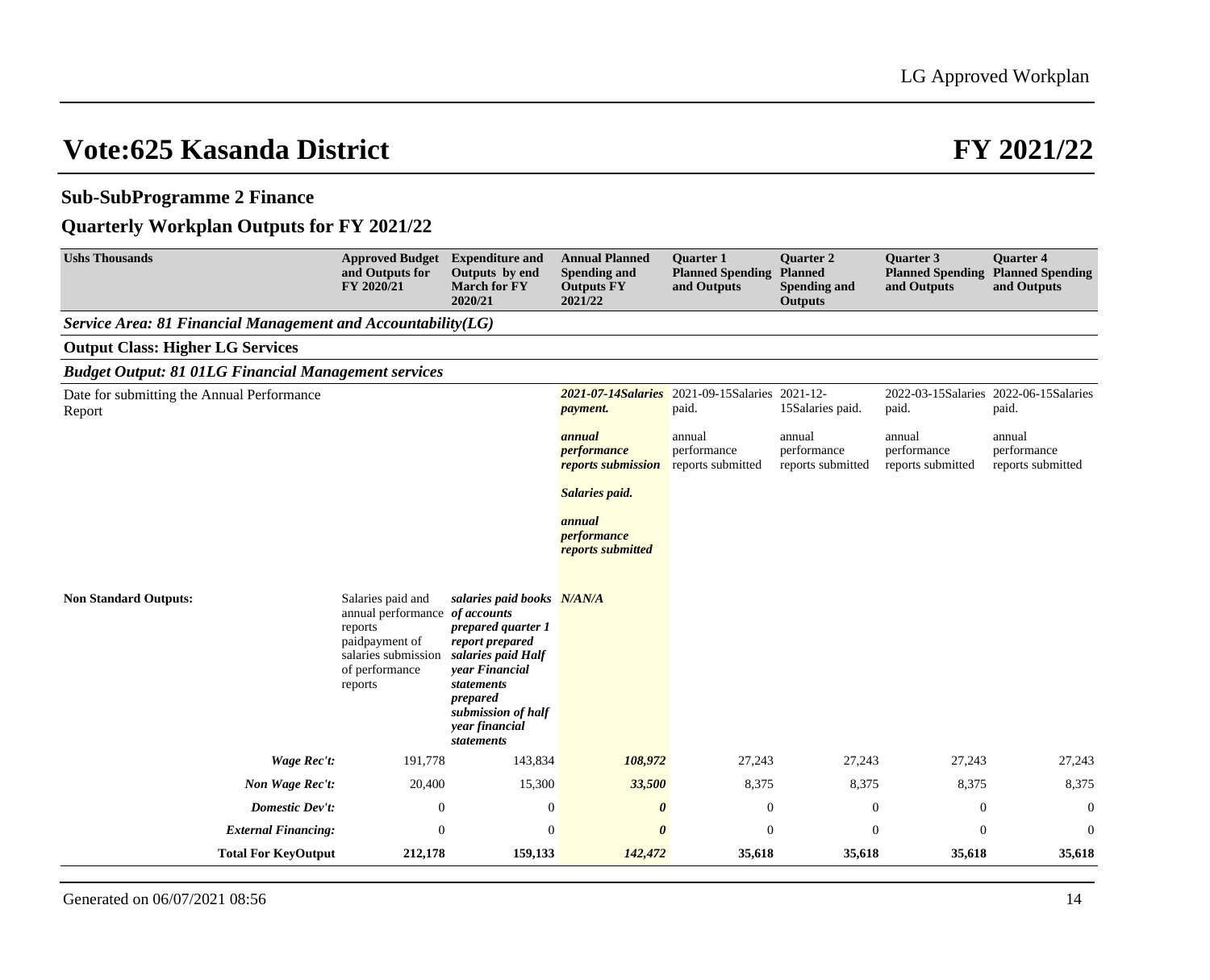| <b>Budget Output: 81 02Revenue Management and Collection Services</b> |                                                                                                                                                                                                                                         |                                                                           |                                                                           |                                                                           |                                                                                |
|-----------------------------------------------------------------------|-----------------------------------------------------------------------------------------------------------------------------------------------------------------------------------------------------------------------------------------|---------------------------------------------------------------------------|---------------------------------------------------------------------------|---------------------------------------------------------------------------|--------------------------------------------------------------------------------|
| Value of Hotel Tax Collected                                          | market inspection<br>carried out<br>carry out revenue<br>and market                                                                                                                                                                     |                                                                           |                                                                           |                                                                           |                                                                                |
|                                                                       | inspections in all<br>marketsmarket<br>inspection carried<br>out                                                                                                                                                                        |                                                                           |                                                                           |                                                                           |                                                                                |
|                                                                       | carry out revenue<br>and market                                                                                                                                                                                                         |                                                                           |                                                                           |                                                                           |                                                                                |
|                                                                       | inspections in all<br>markets                                                                                                                                                                                                           |                                                                           |                                                                           |                                                                           |                                                                                |
| Value of LG service tax collection                                    | Revenue<br><i>inspection</i> , and<br>revenue<br>enhancement tour<br>carried out<br>Revenue<br>enhancement<br><i>tourRevenue</i><br><i>inspection, and</i><br>revenue<br>enhancement tour<br>carried out<br>Revenue<br>enhancement tour |                                                                           |                                                                           |                                                                           |                                                                                |
| Value of Other Local Revenue Collections                              | 400000000<br><b>Revenues collected</b><br>as per revenue<br>source                                                                                                                                                                      | 100000000<br>Revenues collected<br>as per revenue<br>source               | 100000000<br>Revenues<br>collected as per<br>revenue source               | 100000000<br>as per revenue<br>source                                     | 100000000<br>Revenues collected Revenues collected<br>as per revenue<br>source |
|                                                                       | enhancement of<br>revenue collection<br>per source in all<br>sub<br><i>countiesRevenues</i><br>collected as per<br>revenue source                                                                                                       | enhancement of<br>revenue collection<br>per source in all<br>sub counties | enhancement of<br>revenue collection<br>per source in all<br>sub counties | enhancement of<br>revenue collection<br>per source in all<br>sub counties | enhancement of<br>revenue collection<br>per source in all<br>sub counties      |
|                                                                       | enhancement of<br>revenue collection<br>per source in all<br>sub counties                                                                                                                                                               |                                                                           |                                                                           |                                                                           |                                                                                |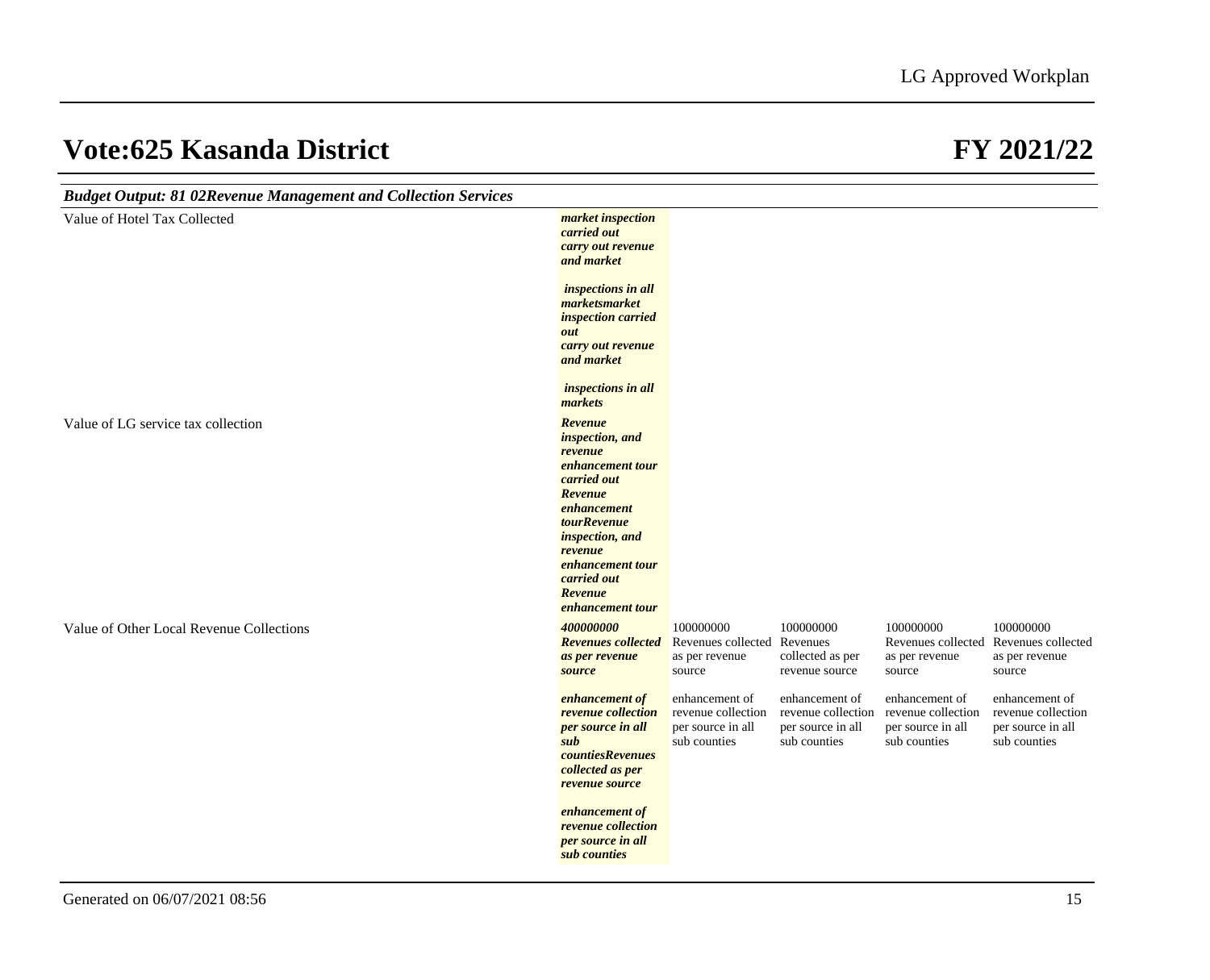| <b>Non Standard Outputs:</b>                                           | revenue<br>enhancement plan<br>prepared Revenue<br>register<br>prepared preparing<br>of revenue<br>enhancement plan<br>inspection of<br>revenues from<br>different .sources<br>preparation of<br>revenue register | revenue inspection Revenue inspection N/AN/A<br>done market<br>inspection done<br>preparation of<br>revenue<br>performance report<br>collection of<br>revenue returns<br><i>preparation of</i><br>District revenue<br>register 2021-2022<br>revenue<br>enhancement plan<br>prepared revenue<br>collection<br>inspection market<br>performance<br>inspection Revenue<br>returns collected |                                                                                                           | N/A                                                    | N/A                                           | N/A                                                                                      | N/A                                        |
|------------------------------------------------------------------------|-------------------------------------------------------------------------------------------------------------------------------------------------------------------------------------------------------------------|------------------------------------------------------------------------------------------------------------------------------------------------------------------------------------------------------------------------------------------------------------------------------------------------------------------------------------------------------------------------------------------|-----------------------------------------------------------------------------------------------------------|--------------------------------------------------------|-----------------------------------------------|------------------------------------------------------------------------------------------|--------------------------------------------|
| Wage Rec't:                                                            | $\theta$                                                                                                                                                                                                          | $\theta$                                                                                                                                                                                                                                                                                                                                                                                 | $\theta$                                                                                                  | $\theta$                                               | $\theta$                                      | $\overline{0}$                                                                           | $\overline{0}$                             |
| Non Wage Rec't:                                                        | 15,911                                                                                                                                                                                                            | 11,933                                                                                                                                                                                                                                                                                                                                                                                   | 30,192                                                                                                    | 7,548                                                  | 7,548                                         | 7,548                                                                                    | 7,548                                      |
| Domestic Dev't:                                                        | $\mathbf{0}$                                                                                                                                                                                                      | $\mathbf{0}$                                                                                                                                                                                                                                                                                                                                                                             | 0                                                                                                         | $\mathbf{0}$                                           | $\mathbf{0}$                                  | $\mathbf{0}$                                                                             | $\mathbf{0}$                               |
| <b>External Financing:</b>                                             | $\mathbf{0}$                                                                                                                                                                                                      | $\mathbf{0}$                                                                                                                                                                                                                                                                                                                                                                             |                                                                                                           | $\theta$                                               | $\theta$                                      | $\theta$                                                                                 | $\mathbf{0}$                               |
| <b>Total For KeyOutput</b>                                             | 15,911                                                                                                                                                                                                            | 11,933                                                                                                                                                                                                                                                                                                                                                                                   | 30,192                                                                                                    | 7,548                                                  | 7,548                                         | 7,548                                                                                    | 7,548                                      |
| <b>Budget Output: 81 03Budgeting and Planning Services</b>             |                                                                                                                                                                                                                   |                                                                                                                                                                                                                                                                                                                                                                                          |                                                                                                           |                                                        |                                               |                                                                                          |                                            |
| Date for presenting draft Budget and Annual<br>workplan to the Council |                                                                                                                                                                                                                   |                                                                                                                                                                                                                                                                                                                                                                                          | $2021 - 11$<br>17preparation of<br>annual budgets<br>and work<br>plansApproving<br><b>Annual workplan</b> | $2021 - 09 -$<br>15Approving<br>Annual workplan        | $2021 - 12$<br>15Approving<br>Annual workplan | 2022-03-<br>15Approving<br>Annual workplan                                               | 2022-06-<br>15Approving<br>Annual workplan |
| Date of Approval of the Annual Workplan to<br>the Council              |                                                                                                                                                                                                                   |                                                                                                                                                                                                                                                                                                                                                                                          | $2021 - 06$<br>15Approving<br><b>Annual workplan</b><br><b>Annual Workplan</b><br>approved by             | 2021-09-15Annual<br>Workplan<br>approved by<br>Council | Workplan<br>approved by<br>Council            | 2021-12-15Annual 2022-03-15Annual 2022-06-15Annual<br>Workplan<br>approved by<br>Council | Workplan<br>approved by<br>Council         |

*Council*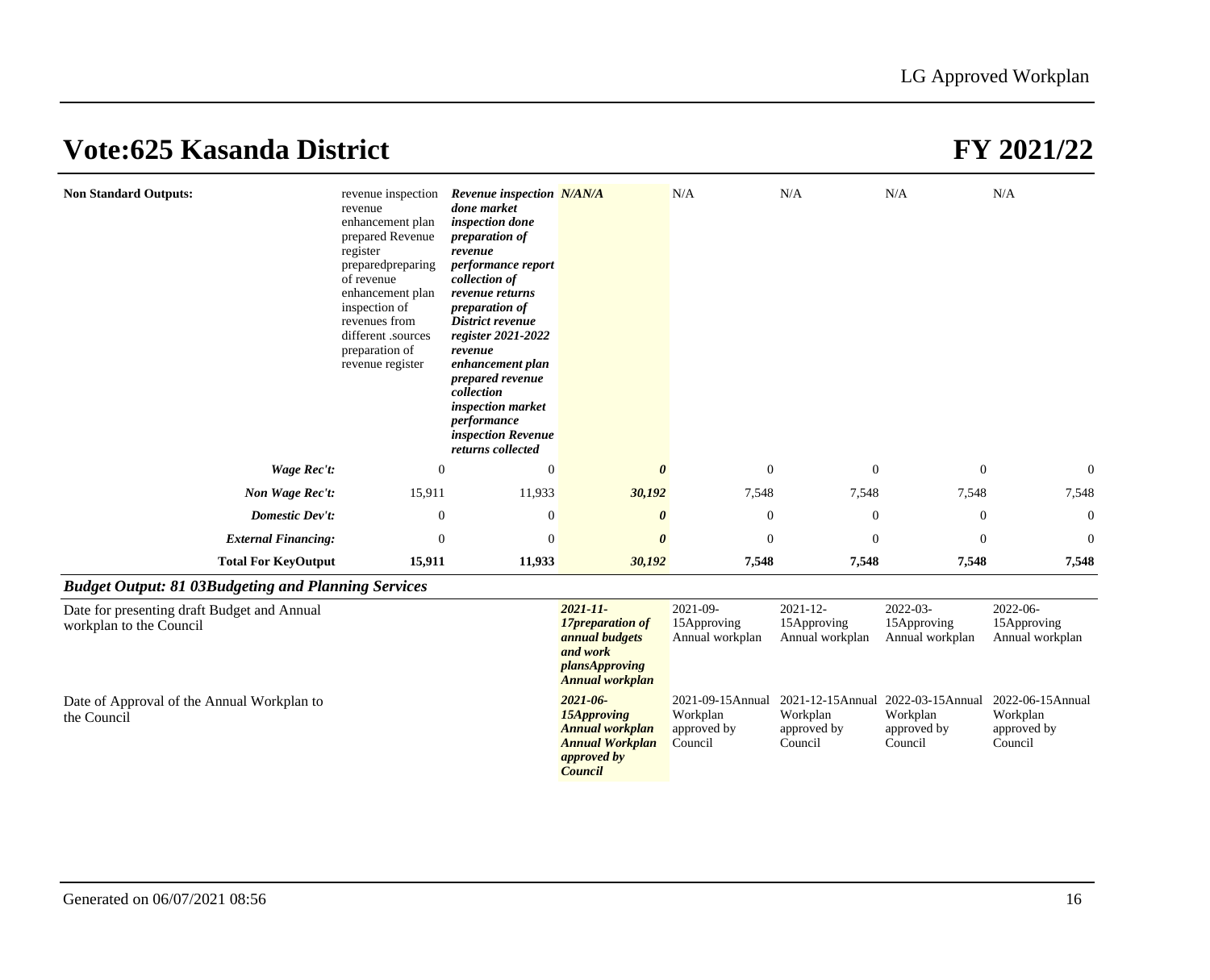| <b>Non Standard Outputs:</b> | data collected for<br>inclusion in the<br>budget master data<br>prepareddata<br>collected for<br>inclusion in the<br>budget master data<br>prepared | work plans<br>prepared data<br>collected for<br>consolidation<br>budget desk<br>facilitateddata<br>collected for<br>inclusion in the<br>budget master data<br>prepared | N/AN/A                | N/A            | N/A<br>N/A     |              | N/A            |
|------------------------------|-----------------------------------------------------------------------------------------------------------------------------------------------------|------------------------------------------------------------------------------------------------------------------------------------------------------------------------|-----------------------|----------------|----------------|--------------|----------------|
| Wage Rec't:                  | $\boldsymbol{0}$                                                                                                                                    | $\theta$                                                                                                                                                               |                       | $\theta$       | $\theta$       | $\mathbf{0}$ | $\overline{0}$ |
| Non Wage Rec't:              | 30,600                                                                                                                                              | 22,950                                                                                                                                                                 | 8,000                 | 2,000          | 2,000          | 2,000        | 2,000          |
| Domestic Dev't:              | $\theta$                                                                                                                                            | $\Omega$                                                                                                                                                               | $\theta$              | $\overline{0}$ | $\overline{0}$ | $\theta$     | $\overline{0}$ |
| <b>External Financing:</b>   | $\mathbf{0}$                                                                                                                                        | $\theta$                                                                                                                                                               | $\boldsymbol{\theta}$ | $\theta$       | $\mathbf{0}$   | $\mathbf{0}$ | $\overline{0}$ |
| <b>Total For KeyOutput</b>   | 30,600                                                                                                                                              | 22,950                                                                                                                                                                 | 8,000                 | 2,000          | 2,000          | 2,000        | 2,000          |

## *Budget Output: 81 04LG Expenditure management Services*

| <b>Non Standard Outputs:</b> | 4 quarter<br>Accountabilities for Accountabilities<br>funds disbursed to<br>Government units<br>done. Disbursement <i>units done</i> .<br>of 4<br>accountabilities for<br>funds to<br>Government units<br>doneAccountabiliti<br>es for funds<br>disbursed to<br>Government units.<br>Disbursement of<br>accountabilities for<br>funds to<br>Government units | 01 quarter<br>for funds disbursed<br>to Government<br>Disbursement of 01<br><i>accountabilities for</i><br>funds to<br><b>Government</b> units<br>done01 quarter<br><b>Accountabilities</b><br>for funds disbursed<br>to Government<br>units done.<br>Disbursement of 01<br>accountabilities for<br>funds to<br><b>Government</b> units<br>done |                       |              |                  |                  |                  |
|------------------------------|--------------------------------------------------------------------------------------------------------------------------------------------------------------------------------------------------------------------------------------------------------------------------------------------------------------------------------------------------------------|-------------------------------------------------------------------------------------------------------------------------------------------------------------------------------------------------------------------------------------------------------------------------------------------------------------------------------------------------|-----------------------|--------------|------------------|------------------|------------------|
| Wage Rec't:                  | $\theta$                                                                                                                                                                                                                                                                                                                                                     | $\overline{0}$                                                                                                                                                                                                                                                                                                                                  | $\boldsymbol{\theta}$ | $\mathbf{0}$ | $\theta$         | $\theta$         | $\overline{0}$   |
| Non Wage Rec't:              | 14,951                                                                                                                                                                                                                                                                                                                                                       | 11,213                                                                                                                                                                                                                                                                                                                                          | $\boldsymbol{\theta}$ | $\theta$     | $\boldsymbol{0}$ | $\boldsymbol{0}$ | $\boldsymbol{0}$ |
| <b>Domestic Dev't:</b>       | $\mathbf{0}$                                                                                                                                                                                                                                                                                                                                                 | $\boldsymbol{0}$                                                                                                                                                                                                                                                                                                                                | $\boldsymbol{\theta}$ | $\theta$     | $\theta$         | $\boldsymbol{0}$ | $\overline{0}$   |
| <b>External Financing:</b>   | $\mathbf{0}$                                                                                                                                                                                                                                                                                                                                                 | $\boldsymbol{0}$                                                                                                                                                                                                                                                                                                                                | $\boldsymbol{\theta}$ | $\theta$     | $\boldsymbol{0}$ | $\mathbf{0}$     | $\boldsymbol{0}$ |
|                              |                                                                                                                                                                                                                                                                                                                                                              |                                                                                                                                                                                                                                                                                                                                                 |                       |              |                  |                  |                  |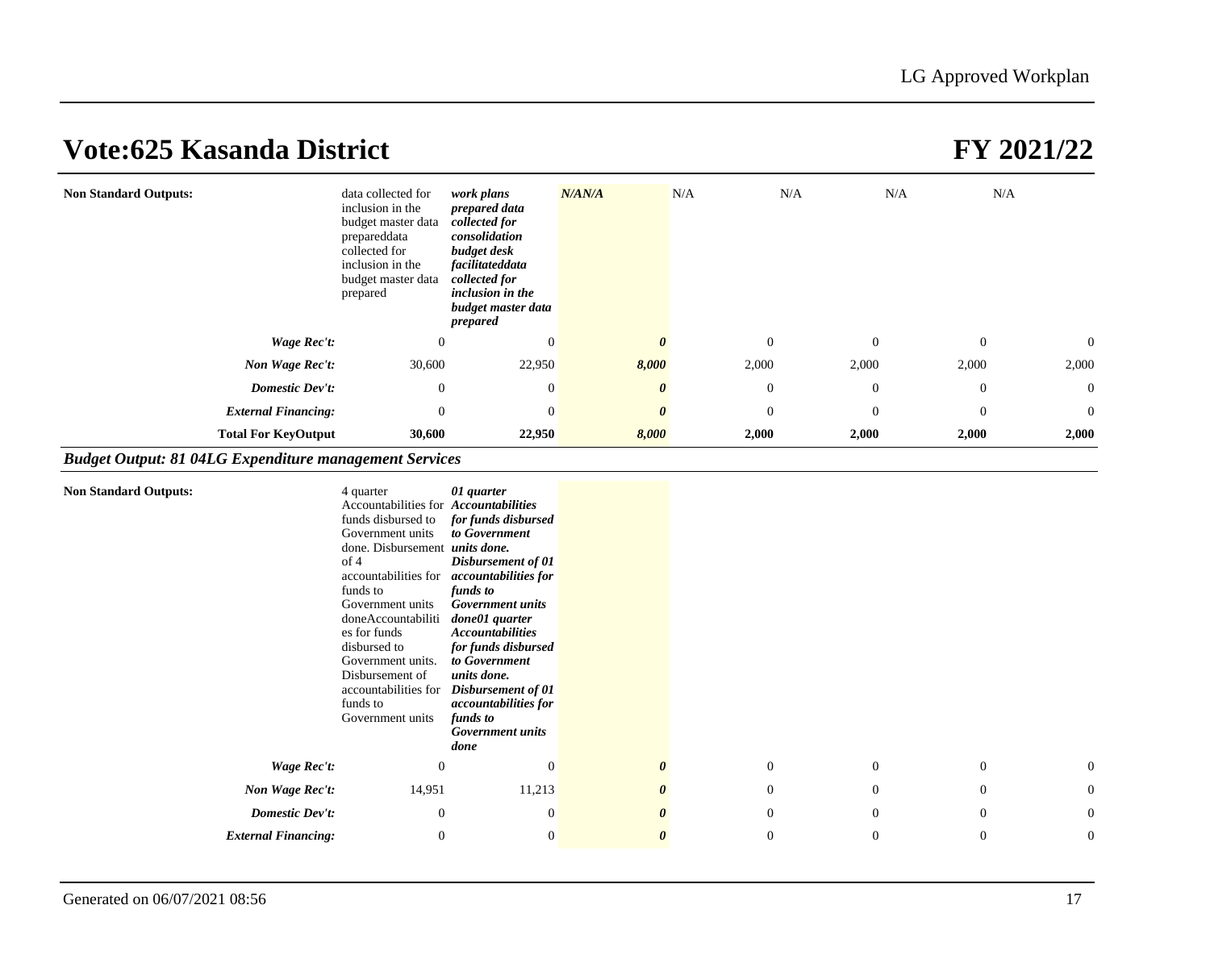|                                                                    | <b>Total For KeyOutput</b> | 14,951                                                                                                                                         | 11,213                                                                                                                                                                                                                                          | $\boldsymbol{\theta}$                                                                                                                                                                                                                                               | $\bf{0}$                                                                                                                      | $\bf{0}$                                                                                                | $\bf{0}$                                                                                                                                                                                                              | $\bf{0}$                                                                                    |
|--------------------------------------------------------------------|----------------------------|------------------------------------------------------------------------------------------------------------------------------------------------|-------------------------------------------------------------------------------------------------------------------------------------------------------------------------------------------------------------------------------------------------|---------------------------------------------------------------------------------------------------------------------------------------------------------------------------------------------------------------------------------------------------------------------|-------------------------------------------------------------------------------------------------------------------------------|---------------------------------------------------------------------------------------------------------|-----------------------------------------------------------------------------------------------------------------------------------------------------------------------------------------------------------------------|---------------------------------------------------------------------------------------------|
| <b>Budget Output: 81 05LG Accounting Services</b>                  |                            |                                                                                                                                                |                                                                                                                                                                                                                                                 |                                                                                                                                                                                                                                                                     |                                                                                                                               |                                                                                                         |                                                                                                                                                                                                                       |                                                                                             |
| Date for submitting annual LG final accounts<br>to Auditor General |                            |                                                                                                                                                |                                                                                                                                                                                                                                                 | $2021 - 06$<br><b>16Preparation and</b><br>submission of<br><b>books</b> of accounts<br>to auditor<br>general6, 9, and 12<br>months books of<br>accounts prepared<br>and submitted                                                                                  | 2021-09-153<br>months books of<br>accounts prepared<br>and submitted                                                          | 2021-12-156<br>months books of<br>accounts prepared<br>and submitted                                    | 2022-03-159<br>months books of<br>accounts prepared<br>and submitted                                                                                                                                                  | 2022-06-15 12<br>months books of<br>accounts prepared<br>and submitted                      |
| <b>Non Standard Outputs:</b>                                       |                            | Books of accounts<br>prepared and<br>submittedPreparatio prepared6 months<br>n of books of<br>accounts and<br>submission to<br>auditor general | 3 months books of<br>accounts<br>books of accounts<br>prepared                                                                                                                                                                                  | N/AN/A                                                                                                                                                                                                                                                              | N/A                                                                                                                           | N/A                                                                                                     | N/A                                                                                                                                                                                                                   | N/A                                                                                         |
|                                                                    | <b>Wage Rec't:</b>         | $\mathbf{0}$                                                                                                                                   | $\boldsymbol{0}$                                                                                                                                                                                                                                | $\boldsymbol{\theta}$                                                                                                                                                                                                                                               | $\mathbf{0}$                                                                                                                  | $\mathbf{0}$                                                                                            | $\boldsymbol{0}$                                                                                                                                                                                                      | $\theta$                                                                                    |
|                                                                    | Non Wage Rec't:            | 4,001                                                                                                                                          | 3,001                                                                                                                                                                                                                                           | 14,500                                                                                                                                                                                                                                                              | 3,625                                                                                                                         | 3,625                                                                                                   | 3,625                                                                                                                                                                                                                 | 3,625                                                                                       |
|                                                                    | <b>Domestic Dev't:</b>     | $\mathbf{0}$                                                                                                                                   | $\theta$                                                                                                                                                                                                                                        | $\boldsymbol{\theta}$                                                                                                                                                                                                                                               | $\mathbf{0}$                                                                                                                  | $\theta$                                                                                                | $\theta$                                                                                                                                                                                                              | $\theta$                                                                                    |
|                                                                    | <b>External Financing:</b> | $\mathbf{0}$                                                                                                                                   | $\mathbf{0}$                                                                                                                                                                                                                                    | $\boldsymbol{\theta}$                                                                                                                                                                                                                                               | $\mathbf{0}$                                                                                                                  | $\theta$                                                                                                | $\mathbf{0}$                                                                                                                                                                                                          | $\mathbf{0}$                                                                                |
|                                                                    | <b>Total For KeyOutput</b> | 4,001                                                                                                                                          | 3,001                                                                                                                                                                                                                                           | 14,500                                                                                                                                                                                                                                                              | 3,625                                                                                                                         | 3,625                                                                                                   | 3,625                                                                                                                                                                                                                 | 3,625                                                                                       |
| <b>Budget Output: 81 06Integrated Financial Management System</b>  |                            |                                                                                                                                                |                                                                                                                                                                                                                                                 |                                                                                                                                                                                                                                                                     |                                                                                                                               |                                                                                                         |                                                                                                                                                                                                                       |                                                                                             |
| <b>Non Standard Outputs:</b>                                       |                            | Cash limits<br>requested, warrants<br>made and payment<br>of salaries<br>doneCash limits<br>request, Warrants<br>and payment of<br>salaries    | <b>Ouarterly</b> cash<br>limits requested,<br>warrants made and<br>payment of salaries <b>pensions and</b><br>done Ouarterly<br>cash limits<br>requested,<br>warrants made and doneTravels to<br>payment of salaries <i>mityana for</i><br>done | <b>Travels to mityana</b><br>for warranting,<br><i>payment of salaries</i><br>gratuity, printing of<br>vouchers and<br>stationery<br>warranting,<br><i>payment of salaries</i><br><i>pensions and</i><br>gratuity, printing of<br><i>vouchers and</i><br>stationery | for warranting,<br>payment of salaries payment of<br>pensions and<br>gratuity, printing<br>of vouchers and<br>stationery done | for warranting,<br>salaries pensions<br>and gratuity,<br>printing of<br>vouchers and<br>stationery done | Travels to mityana Travels to mityana Travels to mityana Travels to mityana<br>for warranting,<br>payment of salaries payment of salaries<br>pensions and<br>gratuity, printing<br>of vouchers and<br>stationery done | for warranting,<br>pensions and<br>gratuity, printing<br>of vouchers and<br>stationery done |
|                                                                    | <b>Wage Rec't:</b>         | $\mathbf{0}$                                                                                                                                   | $\boldsymbol{0}$                                                                                                                                                                                                                                | $\boldsymbol{\theta}$                                                                                                                                                                                                                                               | $\mathbf{0}$                                                                                                                  | $\mathbf{0}$                                                                                            | $\boldsymbol{0}$                                                                                                                                                                                                      | $\theta$                                                                                    |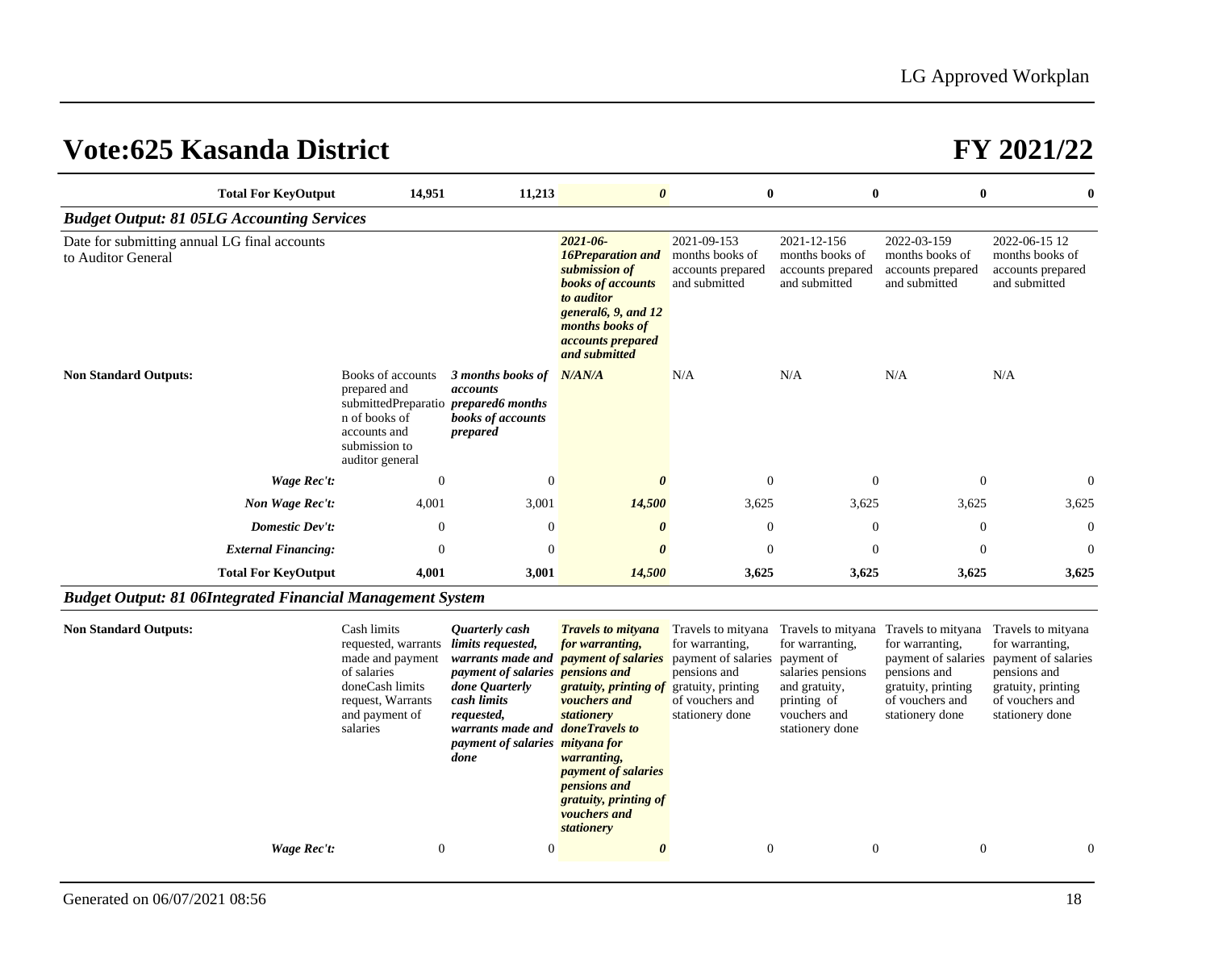| <b>Vote:625 Kasanda District</b>                            |                                                                                                                                                                                                                                     |                                                                                                                                                                                                                                                                                                                                                                                         |                       |                |                |                  | FY 2021/22       |
|-------------------------------------------------------------|-------------------------------------------------------------------------------------------------------------------------------------------------------------------------------------------------------------------------------------|-----------------------------------------------------------------------------------------------------------------------------------------------------------------------------------------------------------------------------------------------------------------------------------------------------------------------------------------------------------------------------------------|-----------------------|----------------|----------------|------------------|------------------|
| Non Wage Rec't:                                             | $\theta$                                                                                                                                                                                                                            | $\overline{0}$                                                                                                                                                                                                                                                                                                                                                                          | 30,000                | 7,500          | 7,500          | 7,500            | 7,500            |
| Domestic Dev't:                                             | $\Omega$                                                                                                                                                                                                                            | $\overline{0}$                                                                                                                                                                                                                                                                                                                                                                          | 0                     | $\mathbf{0}$   | $\overline{0}$ | $\mathbf{0}$     | $\boldsymbol{0}$ |
| <b>External Financing:</b>                                  | $\Omega$                                                                                                                                                                                                                            | $\Omega$                                                                                                                                                                                                                                                                                                                                                                                | $\theta$              | $\overline{0}$ | $\Omega$       | $\theta$         | $\Omega$         |
| <b>Total For KeyOutput</b>                                  | $\bf{0}$                                                                                                                                                                                                                            | $\bf{0}$                                                                                                                                                                                                                                                                                                                                                                                | 30,000                | 7,500          | 7,500          | 7,500            | 7,500            |
| <b>Budget Output: 81 08Sector Management and Monitoring</b> |                                                                                                                                                                                                                                     |                                                                                                                                                                                                                                                                                                                                                                                         |                       |                |                |                  |                  |
| <b>Non Standard Outputs:</b>                                | Carry out Revenue<br>collection<br>monitoring Market<br>inspection and<br>monitoring<br>Monitoring of<br>revenue<br>sourcesrevenue<br>collection<br>monitored Markets<br>monitored revenue<br>sources per<br>subcounty<br>monitored | <b>Carry out Revenue</b><br>collection<br>monitoring for the<br>quarter Market<br>inspection and<br>monitoring for the<br>quarter<br><b>Monitoring of</b><br>revenue sources<br>for the<br>quarterCarry out<br>Revenue collection<br>monitoring for the<br>quarter Market<br>inspection and<br>monitoring for the<br><i>guarter Monitoring</i><br>of revenue sources<br>for the quarter |                       |                |                |                  |                  |
| Wage Rec't:                                                 | $\Omega$                                                                                                                                                                                                                            | $\theta$                                                                                                                                                                                                                                                                                                                                                                                | $\boldsymbol{\theta}$ | $\overline{0}$ | $\overline{0}$ | $\theta$         | $\theta$         |
| Non Wage Rec't:                                             | 19,005                                                                                                                                                                                                                              | 14,254                                                                                                                                                                                                                                                                                                                                                                                  |                       | $\overline{0}$ | $\overline{0}$ | $\Omega$         | $\theta$         |
| Domestic Dev't:                                             | $\mathbf{0}$                                                                                                                                                                                                                        | $\theta$                                                                                                                                                                                                                                                                                                                                                                                |                       | $\overline{0}$ | $\overline{0}$ | $\mathbf{0}$     | $\theta$         |
| <b>External Financing:</b>                                  | $\Omega$                                                                                                                                                                                                                            | $\Omega$                                                                                                                                                                                                                                                                                                                                                                                | $\boldsymbol{\theta}$ | $\overline{0}$ | $\Omega$       | $\overline{0}$   | $\theta$         |
| <b>Total For KeyOutput</b>                                  | 19,005                                                                                                                                                                                                                              | 14,254                                                                                                                                                                                                                                                                                                                                                                                  | $\theta$              | $\mathbf{0}$   | $\mathbf{0}$   | $\bf{0}$         | $\mathbf{0}$     |
| <b>Wage Rec't:</b>                                          | 191,778                                                                                                                                                                                                                             | 143,834                                                                                                                                                                                                                                                                                                                                                                                 | 108,972               | 27,243         | 27,243         | 27,243           | 27,243           |
| Non Wage Rec't:                                             | 104,867                                                                                                                                                                                                                             | 78,651                                                                                                                                                                                                                                                                                                                                                                                  | 116,192               | 29,048         | 29,048         | 29,048           | 29,048           |
| Domestic Dev't:                                             | $\mathbf{0}$                                                                                                                                                                                                                        | $\boldsymbol{0}$                                                                                                                                                                                                                                                                                                                                                                        | 0                     | $\mathbf{0}$   | $\mathbf{0}$   | $\boldsymbol{0}$ | $\theta$         |
| <b>External Financing:</b>                                  | $\Omega$                                                                                                                                                                                                                            | $\Omega$                                                                                                                                                                                                                                                                                                                                                                                |                       | $\Omega$       | $\Omega$       | $\Omega$         | $\Omega$         |
| <b>Total For WorkPlan</b>                                   | 296,645                                                                                                                                                                                                                             | 222,484                                                                                                                                                                                                                                                                                                                                                                                 | 225,164               | 56,291         | 56,291         | 56,291           | 56,291           |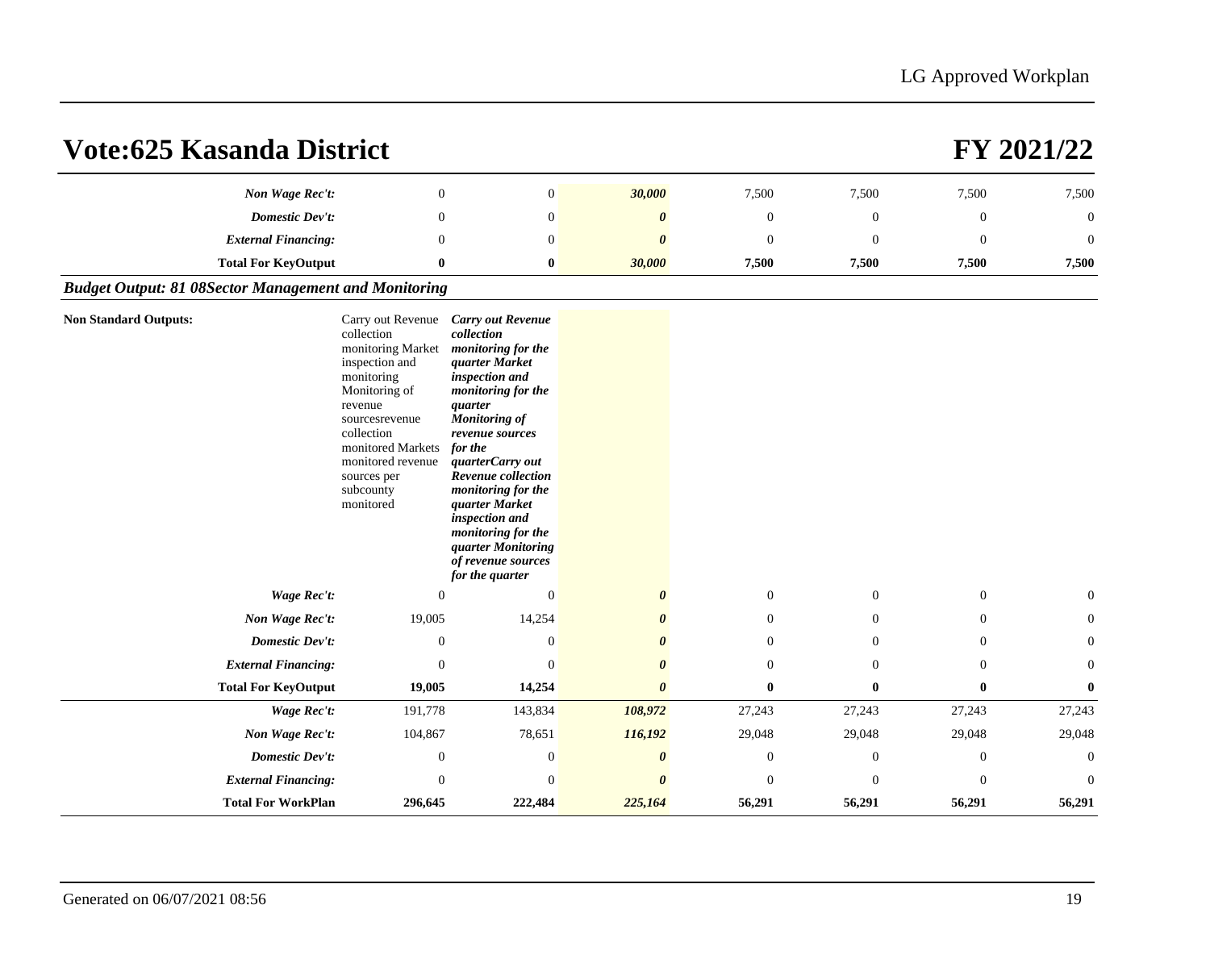## **Sub-SubProgramme 3 Statutory Bodies**

## **Quarterly Workplan Outputs for FY 2021/22**

| <b>Ushs Thousands</b>                                         | <b>Approved Budget</b><br>and Outputs for<br>FY 2020/21                                                                                                                                                                                                                                                                                                                                          | <b>Expenditure and</b><br>Outputs by end<br><b>March for FY</b><br>2020/21                                                                                                                                                                                                                                                                                                                                                                                             | <b>Annual Planned</b><br><b>Spending and</b><br><b>Outputs FY</b><br>2021/22                                                                                                                                                                                     | <b>Ouarter 1</b><br><b>Planned Spending</b><br>and Outputs                                                                                                                                                                   | <b>Quarter 2</b><br><b>Planned</b><br><b>Spending and</b><br><b>Outputs</b>                                                                                                                       | <b>Ouarter 3</b><br>and Outputs                                                                                                                                                        | <b>Ouarter 4</b><br><b>Planned Spending Planned Spending</b><br>and Outputs                                                                                                                                                   |
|---------------------------------------------------------------|--------------------------------------------------------------------------------------------------------------------------------------------------------------------------------------------------------------------------------------------------------------------------------------------------------------------------------------------------------------------------------------------------|------------------------------------------------------------------------------------------------------------------------------------------------------------------------------------------------------------------------------------------------------------------------------------------------------------------------------------------------------------------------------------------------------------------------------------------------------------------------|------------------------------------------------------------------------------------------------------------------------------------------------------------------------------------------------------------------------------------------------------------------|------------------------------------------------------------------------------------------------------------------------------------------------------------------------------------------------------------------------------|---------------------------------------------------------------------------------------------------------------------------------------------------------------------------------------------------|----------------------------------------------------------------------------------------------------------------------------------------------------------------------------------------|-------------------------------------------------------------------------------------------------------------------------------------------------------------------------------------------------------------------------------|
| <b>Service Area: 82 Local Statutory Bodies</b>                |                                                                                                                                                                                                                                                                                                                                                                                                  |                                                                                                                                                                                                                                                                                                                                                                                                                                                                        |                                                                                                                                                                                                                                                                  |                                                                                                                                                                                                                              |                                                                                                                                                                                                   |                                                                                                                                                                                        |                                                                                                                                                                                                                               |
| <b>Output Class: Higher LG Services</b>                       |                                                                                                                                                                                                                                                                                                                                                                                                  |                                                                                                                                                                                                                                                                                                                                                                                                                                                                        |                                                                                                                                                                                                                                                                  |                                                                                                                                                                                                                              |                                                                                                                                                                                                   |                                                                                                                                                                                        |                                                                                                                                                                                                                               |
| <b>Budget Output: 82 01LG Council Administration Services</b> |                                                                                                                                                                                                                                                                                                                                                                                                  |                                                                                                                                                                                                                                                                                                                                                                                                                                                                        |                                                                                                                                                                                                                                                                  |                                                                                                                                                                                                                              |                                                                                                                                                                                                   |                                                                                                                                                                                        |                                                                                                                                                                                                                               |
| <b>Non Standard Outputs:</b>                                  | 7 council meeting<br>held 4 monitoring<br>reports 12<br>executive meetings<br>held 6 business<br>committee meeting<br>held ULGA<br>subscription made<br>facilitation of<br>Executive<br>membersfacilitating <i>meeting held 1</i><br>executive meetings<br>facilitation of<br>business committee <i>meetings held</i> 2<br>subscription to<br><b>ULGA</b> stationary<br>and food<br>refreshments | 2 council meeting<br>held 1 monitoring<br>reports 3 executive reports 12<br>meetings held 2<br>business committee held 6 business<br>meeting held<br><b>ULGA</b> subscription held <b>ULGA</b><br>made facilitation<br>of Executive<br>members2 council<br><i>monitoring reports</i><br>3 executive<br>business committee <b>business committee</b><br>meeting held<br><b>ULGA</b> subscription <b>ULGA</b> stationary<br>made facilitation<br>of Executive<br>members | 7 council meeting<br>held 4 monitoring<br><i>executive meetings</i><br>committee meeting<br>subscription made<br>facilitation of<br>Executive<br>membersfacilitatin<br>g executive<br>meetings<br>facilitation of<br>subscription to<br>and food<br>refreshments | 2 council meeting<br>held<br>1 monitoring<br>reports<br>3 executive<br>meetings held<br>2 business<br>committee meeting<br>held<br><b>ULGA</b><br>subscription made<br>facilitation of<br><b>Executive members Executive</b> | 2 council meeting<br>held<br>1 monitoring<br>reports<br>3 executive<br>meetings held<br>2 business<br>committee meeting<br>held<br><b>ULGA</b><br>subscription made<br>facilitation of<br>members | 2 council meeting<br>held<br>1 monitoring<br>reports<br>3 executive<br>meetings held<br>2 business<br>committee meeting<br>held<br><b>ULGA</b><br>subscription made<br>facilitation of | 2 council meeting<br>held<br>1 monitoring<br>reports<br>3 executive<br>meetings held<br>2 business<br>committee meeting<br>held<br><b>ULGA</b><br>subscription made<br>facilitation of<br>Executive members Executive members |
| <b>Wage Rec't:</b>                                            | 203,760                                                                                                                                                                                                                                                                                                                                                                                          | 152,820                                                                                                                                                                                                                                                                                                                                                                                                                                                                | 203,040                                                                                                                                                                                                                                                          | 50,760                                                                                                                                                                                                                       | 50,760                                                                                                                                                                                            | 50,760                                                                                                                                                                                 | 50,760                                                                                                                                                                                                                        |
| Non Wage Rec't:                                               | 34,439                                                                                                                                                                                                                                                                                                                                                                                           | 25,829                                                                                                                                                                                                                                                                                                                                                                                                                                                                 | 37,385                                                                                                                                                                                                                                                           | 9,346                                                                                                                                                                                                                        | 9,346                                                                                                                                                                                             | 9,346                                                                                                                                                                                  | 9,346                                                                                                                                                                                                                         |
| <b>Domestic Dev't:</b>                                        | $\mathbf{0}$                                                                                                                                                                                                                                                                                                                                                                                     | $\boldsymbol{0}$                                                                                                                                                                                                                                                                                                                                                                                                                                                       |                                                                                                                                                                                                                                                                  | $\boldsymbol{0}$                                                                                                                                                                                                             | $\overline{0}$                                                                                                                                                                                    | $\boldsymbol{0}$                                                                                                                                                                       | $\boldsymbol{0}$                                                                                                                                                                                                              |
| <b>External Financing:</b>                                    | $\mathbf{0}$                                                                                                                                                                                                                                                                                                                                                                                     | $\Omega$                                                                                                                                                                                                                                                                                                                                                                                                                                                               |                                                                                                                                                                                                                                                                  | $\Omega$                                                                                                                                                                                                                     | $\Omega$                                                                                                                                                                                          | $\mathbf{0}$                                                                                                                                                                           | $\Omega$                                                                                                                                                                                                                      |
| <b>Total For KeyOutput</b>                                    | 238,199                                                                                                                                                                                                                                                                                                                                                                                          | 178,649                                                                                                                                                                                                                                                                                                                                                                                                                                                                | 240,425                                                                                                                                                                                                                                                          | 60,106                                                                                                                                                                                                                       | 60,106                                                                                                                                                                                            | 60,106                                                                                                                                                                                 | 60,106                                                                                                                                                                                                                        |

*Budget Output: 82 02LG Procurement Management Services*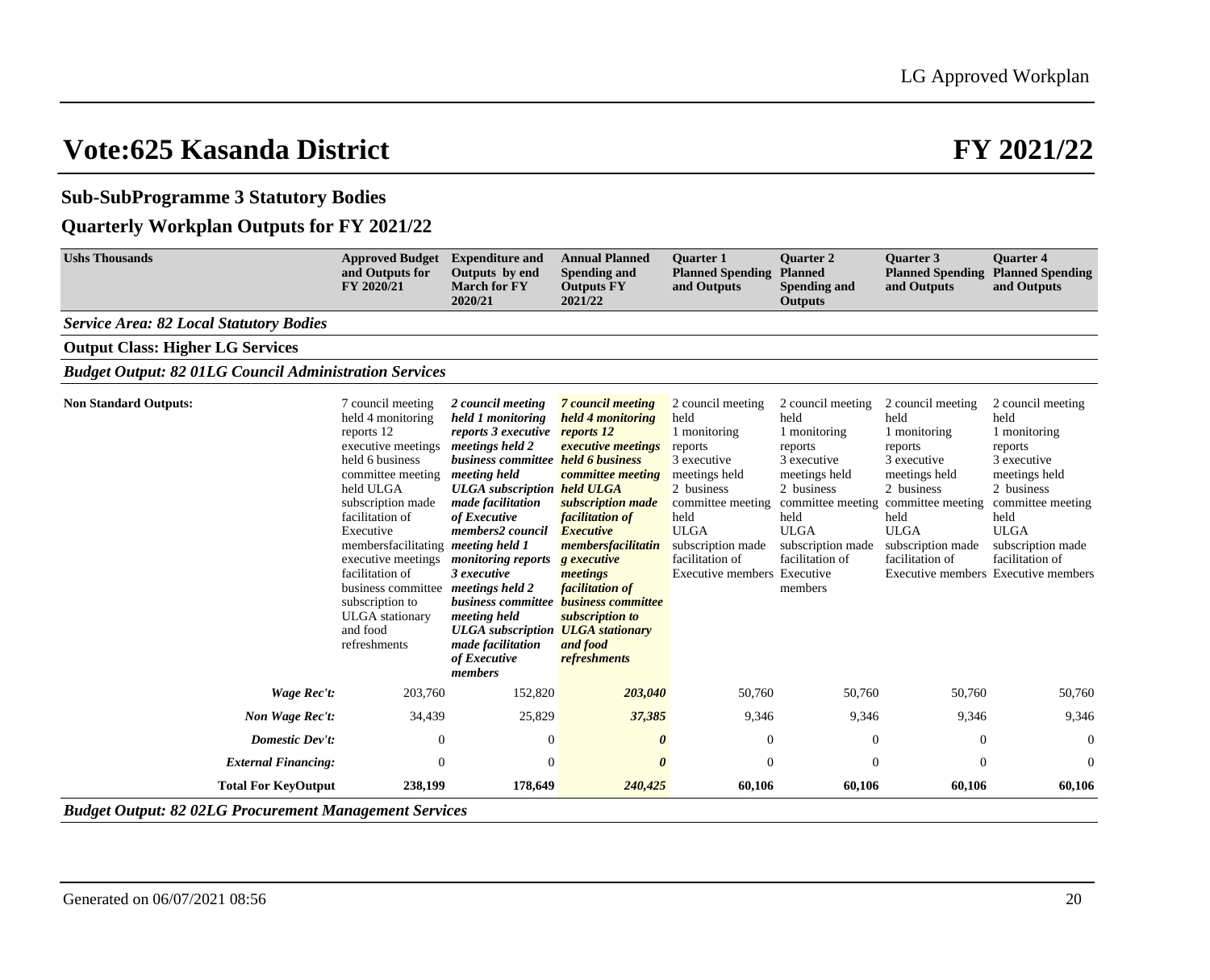| <b>Non Standard Outputs:</b> | 6 contracts<br>committee<br>meetings held 6<br>evaluation<br>committees held 5<br>adverts made 50<br>award and<br>agreements<br>prepared 6<br>procurement<br>reports<br>madefacilitation of<br>contracts<br>committee<br>evaluation bid<br>evaluations<br>compilation and<br>submission of<br>reports | 2 contracts<br>committee<br>meetings held 2<br>evaluation<br>committees held 2<br>adverts made 15<br>award and<br>agreements<br>prepared 2<br>procurement<br>reports made2<br>contracts<br>committee<br>meetings held 2<br>evaluation<br>committees held 2<br>adverts made 15<br>award and<br>agreements<br>prepared 2<br>procurement<br>reports made | <b>6</b> contracts<br>committee meetings<br>held 6 evaluation<br>committees held 5<br>adverts made 50<br>award and<br><i>agreements</i><br>prepared 6<br>procurement<br>reports<br><i>madefacilitation of</i><br>contracts<br>committee<br>evaluation bid<br>evaluations<br>compilation and<br>submission of<br>reports | 2contracts<br>committee<br>meetings held<br>2 evaluation<br>committees held<br>1 adverts made<br>20 award and<br>agreements<br>prepared<br>2procurement<br>reports made | 2contracts<br>committee<br>meetings held<br>2 evaluation<br>committees held<br>1 adverts made<br>20 award and<br>agreements<br>prepared<br>2procurement<br>reports made | 2contracts<br>committee<br>meetings held<br>2 evaluation<br>committees held<br>1 adverts made<br>20 award and<br>agreements<br>prepared<br>2procurement<br>reports made | 2contracts<br>committee<br>meetings held<br>2 evaluation<br>committees held<br>1 adverts made<br>20 award and<br>agreements<br>prepared<br>2procurement<br>reports made |
|------------------------------|-------------------------------------------------------------------------------------------------------------------------------------------------------------------------------------------------------------------------------------------------------------------------------------------------------|-------------------------------------------------------------------------------------------------------------------------------------------------------------------------------------------------------------------------------------------------------------------------------------------------------------------------------------------------------|-------------------------------------------------------------------------------------------------------------------------------------------------------------------------------------------------------------------------------------------------------------------------------------------------------------------------|-------------------------------------------------------------------------------------------------------------------------------------------------------------------------|-------------------------------------------------------------------------------------------------------------------------------------------------------------------------|-------------------------------------------------------------------------------------------------------------------------------------------------------------------------|-------------------------------------------------------------------------------------------------------------------------------------------------------------------------|
| Wage Rec't:                  | 0                                                                                                                                                                                                                                                                                                     | $\Omega$                                                                                                                                                                                                                                                                                                                                              |                                                                                                                                                                                                                                                                                                                         | $\overline{0}$                                                                                                                                                          | $\theta$                                                                                                                                                                | $\theta$                                                                                                                                                                | $\overline{0}$                                                                                                                                                          |
| Non Wage Rec't:              | 6,530                                                                                                                                                                                                                                                                                                 | 4,897                                                                                                                                                                                                                                                                                                                                                 | 6,530                                                                                                                                                                                                                                                                                                                   | 1,632                                                                                                                                                                   | 1,632                                                                                                                                                                   | 1,632                                                                                                                                                                   | 1,632                                                                                                                                                                   |
| <b>Domestic Dev't:</b>       | $\theta$                                                                                                                                                                                                                                                                                              | $\theta$                                                                                                                                                                                                                                                                                                                                              | $\theta$                                                                                                                                                                                                                                                                                                                | 0                                                                                                                                                                       | $\theta$                                                                                                                                                                | $\theta$                                                                                                                                                                | $\overline{0}$                                                                                                                                                          |
| <b>External Financing:</b>   | $\Omega$                                                                                                                                                                                                                                                                                              | $\Omega$                                                                                                                                                                                                                                                                                                                                              | $\theta$                                                                                                                                                                                                                                                                                                                | $\Omega$                                                                                                                                                                | $\Omega$                                                                                                                                                                | $\Omega$                                                                                                                                                                | $\overline{0}$                                                                                                                                                          |
| <b>Total For KeyOutput</b>   | 6,530                                                                                                                                                                                                                                                                                                 | 4,897                                                                                                                                                                                                                                                                                                                                                 | 6,530                                                                                                                                                                                                                                                                                                                   | 1,632                                                                                                                                                                   | 1,632                                                                                                                                                                   | 1,632                                                                                                                                                                   | 1,632                                                                                                                                                                   |

## *Budget Output: 82 03LG Staff Recruitment Services*

| <b>Non Standard Outputs:</b><br>6 meetings held 2<br>adverts made 10<br>cases handled<br>stationary<br>procured holding<br>DSC meetings<br>placement of<br>adverts for<br>recruitment<br>handling<br>disciplinary cases.<br>procurement of<br>stationary staff<br>welfare | 2 meetings held 1<br>adverts made 3<br>cases handled<br>stationary<br>procured2<br>meetings held 1<br>adverts made 3<br>cases handled<br>stationary<br>procured | 6 meetings held 2<br>adverts made 10<br>cases handled<br>stationary<br><i>procuredholding</i><br><b>DSC</b> meetings<br><i>placement of</i><br><i>adverts for</i><br>recruitment<br>handling<br>disciplinary cases.<br><i>procurement of</i><br>stationary staff<br>welfare | 2 meetings held<br>1 adverts made<br>3 cases handled<br>stationary procured | 2 meetings held<br>1 adverts made<br>3 cases handled<br>stationary<br>procured | 2 meetings held<br>l adverts made<br>3 cases handled<br>stationary procured | 2 meetings held<br>l adverts made<br>3 cases handled<br>stationary procured |
|---------------------------------------------------------------------------------------------------------------------------------------------------------------------------------------------------------------------------------------------------------------------------|-----------------------------------------------------------------------------------------------------------------------------------------------------------------|-----------------------------------------------------------------------------------------------------------------------------------------------------------------------------------------------------------------------------------------------------------------------------|-----------------------------------------------------------------------------|--------------------------------------------------------------------------------|-----------------------------------------------------------------------------|-----------------------------------------------------------------------------|
|---------------------------------------------------------------------------------------------------------------------------------------------------------------------------------------------------------------------------------------------------------------------------|-----------------------------------------------------------------------------------------------------------------------------------------------------------------|-----------------------------------------------------------------------------------------------------------------------------------------------------------------------------------------------------------------------------------------------------------------------------|-----------------------------------------------------------------------------|--------------------------------------------------------------------------------|-----------------------------------------------------------------------------|-----------------------------------------------------------------------------|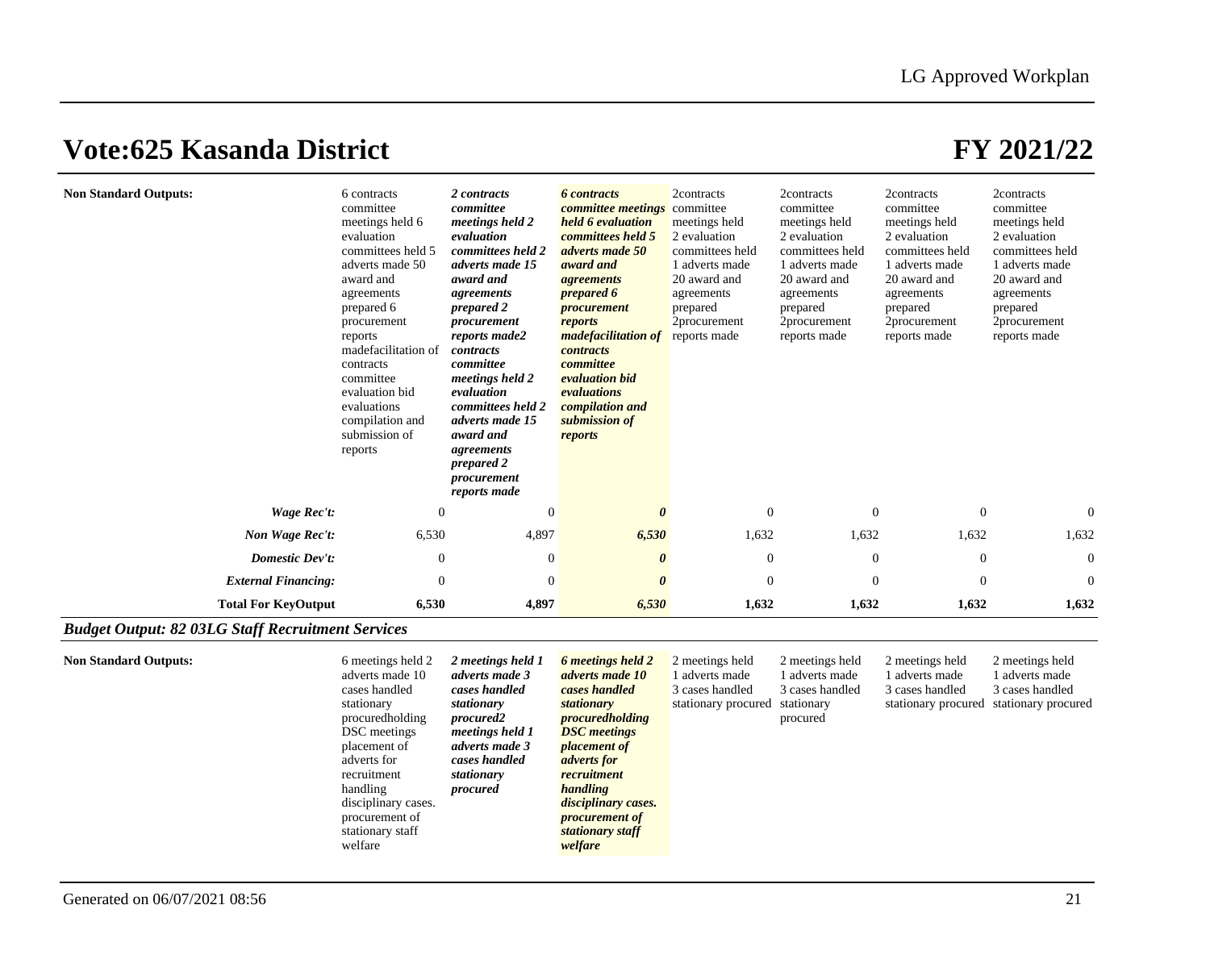| Vote:625 Kasanda District                                                     |                |          |                                                                                                                                                                                                                                                                                                                                                                                                                                    |                                                                                                                                                       |                                                                                                                                                                       |                                                                                                                                                       | FY 2021/22                                                                                                                                                                                       |
|-------------------------------------------------------------------------------|----------------|----------|------------------------------------------------------------------------------------------------------------------------------------------------------------------------------------------------------------------------------------------------------------------------------------------------------------------------------------------------------------------------------------------------------------------------------------|-------------------------------------------------------------------------------------------------------------------------------------------------------|-----------------------------------------------------------------------------------------------------------------------------------------------------------------------|-------------------------------------------------------------------------------------------------------------------------------------------------------|--------------------------------------------------------------------------------------------------------------------------------------------------------------------------------------------------|
| Wage Rec't:                                                                   | $\overline{0}$ | $\theta$ | $\boldsymbol{\theta}$                                                                                                                                                                                                                                                                                                                                                                                                              | $\mathbf{0}$                                                                                                                                          | $\Omega$                                                                                                                                                              | $\overline{0}$                                                                                                                                        | $\mathbf{0}$                                                                                                                                                                                     |
| Non Wage Rec't:                                                               | 20,851         | 15,638   | 13,560                                                                                                                                                                                                                                                                                                                                                                                                                             | 3,390                                                                                                                                                 | 3,390                                                                                                                                                                 | 3,390                                                                                                                                                 | 3,390                                                                                                                                                                                            |
| <b>Domestic Dev't:</b>                                                        | $\mathbf{0}$   | $\theta$ | $\boldsymbol{\theta}$                                                                                                                                                                                                                                                                                                                                                                                                              | $\theta$                                                                                                                                              | $\overline{0}$                                                                                                                                                        | $\mathbf{0}$                                                                                                                                          | $\theta$                                                                                                                                                                                         |
| <b>External Financing:</b>                                                    | $\mathbf{0}$   | $\theta$ | $\theta$                                                                                                                                                                                                                                                                                                                                                                                                                           | $\theta$                                                                                                                                              | $\Omega$                                                                                                                                                              | $\mathbf{0}$                                                                                                                                          | $\theta$                                                                                                                                                                                         |
| <b>Total For KeyOutput</b>                                                    | 20,851         | 15,638   | 13,560                                                                                                                                                                                                                                                                                                                                                                                                                             | 3,390                                                                                                                                                 | 3,390                                                                                                                                                                 | 3,390                                                                                                                                                 | 3,390                                                                                                                                                                                            |
| <b>Budget Output: 82 04LG Land Management Services</b>                        |                |          |                                                                                                                                                                                                                                                                                                                                                                                                                                    |                                                                                                                                                       |                                                                                                                                                                       |                                                                                                                                                       |                                                                                                                                                                                                  |
| No. of land applications (registration, renewal,<br>lease extensions) cleared |                |          | <b>30land applications</b> 10land applications 10land<br><i>(registration,</i><br>renewal, lease<br>extensions) cleared<br>supporting land<br><i>applications</i><br>(registration,<br>renewal, lease<br><i>extensions</i> )<br>clearedland<br>applications<br><i>(registration,</i><br>renewal, lease<br>extensions) cleared<br>supporting land<br>applications<br><i>(registration,</i><br>renewal, lease<br>extensions) cleared | (registration,<br>renewal, lease<br>extensions) cleared<br>supporting land<br>applications<br>(registration,<br>renewal, lease<br>extensions) cleared | applications<br>(registration,<br>renewal, lease<br>extensions) cleared<br>supporting land<br>applications<br>(registration,<br>renewal, lease<br>extensions) cleared | (registration,<br>renewal, lease<br>extensions) cleared<br>supporting land<br>applications<br>(registration,<br>renewal, lease<br>extensions) cleared | 10land applications 10land applications<br>(registration,<br>renewal, lease<br>extensions) cleared<br>supporting land<br>applications<br>(registration,<br>renewal, lease<br>extensions) cleared |
| No. of Land board meetings                                                    |                |          | <b>6Land board</b><br>meetings held<br><b>Holding Land</b><br>board<br>meetingsLand<br>board meetings<br>held<br><b>Holding Land</b><br>board meetings                                                                                                                                                                                                                                                                             | 2Land board<br>meetings held<br>Holding Land<br>board meetings                                                                                        | 2Land board<br>meetings held<br>Holding Land<br>board meetings                                                                                                        | 2Land board<br>meetings held<br>Holding Land<br>board meetings                                                                                        | 2Land board<br>meetings held<br><b>Holding Land</b><br>board meetings                                                                                                                            |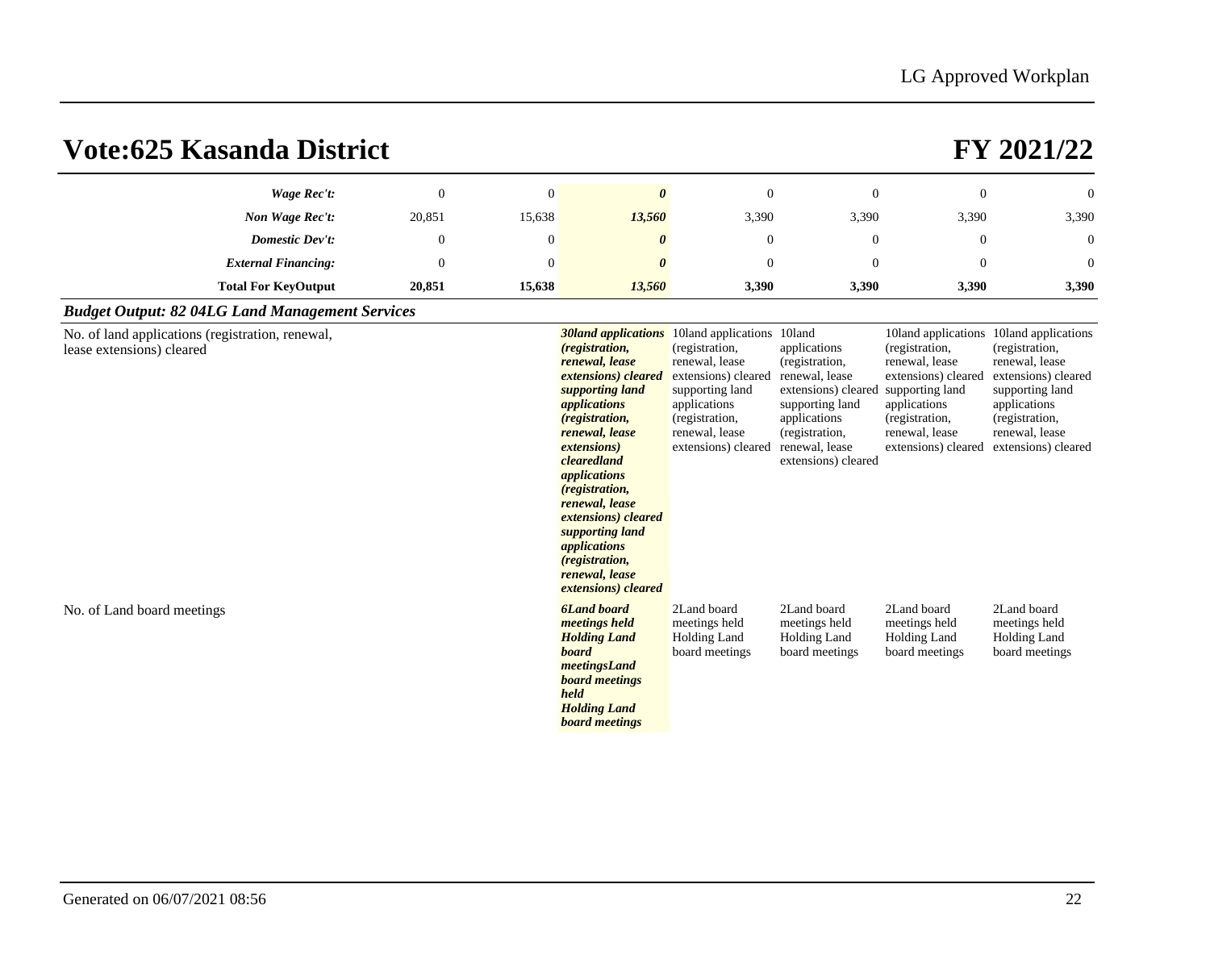|                            | meetings held 25<br>land cases handled<br>4 land right<br>sensitization<br>meetings<br>heldreceiving<br>application for land<br>land disputes<br>handled<br>sensitization on the<br>land rights | meetings held<br>bland cases<br>handled 1 land<br>right sensitization<br>meetings held2<br>land board<br>meetings held<br>bland cases<br>handled 1 land<br>right sensitization<br>meetings held | meetings held 25<br>land cases handled<br>4 land right<br>sensitization<br>meetings<br>heldreceiving<br><i>application for</i><br>land land disputes<br>handled<br>sensitization on the<br>land rights | meetings held<br>6 land cases<br>handled<br>1 land right<br>sensitization<br>meetings held | meetings held<br>6 land cases<br>handled<br>1 land right<br>sensitization<br>meetings held | meetings held<br>6 land cases<br>handled<br>1 land right<br>sensitization<br>meetings held | meetings held<br>6 land cases<br>handled<br>1 land right<br>sensitization<br>meetings held |
|----------------------------|-------------------------------------------------------------------------------------------------------------------------------------------------------------------------------------------------|-------------------------------------------------------------------------------------------------------------------------------------------------------------------------------------------------|--------------------------------------------------------------------------------------------------------------------------------------------------------------------------------------------------------|--------------------------------------------------------------------------------------------|--------------------------------------------------------------------------------------------|--------------------------------------------------------------------------------------------|--------------------------------------------------------------------------------------------|
| Wage Rec't:                | $\Omega$                                                                                                                                                                                        | $\Omega$                                                                                                                                                                                        |                                                                                                                                                                                                        | $\Omega$                                                                                   | $\Omega$                                                                                   | $\Omega$                                                                                   | $\Omega$                                                                                   |
| Non Wage Rec't:            | 7,530                                                                                                                                                                                           | 5,647                                                                                                                                                                                           | 7,530                                                                                                                                                                                                  | 1,882                                                                                      | 1,882                                                                                      | 1,882                                                                                      | 1,882                                                                                      |
| <b>Domestic Dev't:</b>     | $\mathbf{0}$                                                                                                                                                                                    | $\Omega$                                                                                                                                                                                        |                                                                                                                                                                                                        | $\theta$                                                                                   | $\Omega$                                                                                   | $\Omega$                                                                                   | $\theta$                                                                                   |
| <b>External Financing:</b> | $\Omega$                                                                                                                                                                                        | $\Omega$                                                                                                                                                                                        |                                                                                                                                                                                                        | $\Omega$                                                                                   | $\Omega$                                                                                   | $\theta$                                                                                   | $\overline{0}$                                                                             |
| <b>Total For KeyOutput</b> | 7,530                                                                                                                                                                                           | 5,647                                                                                                                                                                                           | 7,530                                                                                                                                                                                                  | 1,882                                                                                      | 1,882                                                                                      | 1,882                                                                                      | 1,882                                                                                      |

## *Budget Output: 82 05LG Financial Accountability*

| No. of Auditor Generals queries reviewed per<br>LG | 2 review meetings<br>of <i>auditors general</i> of auditors general<br>report<br>review meetings of<br><i>auditors</i> general<br>report<br><i>examining audiotrs</i>                                                   | 1 review meetings<br>report<br><b><i>examining audiotrs</i></b> examining audiotrs examining audiotrs examining audiotrs examining audiotrs | review meetings<br>of auditors general of auditors general<br>report                       | review meetings<br>report                                                                  | review meetings<br>of auditors general<br>report                                           |
|----------------------------------------------------|-------------------------------------------------------------------------------------------------------------------------------------------------------------------------------------------------------------------------|---------------------------------------------------------------------------------------------------------------------------------------------|--------------------------------------------------------------------------------------------|--------------------------------------------------------------------------------------------|--------------------------------------------------------------------------------------------|
| No. of LG PAC reports discussed by Council         | <b>2LGPAC</b> reports<br>discussed by<br>council<br><b>Presentation of</b><br><b>LGPAC</b> report to<br>council LGPAC<br>reports discussed<br>by council<br><b>Presentation of</b><br><b>LGPAC</b> report to<br>council | 1LGPAC reports<br>discussed by<br>council<br>Presentation of<br><b>LGPAC</b> report to<br>council                                           | 1LGPAC reports<br>discussed by<br>council<br>Presentation of<br>LGPAC report to<br>council | 1LGPAC reports<br>discussed by<br>council<br>Presentation of<br>LGPAC report to<br>council | 1LGPAC reports<br>discussed by<br>council<br>Presentation of<br>LGPAC report to<br>council |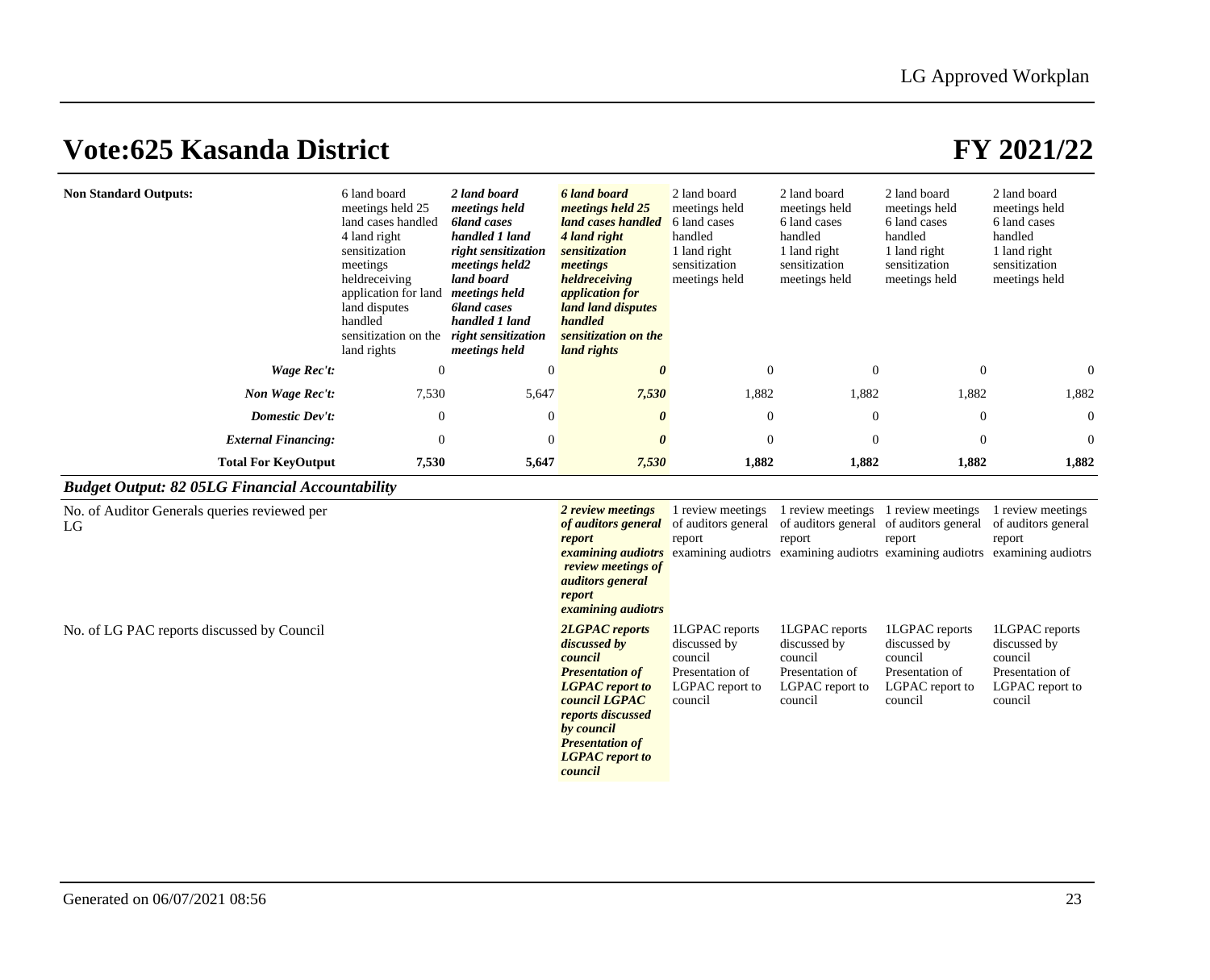| <b>Non Standard Outputs:</b>                                    | 2 review meetings<br>of auditors general<br>report examining<br>audiotrs reports 2<br>LGPAC reports<br>discussed by<br>council<br>Presentation of<br>LGPAC report to<br>council 2 review<br>meetings of<br>auditors general<br>report examining<br>audiotrs reports 2<br>LGPAC reports<br>discussed by<br>council<br>Presentation of<br>LGPAC report to<br>council | 2 review meetings<br>of auditors general<br>report examining<br><i>audiotrs reports 2</i><br><b>LGPAC</b> reports<br>discussed by<br>council<br><b>Presentation of</b><br><b>LGPAC</b> report to<br>council 2 review<br>meetings of<br><i>auditors general</i><br>report examining<br>audiotrs reports 2<br><b>LGPAC</b> reports<br>discussed by<br>council<br><b>Presentation of</b><br><b>LGPAC</b> report to<br>council | N/AN/A   | N/A              | N/A                                                                                                                                                                                                                                                                                                                     | N/A<br>N/A       |                |
|-----------------------------------------------------------------|--------------------------------------------------------------------------------------------------------------------------------------------------------------------------------------------------------------------------------------------------------------------------------------------------------------------------------------------------------------------|----------------------------------------------------------------------------------------------------------------------------------------------------------------------------------------------------------------------------------------------------------------------------------------------------------------------------------------------------------------------------------------------------------------------------|----------|------------------|-------------------------------------------------------------------------------------------------------------------------------------------------------------------------------------------------------------------------------------------------------------------------------------------------------------------------|------------------|----------------|
| Wage Rec't:                                                     | $\mathbf{0}$                                                                                                                                                                                                                                                                                                                                                       | $\overline{0}$                                                                                                                                                                                                                                                                                                                                                                                                             | $\theta$ | $\boldsymbol{0}$ | $\theta$                                                                                                                                                                                                                                                                                                                | $\mathbf{0}$     | $\overline{0}$ |
| Non Wage Rec't:                                                 | 11,334                                                                                                                                                                                                                                                                                                                                                             | 8,500                                                                                                                                                                                                                                                                                                                                                                                                                      | 9,334    | 2,333            | 2,333                                                                                                                                                                                                                                                                                                                   | 2,333            | 2,333          |
| <b>Domestic Dev't:</b>                                          | $\mathbf{0}$                                                                                                                                                                                                                                                                                                                                                       | $\mathbf{0}$                                                                                                                                                                                                                                                                                                                                                                                                               | 0        | $\boldsymbol{0}$ | $\theta$                                                                                                                                                                                                                                                                                                                | $\boldsymbol{0}$ | $\overline{0}$ |
| <b>External Financing:</b>                                      | $\Omega$                                                                                                                                                                                                                                                                                                                                                           | $\Omega$                                                                                                                                                                                                                                                                                                                                                                                                                   | $\theta$ | $\Omega$         | $\Omega$                                                                                                                                                                                                                                                                                                                | $\Omega$         | $\Omega$       |
| <b>Total For KeyOutput</b>                                      | 11,334                                                                                                                                                                                                                                                                                                                                                             | 8,500                                                                                                                                                                                                                                                                                                                                                                                                                      | 9,334    | 2,333            | 2,333                                                                                                                                                                                                                                                                                                                   | 2,333            | 2,333          |
| <b>Budget Output: 82 06LG Political and executive oversight</b> |                                                                                                                                                                                                                                                                                                                                                                    |                                                                                                                                                                                                                                                                                                                                                                                                                            |          |                  |                                                                                                                                                                                                                                                                                                                         |                  |                |
| No of minutes of Council meetings with                          |                                                                                                                                                                                                                                                                                                                                                                    |                                                                                                                                                                                                                                                                                                                                                                                                                            | 12       | 3                | 3<br>3<br>$\mathcal{L}$ . The contract of $\mathcal{L}$ and $\mathcal{L}$ and $\mathcal{L}$ and $\mathcal{L}$ and $\mathcal{L}$ and $\mathcal{L}$ and $\mathcal{L}$ and $\mathcal{L}$ and $\mathcal{L}$ and $\mathcal{L}$ and $\mathcal{L}$ and $\mathcal{L}$ and $\mathcal{L}$ and $\mathcal{L}$ and $\mathcal{L}$ and | 3                |                |

| No of minutes of Council meetings with |                                                                                    |                                                           |                    |                    |                                           |
|----------------------------------------|------------------------------------------------------------------------------------|-----------------------------------------------------------|--------------------|--------------------|-------------------------------------------|
| relevant resolutions                   | <i>minutes of Council</i> minutes of Council minutes of Council minutes of Council |                                                           |                    |                    | minutes of Council                        |
|                                        | <i>meetings with</i>                                                               | meetings with                                             | meetings with      | meetings with      | meetings with                             |
|                                        |                                                                                    | <b>relevant resolutions</b> relevant resolutions relevant |                    |                    | relevant resolutions relevant resolutions |
|                                        | <b><i>coucillors honoria</i></b> coucillors honoria                                |                                                           | resolutions        | coucillors honoria | coucillors honoria                        |
|                                        | paid                                                                               | paid                                                      | coucillors honoria | paid               | paid                                      |
|                                        | LCI <sub>s</sub> paid                                                              | LCIs paid                                                 | paid               | LCIs paid          | LCIs paid                                 |
|                                        |                                                                                    | <b>Executive meetings</b> Executive meetings LCIs paid    |                    |                    | Executive meetings Executive meetings     |
|                                        | held                                                                               | held                                                      | Executive          | held               | held                                      |
|                                        | minutes of Council                                                                 |                                                           | meetings held      |                    |                                           |
|                                        | <i>meetings with</i>                                                               |                                                           |                    |                    |                                           |
|                                        | relevant resolutions                                                               |                                                           |                    |                    |                                           |
|                                        | <i>coucillors honoria</i>                                                          |                                                           |                    |                    |                                           |
|                                        | paid                                                                               |                                                           |                    |                    |                                           |
|                                        | LCI <sub>s</sub> paid                                                              |                                                           |                    |                    |                                           |
|                                        | <b>Executive meetings</b>                                                          |                                                           |                    |                    |                                           |
|                                        | held                                                                               |                                                           |                    |                    |                                           |
|                                        |                                                                                    |                                                           |                    |                    |                                           |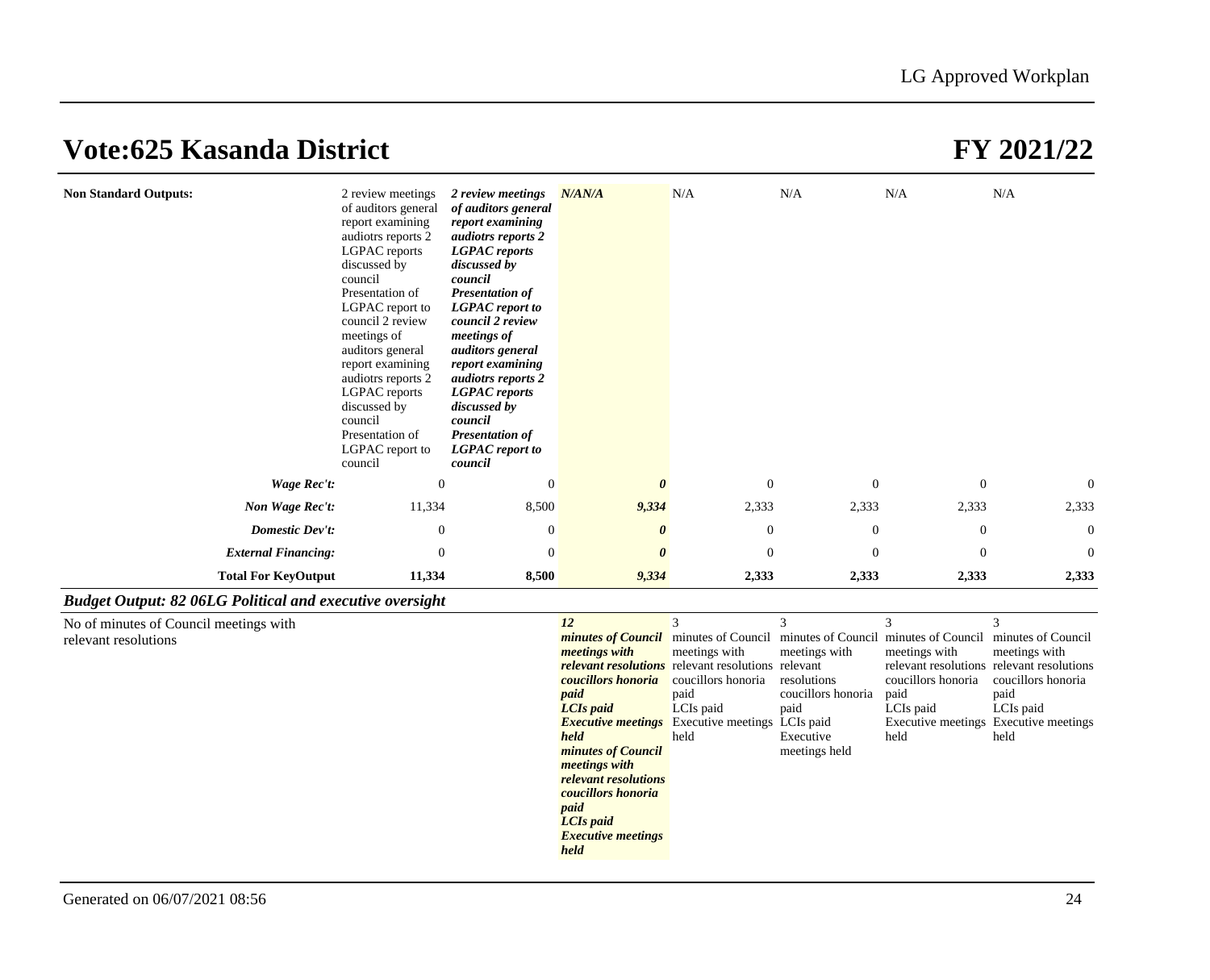| <b>Non Standard Outputs:</b>                            |                            | minutes of Council<br>meetings with<br>relevant resolutions relevant<br>donecompiling<br>minutes of Council<br>meetings with<br>relevant resolutions with relevant<br>conducting council resolutions done<br>meetings | minutes of Council N/AN/A<br>meetings with<br>resolutions<br>doneminutes of<br><b>Council meetings</b> |                                                         |                                |                                |                                |                                |
|---------------------------------------------------------|----------------------------|-----------------------------------------------------------------------------------------------------------------------------------------------------------------------------------------------------------------------|--------------------------------------------------------------------------------------------------------|---------------------------------------------------------|--------------------------------|--------------------------------|--------------------------------|--------------------------------|
|                                                         | Wage Rec't:                | $\mathbf{0}$                                                                                                                                                                                                          | $\mathbf{0}$                                                                                           | $\boldsymbol{\theta}$                                   | $\mathbf{0}$                   | $\mathbf{0}$                   | $\mathbf{0}$                   | $\mathbf{0}$                   |
|                                                         | Non Wage Rec't:            | 297,094                                                                                                                                                                                                               | 222,820                                                                                                | 312,045                                                 | 78,011                         | 78,011                         | 78,011                         | 78,011                         |
|                                                         | Domestic Dev't:            | $\mathbf{0}$                                                                                                                                                                                                          | $\mathbf{0}$                                                                                           |                                                         | $\boldsymbol{0}$               | $\mathbf{0}$                   | $\mathbf{0}$                   | $\mathbf{0}$                   |
|                                                         | <b>External Financing:</b> | $\mathbf{0}$                                                                                                                                                                                                          | $\overline{0}$                                                                                         |                                                         | $\overline{0}$                 | $\mathbf{0}$                   | $\theta$                       | $\mathbf{0}$                   |
|                                                         | <b>Total For KeyOutput</b> | 297,094                                                                                                                                                                                                               | 222,820                                                                                                | 312,045                                                 | 78,011                         | 78,011                         | 78,011                         | 78,011                         |
| <b>Budget Output: 82 07Standing Committees Services</b> |                            |                                                                                                                                                                                                                       |                                                                                                        |                                                         |                                |                                |                                |                                |
| <b>Non Standard Outputs:</b>                            |                            | standing<br>committees<br>heldholding<br>standing<br>committees                                                                                                                                                       | 04 standing<br>committees held04<br>standing<br>committees held                                        | 4 standing<br>committes held4<br>standing<br>committees | 01 standing<br>committees held | 01 standing<br>committees held | 01 standing<br>committees held | 01 standing<br>committees held |
|                                                         | Wage Rec't:                | $\theta$                                                                                                                                                                                                              | $\Omega$                                                                                               |                                                         | $\overline{0}$                 | $\overline{0}$                 | $\theta$                       | $\mathbf{0}$                   |
|                                                         | Non Wage Rec't:            | 20,170                                                                                                                                                                                                                | 15,128                                                                                                 | 27,480                                                  | 6,870                          | 6,870                          | 6,870                          | 6,870                          |
|                                                         | Domestic Dev't:            | $\mathbf{0}$                                                                                                                                                                                                          | $\mathbf{0}$                                                                                           | 0                                                       | $\mathbf{0}$                   | $\mathbf{0}$                   | $\boldsymbol{0}$               | $\mathbf{0}$                   |
|                                                         | <b>External Financing:</b> | $\mathbf{0}$                                                                                                                                                                                                          | $\overline{0}$                                                                                         |                                                         | $\overline{0}$                 | $\overline{0}$                 | $\theta$                       | $\mathbf{0}$                   |
|                                                         | <b>Total For KeyOutput</b> | 20,170                                                                                                                                                                                                                | 15,128                                                                                                 | 27,480                                                  | 6,870                          | 6,870                          | 6,870                          | 6,870                          |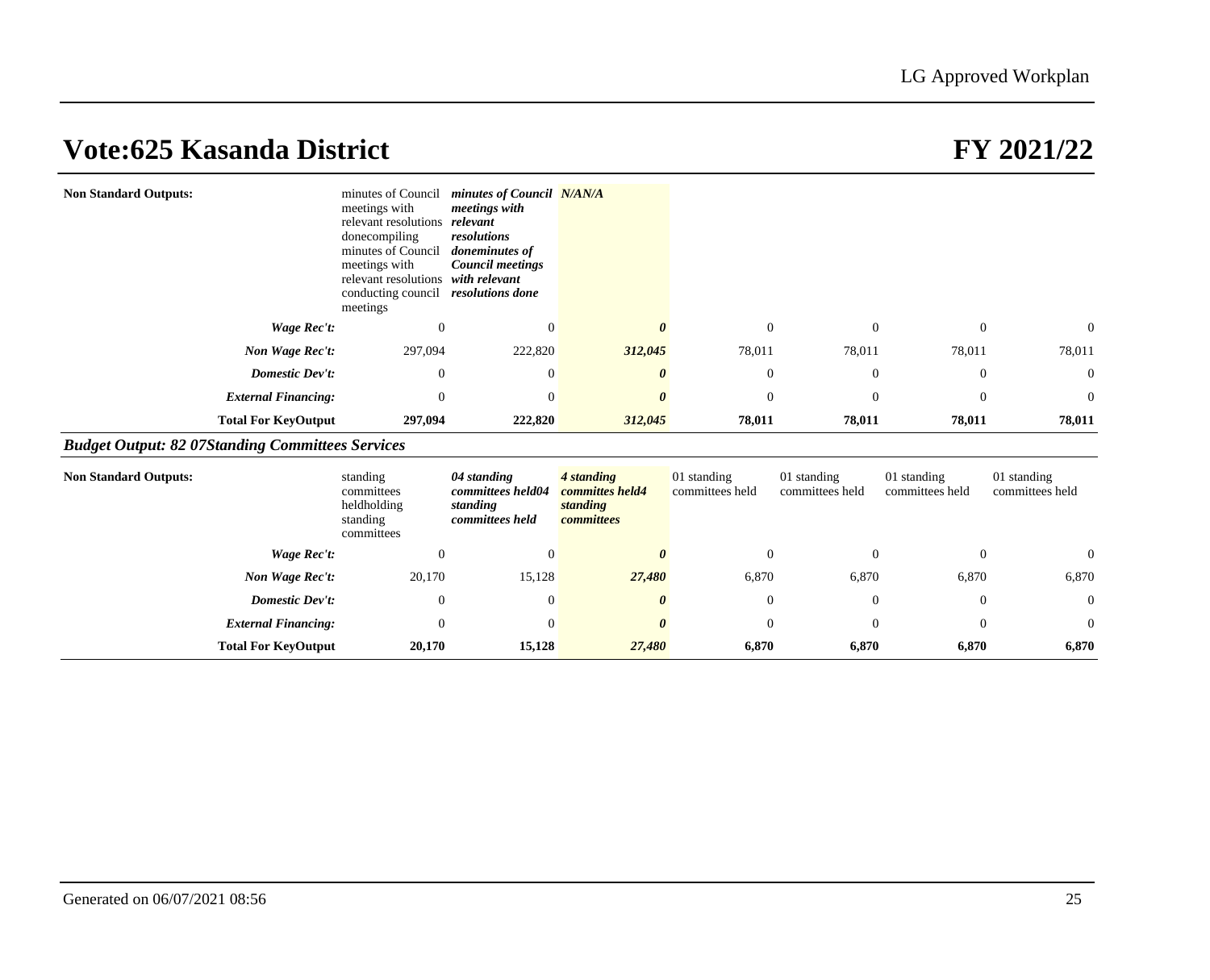| <b>Output Class: Capital Purchases</b>            |                  |                  |                                                                                                                                                         |                  |                               |                               |                               |
|---------------------------------------------------|------------------|------------------|---------------------------------------------------------------------------------------------------------------------------------------------------------|------------------|-------------------------------|-------------------------------|-------------------------------|
| <b>Budget Output: 82 72Administrative Capital</b> |                  |                  |                                                                                                                                                         |                  |                               |                               |                               |
| <b>Non Standard Outputs:</b>                      |                  |                  | <b>Assorted office</b><br><i>furniture and other</i> purchased<br>equipment<br>procured Assorted<br>office furniture and<br>other equipment<br>procured | Office equipment | Office equipment<br>purchased | Office equipment<br>purchased | Office equipment<br>purchased |
| Wage Rec't:                                       | $\overline{0}$   | $\theta$         |                                                                                                                                                         | $\overline{0}$   | $\overline{0}$                | $\overline{0}$                | $\overline{0}$                |
| Non Wage Rec't:                                   | $\overline{0}$   | $\overline{0}$   |                                                                                                                                                         | $\overline{0}$   | $\overline{0}$                | $\theta$                      | $\mathbf{0}$                  |
| Domestic Dev't:                                   | $\mathbf{0}$     | $\overline{0}$   | 9,000                                                                                                                                                   | 2,250            | 2,250                         | 2,250                         | 2,250                         |
| <b>External Financing:</b>                        | $\mathbf{0}$     | $\theta$         |                                                                                                                                                         | $\boldsymbol{0}$ | $\overline{0}$                | $\mathbf{0}$                  | $\overline{0}$                |
| <b>Total For KeyOutput</b>                        | $\bf{0}$         | $\boldsymbol{0}$ | 9,000                                                                                                                                                   | 2,250            | 2,250                         | 2,250                         | 2,250                         |
| Wage Rec't:                                       | 203,760          | 152,820          | 203,040                                                                                                                                                 | 50,760           | 50,760                        | 50,760                        | 50,760                        |
| Non Wage Rec't:                                   | 397,946          | 298,460          | 413,863                                                                                                                                                 | 103,466          | 103,466                       | 103,466                       | 103,466                       |
| Domestic Dev't:                                   | $\boldsymbol{0}$ | $\theta$         | 9,000                                                                                                                                                   | 2,250            | 2,250                         | 2,250                         | 2,250                         |
| <b>External Financing:</b>                        | $\mathbf{0}$     | $\mathbf{0}$     | $\theta$                                                                                                                                                | $\overline{0}$   | $\Omega$                      | $\overline{0}$                | $\theta$                      |
| <b>Total For WorkPlan</b>                         | 601,706          | 451,280          | 625,903                                                                                                                                                 | 156,476          | 156,476                       | 156,476                       | 156,476                       |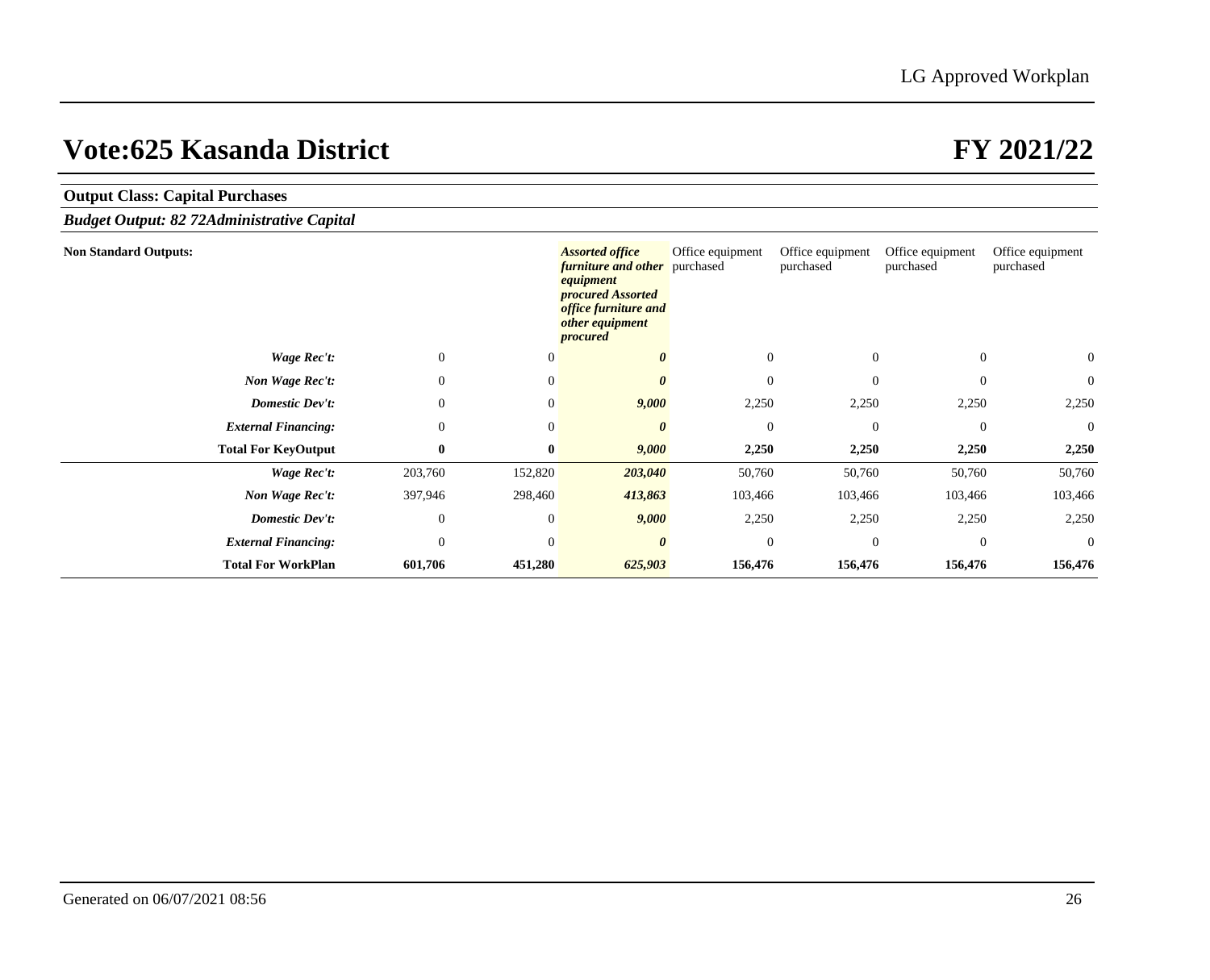## **Sub-SubProgramme 4 Production and Marketing**

## **Quarterly Workplan Outputs for FY 2021/22**

| <b>Ushs Thousands</b>                                   | <b>Approved Budget</b><br>and Outputs for<br>FY 2020/21                                                                                                               | <b>Expenditure and</b><br>Outputs by end<br><b>March for FY</b><br>2020/21                               | <b>Annual Planned</b><br>Spending and<br><b>Outputs FY</b><br>2021/22                                                                                                                                                      | <b>Ouarter 1</b><br><b>Planned Spending</b><br>and Outputs                                         | <b>Ouarter 2</b><br><b>Planned</b><br>Spending and<br><b>Outputs</b>                               | <b>Ouarter 3</b><br><b>Planned Spending</b><br>and Outputs                                         | <b>Ouarter 4</b><br><b>Planned Spending</b><br>and Outputs                                         |
|---------------------------------------------------------|-----------------------------------------------------------------------------------------------------------------------------------------------------------------------|----------------------------------------------------------------------------------------------------------|----------------------------------------------------------------------------------------------------------------------------------------------------------------------------------------------------------------------------|----------------------------------------------------------------------------------------------------|----------------------------------------------------------------------------------------------------|----------------------------------------------------------------------------------------------------|----------------------------------------------------------------------------------------------------|
| <b>Service Area: 81 Agricultural Extension Services</b> |                                                                                                                                                                       |                                                                                                          |                                                                                                                                                                                                                            |                                                                                                    |                                                                                                    |                                                                                                    |                                                                                                    |
| <b>Output Class: Higher LG Services</b>                 |                                                                                                                                                                       |                                                                                                          |                                                                                                                                                                                                                            |                                                                                                    |                                                                                                    |                                                                                                    |                                                                                                    |
| <b>Budget Output: 81 01Extension Worker Services</b>    |                                                                                                                                                                       |                                                                                                          |                                                                                                                                                                                                                            |                                                                                                    |                                                                                                    |                                                                                                    |                                                                                                    |
| <b>Non Standard Outputs:</b>                            | Number of field<br>visits, Demos,<br>trainings conducted<br>Motorcycle<br>PurchasedConducti<br>ng field visits,<br>demos and<br>trainings Purchase<br>of a motorcycle | 100 field visits,<br>Demos, trainings<br>conducted 100<br>field visits, Demos,<br>trainings<br>conducted | <b>Salaries for</b><br>extension staff<br><i>paid. Facilitation</i><br>of production<br>extension staff<br>done. Payment of<br>salaries for<br>extension staff.<br><b>Facilitation of</b><br>production<br>extension staff | Salaries for<br>extension staff<br>paid. Facilitation of<br>production<br>extension staff<br>done. | Salaries for<br>extension staff<br>paid. Facilitation<br>of production<br>extension staff<br>done. | Salaries for<br>extension staff<br>paid. Facilitation of<br>production<br>extension staff<br>done. | Salaries for<br>extension staff<br>paid. Facilitation of<br>production<br>extension staff<br>done. |
| Wage Rec't:                                             | $\theta$                                                                                                                                                              | $\mathbf{0}$                                                                                             | 589,648                                                                                                                                                                                                                    | 147,412                                                                                            | 147,412                                                                                            | 147,412                                                                                            | 147,412                                                                                            |
| Non Wage Rec't:                                         | 230,087                                                                                                                                                               | 172,565                                                                                                  | 107,695                                                                                                                                                                                                                    | 26,924                                                                                             | 26,924                                                                                             | 26,924                                                                                             | 26,924                                                                                             |
| <b>Domestic Dev't:</b>                                  | $\theta$                                                                                                                                                              | $\theta$                                                                                                 | 0                                                                                                                                                                                                                          | $\mathbf{0}$                                                                                       | $\overline{0}$                                                                                     | $\mathbf{0}$                                                                                       | $\overline{0}$                                                                                     |
| <b>External Financing:</b>                              | $\Omega$                                                                                                                                                              | $\Omega$                                                                                                 | 0                                                                                                                                                                                                                          | $\Omega$                                                                                           | $\Omega$                                                                                           | $\Omega$                                                                                           | $\Omega$                                                                                           |
| <b>Total For KeyOutput</b>                              | 230,087                                                                                                                                                               | 172,565                                                                                                  | 697,344                                                                                                                                                                                                                    | 174,336                                                                                            | 174,336                                                                                            | 174,336                                                                                            | 174,336                                                                                            |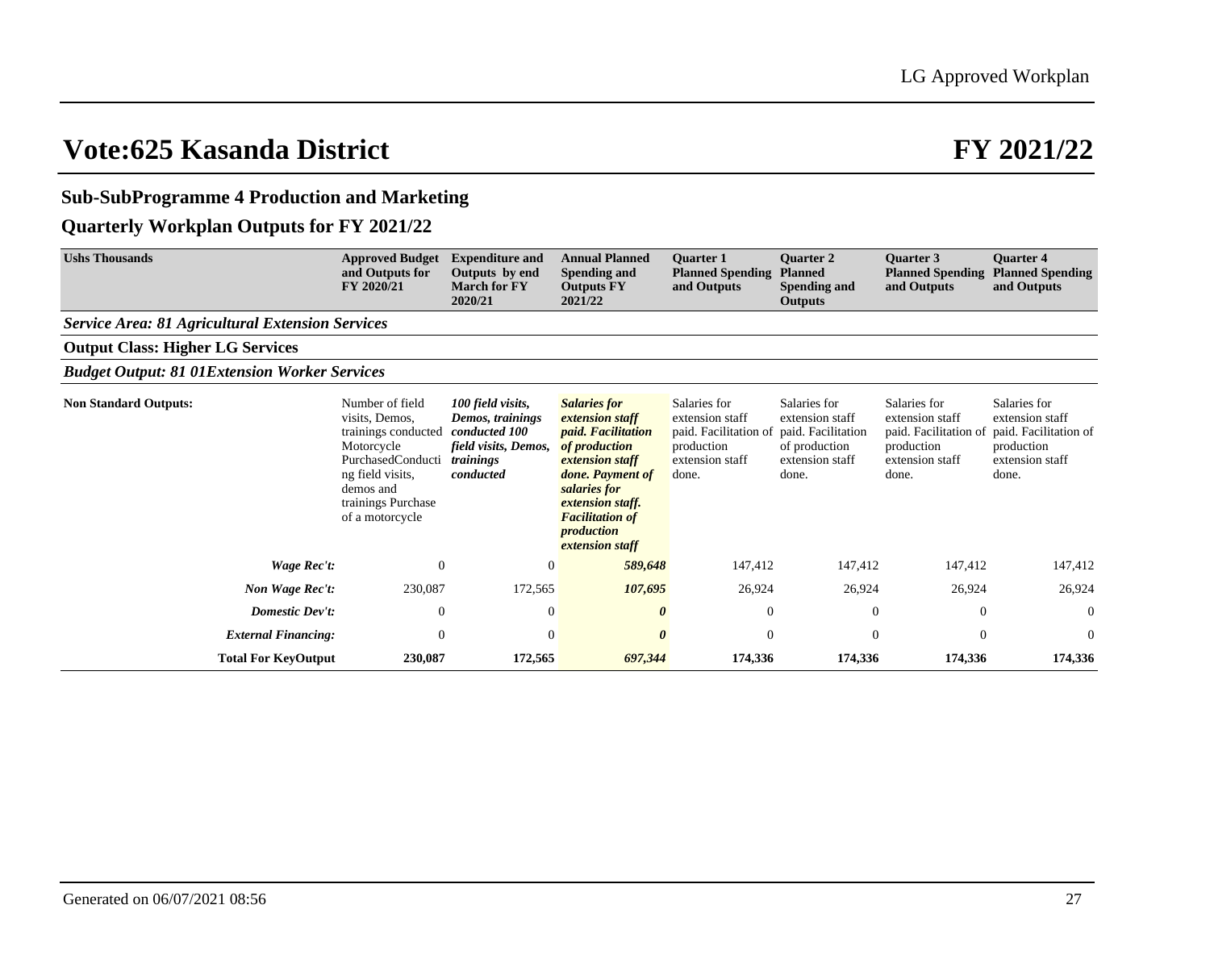|                                                                   | Budget Output: 81 04Planning, Monitoring/Quality Assurance and Evaluation |                                                                                                                                                                                                                                                           |                                                                                                                                                                                                                                          |                       |                  |                |                  |          |  |  |
|-------------------------------------------------------------------|---------------------------------------------------------------------------|-----------------------------------------------------------------------------------------------------------------------------------------------------------------------------------------------------------------------------------------------------------|------------------------------------------------------------------------------------------------------------------------------------------------------------------------------------------------------------------------------------------|-----------------------|------------------|----------------|------------------|----------|--|--|
| <b>Non Standard Outputs:</b>                                      |                                                                           | 12 Monitoring trips 4 Monitoring trips<br>carried out 24<br>quality assurance<br>trips carried out 24<br>Planning meetings<br>carried<br>outMonitoring trips<br>carried out Quality<br>assurance trips<br>carried out<br>Planning meetings<br>carried out | carried out 6<br>quality assurance<br>trips carried out 6<br><b>Planning meetings</b><br>carried out4<br><b>Monitoring trips</b><br>carried out 6<br>quality assurance<br>trips carried out 6<br><b>Planning meetings</b><br>carried out |                       |                  |                |                  |          |  |  |
|                                                                   | Wage Rec't:                                                               | $\mathbf{0}$                                                                                                                                                                                                                                              | $\overline{0}$                                                                                                                                                                                                                           | 0                     | $\theta$         | $\theta$       | $\overline{0}$   | $\theta$ |  |  |
|                                                                   | Non Wage Rec't:                                                           | 93,000                                                                                                                                                                                                                                                    | 69,750                                                                                                                                                                                                                                   |                       | $\boldsymbol{0}$ | $\overline{0}$ | $\mathbf{0}$     | 0        |  |  |
|                                                                   | <b>Domestic Dev't:</b>                                                    | $\Omega$                                                                                                                                                                                                                                                  | $\overline{0}$                                                                                                                                                                                                                           |                       | $\theta$         | $\Omega$       | $\Omega$         | $\Omega$ |  |  |
|                                                                   | <b>External Financing:</b>                                                | $\Omega$                                                                                                                                                                                                                                                  | $\overline{0}$                                                                                                                                                                                                                           | O                     | $\theta$         | $\Omega$       | $\mathbf{0}$     | $\theta$ |  |  |
|                                                                   |                                                                           |                                                                                                                                                                                                                                                           |                                                                                                                                                                                                                                          |                       |                  |                |                  |          |  |  |
|                                                                   | <b>Total For KeyOutput</b>                                                | 93,000                                                                                                                                                                                                                                                    | 69,750                                                                                                                                                                                                                                   | $\boldsymbol{\theta}$ | $\bf{0}$         | $\bf{0}$       | $\bf{0}$         | $\bf{0}$ |  |  |
| <b>Budget Output: 81 05Medical Supplies for Health Facilities</b> |                                                                           |                                                                                                                                                                                                                                                           |                                                                                                                                                                                                                                          |                       |                  |                |                  |          |  |  |
| <b>Non Standard Outputs:</b>                                      |                                                                           | Number of<br>seedlings procured<br>Number of fish<br>cages constructed<br>Number of heifers<br>procuredProcuring<br>seedlings<br>Constructing fish<br>cages Procuring<br>heifers                                                                          | 10000 seedlings<br>procured 02 fish<br>cages constructed<br>20 heifers<br>procured10000<br>seedlings procured<br>02 fish cages<br>constructed 20<br>heifers procured                                                                     |                       |                  |                |                  |          |  |  |
|                                                                   | Wage Rec't:                                                               | $\overline{0}$                                                                                                                                                                                                                                            | $\mathbf{0}$                                                                                                                                                                                                                             | 0                     | $\boldsymbol{0}$ | $\theta$       | $\boldsymbol{0}$ | $\theta$ |  |  |
|                                                                   | Non Wage Rec't:                                                           | 5,960,696                                                                                                                                                                                                                                                 | 4,470,522                                                                                                                                                                                                                                |                       | $\theta$         | $\Omega$       | $\Omega$         | $\Omega$ |  |  |
|                                                                   | <b>Domestic Dev't:</b>                                                    | $\mathbf{0}$                                                                                                                                                                                                                                              | $\mathbf{0}$                                                                                                                                                                                                                             |                       | $\mathbf{0}$     | $\theta$       | $\mathbf{0}$     | $\theta$ |  |  |
|                                                                   | <b>External Financing:</b>                                                | $\mathbf{0}$                                                                                                                                                                                                                                              | $\overline{0}$                                                                                                                                                                                                                           |                       | $\theta$         | $\Omega$       | $\Omega$         | $\Omega$ |  |  |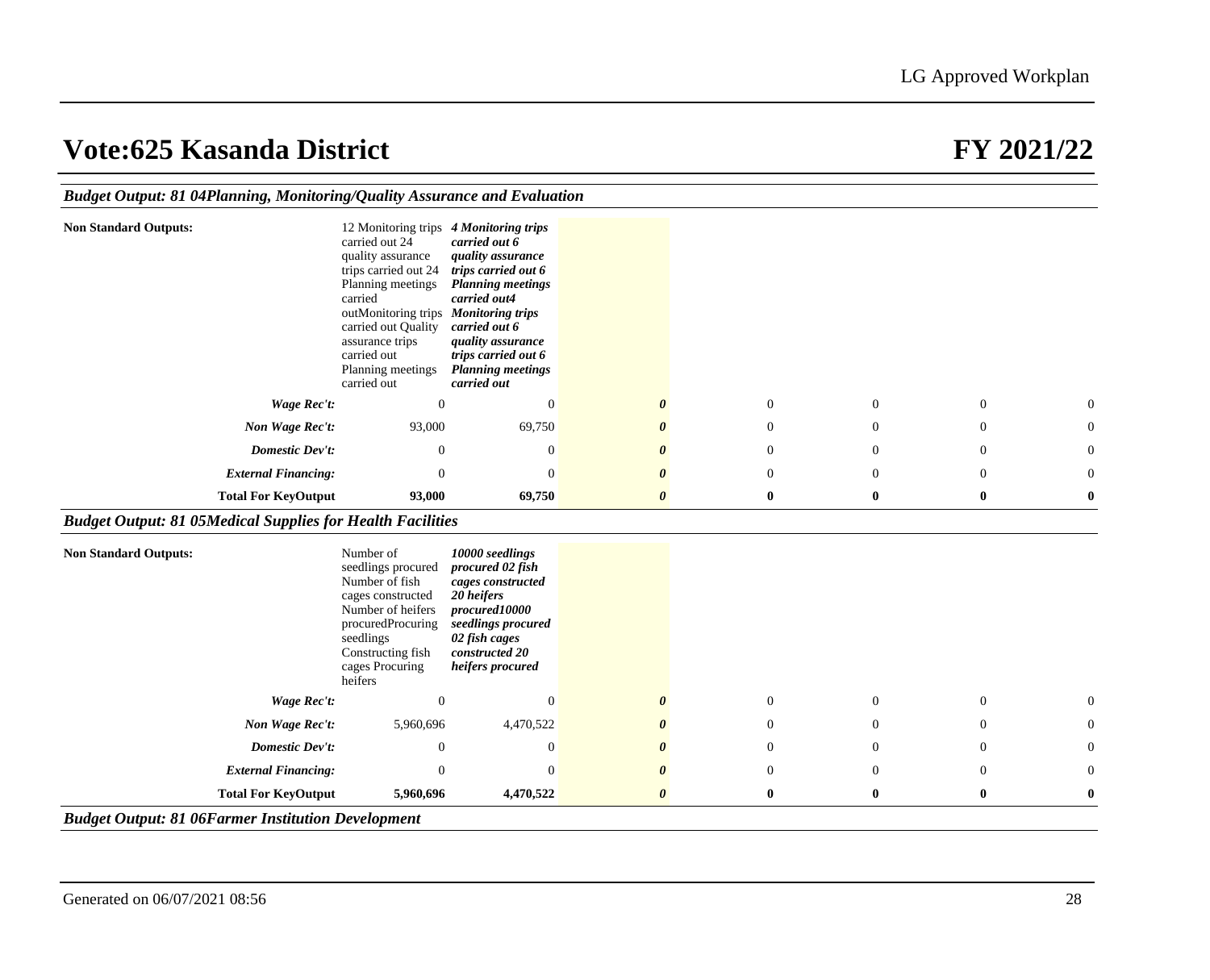| <b>Non Standard Outputs:</b>                                   | Farmer institutional Farmer<br>development<br>activities carried<br>out for 100 farmer<br>groupscarrying out<br>Farmer institutional<br>development for<br>100 farmer groups | institutional<br>development<br>activities carried<br>out for 25 farmer<br>groupsFamer<br>institutional<br>development<br>activities carried<br>out for 25 farmer<br>groups |                                                                                                                                                     |                                                                      |                                                                      |                                                                      |                                                                      |
|----------------------------------------------------------------|------------------------------------------------------------------------------------------------------------------------------------------------------------------------------|-----------------------------------------------------------------------------------------------------------------------------------------------------------------------------|-----------------------------------------------------------------------------------------------------------------------------------------------------|----------------------------------------------------------------------|----------------------------------------------------------------------|----------------------------------------------------------------------|----------------------------------------------------------------------|
| <b>Wage Rec't:</b>                                             | 0                                                                                                                                                                            | $\theta$                                                                                                                                                                    | $\boldsymbol{\theta}$                                                                                                                               | $\boldsymbol{0}$                                                     | $\mathbf{0}$                                                         | $\mathbf{0}$                                                         | 0                                                                    |
| Non Wage Rec't:                                                | 840,000                                                                                                                                                                      | 630,000                                                                                                                                                                     | 0                                                                                                                                                   | $\overline{0}$                                                       | $\theta$                                                             | $\overline{0}$                                                       | 0                                                                    |
| <b>Domestic Dev't:</b>                                         | $\overline{0}$                                                                                                                                                               | $\theta$                                                                                                                                                                    | 0                                                                                                                                                   | $\overline{0}$                                                       | $\overline{0}$                                                       | $\overline{0}$                                                       | 0                                                                    |
| <b>External Financing:</b>                                     | $\mathbf{0}$                                                                                                                                                                 | $\theta$                                                                                                                                                                    | 0                                                                                                                                                   | $\Omega$                                                             | $\Omega$                                                             | $\Omega$                                                             | $\Omega$                                                             |
| <b>Total For KeyOutput</b>                                     | 840,000                                                                                                                                                                      | 630,000                                                                                                                                                                     | $\theta$                                                                                                                                            | $\bf{0}$                                                             | $\bf{0}$                                                             | $\bf{0}$                                                             | $\bf{0}$                                                             |
| <b>Service Area: 82 District Production Services</b>           |                                                                                                                                                                              |                                                                                                                                                                             |                                                                                                                                                     |                                                                      |                                                                      |                                                                      |                                                                      |
| <b>Output Class: Higher LG Services</b>                        |                                                                                                                                                                              |                                                                                                                                                                             |                                                                                                                                                     |                                                                      |                                                                      |                                                                      |                                                                      |
| <b>Budget Output: 82 03Livestock Vaccination and Treatment</b> |                                                                                                                                                                              |                                                                                                                                                                             |                                                                                                                                                     |                                                                      |                                                                      |                                                                      |                                                                      |
| <b>Non Standard Outputs:</b>                                   | Number of animals<br>vaccinated and<br>treated Number of<br>diseases<br>controlledTreating<br>and vaccinating<br>animals Controlling<br>diseases                             |                                                                                                                                                                             | <b>10 Disease</b><br>surveillance trips<br>conducted in all<br>sub-counties. To<br>conduct 10 Disease<br>surveillance trips in<br>all sub-counties. | 2 Disease<br>surveillance trips<br>conducted in all<br>sub-counties. | 2 Disease<br>surveillance trips<br>conducted in all<br>sub-counties. | 3 Disease<br>surveillance trips<br>conducted in all<br>sub-counties. | 3 Disease<br>surveillance trips<br>conducted in all<br>sub-counties. |
| Wage Rec't:                                                    | $\overline{0}$                                                                                                                                                               | $\boldsymbol{0}$                                                                                                                                                            | $\theta$                                                                                                                                            | $\overline{0}$                                                       | $\theta$                                                             | $\mathbf{0}$                                                         | $\theta$                                                             |
| Non Wage Rec't:                                                | $\overline{0}$                                                                                                                                                               | $\mathbf{0}$                                                                                                                                                                | 3,000                                                                                                                                               | 750                                                                  | 750                                                                  | 750                                                                  | 750                                                                  |
| <b>Domestic Dev't:</b>                                         | $\mathbf{0}$                                                                                                                                                                 | $\theta$                                                                                                                                                                    | 0                                                                                                                                                   | $\overline{0}$                                                       | $\theta$                                                             | $\mathbf{0}$                                                         | $\theta$                                                             |
| <b>External Financing:</b>                                     | $\mathbf{0}$                                                                                                                                                                 | $\theta$                                                                                                                                                                    | $\theta$                                                                                                                                            | $\overline{0}$                                                       | $\overline{0}$                                                       | $\mathbf{0}$                                                         | $\theta$                                                             |
| <b>Total For KeyOutput</b>                                     | $\bf{0}$                                                                                                                                                                     | 0                                                                                                                                                                           | 3,000                                                                                                                                               | 750                                                                  | 750                                                                  | 750                                                                  | 750                                                                  |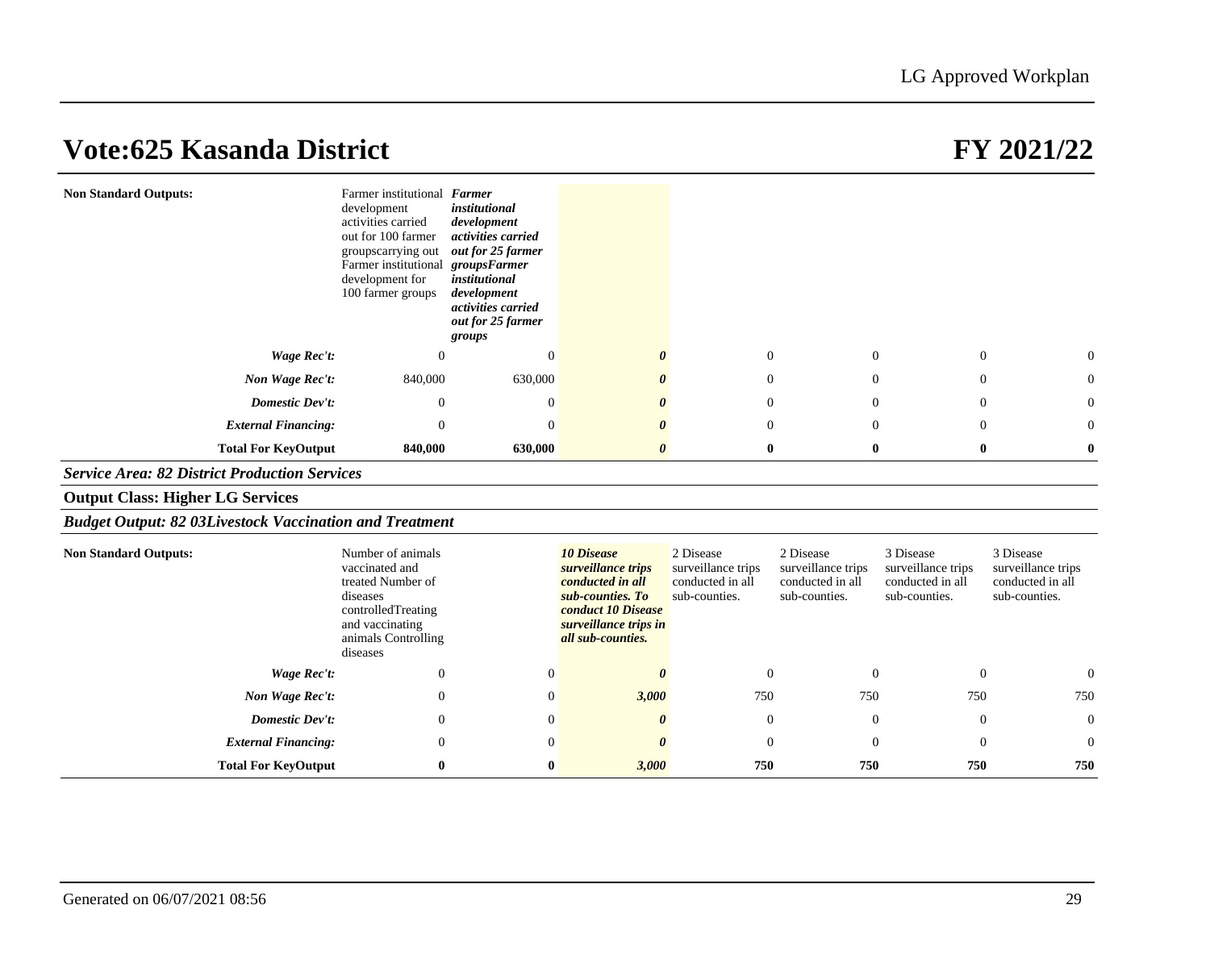## *Budget Output: 82 04Fisheries regulation*

| <b>Non Standard Outputs:</b> | 2 Fish ponds<br>established<br>Fisheries data<br>collected Seminars,<br>workshops and<br>field visits<br>conductedEstablish<br>ing Fish ponds<br><b>Collecting Fisheries</b><br>data Conducting<br>Seminars,<br>workshops and<br>field visits |          | 10Disease<br>surveillance trips<br>conducted in all<br>$sub-$<br><i>countiesConductin</i><br>g 10 Disease<br>surveillance trips in<br>all sub-counties | 3 Disease<br>surveillance trips<br>conducted in all<br>sub-counties | 2 Disease<br>surveillance trips<br>conducted in all<br>sub-counties | 2 Disease<br>surveillance trips<br>conducted in all<br>sub-counties | 3 Disease<br>surveillance trips<br>conducted in all<br>sub-counties |
|------------------------------|-----------------------------------------------------------------------------------------------------------------------------------------------------------------------------------------------------------------------------------------------|----------|--------------------------------------------------------------------------------------------------------------------------------------------------------|---------------------------------------------------------------------|---------------------------------------------------------------------|---------------------------------------------------------------------|---------------------------------------------------------------------|
| Wage Rec't:                  | $\boldsymbol{0}$                                                                                                                                                                                                                              | $\theta$ | 0                                                                                                                                                      | $\overline{0}$                                                      | $\theta$                                                            | $\overline{0}$                                                      | $\overline{0}$                                                      |
| Non Wage Rec't:              | $\mathbf{0}$                                                                                                                                                                                                                                  | $\theta$ | 3,000                                                                                                                                                  | 750                                                                 | 750                                                                 | 750                                                                 | 750                                                                 |
| Domestic Dev't:              | $\overline{0}$                                                                                                                                                                                                                                | $\theta$ | $\boldsymbol{\theta}$                                                                                                                                  | $\theta$                                                            | $\theta$                                                            | $\overline{0}$                                                      | $\overline{0}$                                                      |
| <b>External Financing:</b>   | $\mathbf{0}$                                                                                                                                                                                                                                  | $\theta$ | $\theta$                                                                                                                                               | $\theta$                                                            | $\theta$                                                            | $\theta$                                                            | $\overline{0}$                                                      |
| <b>Total For KeyOutput</b>   | $\bf{0}$                                                                                                                                                                                                                                      | $\bf{0}$ | 3,000                                                                                                                                                  | 750                                                                 | 750                                                                 | 750                                                                 | 750                                                                 |

## *Budget Output: 82 05Crop disease control and regulation*

| <b>Non Standard Outputs:</b>                                      | Number of field<br>visits conducted<br>Demonstrations<br>conducted<br>Conducting field<br>visits Conducting<br>demonstrations | <b>10 Disease</b><br>surveillence trips<br>conducted in all<br>$sub-$<br><i>countiesConductin</i><br>g 10Disease<br>surveillence trips in<br>all sub-counties | 3 Disease<br>surveillence trips<br>conducted in all<br>sub-counties | 2 Disease<br>surveillence trips<br>conducted in all<br>sub-counties | 3 Disease<br>surveillence trips<br>conducted in all<br>sub-counties | 2 Disease<br>surveillence trips<br>conducted in all<br>sub-counties |
|-------------------------------------------------------------------|-------------------------------------------------------------------------------------------------------------------------------|---------------------------------------------------------------------------------------------------------------------------------------------------------------|---------------------------------------------------------------------|---------------------------------------------------------------------|---------------------------------------------------------------------|---------------------------------------------------------------------|
| Wage Rec't:                                                       | $\mathbf{0}$<br>$\theta$                                                                                                      | $\boldsymbol{\theta}$                                                                                                                                         | $\Omega$                                                            | $\Omega$                                                            | $\overline{0}$                                                      | $\overline{0}$                                                      |
| Non Wage Rec't:                                                   | $\overline{0}$<br>$\mathbf{0}$                                                                                                | 3,120                                                                                                                                                         | 780                                                                 | 780                                                                 | 780                                                                 | 780                                                                 |
| Domestic Dev't:                                                   | $\overline{0}$<br>$\mathbf{0}$                                                                                                | 0                                                                                                                                                             | $\theta$                                                            | $\theta$                                                            | $\mathbf{0}$                                                        | $\overline{0}$                                                      |
| <b>External Financing:</b>                                        | $\overline{0}$<br>$\mathbf{0}$                                                                                                | 0                                                                                                                                                             | $\overline{0}$                                                      | $\Omega$                                                            | $\overline{0}$                                                      | $\overline{0}$                                                      |
| <b>Total For KeyOutput</b>                                        | $\bf{0}$<br>0                                                                                                                 | 3,120                                                                                                                                                         | 780                                                                 | 780                                                                 | 780                                                                 | 780                                                                 |
| <b>Budget Output: 82 06Agriculture statistics and information</b> |                                                                                                                               |                                                                                                                                                               |                                                                     |                                                                     |                                                                     |                                                                     |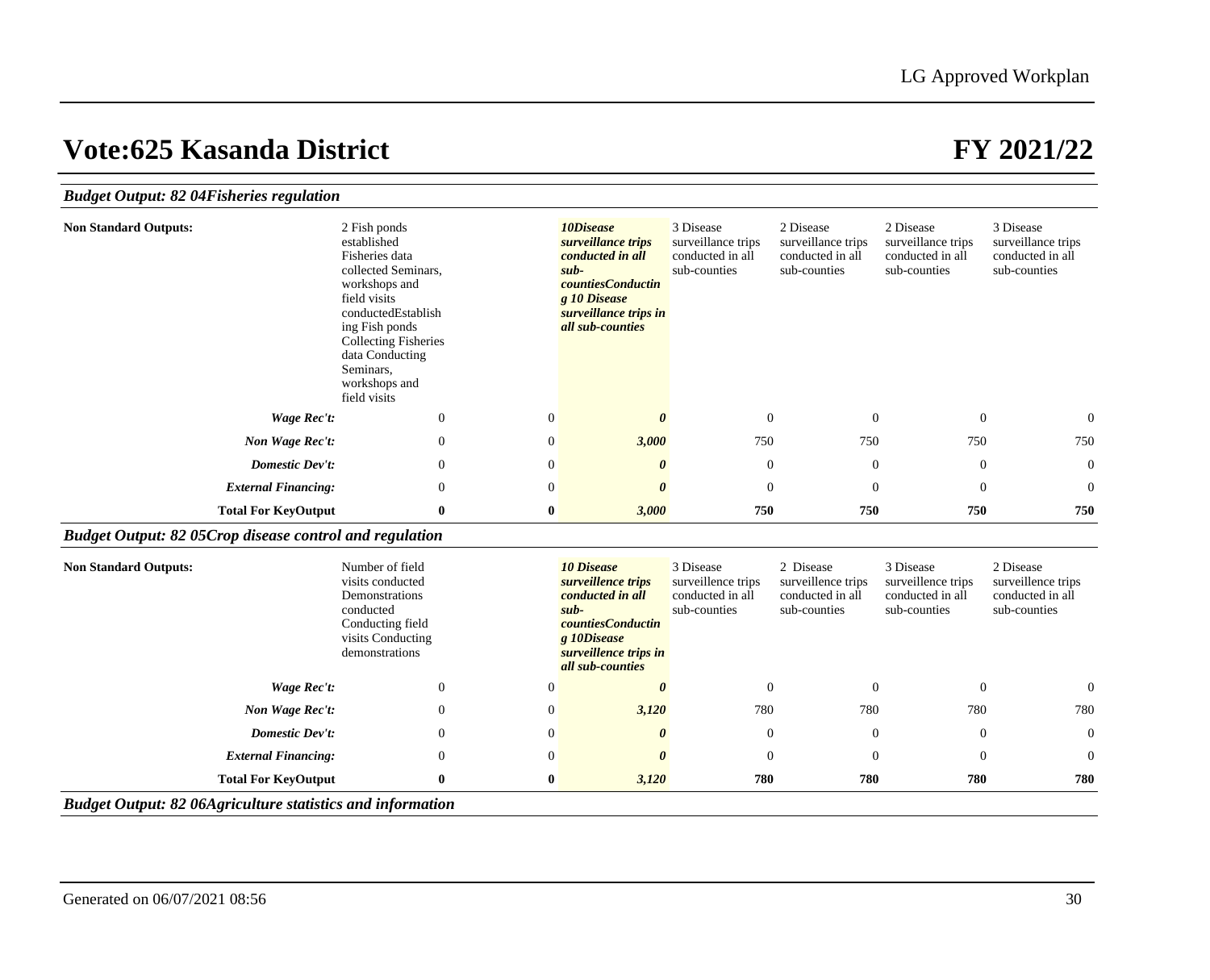| <b>Non Standard Outputs:</b>                                                     | Farmers mobilized<br>Road chokes<br>constructed<br><b>Mobilizing Farmers</b><br><b>Constructing Road</b><br>chokes |          | <b>Production</b><br>statistical data<br><b>collected in all sub-</b> collected in all sub- collected in all<br><i>counties.Collection</i> counties.<br>of Production<br>statistical data in<br>all sub-counties. | Production<br>statistical data | Production<br>statistical data<br>sub-counties. | Production<br>statistical data<br>collected in all sub-<br>counties. | Production<br>statistical data<br>collected in all sub-<br>counties. |
|----------------------------------------------------------------------------------|--------------------------------------------------------------------------------------------------------------------|----------|-------------------------------------------------------------------------------------------------------------------------------------------------------------------------------------------------------------------|--------------------------------|-------------------------------------------------|----------------------------------------------------------------------|----------------------------------------------------------------------|
| Wage Rec't:                                                                      | $\theta$                                                                                                           |          |                                                                                                                                                                                                                   |                                |                                                 | $\Omega$                                                             | $\overline{0}$                                                       |
| Non Wage Rec't:                                                                  | $\overline{0}$                                                                                                     | $\Omega$ | 1,100                                                                                                                                                                                                             | 275                            | 275                                             | 275                                                                  | 275                                                                  |
| <b>Domestic Dev't:</b>                                                           | $\theta$                                                                                                           | $\Omega$ | $\theta$                                                                                                                                                                                                          | $\Omega$                       | $\Omega$                                        | $\theta$                                                             | $\overline{0}$                                                       |
| <b>External Financing:</b>                                                       | $\overline{0}$                                                                                                     | $\Omega$ | 0                                                                                                                                                                                                                 | $\Omega$                       | $\Omega$                                        | $\Omega$                                                             | $\overline{0}$                                                       |
| <b>Total For KeyOutput</b>                                                       | $\mathbf{0}$                                                                                                       | 0        | 1,100                                                                                                                                                                                                             | 275                            | 275                                             | 275                                                                  | 275                                                                  |
| Budget Output: 82 07T setse vector control and commercial insects farm promotion |                                                                                                                    |          |                                                                                                                                                                                                                   |                                |                                                 |                                                                      |                                                                      |

| <b>Non Standard Outputs:</b>                                       | Field visits<br>conducted<br>Statistical data<br>collected<br>Conducting field<br>visits Collecting<br>statistical data |                | 10Disease<br>surveillance trips<br>conductedConducti conducted<br>ng 10 Disease<br>surveillance trips in<br>all sub-counties | 2 Disease<br>surveillance trips | 3 Disease<br>surveillance trips<br>conducted | 3 Disease<br>surveillance trips<br>conducted | 2 Disease<br>surveillance trips<br>conducted |  |  |
|--------------------------------------------------------------------|-------------------------------------------------------------------------------------------------------------------------|----------------|------------------------------------------------------------------------------------------------------------------------------|---------------------------------|----------------------------------------------|----------------------------------------------|----------------------------------------------|--|--|
| Wage Rec't:                                                        | 0                                                                                                                       | $^{(1)}$       |                                                                                                                              | $\overline{0}$                  | $\theta$                                     | 0                                            | $\overline{0}$                               |  |  |
| Non Wage Rec't:                                                    | 0                                                                                                                       | $\overline{0}$ | 3,000                                                                                                                        | 750                             | 750                                          | 750                                          | 750                                          |  |  |
| Domestic Dev't:                                                    | 0                                                                                                                       | $\overline{0}$ | 0                                                                                                                            | $\theta$                        | $\overline{0}$                               | $\theta$                                     | $\overline{0}$                               |  |  |
| <b>External Financing:</b>                                         | $\mathbf{0}$                                                                                                            | $\overline{0}$ | 0                                                                                                                            | $\overline{0}$                  | $\theta$                                     | $\theta$                                     | $\overline{0}$                               |  |  |
| <b>Total For KeyOutput</b>                                         | $\bf{0}$                                                                                                                | $\bf{0}$       | 3,000                                                                                                                        | 750                             | 750                                          | 750                                          | 750                                          |  |  |
| <b>Budget Output: 82 12District Production Management Services</b> |                                                                                                                         |                |                                                                                                                              |                                 |                                              |                                              |                                              |  |  |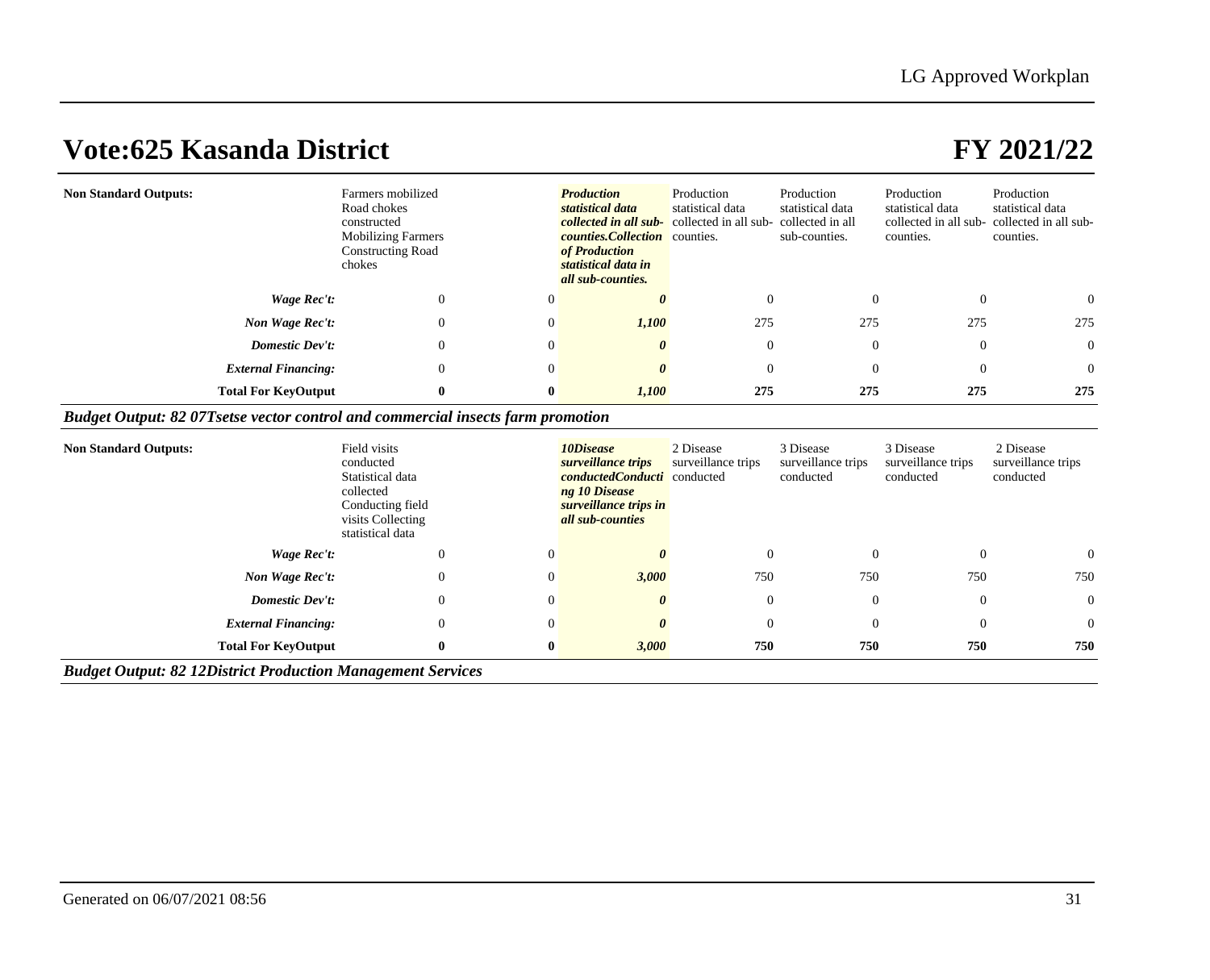| <b>Non Standard Outputs:</b> | Staffs salaries paid 3 months Staffs<br>Paying staff salaries salaries paid 3 | months Staffs<br>salaries paid | Salaries paid to<br>staff Staff welfare<br>catered for Burial<br>and medical<br>expenses procvided<br><b>ACDP</b> activities<br><i>implemented in the</i><br>entire district<br><b>Stationery</b><br><b>Procures Vehicle</b><br>maintained Vehicle<br><i>insurance paid</i><br><b>Staff mneetings</b><br><b>Projects</b><br>monitoredSalaries<br><i>paid to staff Staff</i><br><i>welfare catered for</i><br><b>Burial and medical</b><br>expenses procvided<br><b>ACDP</b> activities<br><i>implemented in the</i><br>entire district<br><b>Stationery</b><br><b>Procures Vehicle</b><br>maintained Vehicle<br><i>insurance paid</i> | Salaries paid to<br>staff<br>Staff welfare<br>catered for<br>Burial and medical<br>expenses procvided<br><b>ACDP</b> activities<br>implemented in the<br>entire district<br>Stationery Procures the entire district<br>Vehicle maintained<br>Vehicle insurance<br>paid<br>Staff mneetings<br>Projects monitored | Salaries paid to<br>staff<br>Staff welfare<br>catered for<br>Burial and medical<br>expenses<br>procvided<br><b>ACDP</b> activities<br>implemented in<br>Stationery<br>Procures<br>Vehicle<br>maintained<br>Vehicle insurance<br>paid<br>Staff mneetings<br>Projects monitored | Salaries paid to<br>staff<br>Staff welfare<br>catered for<br>Burial and medical<br><b>ACDP</b> activities<br>implemented in the implemented in the<br>entire district<br>Vehicle maintained<br>Vehicle insurance<br>paid<br>Staff mneetings<br>Projects monitored | Salaries paid to<br>staff<br>Staff welfare<br>catered for<br>Burial and medical<br>expenses procvided expenses procvided<br><b>ACDP</b> activities<br>entire district<br><b>Stationery Procures Stationery Procures</b><br>Vehicle maintained<br>Vehicle insurance<br>paid<br>Staff mneetings<br>Projects monitored |
|------------------------------|-------------------------------------------------------------------------------|--------------------------------|---------------------------------------------------------------------------------------------------------------------------------------------------------------------------------------------------------------------------------------------------------------------------------------------------------------------------------------------------------------------------------------------------------------------------------------------------------------------------------------------------------------------------------------------------------------------------------------------------------------------------------------|-----------------------------------------------------------------------------------------------------------------------------------------------------------------------------------------------------------------------------------------------------------------------------------------------------------------|-------------------------------------------------------------------------------------------------------------------------------------------------------------------------------------------------------------------------------------------------------------------------------|-------------------------------------------------------------------------------------------------------------------------------------------------------------------------------------------------------------------------------------------------------------------|---------------------------------------------------------------------------------------------------------------------------------------------------------------------------------------------------------------------------------------------------------------------------------------------------------------------|
| <b>Wage Rec't:</b>           | 446,776                                                                       | 335,082                        | 66,000                                                                                                                                                                                                                                                                                                                                                                                                                                                                                                                                                                                                                                | 16,500                                                                                                                                                                                                                                                                                                          | 16,500                                                                                                                                                                                                                                                                        | 16,500                                                                                                                                                                                                                                                            | 16,500                                                                                                                                                                                                                                                                                                              |
| Non Wage Rec't:              | 1,405                                                                         | 1,054                          | 226,343                                                                                                                                                                                                                                                                                                                                                                                                                                                                                                                                                                                                                               | 56,586                                                                                                                                                                                                                                                                                                          | 56,586                                                                                                                                                                                                                                                                        | 56,586                                                                                                                                                                                                                                                            | 56,586                                                                                                                                                                                                                                                                                                              |
| Domestic Dev't:              | $\mathbf{0}$                                                                  | $\theta$                       | 0                                                                                                                                                                                                                                                                                                                                                                                                                                                                                                                                                                                                                                     | $\overline{0}$                                                                                                                                                                                                                                                                                                  | $\overline{0}$                                                                                                                                                                                                                                                                | $\mathbf{0}$                                                                                                                                                                                                                                                      | $\mathbf{0}$                                                                                                                                                                                                                                                                                                        |
| <b>External Financing:</b>   | $\mathbf{0}$                                                                  | $\Omega$                       | $\theta$                                                                                                                                                                                                                                                                                                                                                                                                                                                                                                                                                                                                                              | $\theta$                                                                                                                                                                                                                                                                                                        | $\overline{0}$                                                                                                                                                                                                                                                                | $\Omega$                                                                                                                                                                                                                                                          | $\mathbf{0}$                                                                                                                                                                                                                                                                                                        |
| <b>Total For KeyOutput</b>   | 448,181                                                                       | 336,136                        | 292,343                                                                                                                                                                                                                                                                                                                                                                                                                                                                                                                                                                                                                               | 73,086                                                                                                                                                                                                                                                                                                          | 73,086                                                                                                                                                                                                                                                                        | 73,086                                                                                                                                                                                                                                                            | 73,086                                                                                                                                                                                                                                                                                                              |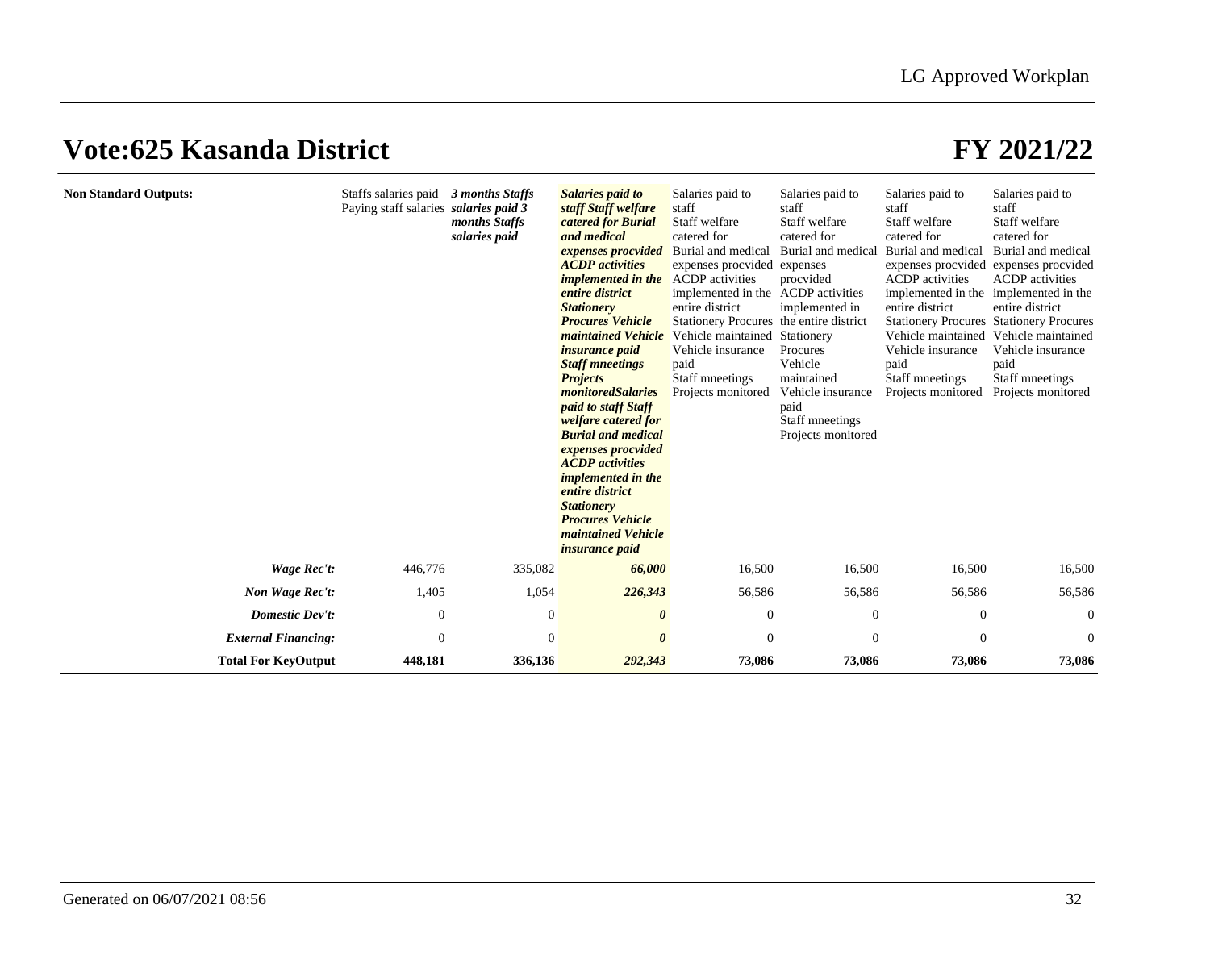| <b>Output Class: Lower Local Services</b>         |              |                |                                                                                                                                                                  |                                                                    |                                                                    |                                                             |                                                                    |  |  |  |  |
|---------------------------------------------------|--------------|----------------|------------------------------------------------------------------------------------------------------------------------------------------------------------------|--------------------------------------------------------------------|--------------------------------------------------------------------|-------------------------------------------------------------|--------------------------------------------------------------------|--|--|--|--|
| <b>Budget Output: 82 51Transfers to LG</b>        |              |                |                                                                                                                                                                  |                                                                    |                                                                    |                                                             |                                                                    |  |  |  |  |
| <b>Non Standard Outputs:</b>                      |              |                | <b>Transfer of Parish</b><br><i>model funds to</i><br>Parish<br><i>associationsTransf</i><br>er of Parish model<br><b>funds to Parish</b><br><i>associations</i> | <b>Transfer of Parish</b><br>model funds to<br>Parish associations | <b>Transfer of Parish</b><br>model funds to<br>Parish associations | Transfer of Parish<br>model funds to<br>Parish associations | <b>Transfer of Parish</b><br>model funds to<br>Parish associations |  |  |  |  |
| Wage Rec't:                                       | $\mathbf{0}$ | 0              | 0                                                                                                                                                                | $\overline{0}$                                                     | $\mathbf{0}$                                                       | $\overline{0}$                                              | $\overline{0}$                                                     |  |  |  |  |
| Non Wage Rec't:                                   | $\mathbf{0}$ | 0              | 1,443,481                                                                                                                                                        | 360,870                                                            | 360,870                                                            | 360,870                                                     | 360,870                                                            |  |  |  |  |
| <b>Domestic Dev't:</b>                            | $\mathbf{0}$ | $\theta$       | 156,315                                                                                                                                                          | 39,079                                                             | 39,079                                                             | 39,079                                                      | 39,079                                                             |  |  |  |  |
| <b>External Financing:</b>                        | $\mathbf{0}$ | $\overline{0}$ | 0                                                                                                                                                                | $\theta$                                                           | $\overline{0}$                                                     | $\overline{0}$                                              | $\overline{0}$                                                     |  |  |  |  |
| <b>Total For KeyOutput</b>                        | $\bf{0}$     | $\bf{0}$       | 1,599,796                                                                                                                                                        | 399,949                                                            | 399,949                                                            | 399,949                                                     | 399,949                                                            |  |  |  |  |
| <b>Output Class: Capital Purchases</b>            |              |                |                                                                                                                                                                  |                                                                    |                                                                    |                                                             |                                                                    |  |  |  |  |
| <b>Budget Output: 82 72Administrative Capital</b> |              |                |                                                                                                                                                                  |                                                                    |                                                                    |                                                             |                                                                    |  |  |  |  |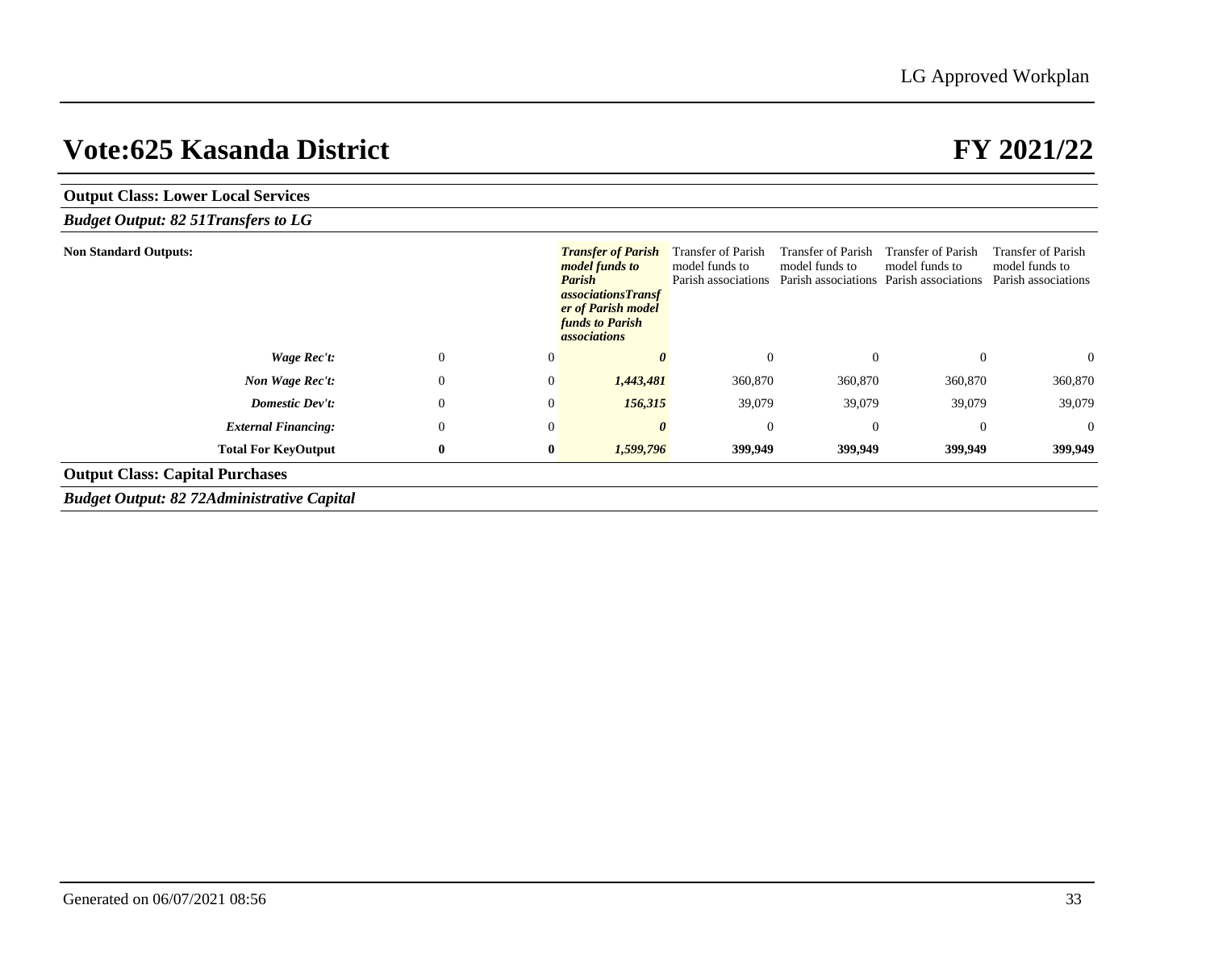| <b>Non Standard Outputs:</b> | procured, Heifers,<br>Pigs, Fish pond<br>constructed, coffee<br>shed and poultry<br>constructed,<br>Processing<br>payments,<br>distributing<br>agricultural inputs<br>Agricultural inputs<br>procured, Heifers,<br>Pigs, rabbies<br>control, honey<br>harvesting gears,<br>Processing<br>payments,<br>distributing<br>agricultural inputs<br>Agricultural inputs<br>procured, Heifers,<br>Pigs, Fish pond<br>constructed, coffee<br>shed and poultry<br>constructed,<br>Processing<br>payments,<br>distributing<br>agricultural inputs<br>Agricultural inputs<br>procured, Heifers,<br>Pigs, rabbies<br>control, honey<br>harvesting<br>materials<br>Processing<br>payments,<br>distributing<br>agricultural inputs<br>$\theta$ | Agricultural inputs Agricultural inputs<br>procured, Heifers,<br>Goats, Banana<br>Tissues, Pigs,<br>Coffee, Beans,<br>Maize, Cassava<br>cuttings Processing<br>payments,<br>distributing<br>agricultural inputs<br><b>Agricultural</b> inputs<br>procured, Heifers,<br>Goats, Banana<br>Tissues, Pigs,<br>Coffee, Beans,<br>Maize, Cassava<br>cuttings |                       |                  |              |                  |                  |
|------------------------------|---------------------------------------------------------------------------------------------------------------------------------------------------------------------------------------------------------------------------------------------------------------------------------------------------------------------------------------------------------------------------------------------------------------------------------------------------------------------------------------------------------------------------------------------------------------------------------------------------------------------------------------------------------------------------------------------------------------------------------|--------------------------------------------------------------------------------------------------------------------------------------------------------------------------------------------------------------------------------------------------------------------------------------------------------------------------------------------------------|-----------------------|------------------|--------------|------------------|------------------|
| <b>Wage Rec't:</b>           |                                                                                                                                                                                                                                                                                                                                                                                                                                                                                                                                                                                                                                                                                                                                 | $\mathbf{0}$                                                                                                                                                                                                                                                                                                                                           | $\boldsymbol{\theta}$ | $\mathbf{0}$     | $\mathbf{0}$ | $\boldsymbol{0}$ | $\mathbf{0}$     |
| Non Wage Rec't:              | $\boldsymbol{0}$                                                                                                                                                                                                                                                                                                                                                                                                                                                                                                                                                                                                                                                                                                                | $\boldsymbol{0}$                                                                                                                                                                                                                                                                                                                                       | $\boldsymbol{\theta}$ | $\boldsymbol{0}$ | $\mathbf{0}$ | $\boldsymbol{0}$ | $\boldsymbol{0}$ |
| <b>Domestic Dev't:</b>       | 111,530                                                                                                                                                                                                                                                                                                                                                                                                                                                                                                                                                                                                                                                                                                                         | 111,530                                                                                                                                                                                                                                                                                                                                                | $\boldsymbol{\theta}$ | $\boldsymbol{0}$ | $\mathbf{0}$ | $\boldsymbol{0}$ | $\mathbf{0}$     |
| <b>External Financing:</b>   | $\mathbf{0}$                                                                                                                                                                                                                                                                                                                                                                                                                                                                                                                                                                                                                                                                                                                    | $\mathbf{0}$                                                                                                                                                                                                                                                                                                                                           | $\boldsymbol{\theta}$ | $\mathbf{0}$     | $\mathbf{0}$ | $\boldsymbol{0}$ | $\overline{0}$   |
| <b>Total For KeyOutput</b>   | 111,530                                                                                                                                                                                                                                                                                                                                                                                                                                                                                                                                                                                                                                                                                                                         | 111,530                                                                                                                                                                                                                                                                                                                                                | $\boldsymbol{\theta}$ | $\bf{0}$         | $\bf{0}$     | $\bf{0}$         | $\bf{0}$         |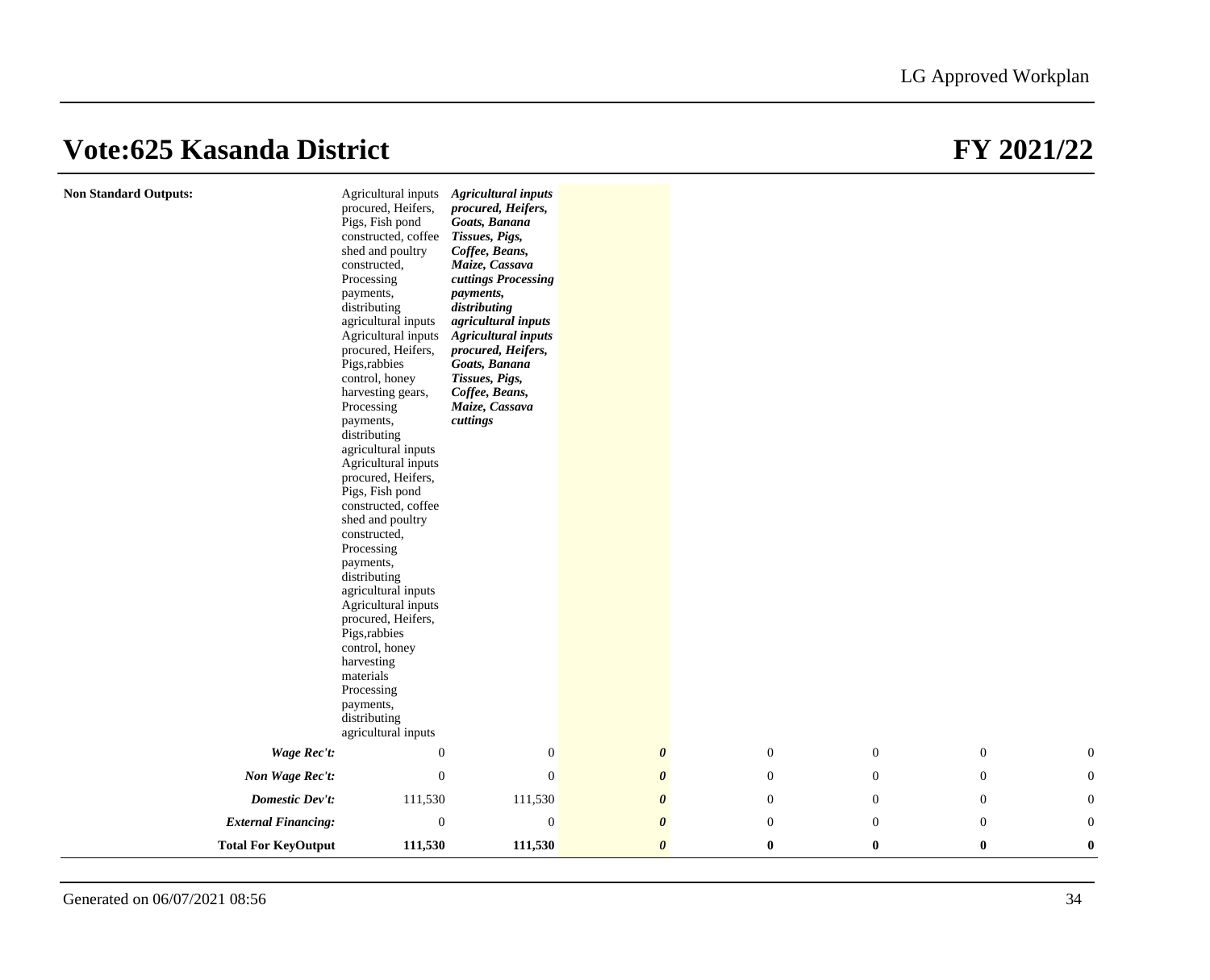| <b>Budget Output: 82 75Non Standard Service Delivery Capital</b> |                                                  |                                                        |                                                                                                                                                                                                                                                                                                                                                                                                                                                                                                                                                                                                                                               |                                                                                                                                                                                                                                                                                     |                                                                                                                                                                                                                                                                                     |                                                                                                                                                                                                                                                                                     |                                                                                                                                                                                                                                                                                     |  |  |  |
|------------------------------------------------------------------|--------------------------------------------------|--------------------------------------------------------|-----------------------------------------------------------------------------------------------------------------------------------------------------------------------------------------------------------------------------------------------------------------------------------------------------------------------------------------------------------------------------------------------------------------------------------------------------------------------------------------------------------------------------------------------------------------------------------------------------------------------------------------------|-------------------------------------------------------------------------------------------------------------------------------------------------------------------------------------------------------------------------------------------------------------------------------------|-------------------------------------------------------------------------------------------------------------------------------------------------------------------------------------------------------------------------------------------------------------------------------------|-------------------------------------------------------------------------------------------------------------------------------------------------------------------------------------------------------------------------------------------------------------------------------------|-------------------------------------------------------------------------------------------------------------------------------------------------------------------------------------------------------------------------------------------------------------------------------------|--|--|--|
| <b>Non Standard Outputs:</b>                                     | Acaricides<br>purchasedPurchase<br>of acaricides | <b>Acaricides</b><br>purchasedAcaricid<br>es purchased | 1 Motor cycle<br>procured, 2000<br>vanilla vines<br>procured, 2500<br><b>Kloirer chicks and</b><br>feeds procured, 50<br><i>piglets procured, 1</i><br>small scale<br><i>irrigation</i><br>equipment<br><i>installed, 1 fish</i><br><i>pelleting machine</i><br>procured, and<br>$250gm$ of<br><b>Strychnine</b><br>procured. 1 Motor<br>cycle procured,<br>2000 vanilla vines<br>procured, 2500<br><b>Kloirer chicks and</b><br>feeds procured, 50<br>piglets procured, 1<br>small scale<br><i>irrigation</i><br>equipment<br>installed, 1 fish<br><i>pelleting machine</i><br>procured, and<br>$250gm$ of<br><b>Strychnine</b><br>procured. | 1 Motor cycle<br>procured, 2000<br>vanilla vines<br>procured, 2500<br>Kloirer chicks and<br>feeds procured, 50<br>piglets procured, 1<br>small scale<br>irrigation<br>equipment<br>installed, 1 fish<br>pelleting machine<br>procured, and<br>$250gm$ of<br>Strychnine<br>procured. | 1 Motor cycle<br>procured, 2000<br>vanilla vines<br>procured, 2500<br>Kloirer chicks and<br>feeds procured, 50<br>piglets procured, 1<br>small scale<br>irrigation<br>equipment<br>installed, 1 fish<br>pelleting machine<br>procured, and<br>$250gm$ of<br>Strychnine<br>procured. | 1 Motor cycle<br>procured, 2000<br>vanilla vines<br>procured, 2500<br>Kloirer chicks and<br>feeds procured, 50<br>piglets procured, 1<br>small scale<br>irrigation<br>equipment<br>installed, 1 fish<br>pelleting machine<br>procured, and<br>$250gm$ of<br>Strychnine<br>procured. | 1 Motor cycle<br>procured, 2000<br>vanilla vines<br>procured, 2500<br>Kloirer chicks and<br>feeds procured, 50<br>piglets procured, 1<br>small scale<br>irrigation<br>equipment<br>installed, 1 fish<br>pelleting machine<br>procured, and<br>$250gm$ of<br>Strychnine<br>procured. |  |  |  |
| <b>Wage Rec't:</b>                                               | $\mathbf{0}$                                     | $\mathbf{0}$                                           | $\boldsymbol{\theta}$                                                                                                                                                                                                                                                                                                                                                                                                                                                                                                                                                                                                                         | $\boldsymbol{0}$                                                                                                                                                                                                                                                                    | $\mathbf{0}$                                                                                                                                                                                                                                                                        | $\mathbf{0}$                                                                                                                                                                                                                                                                        | $\boldsymbol{0}$                                                                                                                                                                                                                                                                    |  |  |  |
| Non Wage Rec't:                                                  | $\mathbf{0}$                                     | $\boldsymbol{0}$                                       | $\theta$                                                                                                                                                                                                                                                                                                                                                                                                                                                                                                                                                                                                                                      | $\theta$                                                                                                                                                                                                                                                                            | $\Omega$                                                                                                                                                                                                                                                                            | $\mathbf{0}$                                                                                                                                                                                                                                                                        | $\boldsymbol{0}$                                                                                                                                                                                                                                                                    |  |  |  |
| Domestic Dev't:                                                  | $\mathbf{0}$                                     | $\boldsymbol{0}$                                       | 94,106                                                                                                                                                                                                                                                                                                                                                                                                                                                                                                                                                                                                                                        | 23,526                                                                                                                                                                                                                                                                              | 23,526                                                                                                                                                                                                                                                                              | 23,526                                                                                                                                                                                                                                                                              | 23,526                                                                                                                                                                                                                                                                              |  |  |  |
| <b>External Financing:</b>                                       | $\boldsymbol{0}$                                 | $\boldsymbol{0}$                                       | $\boldsymbol{\theta}$                                                                                                                                                                                                                                                                                                                                                                                                                                                                                                                                                                                                                         | $\boldsymbol{0}$                                                                                                                                                                                                                                                                    | $\boldsymbol{0}$                                                                                                                                                                                                                                                                    | $\boldsymbol{0}$                                                                                                                                                                                                                                                                    | $\boldsymbol{0}$                                                                                                                                                                                                                                                                    |  |  |  |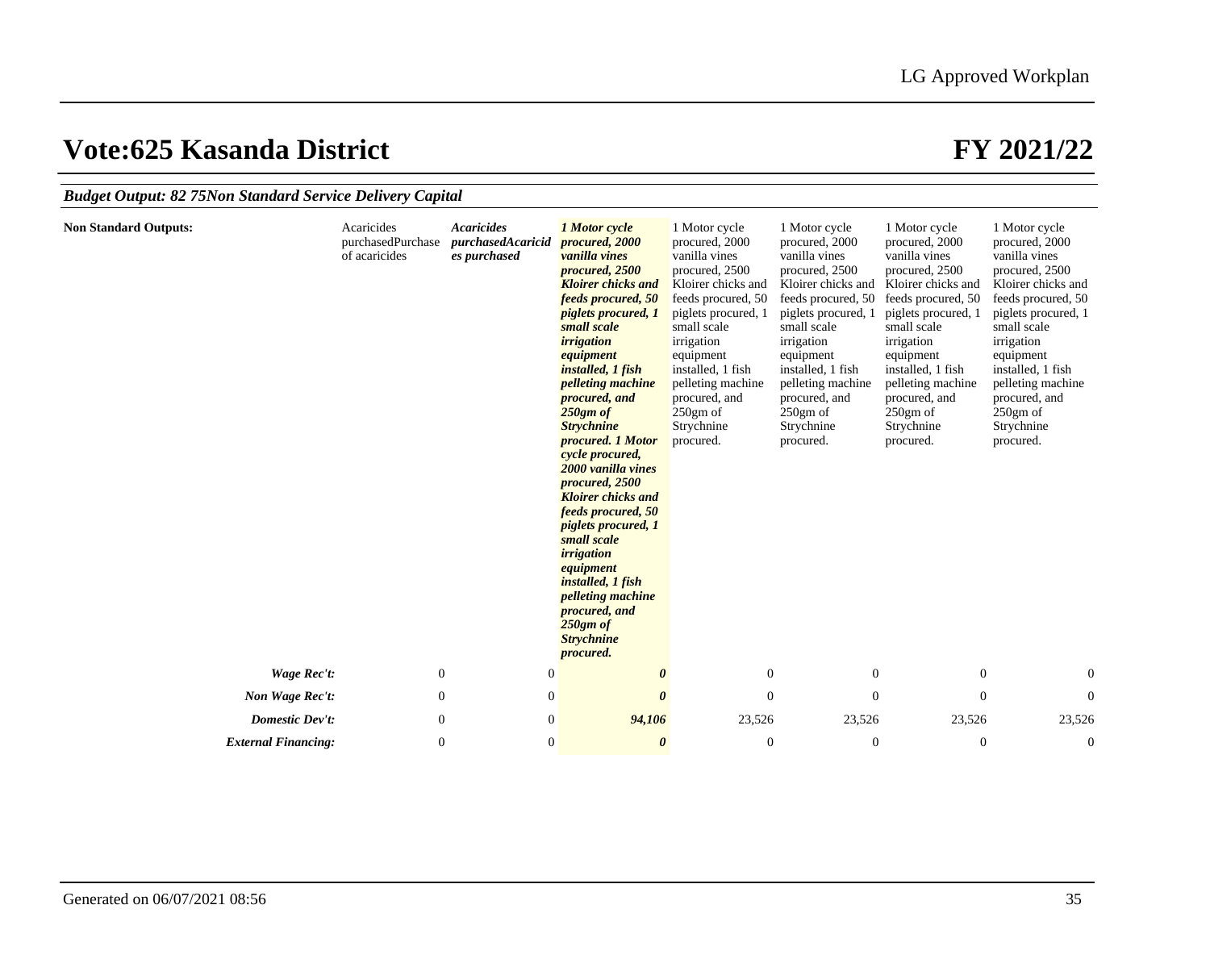| <b>Total For KeyOutput</b> |           | 0         | 94,106    | 23.526  | 23,526   | 23,526  | 23,526   |
|----------------------------|-----------|-----------|-----------|---------|----------|---------|----------|
| Wage Rec't:                | 446,776   | 335,082   | 655,648   | 163,912 | 163,912  | 163,912 | 163,912  |
| Non Wage Rec't:            | 7,125,188 | 5,343,891 | 1,790,740 | 447,685 | 447,685  | 447,685 | 447,685  |
| <b>Domestic Dev't:</b>     | 111,530   | 111.530   | 250,421   | 62,605  | 62,605   | 62,605  | 62,605   |
| <b>External Financing:</b> |           | $\theta$  | 0         | 0       | $\Omega$ |         | $\Omega$ |
| <b>Total For WorkPlan</b>  | 7,683,493 | 5,790,502 | 2,696,809 | 674,202 | 674,202  | 674,202 | 674,202  |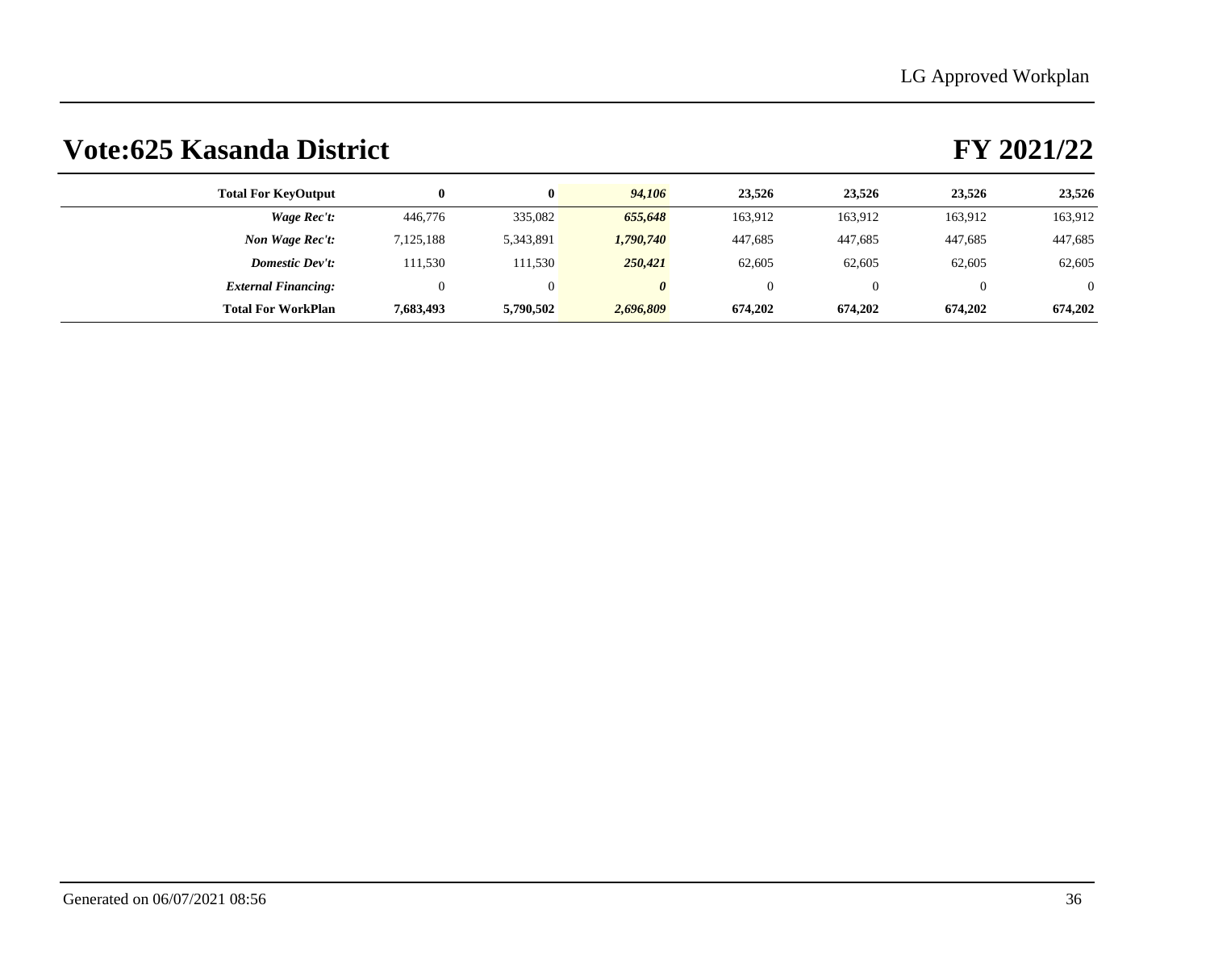**Sub-SubProgramme 5 Health**

## **Quarterly Workplan Outputs for FY 2021/22**

| <b>Ushs Thousands</b>                              | <b>Approved Budget</b><br>and Outputs for<br><b>FY 2020/21</b> | <b>Expenditure and</b><br>Outputs by end<br><b>March for FY</b><br>2020/21 | <b>Annual Planned</b><br>Spending and<br><b>Outputs FY</b><br>2021/22 | <b>Ouarter 1</b><br><b>Planned Spending Planned</b><br>and Outputs | <b>Ouarter 2</b><br><b>Spending and</b><br><b>Outputs</b> | <b>Ouarter 3</b><br>and Outputs | <b>Ouarter 4</b><br><b>Planned Spending Planned Spending</b><br>and Outputs |
|----------------------------------------------------|----------------------------------------------------------------|----------------------------------------------------------------------------|-----------------------------------------------------------------------|--------------------------------------------------------------------|-----------------------------------------------------------|---------------------------------|-----------------------------------------------------------------------------|
| Service Area: 81 Primary Healthcare                |                                                                |                                                                            |                                                                       |                                                                    |                                                           |                                 |                                                                             |
| <b>Output Class: Higher LG Services</b>            |                                                                |                                                                            |                                                                       |                                                                    |                                                           |                                 |                                                                             |
| <b>Budget Output: 81 01Public Health Promotion</b> |                                                                |                                                                            |                                                                       |                                                                    |                                                           |                                 |                                                                             |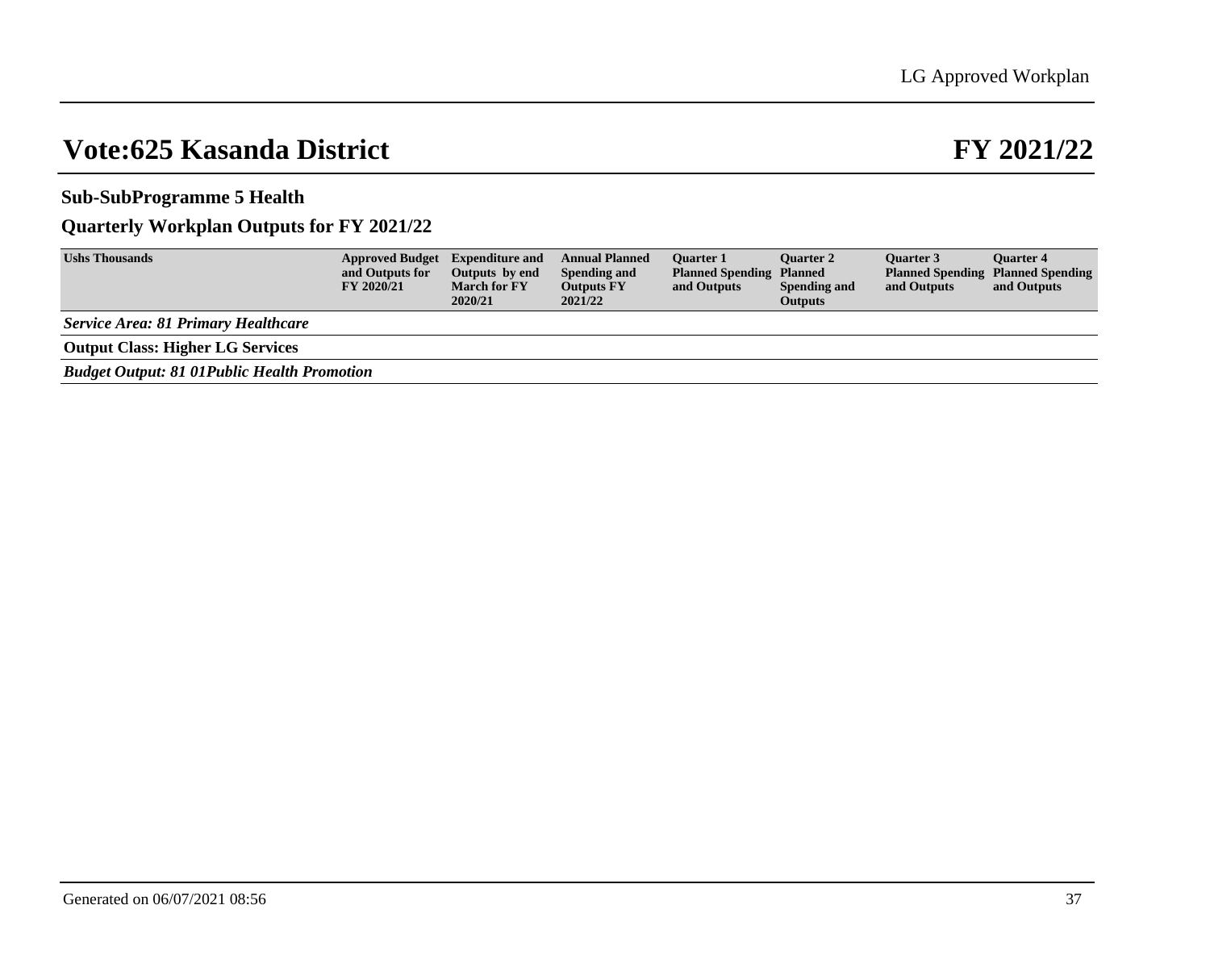## **Non Standard Outputs:**

|                            | Public health<br>awareness<br>campaigns carried<br>out Vaccines<br>distributed<br>Outreaches carried<br>out Data quality<br>collected and<br>managed All Health<br>centers in the<br>district supervised<br>by DHT District<br>and HSD<br>Performance<br>management<br>meetings carried<br>out. Intergrated<br>child health days<br>carried out(April &<br>October) Carrying<br>out public health<br>awareness<br>campaigns<br>distributing<br><b>Vaccines Carrying</b><br>out Outreaches<br>Data quality<br>collected and<br>management All<br>Health centers in<br>the district<br>supervised by DHT<br>Carrying out<br>performance<br>management<br>meetings | 10 public health<br>awareness<br>campaigns carried<br>out10 public<br>health awareness<br>campaigns carried<br>out | <b>Public awareness</b><br>campaignes<br>undertaken<br><b>Conducting</b><br><i>quarterly review</i><br>meetings Quality<br>data collceted RBF<br><i>assessments</i><br>conducted in<br><b>Health facilities</b><br><b>Health facilitiy</b><br>workplans<br>compiled<br><i>integrated</i><br>outreaches<br>conducted support<br>supervison of<br>health facilities<br>undertakenPublic<br>awareness<br>campaignes<br>undertaken<br><b>Conducting</b><br>quarterly review<br>meetings Quality<br>data collceted RBF<br><i>assessments</i><br>conducted in<br><b>Health facilities</b><br><b>Health facilitiy</b><br>workplans<br>compiled |                  |                  |                  |              |  |
|----------------------------|-----------------------------------------------------------------------------------------------------------------------------------------------------------------------------------------------------------------------------------------------------------------------------------------------------------------------------------------------------------------------------------------------------------------------------------------------------------------------------------------------------------------------------------------------------------------------------------------------------------------------------------------------------------------|--------------------------------------------------------------------------------------------------------------------|-----------------------------------------------------------------------------------------------------------------------------------------------------------------------------------------------------------------------------------------------------------------------------------------------------------------------------------------------------------------------------------------------------------------------------------------------------------------------------------------------------------------------------------------------------------------------------------------------------------------------------------------|------------------|------------------|------------------|--------------|--|
|                            | Implementing<br>integrated child<br>health days.(April<br>& October)                                                                                                                                                                                                                                                                                                                                                                                                                                                                                                                                                                                            |                                                                                                                    |                                                                                                                                                                                                                                                                                                                                                                                                                                                                                                                                                                                                                                         |                  |                  |                  |              |  |
| Wage Rec't:                | $\boldsymbol{0}$                                                                                                                                                                                                                                                                                                                                                                                                                                                                                                                                                                                                                                                | $\mathbf{0}$                                                                                                       | $\boldsymbol{\theta}$                                                                                                                                                                                                                                                                                                                                                                                                                                                                                                                                                                                                                   | $\mathbf{0}$     | $\theta$         | $\overline{0}$   | $\Omega$     |  |
| Non Wage Rec't:            | $\mathbf{0}$                                                                                                                                                                                                                                                                                                                                                                                                                                                                                                                                                                                                                                                    | $\mathbf{0}$                                                                                                       | 78,800                                                                                                                                                                                                                                                                                                                                                                                                                                                                                                                                                                                                                                  | 19,700           | 19,700           | 19,700           | 19,700       |  |
| <b>Domestic Dev't:</b>     | $\mathbf{0}$                                                                                                                                                                                                                                                                                                                                                                                                                                                                                                                                                                                                                                                    | $\overline{0}$                                                                                                     | $\boldsymbol{\theta}$                                                                                                                                                                                                                                                                                                                                                                                                                                                                                                                                                                                                                   | $\boldsymbol{0}$ | $\mathbf{0}$     | $\boldsymbol{0}$ | $\theta$     |  |
| <b>External Financing:</b> | 156,487                                                                                                                                                                                                                                                                                                                                                                                                                                                                                                                                                                                                                                                         | 117,365                                                                                                            | $\boldsymbol{\theta}$                                                                                                                                                                                                                                                                                                                                                                                                                                                                                                                                                                                                                   | $\boldsymbol{0}$ | $\boldsymbol{0}$ | $\boldsymbol{0}$ | $\mathbf{0}$ |  |
|                            |                                                                                                                                                                                                                                                                                                                                                                                                                                                                                                                                                                                                                                                                 |                                                                                                                    |                                                                                                                                                                                                                                                                                                                                                                                                                                                                                                                                                                                                                                         |                  |                  |                  |              |  |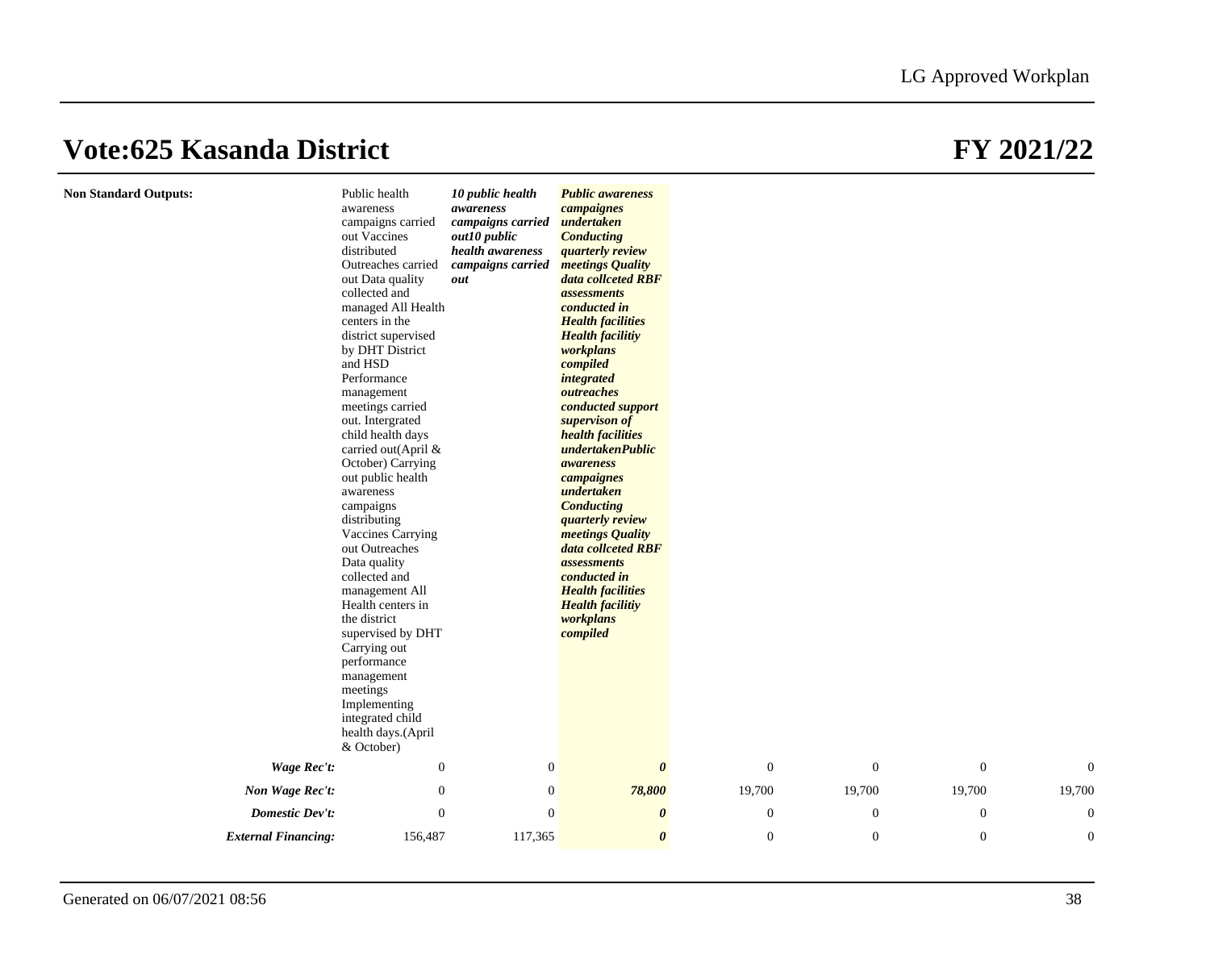|                                                          | <b>Total For KeyOutput</b> | 156,487                                                                                                                                                                                                                                                                                                                                                                                                                                                                                                                                                    | 117,365                                                                           | 78,800                                                                                                                                                                                                                                                                                                                                                                                                                                                                                                                                                                          | 19,700           | 19,700           | 19,700       | 19,700         |
|----------------------------------------------------------|----------------------------|------------------------------------------------------------------------------------------------------------------------------------------------------------------------------------------------------------------------------------------------------------------------------------------------------------------------------------------------------------------------------------------------------------------------------------------------------------------------------------------------------------------------------------------------------------|-----------------------------------------------------------------------------------|---------------------------------------------------------------------------------------------------------------------------------------------------------------------------------------------------------------------------------------------------------------------------------------------------------------------------------------------------------------------------------------------------------------------------------------------------------------------------------------------------------------------------------------------------------------------------------|------------------|------------------|--------------|----------------|
| <b>Budget Output: 81 05 Health and Hygiene Promotion</b> |                            |                                                                                                                                                                                                                                                                                                                                                                                                                                                                                                                                                            |                                                                                   |                                                                                                                                                                                                                                                                                                                                                                                                                                                                                                                                                                                 |                  |                  |              |                |
| <b>Non Standard Outputs:</b>                             |                            | Health and hygiene 10 Health and<br>promotion activities hygiene promotion<br>carried out Mass<br>Measles Rubella<br>campaign carried<br>out Disease<br>surveillance carried out<br>out District and<br>facilities in EPI<br>budgeting and<br>Micro planning<br>(RED/REC)<br>supported. Carrying<br>out Health and<br>hygiene promotion<br>activities Carrying<br>out the Mass<br>Measles Rubella<br>campaign Carrying<br>out disease<br>surveillance<br><b>Support District</b><br>and facilities in EPI<br>budgeting and<br>Micro planning<br>(RED/REC). | activities carried<br>out10 Health and<br>hygiene promotion<br>activities carried | <b>Mass measles</b><br>Rubella campaign<br>carried out Disease<br>surveillance<br>carried out District<br>and facilities in<br><b>EPI</b> budgeting and<br><b>Micro planning</b><br>supported Health<br>and hygiene<br>promotion<br><i>activities</i><br>undertaken in the<br><i>districtMass</i><br>measles Rubella<br>campaign carried<br>out Disease<br>surveillance<br>carried out District<br>and facilities in<br><b>EPI</b> budgeting and<br><b>Micro planning</b><br>supported Health<br>and hygiene<br>promotion<br><i>activities</i><br>undertaken in the<br>district |                  |                  |              |                |
|                                                          | Wage Rec't:                | $\mathbf{0}$                                                                                                                                                                                                                                                                                                                                                                                                                                                                                                                                               | $\theta$                                                                          | $\theta$                                                                                                                                                                                                                                                                                                                                                                                                                                                                                                                                                                        | $\boldsymbol{0}$ | $\boldsymbol{0}$ | $\mathbf{0}$ | $\overline{0}$ |
|                                                          | Non Wage Rec't:            | $\mathbf{0}$                                                                                                                                                                                                                                                                                                                                                                                                                                                                                                                                               | $\mathbf{0}$                                                                      | 19,432                                                                                                                                                                                                                                                                                                                                                                                                                                                                                                                                                                          | 4,858            | 4,858            | 4,858        | 4,858          |
|                                                          | <b>Domestic Dev't:</b>     | $\overline{0}$                                                                                                                                                                                                                                                                                                                                                                                                                                                                                                                                             | $\theta$                                                                          | $\boldsymbol{\theta}$                                                                                                                                                                                                                                                                                                                                                                                                                                                                                                                                                           | $\mathbf{0}$     | $\boldsymbol{0}$ | $\mathbf{0}$ | $\mathbf{0}$   |
|                                                          | <b>External Financing:</b> | 150,000                                                                                                                                                                                                                                                                                                                                                                                                                                                                                                                                                    | 112,500                                                                           | $\boldsymbol{\theta}$                                                                                                                                                                                                                                                                                                                                                                                                                                                                                                                                                           | $\theta$         | $\overline{0}$   | $\theta$     | $\theta$       |
|                                                          | <b>Total For KeyOutput</b> | 150,000                                                                                                                                                                                                                                                                                                                                                                                                                                                                                                                                                    | 112,500                                                                           | 19,432                                                                                                                                                                                                                                                                                                                                                                                                                                                                                                                                                                          | 4,858            | 4,858            | 4,858        | 4,858          |

*Budget Output: 81 06District healthcare management services*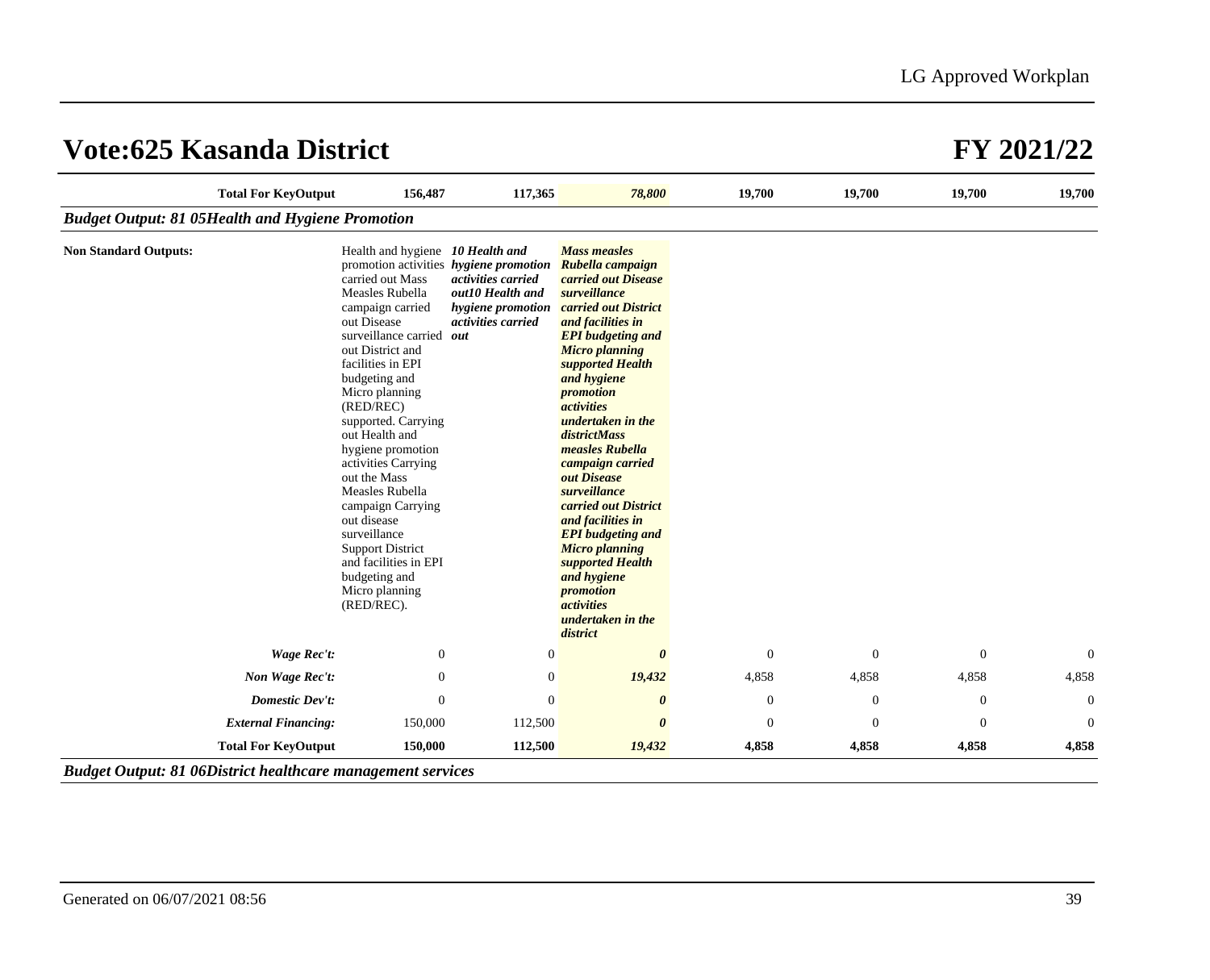| <b>Non Standard Outputs:</b> | 4 quarterrly support 25 support visits to<br>supervision visits to <b>Health centers</b><br>Health centers<br>carried out25<br>carried out carrying <i>support visits to</i><br><b>Health centers</b><br>out support<br>supervision visits to <i>carried out</i><br>Health centers |                |                       |                |          |                |                |
|------------------------------|------------------------------------------------------------------------------------------------------------------------------------------------------------------------------------------------------------------------------------------------------------------------------------|----------------|-----------------------|----------------|----------|----------------|----------------|
| Wage Rec't:                  | $\theta$                                                                                                                                                                                                                                                                           | $\overline{0}$ | 0                     | $\Omega$       | $\Omega$ | $\overline{0}$ | $\overline{0}$ |
| Non Wage Rec't:              | 58,667                                                                                                                                                                                                                                                                             | 44,000         | 45,342                | 11,335         | 11,335   | 11,335         | 11,335         |
| Domestic Dev't:              | $\theta$                                                                                                                                                                                                                                                                           | $\overline{0}$ | $\boldsymbol{\theta}$ | $\overline{0}$ | $\theta$ | $\mathbf{0}$   | $\overline{0}$ |
| <b>External Financing:</b>   | 60,000                                                                                                                                                                                                                                                                             | 45,000         | $\theta$              | $\overline{0}$ | $\Omega$ | $\theta$       | $\overline{0}$ |
| <b>Total For KeyOutput</b>   | 118,667                                                                                                                                                                                                                                                                            | 89,000         | 45,342                | 11,335         | 11,335   | 11,335         | 11,335         |

## *Budget Output: 81 07Immunisation Services*

| <b>Non Standard Outputs:</b>              | immunization<br>services carried out<br>child days plus<br>observed Maternal<br>and child health<br>activities under<br><b>UNICEF</b> carried<br>out WASH<br>activities carried<br>outcarrying out<br>immunization<br>services Observing<br>child days plus<br>Carrying out<br>Maternal child<br>health activities<br>under UNICEF.<br><b>Executing WASH</b><br>activities. | quarter<br>immunization<br>services carried out<br>child days plus<br>observedquarter<br>immunization<br>services carried out<br>child days plus<br>observed | <b>Vaccination of all</b><br>children under five<br>vears done Radio<br>talk shows<br>conducted<br><b>Vaccination of all</b><br>children under five<br>years done |                |                |                |              |
|-------------------------------------------|-----------------------------------------------------------------------------------------------------------------------------------------------------------------------------------------------------------------------------------------------------------------------------------------------------------------------------------------------------------------------------|--------------------------------------------------------------------------------------------------------------------------------------------------------------|-------------------------------------------------------------------------------------------------------------------------------------------------------------------|----------------|----------------|----------------|--------------|
| Wage Rec't:                               | $\boldsymbol{0}$                                                                                                                                                                                                                                                                                                                                                            | $\mathbf{0}$                                                                                                                                                 | $\boldsymbol{\theta}$                                                                                                                                             | $\mathbf{0}$   | $\mathbf{0}$   | $\mathbf{0}$   | $\mathbf{0}$ |
| Non Wage Rec't:                           | $\mathbf{0}$                                                                                                                                                                                                                                                                                                                                                                | $\theta$                                                                                                                                                     | $\boldsymbol{\theta}$                                                                                                                                             | $\theta$       | $\theta$       | $\mathbf{0}$   | $\mathbf{0}$ |
| Domestic Dev't:                           | $\mathbf{0}$                                                                                                                                                                                                                                                                                                                                                                | $\theta$                                                                                                                                                     | $\boldsymbol{\theta}$                                                                                                                                             | $\overline{0}$ | $\overline{0}$ | $\overline{0}$ | $\theta$     |
| <b>External Financing:</b>                | 111,000                                                                                                                                                                                                                                                                                                                                                                     | 83,250                                                                                                                                                       | 353,200                                                                                                                                                           | 88,300         | 88,300         | 88,300         | 88,300       |
| <b>Total For KeyOutput</b>                | 111,000                                                                                                                                                                                                                                                                                                                                                                     | 83,250                                                                                                                                                       | 353,200                                                                                                                                                           | 88,300         | 88,300         | 88,300         | 88,300       |
| <b>Output Class: Lower Local Services</b> |                                                                                                                                                                                                                                                                                                                                                                             |                                                                                                                                                              |                                                                                                                                                                   |                |                |                |              |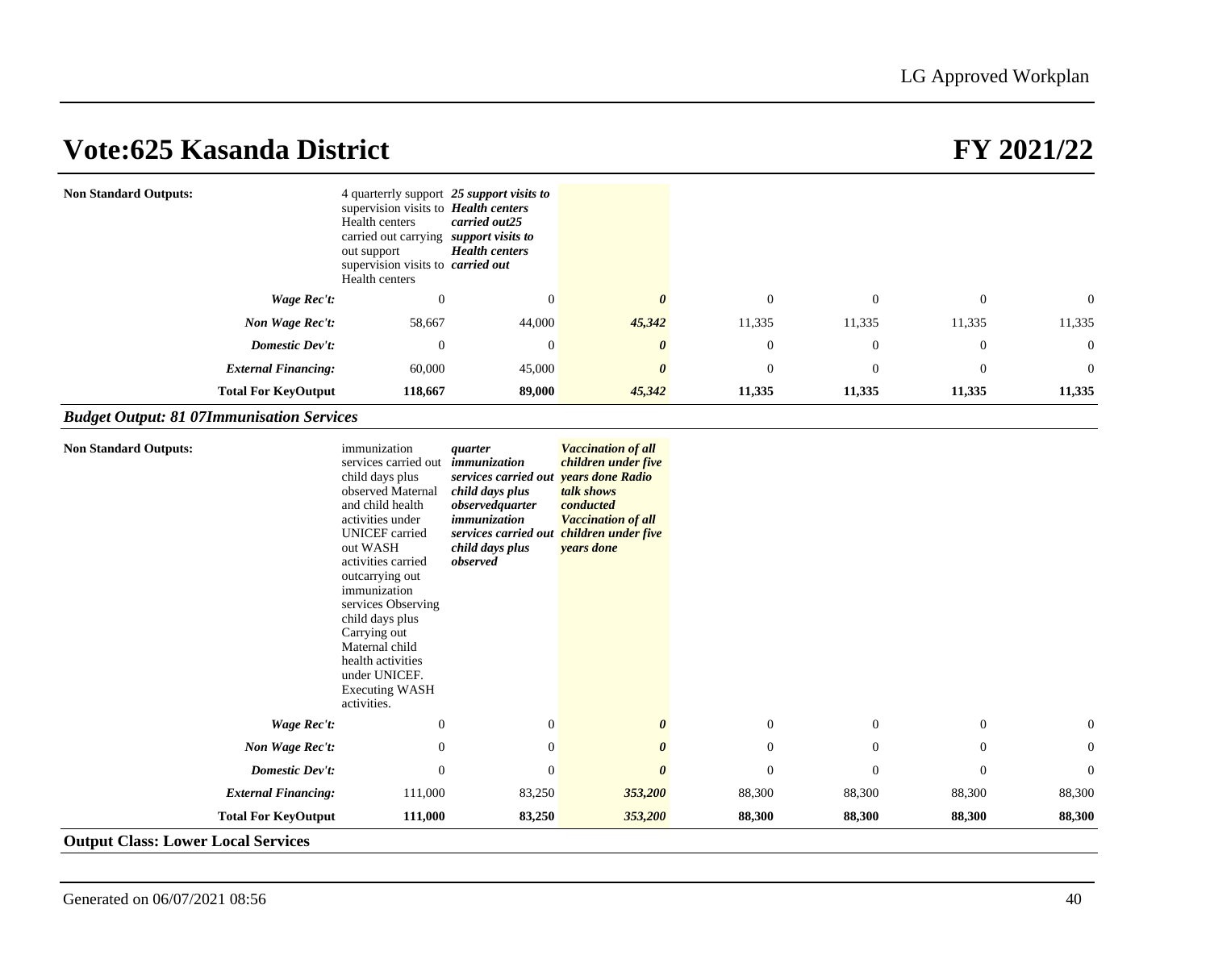| <b>Budget Output: 81 53NGO Basic Healthcare Services (LLS)</b>                                 |                                                                                                                                 |                          |                                                                                                                                                                                                                                           |                |              |              |                  |
|------------------------------------------------------------------------------------------------|---------------------------------------------------------------------------------------------------------------------------------|--------------------------|-------------------------------------------------------------------------------------------------------------------------------------------------------------------------------------------------------------------------------------------|----------------|--------------|--------------|------------------|
| No. and proportion of deliveries conducted in<br>the NGO Basic health facilities               |                                                                                                                                 |                          | 40000Deliveries<br>conducted in the<br><b>NGO Basic health</b><br><i>facilities</i><br><b>Deliveries</b><br>conducted in the<br><b>NGO Basic health</b><br><i>facilities</i>                                                              |                |              |              |                  |
| Number of children immunized with<br>Pentavalent vaccine in the NGO Basic health<br>facilities |                                                                                                                                 |                          | 60000Children<br><i>immunised</i> with<br>Pentavalent<br>Vaccine in the<br><b>NGO Basic Health</b><br><b>FacilitiesChildren</b><br><i>immunised</i> with<br>Pentavalent<br>Vaccine in the<br><b>NGO Basic Health</b><br><b>Facilities</b> |                |              |              |                  |
| Number of inpatients that visited the NGO<br>Basic health facilities                           |                                                                                                                                 |                          | <b>60000outpatients</b><br>visited the NGO<br><b>Basic health</b><br>facilitiesin patients<br>visited the NGO<br><b>Basic health</b><br><i>facilities</i>                                                                                 |                |              |              |                  |
| Number of outpatients that visited the NGO<br><b>Basic health facilities</b>                   |                                                                                                                                 |                          | 30000outpatients<br>that visited the<br><b>NGO Basic health</b><br><i>facilitiesoutpatients</i><br>that visited the<br><b>NGO Basic health</b><br><i>facilities</i>                                                                       |                |              |              |                  |
| <b>Non Standard Outputs:</b>                                                                   | NGO Hospital PHC Renovation of<br>Non Wage<br>TransferredTransfer storeRenovation of<br>ring of NGO<br>Hospital PHC non<br>wage | vaccine<br>vaccine store | <b>PHC</b> non wage<br>funds transfered to<br><b>NGO Basic Health</b><br>facilitiesPHC non<br>wage funds<br>transfered to NGO<br><b>Basic Health</b><br><i>facilities</i>                                                                 |                |              |              |                  |
| Wage Rec't:                                                                                    | $\boldsymbol{0}$                                                                                                                | $\mathbf{0}$             | $\boldsymbol{\theta}$                                                                                                                                                                                                                     | $\overline{0}$ | $\mathbf{0}$ | $\mathbf{0}$ | $\boldsymbol{0}$ |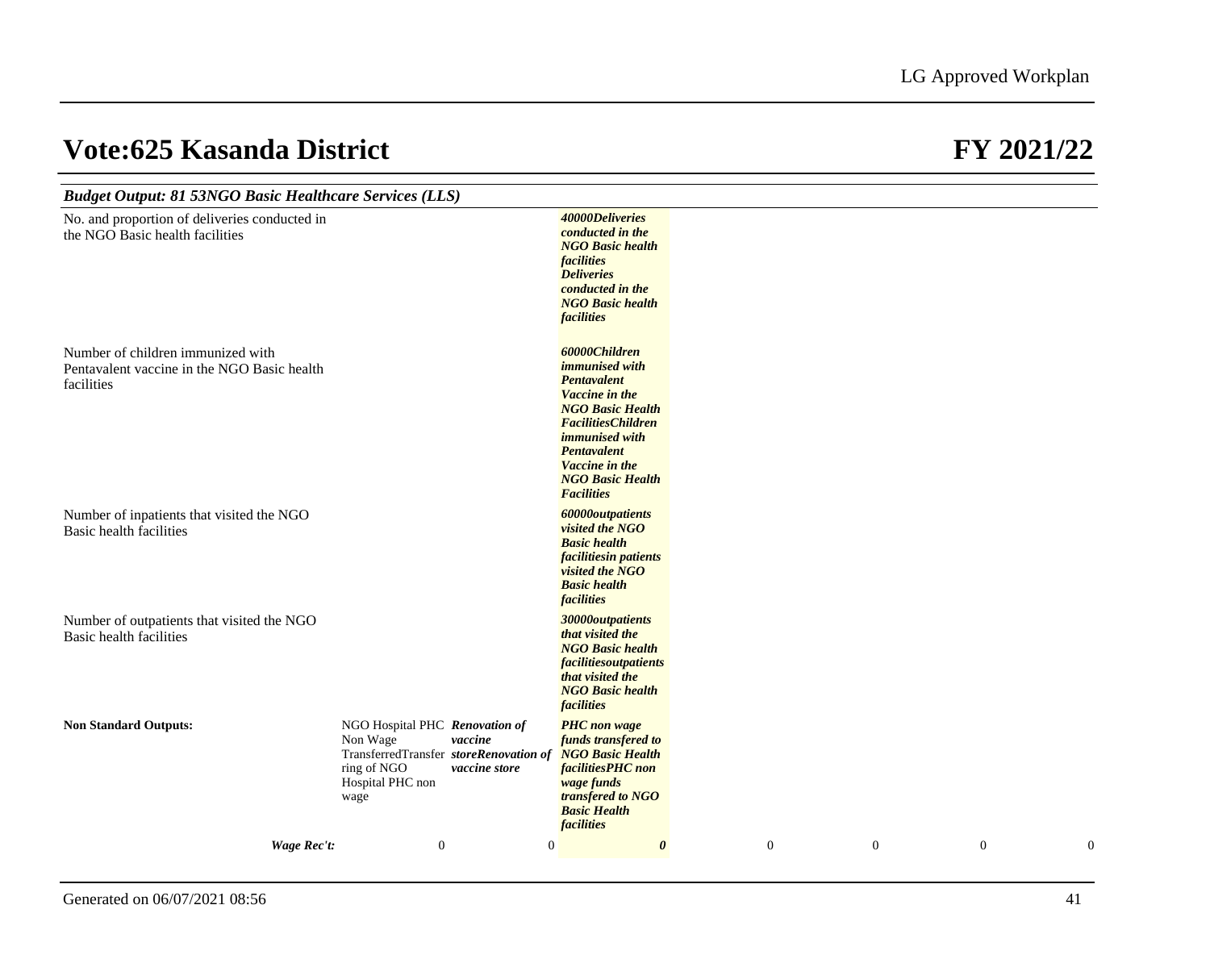| <b>Vote:625 Kasanda District</b>                                                                                                                           |              |              |                                                                                                                                                                                                                                                                           |              |              |              | FY 2021/22     |
|------------------------------------------------------------------------------------------------------------------------------------------------------------|--------------|--------------|---------------------------------------------------------------------------------------------------------------------------------------------------------------------------------------------------------------------------------------------------------------------------|--------------|--------------|--------------|----------------|
| Non Wage Rec't:                                                                                                                                            | 42,388       | 31,791       | 42,388                                                                                                                                                                                                                                                                    | 10,597       | 10,597       | 10,597       | 10,597         |
| <b>Domestic Dev't:</b>                                                                                                                                     | $\mathbf{0}$ | $\mathbf{0}$ | $\boldsymbol{\theta}$                                                                                                                                                                                                                                                     | $\mathbf{0}$ | $\mathbf{0}$ | $\mathbf{0}$ | $\mathbf{0}$   |
| <b>External Financing:</b>                                                                                                                                 | $\theta$     | $\theta$     | $\boldsymbol{\theta}$                                                                                                                                                                                                                                                     | $\mathbf{0}$ | $\theta$     | $\theta$     | $\overline{0}$ |
| <b>Total For KeyOutput</b>                                                                                                                                 | 42,388       | 31,791       | 42,388                                                                                                                                                                                                                                                                    | 10,597       | 10,597       | 10,597       | 10,597         |
| <b>Budget Output: 81 54Basic Healthcare Services (HCIV-HCII-LLS)</b>                                                                                       |              |              |                                                                                                                                                                                                                                                                           |              |              |              |                |
| % age of approved posts filled with qualified<br>health workers<br>% age of Villages with functional (existing,<br>trained, and reporting quarterly) VHTs. |              |              | 70%Approved posts<br>filled with qualified<br>health<br>workersApproved<br>posts filled with<br><i>qualified health</i><br>workers<br>90%Villages with<br>functional<br>(existing, trained,<br>and reporting                                                              |              |              |              |                |
| No and proportion of deliveries conducted in<br>the Govt. health facilities                                                                                |              |              | <i>guarterly</i> )<br><b>VHTs. Villages with</b><br>functional<br>(existing, trained,<br>and reporting<br>quarterly) VHTs.<br>15704Deliveries<br>conducted in the<br>Govt. health<br><i>facilitiesDeliveries</i><br>conducted in the<br>Govt. health<br><i>facilities</i> |              |              |              |                |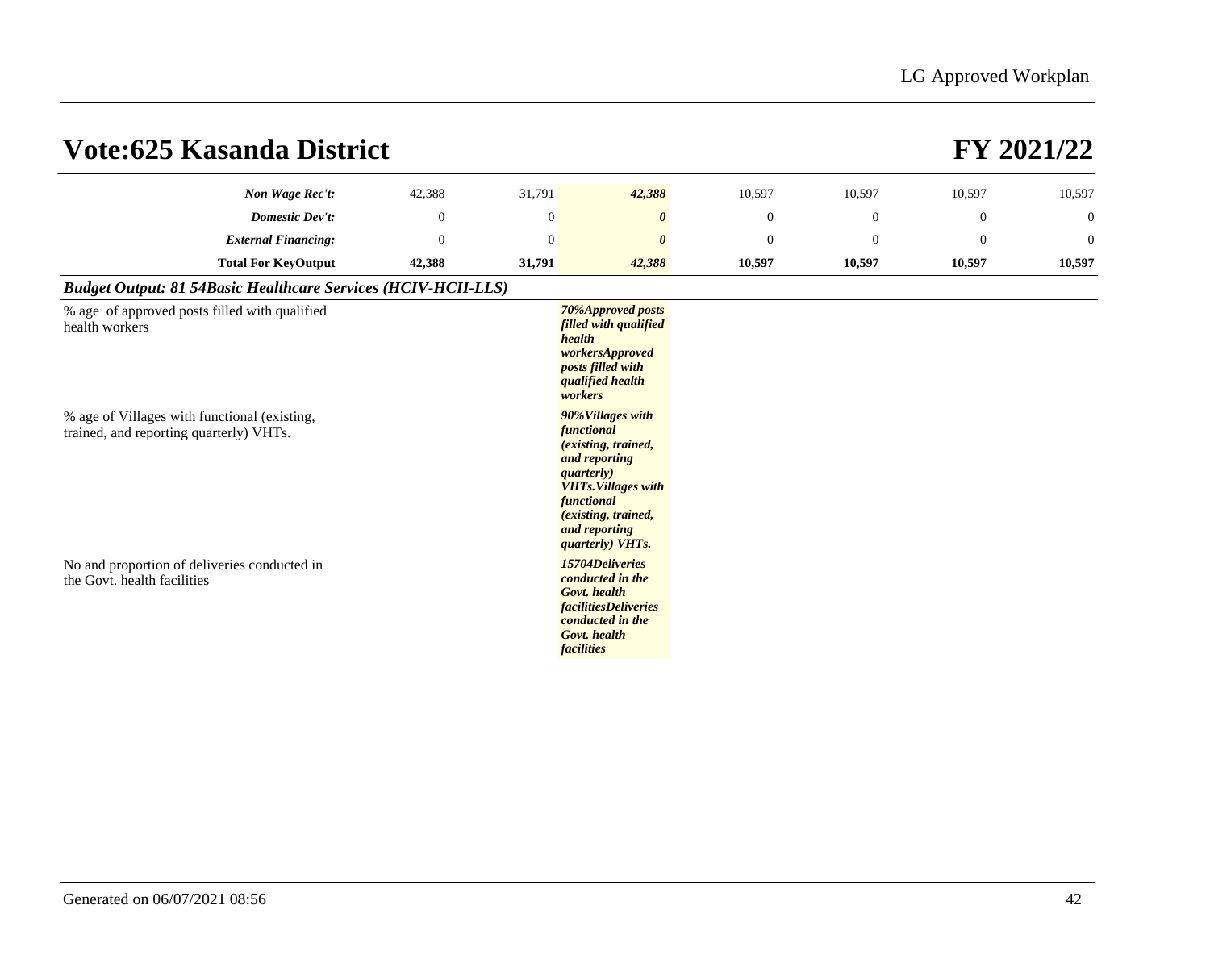No of children immunized with Pentavalent vaccine

| vaccine                                                            |                                                                                                                                                    |                                                                                                | <b>Immunized with</b><br>Pentavalent<br>vaccine children<br><i>immunized</i> with<br>Pentavalent<br>vaccine<br><b>Children</b><br><b>Immunized</b> with<br><b>Pentavalent</b><br>vaccine children<br><i>immunized</i> with<br>Pentavalent<br>vaccine |
|--------------------------------------------------------------------|----------------------------------------------------------------------------------------------------------------------------------------------------|------------------------------------------------------------------------------------------------|------------------------------------------------------------------------------------------------------------------------------------------------------------------------------------------------------------------------------------------------------|
| No of trained health related training sessions<br>held.            |                                                                                                                                                    |                                                                                                | <b>4holding health</b><br>related training<br>holding health<br>related trainings                                                                                                                                                                    |
| Number of inpatients that visited the Govt.<br>health facilities.  |                                                                                                                                                    |                                                                                                | 40000inpatients<br>that visited the<br>Govt. health<br>facilities.inpatients<br>that visited the<br>Govt. health<br><i>facilities.</i>                                                                                                               |
| Number of outpatients that visited the Govt.<br>health facilities. |                                                                                                                                                    |                                                                                                | 32000outpatients<br>that visited the<br>Govt. health<br>facilities.outpatient<br>s that visited the<br>Govt. health<br><i>facilities.</i>                                                                                                            |
| Number of trained health workers in health<br>centers              |                                                                                                                                                    |                                                                                                | 120Trained health<br>workers in health<br>centers Trained<br>health workers in<br>health centers                                                                                                                                                     |
| <b>Non Standard Outputs:</b>                                       | PHC non wage<br>transferred to<br>Government health<br>centeredTransferrin centeredPHC non<br>g PHC non wage to wage transferred<br>health centers | PHC non wage<br>transferred to<br>Government health Health<br>to Government<br>health centered | <b>PHC</b> funds<br>transfered to<br>facilitiesPHC funds<br>transfered to<br><b>Health facilities</b>                                                                                                                                                |

*1000Children*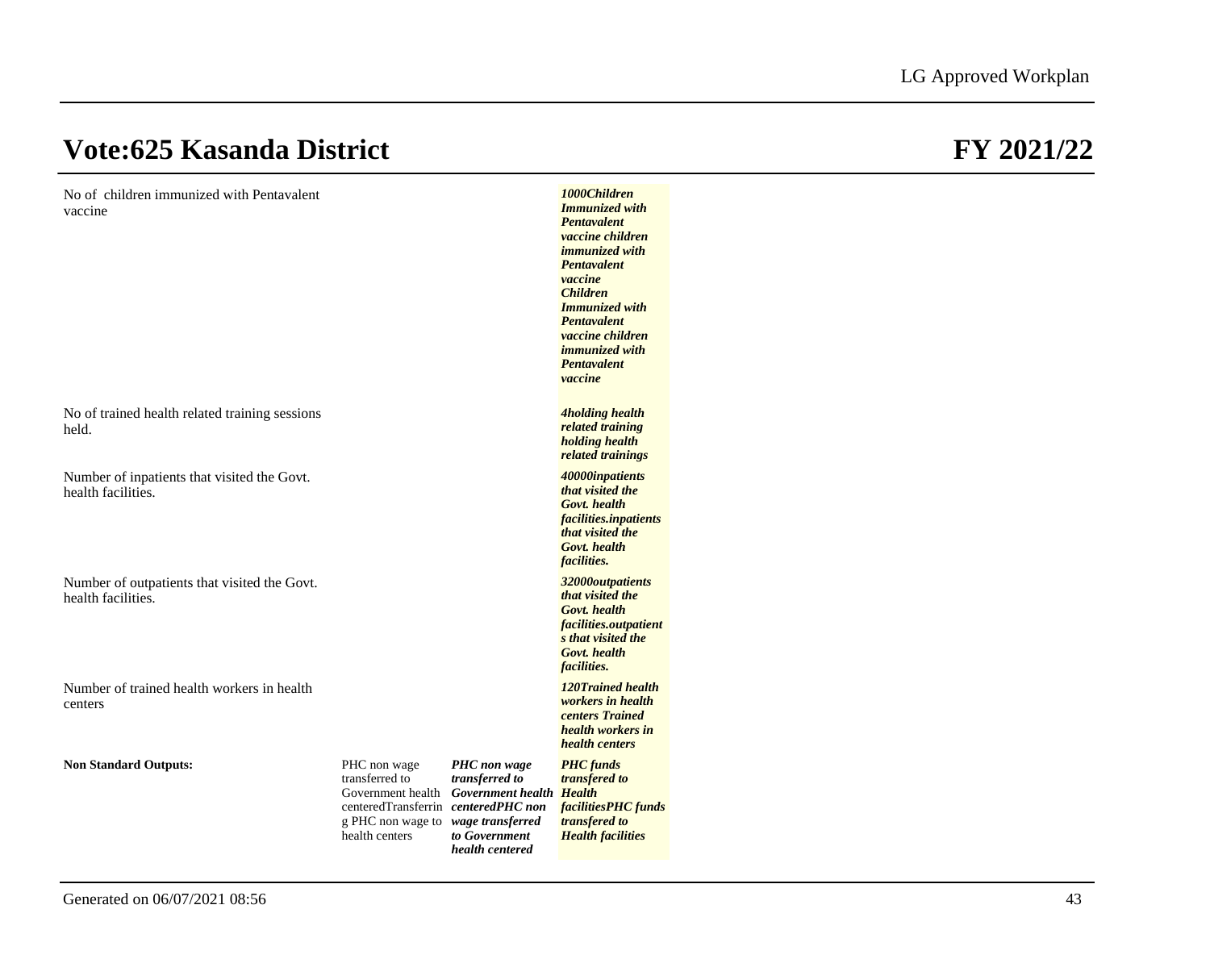| <b>Vote:625 Kasanda District</b>                                    |              |                |                                                                                                                                                                             |                  |                  |                | FY 2021/22     |
|---------------------------------------------------------------------|--------------|----------------|-----------------------------------------------------------------------------------------------------------------------------------------------------------------------------|------------------|------------------|----------------|----------------|
| Wage Rec't:                                                         | $\theta$     | $\mathbf{0}$   | $\boldsymbol{\theta}$                                                                                                                                                       | $\boldsymbol{0}$ | $\mathbf{0}$     | $\overline{0}$ | $\theta$       |
| Non Wage Rec't:                                                     | 279,764      | 209,823        | 339,045                                                                                                                                                                     | 84,761           | 84,761           | 84,761         | 84,761         |
| <b>Domestic Dev't:</b>                                              | $\theta$     | $\mathbf{0}$   |                                                                                                                                                                             | $\mathbf{0}$     | $\theta$         | $\overline{0}$ | $\mathbf{0}$   |
| <b>External Financing:</b>                                          | $\theta$     | $\mathbf{0}$   |                                                                                                                                                                             | $\theta$         | $\mathbf{0}$     | $\theta$       | $\theta$       |
| <b>Total For KeyOutput</b>                                          | 279,764      | 209,823        | 339,045                                                                                                                                                                     | 84,761           | 84,761           | 84,761         | 84,761         |
| <b>Budget Output: 81 55Standard Pit Latrine Construction (LLS.)</b> |              |                |                                                                                                                                                                             |                  |                  |                |                |
| No of new standard pit latrines constructed in<br>a village         |              |                | 12 stance VIP<br>drainable Pit<br><b>Latrine</b><br>constructed at<br><b>Musozi HCII2</b><br>stance VIP<br>drainable Pit<br>Latrine<br>constructed at<br><b>Musozi HCII</b> |                  |                  |                |                |
| <b>Non Standard Outputs:</b>                                        |              |                |                                                                                                                                                                             |                  |                  |                |                |
| <b>Wage Rec't:</b>                                                  | $\mathbf{0}$ | $\mathbf{0}$   |                                                                                                                                                                             | $\mathbf{0}$     | $\boldsymbol{0}$ | $\mathbf{0}$   | $\mathbf{0}$   |
| Non Wage Rec't:                                                     | $\theta$     | $\overline{0}$ |                                                                                                                                                                             | $\Omega$         | $\mathbf{0}$     | $\overline{0}$ | $\theta$       |
| <b>Domestic Dev't:</b>                                              | $\theta$     | $\mathbf{0}$   | 13,000                                                                                                                                                                      | 3,250            | 3,250            | 3,250          | 3,250          |
| <b>External Financing:</b>                                          | $\theta$     | $\overline{0}$ | 0                                                                                                                                                                           | $\overline{0}$   | $\overline{0}$   | $\theta$       | $\overline{0}$ |
| <b>Total For KeyOutput</b>                                          | $\bf{0}$     | $\bf{0}$       | 13,000                                                                                                                                                                      | 3,250            | 3,250            | 3,250          | 3,250          |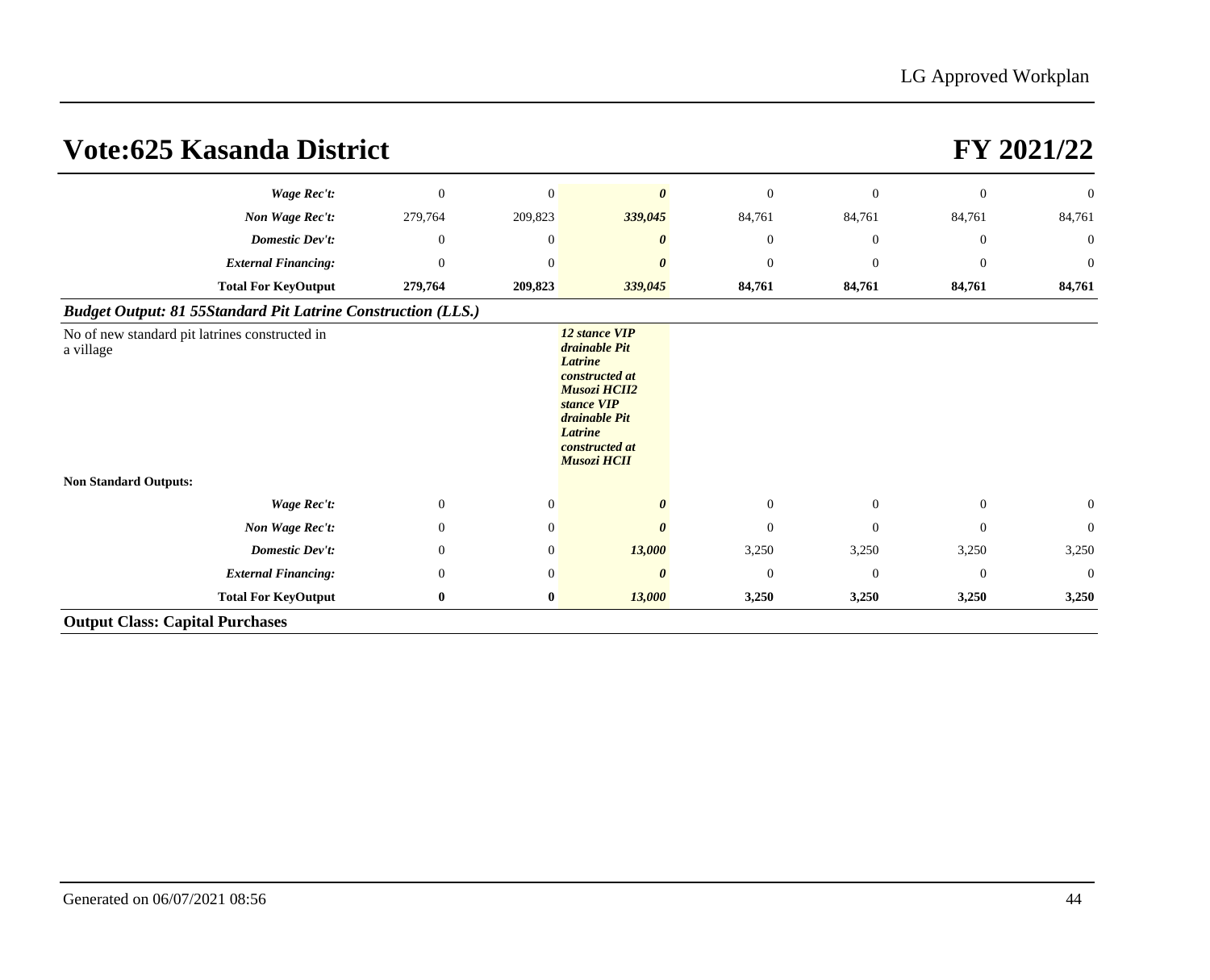## *Budget C*

**Non Stand** 

| dard Outputs:              | site appraisals                              |                  | <b>Payment of clerk</b>                              |              |                  |                  |              |
|----------------------------|----------------------------------------------|------------------|------------------------------------------------------|--------------|------------------|------------------|--------------|
|                            | done, Environment                            |                  | of works Routine                                     |              |                  |                  |              |
|                            | assessment done,                             |                  | monitoring of                                        |              |                  |                  |              |
|                            | monitoring and                               |                  | <b>Ongoing district</b>                              |              |                  |                  |              |
|                            | supervision, site                            |                  | construction                                         |              |                  |                  |              |
|                            | meetings done and                            |                  | projects                                             |              |                  |                  |              |
|                            | commisioning, lauc                           |                  | <b>Environmental and</b><br><b>Social Screeniing</b> |              |                  |                  |              |
|                            | hing and handover<br>ceremony Carrying       |                  | done Fencing of                                      |              |                  |                  |              |
|                            | out site appraisals,                         |                  | <b>Myanzi HCIII</b>                                  |              |                  |                  |              |
|                            | Environment<br>assessment,<br>monitoring and |                  | <b>Fencing of</b>                                    |              |                  |                  |              |
|                            |                                              |                  | <b>Kassanda HCIV</b>                                 |              |                  |                  |              |
|                            |                                              |                  | <b>Refurbishment of</b>                              |              |                  |                  |              |
|                            | supervision, site                            |                  | <b>DHOs office</b>                                   |              |                  |                  |              |
|                            | meetings and                                 |                  | <b>Procuremenr</b> of                                |              |                  |                  |              |
|                            | commisioning, lauc<br>hing and handover      |                  | <b>Solar batteries for</b>                           |              |                  |                  |              |
|                            |                                              |                  | Nalutuntu                                            |              |                  |                  |              |
|                            | ceremony                                     |                  | <b>HCIIPayment of</b><br>clerk of works              |              |                  |                  |              |
|                            |                                              |                  | <b>Routine</b>                                       |              |                  |                  |              |
|                            |                                              |                  | <i>monitoring of</i>                                 |              |                  |                  |              |
|                            |                                              |                  | <b>Ongoing district</b>                              |              |                  |                  |              |
|                            |                                              |                  | construction                                         |              |                  |                  |              |
|                            |                                              |                  | <i>projects Fencing of</i>                           |              |                  |                  |              |
|                            |                                              |                  | <b>Myanzi HCIII</b>                                  |              |                  |                  |              |
|                            |                                              |                  | <b>Fencing of</b>                                    |              |                  |                  |              |
|                            |                                              |                  | <b>Kassanda HCIV</b>                                 |              |                  |                  |              |
|                            |                                              |                  | <b>Refurbishment of</b><br><b>DHOs</b> office        |              |                  |                  |              |
|                            |                                              |                  | <b>Procuremenr</b> of                                |              |                  |                  |              |
|                            |                                              |                  | <b>Solar batteries for</b>                           |              |                  |                  |              |
|                            |                                              |                  | <b>Nalutuntu HCII</b>                                |              |                  |                  |              |
| Wage Rec't:                | $\mathbf{0}$                                 | $\boldsymbol{0}$ | 0                                                    | $\mathbf{0}$ | $\mathbf{0}$     | $\mathbf{0}$     | $\mathbf{0}$ |
| Non Wage Rec't:            | $\mathbf{0}$                                 | $\boldsymbol{0}$ | $\boldsymbol{\theta}$                                | $\mathbf{0}$ | $\overline{0}$   | $\mathbf{0}$     | $\Omega$     |
| <b>Domestic Dev't:</b>     | $\overline{0}$                               | $\boldsymbol{0}$ | 160,135                                              | 40,034       | 40,034           | 40,034           | 40,034       |
| <b>External Financing:</b> | $\boldsymbol{0}$                             | $\boldsymbol{0}$ | $\boldsymbol{\theta}$                                | $\mathbf{0}$ | $\boldsymbol{0}$ | $\boldsymbol{0}$ | $\mathbf{0}$ |
| <b>Total For KeyOutput</b> | $\bf{0}$                                     | $\bf{0}$         | 160,135                                              | 40,034       | 40,034           | 40,034           | 40,034       |

## *Budget Output: 81 75Non Standard Service Delivery Capital*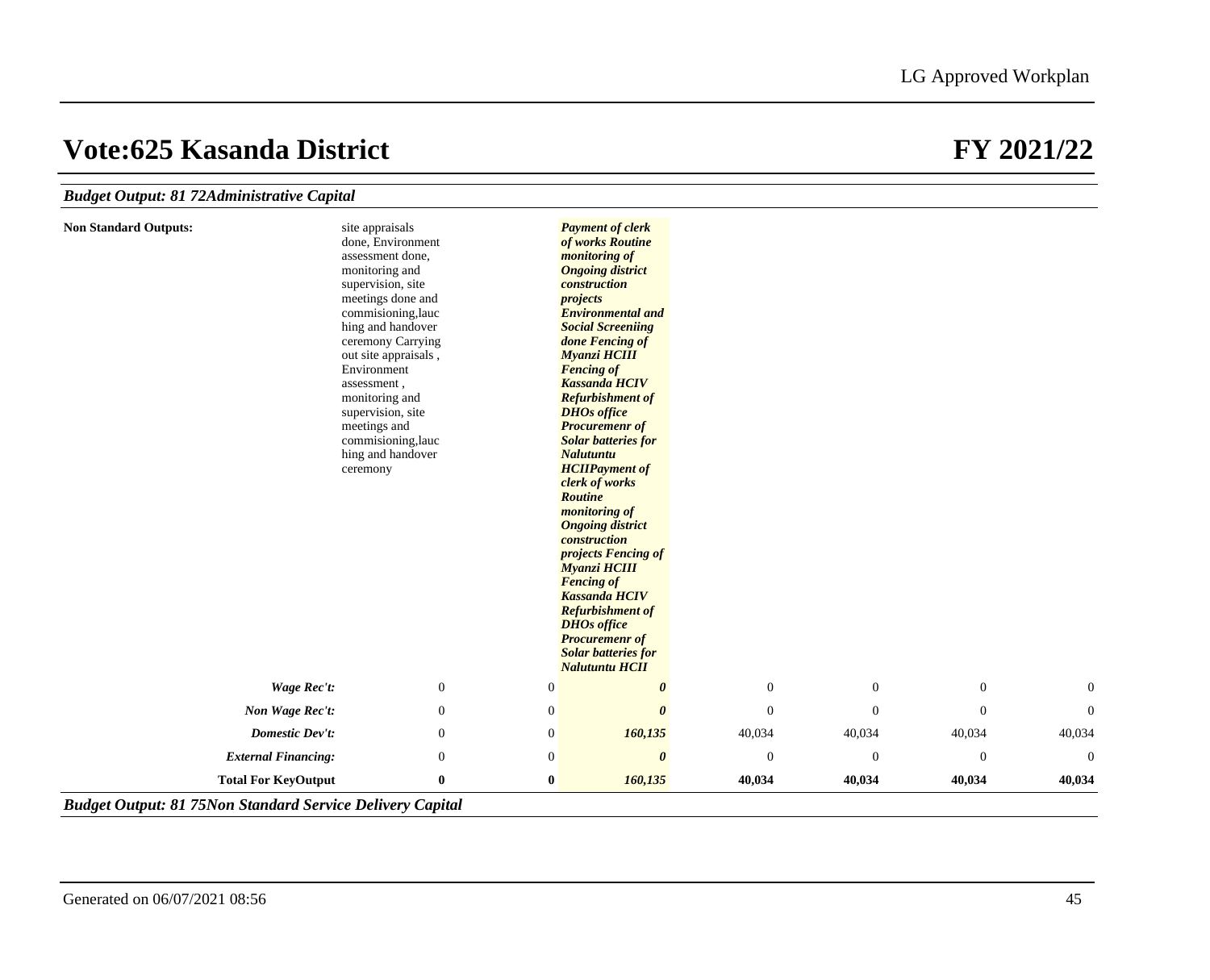| <b>Non Standard Outputs:</b>                                             | Kassanda HCIV<br>Vaccine store<br>renovatedRenovati<br>on of Kassanda<br>HCIV vaccine store store renovated | Kassanda HCIV<br>Vaccine store<br>renovatedKassand<br>a HCIV Vaccine                                |                                                                                                                   |                |                |                |                |
|--------------------------------------------------------------------------|-------------------------------------------------------------------------------------------------------------|-----------------------------------------------------------------------------------------------------|-------------------------------------------------------------------------------------------------------------------|----------------|----------------|----------------|----------------|
| Wage Rec't:                                                              | $\overline{0}$                                                                                              | $\mathbf{0}$                                                                                        |                                                                                                                   | $\mathbf{0}$   | $\overline{0}$ | $\overline{0}$ | $\Omega$       |
| Non Wage Rec't:                                                          | $\mathbf{0}$                                                                                                | $\overline{0}$                                                                                      |                                                                                                                   | $\theta$       | $\Omega$       | $\mathbf{0}$   | $\theta$       |
| Domestic Dev't:                                                          | 3,539                                                                                                       | 3,539                                                                                               |                                                                                                                   | $\overline{0}$ | $\Omega$       | $\mathbf{0}$   | $\Omega$       |
| <b>External Financing:</b>                                               | $\mathbf{0}$                                                                                                | $\theta$                                                                                            |                                                                                                                   | $\theta$       | $\Omega$       | $\Omega$       | $\Omega$       |
| <b>Total For KeyOutput</b>                                               | 3,539                                                                                                       | 3,539                                                                                               | $\boldsymbol{\theta}$                                                                                             | $\bf{0}$       | $\bf{0}$       | $\bf{0}$       | $\bf{0}$       |
| <b>Budget Output: 81 80Health Centre Construction and Rehabilitation</b> |                                                                                                             |                                                                                                     |                                                                                                                   |                |                |                |                |
| No of healthcentres constructed                                          |                                                                                                             |                                                                                                     | <b>1Construction of</b><br>Kijjuna HC<br><b>IIIConstruction of</b><br>Kijjuna HC III in<br>Kijjuna Sub county     |                |                |                |                |
| <b>Non Standard Outputs:</b>                                             | 4 quarterly<br>monitoring and<br>supervision<br>done.Monitoring<br>and Supervision of<br>upgrading works    | quarterly<br>monitoring and<br>supervision<br>done.quarterly<br>monitoring and<br>supervision done. | <b>Upgrade of</b><br><b>Nambale HCII to</b><br><b>HC IIIUpgrade</b> of<br><b>Nambale HCII to</b><br><b>HC III</b> |                |                |                |                |
| Wage Rec't:                                                              | $\mathbf{0}$                                                                                                | $\theta$                                                                                            |                                                                                                                   | $\mathbf{0}$   | $\overline{0}$ | $\overline{0}$ | $\overline{0}$ |
| Non Wage Rec't:                                                          | $\Omega$                                                                                                    | $\theta$                                                                                            |                                                                                                                   | $\mathbf{0}$   | $\Omega$       | $\Omega$       | $\Omega$       |
| Domestic Dev't:                                                          | 860,938                                                                                                     | 860,938                                                                                             | 2,450,000                                                                                                         | 612,500        | 612,500        | 612,500        | 612,500        |
| <b>External Financing:</b>                                               | $\theta$                                                                                                    | $\mathbf{0}$                                                                                        | $\theta$                                                                                                          | $\overline{0}$ | $\Omega$       | $\Omega$       | $\Omega$       |
| <b>Total For KeyOutput</b>                                               | 860,938                                                                                                     | 860,938                                                                                             | 2,450,000                                                                                                         | 612,500        | 612,500        | 612,500        | 612,500        |
| <b>Budget Output: 81 81 Staff Houses Construction and Rehabilitation</b> |                                                                                                             |                                                                                                     |                                                                                                                   |                |                |                |                |
| No of staff houses constructed                                           |                                                                                                             |                                                                                                     | 2Construction of a<br>staff house at<br><b>Buseregenyu HC</b>                                                     |                |                |                |                |

*III and Kikandwa HCIIIConstruction of a staff house at Buseregenyu HC III and Kikandwa HCIII*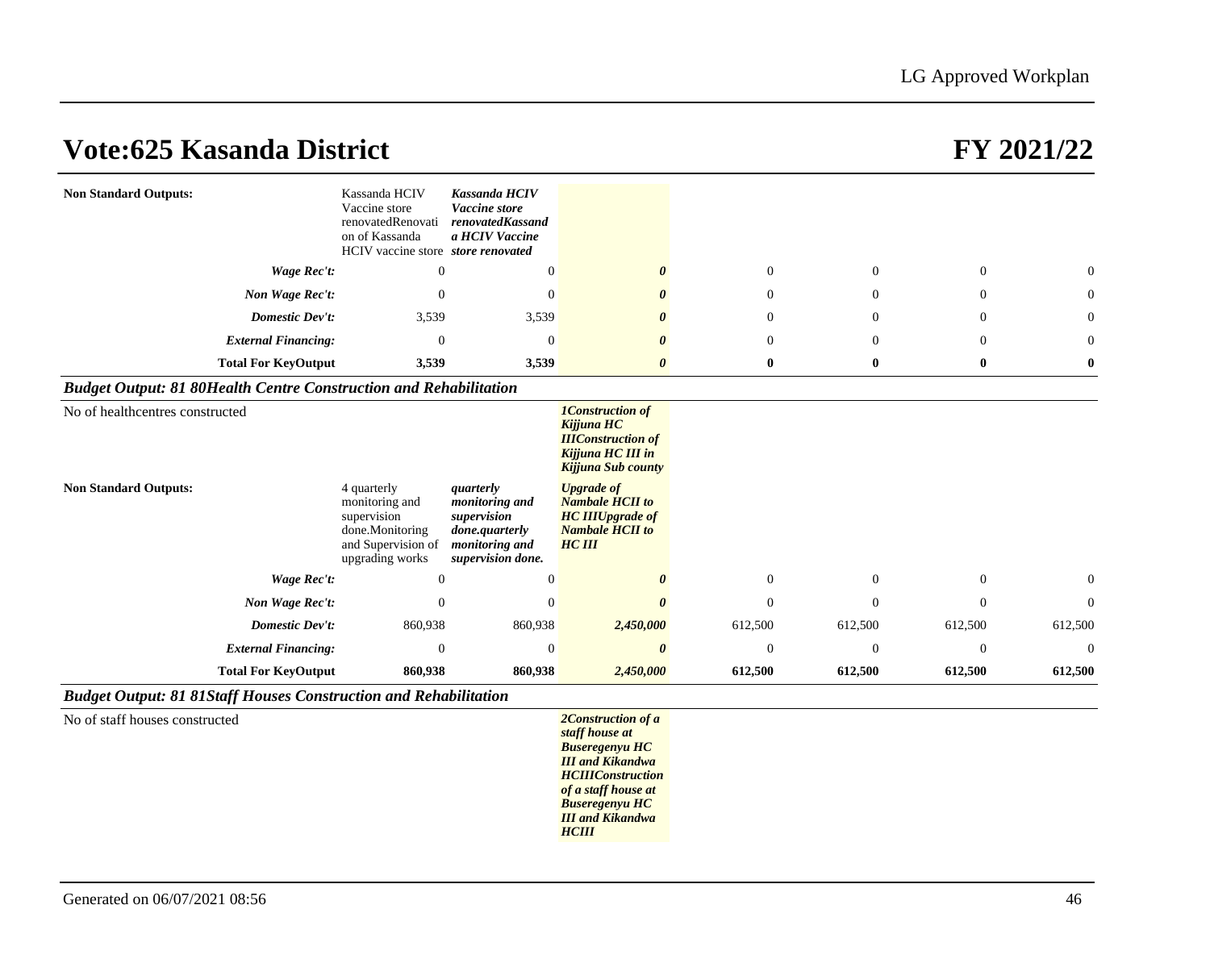| <b>Non Standard Outputs:</b>                                              | house retention<br>paidPayment of<br>Musozi HC III staff staff house<br>house                                                                                   | Musozi HCIII staff Musozi HCIII staff Completion of a<br>house retention<br>paidMusozi HCIII Musozi<br>retention paid | staff house at<br><b>HCIICompletion</b><br>of a staff house at<br>Musozi HCII |                  |              |                  |                |
|---------------------------------------------------------------------------|-----------------------------------------------------------------------------------------------------------------------------------------------------------------|-----------------------------------------------------------------------------------------------------------------------|-------------------------------------------------------------------------------|------------------|--------------|------------------|----------------|
| <b>Wage Rec't:</b>                                                        | $\mathbf{0}$                                                                                                                                                    | $\overline{0}$                                                                                                        | $\theta$                                                                      | $\mathbf{0}$     | $\mathbf{0}$ | $\mathbf{0}$     | $\Omega$       |
| Non Wage Rec't:                                                           | $\mathbf{0}$                                                                                                                                                    | $\overline{0}$                                                                                                        | $\boldsymbol{\theta}$                                                         | $\mathbf{0}$     | $\theta$     | $\theta$         | $\overline{0}$ |
| <b>Domestic Dev't:</b>                                                    | 2,250                                                                                                                                                           | 2,250                                                                                                                 | 375,000                                                                       | 93,750           | 93,750       | 93,750           | 93,750         |
| <b>External Financing:</b>                                                | $\mathbf{0}$                                                                                                                                                    | $\mathbf{0}$                                                                                                          | $\boldsymbol{\theta}$                                                         | $\boldsymbol{0}$ | $\theta$     | $\boldsymbol{0}$ | $\theta$       |
| <b>Total For KeyOutput</b>                                                | 2,250                                                                                                                                                           | 2,250                                                                                                                 | 375,000                                                                       | 93,750           | 93,750       | 93,750           | 93,750         |
| <b>Budget Output: 81 82Maternity Ward Construction and Rehabilitation</b> |                                                                                                                                                                 |                                                                                                                       |                                                                               |                  |              |                  |                |
| <b>Non Standard Outputs:</b>                                              | Retention paid to<br>Bukuya HCIII<br>Maternity ward<br>Payment of Bukuya Retention paid to<br><b>HCIII</b> maternity<br>ward retention                          | <b>Retention paid to</b><br><b>Bukuya HCIII</b><br>Maternity ward<br><b>Bukuya HCIII</b><br>Maternity ward            |                                                                               |                  |              |                  |                |
| <b>Wage Rec't:</b>                                                        | $\overline{0}$                                                                                                                                                  | $\mathbf{0}$                                                                                                          | 0                                                                             | $\mathbf{0}$     | $\mathbf{0}$ | $\mathbf{0}$     | $\Omega$       |
| Non Wage Rec't:                                                           | $\mathbf{0}$                                                                                                                                                    | $\overline{0}$                                                                                                        |                                                                               | $\mathbf{0}$     | $\Omega$     | $\Omega$         | $\Omega$       |
| <b>Domestic Dev't:</b>                                                    | 5,600                                                                                                                                                           | 5,600                                                                                                                 |                                                                               | $\Omega$         | $\Omega$     | $\Omega$         | $\Omega$       |
| <b>External Financing:</b>                                                | $\mathbf{0}$                                                                                                                                                    | $\overline{0}$                                                                                                        |                                                                               | $\theta$         | $\theta$     | $\mathbf{0}$     | $\Omega$       |
| <b>Total For KeyOutput</b>                                                | 5,600                                                                                                                                                           | 5,600                                                                                                                 | 0                                                                             | $\bf{0}$         | $\bf{0}$     | $\bf{0}$         | $\mathbf{0}$   |
| Budget Output: 81 830PD and other ward Construction and Rehabilitation    |                                                                                                                                                                 |                                                                                                                       |                                                                               |                  |              |                  |                |
| <b>Non Standard Outputs:</b>                                              | Buseregenyu HCIII Buseregenyu<br>and Kikandwa<br><b>HCIII</b> retention<br>paid Paying<br>retention for<br>Buseregenyu HCIII HCIII and<br>and Kikandwa<br>HClII | <b>HCIII</b> and<br>Kikandwa HCIII<br>retention paid<br><b>Buseregenyu</b><br>Kikandwa HCIII<br>retention paid        |                                                                               |                  |              |                  |                |
| Wage Rec't:                                                               | $\mathbf{0}$                                                                                                                                                    | $\theta$                                                                                                              | 0                                                                             | $\mathbf{0}$     | $\theta$     | $\mathbf{0}$     |                |
| Non Wage Rec't:                                                           | $\Omega$                                                                                                                                                        | $\Omega$                                                                                                              |                                                                               | $\overline{0}$   | $\Omega$     | $\Omega$         | $\Omega$       |
| <b>Domestic Dev't:</b>                                                    | 61,684                                                                                                                                                          | 61,684                                                                                                                | 0                                                                             | $\mathbf{0}$     | $\theta$     | $\mathbf{0}$     | $\mathbf{0}$   |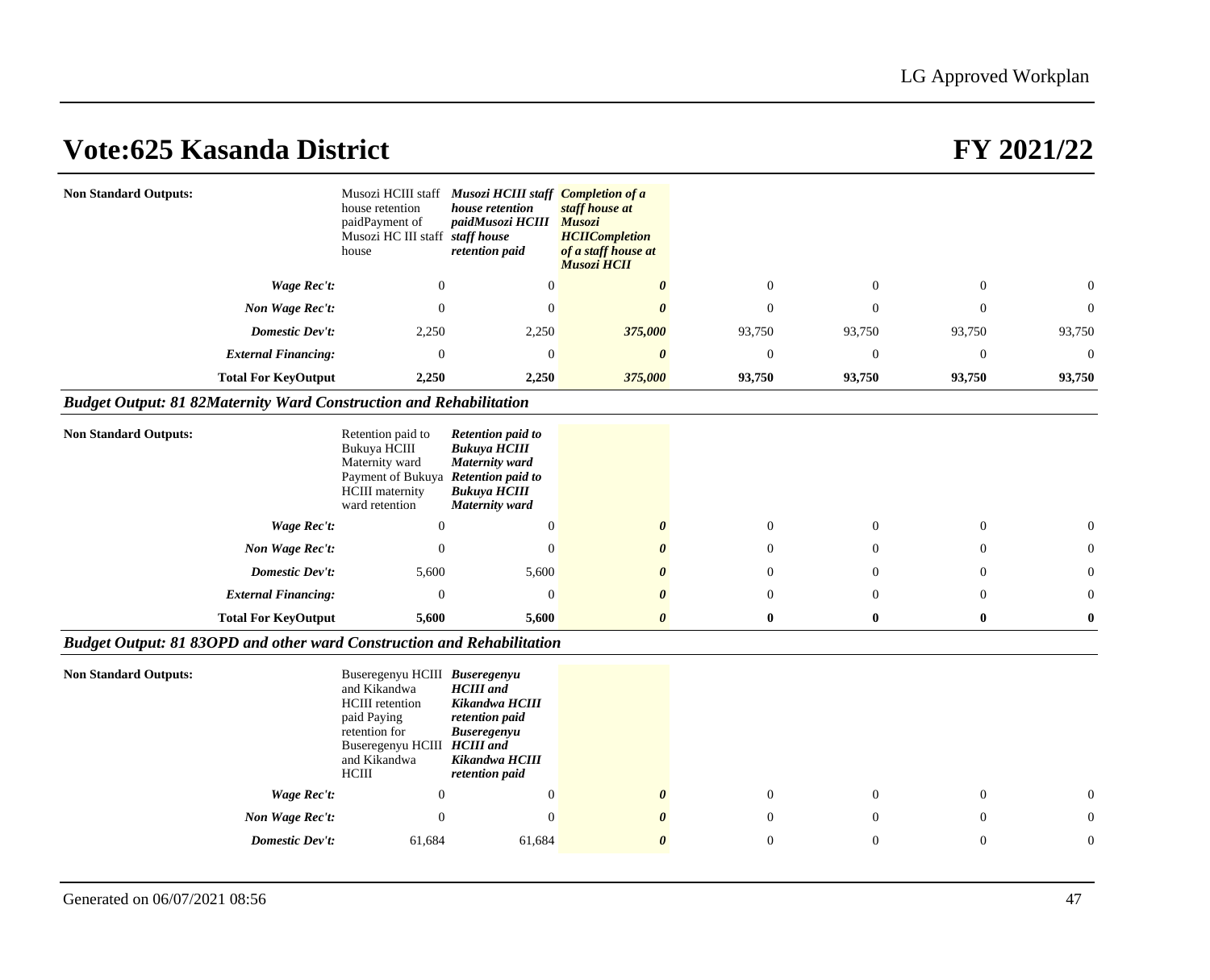| <b>Vote:625 Kasanda District</b>                                     |                |                |                                                                                                                                                                                                                                                                                                                                                                                                               |                |                |              | FY 2021/22     |
|----------------------------------------------------------------------|----------------|----------------|---------------------------------------------------------------------------------------------------------------------------------------------------------------------------------------------------------------------------------------------------------------------------------------------------------------------------------------------------------------------------------------------------------------|----------------|----------------|--------------|----------------|
| <b>External Financing:</b>                                           | $\overline{0}$ | $\Omega$       | $\boldsymbol{\theta}$                                                                                                                                                                                                                                                                                                                                                                                         | $\overline{0}$ | $\overline{0}$ | $\theta$     | $\overline{0}$ |
| <b>Total For KeyOutput</b>                                           | 61,684         | 61,684         | 0                                                                                                                                                                                                                                                                                                                                                                                                             | $\bf{0}$       | $\bf{0}$       | $\bf{0}$     | $\bf{0}$       |
| <b>Budget Output: 81 85Specialist Health Equipment and Machinery</b> |                |                |                                                                                                                                                                                                                                                                                                                                                                                                               |                |                |              |                |
| Value of medical equipment procured                                  |                |                | 425217391<br><b>Procurement of an</b><br><i>autoclave for</i><br>kiganda HCIV<br><b>Procurement of 3</b><br>microscopes<br><b>Procurement of</b><br>assorted medical<br>equipment for<br><b>Makokoto HC</b><br><b>IIIProcurement of</b><br>an autoclave for<br>kiganda HCIV<br><b>Procurement of 3</b><br>microscopes<br><b>Procurement of</b><br>assorted medical<br>equipment for<br><b>Makokoto HC III</b> |                |                |              |                |
| <b>Non Standard Outputs:</b>                                         |                |                |                                                                                                                                                                                                                                                                                                                                                                                                               |                |                |              |                |
| Wage Rec't:                                                          | $\theta$       | $\mathbf{0}$   |                                                                                                                                                                                                                                                                                                                                                                                                               | $\mathbf{0}$   | $\theta$       | $\mathbf{0}$ | $\overline{0}$ |
| Non Wage Rec't:                                                      | $\mathbf{0}$   | $\mathbf{0}$   |                                                                                                                                                                                                                                                                                                                                                                                                               | $\Omega$       | $\Omega$       | $\Omega$     | $\Omega$       |
| <b>Domestic Dev't:</b>                                               | $\mathbf{0}$   | $\mathbf{0}$   | 449,717                                                                                                                                                                                                                                                                                                                                                                                                       | 112,429        | 112,429        | 112,429      | 112,429        |
| <b>External Financing:</b>                                           | $\Omega$       | $\overline{0}$ | $\theta$                                                                                                                                                                                                                                                                                                                                                                                                      | $\mathbf{0}$   | $\mathbf{0}$   | $\theta$     | $\Omega$       |
| <b>Total For KeyOutput</b>                                           | $\bf{0}$       | $\bf{0}$       | 449,717                                                                                                                                                                                                                                                                                                                                                                                                       | 112,429        | 112,429        | 112,429      | 112,429        |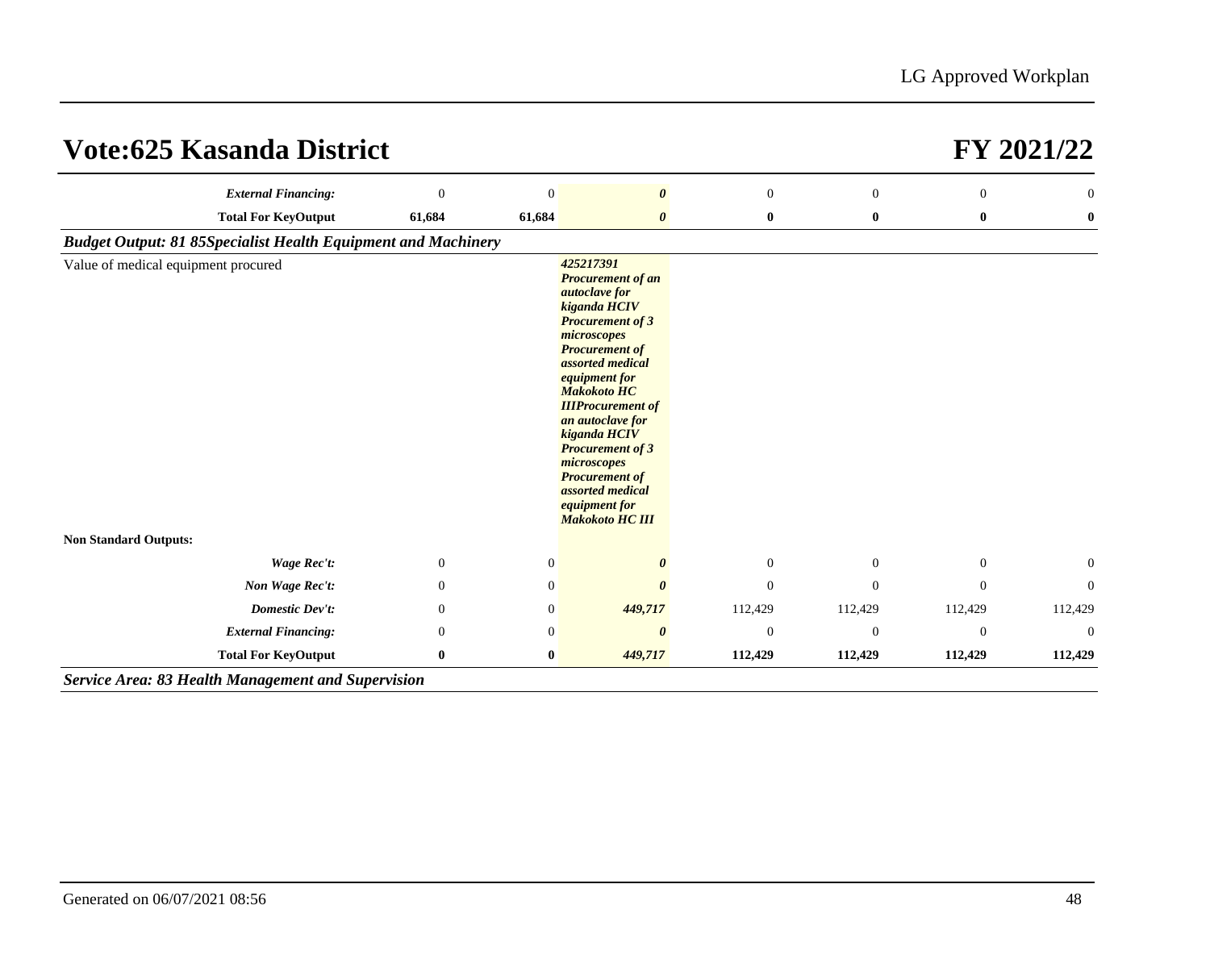| <b>Output Class: Higher LG Services</b>                    |             |                                                                                  |                                                                                                 |           |                |                |                  |                |
|------------------------------------------------------------|-------------|----------------------------------------------------------------------------------|-------------------------------------------------------------------------------------------------|-----------|----------------|----------------|------------------|----------------|
| <b>Budget Output: 83 01 Healthcare Management Services</b> |             |                                                                                  |                                                                                                 |           |                |                |                  |                |
| <b>Non Standard Outputs:</b>                               |             | Salaries of Health<br>Workers<br>paidPayment of<br>salaries of Health<br>workers | <b>Salaries of Health</b><br>Workers<br><i>paidSalaries of</i><br><b>Health Workers</b><br>paid |           |                |                |                  |                |
|                                                            | Wage Rec't: | 1,825,704                                                                        | 1,369,278                                                                                       | 2,588,943 | 647,236        | 647,236        | 647,236          | 647,236        |
| Non Wage Rec't:                                            |             | $\mathbf{0}$                                                                     |                                                                                                 |           | $\overline{0}$ | $\overline{0}$ | $\theta$         | $\overline{0}$ |
| Domestic Dev't:                                            |             | $\mathbf{0}$                                                                     | $\overline{0}$                                                                                  |           | $\overline{0}$ | $\overline{0}$ | $\boldsymbol{0}$ | $\overline{0}$ |
| <b>External Financing:</b>                                 |             | $\mathbf{0}$                                                                     | $\Omega$                                                                                        | 34,000    | 8,500          | 8,500          | 8,500            | 8,500          |
| <b>Total For KeyOutput</b>                                 |             | 1,825,704                                                                        | 1,369,278                                                                                       | 2,622,943 | 655,736        | 655,736        | 655,736          | 655,736        |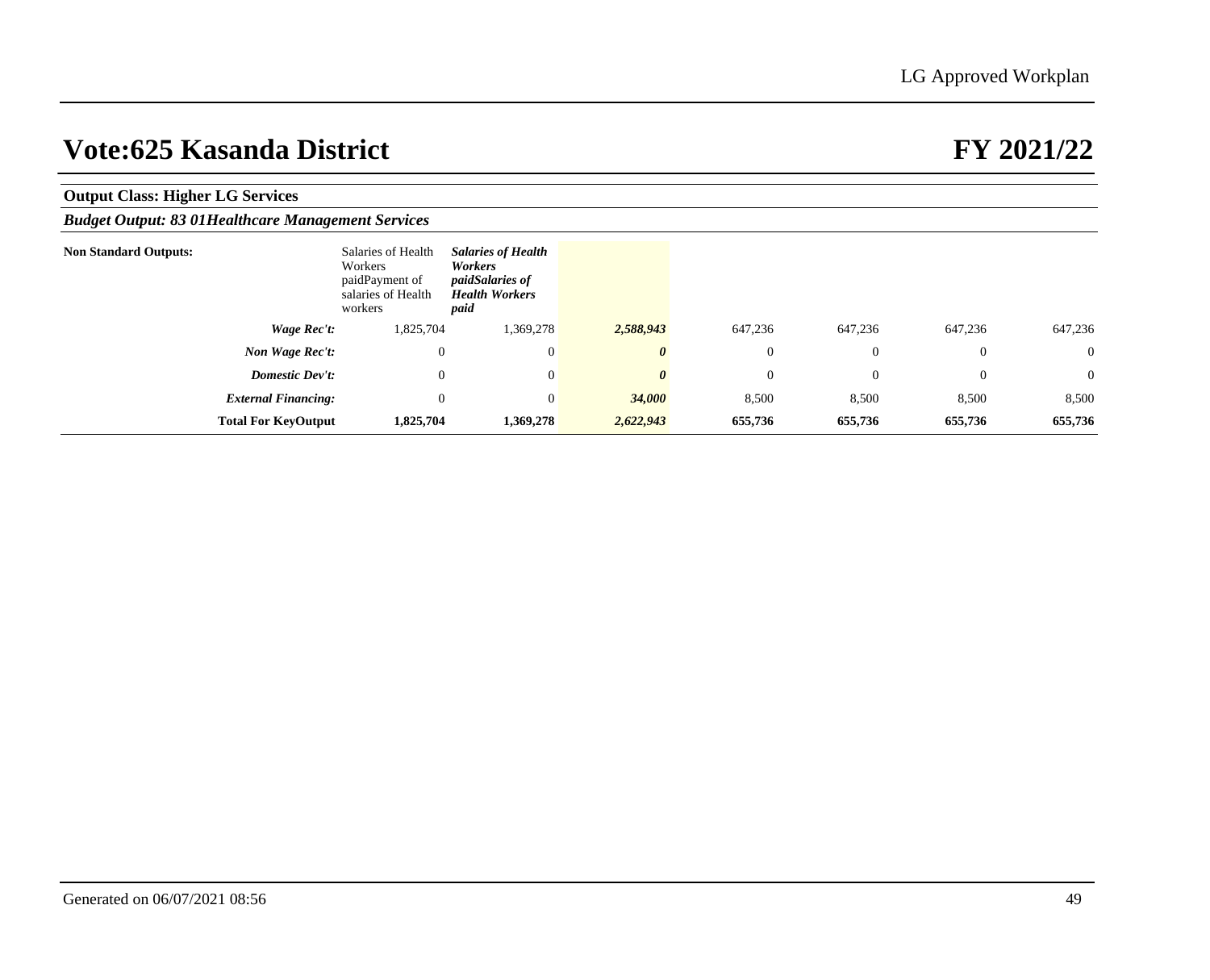| <b>Output Class: Capital Purchases</b>            |                                                                                                                                    |                                                                                                                                                                                                                                                                                                                                                                                                                                                                |                       |                  |                  |                  |                |
|---------------------------------------------------|------------------------------------------------------------------------------------------------------------------------------------|----------------------------------------------------------------------------------------------------------------------------------------------------------------------------------------------------------------------------------------------------------------------------------------------------------------------------------------------------------------------------------------------------------------------------------------------------------------|-----------------------|------------------|------------------|------------------|----------------|
| <b>Budget Output: 83 72Administrative Capital</b> |                                                                                                                                    |                                                                                                                                                                                                                                                                                                                                                                                                                                                                |                       |                  |                  |                  |                |
| <b>Non Standard Outputs:</b>                      | Monitoring and<br>supervision of<br>Government<br>programs, BOQs<br>prepared,<br>Accountability<br>done Operational<br>investments | Environmental<br>andSocial<br>screening of<br>project conducted,<br>projects supervised<br>and monitored,<br>projects<br>commissioned and<br>launched, designs<br>done and BoOs<br>developed, market<br>surveys carried<br>out.Environmental<br>andSocial<br>screening of<br>project conducted,<br>projects supervised<br>and monitored,<br>projects<br>commissioned and<br>launched, designs<br>done and BoOs<br>developed, market<br>surveys carried<br>out. |                       |                  |                  |                  |                |
| <b>Wage Rec't:</b>                                | $\boldsymbol{0}$                                                                                                                   | $\mathbf{0}$                                                                                                                                                                                                                                                                                                                                                                                                                                                   | $\boldsymbol{\theta}$ | $\mathbf{0}$     | $\boldsymbol{0}$ | $\boldsymbol{0}$ | $\overline{0}$ |
| Non Wage Rec't:                                   | $\mathbf{0}$                                                                                                                       | $\mathbf{0}$                                                                                                                                                                                                                                                                                                                                                                                                                                                   | $\boldsymbol{\theta}$ | $\overline{0}$   | $\mathbf{0}$     | $\mathbf{0}$     | $\overline{0}$ |
| <b>Domestic Dev't:</b>                            | 12,895                                                                                                                             | 12,895                                                                                                                                                                                                                                                                                                                                                                                                                                                         | $\theta$              | $\overline{0}$   | $\mathbf{0}$     | $\boldsymbol{0}$ | $\overline{0}$ |
| <b>External Financing:</b>                        | $\mathbf{0}$                                                                                                                       | $\mathbf{0}$                                                                                                                                                                                                                                                                                                                                                                                                                                                   | $\boldsymbol{\theta}$ | $\boldsymbol{0}$ | $\mathbf{0}$     | $\boldsymbol{0}$ | $\overline{0}$ |
| <b>Total For KeyOutput</b>                        | 12,895                                                                                                                             | 12,895                                                                                                                                                                                                                                                                                                                                                                                                                                                         | $\boldsymbol{\theta}$ | $\bf{0}$         | $\bf{0}$         | $\bf{0}$         | $\mathbf{0}$   |
| Wage Rec't:                                       | 1,825,704                                                                                                                          | 1,369,278                                                                                                                                                                                                                                                                                                                                                                                                                                                      | 2,588,943             | 647,236          | 647,236          | 647,236          | 647,236        |
| Non Wage Rec't:                                   | 380,820                                                                                                                            | 285,615                                                                                                                                                                                                                                                                                                                                                                                                                                                        | 525,007               | 131,252          | 131,252          | 131,252          | 131,252        |
| <b>Domestic Dev't:</b>                            | 946,905                                                                                                                            | 946,905                                                                                                                                                                                                                                                                                                                                                                                                                                                        | 3,447,852             | 861,963          | 861,963          | 861,963          | 861,963        |
| <b>External Financing:</b>                        | 477,487                                                                                                                            | 358,115                                                                                                                                                                                                                                                                                                                                                                                                                                                        | 387,200               | 96,800           | 96,800           | 96,800           | 96,800         |
| <b>Total For WorkPlan</b>                         | 3,630,916                                                                                                                          | 2,959,913                                                                                                                                                                                                                                                                                                                                                                                                                                                      | 6,949,002             | 1,737,251        | 1,737,251        | 1,737,251        | 1,737,251      |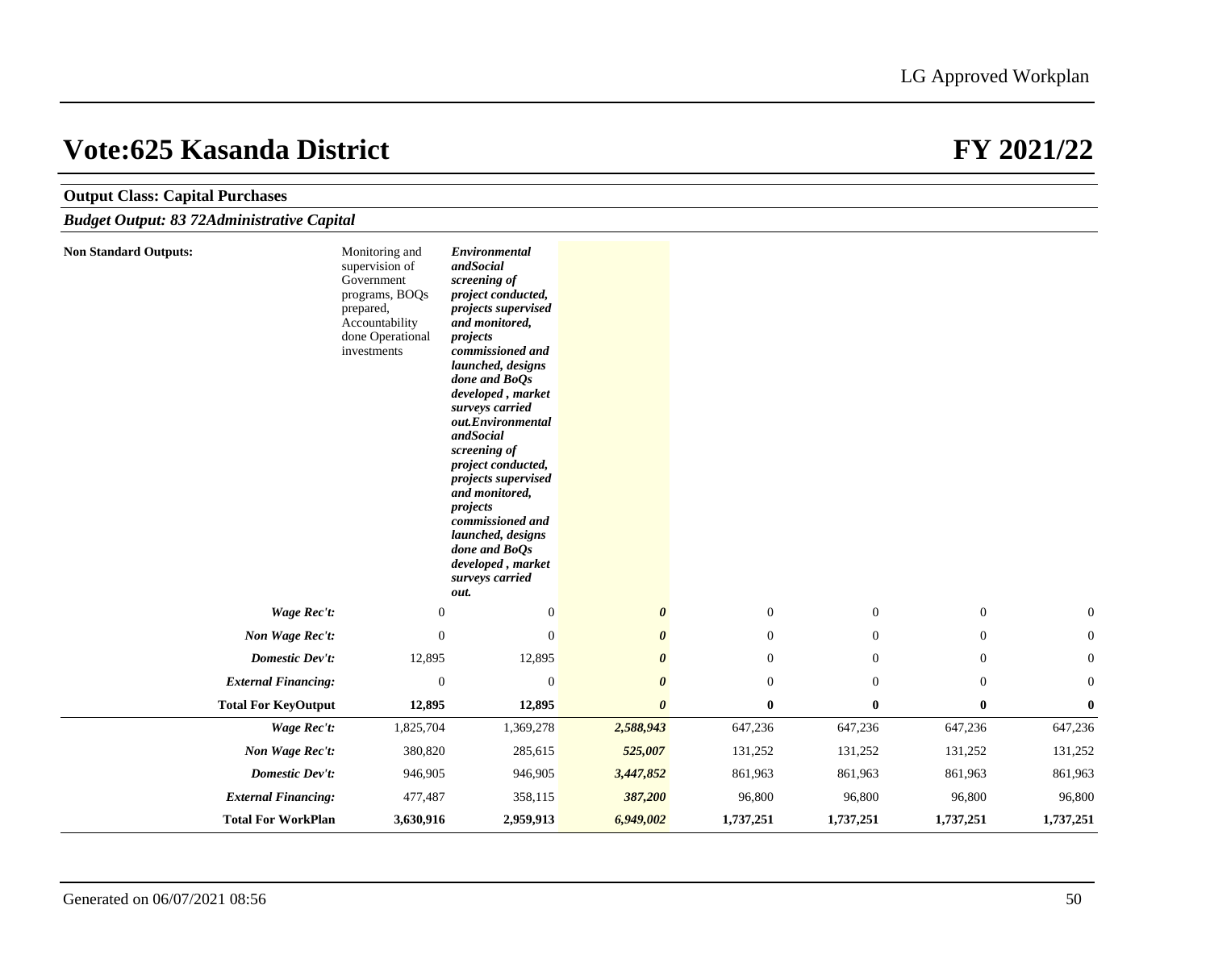## **Sub-SubProgramme 6 Education**

## **Quarterly Workplan Outputs for FY 2021/22**

| <b>Ushs Thousands</b>                                     | <b>Approved Budget</b><br>and Outputs for<br>FY 2020/21                                                                                                                         | <b>Expenditure and</b><br>Outputs by end<br><b>March for FY</b><br>2020/21                                                                                                                                                       | <b>Annual Planned</b><br>Spending and<br><b>Outputs FY</b><br>2021/22                                             | <b>Ouarter 1</b><br><b>Planned Spending</b><br>and Outputs | <b>Ouarter 2</b><br><b>Planned</b><br><b>Spending and</b><br><b>Outputs</b> | <b>Ouarter 3</b><br><b>Planned Spending</b><br>and Outputs | <b>Ouarter 4</b><br><b>Planned Spending</b><br>and Outputs |
|-----------------------------------------------------------|---------------------------------------------------------------------------------------------------------------------------------------------------------------------------------|----------------------------------------------------------------------------------------------------------------------------------------------------------------------------------------------------------------------------------|-------------------------------------------------------------------------------------------------------------------|------------------------------------------------------------|-----------------------------------------------------------------------------|------------------------------------------------------------|------------------------------------------------------------|
| <b>Service Area: 81 Pre-Primary and Primary Education</b> |                                                                                                                                                                                 |                                                                                                                                                                                                                                  |                                                                                                                   |                                                            |                                                                             |                                                            |                                                            |
| <b>Output Class: Higher LG Services</b>                   |                                                                                                                                                                                 |                                                                                                                                                                                                                                  |                                                                                                                   |                                                            |                                                                             |                                                            |                                                            |
| <b>Budget Output: 81 02Primary Teaching Services</b>      |                                                                                                                                                                                 |                                                                                                                                                                                                                                  |                                                                                                                   |                                                            |                                                                             |                                                            |                                                            |
| <b>Non Standard Outputs:</b>                              | Salaries for<br>primary schools<br>staff and<br>allowances for<br>district staff<br>paidPayment of<br>primary schools<br>staff salaries and<br>allowances for<br>district staff | <i><b>Quarterly salaries</b></i><br>for primary<br>schools staff and<br>allowances for<br>district staff<br><i>paidOuarterly</i><br>salaries for<br><i>primary schools</i><br>staff and<br>allowances for<br>district staff paid | Salaries paid to<br><i>primary school</i><br><i>teachersSalaries</i><br><i>paid to primary</i><br>school teachers | Salaries paid to<br>primary school<br>teachers             | Salaries paid to<br>primary school<br>teachers                              | Salaries paid to<br>primary school<br>teachers             | Salaries paid to<br>primary school<br>teachers             |
| Wage Rec't:                                               | 5,746,684                                                                                                                                                                       | 4,310,013                                                                                                                                                                                                                        | 5,776,504                                                                                                         | 1,444,126                                                  | 1,444,126                                                                   | 1,444,126                                                  | 1,444,126                                                  |
| Non Wage Rec't:                                           | $\overline{0}$                                                                                                                                                                  | $\theta$                                                                                                                                                                                                                         | 0                                                                                                                 | 0                                                          | $\overline{0}$                                                              | $\overline{0}$                                             | $\theta$                                                   |
| Domestic Dev't:                                           | $\theta$                                                                                                                                                                        | $\theta$                                                                                                                                                                                                                         | 0                                                                                                                 | $\overline{0}$                                             | $\overline{0}$                                                              | $\theta$                                                   | $\theta$                                                   |
| <b>External Financing:</b>                                | $\overline{0}$                                                                                                                                                                  | $\overline{0}$                                                                                                                                                                                                                   | 0                                                                                                                 | 0                                                          | $\overline{0}$                                                              | $\mathbf{0}$                                               | $\overline{0}$                                             |
| <b>Total For KeyOutput</b>                                | 5,746,684                                                                                                                                                                       | 4,310,013                                                                                                                                                                                                                        | 5,776,504                                                                                                         | 1,444,126                                                  | 1,444,126                                                                   | 1,444,126                                                  | 1,444,126                                                  |
| <b>Output Class: Lower Local Services</b>                 |                                                                                                                                                                                 |                                                                                                                                                                                                                                  |                                                                                                                   |                                                            |                                                                             |                                                            |                                                            |

*Budget Output: 81 51Primary Schools Services UPE (LLS)*

No. of Students passing in grade one *400Students* 

*passing in grade oneStudents passing in grade one*

400Students passing in grade one

one

400Students passing in grade 400Students passing in grade one

400Students passing in grade one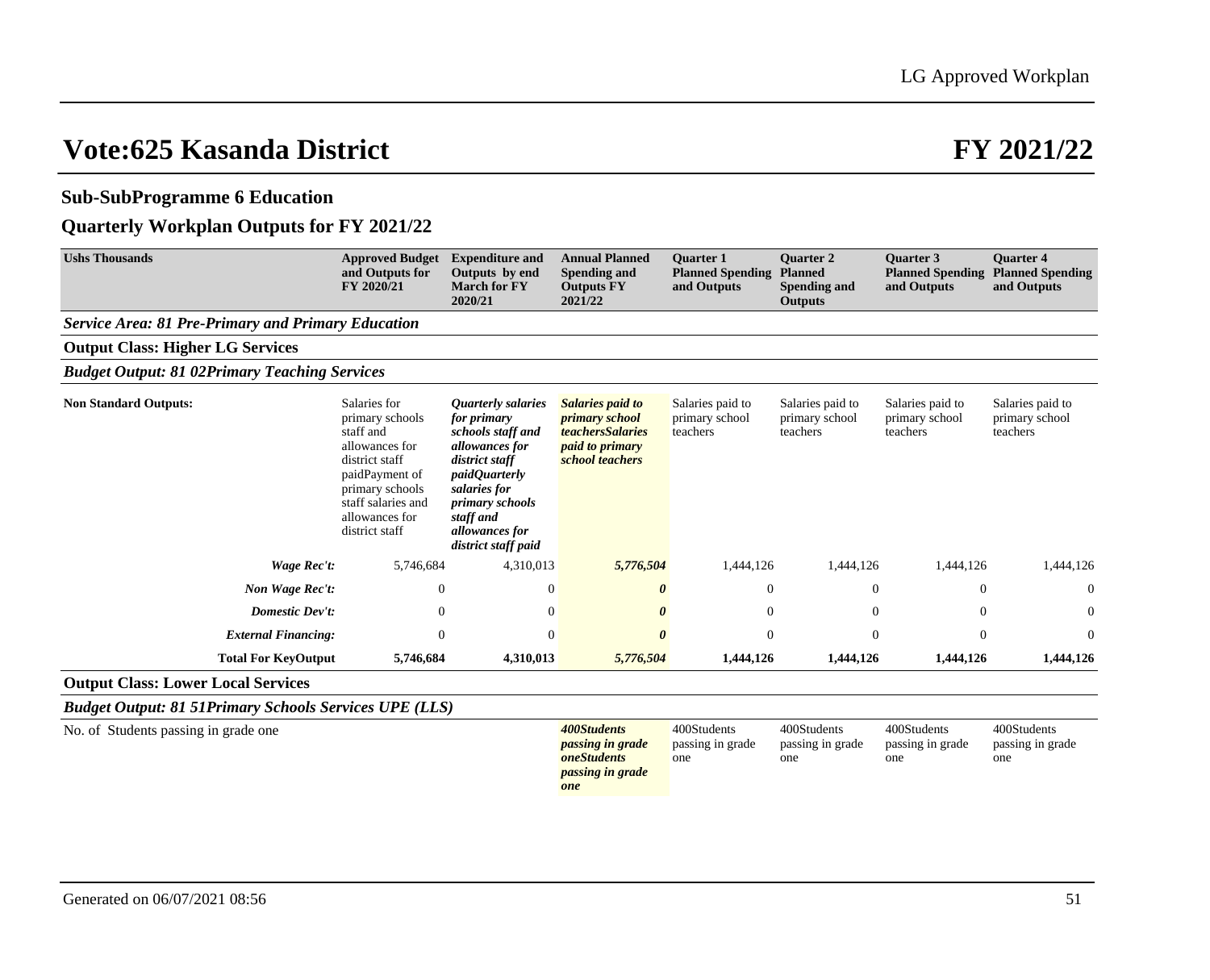| No. of pupils enrolled in UPE     |             |                  |                  | 10000pupils<br>enrolled in UPE<br><b>Community</b><br>mobisationpupils<br>enrolled in UPE<br><b>Community</b><br>mobisation                                | 10000pupils<br>enrolled in UPE<br>Community<br>mobisation           | 10000pupils<br>enrolled in UPE<br>Community<br>mobisation           | 10000pupils<br>enrolled in UPE<br>Community<br>mobisation           | 10000pupils<br>enrolled in UPE<br>Community<br>mobisation           |
|-----------------------------------|-------------|------------------|------------------|------------------------------------------------------------------------------------------------------------------------------------------------------------|---------------------------------------------------------------------|---------------------------------------------------------------------|---------------------------------------------------------------------|---------------------------------------------------------------------|
| No. of pupils sitting PLE         |             |                  |                  | 5000pupils sitting<br><b>PLE</b><br><b>Community</b><br>mobilizationspupils<br>sitting PLE<br><b>Community</b><br>mobilizations                            | 5000 pupils sitting<br>PLE<br>Community                             | 5000 pupils sitting<br>PLE<br>Community                             | 5000pupils sitting<br>PLE<br>Community                              | 5000pupils sitting<br><b>PLE</b><br>Community                       |
| No. of qualified primary teachers |             |                  |                  | 1000Qualified<br>teachers<br><b>Verifying staff list</b><br>on the<br><i>payrollQualified</i><br>teachers<br><b>Verifying staff list</b><br>on the payroll | 1000Qualified<br>teachers<br>Verifying staff list<br>on the payroll | 1000Oualified<br>teachers<br>Verifying staff list<br>on the payroll | 1000Qualified<br>teachers<br>Verifying staff list<br>on the payroll | 1000Qualified<br>teachers<br>Verifying staff list<br>on the payroll |
| No. of student drop-outs          |             |                  |                  | 20student drop-<br>outs<br><b>Community</b><br><b>Sensitisationstuden</b> Sensitisation<br>t drop-outs<br><b>Community</b><br><b>Sensitisation</b>         | 20 student drop-<br>outs<br>Community                               | 20 student drop-<br>outs<br>Community<br>Sensitisation              | 20 student drop-<br>outs<br>Community<br>Sensitisation              | 20student drop-<br>outs<br>Community<br>Sensitisation               |
| No. of teachers paid salaries     |             |                  |                  | 1000Salaries paid<br>to primary school<br><i>teachersSalaries</i><br><i>paid to primary</i><br>school teachers                                             | 1000Salaries paid<br>to primary school<br>teachers                  | 1000Salaries paid<br>to primary school<br>teachers                  | 1000Salaries paid<br>to primary school<br>teachers                  | 1000Salaries paid<br>to primary school<br>teachers                  |
| <b>Non Standard Outputs:</b>      | N/AN/A      | n/an/a           |                  | <b>Capitation</b> grant<br><i>transfered to</i><br>primary<br>schoolsCapitation<br>grant transfered to<br>primary schools                                  | Capitation grant<br>transfered to<br>primary schools                | Capitation grant<br>transfered to<br>primary schools                | Capitation grant<br>transfered to<br>primary schools                | Capitation grant<br>transfered to<br>primary schools                |
|                                   | Wage Rec't: | $\boldsymbol{0}$ | $\boldsymbol{0}$ | $\boldsymbol{\theta}$                                                                                                                                      | $\boldsymbol{0}$                                                    | $\overline{0}$                                                      | $\boldsymbol{0}$                                                    | $\overline{0}$                                                      |
| Non Wage Rec't:                   |             | 872,494          | 581,663          | 872,494                                                                                                                                                    | 218,124                                                             | 218,124                                                             | 218,124                                                             | 218,124                                                             |
| <b>Domestic Dev't:</b>            |             | $\mathbf{0}$     | $\theta$         | $\boldsymbol{\theta}$                                                                                                                                      | $\theta$                                                            | $\overline{0}$                                                      | $\mathbf{0}$                                                        | $\overline{0}$                                                      |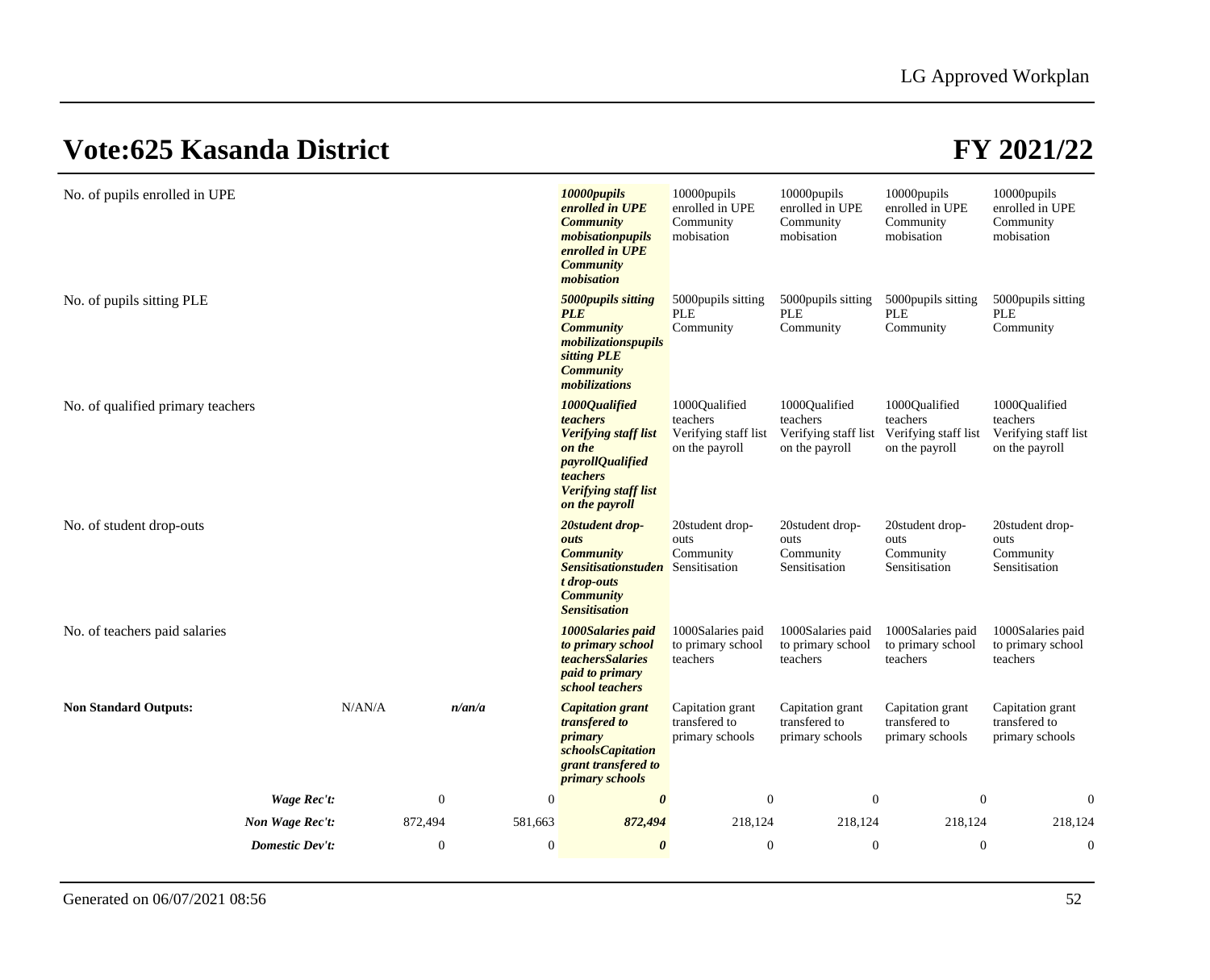| <b>External Financing:</b>                                           | $\theta$ | $\mathbf{0}$ | $\boldsymbol{\theta}$                                                                                                                                                                                                                                                                                                                                                                                                                                                                                                                                                                                                                                   | $\mathbf{0}$                                                                            | $\overline{0}$                                                        | $\mathbf{0}$                                             | $\overline{0}$                                                                                    |
|----------------------------------------------------------------------|----------|--------------|---------------------------------------------------------------------------------------------------------------------------------------------------------------------------------------------------------------------------------------------------------------------------------------------------------------------------------------------------------------------------------------------------------------------------------------------------------------------------------------------------------------------------------------------------------------------------------------------------------------------------------------------------------|-----------------------------------------------------------------------------------------|-----------------------------------------------------------------------|----------------------------------------------------------|---------------------------------------------------------------------------------------------------|
| <b>Total For KeyOutput</b>                                           | 872,494  | 581,663      | 872,494                                                                                                                                                                                                                                                                                                                                                                                                                                                                                                                                                                                                                                                 | 218,124                                                                                 | 218,124                                                               | 218,124                                                  | 218,124                                                                                           |
| <b>Output Class: Capital Purchases</b>                               |          |              |                                                                                                                                                                                                                                                                                                                                                                                                                                                                                                                                                                                                                                                         |                                                                                         |                                                                       |                                                          |                                                                                                   |
| <b>Budget Output: 81 80Classroom construction and rehabilitation</b> |          |              |                                                                                                                                                                                                                                                                                                                                                                                                                                                                                                                                                                                                                                                         |                                                                                         |                                                                       |                                                          |                                                                                                   |
| No. of classrooms constructed in UPE                                 |          |              | 16Classroom<br>blocks constructed<br>in Primary School<br>classroom blocks<br>Completed (2)<br>classroom block of<br>Nkandwa PS,<br>Kanoga PS, Kinoni<br>PS, Bukuya<br><b>Isilamic</b><br><b>Construction of a 2</b><br>class room block<br>at Kalagala<br>Islamic,<br>Kitalegerwa, Omeg<br>a and Nalozaali<br>primary<br>schoolsClassroom<br><b>blocks</b> completed<br>in Primary School<br>classroom blocks<br>(2 classroom block<br>of Nkandwa PS,<br>Kanoga PS, Kinoni<br>PS, Bukuya<br><b>Isilamic</b><br><b>Construction of a 2</b><br>class room block at<br>Kalagala Islamic,<br>Kitalegerwa, Omega<br>and Nalozaali<br><i>primary schools</i> | 16Renovation of a<br>4 classroom block<br>at Kalwana PS,<br>Kassanda boarding, Kassanda | 16Renovation of a<br>4 classroom block<br>at Kalwana PS,<br>boarding, | 16Renovation of a<br>4 classroom block<br>at Kalwana PS, | 16Renovation of a<br>4 classroom block<br>at Kalwana PS,<br>Kassanda boarding, Kassanda boarding, |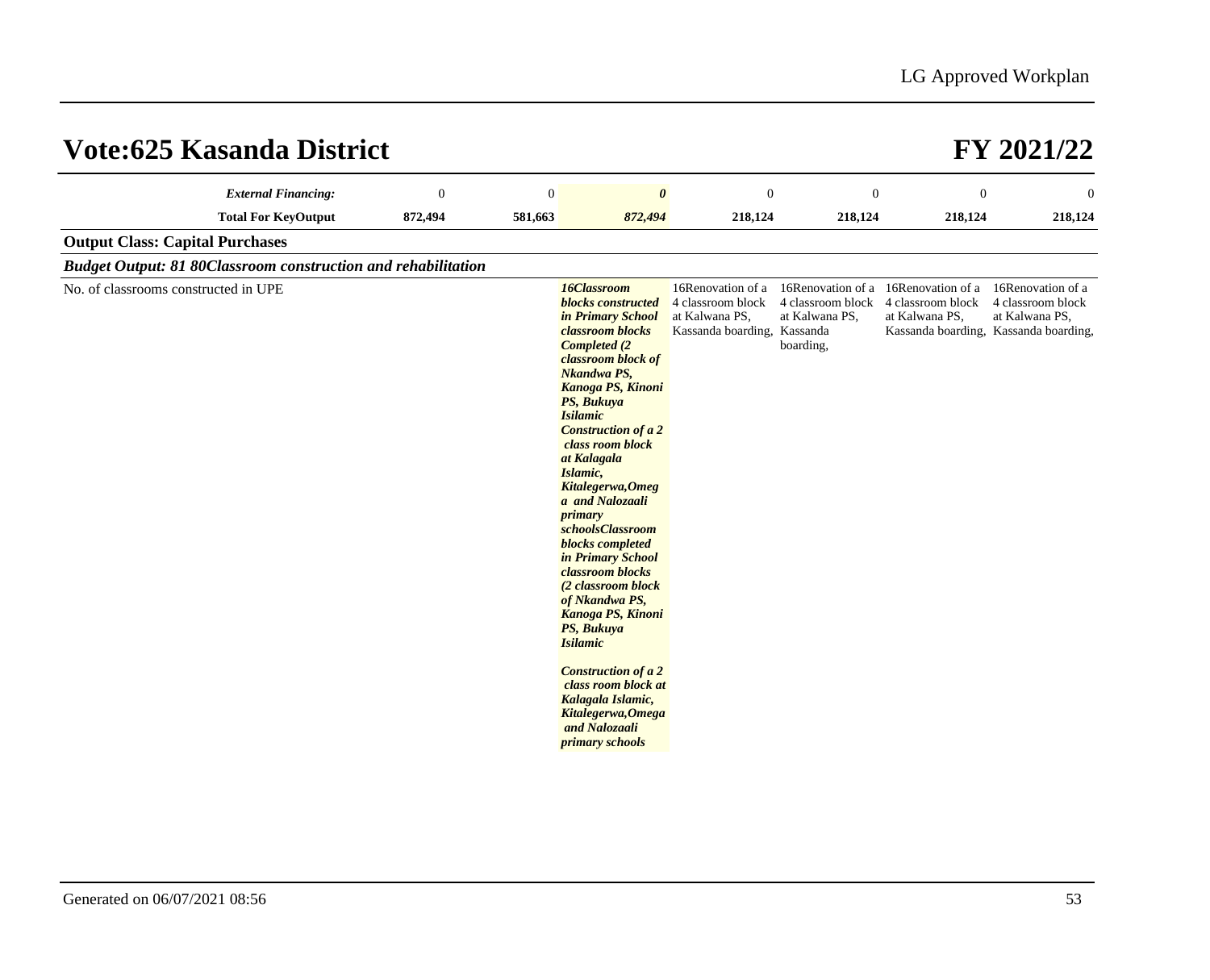| No. of classrooms rehabilitated in UPE |        |                  |                | <b>8Renovation of a 4</b><br>classroom block at<br>Kalwana PS, 2<br>classrooms at<br>Kamusenene c.o.u<br><b>Ps and Kassanda</b><br>boarding, Renovatio<br>n of a 4 classroom<br>block at Kalwana<br>PS, Kassanda<br>boarding,                                                                                                                                                                                                                                     | classroom block at<br>Kalwana PS,<br>Kassanda boarding, Kassanda                                                                                                                                          | classroom block at classroom block at<br>Kalwana PS,<br>boarding,                                                                                                                                                        | Kalwana PS,                                                                                                                                                                                                           | classroom block at<br>Kalwana PS,<br>Kassanda boarding, Kassanda boarding,                                                                                                                                            |
|----------------------------------------|--------|------------------|----------------|-------------------------------------------------------------------------------------------------------------------------------------------------------------------------------------------------------------------------------------------------------------------------------------------------------------------------------------------------------------------------------------------------------------------------------------------------------------------|-----------------------------------------------------------------------------------------------------------------------------------------------------------------------------------------------------------|--------------------------------------------------------------------------------------------------------------------------------------------------------------------------------------------------------------------------|-----------------------------------------------------------------------------------------------------------------------------------------------------------------------------------------------------------------------|-----------------------------------------------------------------------------------------------------------------------------------------------------------------------------------------------------------------------|
| <b>Non Standard Outputs:</b>           | N/AN/A | N/AN/A           |                | <b>Environment</b> and<br>social screening,<br>compliance<br><i>monitoring done</i><br><b>Technical</b><br>supervision of SFG<br>projects done Bills<br>of quantities of<br><i>projects prepared</i><br><b>Routine monitoring</b> prepared<br>of projects<br>doneEnvironment<br>and social<br>screening,<br>compliance<br>monitoring done<br><b>Technical</b><br>supervision of SFG<br><i>projects done Bills</i><br>of quantities of<br><i>projects prepared</i> | Environment and<br>social screening,<br>compliance<br>monitoring done<br>Technical<br>supervision of SFG<br>projects done<br>Bills of quantities<br>of projects<br>Routine monitoring<br>of projects done | Environment and<br>social screening,<br>compliance<br>monitoring done<br>Technical<br>supervision of<br>SFG projects done<br>Bills of quantities<br>of projects<br>prepared<br>Routine<br>monitoring of<br>projects done | Environment and<br>social screening,<br>compliance<br>monitoring done<br>Technical<br>supervision of SFG<br>projects done<br>Bills of quantities<br>of projects<br>prepared<br>Routine monitoring<br>of projects done | Environment and<br>social screening,<br>compliance<br>monitoring done<br>Technical<br>supervision of SFG<br>projects done<br>Bills of quantities<br>of projects<br>prepared<br>Routine monitoring<br>of projects done |
| Wage Rec't:                            |        | $\mathbf{0}$     | $\Omega$       | 0                                                                                                                                                                                                                                                                                                                                                                                                                                                                 | $\Omega$                                                                                                                                                                                                  | $\Omega$                                                                                                                                                                                                                 | $\mathbf{0}$                                                                                                                                                                                                          | $\overline{0}$                                                                                                                                                                                                        |
| Non Wage Rec't:                        |        | $\boldsymbol{0}$ | $\mathbf{0}$   | $\boldsymbol{\theta}$                                                                                                                                                                                                                                                                                                                                                                                                                                             | $\overline{0}$                                                                                                                                                                                            | $\overline{0}$                                                                                                                                                                                                           | $\mathbf{0}$                                                                                                                                                                                                          | $\overline{0}$                                                                                                                                                                                                        |
| Domestic Dev't:                        |        | $\overline{0}$   | $\overline{0}$ | 677,764                                                                                                                                                                                                                                                                                                                                                                                                                                                           | 169,441                                                                                                                                                                                                   | 169,441                                                                                                                                                                                                                  | 169,441                                                                                                                                                                                                               | 169,441                                                                                                                                                                                                               |
| <b>External Financing:</b>             |        | $\mathbf{0}$     | $\overline{0}$ | $\theta$                                                                                                                                                                                                                                                                                                                                                                                                                                                          | $\overline{0}$                                                                                                                                                                                            | $\overline{0}$                                                                                                                                                                                                           | $\mathbf{0}$                                                                                                                                                                                                          | $\overline{0}$                                                                                                                                                                                                        |
| <b>Total For KeyOutput</b>             |        | $\bf{0}$         | $\bf{0}$       | 677,764                                                                                                                                                                                                                                                                                                                                                                                                                                                           | 169,441                                                                                                                                                                                                   | 169,441                                                                                                                                                                                                                  | 169,441                                                                                                                                                                                                               | 169,441                                                                                                                                                                                                               |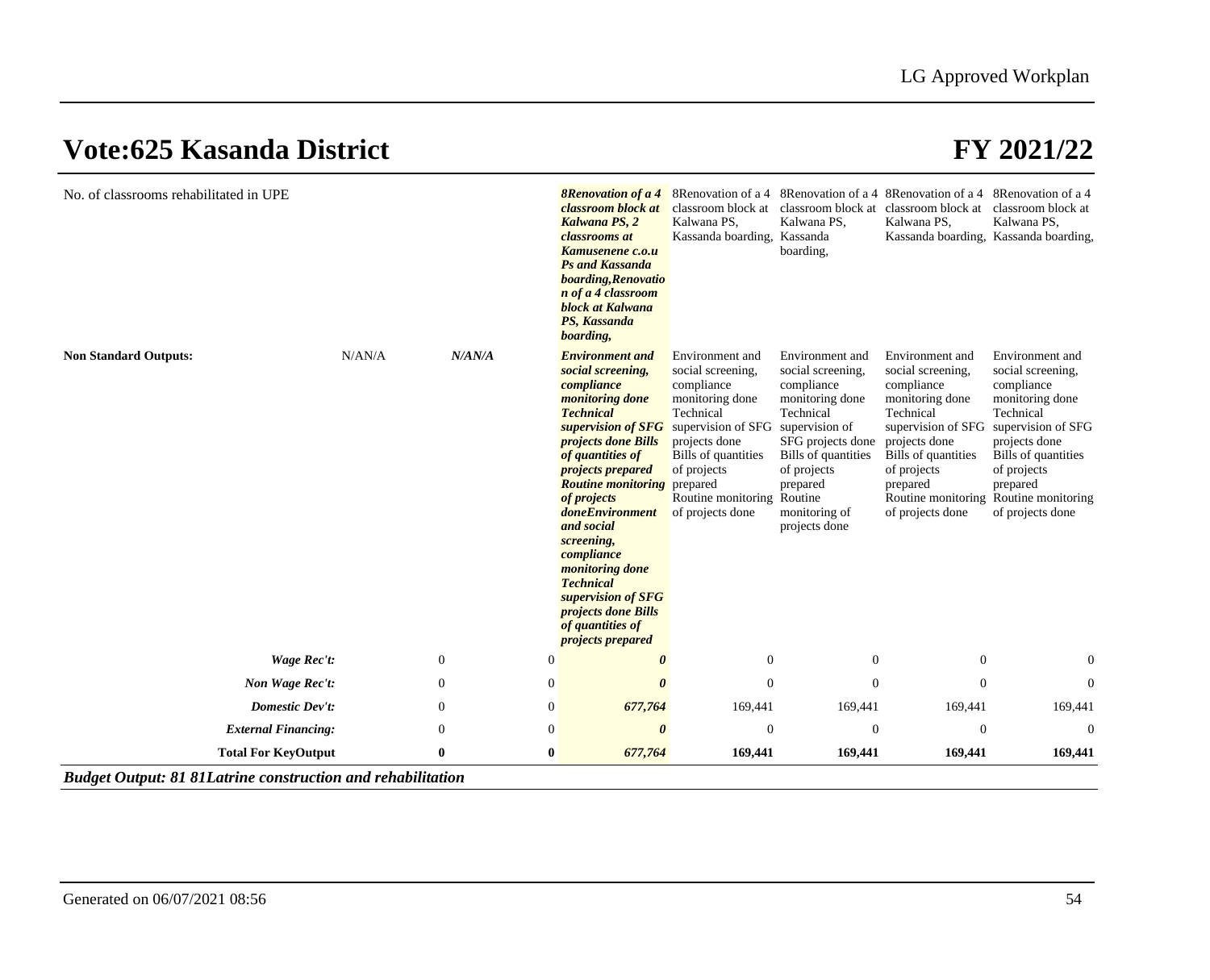|                  |                       | drainable Pit latrine<br>construct at<br>Kilyanongo<br>Primary school and<br>a 5 stance pit<br>latrine constructed<br>at Bukuya islamic<br>primary School                                                                                                                                                                                                                                               | drainable Pit<br>latrine construct at<br>Kilyanongo<br>Primary school<br>and a 5 stance pit<br>latrine latrine<br>constructed at<br>Bukuya islamic<br>primary School | drainable Pit latrine<br>construct at<br>Kilyanongo<br>Primary school and Primary school and<br>a 5 stance pit<br>latrine constructed<br>at Bukuya islamic<br>primary School | drainable Pit latrine<br>construct at<br>Kilyanongo<br>a 5 stance pit<br>drainable pit latrine drainable pit latrine<br>latrine constructed<br>at Bukuya islamic<br>primary School |
|------------------|-----------------------|---------------------------------------------------------------------------------------------------------------------------------------------------------------------------------------------------------------------------------------------------------------------------------------------------------------------------------------------------------------------------------------------------------|----------------------------------------------------------------------------------------------------------------------------------------------------------------------|------------------------------------------------------------------------------------------------------------------------------------------------------------------------------|------------------------------------------------------------------------------------------------------------------------------------------------------------------------------------|
|                  |                       |                                                                                                                                                                                                                                                                                                                                                                                                         |                                                                                                                                                                      |                                                                                                                                                                              |                                                                                                                                                                                    |
|                  |                       |                                                                                                                                                                                                                                                                                                                                                                                                         |                                                                                                                                                                      |                                                                                                                                                                              |                                                                                                                                                                                    |
| $\boldsymbol{0}$ | $\boldsymbol{\theta}$ |                                                                                                                                                                                                                                                                                                                                                                                                         |                                                                                                                                                                      | $\theta$                                                                                                                                                                     | $\theta$                                                                                                                                                                           |
| $\overline{0}$   | $\theta$              | $\Omega$                                                                                                                                                                                                                                                                                                                                                                                                |                                                                                                                                                                      | $\Omega$                                                                                                                                                                     | $\Omega$                                                                                                                                                                           |
| $\mathbf{0}$     | 38,000                | 9,500                                                                                                                                                                                                                                                                                                                                                                                                   |                                                                                                                                                                      | 9,500                                                                                                                                                                        | 9,500                                                                                                                                                                              |
| $\theta$         | 0                     | $\overline{0}$                                                                                                                                                                                                                                                                                                                                                                                          |                                                                                                                                                                      | $\overline{0}$                                                                                                                                                               | $\Omega$                                                                                                                                                                           |
| $\bf{0}$         | 38,000                |                                                                                                                                                                                                                                                                                                                                                                                                         |                                                                                                                                                                      | 9,500                                                                                                                                                                        | 9,500                                                                                                                                                                              |
|                  |                       | Pit latrine at<br><b>Kiryanongo</b><br><b>Primary school and</b><br>a 5 stance pit<br>drainable pit<br>latrine latrine at<br>Bukuya islamic<br>primary School a 2<br>stance drainable<br><b>Pit latrine</b><br>construct at<br>Kilyanongo<br><b>Primary school and</b><br>a 5 stance pit<br>drainable pit<br>latrine latrine<br>constructed at<br>Bukuya islamic<br>primary School<br>0N/AN/A<br>N/AN/A |                                                                                                                                                                      | drainable pit latrine<br>drainable pit<br>$\overline{0}$<br>9,500                                                                                                            | $\overline{0}$<br>$\Omega$<br>9,500<br>$\overline{0}$<br>9,500                                                                                                                     |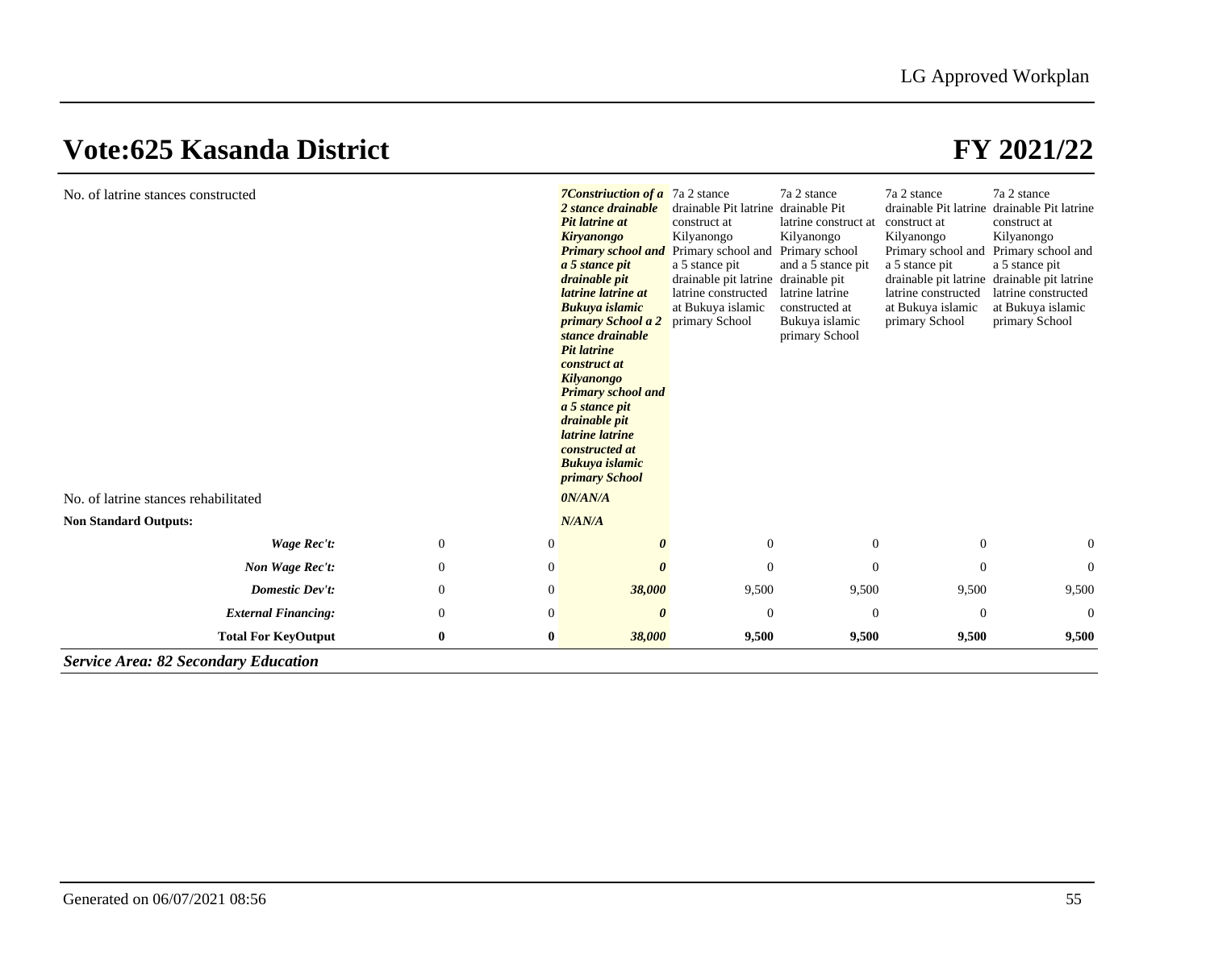| <b>Output Class: Higher LG Services</b>                      |                                                                              |                                                                                            |                                                                                                                            |               |                           |                                     |                                     |
|--------------------------------------------------------------|------------------------------------------------------------------------------|--------------------------------------------------------------------------------------------|----------------------------------------------------------------------------------------------------------------------------|---------------|---------------------------|-------------------------------------|-------------------------------------|
| <b>Budget Output: 82 01 Secondary Teaching Services</b>      |                                                                              |                                                                                            |                                                                                                                            |               |                           |                                     |                                     |
| <b>Non Standard Outputs:</b>                                 | Secondary teachers<br>salaries<br>paidSecondary<br>teachers salaries<br>paid | Secondary<br><i>teachers salaries</i><br>paidSecondary<br><i>teachers salaries</i><br>paid | <b>Secondary teachers</b> Secondary teachers Secondary<br>salaries<br><i>paidSecondary</i><br>teachers salaries<br>payment | salaries paid | teachers salaries<br>paid | Secondary teachers<br>salaries paid | Secondary teachers<br>salaries paid |
| Wage Rec't:                                                  | 2,849,109                                                                    | 2,136,832                                                                                  | 3,009,740                                                                                                                  | 752,435       | 752,435                   | 752,435                             | 752,435                             |
| Non Wage Rec't:                                              | $\mathbf{0}$                                                                 | $\theta$                                                                                   |                                                                                                                            | $\theta$      | $\theta$                  | $\theta$                            | $\overline{0}$                      |
| <b>Domestic Dev't:</b>                                       | $\mathbf{0}$                                                                 | $\theta$                                                                                   |                                                                                                                            | $\theta$      | $\theta$                  | $\theta$                            | $\overline{0}$                      |
| <b>External Financing:</b>                                   | $\mathbf{0}$                                                                 | $\Omega$                                                                                   |                                                                                                                            | $\Omega$      | $\theta$                  | $\overline{0}$                      | $\overline{0}$                      |
| <b>Total For KeyOutput</b>                                   | 2,849,109                                                                    | 2,136,832                                                                                  | 3,009,740                                                                                                                  | 752,435       | 752,435                   | 752,435                             | 752,435                             |
| <b>Output Class: Lower Local Services</b>                    |                                                                              |                                                                                            |                                                                                                                            |               |                           |                                     |                                     |
| <b>Budget Output: 82 51 Secondary Capitation (USE) (LLS)</b> |                                                                              |                                                                                            |                                                                                                                            |               |                           |                                     |                                     |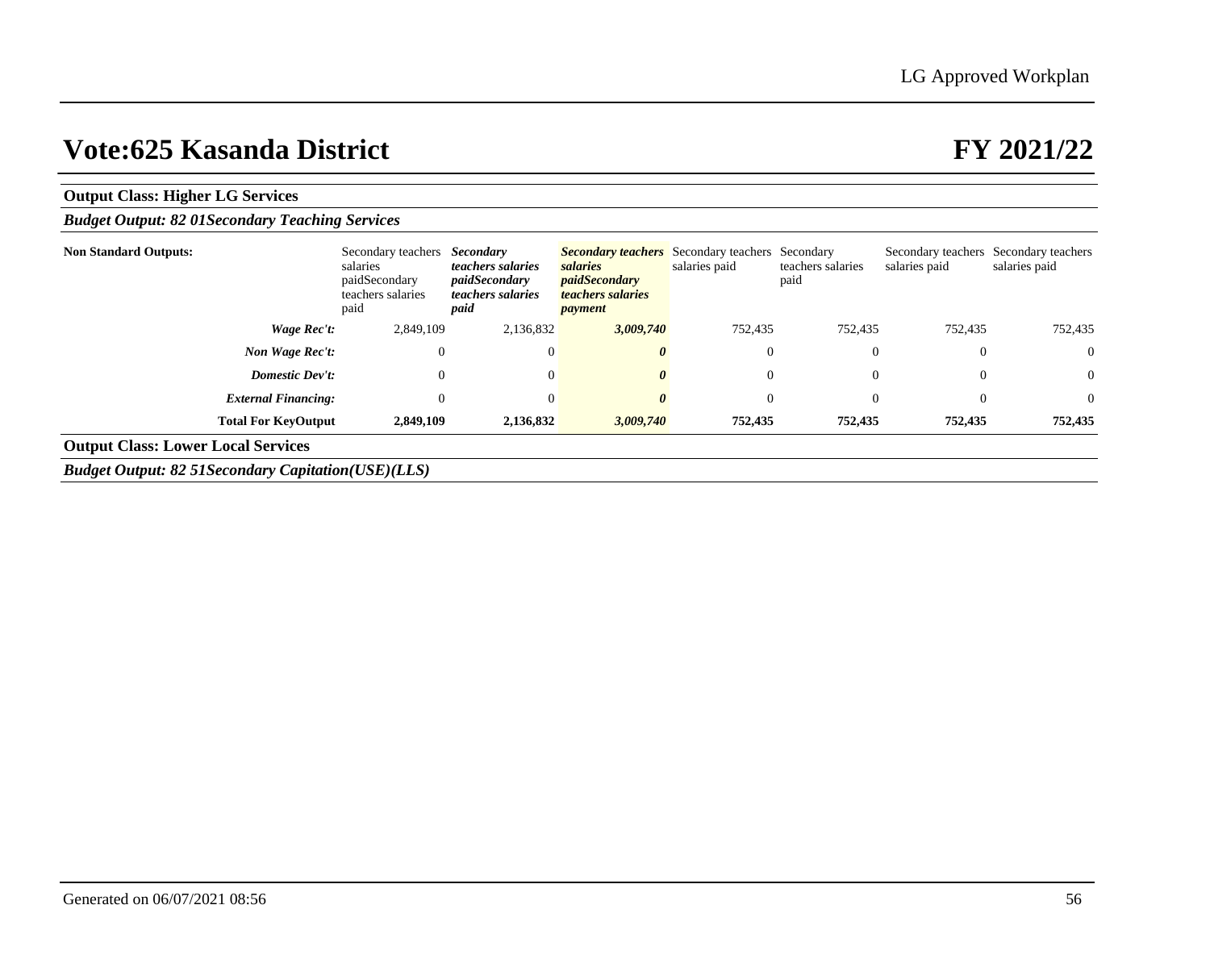| No. of students enrolled in USE | 3634partnership<br>800 students,,3634<br>students in Govt<br>aided O' level and<br>237 students in A<br>'level<br><b>USE</b> grant sent to<br>all secondary<br>schools ie<br>partnership 800<br>students,,3634<br>students in Govt<br>aided O' level and<br>237 students in A<br>'level3634 students<br>in Govt aided O'<br>level and 237<br>students in A 'level<br><b>USE</b> grant sent to<br>all secondary<br>schools ie<br>partnership 800<br>students,,3634<br>students in Govt<br>aided O' level and<br>237 students in A<br>'level |                                 |                                 |                                 |                                 |
|---------------------------------|--------------------------------------------------------------------------------------------------------------------------------------------------------------------------------------------------------------------------------------------------------------------------------------------------------------------------------------------------------------------------------------------------------------------------------------------------------------------------------------------------------------------------------------------|---------------------------------|---------------------------------|---------------------------------|---------------------------------|
| No. of students passing O level | 1000students<br>passing O level<br><b>Community</b><br>mobilizationstudent<br>s passing O level<br><b>Community</b><br>mobilization                                                                                                                                                                                                                                                                                                                                                                                                        | 1000students<br>passing O level | 1000students<br>passing O level | 1000students<br>passing O level | 1000students<br>passing O level |
| No. of students sitting O level | 2000students<br>sitting O level<br><b>Community</b><br>mobilizationstudent<br>s sitting O level<br><b>Community</b><br>mobilization                                                                                                                                                                                                                                                                                                                                                                                                        | 2000students<br>sitting O level | 2000students<br>sitting O level | 2000students<br>sitting O level | 200students sitting<br>O level  |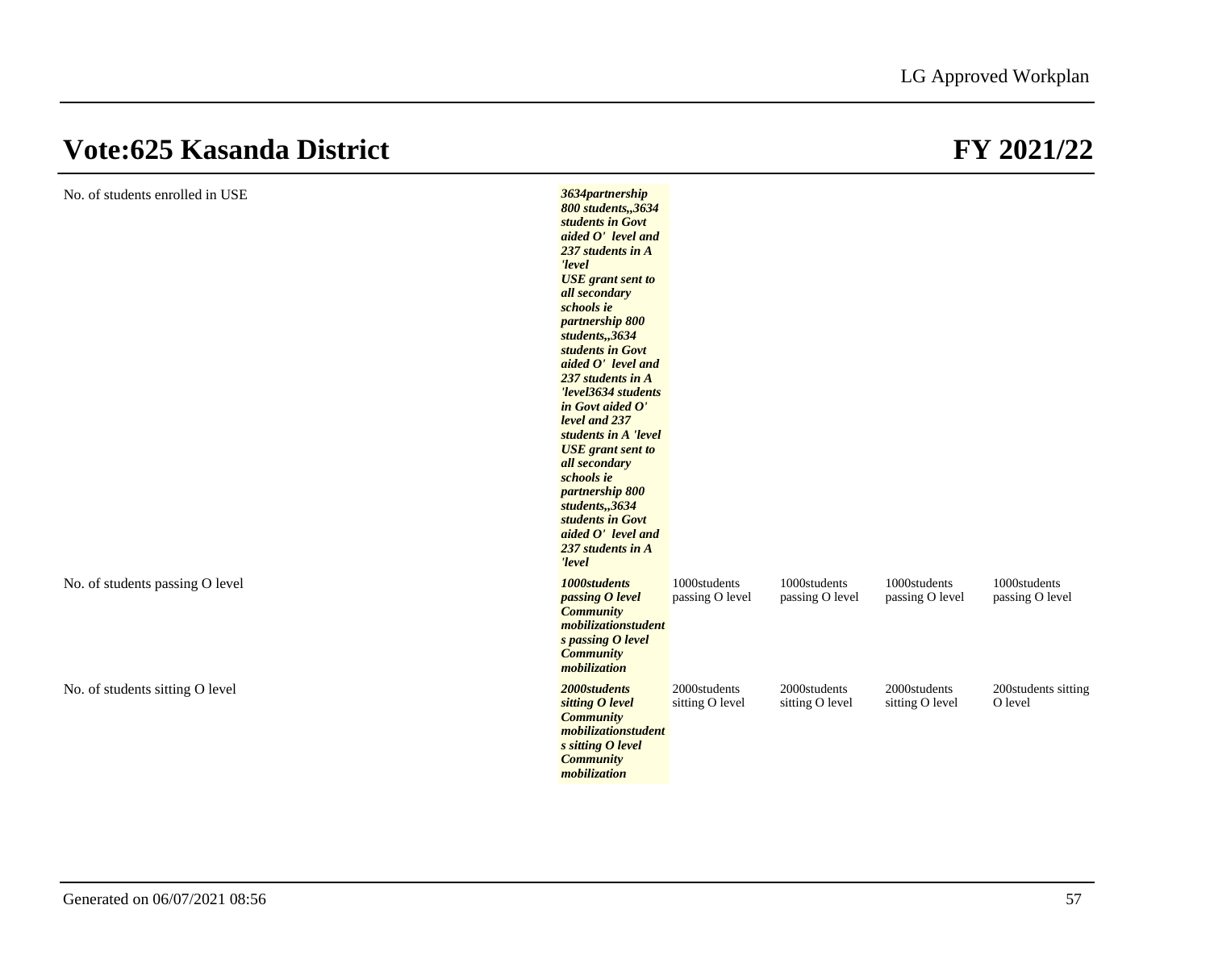| No. of teaching and non teaching staff paid |                                                                                                                  |                | 800teaching and<br>non teaching staff<br>paid<br><b>Verification of</b><br><b>Payrollteaching</b><br>and non teaching<br>staff paid<br><b>Verification of</b><br>Payroll | 800 teaching and<br>non teaching staff<br>paid<br>Verification of<br>Payroll | 800 teaching and<br>non teaching staff<br>paid<br>Verification of<br>Payroll | 800 teaching and<br>non teaching staff<br>paid<br>Verification of<br>Payroll | 800teaching and<br>non teaching staff<br>paid<br>Verification of<br>Payroll |
|---------------------------------------------|------------------------------------------------------------------------------------------------------------------|----------------|--------------------------------------------------------------------------------------------------------------------------------------------------------------------------|------------------------------------------------------------------------------|------------------------------------------------------------------------------|------------------------------------------------------------------------------|-----------------------------------------------------------------------------|
| <b>Non Standard Outputs:</b>                | laboratory<br>equipment<br>procurement. ICT<br>equipment<br>procuredProcureme<br>nt of ICT and Lab<br>equipments | n/an/a         | <b>Captation grant</b><br><i>transfered to</i><br><b>Secondary</b><br>schoolsTransfer of<br>captation grant to<br><b>Secondary schools</b>                               | Captation grant<br>transfered to<br>Secondary schools                        | Captation grant<br>transfered to<br>Secondary schools                        | Captation grant<br>transfered to<br>Secondary schools                        | Captation grant<br>transfered to<br>Secondary schools                       |
| Wage Rec't:                                 | $\Omega$                                                                                                         | $\overline{0}$ | 0                                                                                                                                                                        | $\theta$                                                                     | $\Omega$                                                                     | $\overline{0}$                                                               | $\theta$                                                                    |
| Non Wage Rec't:                             | 898,908                                                                                                          | 610,615        | 864,880                                                                                                                                                                  | 216,220                                                                      | 216,220                                                                      | 216,220                                                                      | 216,220                                                                     |
| <b>Domestic Dev't:</b>                      | $\mathbf{0}$                                                                                                     | $\theta$       | 0                                                                                                                                                                        | $\theta$                                                                     | $\Omega$                                                                     | $\theta$                                                                     | $\theta$                                                                    |
| <b>External Financing:</b>                  | $\Omega$                                                                                                         | $\Omega$       | $\theta$                                                                                                                                                                 | $\Omega$                                                                     | $\Omega$                                                                     | $\Omega$                                                                     | $\theta$                                                                    |
| <b>Total For KeyOutput</b>                  | 898,908                                                                                                          | 610,615        | 864,880                                                                                                                                                                  | 216,220                                                                      | 216,220                                                                      | 216,220                                                                      | 216,220                                                                     |

## **Output Class: Capital Purchases**

## *Budget Output: 82 75Non Standard Service Delivery Capital*

| <b>Non Standard Outputs:</b> | laboratory<br>equipment<br>procurement. ICT<br>equipment<br>procuredprocureme <i>procuredlaborator</i><br>nt of lab equipment y equipment | laboratory<br>equipment<br>procurement. ICT<br>equipment<br>procurement. ICT<br>equipment<br>procured |                       |                |                |                |                |
|------------------------------|-------------------------------------------------------------------------------------------------------------------------------------------|-------------------------------------------------------------------------------------------------------|-----------------------|----------------|----------------|----------------|----------------|
| Wage Rec't:                  | $\overline{0}$                                                                                                                            | $\overline{0}$                                                                                        | $\boldsymbol{\theta}$ | $\overline{0}$ | $\overline{0}$ | $\mathbf{0}$   | $\overline{0}$ |
| Non Wage Rec't:              | $\Omega$                                                                                                                                  | $\Omega$                                                                                              | 0                     | $\overline{0}$ | $\overline{0}$ | $\overline{0}$ | $\overline{0}$ |
| <b>Domestic Dev't:</b>       | 210,522                                                                                                                                   | 210,522                                                                                               | 0                     | $\theta$       | $\overline{0}$ | $\mathbf{0}$   | $\overline{0}$ |
| <b>External Financing:</b>   | $\mathbf{0}$                                                                                                                              | $\Omega$                                                                                              | 0                     | $\overline{0}$ | $\overline{0}$ | $\overline{0}$ | $\overline{0}$ |
| <b>Total For KeyOutput</b>   | 210,522                                                                                                                                   | 210,522                                                                                               | 0                     | $\bf{0}$       | $\mathbf{0}$   | $\bf{0}$       | $\bf{0}$       |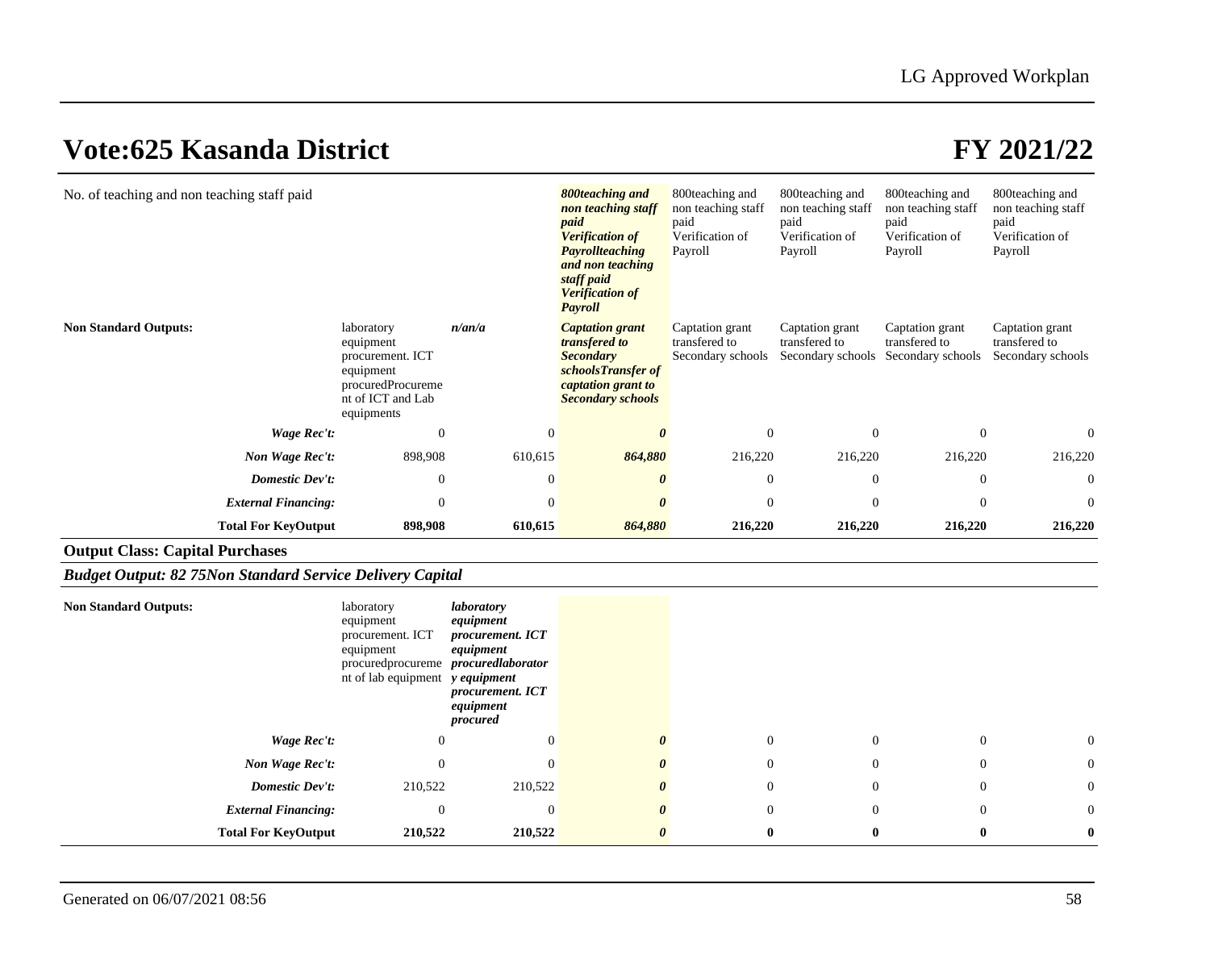|  |  | Budget Output: 82 80Secondary School Construction and Rehabilitation |  |
|--|--|----------------------------------------------------------------------|--|
|--|--|----------------------------------------------------------------------|--|

| <b>Non Standard Outputs:</b> | 01 Seed secondary<br>school<br>constructed construce Seed secondary<br>tion of 01 Seed<br>secondary school | <b>Continued</b><br>construction of 01<br>school Continued<br>construction of 01<br>Seed secondary<br>school | <b>Phased</b><br>construction of<br><b>Makokoto Seed SS</b><br>Manyogaseka seed<br>school completed<br><b>Emcironmental</b><br>and Social<br>complaince<br><i>monitoring done</i><br><b>Routine</b><br>stakeholder<br><i>monitoring done</i><br><b>Geotechnical</b><br>surveys undertaken<br><b>Clerk of works paid</b><br>wages Evaluation<br>meetings<br>conductedPhased<br>construction of<br><b>Makokoto Seed SS</b><br>Manyogaseka seed<br>school completed<br><b>Emcironmental</b><br>and Social<br>complaince<br><i>monitoring done</i><br><b>Routine</b><br>stakeholder<br><i>monitoring done</i><br><b>Geotechnical</b><br>surveys undertaken<br><b>Clerk of works paid</b><br>wages Evaluation<br>meetings<br>conducted | Phased<br>construction of<br>Makokoto Seed SS<br>Manyogaseka seed<br>school completed<br>Emcironmental and Emcironmental<br>Social complaince<br>monitoring done<br>Routine<br>stakeholder<br>monitoring done<br>Geotechnical<br>surveys undertaken<br>Clerk of works<br>paid wages<br>Evaluation<br>meetings<br>conducted | Phased<br>construction of<br>Manyogaseka seed<br>school completed<br>and Social<br>complaince<br>monitoring done<br>Routine<br>stakeholder<br>monitoring done<br>Geotechnical<br>surveys<br>undertaken<br>Clerk of works<br>paid wages<br>Evaluation<br>meetings<br>conducted | Phased<br>construction of<br>Makokoto Seed SS Makokoto Seed SS<br>Manyogaseka seed<br>school completed<br>Social complaince<br>monitoring done<br>Routine<br>stakeholder<br>monitoring done<br>Geotechnical<br>surveys undertaken<br>Clerk of works<br>paid wages<br>Evaluation<br>meetings<br>conducted | Phased<br>construction of<br>Makokoto Seed SS<br>Manyogaseka seed<br>school completed<br>Emcironmental and Emcironmental and<br>Social complaince<br>monitoring done<br>Routine<br>stakeholder<br>monitoring done<br>Geotechnical<br>surveys undertaken<br>Clerk of works<br>paid wages<br>Evaluation<br>meetings<br>conducted |
|------------------------------|------------------------------------------------------------------------------------------------------------|--------------------------------------------------------------------------------------------------------------|-----------------------------------------------------------------------------------------------------------------------------------------------------------------------------------------------------------------------------------------------------------------------------------------------------------------------------------------------------------------------------------------------------------------------------------------------------------------------------------------------------------------------------------------------------------------------------------------------------------------------------------------------------------------------------------------------------------------------------------|----------------------------------------------------------------------------------------------------------------------------------------------------------------------------------------------------------------------------------------------------------------------------------------------------------------------------|-------------------------------------------------------------------------------------------------------------------------------------------------------------------------------------------------------------------------------------------------------------------------------|----------------------------------------------------------------------------------------------------------------------------------------------------------------------------------------------------------------------------------------------------------------------------------------------------------|--------------------------------------------------------------------------------------------------------------------------------------------------------------------------------------------------------------------------------------------------------------------------------------------------------------------------------|
| Wage Rec't:                  | $\boldsymbol{0}$                                                                                           | $\mathbf{0}$                                                                                                 | $\boldsymbol{\theta}$                                                                                                                                                                                                                                                                                                                                                                                                                                                                                                                                                                                                                                                                                                             | $\boldsymbol{0}$                                                                                                                                                                                                                                                                                                           | $\boldsymbol{0}$                                                                                                                                                                                                                                                              | $\boldsymbol{0}$                                                                                                                                                                                                                                                                                         | $\overline{0}$                                                                                                                                                                                                                                                                                                                 |
| Non Wage Rec't:              | $\mathbf{0}$                                                                                               | $\theta$                                                                                                     | $\boldsymbol{\theta}$                                                                                                                                                                                                                                                                                                                                                                                                                                                                                                                                                                                                                                                                                                             | $\overline{0}$                                                                                                                                                                                                                                                                                                             | $\theta$                                                                                                                                                                                                                                                                      | $\theta$                                                                                                                                                                                                                                                                                                 | $\theta$                                                                                                                                                                                                                                                                                                                       |
| <b>Domestic Dev't:</b>       | 703,828                                                                                                    | 703,828                                                                                                      | 1,340,935                                                                                                                                                                                                                                                                                                                                                                                                                                                                                                                                                                                                                                                                                                                         | 335,234                                                                                                                                                                                                                                                                                                                    | 335,234                                                                                                                                                                                                                                                                       | 335,234                                                                                                                                                                                                                                                                                                  | 335,234                                                                                                                                                                                                                                                                                                                        |
| <b>External Financing:</b>   | $\overline{0}$                                                                                             | $\mathbf{0}$                                                                                                 | $\boldsymbol{\theta}$                                                                                                                                                                                                                                                                                                                                                                                                                                                                                                                                                                                                                                                                                                             | 0                                                                                                                                                                                                                                                                                                                          | 0                                                                                                                                                                                                                                                                             | $\boldsymbol{0}$                                                                                                                                                                                                                                                                                         | $\theta$                                                                                                                                                                                                                                                                                                                       |
| <b>Total For KeyOutput</b>   | 703,828                                                                                                    | 703,828                                                                                                      | 1,340,935                                                                                                                                                                                                                                                                                                                                                                                                                                                                                                                                                                                                                                                                                                                         | 335,234                                                                                                                                                                                                                                                                                                                    | 335,234                                                                                                                                                                                                                                                                       | 335,234                                                                                                                                                                                                                                                                                                  | 335,234                                                                                                                                                                                                                                                                                                                        |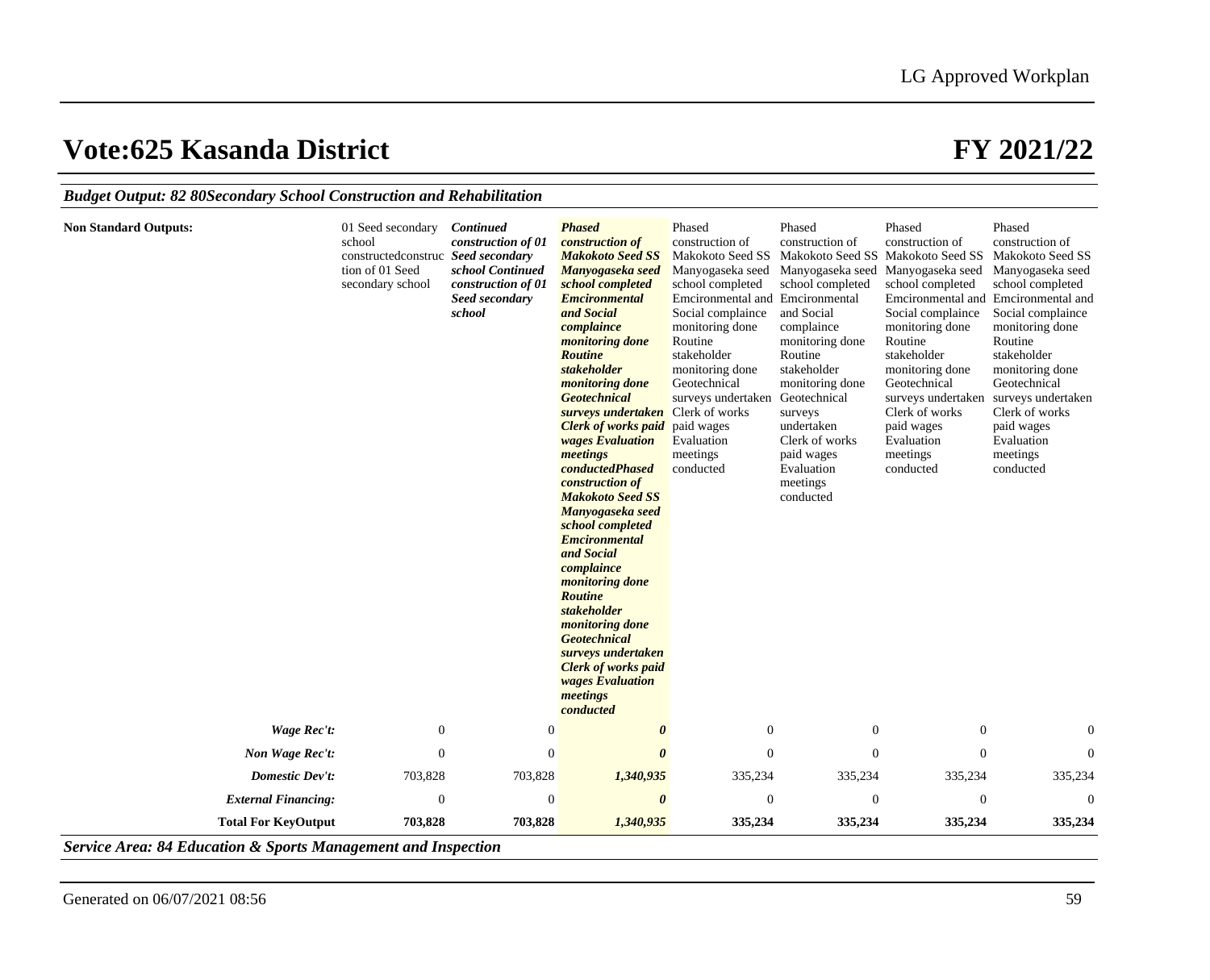## **Output Class: Higher LG Services**

| <b>Budget Output: 84 01Monitoring and Supervision of Primary and Secondary Education</b> |  |
|------------------------------------------------------------------------------------------|--|
|------------------------------------------------------------------------------------------|--|

| <b>Non Standard Outputs:</b> | Primary and<br>secondary Schools<br>inspected and<br>monitored in the<br>districtMonitoring<br>and inspection of<br>Primary and<br>secondary Schools<br>in the district | Primary and<br>secondary Schools<br>inspected and<br><i>monitored in the</i><br>districtPrimary<br>and secondary<br><b>Schools inspected</b><br>and monitored in<br>the district | <b>All primary schools</b> All primary<br>and ECD centers<br><i>inspected and</i><br>monitored by the<br><b>DEO</b> and<br><i>InspectorsAll</i><br><i>primary schools</i><br><i>inspected and</i><br>monitored by the<br><b>DEO</b> and<br><i>Inspectors</i> | schools and ECD<br>centers inspected<br>and monitored by<br>the DEO and<br>Inspectors | All primary<br>schools and ECD<br>centers inspected<br>and monitored by<br>the DEO and<br>Inspectors | All primary<br>schools and ECD<br>centers inspected<br>and monitored by<br>the DEO and<br>Inspectors | All primary<br>schools and ECD<br>centers inspected<br>and monitored by<br>the DEO and<br>Inspectors |
|------------------------------|-------------------------------------------------------------------------------------------------------------------------------------------------------------------------|----------------------------------------------------------------------------------------------------------------------------------------------------------------------------------|--------------------------------------------------------------------------------------------------------------------------------------------------------------------------------------------------------------------------------------------------------------|---------------------------------------------------------------------------------------|------------------------------------------------------------------------------------------------------|------------------------------------------------------------------------------------------------------|------------------------------------------------------------------------------------------------------|
| Wage Rec't:                  | $\mathbf{0}$                                                                                                                                                            | $\Omega$                                                                                                                                                                         | $\theta$                                                                                                                                                                                                                                                     | $\Omega$                                                                              | $\overline{0}$                                                                                       |                                                                                                      | $\overline{0}$                                                                                       |
| Non Wage Rec't:              | 58,656                                                                                                                                                                  | 39,104                                                                                                                                                                           | 52,100                                                                                                                                                                                                                                                       | 13,025                                                                                | 13,025                                                                                               | 13,025                                                                                               | 13,025                                                                                               |
| Domestic Dev't:              | $\overline{0}$                                                                                                                                                          | $\Omega$                                                                                                                                                                         | $\theta$                                                                                                                                                                                                                                                     | $\overline{0}$                                                                        | $\overline{0}$                                                                                       | $\Omega$                                                                                             | $\overline{0}$                                                                                       |
| <b>External Financing:</b>   | $\mathbf{0}$                                                                                                                                                            | $\Omega$                                                                                                                                                                         | $\theta$                                                                                                                                                                                                                                                     | $\overline{0}$                                                                        | $\overline{0}$                                                                                       | $\theta$                                                                                             | $\overline{0}$                                                                                       |
| <b>Total For KeyOutput</b>   | 58,656                                                                                                                                                                  | 39,104                                                                                                                                                                           | 52,100                                                                                                                                                                                                                                                       | 13,025                                                                                | 13,025                                                                                               | 13,025                                                                                               | 13,025                                                                                               |

## *Budget Output: 84 02Monitoring and Supervision Secondary Education*

| <b>Non Standard Outputs:</b>                           | 100 primary<br>schools monitored<br>and 16 secondary<br>schools<br>monitoredMonitori<br>ng 100 primary<br>schools and 16<br>secondary schools | 25 primary schools<br>monitored and 4<br>secondary schools<br>monitored25<br>primary schools<br>monitored and 4<br>secondary schools<br>monitored | <b>All Secondary</b><br>schools inspected<br>and monitored All<br><b>Secondary schools</b><br><i>inspected and</i><br>monitored | All Secondary<br>schools inspected<br>and monitored | All Secondary<br>schools inspected<br>and monitored | All Secondary<br>schools inspected<br>and monitored | All Secondary<br>schools inspected<br>and monitored |  |
|--------------------------------------------------------|-----------------------------------------------------------------------------------------------------------------------------------------------|---------------------------------------------------------------------------------------------------------------------------------------------------|---------------------------------------------------------------------------------------------------------------------------------|-----------------------------------------------------|-----------------------------------------------------|-----------------------------------------------------|-----------------------------------------------------|--|
| Wage Rec't:                                            | $\Omega$                                                                                                                                      |                                                                                                                                                   |                                                                                                                                 | $\Omega$                                            | $\overline{0}$                                      | $\theta$                                            | $\overline{0}$                                      |  |
| Non Wage Rec't:                                        | 19,000                                                                                                                                        | 12,667                                                                                                                                            | 5,232                                                                                                                           | 1,308                                               | 1,308                                               | 1,308                                               | 1,308                                               |  |
| <b>Domestic Dev't:</b>                                 | $\theta$                                                                                                                                      | $\theta$                                                                                                                                          | 0                                                                                                                               | $\mathbf{0}$                                        | $\overline{0}$                                      | $\theta$                                            | $\overline{0}$                                      |  |
| <b>External Financing:</b>                             | $\theta$                                                                                                                                      | $\Omega$                                                                                                                                          | 0                                                                                                                               | $\Omega$                                            | $\theta$                                            | $\mathbf{0}$                                        | $\overline{0}$                                      |  |
| <b>Total For KeyOutput</b>                             | 19,000                                                                                                                                        | 12,667                                                                                                                                            | 5,232                                                                                                                           | 1,308                                               | 1,308                                               | 1,308                                               | 1,308                                               |  |
| <b>Budget Output: 84 03Sports Development services</b> |                                                                                                                                               |                                                                                                                                                   |                                                                                                                                 |                                                     |                                                     |                                                     |                                                     |  |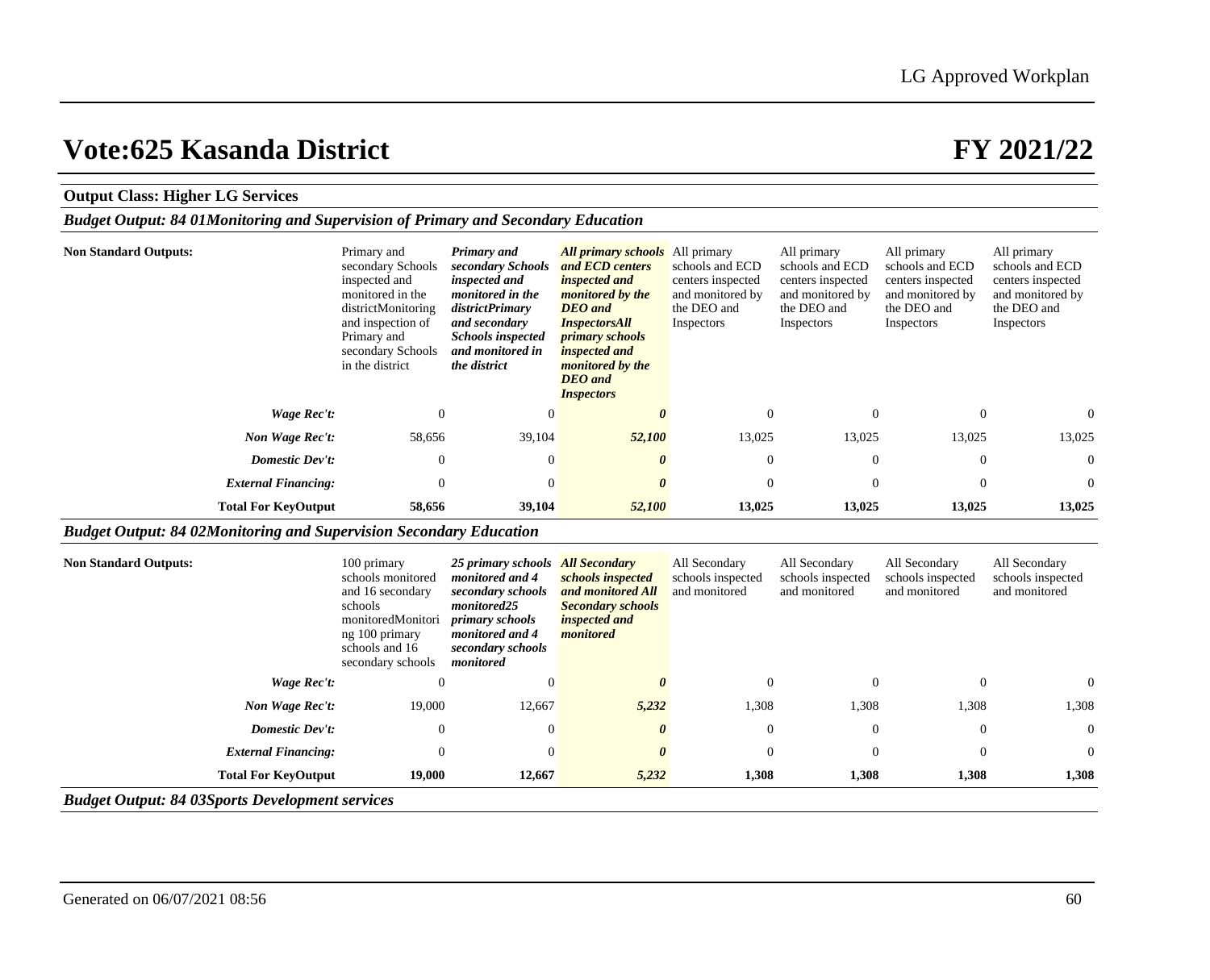| <b>Non Standard Outputs:</b>                           |                            | Sports and co-<br>curricullar activities<br>carried out up to<br>national<br>levelcarrying out<br>Sports and co-<br>curricullar activities <i>activities carried</i><br>up to national level | Sports and co-<br>curricullar<br>activities carried<br>out up to national<br>levelSports and co- in schools<br>curricullar<br>out up to national<br>level | <b>Sports activities</b><br><i>promoted in</i><br><i>schoolsSports</i><br><i>activities promoted</i>                                                                                                                         | Sports activities<br>promoted in<br>schools | Sports activities<br>promoted in<br>schools | Sports activities<br>promoted in<br>schools | Sports activities<br>promoted in<br>schools |
|--------------------------------------------------------|----------------------------|----------------------------------------------------------------------------------------------------------------------------------------------------------------------------------------------|-----------------------------------------------------------------------------------------------------------------------------------------------------------|------------------------------------------------------------------------------------------------------------------------------------------------------------------------------------------------------------------------------|---------------------------------------------|---------------------------------------------|---------------------------------------------|---------------------------------------------|
|                                                        | Wage Rec't:                | $\theta$                                                                                                                                                                                     | $\boldsymbol{0}$                                                                                                                                          | 0                                                                                                                                                                                                                            | $\mathbf{0}$                                | $\overline{0}$                              | $\boldsymbol{0}$                            | $\boldsymbol{0}$                            |
|                                                        | Non Wage Rec't:            | 40,000                                                                                                                                                                                       | 26,667                                                                                                                                                    | 10,000                                                                                                                                                                                                                       | 2,500                                       | 2,500                                       | 2,500                                       | 2,500                                       |
|                                                        | Domestic Dev't:            | $\Omega$                                                                                                                                                                                     | $\overline{0}$                                                                                                                                            | $\theta$                                                                                                                                                                                                                     | $\theta$                                    | $\overline{0}$                              | $\mathbf{0}$                                | $\mathbf{0}$                                |
|                                                        | <b>External Financing:</b> | $\Omega$                                                                                                                                                                                     | $\overline{0}$                                                                                                                                            | 0                                                                                                                                                                                                                            | $\mathbf{0}$                                | $\Omega$                                    | $\mathbf{0}$                                | $\overline{0}$                              |
|                                                        | <b>Total For KeyOutput</b> | 40,000                                                                                                                                                                                       | 26,667                                                                                                                                                    | 10,000                                                                                                                                                                                                                       | 2,500                                       | 2,500                                       | 2,500                                       | 2,500                                       |
| <b>Budget Output: 84 04Sector Capacity Development</b> |                            |                                                                                                                                                                                              |                                                                                                                                                           |                                                                                                                                                                                                                              |                                             |                                             |                                             |                                             |
| <b>Non Standard Outputs:</b>                           |                            | capacity building<br>workshops<br>donecarrying out<br>capacity building<br>workshops                                                                                                         | capacity building<br>workshops<br>donecapacity<br>building<br>workshops done                                                                              | <b>School</b><br><b>Management</b> and<br><b>Board of governors</b><br>trained in their<br>roles and<br>responsibilitiesSch<br>ool Management<br>and Board of<br>governors trained<br>in their roles and<br>responsibilities |                                             |                                             |                                             |                                             |
|                                                        | <b>Wage Rec't:</b>         | $\theta$                                                                                                                                                                                     | $\overline{0}$                                                                                                                                            | $\theta$                                                                                                                                                                                                                     | $\mathbf{0}$                                | $\theta$                                    | $\mathbf{0}$                                | $\mathbf{0}$                                |
|                                                        | Non Wage Rec't:            | 22,699                                                                                                                                                                                       | 15,133                                                                                                                                                    | 4,000                                                                                                                                                                                                                        | 1,000                                       | 1,000                                       | 1,000                                       | 1,000                                       |
|                                                        | Domestic Dev't:            | $\overline{0}$                                                                                                                                                                               | $\overline{0}$                                                                                                                                            | 0                                                                                                                                                                                                                            | $\theta$                                    | $\overline{0}$                              | $\theta$                                    | $\overline{0}$                              |
|                                                        | <b>External Financing:</b> | $\theta$                                                                                                                                                                                     | $\overline{0}$                                                                                                                                            | 0                                                                                                                                                                                                                            | $\mathbf{0}$                                | $\Omega$                                    | $\mathbf{0}$                                | $\overline{0}$                              |
|                                                        | <b>Total For KeyOutput</b> | 22,699                                                                                                                                                                                       | 15,133                                                                                                                                                    | 4,000                                                                                                                                                                                                                        | 1,000                                       | 1,000                                       | 1,000                                       | 1,000                                       |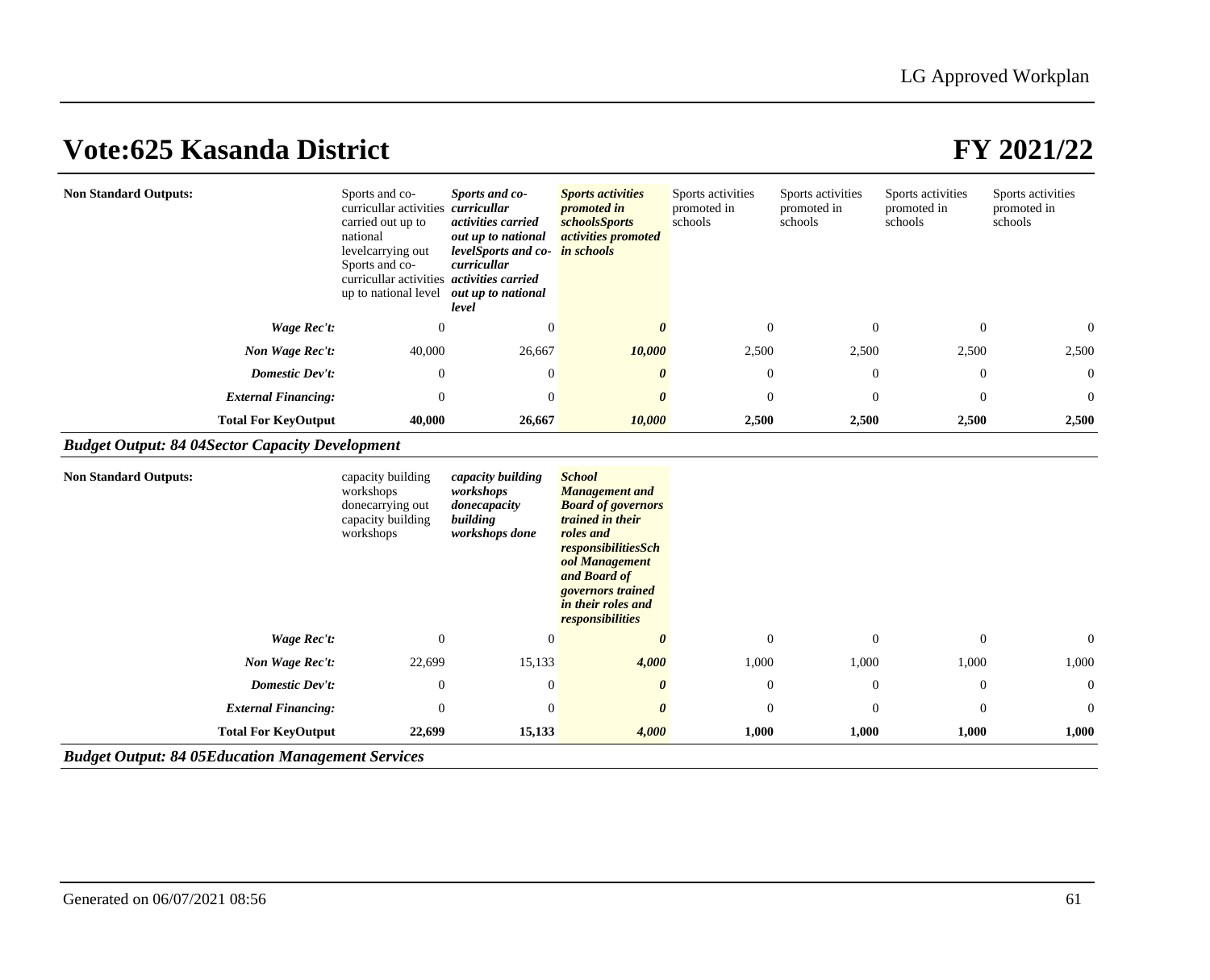| <b>Non Standard Outputs:</b> | salaries paid<br>investiments<br>services carriedout<br>IECD and OEI<br>activities done PLE<br>and Mock<br>Conducted<br>welfare/imprestPayi<br>ng salaries<br>Carryingout<br>investiments<br>services Carryingou<br>IECD and OEI<br>activities<br>Carryingout PLE<br>and Mock<br>Conducted<br>welfare/imprest | <i><b>Quarterly salaries</b></i><br>paid investiments<br>services carriedout<br><b>IECD</b> and <b>QEI</b><br>activities done PLE<br>and Mock<br>prepared<br>welfare/imprestQu<br>arterly salaries<br><i>paid investiments</i><br>services carriedout<br><b>IECD</b> and <b>QEI</b><br>activities done PLE<br>and Mock<br>prepared<br>welfare/imprest | Salaries paid to<br>district headquarter<br>education<br>department staff<br><b>Furnitured</b><br>procured and<br>distributed to<br>selected primary<br>schools Kassanda<br>boarding primary<br>school renovated<br><b>Stationery</b><br><i>procured Staff</i><br><b>Burial expenses</b><br>paid School Assest<br>aduit done in all<br><i>primary schools</i><br><b>Department</b><br><b>Vehicle</b> procured<br><b>Environment</b> and<br>social screening,<br>compliance<br><i>monitoring done</i><br><b>Technical</b><br>supervision of SFG<br><i>projects done Bills</i><br>of quantities of<br><i>projects prepared</i> | Salaries paid to<br>district<br>headquarter<br>education<br>department staff<br>Furnitured<br>procured and<br>distributed to<br>selected primary<br>schools<br>Kassanda boarding<br>primary school<br>renovated<br>Stationery procured<br><b>Staff Burial</b><br>expenses paid<br>School Assest aduit<br>done in all primary<br>schools<br>Department<br>Vehicle procured | Salaries paid to<br>district<br>headquarter<br>education<br>department staff<br>Furnitured<br>procured and<br>distributed to<br>selected primary<br>schools<br>Kassanda boarding<br>primary school<br>renovated<br>Stationery<br>procured<br><b>Staff Burial</b><br>expenses paid<br><b>School Assest</b><br>aduit done in all<br>primary schools<br>Department<br>Vehicle procured | Salaries paid to<br>district<br>headquarter<br>education<br>department staff<br>Furnitured<br>procured and<br>distributed to<br>selected primary<br>schools<br>Kassanda boarding<br>primary school<br>renovated<br>Stationery procured<br><b>Staff Burial</b><br>expenses paid<br>School Assest aduit School Assest aduit<br>done in all primary<br>schools<br>Department<br>Vehicle procured | Salaries paid to<br>district<br>headquarter<br>education<br>department staff<br>Furnitured<br>procured and<br>distributed to<br>selected primary<br>schools<br>Kassanda boarding<br>primary school<br>renovated<br>Stationery procured<br><b>Staff Burial</b><br>expenses paid<br>done in all primary<br>schools<br>Department<br>Vehicle procured |
|------------------------------|---------------------------------------------------------------------------------------------------------------------------------------------------------------------------------------------------------------------------------------------------------------------------------------------------------------|-------------------------------------------------------------------------------------------------------------------------------------------------------------------------------------------------------------------------------------------------------------------------------------------------------------------------------------------------------|------------------------------------------------------------------------------------------------------------------------------------------------------------------------------------------------------------------------------------------------------------------------------------------------------------------------------------------------------------------------------------------------------------------------------------------------------------------------------------------------------------------------------------------------------------------------------------------------------------------------------|---------------------------------------------------------------------------------------------------------------------------------------------------------------------------------------------------------------------------------------------------------------------------------------------------------------------------------------------------------------------------|-------------------------------------------------------------------------------------------------------------------------------------------------------------------------------------------------------------------------------------------------------------------------------------------------------------------------------------------------------------------------------------|-----------------------------------------------------------------------------------------------------------------------------------------------------------------------------------------------------------------------------------------------------------------------------------------------------------------------------------------------------------------------------------------------|----------------------------------------------------------------------------------------------------------------------------------------------------------------------------------------------------------------------------------------------------------------------------------------------------------------------------------------------------|
| Wage Rec't:                  | 78,734                                                                                                                                                                                                                                                                                                        | 59,051                                                                                                                                                                                                                                                                                                                                                | 79,740                                                                                                                                                                                                                                                                                                                                                                                                                                                                                                                                                                                                                       | 19,935                                                                                                                                                                                                                                                                                                                                                                    | 19,935                                                                                                                                                                                                                                                                                                                                                                              | 19,935                                                                                                                                                                                                                                                                                                                                                                                        | 19,935                                                                                                                                                                                                                                                                                                                                             |
| Non Wage Rec't:              | 59,193                                                                                                                                                                                                                                                                                                        | 41,176                                                                                                                                                                                                                                                                                                                                                | 115,797                                                                                                                                                                                                                                                                                                                                                                                                                                                                                                                                                                                                                      | 28,949                                                                                                                                                                                                                                                                                                                                                                    | 28,949                                                                                                                                                                                                                                                                                                                                                                              | 28,949                                                                                                                                                                                                                                                                                                                                                                                        | 28,949                                                                                                                                                                                                                                                                                                                                             |
| Domestic Dev't:              | $\mathbf{0}$                                                                                                                                                                                                                                                                                                  | $\theta$                                                                                                                                                                                                                                                                                                                                              | $\boldsymbol{\theta}$                                                                                                                                                                                                                                                                                                                                                                                                                                                                                                                                                                                                        | $\overline{0}$                                                                                                                                                                                                                                                                                                                                                            | $\theta$                                                                                                                                                                                                                                                                                                                                                                            | $\boldsymbol{0}$                                                                                                                                                                                                                                                                                                                                                                              | $\theta$                                                                                                                                                                                                                                                                                                                                           |
| <b>External Financing:</b>   | 42,550                                                                                                                                                                                                                                                                                                        | 31,913                                                                                                                                                                                                                                                                                                                                                | $\boldsymbol{\theta}$                                                                                                                                                                                                                                                                                                                                                                                                                                                                                                                                                                                                        | $\mathbf{0}$                                                                                                                                                                                                                                                                                                                                                              | $\theta$                                                                                                                                                                                                                                                                                                                                                                            | $\overline{0}$                                                                                                                                                                                                                                                                                                                                                                                | $\overline{0}$                                                                                                                                                                                                                                                                                                                                     |
| <b>Total For KeyOutput</b>   | 180,477                                                                                                                                                                                                                                                                                                       | 132,139                                                                                                                                                                                                                                                                                                                                               | 195,537                                                                                                                                                                                                                                                                                                                                                                                                                                                                                                                                                                                                                      | 48,884                                                                                                                                                                                                                                                                                                                                                                    | 48,884                                                                                                                                                                                                                                                                                                                                                                              | 48,884                                                                                                                                                                                                                                                                                                                                                                                        | 48,884                                                                                                                                                                                                                                                                                                                                             |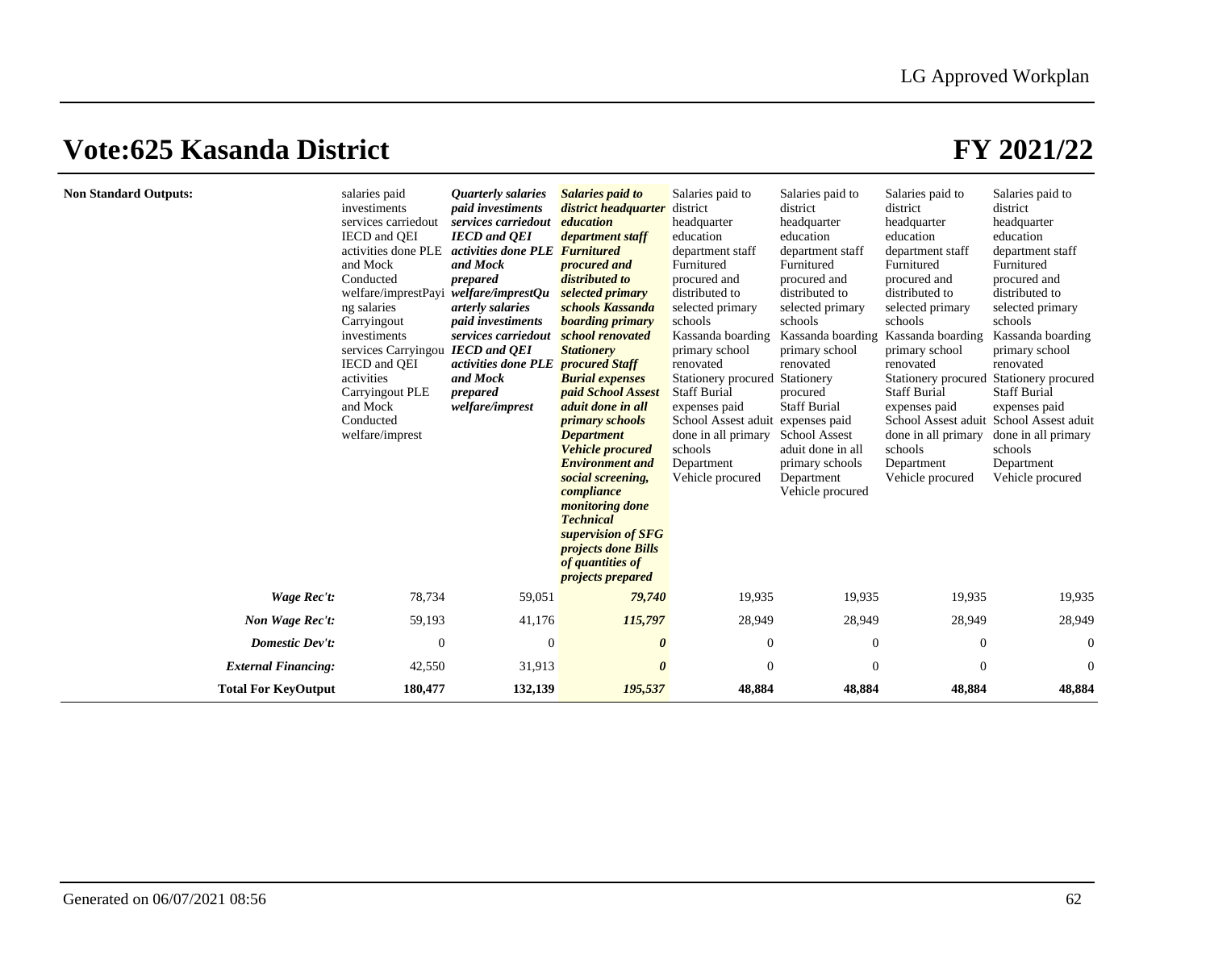| <b>Output Class: Capital Purchases</b>            |                                                                                                                                                                                                                                                         |                                                                                                                                                                                                                                                                                                                                                                                                                      |                       |                  |                  |                  |                |
|---------------------------------------------------|---------------------------------------------------------------------------------------------------------------------------------------------------------------------------------------------------------------------------------------------------------|----------------------------------------------------------------------------------------------------------------------------------------------------------------------------------------------------------------------------------------------------------------------------------------------------------------------------------------------------------------------------------------------------------------------|-----------------------|------------------|------------------|------------------|----------------|
| <b>Budget Output: 84 72Administrative Capital</b> |                                                                                                                                                                                                                                                         |                                                                                                                                                                                                                                                                                                                                                                                                                      |                       |                  |                  |                  |                |
| <b>Non Standard Outputs:</b>                      | monitoring and<br>evaluation of govt<br>projects done,<br>Project inspection<br>done, site appraisal<br>done, BOQs<br>prepared,<br>accountability<br>done, wolrkshops<br>attended, projects<br>launched Producing launched<br>and discussing<br>reports | monitoring and<br>evaluation of govt<br>projects done,<br><b>Project inspection</b><br>done, site appraisal<br>done, BOOs<br>prepared,<br>accountability<br>done, wolrkshops<br>attended, projects<br>monitoring and<br>evaluation of govt<br>projects done,<br><b>Project inspection</b><br>done, site appraisal<br>done, BOQs<br>prepared,<br>accountability<br>done, wolrkshops<br>attended, projects<br>launched |                       |                  |                  |                  |                |
| <b>Wage Rec't:</b>                                | $\mathbf{0}$                                                                                                                                                                                                                                            | $\mathbf{0}$                                                                                                                                                                                                                                                                                                                                                                                                         | $\boldsymbol{\theta}$ | $\mathbf{0}$     | $\boldsymbol{0}$ | $\boldsymbol{0}$ | $\overline{0}$ |
| Non Wage Rec't:                                   | $\theta$                                                                                                                                                                                                                                                | $\Omega$                                                                                                                                                                                                                                                                                                                                                                                                             | $\boldsymbol{\theta}$ | $\overline{0}$   | $\theta$         | $\boldsymbol{0}$ | $\overline{0}$ |
| <b>Domestic Dev't:</b>                            | 50,000                                                                                                                                                                                                                                                  | 50,000                                                                                                                                                                                                                                                                                                                                                                                                               | 0                     | $\mathbf{0}$     | $\mathbf{0}$     | $\boldsymbol{0}$ | $\mathbf{0}$   |
| <b>External Financing:</b>                        | $\overline{0}$                                                                                                                                                                                                                                          | $\theta$                                                                                                                                                                                                                                                                                                                                                                                                             | $\boldsymbol{\theta}$ | $\boldsymbol{0}$ | $\mathbf{0}$     | $\boldsymbol{0}$ | $\mathbf{0}$   |
| <b>Total For KeyOutput</b>                        | 50,000                                                                                                                                                                                                                                                  | 50,000                                                                                                                                                                                                                                                                                                                                                                                                               | $\boldsymbol{\theta}$ | $\bf{0}$         | $\bf{0}$         | $\bf{0}$         | $\bf{0}$       |
| <b>Wage Rec't:</b>                                | 8,674,527                                                                                                                                                                                                                                               | 6,505,895                                                                                                                                                                                                                                                                                                                                                                                                            | 8,865,984             | 2,216,496        | 2,216,496        | 2,216,496        | 2,216,496      |
| Non Wage Rec't:                                   | 1,970,951                                                                                                                                                                                                                                               | 1,327,024                                                                                                                                                                                                                                                                                                                                                                                                            | 1,924,503             | 481,126          | 481,126          | 481,126          | 481,126        |
| <b>Domestic Dev't:</b>                            | 964,350                                                                                                                                                                                                                                                 | 964,350                                                                                                                                                                                                                                                                                                                                                                                                              | 2,056,699             | 514,175          | 514,175          | 514,175          | 514,175        |
| <b>External Financing:</b>                        | 42,550                                                                                                                                                                                                                                                  | 31,913                                                                                                                                                                                                                                                                                                                                                                                                               | $\boldsymbol{\theta}$ | $\mathbf{0}$     | $\boldsymbol{0}$ | $\boldsymbol{0}$ | $\Omega$       |
| <b>Total For WorkPlan</b>                         | 11,652,378                                                                                                                                                                                                                                              | 8,829,182                                                                                                                                                                                                                                                                                                                                                                                                            | 12,847,186            | 3,211,796        | 3,211,796        | 3,211,796        | 3,211,796      |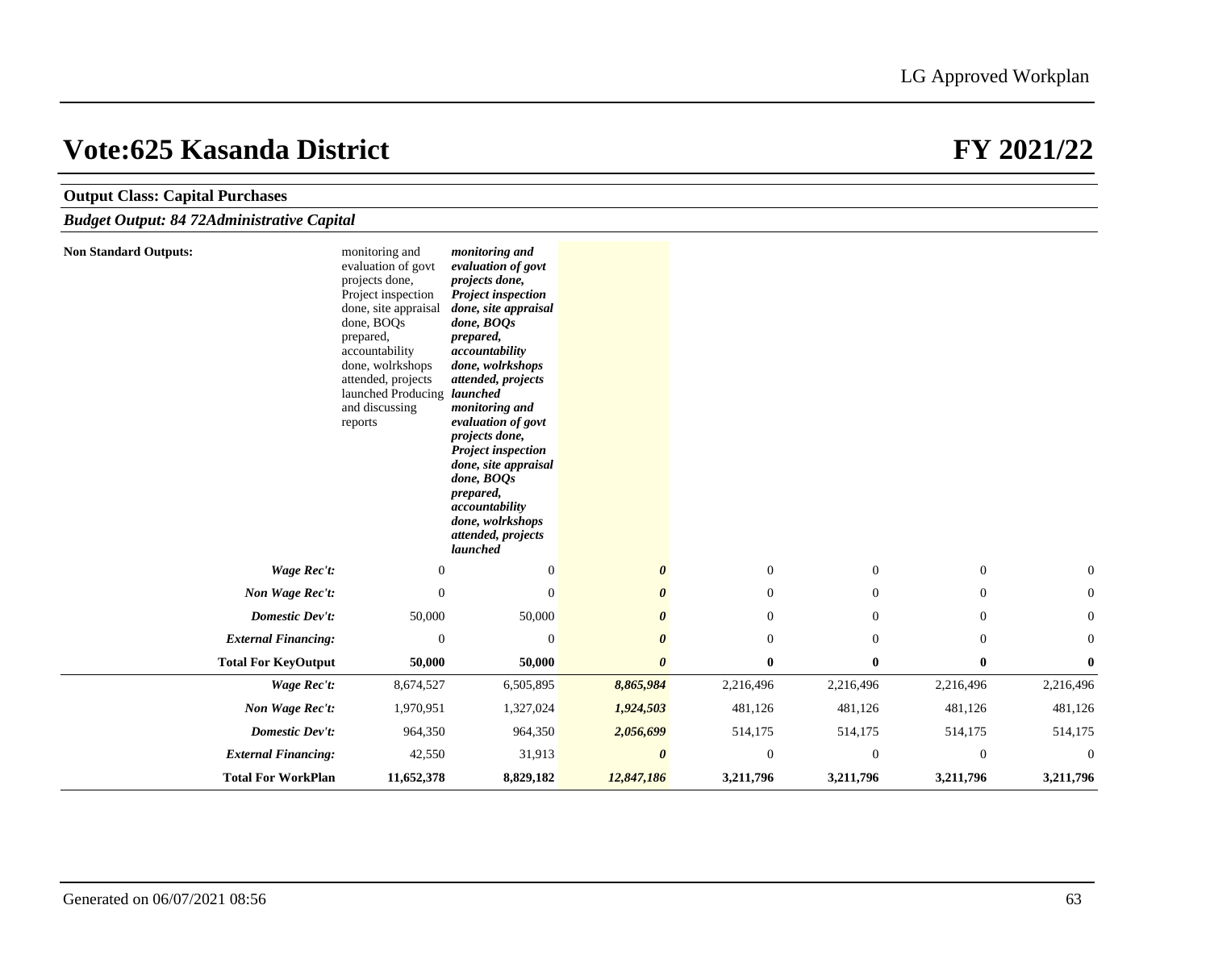## **Sub-SubProgramme 7a Roads and Engineering**

## **Quarterly Workplan Outputs for FY 2021/22**

| <b>Ushs Thousands</b>                                                     | <b>Approved Budget</b><br>and Outputs for<br>FY 2020/21                                                                                                                                                                                                   | <b>Expenditure and</b><br>Outputs by end<br><b>March for FY</b><br>2020/21                                                                                                                                                                                                                                                                                              | <b>Annual Planned</b><br><b>Spending and</b><br><b>Outputs FY</b><br>2021/22                                                                                                                                                                                                                                                                                       | <b>Ouarter 1</b><br><b>Planned Spending</b><br>and Outputs                                                                                                                            | <b>Ouarter 2</b><br><b>Planned</b><br><b>Spending and</b><br><b>Outputs</b>                                                                                                           | <b>Ouarter 3</b><br><b>Planned Spending</b><br>and Outputs                                                                                                                            | <b>Ouarter 4</b><br><b>Planned Spending</b><br>and Outputs                                                                                                                            |
|---------------------------------------------------------------------------|-----------------------------------------------------------------------------------------------------------------------------------------------------------------------------------------------------------------------------------------------------------|-------------------------------------------------------------------------------------------------------------------------------------------------------------------------------------------------------------------------------------------------------------------------------------------------------------------------------------------------------------------------|--------------------------------------------------------------------------------------------------------------------------------------------------------------------------------------------------------------------------------------------------------------------------------------------------------------------------------------------------------------------|---------------------------------------------------------------------------------------------------------------------------------------------------------------------------------------|---------------------------------------------------------------------------------------------------------------------------------------------------------------------------------------|---------------------------------------------------------------------------------------------------------------------------------------------------------------------------------------|---------------------------------------------------------------------------------------------------------------------------------------------------------------------------------------|
| <b>Service Area: 81 District, Urban and Community Access Roads</b>        |                                                                                                                                                                                                                                                           |                                                                                                                                                                                                                                                                                                                                                                         |                                                                                                                                                                                                                                                                                                                                                                    |                                                                                                                                                                                       |                                                                                                                                                                                       |                                                                                                                                                                                       |                                                                                                                                                                                       |
| <b>Output Class: Higher LG Services</b>                                   |                                                                                                                                                                                                                                                           |                                                                                                                                                                                                                                                                                                                                                                         |                                                                                                                                                                                                                                                                                                                                                                    |                                                                                                                                                                                       |                                                                                                                                                                                       |                                                                                                                                                                                       |                                                                                                                                                                                       |
| <b>Budget Output: 81 05District Road equipment and machinery repaired</b> |                                                                                                                                                                                                                                                           |                                                                                                                                                                                                                                                                                                                                                                         |                                                                                                                                                                                                                                                                                                                                                                    |                                                                                                                                                                                       |                                                                                                                                                                                       |                                                                                                                                                                                       |                                                                                                                                                                                       |
| <b>Non Standard Outputs:</b>                                              | District road<br>equipment<br>maintained and<br>serviced, Motor<br>vehicles repaired<br>and serviced.<br>Mechanical inputs<br>for equipment and<br>vehicles<br>procuredProcureme<br>nt of service<br>providers, Routine<br>inspections and<br>assessments | <b>District road</b><br>equipment<br>maintained and<br>serviced, Motor<br>vehicles repaired<br>and serviced.<br><b>Mechanical inputs</b><br>for equipment and<br>vehicles<br>procuredDistrict<br>road equipment<br>maintained and<br>serviced, Motor<br><i>vehicles repaired</i><br>and serviced,<br><b>Mechanical inputs</b><br>for equipment and<br>vehicles procured | <b>District road</b><br>equipment and<br><i>motor vehicles</i><br>maintained and<br>serviced<br><b>Procurement of</b><br>services providers<br>done Physical<br>assessment of<br>vehicles<br>undertakenProcure<br>ment of service of<br>providers,<br><b>Assessment</b> and<br>inspection of road<br>equipment and<br>vehicle,<br><b>Preparation of</b><br>reports | District road<br>equipment and<br>motor vehicles<br>maintained and<br>serviced<br>Procurement of<br>services providers<br>done<br>Physical<br>assessment of<br>vehicles<br>undertaken | District road<br>equipment and<br>motor vehicles<br>maintained and<br>serviced<br>Procurement of<br>services providers<br>done<br>Physical<br>assessment of<br>vehicles<br>undertaken | District road<br>equipment and<br>motor vehicles<br>maintained and<br>serviced<br>Procurement of<br>services providers<br>done<br>Physical<br>assessment of<br>vehicles<br>undertaken | District road<br>equipment and<br>motor vehicles<br>maintained and<br>serviced<br>Procurement of<br>services providers<br>done<br>Physical<br>assessment of<br>vehicles<br>undertaken |
| <b>Wage Rec't:</b>                                                        | $\boldsymbol{0}$                                                                                                                                                                                                                                          | $\Omega$                                                                                                                                                                                                                                                                                                                                                                |                                                                                                                                                                                                                                                                                                                                                                    | $\theta$                                                                                                                                                                              | $\overline{0}$                                                                                                                                                                        | $\mathbf{0}$                                                                                                                                                                          | $\theta$                                                                                                                                                                              |
| Non Wage Rec't:                                                           | 64,943                                                                                                                                                                                                                                                    | 48,707                                                                                                                                                                                                                                                                                                                                                                  | 49,709                                                                                                                                                                                                                                                                                                                                                             | 12,427                                                                                                                                                                                | 12,427                                                                                                                                                                                | 12,427                                                                                                                                                                                | 12,427                                                                                                                                                                                |
| <b>Domestic Dev't:</b>                                                    | $\overline{0}$                                                                                                                                                                                                                                            | $\overline{0}$                                                                                                                                                                                                                                                                                                                                                          | 0                                                                                                                                                                                                                                                                                                                                                                  | $\theta$                                                                                                                                                                              | $\overline{0}$                                                                                                                                                                        | $\mathbf{0}$                                                                                                                                                                          | $\Omega$                                                                                                                                                                              |
| <b>External Financing:</b>                                                | 0                                                                                                                                                                                                                                                         | $\Omega$                                                                                                                                                                                                                                                                                                                                                                |                                                                                                                                                                                                                                                                                                                                                                    | $\Omega$                                                                                                                                                                              | $\Omega$                                                                                                                                                                              | $\mathbf{0}$                                                                                                                                                                          | $\Omega$                                                                                                                                                                              |
| <b>Total For KeyOutput</b>                                                | 64,943                                                                                                                                                                                                                                                    | 48,707                                                                                                                                                                                                                                                                                                                                                                  | 49,709                                                                                                                                                                                                                                                                                                                                                             | 12,427                                                                                                                                                                                | 12,427                                                                                                                                                                                | 12,427                                                                                                                                                                                | 12,427                                                                                                                                                                                |
| <b>Budget Output: 81 08Operation of District Roads Office</b>             |                                                                                                                                                                                                                                                           |                                                                                                                                                                                                                                                                                                                                                                         |                                                                                                                                                                                                                                                                                                                                                                    |                                                                                                                                                                                       |                                                                                                                                                                                       |                                                                                                                                                                                       |                                                                                                                                                                                       |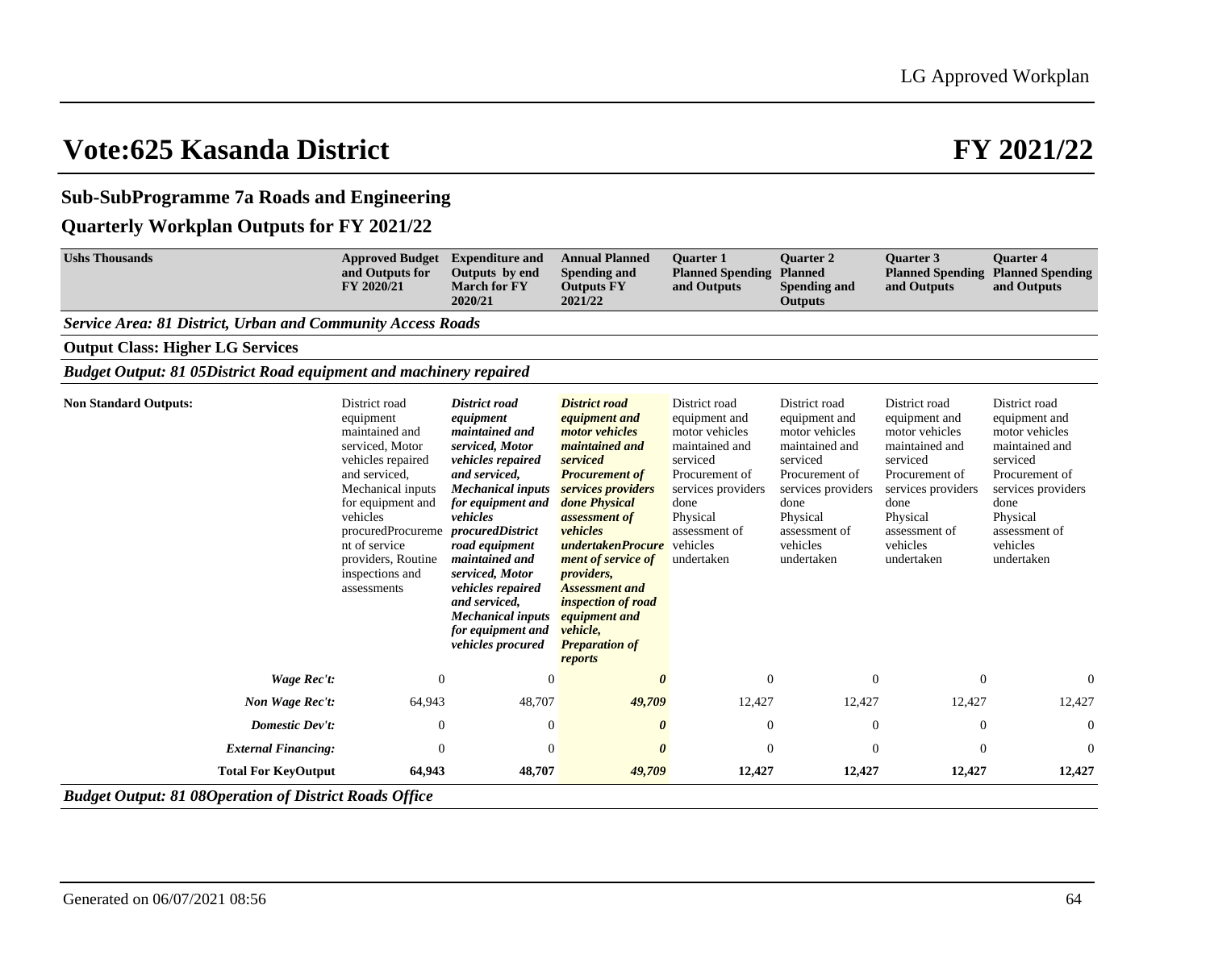| <b>Non Standard Outputs:</b>              | Salaries for staff<br>regularly paid,<br>Office bills and<br>expenses paid,<br>office inputs and<br>equipment<br>purchased, field<br>officers<br>facilitatedProcurem<br>ent of service<br>providers, routine<br>inspection and<br>monitoring,<br>Preparation of<br>reports and regular<br>meetings | <b>Salaries for staff</b><br>regularly paid,<br>Office bills and<br>expenses paid,<br>office inputs and<br>equipment<br>purchased, field<br>officers<br><i>facilitatedSalaries</i><br>for staff regularly<br>paid, Office bills<br>and expenses paid,<br>office inputs and<br>equipment<br>purchased, field<br>officers facilitated | Ofiice bills paid 4<br><b>Roads</b> committee<br>meetings held field<br><i>facilitation for</i><br>officers paid<br>Salaries paid to<br>staff Field reports<br><i>prepared Field</i><br><i>inspections</i><br>undertakenApprais<br>al of staff, Capacity undertaken<br><b>building to staff,</b><br><b>National</b><br>consultations, Staff<br><i>meetings, Field</i><br><i>inspections,</i><br><b>Preparation of</b><br>reports | Ofiice bills paid<br>Roads committee<br>meetings held<br>field facilitation for<br>officers paid<br>Salaries paid to<br>staff<br>Field reports<br>prepared<br>Field inspections | Ofiice bills paid<br>Roads committee<br>meeting held<br>field facilitation<br>for officers paid<br>Salaries paid to<br>staff<br>Field reports<br>prepared<br>Field inspections<br>undertaken | Office bills paid<br>Roads committee<br>meeting held<br>officers paid<br>Salaries paid to<br>staff<br>Field reports<br>prepared<br>Field inspections<br>undertaken | Office bills paid<br>Roads committee<br>meeting held<br>field facilitation for field facilitation for<br>officers paid<br>Salaries paid to<br>staff<br>Field reports<br>prepared<br>Field inspections<br>undertaken |
|-------------------------------------------|----------------------------------------------------------------------------------------------------------------------------------------------------------------------------------------------------------------------------------------------------------------------------------------------------|-------------------------------------------------------------------------------------------------------------------------------------------------------------------------------------------------------------------------------------------------------------------------------------------------------------------------------------|----------------------------------------------------------------------------------------------------------------------------------------------------------------------------------------------------------------------------------------------------------------------------------------------------------------------------------------------------------------------------------------------------------------------------------|---------------------------------------------------------------------------------------------------------------------------------------------------------------------------------|----------------------------------------------------------------------------------------------------------------------------------------------------------------------------------------------|--------------------------------------------------------------------------------------------------------------------------------------------------------------------|---------------------------------------------------------------------------------------------------------------------------------------------------------------------------------------------------------------------|
| Wage Rec't:                               | 112,176                                                                                                                                                                                                                                                                                            | 84,132                                                                                                                                                                                                                                                                                                                              | 74,437                                                                                                                                                                                                                                                                                                                                                                                                                           | 18,609                                                                                                                                                                          | 18,609                                                                                                                                                                                       | 18,609                                                                                                                                                             | 18,609                                                                                                                                                                                                              |
| Non Wage Rec't:                           | 28,376                                                                                                                                                                                                                                                                                             | 21,282                                                                                                                                                                                                                                                                                                                              | 22,811                                                                                                                                                                                                                                                                                                                                                                                                                           | 5,703                                                                                                                                                                           | 5,703                                                                                                                                                                                        | 5,703                                                                                                                                                              | 5,703                                                                                                                                                                                                               |
| Domestic Dev't:                           | $\boldsymbol{0}$                                                                                                                                                                                                                                                                                   | $\overline{0}$                                                                                                                                                                                                                                                                                                                      | 0                                                                                                                                                                                                                                                                                                                                                                                                                                | $\overline{0}$                                                                                                                                                                  | $\theta$                                                                                                                                                                                     | $\mathbf{0}$                                                                                                                                                       | $\mathbf{0}$                                                                                                                                                                                                        |
| <b>External Financing:</b>                | $\mathbf{0}$                                                                                                                                                                                                                                                                                       | $\Omega$                                                                                                                                                                                                                                                                                                                            | $\theta$                                                                                                                                                                                                                                                                                                                                                                                                                         | $\Omega$                                                                                                                                                                        | $\overline{0}$                                                                                                                                                                               | $\theta$                                                                                                                                                           | $\theta$                                                                                                                                                                                                            |
| <b>Total For KeyOutput</b>                | 140,552                                                                                                                                                                                                                                                                                            | 105,414                                                                                                                                                                                                                                                                                                                             | 97,248                                                                                                                                                                                                                                                                                                                                                                                                                           | 24,312                                                                                                                                                                          | 24,312                                                                                                                                                                                       | 24,312                                                                                                                                                             | 24,312                                                                                                                                                                                                              |
| <b>Output Class: Lower Local Services</b> |                                                                                                                                                                                                                                                                                                    |                                                                                                                                                                                                                                                                                                                                     |                                                                                                                                                                                                                                                                                                                                                                                                                                  |                                                                                                                                                                                 |                                                                                                                                                                                              |                                                                                                                                                                    |                                                                                                                                                                                                                     |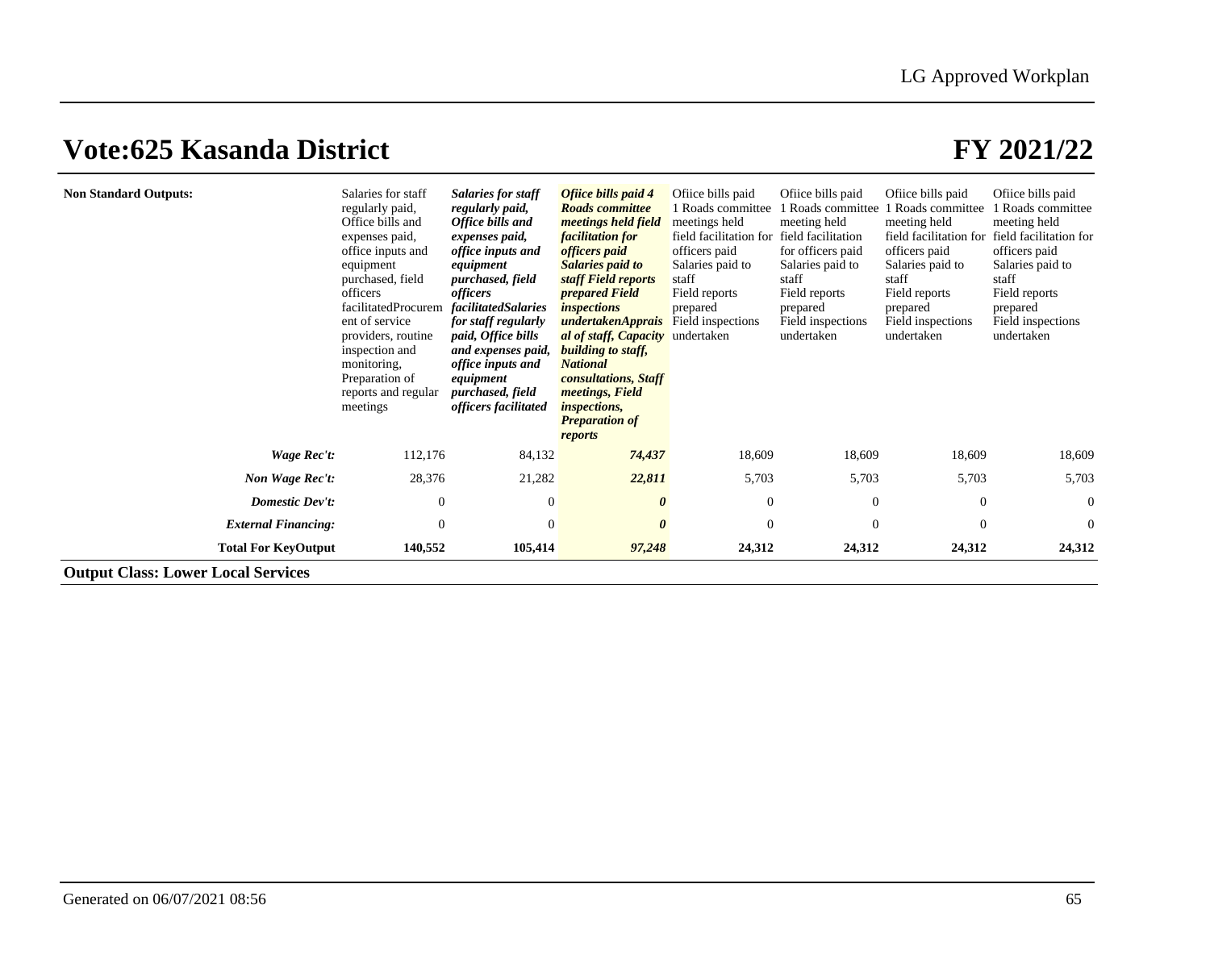| <b>Budget Output: 81 51 Community Access Road Maintenance (LLS)</b> |                            |        |              |                |                                                                                                                                                                        |                                                                                                                                                                                                   |                                                                                                                                                                                                   |                                                                                                                                                                        |                                                                                                                                                                                                                         |  |
|---------------------------------------------------------------------|----------------------------|--------|--------------|----------------|------------------------------------------------------------------------------------------------------------------------------------------------------------------------|---------------------------------------------------------------------------------------------------------------------------------------------------------------------------------------------------|---------------------------------------------------------------------------------------------------------------------------------------------------------------------------------------------------|------------------------------------------------------------------------------------------------------------------------------------------------------------------------|-------------------------------------------------------------------------------------------------------------------------------------------------------------------------------------------------------------------------|--|
| No of bottle necks removed from CARs                                |                            |        |              |                | 91 bottleneck per<br>sub-county<br>removed from the<br><b>CARs1</b> bottleneck<br>per sub-county<br>removed from the<br>CARS                                           | 9 Office bills paid<br>4 Roads committee<br>meetings held<br>field facilitation for<br>officers paid<br>Salaries paid to<br>staff<br>Field reports<br>prepared<br>Field inspections<br>undertaken | 9 Ofiice bills paid<br>4 Roads committee<br>meetings held<br>field facilitation<br>for officers paid<br>Salaries paid to<br>staff<br>Field reports<br>prepared<br>Field inspections<br>undertaken | 9Ofiice bills paid<br>4 Roads committee<br>meetings held<br>officers paid<br>Salaries paid to<br>staff<br>Field reports<br>prepared<br>Field inspections<br>undertaken | 90fiice bills paid<br>4 Roads committee<br>meetings held<br>field facilitation for field facilitation for<br>officers paid<br>Salaries paid to<br>staff<br>Field reports<br>prepared<br>Field inspections<br>undertaken |  |
| <b>Non Standard Outputs:</b>                                        |                            | n/an/a | n/an/a       |                | n/an/a                                                                                                                                                                 |                                                                                                                                                                                                   |                                                                                                                                                                                                   |                                                                                                                                                                        |                                                                                                                                                                                                                         |  |
|                                                                     | Wage Rec't:                |        | $\mathbf{0}$ | $\overline{0}$ | $\boldsymbol{\theta}$                                                                                                                                                  | $\theta$                                                                                                                                                                                          | $\overline{0}$                                                                                                                                                                                    | $\overline{0}$                                                                                                                                                         | $\theta$                                                                                                                                                                                                                |  |
|                                                                     | Non Wage Rec't:            |        | 79,972       | 59,979         | 71,095                                                                                                                                                                 | 17,774                                                                                                                                                                                            | 17,774                                                                                                                                                                                            | 17,774                                                                                                                                                                 | 17,774                                                                                                                                                                                                                  |  |
|                                                                     | <b>Domestic Dev't:</b>     |        | $\theta$     | $\theta$       | 0                                                                                                                                                                      | $\theta$                                                                                                                                                                                          | $\overline{0}$                                                                                                                                                                                    | $\mathbf{0}$                                                                                                                                                           | $\overline{0}$                                                                                                                                                                                                          |  |
|                                                                     | <b>External Financing:</b> |        | $\mathbf{0}$ | $\overline{0}$ | $\boldsymbol{\theta}$                                                                                                                                                  | $\theta$                                                                                                                                                                                          | $\overline{0}$                                                                                                                                                                                    | $\overline{0}$                                                                                                                                                         | $\theta$                                                                                                                                                                                                                |  |
|                                                                     | <b>Total For KeyOutput</b> |        | 79,972       | 59,979         | 71,095                                                                                                                                                                 | 17,774                                                                                                                                                                                            | 17,774                                                                                                                                                                                            | 17,774                                                                                                                                                                 | 17,774                                                                                                                                                                                                                  |  |
| <b>Budget Output: 81 56Urban unpaved roads Maintenance (LLS)</b>    |                            |        |              |                |                                                                                                                                                                        |                                                                                                                                                                                                   |                                                                                                                                                                                                   |                                                                                                                                                                        |                                                                                                                                                                                                                         |  |
| Length in Km of Urban unpaved roads<br>periodically maintained      |                            |        |              |                | 0n/aActivity not<br>planned                                                                                                                                            |                                                                                                                                                                                                   |                                                                                                                                                                                                   |                                                                                                                                                                        |                                                                                                                                                                                                                         |  |
| Length in Km of Urban unpaved roads<br>routinely maintained         |                            |        |              |                | 25Procurement of<br>service providers,<br><b>Field inspection,</b><br><b>Preparation of</b><br>reportsroutine<br>mechanized<br><i>maintenance on</i><br>selected roads |                                                                                                                                                                                                   |                                                                                                                                                                                                   |                                                                                                                                                                        |                                                                                                                                                                                                                         |  |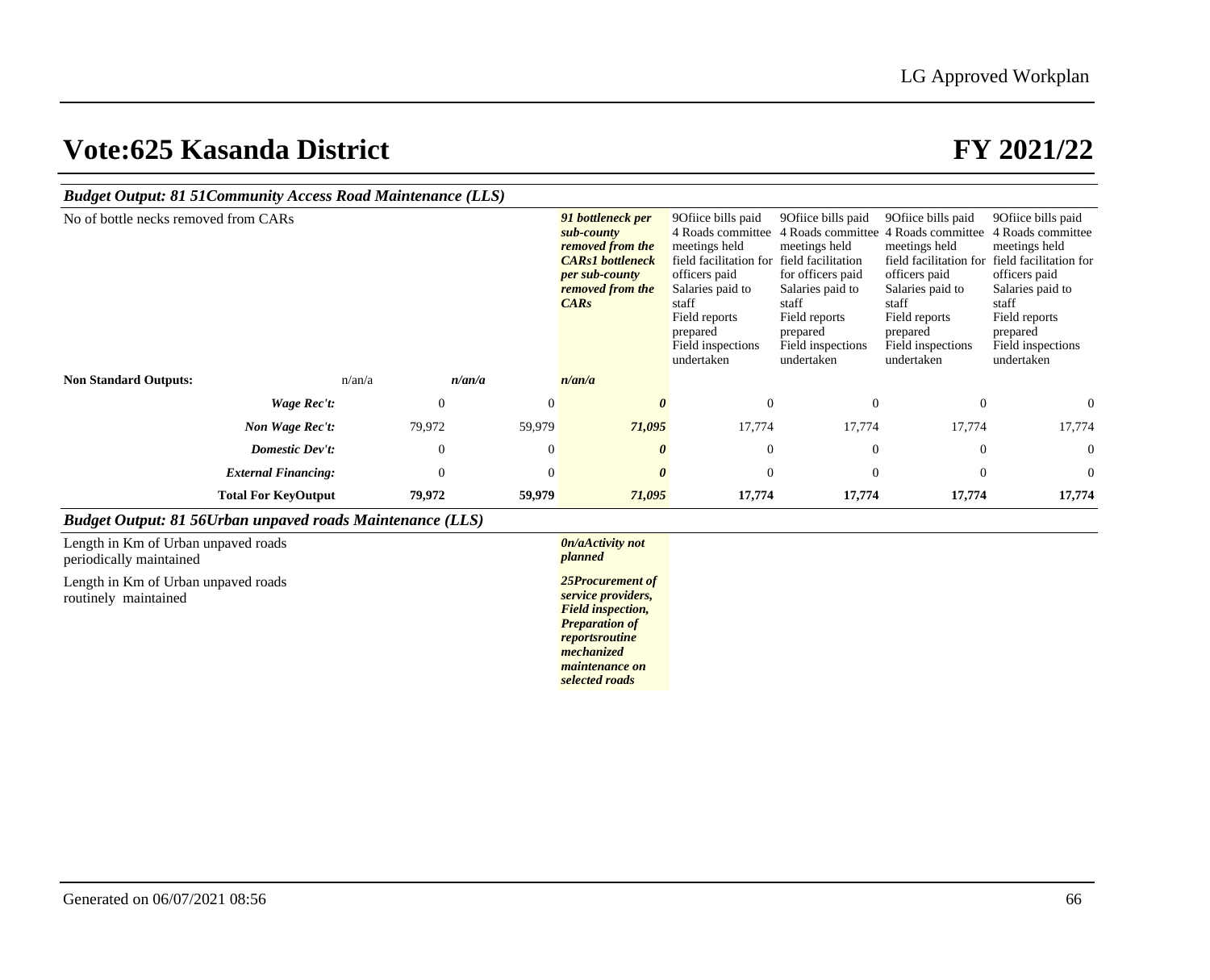| <b>Non Standard Outputs:</b>                                 | n/an/a         | n/an/a           | <b>Routine</b><br>mechanized<br>maintenance<br>carried out on all<br><b>Districts roads for</b><br>4 cycles on a<br>quarterly<br><b>basisProcurement</b><br>of service<br>providers, Field<br><i>inspection,</i><br><b>Preparation of</b><br>reports |                                                                           |                                                                                          |                                                                                          |                                                                                          |
|--------------------------------------------------------------|----------------|------------------|------------------------------------------------------------------------------------------------------------------------------------------------------------------------------------------------------------------------------------------------------|---------------------------------------------------------------------------|------------------------------------------------------------------------------------------|------------------------------------------------------------------------------------------|------------------------------------------------------------------------------------------|
| <b>Wage Rec't:</b>                                           | $\mathbf{0}$   | $\overline{0}$   | $\boldsymbol{\theta}$                                                                                                                                                                                                                                | $\theta$                                                                  | $\boldsymbol{0}$                                                                         | $\mathbf{0}$                                                                             | $\Omega$                                                                                 |
| Non Wage Rec't:                                              | 45,000         | 33,750           | 40,005                                                                                                                                                                                                                                               | 10,001                                                                    | 10,001                                                                                   | 10,001                                                                                   | 10,001                                                                                   |
| <b>Domestic Dev't:</b>                                       | $\theta$       | $\boldsymbol{0}$ | $\boldsymbol{\theta}$                                                                                                                                                                                                                                | $\overline{0}$                                                            | $\boldsymbol{0}$                                                                         | $\boldsymbol{0}$                                                                         | $\theta$                                                                                 |
| <b>External Financing:</b>                                   | $\overline{0}$ | $\overline{0}$   | $\boldsymbol{\theta}$                                                                                                                                                                                                                                | $\Omega$                                                                  | $\mathbf{0}$                                                                             | $\theta$                                                                                 | $\theta$                                                                                 |
| <b>Total For KeyOutput</b>                                   | 45,000         | 33,750           | 40,005                                                                                                                                                                                                                                               | 10,001                                                                    | 10,001                                                                                   | 10,001                                                                                   | 10,001                                                                                   |
| <b>Budget Output: 81 58District Roads Maintainence (URF)</b> |                |                  |                                                                                                                                                                                                                                                      |                                                                           |                                                                                          |                                                                                          |                                                                                          |
| Length in Km of District roads periodically<br>maintained    |                |                  | 20.3Procurement<br>of service<br>providers, Field<br><i>inspections.,</i><br><b>Preparation of</b><br>reports, Periodic<br>mantenance<br>carried out on<br>Kassanda-Kalamba<br>rd                                                                    | 20.3Periodic<br>mantenance carried<br>out on Kassanda-<br>Kalamba rd      | 20.3Periodic<br>mantenance<br>carried out on<br>Kassanda-<br>Kalamba rd                  | 20.3Periodic<br>mantenance carried<br>out on Kassanda-<br>Kalamba rd                     | 20.3Periodic<br>mantenance carried<br>out on Kassanda-<br>Kalamba rd                     |
| Length in Km of District roads routinely<br>maintained       |                |                  | <b>158Procurement of</b> 39.5Routine<br>service providers,<br><b>Field inspections.,</b><br><b>Preparation of</b><br>reports, Routine<br>mechanized<br>maintenance<br>carried out on<br>selected District<br>roads                                   | mechanized<br>maintenance<br>carried out on<br>selected District<br>roads | 39.5Routine<br>mechanized<br>maintenance<br>carried out on<br>selected District<br>roads | 39.5Routine<br>mechanized<br>maintenance<br>carried out on<br>selected District<br>roads | 39.5Routine<br>mechanized<br>maintenance<br>carried out on<br>selected District<br>roads |
| No. of bridges maintained                                    |                |                  | 0n/an/a                                                                                                                                                                                                                                              |                                                                           |                                                                                          |                                                                                          |                                                                                          |
|                                                              |                |                  |                                                                                                                                                                                                                                                      |                                                                           |                                                                                          |                                                                                          |                                                                                          |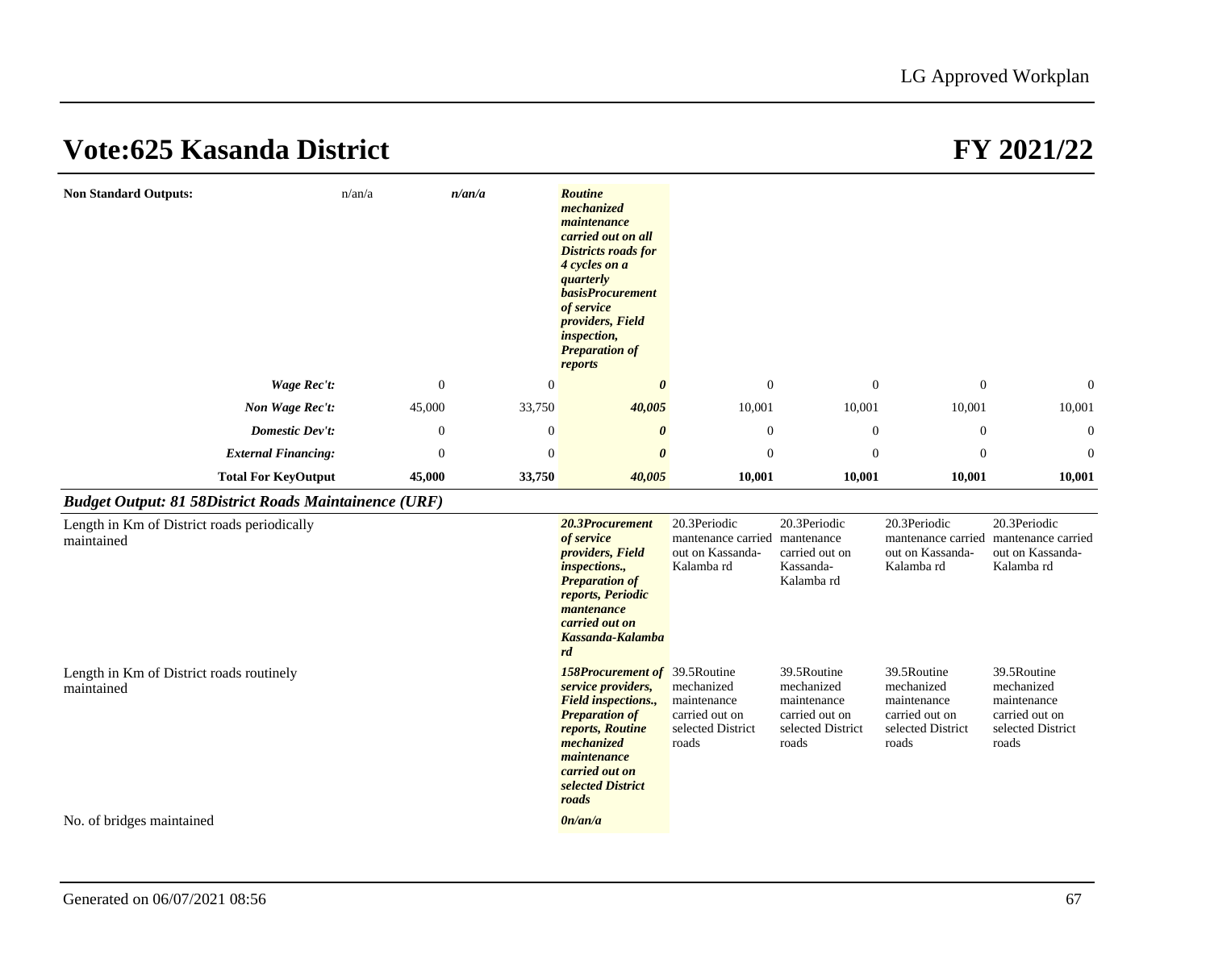| <b>Non Standard Outputs:</b>                          | n/an/a                                                                                                                                                             | n/an/a                                                                                                              | 4 Cycles of routine<br>manual<br>maintenance<br>carried out on<br>selected District<br>roads on a<br>quarterly<br>basisSelection of<br>road gangs,<br><b>Mentoring</b> and<br>capacity building<br>for the workers,<br><b>Field inspection,</b><br><b>Preparation of</b><br>reports | 1 Cycles of routine 1 Cycle of routine<br>manual<br>maintenance<br>carried out on<br>selected District<br>roads on a<br>quarterly basis | manual<br>maintenance<br>carried out on<br>selected District<br>roads on a<br>quarterly basis | 1 Cycle of routine<br>manual<br>maintenance<br>carried out on<br>selected District<br>roads on a<br>quarterly basis | 1 Cycles of routine<br>manual<br>maintenance<br>carried out on<br>selected District<br>roads on a<br>quarterly basis |
|-------------------------------------------------------|--------------------------------------------------------------------------------------------------------------------------------------------------------------------|---------------------------------------------------------------------------------------------------------------------|-------------------------------------------------------------------------------------------------------------------------------------------------------------------------------------------------------------------------------------------------------------------------------------|-----------------------------------------------------------------------------------------------------------------------------------------|-----------------------------------------------------------------------------------------------|---------------------------------------------------------------------------------------------------------------------|----------------------------------------------------------------------------------------------------------------------|
| Wage Rec't:                                           | $\mathbf{0}$                                                                                                                                                       | $\overline{0}$                                                                                                      | $\boldsymbol{\theta}$                                                                                                                                                                                                                                                               | $\theta$                                                                                                                                | $\mathbf{0}$                                                                                  | $\mathbf{0}$                                                                                                        | $\Omega$                                                                                                             |
| Non Wage Rec't:                                       | 416,443                                                                                                                                                            | 312,332                                                                                                             | 376,374                                                                                                                                                                                                                                                                             | 94,094                                                                                                                                  | 94,094                                                                                        | 94,094                                                                                                              | 94,094                                                                                                               |
| <b>Domestic Dev't:</b>                                | $\mathbf{0}$                                                                                                                                                       | $\overline{0}$                                                                                                      | 0                                                                                                                                                                                                                                                                                   | $\Omega$                                                                                                                                | $\Omega$                                                                                      | $\mathbf{0}$                                                                                                        | $\overline{0}$                                                                                                       |
| <b>External Financing:</b>                            | $\mathbf{0}$                                                                                                                                                       | $\overline{0}$                                                                                                      | <sub>0</sub>                                                                                                                                                                                                                                                                        | $\theta$                                                                                                                                | $\Omega$                                                                                      | $\overline{0}$                                                                                                      | $\Omega$                                                                                                             |
| <b>Total For KeyOutput</b>                            | 416,443                                                                                                                                                            | 312,332                                                                                                             | 376,374                                                                                                                                                                                                                                                                             | 94,094                                                                                                                                  | 94,094                                                                                        | 94,094                                                                                                              | 94,094                                                                                                               |
| <b>Service Area: 82 District Engineering Services</b> |                                                                                                                                                                    |                                                                                                                     |                                                                                                                                                                                                                                                                                     |                                                                                                                                         |                                                                                               |                                                                                                                     |                                                                                                                      |
| <b>Output Class: Higher LG Services</b>               |                                                                                                                                                                    |                                                                                                                     |                                                                                                                                                                                                                                                                                     |                                                                                                                                         |                                                                                               |                                                                                                                     |                                                                                                                      |
| <b>Budget Output: 82 01Buildings Maintenance</b>      |                                                                                                                                                                    |                                                                                                                     |                                                                                                                                                                                                                                                                                     |                                                                                                                                         |                                                                                               |                                                                                                                     |                                                                                                                      |
| <b>Non Standard Outputs:</b>                          | District office<br>buildings regularly<br>maintained<br>Procurement of<br>service providers,<br>regular inspection<br>and monitoring,<br>Preparation of<br>reports | <b>District office</b><br>buildings regularly<br>maintained District<br>office buildings<br>regularly<br>maintained |                                                                                                                                                                                                                                                                                     |                                                                                                                                         |                                                                                               |                                                                                                                     |                                                                                                                      |
| Wage Rec't:                                           | $\mathbf{0}$                                                                                                                                                       | $\overline{0}$                                                                                                      | O                                                                                                                                                                                                                                                                                   | $\mathbf{0}$                                                                                                                            | $\mathbf{0}$                                                                                  | $\mathbf{0}$                                                                                                        | 0                                                                                                                    |
| Non Wage Rec't:                                       | 54,561                                                                                                                                                             | 40,921                                                                                                              | 0                                                                                                                                                                                                                                                                                   | $\overline{0}$                                                                                                                          | $\theta$                                                                                      | $\theta$                                                                                                            | $\theta$                                                                                                             |
| <b>Domestic Dev't:</b>                                | $\mathbf{0}$                                                                                                                                                       | $\mathbf{0}$                                                                                                        |                                                                                                                                                                                                                                                                                     | $\theta$                                                                                                                                | $\Omega$                                                                                      | $\theta$                                                                                                            | $\Omega$                                                                                                             |
| <b>External Financing:</b>                            | $\mathbf{0}$                                                                                                                                                       | $\overline{0}$                                                                                                      | $\theta$                                                                                                                                                                                                                                                                            | $\mathbf{0}$                                                                                                                            | $\mathbf{0}$                                                                                  | $\overline{0}$                                                                                                      | $\theta$                                                                                                             |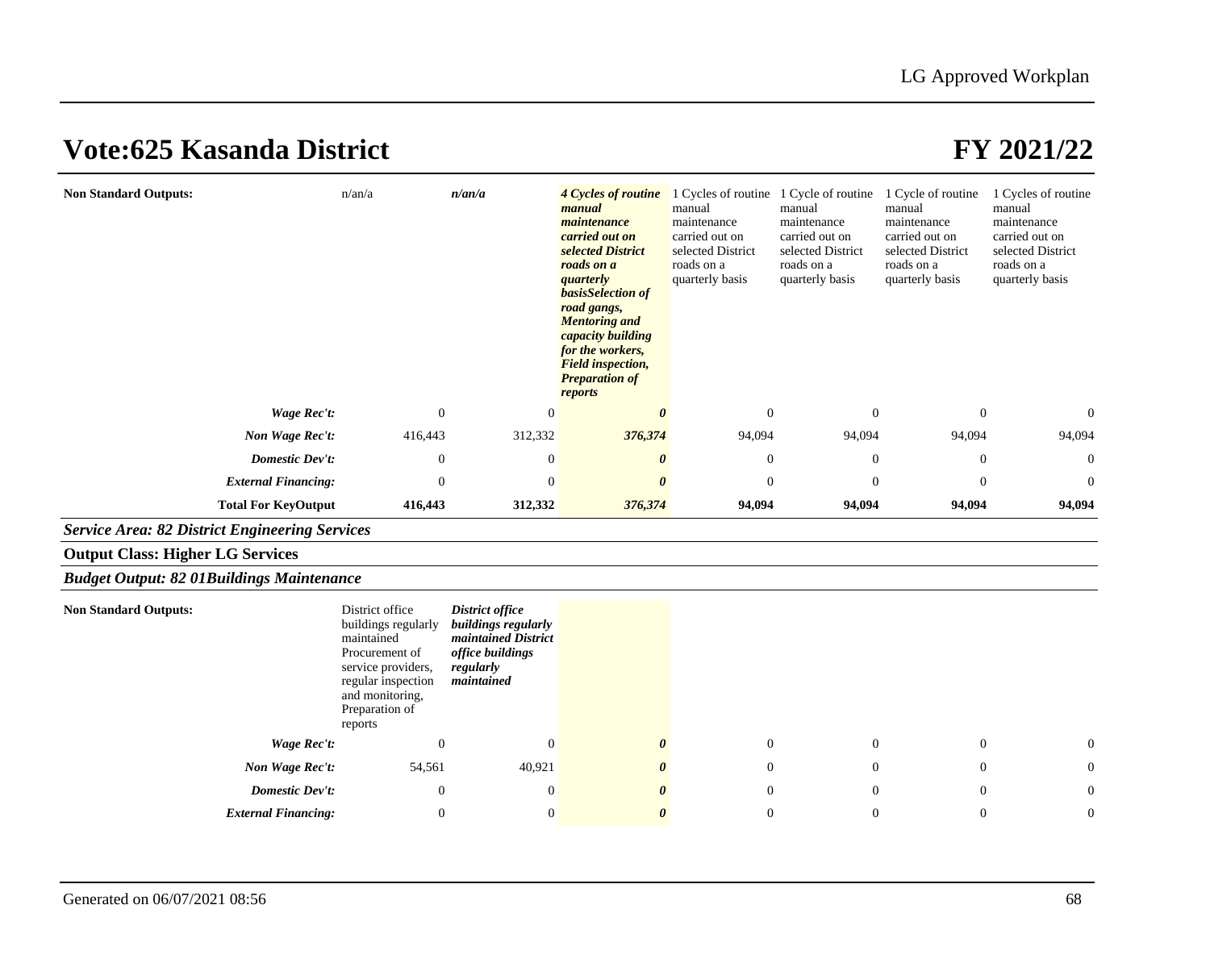| <b>Total For KeyOutput</b>                                   | 54,561         | 40,921           | $\boldsymbol{\theta}$                                                                                                                                                                                                                    | $\bf{0}$                                               | $\mathbf{0}$                                                                   | $\bf{0}$                                                        | $\bf{0}$                                                               |
|--------------------------------------------------------------|----------------|------------------|------------------------------------------------------------------------------------------------------------------------------------------------------------------------------------------------------------------------------------------|--------------------------------------------------------|--------------------------------------------------------------------------------|-----------------------------------------------------------------|------------------------------------------------------------------------|
| <b>Output Class: Capital Purchases</b>                       |                |                  |                                                                                                                                                                                                                                          |                                                        |                                                                                |                                                                 |                                                                        |
| <b>Budget Output: 82 81 Construction of public Buildings</b> |                |                  |                                                                                                                                                                                                                                          |                                                        |                                                                                |                                                                 |                                                                        |
| No. of Public Buildings Constructed                          |                |                  | <b>1Procurement of</b><br>service providers,<br><b>Field Inspection of</b><br>works, Preparation office block<br>of reports, Regular<br>site<br>meetingsPhased<br>completion of the<br><b>District</b><br>administration<br>office block | Phased completion<br>of the District<br>administration | Phased completion 1Phased<br>of the District<br>administration<br>office block | completion of the<br>District<br>administration<br>office block | Phased completion<br>of the District<br>administration<br>office block |
| <b>Non Standard Outputs:</b>                                 | n/an/a         | n/an/a           | n/an/a                                                                                                                                                                                                                                   |                                                        |                                                                                |                                                                 |                                                                        |
| Wage Rec't:                                                  | $\theta$       | $\mathbf{0}$     | 0                                                                                                                                                                                                                                        | $\overline{0}$                                         | $\overline{0}$                                                                 | $\overline{0}$                                                  | $\mathbf{0}$                                                           |
| Non Wage Rec't:                                              | $\Omega$       | $\theta$         | <sub>0</sub>                                                                                                                                                                                                                             | $\Omega$                                               | $\Omega$                                                                       | $\Omega$                                                        | $\Omega$                                                               |
| <b>Domestic Dev't:</b>                                       | 244,206        | 244,206          | 354,867                                                                                                                                                                                                                                  | 88,717                                                 | 88,717                                                                         | 88,717                                                          | 88,717                                                                 |
| <b>External Financing:</b>                                   | $\theta$       | $\boldsymbol{0}$ | $\boldsymbol{\theta}$                                                                                                                                                                                                                    | $\mathbf{0}$                                           | $\theta$                                                                       | $\boldsymbol{0}$                                                | $\mathbf{0}$                                                           |
| <b>Total For KeyOutput</b>                                   | 244,206        | 244,206          | 354,867                                                                                                                                                                                                                                  | 88,717                                                 | 88,717                                                                         | 88,717                                                          | 88,717                                                                 |
| Wage Rec't:                                                  | 112,176        | 84,132           | 74,437                                                                                                                                                                                                                                   | 18,609                                                 | 18,609                                                                         | 18,609                                                          | 18,609                                                                 |
| Non Wage Rec't:                                              | 689,295        | 516,971          | 559,995                                                                                                                                                                                                                                  | 139,999                                                | 139,999                                                                        | 139,999                                                         | 139,999                                                                |
| <b>Domestic Dev't:</b>                                       | 244,206        | 244,206          | 354,867                                                                                                                                                                                                                                  | 88,717                                                 | 88,717                                                                         | 88,717                                                          | 88,717                                                                 |
| <b>External Financing:</b>                                   | $\overline{0}$ | $\theta$         | $\theta$                                                                                                                                                                                                                                 | $\overline{0}$                                         | $\Omega$                                                                       | $\Omega$                                                        | $\Omega$                                                               |
| <b>Total For WorkPlan</b>                                    | 1,045,677      | 845,309          | 989,299                                                                                                                                                                                                                                  | 247,325                                                | 247,325                                                                        | 247,325                                                         | 247,325                                                                |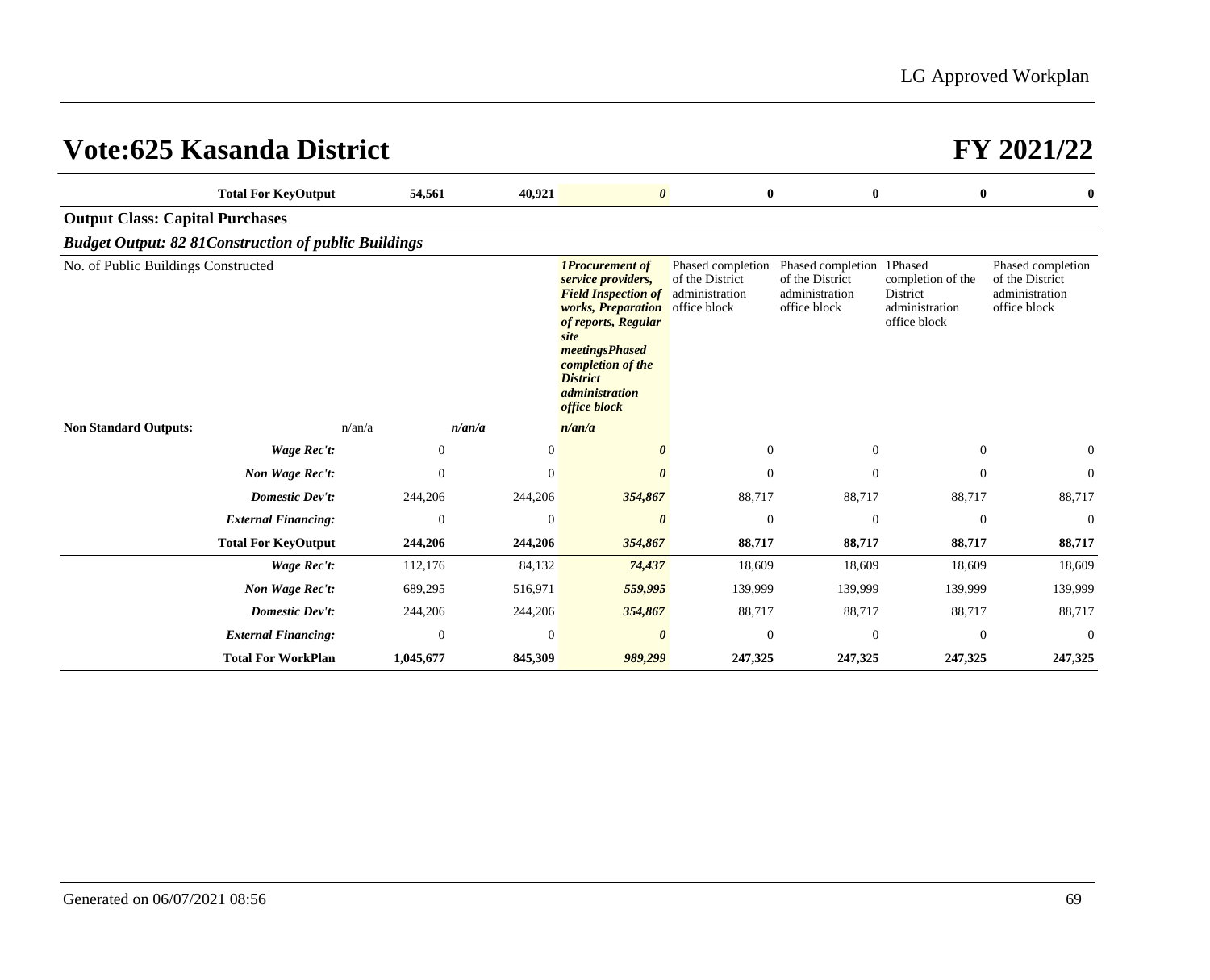## **Sub-SubProgramme 7b Water**

## **Quarterly Workplan Outputs for FY 2021/22**

| <b>Ushs Thousands</b>                                     | <b>Approved Budget</b> Expenditure and<br>and Outputs for<br><b>FY 2020/21</b> | Outputs by end<br><b>March for FY</b><br>2020/21 | <b>Annual Planned</b><br>Spending and<br><b>Outputs FY</b><br>2021/22 | <b>Ouarter 1</b><br><b>Planned Spending Planned</b><br>and Outputs | <b>Ouarter 2</b><br><b>Spending and</b><br><b>Outputs</b> | <b>Ouarter 3</b><br>and Outputs | <b>Ouarter 4</b><br><b>Planned Spending Planned Spending</b><br>and Outputs |
|-----------------------------------------------------------|--------------------------------------------------------------------------------|--------------------------------------------------|-----------------------------------------------------------------------|--------------------------------------------------------------------|-----------------------------------------------------------|---------------------------------|-----------------------------------------------------------------------------|
| <b>Service Area: 81 Rural Water Supply and Sanitation</b> |                                                                                |                                                  |                                                                       |                                                                    |                                                           |                                 |                                                                             |
| <b>Output Class: Higher LG Services</b>                   |                                                                                |                                                  |                                                                       |                                                                    |                                                           |                                 |                                                                             |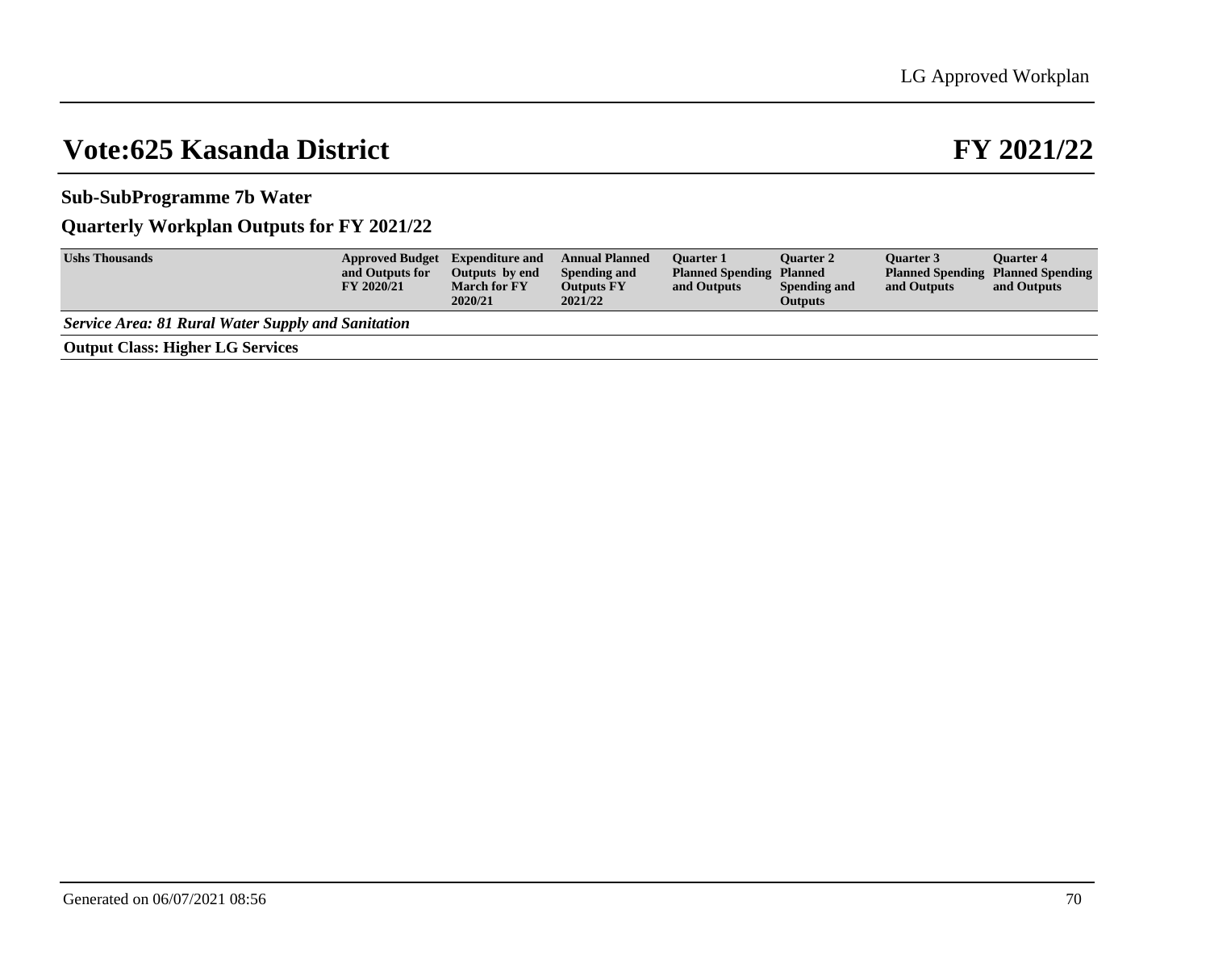| <b>Budget Output: 81 010 peration of the District Water Office</b> |  |  |  |
|--------------------------------------------------------------------|--|--|--|
|                                                                    |  |  |  |

| <b>Non Standard Outputs:</b> | Office vehicles<br>maintained for 12<br>months, Office bills <i>months</i> , Office<br>and expenses paid<br>for 12 months,<br>Salaries for office<br>staff paid for 12<br>months,<br>Procurement of<br>service providers,<br>Field inspections,<br>Staff meetings,<br>Staff performance<br>assessment and<br>appraisal,<br>Preparation reports, <i>months</i> ,<br>Dissemination of<br>informationSalaries<br>for all water office<br>staff paid for 12<br>months, Office bills<br>and expenses paid<br>for 12 months,<br>Office vehicles and<br>equipment<br>maintained for 12<br>months | Office vehicles<br>maintained for 3<br>bills and expenses<br>paid for 3 months,<br>Salaries for office<br>staff paid for 3<br>months, Office<br>vehicles<br>maintained for 3<br>months, Office<br>bills and expenses<br>paid for 3 months,<br>Salaries for office<br>staff paid for 3 | <b>Staff salaries paid</b><br>water office<br>managed Staff<br>salaries payment<br>water office<br>management | Staff salaries paid<br>water office<br>managed | Staff salaries paid<br>water office<br>managed | Staff salaries paid<br>water office<br>managed | Staff salaries paid<br>water office<br>managed |
|------------------------------|-------------------------------------------------------------------------------------------------------------------------------------------------------------------------------------------------------------------------------------------------------------------------------------------------------------------------------------------------------------------------------------------------------------------------------------------------------------------------------------------------------------------------------------------------------------------------------------------|---------------------------------------------------------------------------------------------------------------------------------------------------------------------------------------------------------------------------------------------------------------------------------------|---------------------------------------------------------------------------------------------------------------|------------------------------------------------|------------------------------------------------|------------------------------------------------|------------------------------------------------|
| <b>Wage Rec't:</b>           | 43,304                                                                                                                                                                                                                                                                                                                                                                                                                                                                                                                                                                                    | 32,478                                                                                                                                                                                                                                                                                | 30,677                                                                                                        | 7,669                                          | 7,669                                          | 7,669                                          | 7,669                                          |
| Non Wage Rec't:              | 10,014                                                                                                                                                                                                                                                                                                                                                                                                                                                                                                                                                                                    | 7,510                                                                                                                                                                                                                                                                                 | 10,010                                                                                                        | 2,503                                          | 2,503                                          | 2,503                                          | 2,503                                          |
| <b>Domestic Dev't:</b>       | $\boldsymbol{0}$                                                                                                                                                                                                                                                                                                                                                                                                                                                                                                                                                                          | $\boldsymbol{0}$                                                                                                                                                                                                                                                                      | 0                                                                                                             | $\boldsymbol{0}$                               | $\theta$                                       | $\mathbf{0}$                                   | $\theta$                                       |
| <b>External Financing:</b>   | $\mathbf{0}$                                                                                                                                                                                                                                                                                                                                                                                                                                                                                                                                                                              | $\theta$                                                                                                                                                                                                                                                                              | $\boldsymbol{\theta}$                                                                                         | $\overline{0}$                                 | $\overline{0}$                                 | $\mathbf{0}$                                   | $\theta$                                       |
| <b>Total For KeyOutput</b>   | 53,318                                                                                                                                                                                                                                                                                                                                                                                                                                                                                                                                                                                    | 39,988                                                                                                                                                                                                                                                                                | 40,687                                                                                                        | 10,172                                         | 10,172                                         | 10,172                                         | 10,172                                         |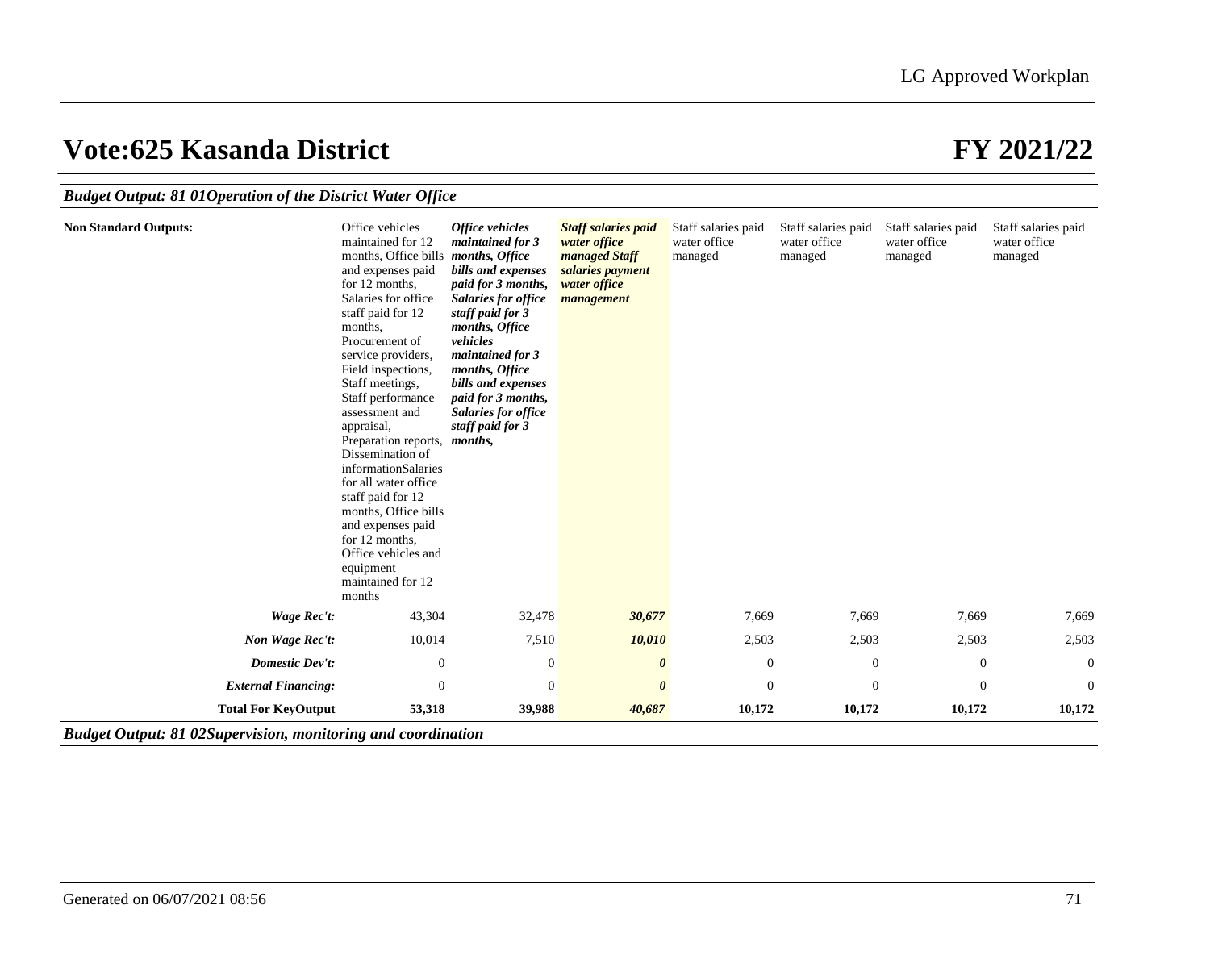No. of supervision visits during and after construction

| 12Monthly and<br>routine visits<br>carried out to all<br>existing facilities<br>and also to new<br>ones before, during<br>and after<br><i>construction</i><br><b>Field inspections,</b><br><i>preparation of</i><br><i>inspection reports,</i><br><b>Procurement of</b><br>service providers,<br><b>Routine</b> assessment<br>of facilities Monthly of facilities<br>and routine visits<br>carried out to all<br>existing facilities<br>and also to new<br>ones before, during<br>and after<br><i>construction</i><br><b>Field inspections,</b><br><i>preparation of</i><br><i>inspection reports,</i><br><b>Procurement of</b><br>service providers,<br><b>Routine</b> assessment<br>of facilities | 3Monthly and<br>routine visits<br>carried out to all<br>existing facilities<br>and also to new<br>ones before, during<br>and after<br>construction<br>Field inspections,<br>preparation of<br>inspection reports,<br>Procurement of<br>service providers,<br>Routine assessment Routine | 4Monthly and<br>routine visits<br>carried out to all<br>existing facilities<br>and also to new<br>ones before,<br>during and after<br>construction<br>Field inspections,<br>preparation of<br>inspection reports,<br>Procurement of<br>service providers,<br>assessment of<br>facilities | 3Monthly and<br>routine visits<br>carried out to all<br>existing facilities<br>and also to new<br>ones before, during<br>and after<br>construction<br>Field inspections,<br>preparation of<br>inspection reports,<br>Procurement of<br>service providers,<br>Routine assessment<br>of facilities | 3Monthly and<br>routine visits<br>carried out to all<br>existing facilities<br>and also to new<br>ones before, during<br>and after<br>construction<br>Field inspections,<br>preparation of<br>inspection reports,<br>Procurement of<br>service providers,<br>Routine assessment<br>of facilities |
|-----------------------------------------------------------------------------------------------------------------------------------------------------------------------------------------------------------------------------------------------------------------------------------------------------------------------------------------------------------------------------------------------------------------------------------------------------------------------------------------------------------------------------------------------------------------------------------------------------------------------------------------------------------------------------------------------------|-----------------------------------------------------------------------------------------------------------------------------------------------------------------------------------------------------------------------------------------------------------------------------------------|------------------------------------------------------------------------------------------------------------------------------------------------------------------------------------------------------------------------------------------------------------------------------------------|--------------------------------------------------------------------------------------------------------------------------------------------------------------------------------------------------------------------------------------------------------------------------------------------------|--------------------------------------------------------------------------------------------------------------------------------------------------------------------------------------------------------------------------------------------------------------------------------------------------|
|-----------------------------------------------------------------------------------------------------------------------------------------------------------------------------------------------------------------------------------------------------------------------------------------------------------------------------------------------------------------------------------------------------------------------------------------------------------------------------------------------------------------------------------------------------------------------------------------------------------------------------------------------------------------------------------------------------|-----------------------------------------------------------------------------------------------------------------------------------------------------------------------------------------------------------------------------------------------------------------------------------------|------------------------------------------------------------------------------------------------------------------------------------------------------------------------------------------------------------------------------------------------------------------------------------------|--------------------------------------------------------------------------------------------------------------------------------------------------------------------------------------------------------------------------------------------------------------------------------------------------|--------------------------------------------------------------------------------------------------------------------------------------------------------------------------------------------------------------------------------------------------------------------------------------------------|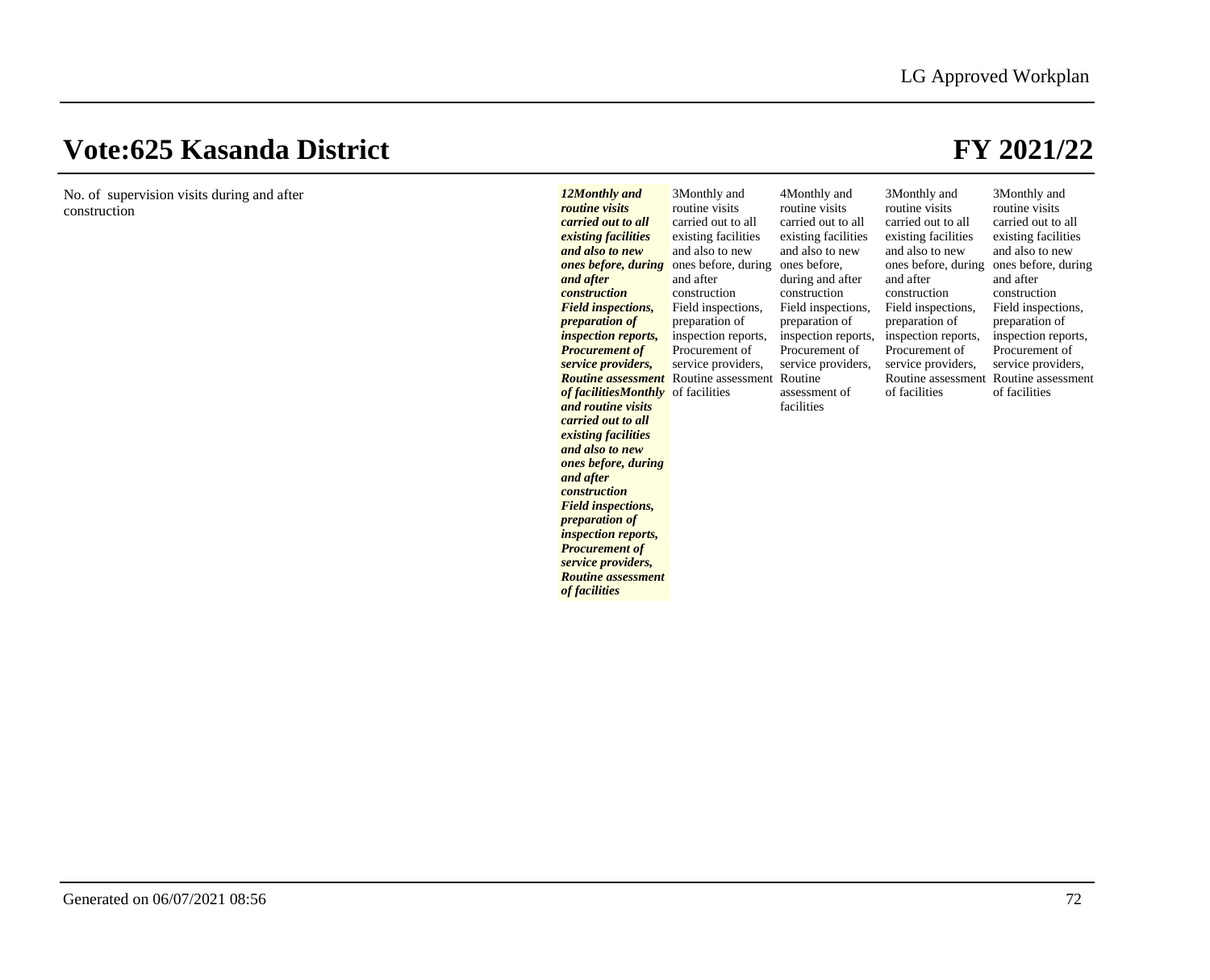| No. of District Water Supply and Sanitation | 44 meetings held         | 14 meetings held                                         | 14 meetings held              | 14 meetings held                          | 14 meetings held                          |
|---------------------------------------------|--------------------------|----------------------------------------------------------|-------------------------------|-------------------------------------------|-------------------------------------------|
| <b>Coordination Meetings</b>                |                          | on a quarterly basis on a quarterly basis on a quarterly |                               |                                           | on a quarterly basis on a quarterly basis |
|                                             |                          | <b>for all stakeholders</b> for all stakeholders         | basis for all<br>stakeholders | for all stakeholders for all stakeholders |                                           |
|                                             | <b>Field inspection,</b> | Field inspection,                                        |                               | Field inspection,                         | Field inspection,                         |
|                                             | <b>Discussion and</b>    | Discussion and                                           | Field inspection,             | Discussion and                            | Discussion and                            |
|                                             | analysis of field        | analysis of field                                        | Discussion and                | analysis of field                         | analysis of field                         |
|                                             | findings, Feedback       | findings, Feedback                                       | analysis of field             | findings, Feedback                        | findings, Feedback                        |
|                                             | giving to the            | giving to the                                            | findings, Feedback            | giving to the                             | giving to the                             |
|                                             | <i>communities,</i>      | communities.                                             | giving to the                 | communities.                              | communities,                              |
|                                             | <b>Community</b>         | Community                                                | communities,                  | Community                                 | Community                                 |
|                                             | <i>mentoring and</i>     | mentoring and                                            | Community                     | mentoring and                             | mentoring and                             |
|                                             | training4 meetings       | training                                                 | mentoring and                 | training                                  | training                                  |
|                                             | held on a quarterly      |                                                          | training                      |                                           |                                           |
|                                             | basis for all            |                                                          |                               |                                           |                                           |
|                                             | stakeholders             |                                                          |                               |                                           |                                           |
|                                             |                          |                                                          |                               |                                           |                                           |
|                                             | <b>Field inspection,</b> |                                                          |                               |                                           |                                           |
|                                             | <b>Discussion and</b>    |                                                          |                               |                                           |                                           |
|                                             | analysis of field        |                                                          |                               |                                           |                                           |
|                                             | findings, Feedback       |                                                          |                               |                                           |                                           |
|                                             | giving to the            |                                                          |                               |                                           |                                           |
|                                             | <i>communities.</i>      |                                                          |                               |                                           |                                           |
|                                             | <b>Community</b>         |                                                          |                               |                                           |                                           |
|                                             | mentoring and            |                                                          |                               |                                           |                                           |
|                                             | training                 |                                                          |                               |                                           |                                           |
|                                             |                          |                                                          |                               |                                           |                                           |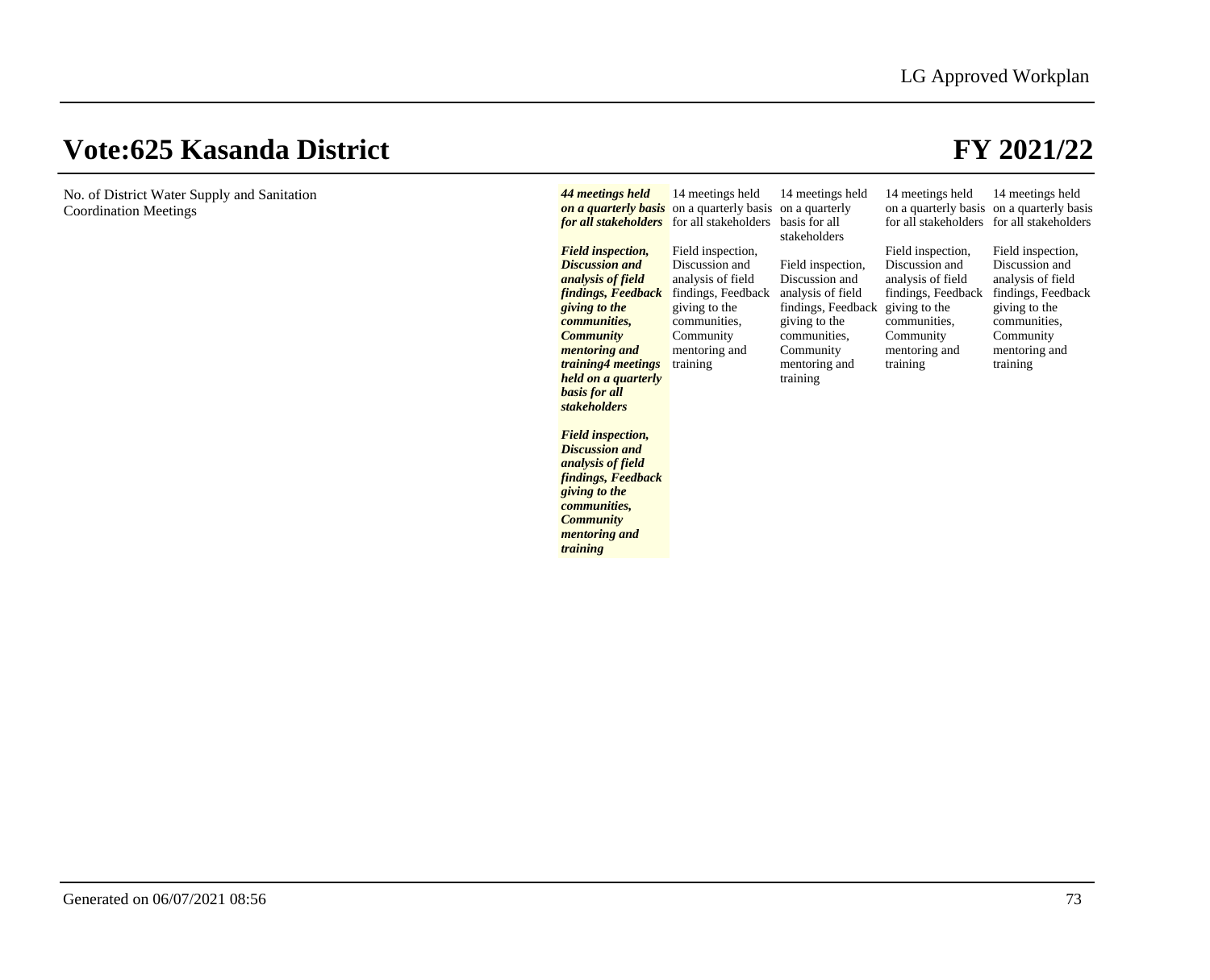No. of Mandatory Public notices displayed with financial information (release and expenditure)

| <i><b>4Notices of funds</b></i><br>received and sector<br><i>achievements</i><br>displayed at all<br><i>public notice</i><br>boards on a<br><i><b>quarterly basis</b></i><br><b>Preparation and</b><br>analysis of data,<br><i>printing and</i><br><i>photocopying,</i><br>sharing and display<br>at the different<br><i>public notice</i><br><b>boardsNotices</b> of<br>funds received and<br>sector<br><i>achievements</i><br>displayed at all<br><i>public notice</i><br>boards on a<br><i><b>quarterly basis</b></i><br><b>Preparation and</b><br>analysis of data,<br>printing and<br><i>photocopying,</i><br>sharing and display<br>at the different<br><i>public notice</i> | 1 Notices of funds<br>received and sector<br>achievements<br>displayed at all<br>public notice<br>boards on a<br>quarterly basis<br>Preparation and<br>analysis of data,<br>printing and<br>photocopying,<br>sharing and display<br>at the different<br>public notice<br>boards | 1 Notices of funds<br>achievements<br>displayed at all<br>public notice<br>boards on a<br>quarterly basis<br>Preparation and<br>analysis of data,<br>printing and<br>photocopying,<br>sharing and<br>display at the<br>different public<br>notice boards | 1 Notices of funds<br>received and sector received and sector<br>achievements<br>displayed at all<br>public notice<br>boards on a<br>quarterly basis<br>Preparation and<br>analysis of data,<br>printing and<br>photocopying,<br>sharing and display<br>at the different<br>public notice<br>boards | 1Notices of funds<br>received and sector<br>achievements<br>displayed at all<br>public notice<br>boards on a<br>quarterly basis<br>Preparation and<br>analysis of data,<br>printing and<br>photocopying,<br>sharing and display<br>at the different<br>public notice<br>boards |
|------------------------------------------------------------------------------------------------------------------------------------------------------------------------------------------------------------------------------------------------------------------------------------------------------------------------------------------------------------------------------------------------------------------------------------------------------------------------------------------------------------------------------------------------------------------------------------------------------------------------------------------------------------------------------------|---------------------------------------------------------------------------------------------------------------------------------------------------------------------------------------------------------------------------------------------------------------------------------|----------------------------------------------------------------------------------------------------------------------------------------------------------------------------------------------------------------------------------------------------------|-----------------------------------------------------------------------------------------------------------------------------------------------------------------------------------------------------------------------------------------------------------------------------------------------------|--------------------------------------------------------------------------------------------------------------------------------------------------------------------------------------------------------------------------------------------------------------------------------|
| <b>boards</b><br>0n/an/a                                                                                                                                                                                                                                                                                                                                                                                                                                                                                                                                                                                                                                                           | n/a                                                                                                                                                                                                                                                                             | n/a                                                                                                                                                                                                                                                      | n/a                                                                                                                                                                                                                                                                                                 | n/a                                                                                                                                                                                                                                                                            |
|                                                                                                                                                                                                                                                                                                                                                                                                                                                                                                                                                                                                                                                                                    |                                                                                                                                                                                                                                                                                 |                                                                                                                                                                                                                                                          |                                                                                                                                                                                                                                                                                                     |                                                                                                                                                                                                                                                                                |

No. of sources tested for water quality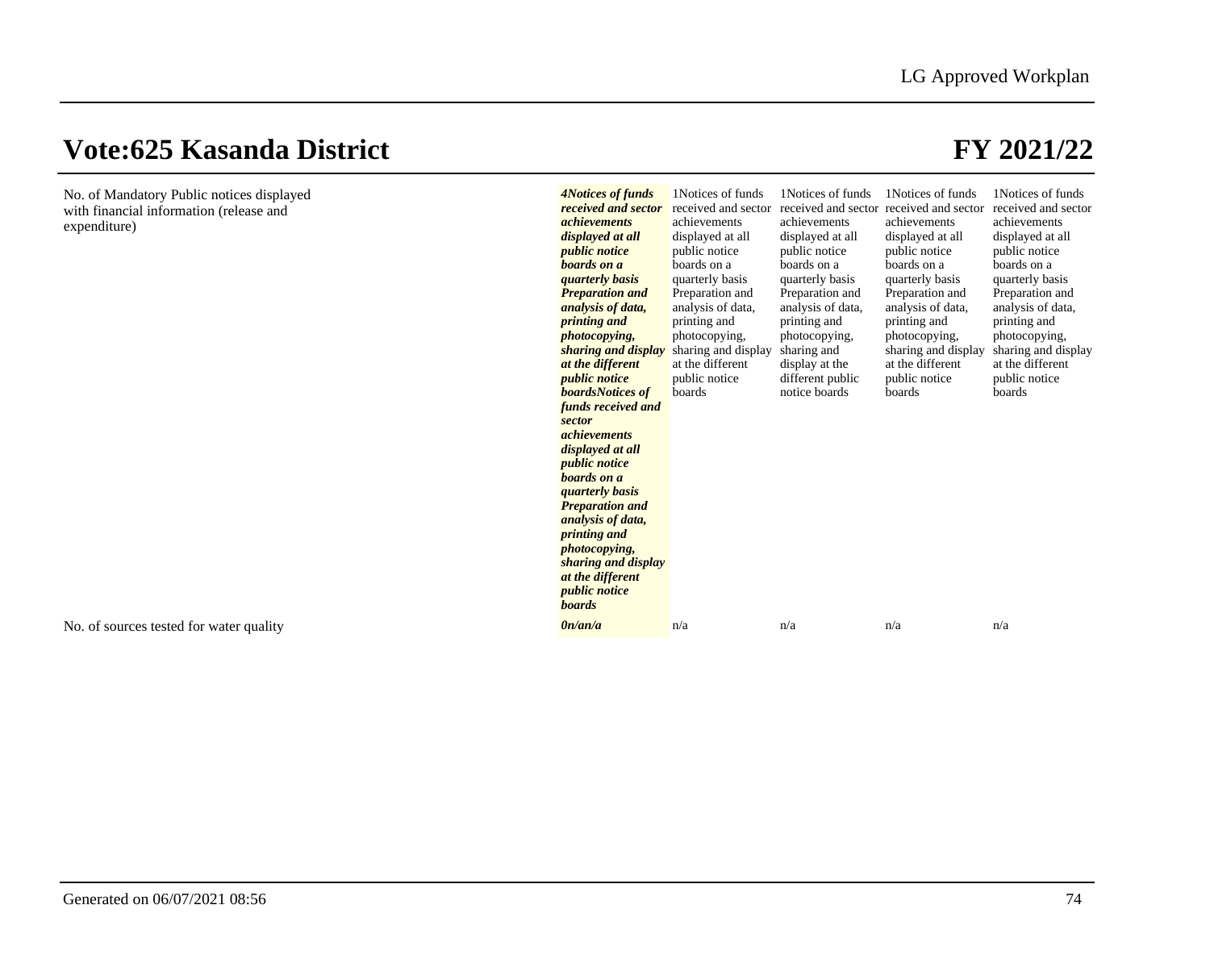| No. of water points tested for quality |                                                                                                                                                                                                                       |                  | 5525 newly<br>constructed water<br>sources and 30<br>selected existing<br><i>facilities</i><br><b>Sample collection</b><br>from the field,<br><b>Laboratory tests</b><br>and analysis, Data<br>analysis, giving of<br>feedback to<br><i>communities,</i><br>mentoring and<br><i>training of</i><br><i>communities25</i><br>newly constructed<br>water sources and<br>30 selected existing<br><i>facilities</i><br><b>Sample collection</b><br>from the field,<br><b>Laboratory</b> tests<br>and analysis, Data<br>analysis, giving of<br>feedback to<br>communities,<br>mentoring and<br>training of<br>communities | 1525 newly<br>constructed water<br>sources and 30<br>selected existing<br>facilities<br>Sample collection<br>from the field.<br>Laboratory tests<br>and analysis, Data<br>analysis, giving of<br>feedback to<br>communities.<br>mentoring and<br>training of<br>communities | 1525 newly<br>constructed water<br>sources and 30<br>selected existing<br>facilities<br>Sample collection<br>from the field,<br>Laboratory tests<br>and analysis, Data<br>analysis, giving of<br>feedback to<br>communities,<br>mentoring and<br>training of<br>communities | 1525 newly<br>constructed water<br>sources and 30<br>selected existing<br>facilities<br>Sample collection<br>from the field.<br>Laboratory tests<br>and analysis, Data<br>analysis, giving of<br>feedback to<br>communities.<br>mentoring and<br>training of<br>communities | 1025 newly<br>constructed water<br>sources and 30<br>selected existing<br>facilities<br>Sample collection<br>from the field,<br>Laboratory tests<br>and analysis, Data<br>analysis, giving of<br>feedback to<br>communities,<br>mentoring and<br>training of<br>communities |
|----------------------------------------|-----------------------------------------------------------------------------------------------------------------------------------------------------------------------------------------------------------------------|------------------|---------------------------------------------------------------------------------------------------------------------------------------------------------------------------------------------------------------------------------------------------------------------------------------------------------------------------------------------------------------------------------------------------------------------------------------------------------------------------------------------------------------------------------------------------------------------------------------------------------------------|-----------------------------------------------------------------------------------------------------------------------------------------------------------------------------------------------------------------------------------------------------------------------------|-----------------------------------------------------------------------------------------------------------------------------------------------------------------------------------------------------------------------------------------------------------------------------|-----------------------------------------------------------------------------------------------------------------------------------------------------------------------------------------------------------------------------------------------------------------------------|-----------------------------------------------------------------------------------------------------------------------------------------------------------------------------------------------------------------------------------------------------------------------------|
| <b>Non Standard Outputs:</b>           | Data collection and $n/an/a$<br>update done on a<br>quarterly basisField<br>inspections, Data<br>collection and<br>analysis, Feedback<br>dissemination to<br>the community,<br>Community<br>mentoring and<br>training |                  | N/AN/A                                                                                                                                                                                                                                                                                                                                                                                                                                                                                                                                                                                                              | N/A                                                                                                                                                                                                                                                                         | N/A                                                                                                                                                                                                                                                                         | N/A                                                                                                                                                                                                                                                                         | N/A                                                                                                                                                                                                                                                                         |
| Wage Rec't:                            | $\mathbf{0}$                                                                                                                                                                                                          | $\boldsymbol{0}$ | $\boldsymbol{\theta}$                                                                                                                                                                                                                                                                                                                                                                                                                                                                                                                                                                                               | $\mathbf{0}$                                                                                                                                                                                                                                                                | $\mathbf{0}$                                                                                                                                                                                                                                                                | $\mathbf{0}$                                                                                                                                                                                                                                                                | $\mathbf{0}$                                                                                                                                                                                                                                                                |
| Non Wage Rec't:                        | 27,848                                                                                                                                                                                                                | 20,886           | 27,952                                                                                                                                                                                                                                                                                                                                                                                                                                                                                                                                                                                                              | 6,988                                                                                                                                                                                                                                                                       | 6,988                                                                                                                                                                                                                                                                       | 6,988                                                                                                                                                                                                                                                                       | 6,988                                                                                                                                                                                                                                                                       |
| <b>Domestic Dev't:</b>                 | $\boldsymbol{0}$                                                                                                                                                                                                      | $\boldsymbol{0}$ | $\boldsymbol{\theta}$                                                                                                                                                                                                                                                                                                                                                                                                                                                                                                                                                                                               | $\mathbf{0}$                                                                                                                                                                                                                                                                | $\mathbf{0}$                                                                                                                                                                                                                                                                | $\boldsymbol{0}$                                                                                                                                                                                                                                                            | $\boldsymbol{0}$                                                                                                                                                                                                                                                            |
| <b>External Financing:</b>             | $\boldsymbol{0}$                                                                                                                                                                                                      | $\boldsymbol{0}$ | $\boldsymbol{\theta}$                                                                                                                                                                                                                                                                                                                                                                                                                                                                                                                                                                                               | $\boldsymbol{0}$                                                                                                                                                                                                                                                            | $\mathbf{0}$                                                                                                                                                                                                                                                                | $\boldsymbol{0}$                                                                                                                                                                                                                                                            | $\boldsymbol{0}$                                                                                                                                                                                                                                                            |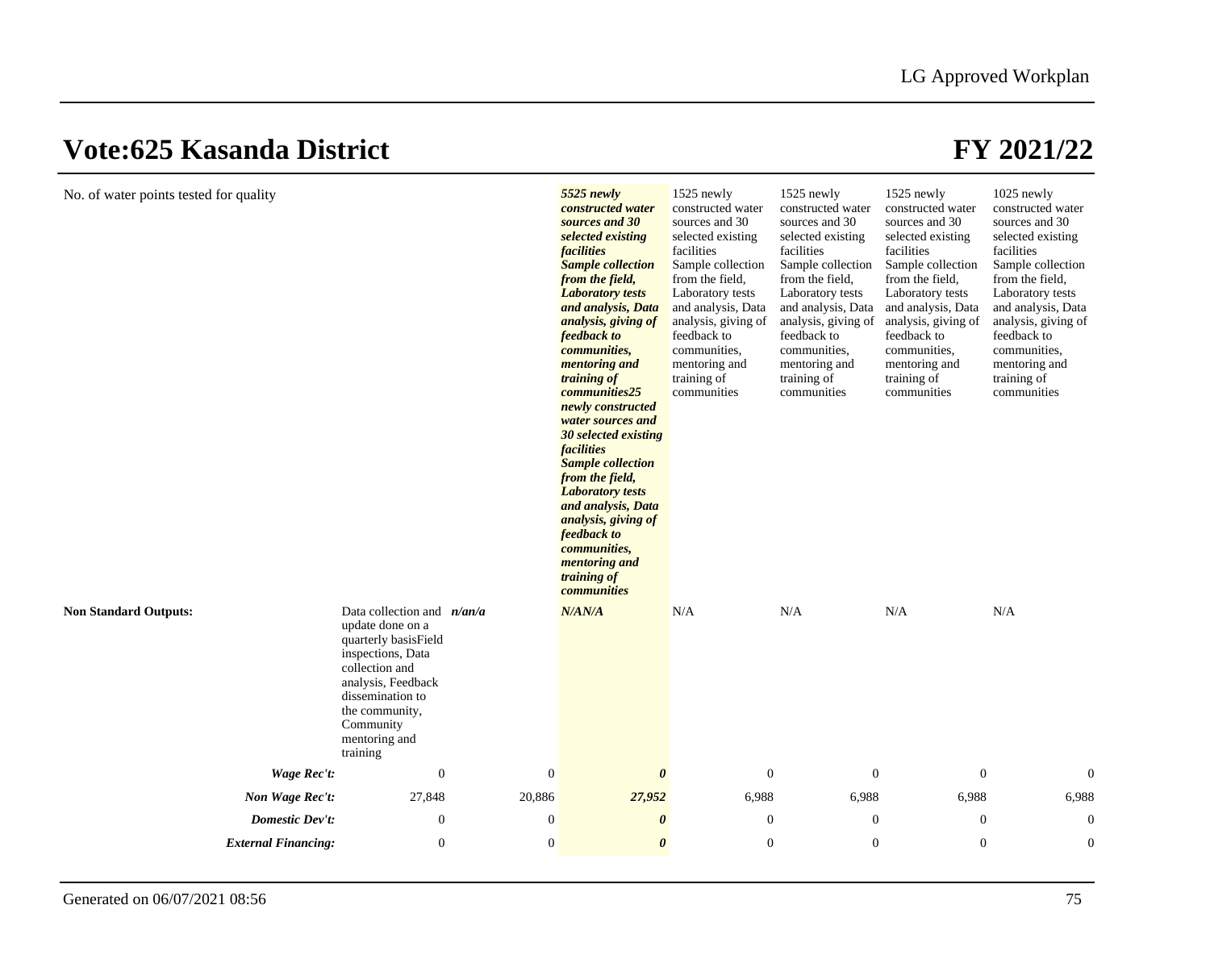|                                                                                                                                         | <b>Total For KeyOutput</b> | 27,848 | 20,886 | 27,952                                                                                                                                                                                                                                                                                                                                                                                                                                                                                                                                              | 6,988                                                                                                                                                                                        | 6,988                                                                                                                                                                                           | 6,988                                                                                                                                                                                        | 6,988                                                                                                                                                                                        |
|-----------------------------------------------------------------------------------------------------------------------------------------|----------------------------|--------|--------|-----------------------------------------------------------------------------------------------------------------------------------------------------------------------------------------------------------------------------------------------------------------------------------------------------------------------------------------------------------------------------------------------------------------------------------------------------------------------------------------------------------------------------------------------------|----------------------------------------------------------------------------------------------------------------------------------------------------------------------------------------------|-------------------------------------------------------------------------------------------------------------------------------------------------------------------------------------------------|----------------------------------------------------------------------------------------------------------------------------------------------------------------------------------------------|----------------------------------------------------------------------------------------------------------------------------------------------------------------------------------------------|
| <b>Budget Output: 81 04Promotion of Community Based Management</b>                                                                      |                            |        |        |                                                                                                                                                                                                                                                                                                                                                                                                                                                                                                                                                     |                                                                                                                                                                                              |                                                                                                                                                                                                 |                                                                                                                                                                                              |                                                                                                                                                                                              |
| No. of advocacy activities (drama shows, radio<br>spots, public campaigns) on promoting water,<br>sanitation and good hygiene practices |                            |        |        | <b>8Sanitation</b> week<br>and World water<br>day activities<br>promoted, Hand<br>washing day<br>celebrated, 4 radio<br><i>programs</i>                                                                                                                                                                                                                                                                                                                                                                                                             | 2Sanitation week<br>and World water<br>day activities<br>promoted, Hand<br>washing day<br>celebrated, 4 radio<br>programs                                                                    | Sanitation week<br>and World water<br>day activities<br>promoted, Hand<br>washing day<br>celebrated, 4 radio<br>programs                                                                        | Sanitation week<br>and World water<br>day activities<br>promoted, Hand<br>washing day<br>celebrated, 4 radio<br>programs                                                                     | Sanitation week<br>and World water<br>day activities<br>promoted, Hand<br>washing day<br>celebrated, 4 radio<br>programs                                                                     |
|                                                                                                                                         |                            |        |        | <b>Field inspections</b><br>and data collection,<br><b>Community</b><br>engagement and<br>dialogues, data<br>analysis and<br><i>interpretation,</i><br>feedback giving,<br>community<br><i>mentoring and</i><br>training<br><b>Sanitation week</b><br>and World water<br>day activities<br>promoted, Hand<br>washing day<br>celebrated, 4 radio<br><i>programs</i><br><b>Field inspections</b><br>and data collection,<br><b>Community</b><br>engagement and<br>dialogues, data<br>analysis and<br>interpretation,<br>feedback giving,<br>community | Field inspections<br>and data collection,<br>Community<br>engagement and<br>dialogues, data<br>analysis and<br>interpretation,<br>feedback giving,<br>community<br>mentoring and<br>training | Field inspections<br>and data<br>collection,<br>Community<br>engagement and<br>dialogues, data<br>analysis and<br>interpretation,<br>feedback giving,<br>community<br>mentoring and<br>training | Field inspections<br>and data collection,<br>Community<br>engagement and<br>dialogues, data<br>analysis and<br>interpretation,<br>feedback giving,<br>community<br>mentoring and<br>training | Field inspections<br>and data collection,<br>Community<br>engagement and<br>dialogues, data<br>analysis and<br>interpretation,<br>feedback giving,<br>community<br>mentoring and<br>training |
|                                                                                                                                         |                            |        |        | <i>mentoring and</i><br>training                                                                                                                                                                                                                                                                                                                                                                                                                                                                                                                    |                                                                                                                                                                                              |                                                                                                                                                                                                 |                                                                                                                                                                                              |                                                                                                                                                                                              |
| No. of private sector Stakeholders trained in<br>preventative maintenance, hygiene and<br>sanitation                                    |                            |        |        | 0n/an/a                                                                                                                                                                                                                                                                                                                                                                                                                                                                                                                                             | n/a                                                                                                                                                                                          | n/a                                                                                                                                                                                             | n/a                                                                                                                                                                                          | n/a                                                                                                                                                                                          |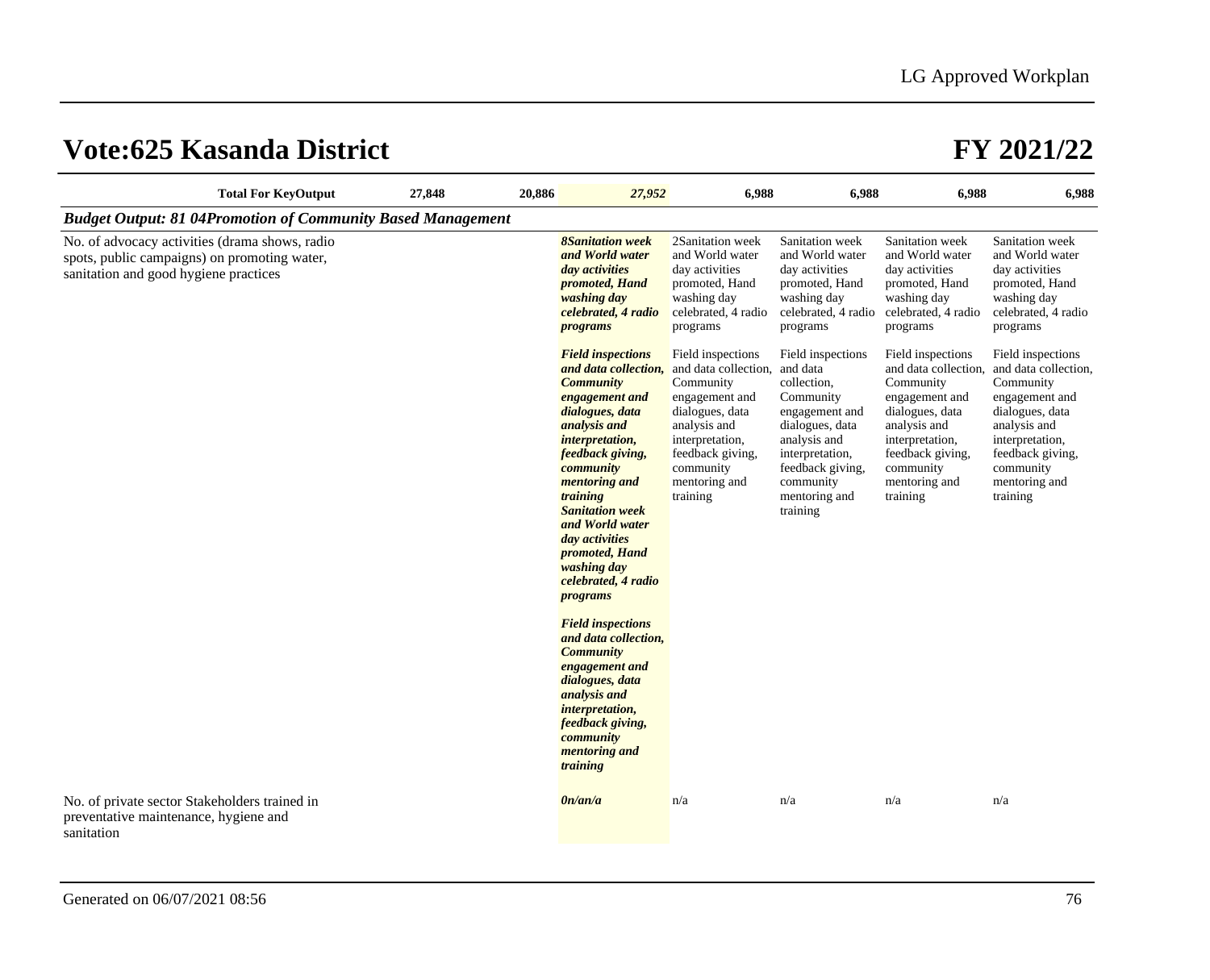No. of water and Sanitation promotional events undertaken

### *84 radio programs,*  21 radio programs, 21 radio programs, 21 radio programs, 21 radio programs, *1 Handwashing promotion activities, 2 hygiene*  activities, 2 *education in RGCs*  hygiene education *(Lugongwe and Kyabakadde), 1 Home improvement*  Kyabakadde), 1 *campaign in Nalutuntu Field inspections and data collection, Community engagement and dialogues, data analysis and interpretation, feedback giving, community mentoring and training4 radio programs, 1 Handwashing promotion activities, 2 hygiene education in RGCs (Lugongwe and Kyabakadde), 1 Home improvement campaign in Nalutuntu Field inspections and data collection, Community engagement and dialogues, data analysis and interpretation, feedback giving, community mentoring and training* 1 Handwashing promotion in RGCs (Lugongwe and Home improvement campaign in Nalutuntu Field inspections and data collection, Community engagement and dialogues, data analysis and interpretation, feedback giving, community mentoring and training 1 Handwashing promotion activities, 2 hygiene education in RGCs (Lugongwe and Kyabakadde), 1 Home improvement campaign in Nalutuntu Field inspections and data collection, Community engagement and dialogues, data analysis and interpretation, feedback giving, community mentoring and training 1 Handwashing promotion activities, 2 hygiene education in RGCs (Lugongwe and Kyabakadde), 1 Home improvement campaign in **Nalutuntu** Field inspections and data collection, and data collection, Community engagement and dialogues, data analysis and interpretation, feedback giving, community mentoring and training 1 Handwashing promotion activities, 2 hygiene education in RGCs (Lugongwe and Kyabakadde), 1 Home improvement campaign in Nalutuntu Field inspections Community engagement and dialogues, data analysis and interpretation, feedback giving, community mentoring and training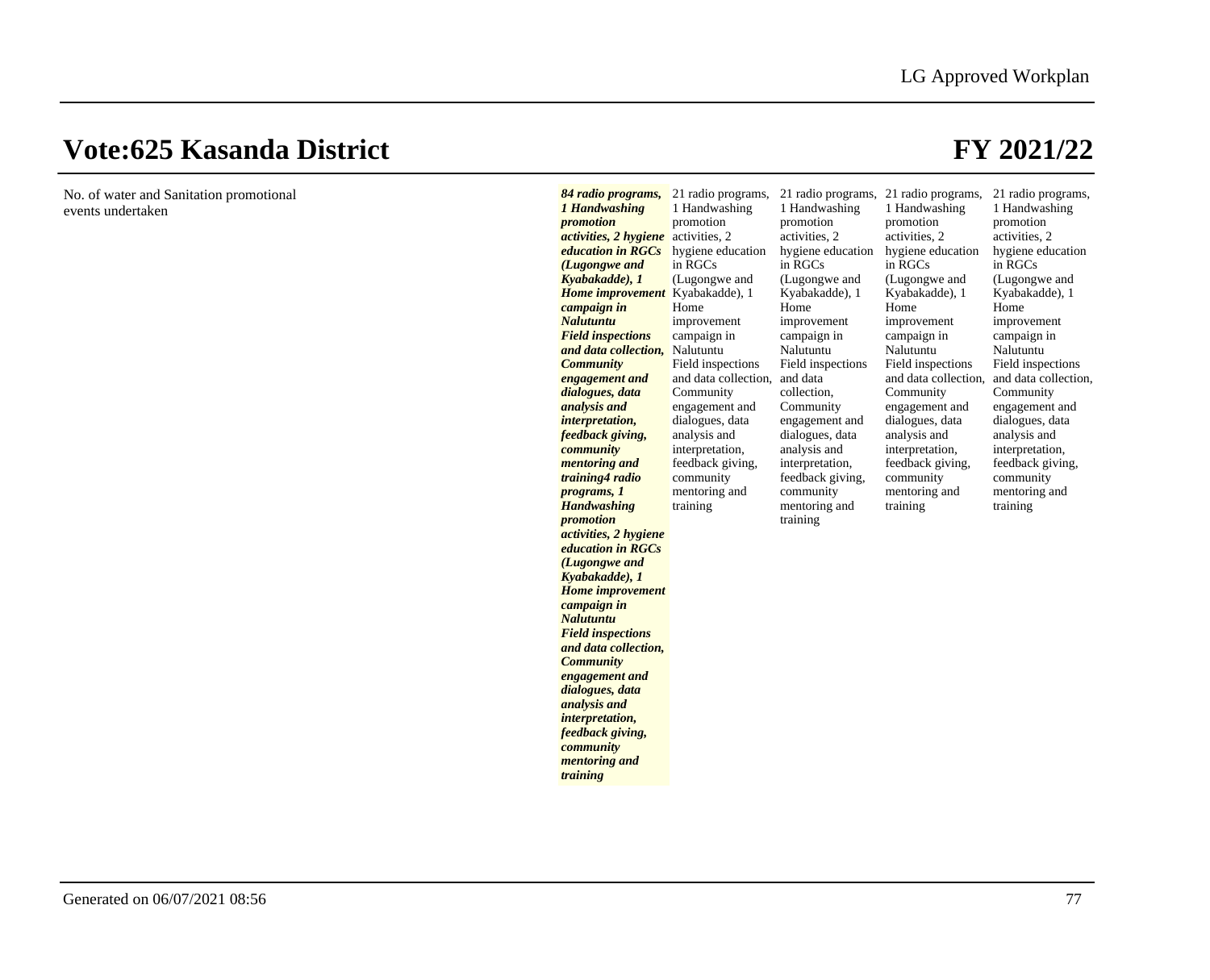| No. of Water User Committee members<br>trained | 40Chairment and<br>treasurers for the<br>selected water user<br>committees trained<br>in their roles                                                                                                                                                                                                                          | 10Chairment and<br>treasurers for the<br>selected water user<br>committees trained<br>in their roles                                                                                         | 10Chairment and<br>treasurers for the<br>committees trained committees trained<br>in their roles                                                                                                | 10Chairment and<br>treasurers for the<br>selected water user selected water user<br>in their roles                                                                                           | 10Chairment and<br>treasurers for the<br>selected water user<br>committees trained<br>in their roles                                                                                         |
|------------------------------------------------|-------------------------------------------------------------------------------------------------------------------------------------------------------------------------------------------------------------------------------------------------------------------------------------------------------------------------------|----------------------------------------------------------------------------------------------------------------------------------------------------------------------------------------------|-------------------------------------------------------------------------------------------------------------------------------------------------------------------------------------------------|----------------------------------------------------------------------------------------------------------------------------------------------------------------------------------------------|----------------------------------------------------------------------------------------------------------------------------------------------------------------------------------------------|
|                                                | <b>Field inspections</b><br>and data collection,<br><b>Community</b><br>engagement and<br>dialogues, data<br>analysis and<br>interpretation,<br>feedback giving,<br>community<br><i>mentoring and</i><br><i>trainingChairment</i><br>and treasurers for<br>the selected water<br>user committees<br>trained in their<br>roles | Field inspections<br>and data collection,<br>Community<br>engagement and<br>dialogues, data<br>analysis and<br>interpretation,<br>feedback giving,<br>community<br>mentoring and<br>training | Field inspections<br>and data<br>collection,<br>Community<br>engagement and<br>dialogues, data<br>analysis and<br>interpretation,<br>feedback giving,<br>community<br>mentoring and<br>training | Field inspections<br>and data collection.<br>Community<br>engagement and<br>dialogues, data<br>analysis and<br>interpretation,<br>feedback giving,<br>community<br>mentoring and<br>training | Field inspections<br>and data collection,<br>Community<br>engagement and<br>dialogues, data<br>analysis and<br>interpretation,<br>feedback giving,<br>community<br>mentoring and<br>training |
|                                                | <b>Field inspections</b><br>and data collection,<br><b>Community</b><br>engagement and<br>dialogues, data<br>analysis and<br><i>interpretation,</i><br>feedback giving,<br>community<br><i>mentoring and</i><br>training                                                                                                      |                                                                                                                                                                                              |                                                                                                                                                                                                 |                                                                                                                                                                                              |                                                                                                                                                                                              |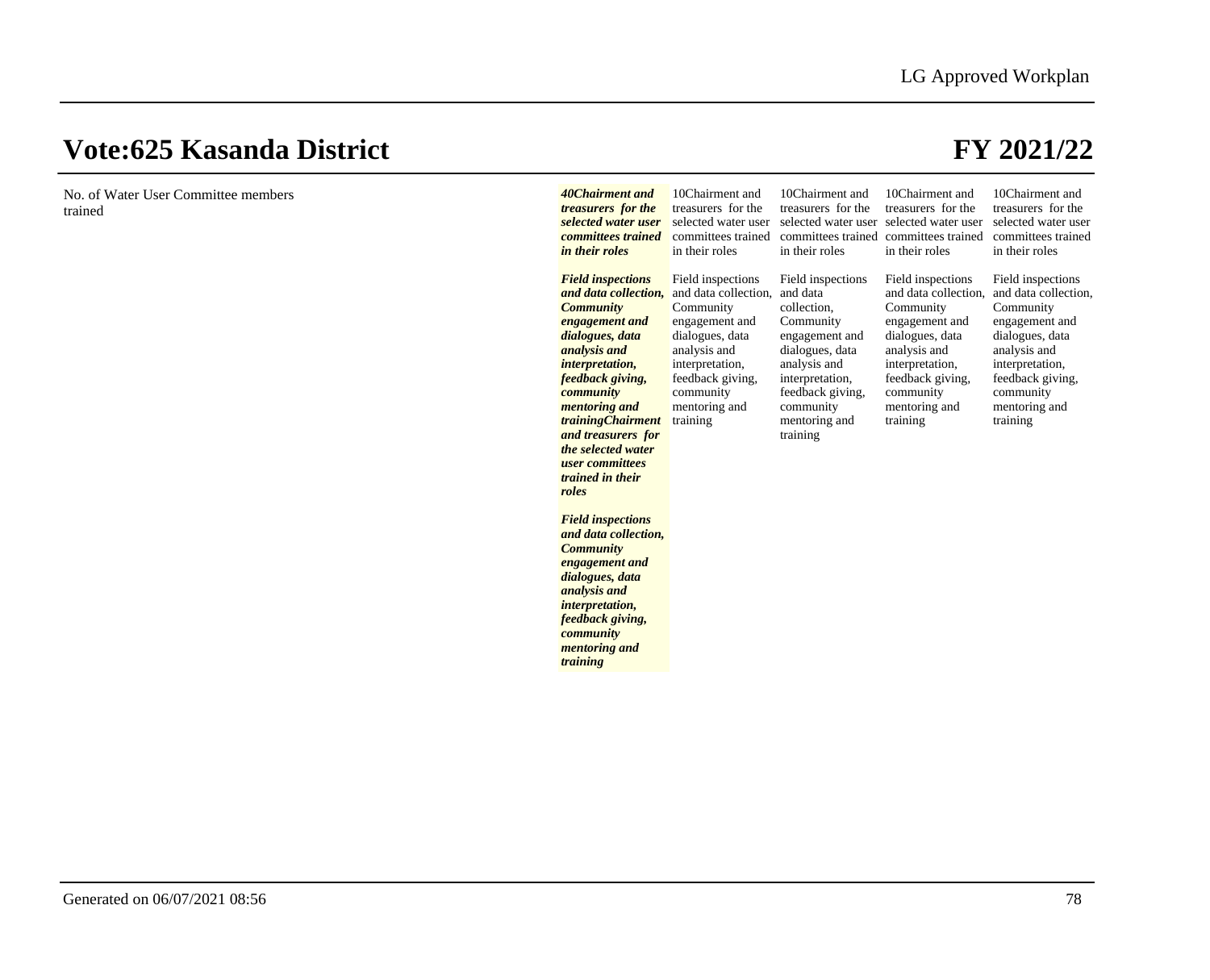| No. of water user committees formed. |                        |                                                                                                                                                    |                                      | 80Water user<br>committees formed<br>and trained on<br>selected existing<br>facilities and all<br>new facilities<br><b>Field inspections</b><br>and data collection,<br><b>Community</b><br>engagement and<br>dialogues, data<br>analysis and<br><i>interpretation,</i><br>feedback giving,<br>community<br><i>mentoring and</i><br>training Water user<br>committees formed<br>and trained on<br>selected existing<br>facilities and all<br>new facilities<br><b>Field inspections</b><br>and data collection,<br><b>Community</b><br>engagement and<br>dialogues, data<br>analysis and<br>interpretation,<br>feedback giving,<br>community<br><i>mentoring and</i><br>training | 20Water user<br>committees formed<br>and trained on<br>selected existing<br>facilities and all<br>new facilities<br>Field inspections<br>and data collection, Field inspections<br>Community<br>engagement and<br>dialogues, data<br>analysis and<br>interpretation,<br>feedback giving,<br>community<br>mentoring and<br>training | 20Water user<br>committees<br>formed and trained and trained on<br>on selected<br>existing facilities<br>and all new<br>facilities<br>and data<br>collection,<br>Community<br>engagement and<br>dialogues, data<br>analysis and<br>interpretation,<br>feedback giving,<br>community<br>mentoring and<br>training | 20Water user<br>committees formed<br>selected existing<br>facilities and all<br>new facilities<br>Field inspections<br>Community<br>engagement and<br>dialogues, data<br>analysis and<br>interpretation,<br>feedback giving,<br>community<br>mentoring and<br>training | 20Water user<br>committees formed<br>and trained on<br>selected existing<br>facilities and all<br>new facilities<br>Field inspections<br>and data collection, and data collection,<br>Community<br>engagement and<br>dialogues, data<br>analysis and<br>interpretation,<br>feedback giving,<br>community<br>mentoring and<br>training |
|--------------------------------------|------------------------|----------------------------------------------------------------------------------------------------------------------------------------------------|--------------------------------------|----------------------------------------------------------------------------------------------------------------------------------------------------------------------------------------------------------------------------------------------------------------------------------------------------------------------------------------------------------------------------------------------------------------------------------------------------------------------------------------------------------------------------------------------------------------------------------------------------------------------------------------------------------------------------------|------------------------------------------------------------------------------------------------------------------------------------------------------------------------------------------------------------------------------------------------------------------------------------------------------------------------------------|------------------------------------------------------------------------------------------------------------------------------------------------------------------------------------------------------------------------------------------------------------------------------------------------------------------|------------------------------------------------------------------------------------------------------------------------------------------------------------------------------------------------------------------------------------------------------------------------|---------------------------------------------------------------------------------------------------------------------------------------------------------------------------------------------------------------------------------------------------------------------------------------------------------------------------------------|
| <b>Non Standard Outputs:</b>         |                        | 2 extension<br>workers meetings<br>held bi-<br>annuallyStaff<br>training and<br>mentoring,<br>Preparation of<br>reports, Feedback<br>dissemination |                                      | N/AN/A                                                                                                                                                                                                                                                                                                                                                                                                                                                                                                                                                                                                                                                                           | N/A                                                                                                                                                                                                                                                                                                                                | N/A                                                                                                                                                                                                                                                                                                              | N/A                                                                                                                                                                                                                                                                    | N/A                                                                                                                                                                                                                                                                                                                                   |
|                                      | <b>Wage Rec't:</b>     |                                                                                                                                                    | $\mathbf{0}$<br>$\mathbf{0}$         | $\theta$                                                                                                                                                                                                                                                                                                                                                                                                                                                                                                                                                                                                                                                                         | $\mathbf{0}$                                                                                                                                                                                                                                                                                                                       | $\boldsymbol{0}$                                                                                                                                                                                                                                                                                                 | $\boldsymbol{0}$                                                                                                                                                                                                                                                       | $\overline{0}$                                                                                                                                                                                                                                                                                                                        |
|                                      | Non Wage Rec't:        | 44,092                                                                                                                                             | 33,069                               | 44,841                                                                                                                                                                                                                                                                                                                                                                                                                                                                                                                                                                                                                                                                           | 11,210                                                                                                                                                                                                                                                                                                                             | 11,210                                                                                                                                                                                                                                                                                                           | 11,210                                                                                                                                                                                                                                                                 | 11,210                                                                                                                                                                                                                                                                                                                                |
|                                      | <b>Domestic Dev't:</b> |                                                                                                                                                    | $\boldsymbol{0}$<br>$\boldsymbol{0}$ | $\boldsymbol{\theta}$                                                                                                                                                                                                                                                                                                                                                                                                                                                                                                                                                                                                                                                            | $\mathbf{0}$                                                                                                                                                                                                                                                                                                                       | $\mathbf{0}$                                                                                                                                                                                                                                                                                                     | $\boldsymbol{0}$                                                                                                                                                                                                                                                       | $\boldsymbol{0}$                                                                                                                                                                                                                                                                                                                      |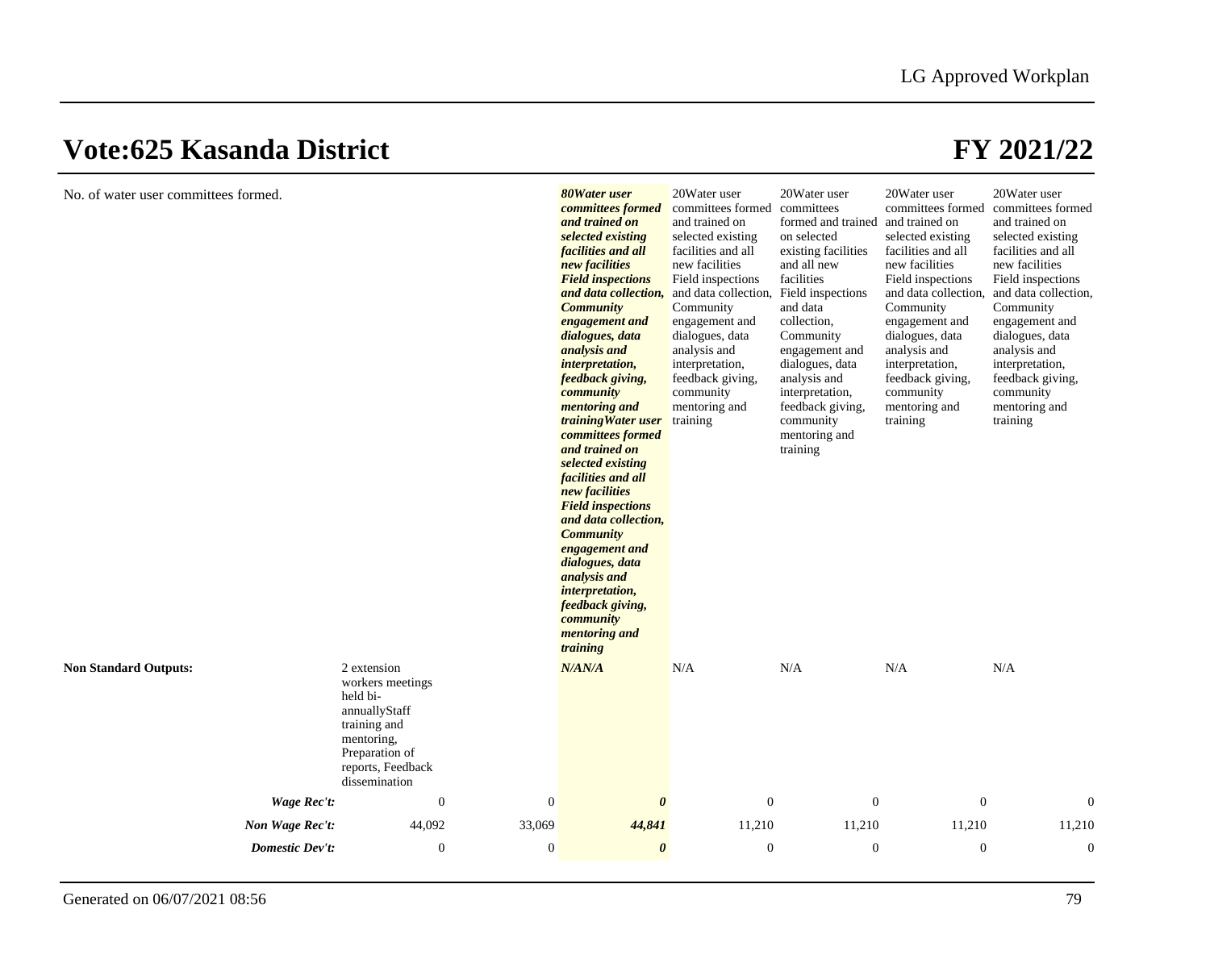|                                        | <b>Vote:625 Kasanda District</b>                                 |        |        |        |        |        |        | FY 2021/22 |
|----------------------------------------|------------------------------------------------------------------|--------|--------|--------|--------|--------|--------|------------|
|                                        | <b>External Financing:</b>                                       |        |        |        |        |        |        | $\Omega$   |
|                                        | <b>Total For KeyOutput</b>                                       | 44,092 | 33,069 | 44,841 | 11.210 | 11.210 | 11.210 | 11.210     |
| <b>Output Class: Capital Purchases</b> |                                                                  |        |        |        |        |        |        |            |
|                                        | <b>Budget Output: 81 75Non Standard Service Delivery Capital</b> |        |        |        |        |        |        |            |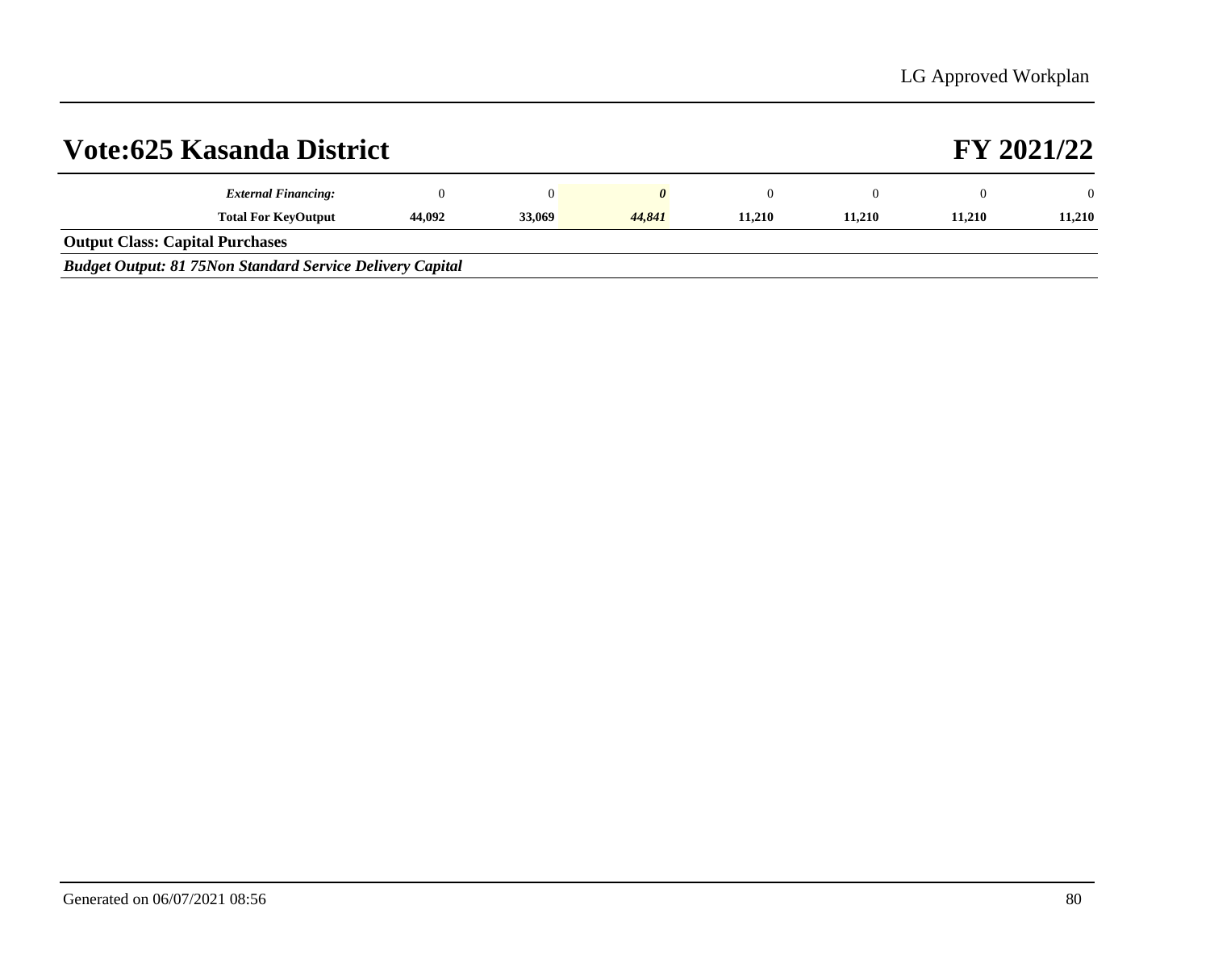**Non Standard Outputs:** 

|                    | Water quality<br>testing carried out<br>on 25 new facilities<br>and 30 existing<br>facilities, Home<br>improvement<br>campaigns carried<br>out in 20 villages in<br>Nalutintu and<br>Myanzi Sub-<br>counties, CLTS<br>triggered in 20<br>villages in<br>Nalutuntu and<br>Myanzi Sub-<br>counties, Design of<br>a piped water<br>system for<br>Lugongwe town in<br>Kitumbi Sub-<br>countyField<br>inspection and data<br>collection,<br>Community<br>training and<br>dialogues,<br>Laboratory<br>analysis, Data<br>interpretation and<br>feedback sharing<br>with communities,<br>procurement of<br>service providers,<br>presentation of<br>inception and<br>feasibility studies | Water quality<br>testing carried out<br>on 6 new facilities<br>and 10 existing<br>facilities, Home<br>improvement<br>campaigns carried<br>out in 5 villages in<br>Nalutintu and<br>Myanzi Sub-<br>counties, CLTS<br>triggered in 5<br>villages in<br>Nalutuntu and<br>Myanzi Sub-<br>counties, Design of<br>a piped water<br>system for<br>Lugongwe town in<br>Kitumbi Sub-<br>countyWater<br>quality testing<br>carried out on 6<br>new facilities and<br>10 existing<br>facilities, Home<br>improvement<br>campaigns carried<br>out in 5 villages in<br>Nalutintu and<br>Myanzi Sub-<br>counties, CLTS<br>triggered in 5<br>villages in<br>Nalutuntu and<br>Myanzi Sub-<br>counties, Design of<br>a piped water<br>system for | <b>Environment</b><br><b>Impact Assessment</b><br><b>for Capital Works</b><br>done Monitoring,<br><b>Supervision &amp;</b><br><b>Appraisal of capital</b><br>works<br>doneEnvironment<br><b>Impact Assessment</b><br>for Capital Works<br>Monitoring,<br><b>Supervision &amp;</b><br><b>Appraisal of capital</b><br>works |                |                  |              |                |
|--------------------|----------------------------------------------------------------------------------------------------------------------------------------------------------------------------------------------------------------------------------------------------------------------------------------------------------------------------------------------------------------------------------------------------------------------------------------------------------------------------------------------------------------------------------------------------------------------------------------------------------------------------------------------------------------------------------|---------------------------------------------------------------------------------------------------------------------------------------------------------------------------------------------------------------------------------------------------------------------------------------------------------------------------------------------------------------------------------------------------------------------------------------------------------------------------------------------------------------------------------------------------------------------------------------------------------------------------------------------------------------------------------------------------------------------------------|---------------------------------------------------------------------------------------------------------------------------------------------------------------------------------------------------------------------------------------------------------------------------------------------------------------------------|----------------|------------------|--------------|----------------|
|                    |                                                                                                                                                                                                                                                                                                                                                                                                                                                                                                                                                                                                                                                                                  | Lugongwe town in<br>Kitumbi Sub-<br>county                                                                                                                                                                                                                                                                                                                                                                                                                                                                                                                                                                                                                                                                                      |                                                                                                                                                                                                                                                                                                                           |                |                  |              |                |
| <b>Wage Rec't:</b> | $\mathbf{0}$                                                                                                                                                                                                                                                                                                                                                                                                                                                                                                                                                                                                                                                                     | $\boldsymbol{0}$                                                                                                                                                                                                                                                                                                                                                                                                                                                                                                                                                                                                                                                                                                                | $\boldsymbol{\theta}$                                                                                                                                                                                                                                                                                                     | $\mathbf{0}$   | $\boldsymbol{0}$ | $\mathbf{0}$ | $\overline{0}$ |
| Non Wage Rec't:    | $\mathbf{0}$                                                                                                                                                                                                                                                                                                                                                                                                                                                                                                                                                                                                                                                                     | $\boldsymbol{0}$                                                                                                                                                                                                                                                                                                                                                                                                                                                                                                                                                                                                                                                                                                                | $\theta$                                                                                                                                                                                                                                                                                                                  | $\overline{0}$ | $\mathbf{0}$     | $\mathbf{0}$ | $\overline{0}$ |
|                    |                                                                                                                                                                                                                                                                                                                                                                                                                                                                                                                                                                                                                                                                                  |                                                                                                                                                                                                                                                                                                                                                                                                                                                                                                                                                                                                                                                                                                                                 |                                                                                                                                                                                                                                                                                                                           |                |                  |              |                |
| Domestic Dev't:    | 26,567                                                                                                                                                                                                                                                                                                                                                                                                                                                                                                                                                                                                                                                                           | 26,567                                                                                                                                                                                                                                                                                                                                                                                                                                                                                                                                                                                                                                                                                                                          | 23,802                                                                                                                                                                                                                                                                                                                    | 5,950          | 5,950            | 5,950        | 5,950          |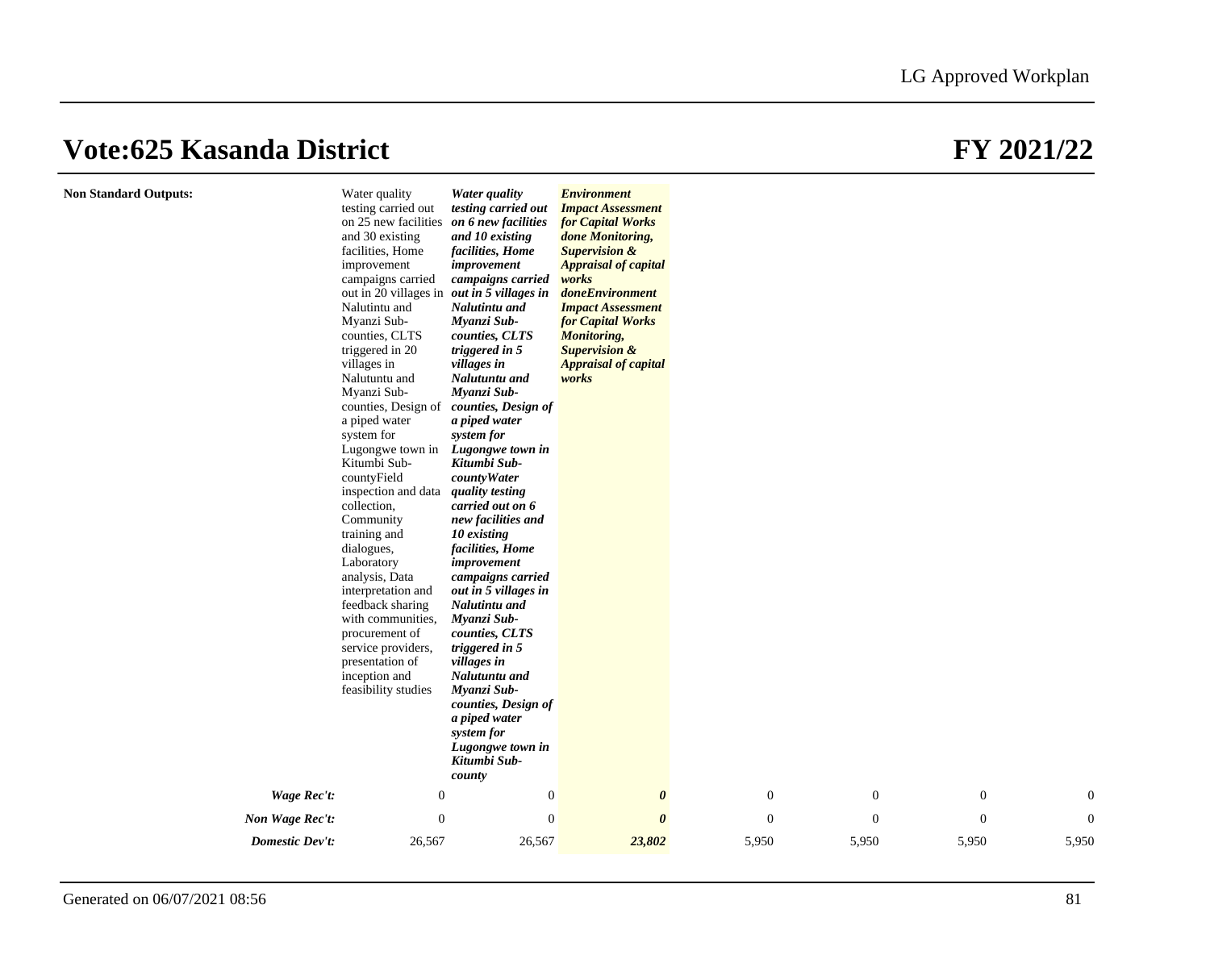| <b>External Financing:</b>                                         | $\boldsymbol{0}$                                                                                                       | $\boldsymbol{0}$ | $\boldsymbol{\theta}$                                                                                                                                                    | $\mathbf{0}$   | $\theta$       | $\boldsymbol{0}$ | $\overline{0}$ |
|--------------------------------------------------------------------|------------------------------------------------------------------------------------------------------------------------|------------------|--------------------------------------------------------------------------------------------------------------------------------------------------------------------------|----------------|----------------|------------------|----------------|
|                                                                    |                                                                                                                        |                  |                                                                                                                                                                          |                |                |                  |                |
| <b>Total For KeyOutput</b>                                         | 26,567                                                                                                                 | 26,567           | 23,802                                                                                                                                                                   | 5,950          | 5,950          | 5,950            | 5,950          |
| <b>Budget Output: 81 80Construction of public latrines in RGCs</b> |                                                                                                                        |                  |                                                                                                                                                                          |                |                |                  |                |
| No. of public latrines in RGCs and public<br>places                |                                                                                                                        |                  | 15 stance line pit<br>latrine in Kigalama<br>trading centre-<br>Myanzi Sub-<br>county5 stance line<br>pit latrine in<br>Kigalama trading<br>centre-Myanzi Sub-<br>county |                |                |                  |                |
| <b>Non Standard Outputs:</b>                                       | Retention money<br>for latrine at<br>Kyabayima T/C<br>paidField<br>inspection,<br>Preparation of<br>completion reports |                  | N/AN/A                                                                                                                                                                   |                |                |                  |                |
| Wage Rec't:                                                        | $\theta$                                                                                                               | $\mathbf{0}$     | $\boldsymbol{\theta}$                                                                                                                                                    | $\overline{0}$ | $\overline{0}$ | $\mathbf{0}$     | $\overline{0}$ |
| Non Wage Rec't:                                                    | $\mathbf{0}$                                                                                                           | $\mathbf{0}$     | $\boldsymbol{\theta}$                                                                                                                                                    | $\mathbf{0}$   | $\theta$       | $\boldsymbol{0}$ | $\overline{0}$ |
| <b>Domestic Dev't:</b>                                             | 24,000                                                                                                                 | 24,000           | 26,000                                                                                                                                                                   | 6,500          | 6,500          | 6,500            | 6,500          |
| <b>External Financing:</b>                                         | $\theta$                                                                                                               | $\mathbf{0}$     | $\boldsymbol{\theta}$                                                                                                                                                    | $\mathbf{0}$   | $\overline{0}$ | $\theta$         | $\overline{0}$ |
| <b>Total For KeyOutput</b>                                         | 24,000                                                                                                                 | 24,000           | 26,000                                                                                                                                                                   | 6,500          | 6,500          | 6,500            | 6,500          |

### *Budget Output: 81 83Borehole drilling and rehabilitation*

No. of deep boreholes drilled (hand pump, motorised)

*10Procurement of service providers, Field supervision and inspections, Preparation of progress and completion reportsHandpump at: Nalutuntu 1, Kalwana 2, Kassanda 1, Kalwana 1, Myanzi 1, Kiganda 1, Kitumbi 3, Bukuya 1*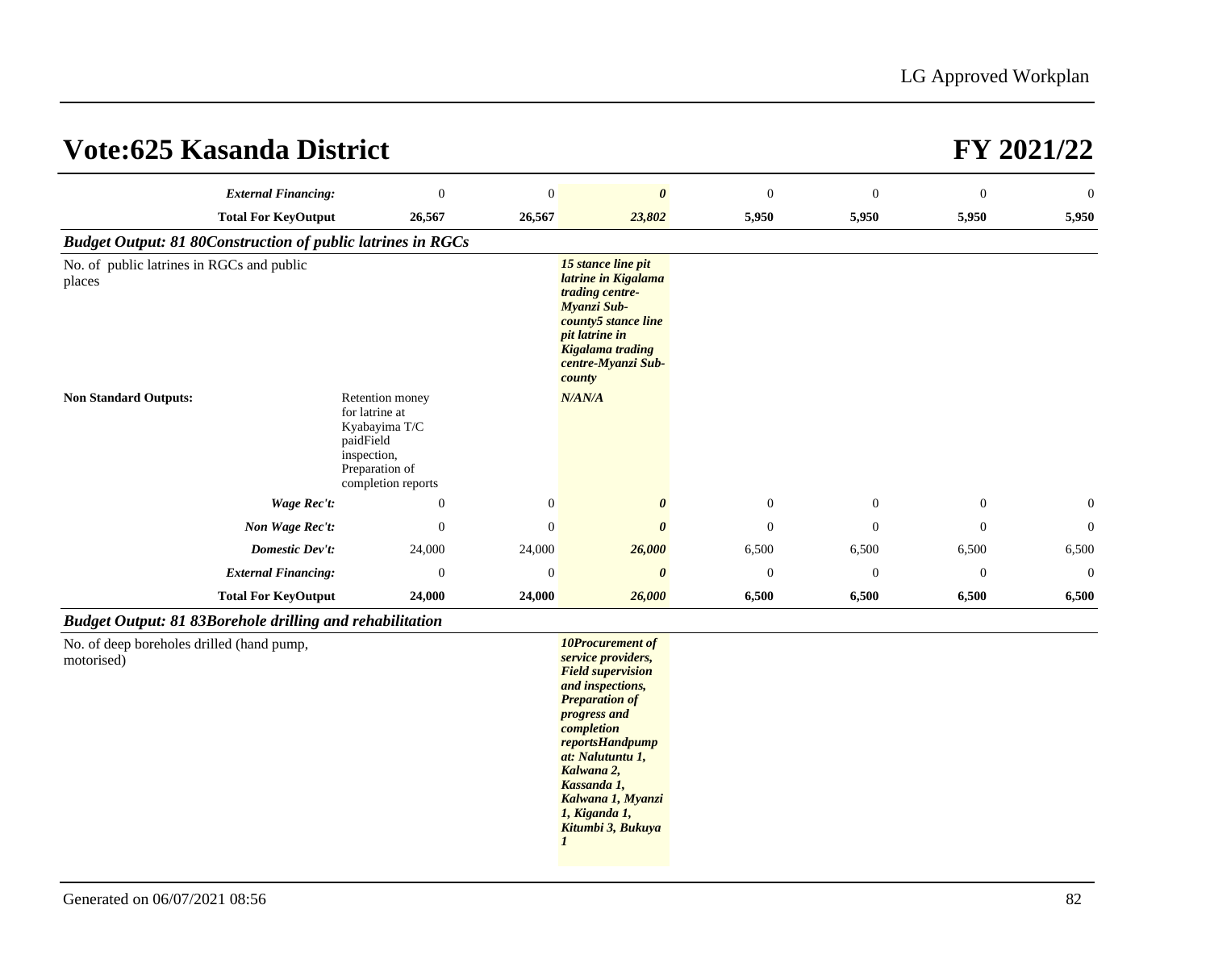| <b>Non Standard Outputs:</b>                             | Payment of<br>retention for<br>boreholes drilled<br>and rehabilitated<br>during FY<br>2019/20Field<br>supervision and<br>inspections,<br>Preparation of<br>progress and | <b>Payment of</b><br>retention for<br>boreholes drilled<br>and rehabilitated<br>during FY<br>2019/20Payment of<br>retention for<br>boreholes drilled<br>and rehabilitated<br>during FY 2019/20 | service providers,<br><b>Field supervision</b><br>and inspections,<br><b>Preparation of</b><br>progress and<br>completion<br>reportsBukuya 2,<br>Nalutuntu 2,<br>Kiganda 3,<br>Kalwana 2,<br>Kitumbi 2, Myanzi<br>2, Kassanda 2<br><b>Procurement of</b><br>service providers,<br><b>Field supervision</b><br>and inspections,<br><b>Preparation of</b><br>progress and<br>completion reports<br>N/AN/A |                            |                            |                            |                        |
|----------------------------------------------------------|-------------------------------------------------------------------------------------------------------------------------------------------------------------------------|------------------------------------------------------------------------------------------------------------------------------------------------------------------------------------------------|---------------------------------------------------------------------------------------------------------------------------------------------------------------------------------------------------------------------------------------------------------------------------------------------------------------------------------------------------------------------------------------------------------|----------------------------|----------------------------|----------------------------|------------------------|
| <b>Wage Rec't:</b>                                       | completion reports<br>$\mathbf{0}$                                                                                                                                      | $\mathbf{0}$                                                                                                                                                                                   | $\boldsymbol{\theta}$                                                                                                                                                                                                                                                                                                                                                                                   | $\theta$                   | $\mathbf{0}$               | $\mathbf{0}$               | $\overline{0}$         |
| Non Wage Rec't:                                          | $\mathbf{0}$                                                                                                                                                            | $\boldsymbol{0}$                                                                                                                                                                               | $\boldsymbol{\theta}$                                                                                                                                                                                                                                                                                                                                                                                   | $\boldsymbol{0}$           | $\boldsymbol{0}$           | $\mathbf{0}$               | $\mathbf{0}$           |
| Domestic Dev't:                                          | 326,447                                                                                                                                                                 | 326,447                                                                                                                                                                                        | 373,249                                                                                                                                                                                                                                                                                                                                                                                                 | 93,312                     | 93,312                     | 93,312                     | 93,312                 |
|                                                          |                                                                                                                                                                         |                                                                                                                                                                                                |                                                                                                                                                                                                                                                                                                                                                                                                         |                            |                            |                            |                        |
| <b>External Financing:</b><br><b>Total For KeyOutput</b> | $\mathbf{0}$<br>326,447                                                                                                                                                 | $\boldsymbol{0}$<br>326,447                                                                                                                                                                    | $\boldsymbol{\theta}$<br>373,249                                                                                                                                                                                                                                                                                                                                                                        | $\boldsymbol{0}$<br>93,312 | $\boldsymbol{0}$<br>93,312 | $\boldsymbol{0}$<br>93,312 | $\mathbf{0}$<br>93,312 |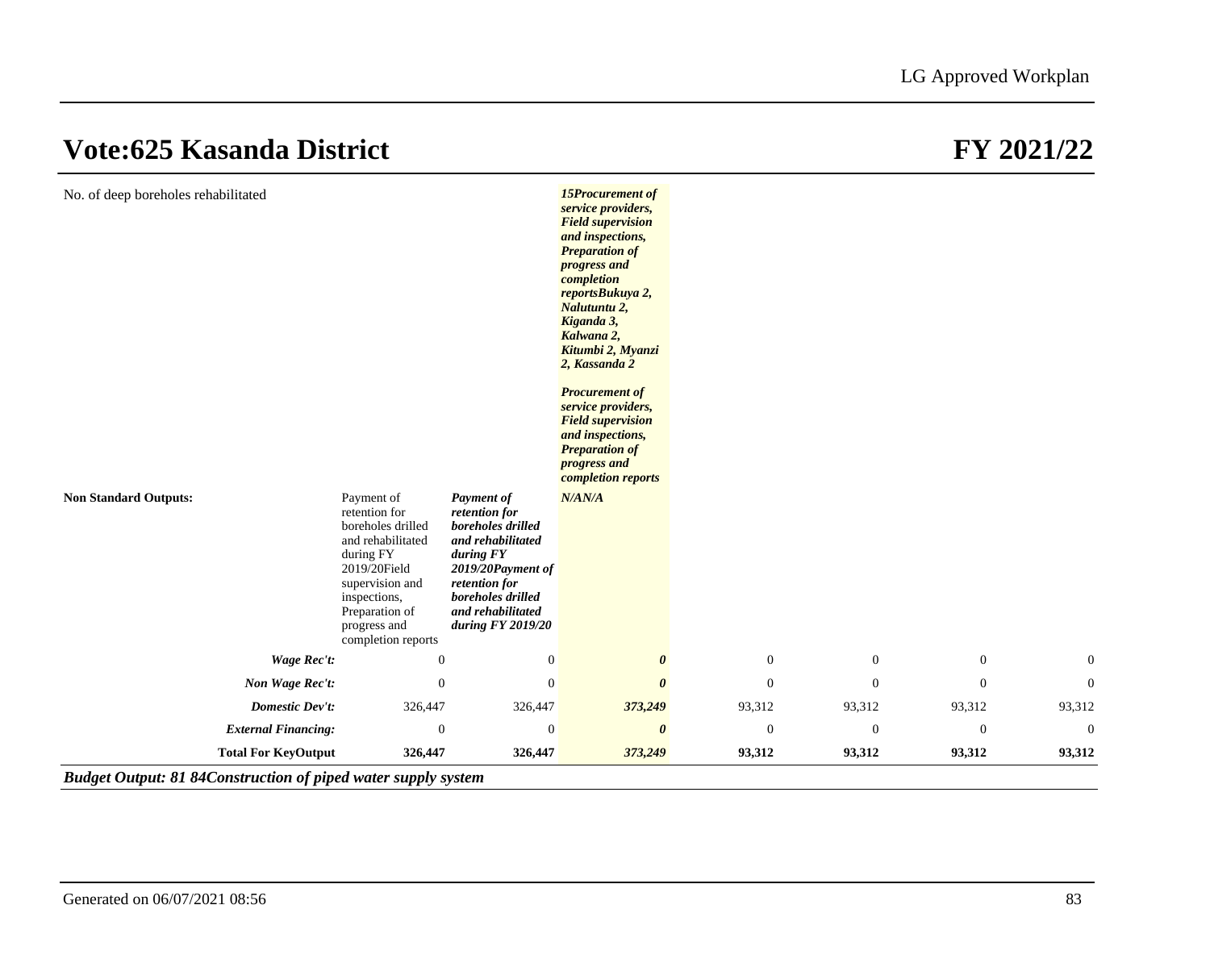| No. of piped water supply systems constructed<br>(GFS, borehole pumped, surface water)<br>No. of piped water supply systems<br>rehabilitated (GFS, borehole pumped, surface<br>water) |                                                                                                                                                                                                                                                                                                                                                                                             |                                                                                                                     | <b>1Procurement</b> of<br>service providers,<br><b>Field supervision</b><br>and inspections,<br><b>Preparation of</b><br>progress and<br>completion<br>reportsConstructio<br>n of a solar<br><i>powered piped</i><br>water system at<br>Kamuli T/C -<br><b>Kamuli Sub-county</b><br>0n/an/a |                  |                  |                  |              |
|---------------------------------------------------------------------------------------------------------------------------------------------------------------------------------------|---------------------------------------------------------------------------------------------------------------------------------------------------------------------------------------------------------------------------------------------------------------------------------------------------------------------------------------------------------------------------------------------|---------------------------------------------------------------------------------------------------------------------|---------------------------------------------------------------------------------------------------------------------------------------------------------------------------------------------------------------------------------------------------------------------------------------------|------------------|------------------|------------------|--------------|
| <b>Non Standard Outputs:</b>                                                                                                                                                          | Payment of<br>retention money for <i>retention money</i><br>Mirembe solar<br>powered water<br>system Design of a systemPayment of<br>piped water system<br>in Lugongwe T/C<br>Kitumbi Sub-<br>countyField<br>supervision and<br>inspections,<br>Preparation of<br>progress and<br>completion reports<br>Procurment of<br>service providers,<br>Field inspection,<br>Community<br>engagement | Payment of<br>for Mirembe solar<br>powered water<br>retention money<br>for Mirembe solar<br>powered water<br>system | N/AN/A                                                                                                                                                                                                                                                                                      |                  |                  |                  |              |
| Wage Rec't:                                                                                                                                                                           | $\boldsymbol{0}$                                                                                                                                                                                                                                                                                                                                                                            | $\boldsymbol{0}$                                                                                                    | $\boldsymbol{\theta}$                                                                                                                                                                                                                                                                       | $\mathbf{0}$     | $\boldsymbol{0}$ | $\mathbf{0}$     | $\mathbf{0}$ |
| Non Wage Rec't:                                                                                                                                                                       | $\mathbf{0}$                                                                                                                                                                                                                                                                                                                                                                                | $\boldsymbol{0}$                                                                                                    | $\boldsymbol{\theta}$                                                                                                                                                                                                                                                                       | $\boldsymbol{0}$ | $\boldsymbol{0}$ | $\mathbf{0}$     | $\mathbf{0}$ |
| <b>Domestic Dev't:</b>                                                                                                                                                                | 255,340                                                                                                                                                                                                                                                                                                                                                                                     | 255,340                                                                                                             | 240,000                                                                                                                                                                                                                                                                                     | 60,000           | 60,000           | 60,000           | 60,000       |
| <b>External Financing:</b>                                                                                                                                                            | $\boldsymbol{0}$                                                                                                                                                                                                                                                                                                                                                                            | $\boldsymbol{0}$                                                                                                    | $\boldsymbol{\theta}$                                                                                                                                                                                                                                                                       | $\boldsymbol{0}$ | $\boldsymbol{0}$ | $\boldsymbol{0}$ | $\mathbf{0}$ |
| <b>Total For KeyOutput</b>                                                                                                                                                            | 255,340                                                                                                                                                                                                                                                                                                                                                                                     | 255,340                                                                                                             | 240,000                                                                                                                                                                                                                                                                                     | 60,000           | 60,000           | 60,000           | 60,000       |
| <b>Wage Rec't:</b>                                                                                                                                                                    | 43,304                                                                                                                                                                                                                                                                                                                                                                                      | 32,478                                                                                                              | 30,677                                                                                                                                                                                                                                                                                      | 7,669            | 7,669            | 7,669            | 7,669        |
| Non Wage Rec't:                                                                                                                                                                       | 81,954                                                                                                                                                                                                                                                                                                                                                                                      | 61,465                                                                                                              | 82,803                                                                                                                                                                                                                                                                                      | 20,701           | 20,701           | 20,701           | 20,701       |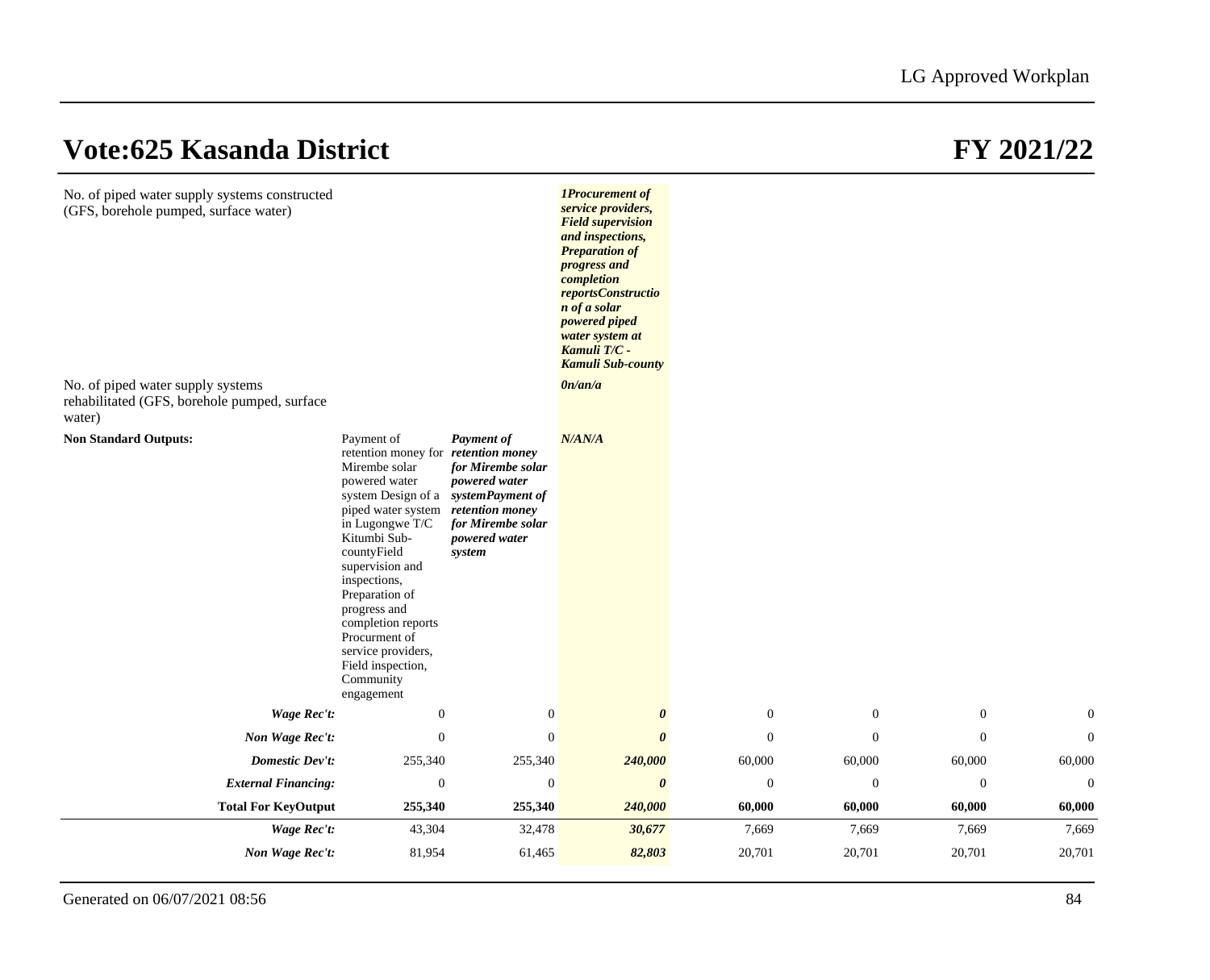| Domestic Dev't:            | 632,355 | 632,355 | 663,051 | 165,763 | 165,763 | 165,763 | 165,763 |
|----------------------------|---------|---------|---------|---------|---------|---------|---------|
| <b>External Financing:</b> |         |         |         |         |         |         |         |
| <b>Total For WorkPlan</b>  | 757,612 | 726,298 | 776,530 | 194,133 | 194,133 | 194,133 | 194,133 |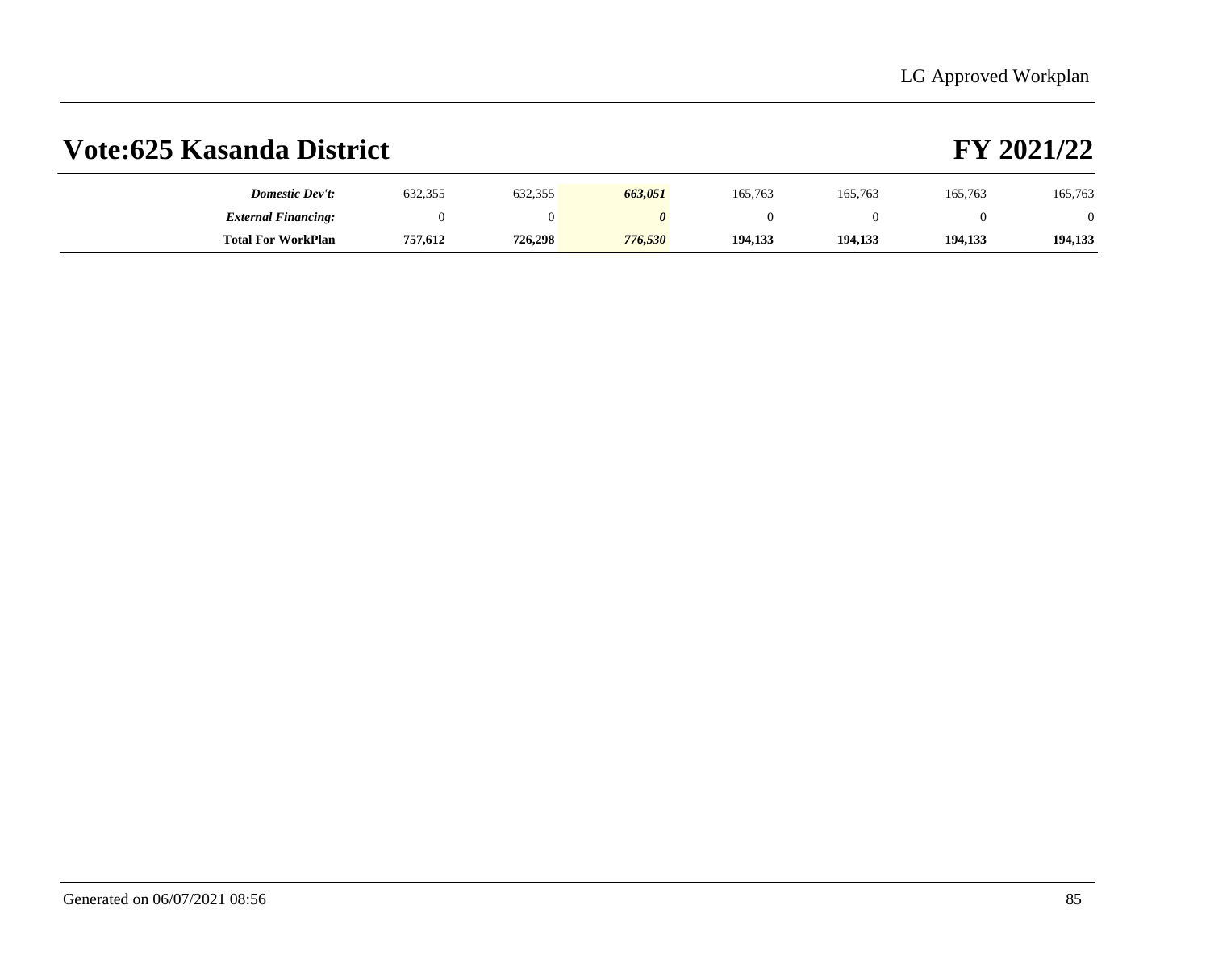### **Sub-SubProgramme 8 Natural Resources**

### **Quarterly Workplan Outputs for FY 2021/22**

| <b>Service Area: 83 Natural Resources Management</b><br><b>Output Class: Higher LG Services</b><br><b>Budget Output: 83 01Districts Wetland Planning, Regulation and Promotion</b><br>staff 3 month<br><b>Non Standard Outputs:</b><br>staff 3 month<br><b>Paying Natural</b><br>Paying Natural<br>Paying Natural<br>Paying Natural<br>salaries paid. 1<br>salaries paid. 1<br>resources staff 12<br>resources staff 3<br>resources staff 3<br>resources staff 3<br>quarter staff<br>month salaries<br>month salaries<br>month salaries<br>month salaries<br>quarter staff<br>meetings held. staff<br>meetings held. staff<br><b>Having 4 quarter</b><br>Having 1 quarter<br>Having 1 quarter<br>Having 1 quarter<br>mentored. Small<br>mentored. Small<br>staff meetings.<br>staff meetings.<br>staff meetings.<br>staff meetings. 4<br>office items<br><b>Meetings of</b><br>1 Meetings of<br>1 Meetings of<br>1 Meetings of<br>office items<br>Natural resources<br>procured. Paying of<br>procured. staff 3<br><b>Natural resources</b><br>Natural resources<br>Natural resources<br>staff 3 month<br>staff.<br>staff.<br>staff.<br><i>month salaries</i><br>staff. Procuring | Paying Natural<br>resources staff 3<br>month salaries<br>Having 1 quarter<br>staff meetings.<br>1 Meetings of<br>Natural resources<br>staff. |
|-----------------------------------------------------------------------------------------------------------------------------------------------------------------------------------------------------------------------------------------------------------------------------------------------------------------------------------------------------------------------------------------------------------------------------------------------------------------------------------------------------------------------------------------------------------------------------------------------------------------------------------------------------------------------------------------------------------------------------------------------------------------------------------------------------------------------------------------------------------------------------------------------------------------------------------------------------------------------------------------------------------------------------------------------------------------------------------------------------------------------------------------------------------------------------------|----------------------------------------------------------------------------------------------------------------------------------------------|
|                                                                                                                                                                                                                                                                                                                                                                                                                                                                                                                                                                                                                                                                                                                                                                                                                                                                                                                                                                                                                                                                                                                                                                                   |                                                                                                                                              |
|                                                                                                                                                                                                                                                                                                                                                                                                                                                                                                                                                                                                                                                                                                                                                                                                                                                                                                                                                                                                                                                                                                                                                                                   |                                                                                                                                              |
|                                                                                                                                                                                                                                                                                                                                                                                                                                                                                                                                                                                                                                                                                                                                                                                                                                                                                                                                                                                                                                                                                                                                                                                   |                                                                                                                                              |
| <b>Small office</b><br>salaries. Holding 1<br>paid. 1 quarter<br>Procuring Small<br>Procuring Small<br>Procuring Small<br>staff meetings held.<br><i>items.Paying</i><br>office items.<br>office items.<br>office items.<br>quarter staff<br><b>Natural resources</b><br>meetings. staff<br>staff mentored.<br><b>Small office items</b><br>staff 12 month<br>mentored.<br>salaries Having 4<br>Procuring Small<br>procured.<br>office items.<br><i>quarter staff</i><br>meetings. 4<br><b>Meetings of</b><br><b>Natural resources</b><br>staff. Procuring<br>Small office items.                                                                                                                                                                                                                                                                                                                                                                                                                                                                                                                                                                                                 | Procuring Small<br>office items.                                                                                                             |
| Wage Rec't:<br>166,800<br>236,566<br>59,141<br>59,141<br>59,141<br>125,100                                                                                                                                                                                                                                                                                                                                                                                                                                                                                                                                                                                                                                                                                                                                                                                                                                                                                                                                                                                                                                                                                                        | 59,141                                                                                                                                       |
| Non Wage Rec't:<br>3,097<br>2,323<br>3,100<br>775<br>775<br>775                                                                                                                                                                                                                                                                                                                                                                                                                                                                                                                                                                                                                                                                                                                                                                                                                                                                                                                                                                                                                                                                                                                   | 775                                                                                                                                          |
| Domestic Dev't:<br>$\theta$<br>$\overline{0}$<br>$\mathbf{0}$<br>$\boldsymbol{0}$<br>$\mathbf{0}$<br>0                                                                                                                                                                                                                                                                                                                                                                                                                                                                                                                                                                                                                                                                                                                                                                                                                                                                                                                                                                                                                                                                            | $\theta$                                                                                                                                     |
| <b>External Financing:</b><br>$\Omega$<br>$\Omega$<br>$\theta$<br>$\Omega$<br>$\Omega$<br>$\mathbf{0}$                                                                                                                                                                                                                                                                                                                                                                                                                                                                                                                                                                                                                                                                                                                                                                                                                                                                                                                                                                                                                                                                            | $\Omega$                                                                                                                                     |
| <b>Total For KeyOutput</b><br>169,897<br>127,423<br>239,666<br>59,916<br>59,916<br>59,916                                                                                                                                                                                                                                                                                                                                                                                                                                                                                                                                                                                                                                                                                                                                                                                                                                                                                                                                                                                                                                                                                         | 59,916                                                                                                                                       |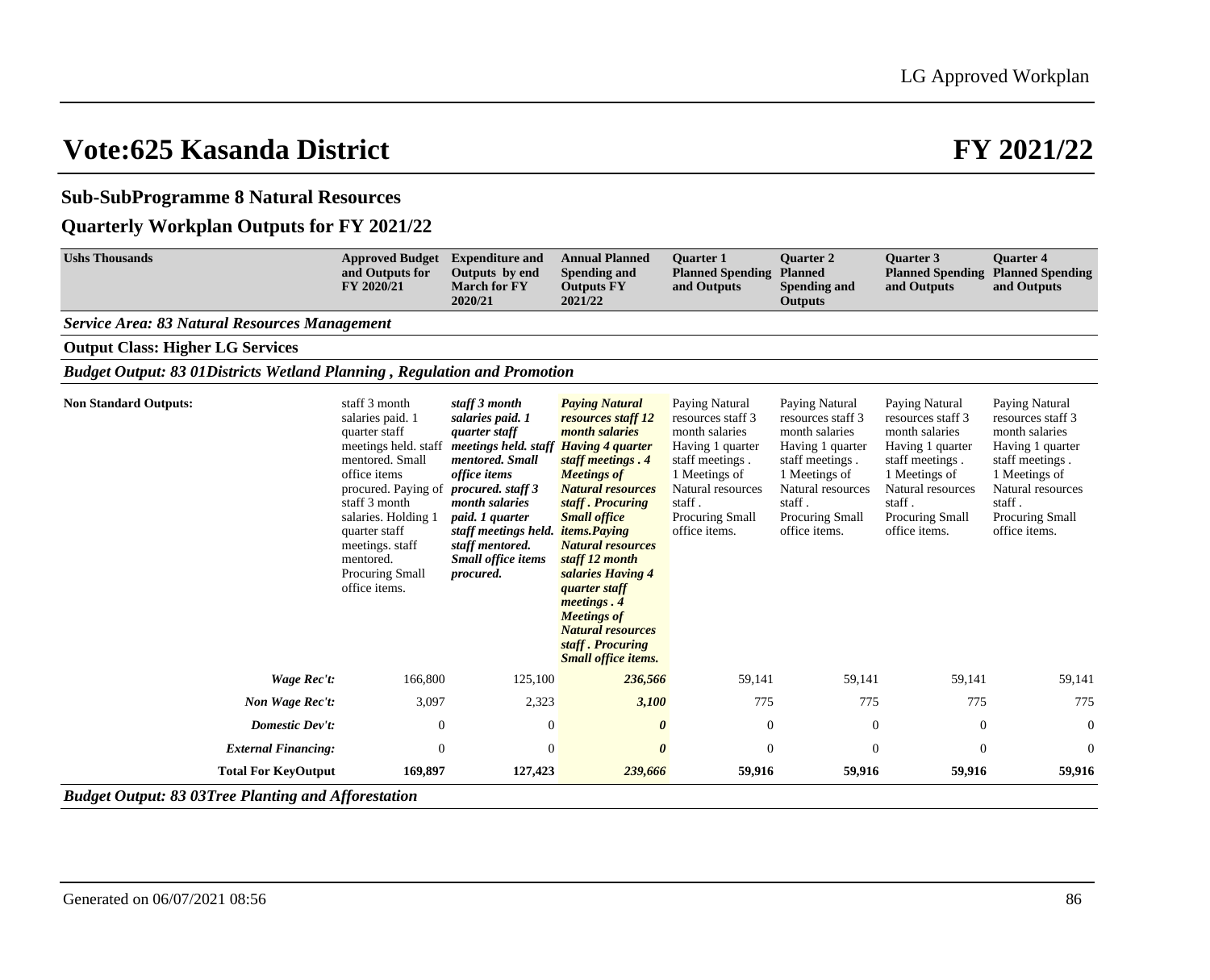| Area (Ha) of trees established (planted and<br>surviving)               |        |                              | <i><b>1Area (Ha) of trees</b></i> 1Area (Ha) of trees 1Area (Ha) of<br>established<br>(planted and<br>surviving)<br>Tree planting and<br>seedling<br>distributionArea<br>(Ha) of trees<br>established<br>(planted and<br>surviving)<br>Tree planting and<br>seedling<br>distribution                                                                | established<br>(planted and<br>surviving)                                                   | trees established<br>(planted and<br>surviving)                                                                                      | established<br>(planted and<br>surviving)                                                                                            | 1 Area (Ha) of trees 1 Area (Ha) of trees<br>established<br>(planted and<br>surviving)                                               |
|-------------------------------------------------------------------------|--------|------------------------------|-----------------------------------------------------------------------------------------------------------------------------------------------------------------------------------------------------------------------------------------------------------------------------------------------------------------------------------------------------|---------------------------------------------------------------------------------------------|--------------------------------------------------------------------------------------------------------------------------------------|--------------------------------------------------------------------------------------------------------------------------------------|--------------------------------------------------------------------------------------------------------------------------------------|
| Number of people (Men and Women)<br>participating in tree planting days |        |                              | 1000Number of<br>people (Men and<br>Women)<br><i>participating in tree</i> participating in tree<br><i>planting days</i><br><b>Tree planting and</b><br>seedling<br><i>distributionNumber</i> distribution<br>of people (Men and<br>Women)<br><i>participating in tree</i><br><i>planting days</i><br>Tree planting and<br>seedling<br>distribution | 250Number of<br>people (Men and<br>Women)<br>planting days<br>Tree planting and<br>seedling | 250Number of<br>people (Men and<br>Women)<br>participating in<br>tree planting days<br>Tree planting and<br>seedling<br>distribution | 250Number of<br>people (Men and<br>Women)<br>participating in tree<br>planting days<br>Tree planting and<br>seedling<br>distribution | 250Number of<br>people (Men and<br>Women)<br>participating in tree<br>planting days<br>Tree planting and<br>seedling<br>distribution |
| <b>Non Standard Outputs:</b>                                            | N/AN/A |                              | N/AN/A                                                                                                                                                                                                                                                                                                                                              | N/A                                                                                         | N/A                                                                                                                                  | N/A                                                                                                                                  | N/A                                                                                                                                  |
| Wage Rec't:                                                             |        | $\mathbf{0}$<br>$\mathbf{0}$ | $\boldsymbol{\theta}$                                                                                                                                                                                                                                                                                                                               | $\boldsymbol{0}$                                                                            | $\mathbf{0}$                                                                                                                         | $\mathbf{0}$                                                                                                                         | $\mathbf{0}$                                                                                                                         |
| Non Wage Rec't:                                                         |        | $\mathbf{0}$<br>$\theta$     | $\boldsymbol{\theta}$                                                                                                                                                                                                                                                                                                                               | $\theta$                                                                                    | $\Omega$                                                                                                                             | $\mathbf{0}$                                                                                                                         | $\mathbf{0}$                                                                                                                         |
| Domestic Dev't:                                                         |        | 6,000<br>6,000               | 8,000                                                                                                                                                                                                                                                                                                                                               | 2,000                                                                                       | 2,000                                                                                                                                | 2,000                                                                                                                                | 2,000                                                                                                                                |
| <b>External Financing:</b>                                              |        | $\overline{0}$<br>$\theta$   | 0                                                                                                                                                                                                                                                                                                                                                   | $\overline{0}$                                                                              | $\overline{0}$                                                                                                                       | $\overline{0}$                                                                                                                       | $\theta$                                                                                                                             |
| <b>Total For KeyOutput</b>                                              |        | 6,000<br>6,000               | 8,000                                                                                                                                                                                                                                                                                                                                               | 2,000                                                                                       | 2,000                                                                                                                                | 2,000                                                                                                                                | 2,000                                                                                                                                |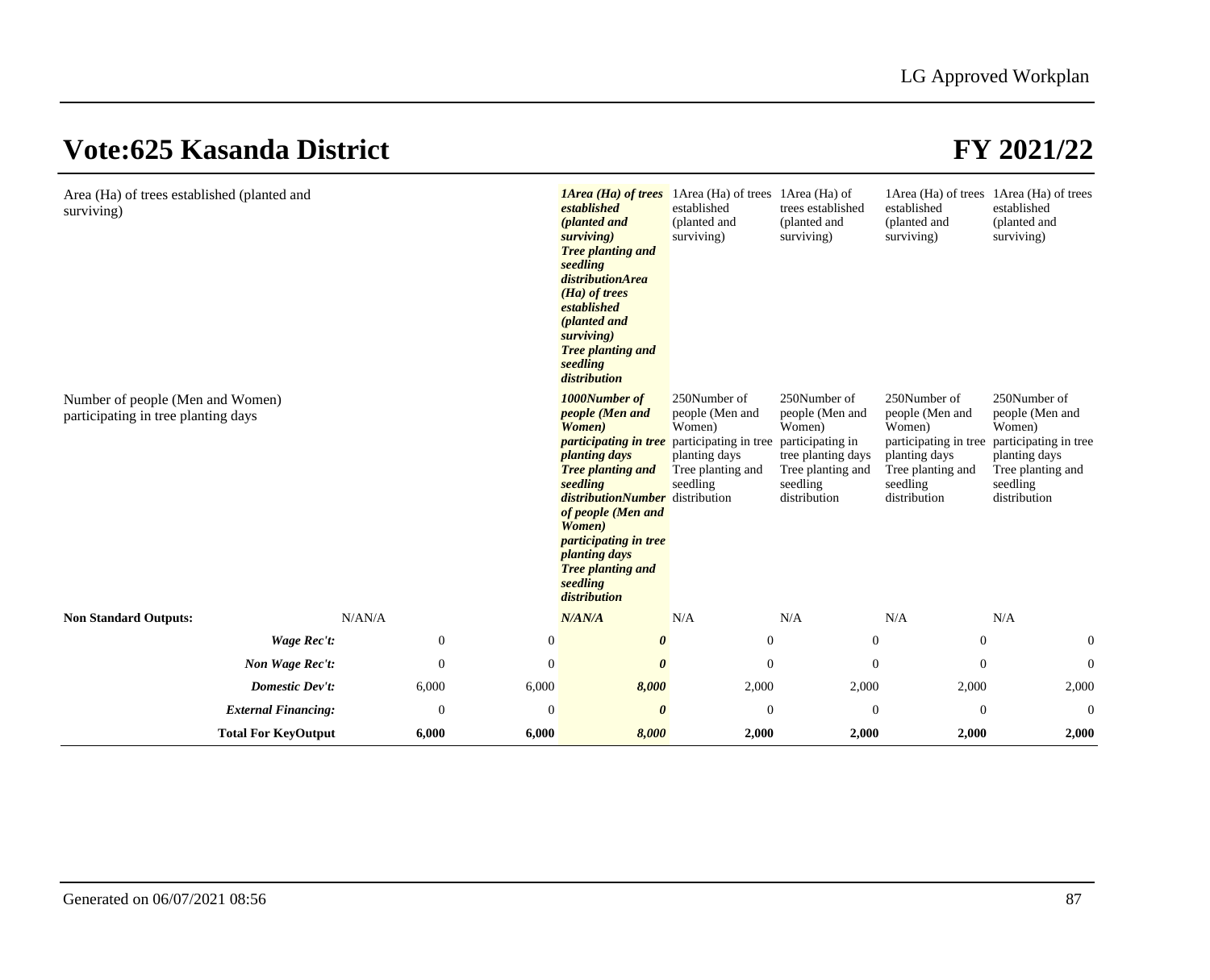| Budget Output: 83 04Training in forestry management (Fuel Saving Technology, Water Shed Management) |                            |              |                                                                                                                                                                             |                                                                                                                 |                                                                      |                                                                                 |                                                |                                                                                         |  |
|-----------------------------------------------------------------------------------------------------|----------------------------|--------------|-----------------------------------------------------------------------------------------------------------------------------------------------------------------------------|-----------------------------------------------------------------------------------------------------------------|----------------------------------------------------------------------|---------------------------------------------------------------------------------|------------------------------------------------|-----------------------------------------------------------------------------------------|--|
| No. of Agro forestry Demonstrations                                                                 |                            |              | demos done<br>agroforestry<br>demos2<br>done                                                                                                                                | 22 agroforestry<br><b>Establisment of</b><br>agroforestry demos<br><b>Establisment of</b><br>agroforestry demos | 1agroforestry<br>demos done<br>Establisment of<br>agroforestry demos | <i>l</i> agroforestry<br>demos done<br>Establisment of<br>agroforestry<br>demos | 1agroforestry<br>demos done<br>Establisment of | 1agroforestry<br>demos done<br>Establisment of<br>agroforestry demos agroforestry demos |  |
| No. of community members trained (Men and<br>Women) in forestry management                          |                            |              | 100100 community<br><i>members trained</i><br><b>Training 100</b><br>community<br>members100<br>community<br>members trained<br><b>Training 100</b><br>community<br>members |                                                                                                                 | 25 community<br>members trained                                      | 25community<br>members trained                                                  | 25community<br>members trained                 | 25community<br>members trained                                                          |  |
| <b>Non Standard Outputs:</b>                                                                        | N/AN/A                     |              | N/AN/A                                                                                                                                                                      |                                                                                                                 | N/A                                                                  | N/A                                                                             | N/A                                            | N/A                                                                                     |  |
|                                                                                                     | Wage Rec't:                | $\theta$     | $\mathbf{0}$                                                                                                                                                                | $\theta$                                                                                                        | $\overline{0}$                                                       |                                                                                 | $\theta$<br>$\theta$                           | $\mathbf{0}$                                                                            |  |
|                                                                                                     | Non Wage Rec't:            | 3,562        | 2,672                                                                                                                                                                       | 3,983                                                                                                           | 996                                                                  | 996                                                                             | 996                                            | 996                                                                                     |  |
|                                                                                                     | Domestic Dev't:            | $\mathbf{0}$ | $\mathbf{0}$                                                                                                                                                                | $\boldsymbol{\theta}$                                                                                           | $\theta$                                                             |                                                                                 | $\theta$<br>$\boldsymbol{0}$                   | $\mathbf{0}$                                                                            |  |
|                                                                                                     | <b>External Financing:</b> | $\theta$     | $\overline{0}$                                                                                                                                                              | $\boldsymbol{\theta}$                                                                                           | $\overline{0}$                                                       |                                                                                 | $\mathbf{0}$<br>$\overline{0}$                 | $\mathbf{0}$                                                                            |  |
|                                                                                                     | <b>Total For KeyOutput</b> | 3,562        | 2,672                                                                                                                                                                       | 3,983                                                                                                           | 996                                                                  | 996                                                                             | 996                                            | 996                                                                                     |  |
| <b>Budget Output: 83 05Forestry Regulation and Inspection</b>                                       |                            |              |                                                                                                                                                                             |                                                                                                                 |                                                                      |                                                                                 |                                                |                                                                                         |  |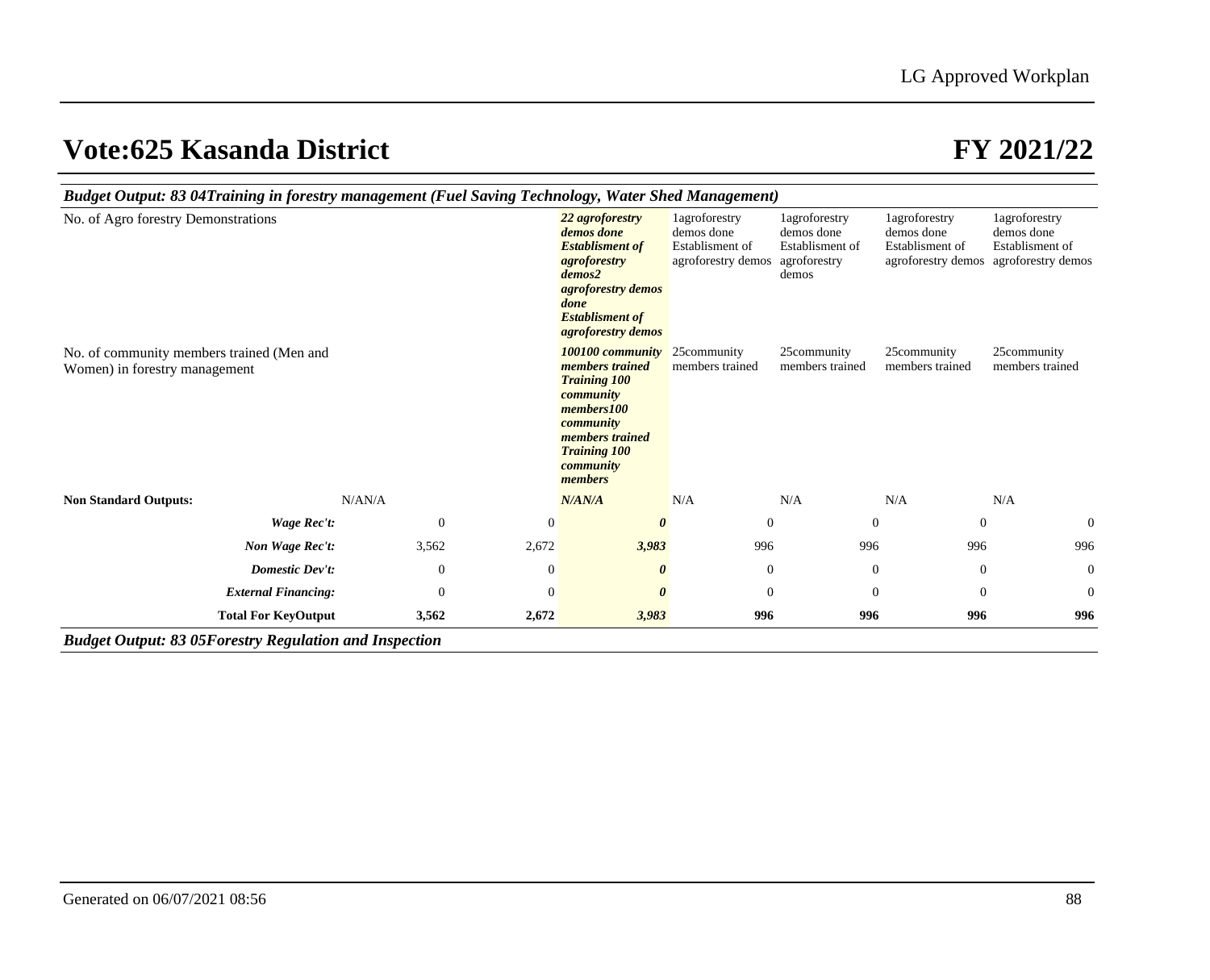| No. of monitoring and compliance<br>surveys/inspections undertaken  |                            |                  |                  | <b>100 monitoring and</b> 25 monitoring and<br>compliance<br>surveys/inspections surveys/inspections<br>undertaken<br><b>Undertaking</b><br><i>monitoring and</i><br>compliance<br>surveys/inspections<br><i>monitoring and</i><br>compliance<br>surveys/inspections<br>undertaken<br><b>Undertaking</b><br><i>monitoring and</i><br>compliance<br>surveys/inspections | compliance                                              | 25 monitoring and<br>compliance<br>S                    | 25 monitoring and<br>compliance<br>surveys/inspection surveys/inspections surveys/inspections | 25 monitoring and<br>compliance                         |
|---------------------------------------------------------------------|----------------------------|------------------|------------------|------------------------------------------------------------------------------------------------------------------------------------------------------------------------------------------------------------------------------------------------------------------------------------------------------------------------------------------------------------------------|---------------------------------------------------------|---------------------------------------------------------|-----------------------------------------------------------------------------------------------|---------------------------------------------------------|
| <b>Non Standard Outputs:</b>                                        |                            | N/AN/A           |                  | N/AN/A                                                                                                                                                                                                                                                                                                                                                                 | N/A                                                     | N/A                                                     | N/A                                                                                           | N/A                                                     |
|                                                                     | <b>Wage Rec't:</b>         | $\mathbf{0}$     | $\boldsymbol{0}$ | $\boldsymbol{\theta}$                                                                                                                                                                                                                                                                                                                                                  | $\boldsymbol{0}$                                        | $\mathbf{0}$                                            | $\boldsymbol{0}$                                                                              | $\boldsymbol{0}$                                        |
|                                                                     | Non Wage Rec't:            | 384              | 288              | 4,000                                                                                                                                                                                                                                                                                                                                                                  | 1,000                                                   | 1,000                                                   | 1,000                                                                                         | 1,000                                                   |
|                                                                     | Domestic Dev't:            | $\overline{0}$   | $\boldsymbol{0}$ | $\boldsymbol{\theta}$                                                                                                                                                                                                                                                                                                                                                  | $\mathbf{0}$                                            | $\overline{0}$                                          | $\boldsymbol{0}$                                                                              | $\boldsymbol{0}$                                        |
|                                                                     | <b>External Financing:</b> | $\mathbf{0}$     | $\boldsymbol{0}$ | $\boldsymbol{\theta}$                                                                                                                                                                                                                                                                                                                                                  | $\mathbf{0}$                                            | $\overline{0}$                                          | $\boldsymbol{0}$                                                                              | $\boldsymbol{0}$                                        |
|                                                                     | <b>Total For KeyOutput</b> | 384              | 288              | 4,000                                                                                                                                                                                                                                                                                                                                                                  | 1,000                                                   | 1,000                                                   | 1,000                                                                                         | 1,000                                                   |
| <b>Budget Output: 83 06Community Training in Wetland management</b> |                            |                  |                  |                                                                                                                                                                                                                                                                                                                                                                        |                                                         |                                                         |                                                                                               |                                                         |
| No. of Water Shed Management Committees<br>formulated               |                            |                  |                  | 1010 Water Shed<br><b>Management</b><br><b>Committees</b><br>formulated10<br><b>Water Shed</b><br><b>Management</b><br><b>Committees</b><br>formulated                                                                                                                                                                                                                 | 33 Water Shed<br>Management<br>Committees<br>formulated | 22 Water Shed<br>Management<br>Committees<br>formulated | 33 Water Shed<br>Management<br>Committees<br>formulated                                       | 22 Water Shed<br>Management<br>Committees<br>formulated |
| <b>Non Standard Outputs:</b>                                        |                            |                  |                  |                                                                                                                                                                                                                                                                                                                                                                        | N/A                                                     | N/A                                                     | N/A                                                                                           | N/A                                                     |
|                                                                     | <b>Wage Rec't:</b>         | $\mathbf{0}$     | $\boldsymbol{0}$ | $\boldsymbol{\theta}$                                                                                                                                                                                                                                                                                                                                                  | $\boldsymbol{0}$                                        | $\mathbf{0}$                                            | $\boldsymbol{0}$                                                                              | $\boldsymbol{0}$                                        |
|                                                                     | Non Wage Rec't:            | 5,860            | 4,395            | 2,660                                                                                                                                                                                                                                                                                                                                                                  | 665                                                     | 665                                                     | 665                                                                                           | 665                                                     |
|                                                                     | Domestic Dev't:            | $\boldsymbol{0}$ | $\boldsymbol{0}$ | $\boldsymbol{\theta}$                                                                                                                                                                                                                                                                                                                                                  | $\boldsymbol{0}$                                        | $\mathbf{0}$                                            | $\boldsymbol{0}$                                                                              | $\boldsymbol{0}$                                        |
|                                                                     | <b>External Financing:</b> | $\mathbf{0}$     | $\theta$         | $\boldsymbol{\theta}$                                                                                                                                                                                                                                                                                                                                                  | $\mathbf{0}$                                            | $\overline{0}$                                          | $\mathbf{0}$                                                                                  | $\boldsymbol{0}$                                        |
|                                                                     | <b>Total For KeyOutput</b> | 5,860            | 4,395            | 2,660                                                                                                                                                                                                                                                                                                                                                                  | 665                                                     | 665                                                     | 665                                                                                           | 665                                                     |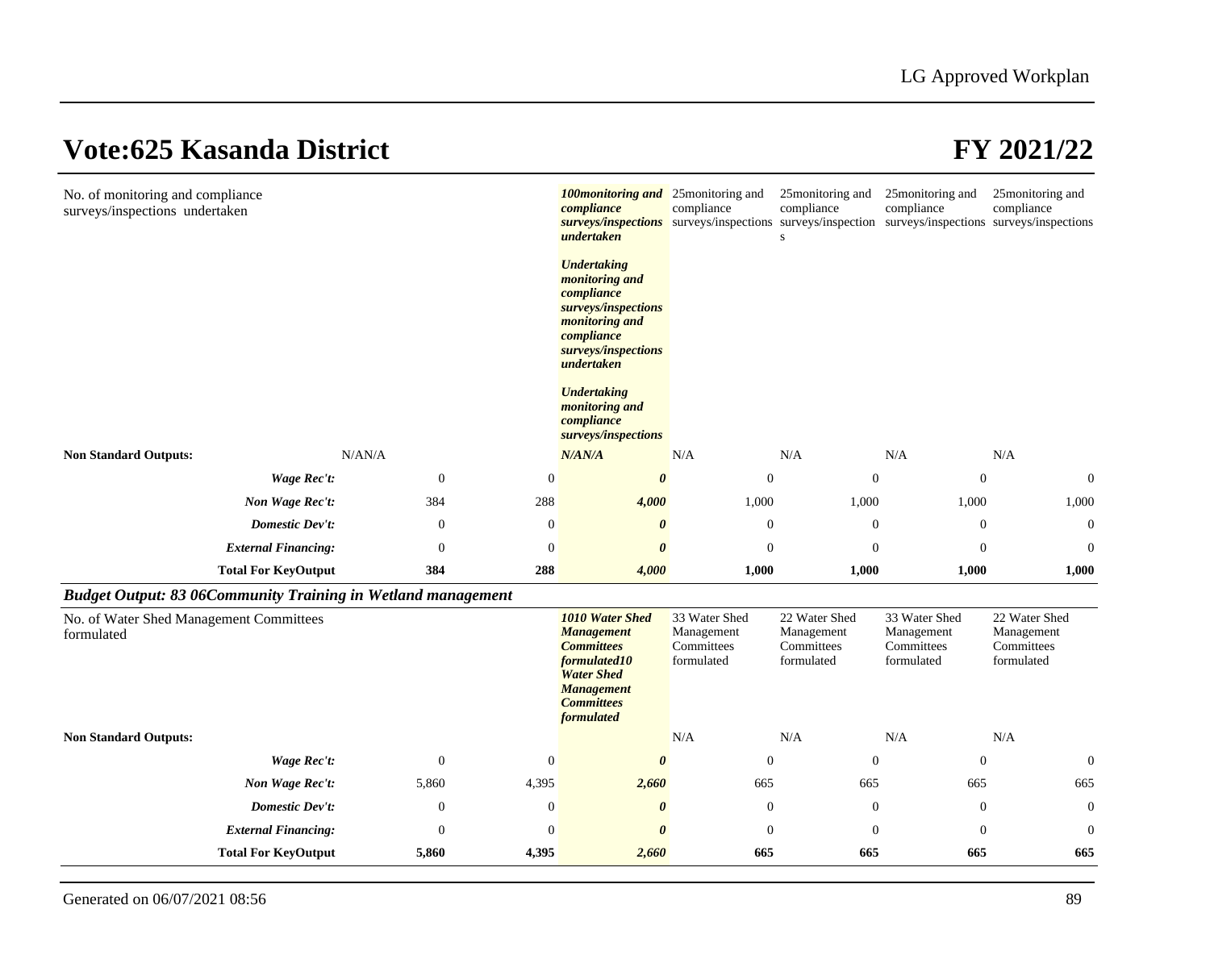| <b>Budget Output: 83 07River Bank and Wetland Restoration</b> |                            |                |                                                              |                                                                                                                                                                                   |              |                  |                  |                |
|---------------------------------------------------------------|----------------------------|----------------|--------------------------------------------------------------|-----------------------------------------------------------------------------------------------------------------------------------------------------------------------------------|--------------|------------------|------------------|----------------|
| Area (Ha) of Wetlands demarcated and<br>restored              |                            |                | wetlands<br>demarcated<br>wetlands<br>demarcated<br>wetlands | 1010km of Lake<br>wamala and<br><b>Demarcation of</b><br>10km of Lake<br>wamala and<br>wetlands 10km of<br>Lake wamala and<br><b>Demarcation of</b><br>10km of Lake<br>wamala and |              |                  |                  |                |
| No. of Wetland Action Plans and regulations<br>developed      |                            |                | wetlands<br>demarcated<br>wetlands<br>demarcated<br>wetlands | 1010km of Lake<br>wamala and<br><b>Demarcation of</b><br>10km of Lake<br>wamala and<br>wetlands 10km of<br>Lake wamala and<br><b>Demarcation of</b><br>10km of Lake<br>wamala and |              |                  |                  |                |
| <b>Non Standard Outputs:</b>                                  | N/AN/A                     |                | N/AN/A                                                       |                                                                                                                                                                                   |              |                  |                  |                |
|                                                               | Wage Rec't:                | $\mathbf{0}$   | $\boldsymbol{0}$                                             | $\boldsymbol{\theta}$                                                                                                                                                             | $\mathbf{0}$ | $\mathbf{0}$     | $\mathbf{0}$     | $\mathbf{0}$   |
|                                                               | Non Wage Rec't:            | $\overline{0}$ | $\mathbf{0}$                                                 | 3,982                                                                                                                                                                             | 996          | 996              | 996              | 996            |
|                                                               | <b>Domestic Dev't:</b>     | $\mathbf{0}$   | $\overline{0}$                                               | $\boldsymbol{\theta}$                                                                                                                                                             | $\mathbf{0}$ | $\boldsymbol{0}$ | $\mathbf{0}$     | $\overline{0}$ |
|                                                               | <b>External Financing:</b> | $\mathbf{0}$   | $\mathbf{0}$                                                 | $\boldsymbol{\theta}$                                                                                                                                                             | $\mathbf{0}$ | $\boldsymbol{0}$ | $\boldsymbol{0}$ | $\mathbf{0}$   |
|                                                               | <b>Total For KeyOutput</b> | $\bf{0}$       | $\bf{0}$                                                     | 3,982                                                                                                                                                                             | 996          | 996              | 996              | 996            |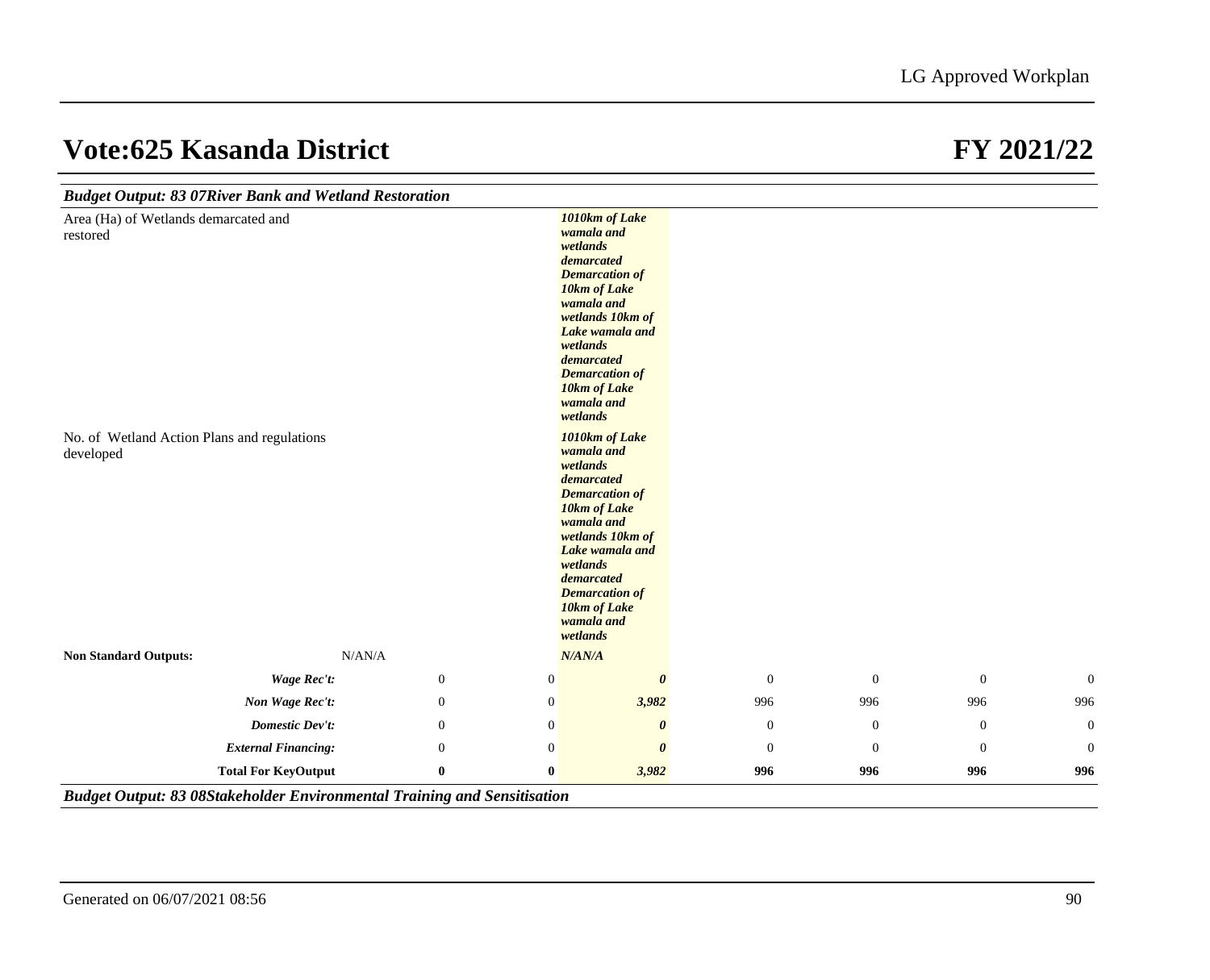| No. of community women and men trained in<br>ENR monitoring | 50Community<br>women and men<br>trained in ENR<br><i>monitoringCommu</i><br>nity women and<br>men trained in<br><b>ENR</b> monitoring | 10Community<br>women and men<br>trained in ENR<br>monitoring | 20Community<br>women and men<br>trained in ENR<br>monitoring | 10Community<br>women and men<br>trained in ENR<br>monitoring | 10Community<br>women and men<br>trained in ENR<br>monitoring |                |                |                |
|-------------------------------------------------------------|---------------------------------------------------------------------------------------------------------------------------------------|--------------------------------------------------------------|--------------------------------------------------------------|--------------------------------------------------------------|--------------------------------------------------------------|----------------|----------------|----------------|
| <b>Non Standard Outputs:</b>                                |                                                                                                                                       | N/AN/A                                                       |                                                              | N/AN/A                                                       | N/A                                                          | N/A            | N/A            | N/A            |
|                                                             | Wage Rec't:                                                                                                                           | $\theta$                                                     |                                                              | $\theta$                                                     | $\theta$                                                     | $\Omega$       | $\mathbf{0}$   | $\overline{0}$ |
|                                                             | Non Wage Rec't:                                                                                                                       | 3,500                                                        | 2,625                                                        | 9,322                                                        | 2,330                                                        | 2,330          | 2,330          | 2,330          |
|                                                             | <b>Domestic Dev't:</b>                                                                                                                | $\theta$                                                     | $\theta$                                                     | $\boldsymbol{\theta}$                                        | $\overline{0}$                                               | $\overline{0}$ | $\overline{0}$ | $\theta$       |
|                                                             | <b>External Financing:</b>                                                                                                            | $\theta$                                                     | $\overline{0}$                                               | $\theta$                                                     | $\theta$                                                     | $\Omega$       | $\overline{0}$ | $\overline{0}$ |
|                                                             | <b>Total For KeyOutput</b>                                                                                                            | 3,500                                                        | 2,625                                                        | 9,322                                                        | 2,330                                                        | 2,330          | 2,330          | 2,330          |

### *Budget Output: 83 09Monitoring and Evaluation of Environmental Compliance*

| No. of monitoring and compliance surveys<br>undertaken |                            |                |                | 5050 monitoring<br>and compliance<br>surveys<br>undertaken50<br>monitoring and<br>compliance surveys<br>undertaken | 10monitoring and<br>compliance<br>surveys undertaken | 10 monitoring and<br>compliance<br>surveys<br>undertaken | 10monitoring and<br>compliance | 20monitoring and<br>compliance<br>surveys undertaken surveys undertaken |
|--------------------------------------------------------|----------------------------|----------------|----------------|--------------------------------------------------------------------------------------------------------------------|------------------------------------------------------|----------------------------------------------------------|--------------------------------|-------------------------------------------------------------------------|
| <b>Non Standard Outputs:</b>                           | N/AN/A                     |                |                | N/AN/A                                                                                                             | N/A                                                  | N/A                                                      | N/A                            | N/A                                                                     |
|                                                        | Wage Rec't:                | $\overline{0}$ | $\overline{0}$ | 0                                                                                                                  | $\overline{0}$                                       | $\overline{0}$                                           | $\overline{0}$                 | $\overline{0}$                                                          |
|                                                        | Non Wage Rec't:            | 12,062         | 9,047          | 3,660                                                                                                              | 915                                                  | 915                                                      | 915                            | 915                                                                     |
|                                                        | <b>Domestic Dev't:</b>     | $\overline{0}$ | $\theta$       | 7,000                                                                                                              | 1,750                                                | 1,750                                                    | 1,750                          | 1,750                                                                   |
|                                                        | <b>External Financing:</b> | $\mathbf{0}$   | $\overline{0}$ | $\theta$                                                                                                           |                                                      | $\overline{0}$                                           | $\theta$                       | $\overline{0}$                                                          |
|                                                        | <b>Total For KeyOutput</b> | 12,062         | 9,047          | 10,660                                                                                                             | 2,665                                                | 2,665                                                    | 2,665                          | 2,665                                                                   |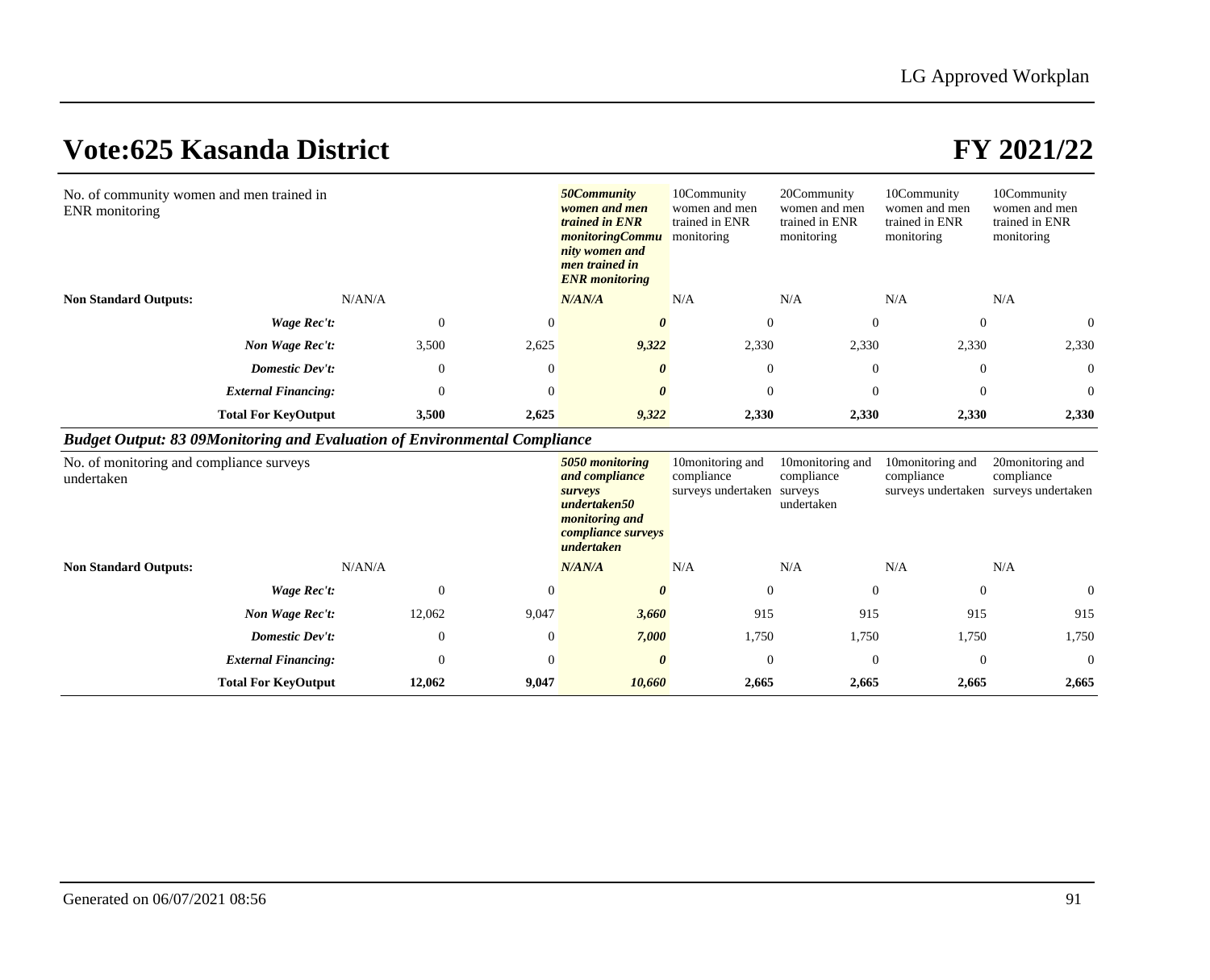| Budget Output: 83 10Land Management Services (Surveying, Valuations, Tittling and lease management) |                            |                                                                                                                               |                                                                                                                           |                                                                                                                                                         |                                                                  |                                                                  |                                                                                             |                                                                  |
|-----------------------------------------------------------------------------------------------------|----------------------------|-------------------------------------------------------------------------------------------------------------------------------|---------------------------------------------------------------------------------------------------------------------------|---------------------------------------------------------------------------------------------------------------------------------------------------------|------------------------------------------------------------------|------------------------------------------------------------------|---------------------------------------------------------------------------------------------|------------------------------------------------------------------|
| No. of new land disputes settled within FY                                                          |                            |                                                                                                                               |                                                                                                                           | 1010 new land<br>disputes settled<br>within the FY10<br>new land disputes<br>settled within the<br><b>FY</b>                                            | 2new land disputes<br>settled within the<br><b>FY</b>            | settled within the<br><b>FY</b>                                  | 2new land disputes 3new land disputes 3new land disputes<br>settled within the<br><b>FY</b> | settled within the<br><b>FY</b>                                  |
| <b>Non Standard Outputs:</b>                                                                        |                            |                                                                                                                               |                                                                                                                           | N/AN/A                                                                                                                                                  | N/A                                                              | N/A                                                              | N/A                                                                                         | N/A                                                              |
|                                                                                                     | <b>Wage Rec't:</b>         | $\boldsymbol{0}$                                                                                                              | $\boldsymbol{0}$                                                                                                          | $\boldsymbol{\theta}$                                                                                                                                   | $\boldsymbol{0}$                                                 | $\boldsymbol{0}$                                                 | $\boldsymbol{0}$                                                                            | $\boldsymbol{0}$                                                 |
|                                                                                                     | Non Wage Rec't:            | 1,000                                                                                                                         | 750                                                                                                                       | 8,902                                                                                                                                                   | 2,226                                                            | 2,226                                                            | 2,226                                                                                       | 2,226                                                            |
|                                                                                                     | Domestic Dev't:            | $\mathbf{0}$                                                                                                                  | $\overline{0}$                                                                                                            | $\boldsymbol{\theta}$                                                                                                                                   | $\mathbf{0}$                                                     | $\theta$                                                         | $\mathbf{0}$                                                                                | $\Omega$                                                         |
|                                                                                                     | <b>External Financing:</b> | $\mathbf{0}$                                                                                                                  | $\mathbf{0}$                                                                                                              | $\theta$                                                                                                                                                | $\boldsymbol{0}$                                                 | $\theta$                                                         | $\mathbf{0}$                                                                                | $\mathbf{0}$                                                     |
|                                                                                                     | <b>Total For KeyOutput</b> | 1,000                                                                                                                         | 750                                                                                                                       | 8,902                                                                                                                                                   | 2,226                                                            | 2,226                                                            | 2,226                                                                                       | 2,226                                                            |
| <b>Budget Output: 83 11Infrastruture Planning</b>                                                   |                            |                                                                                                                               |                                                                                                                           |                                                                                                                                                         |                                                                  |                                                                  |                                                                                             |                                                                  |
| <b>Non Standard Outputs:</b>                                                                        |                            | 12 communities<br>sensitized<br>infrastructural<br>planning.<br>sensitizing 12<br>communities<br>infrastructural<br>planning. | 4 communities<br>sensitized<br>infrastructural<br>planning.4<br>communities<br>sensitized<br>infrastructural<br>planning. | 10 awareness<br><i>creation meetings</i><br>on physical<br>planning<br>donecarrying out<br>10 awareness<br>creation meetings<br>on physical<br>planning | 3 awareness<br>creation meetings<br>on physical<br>planning done | 3 awareness<br>creation meetings<br>on physical<br>planning done | 2 awareness<br>creation meetings<br>on physical<br>planning done                            | 2 awareness<br>creation meetings<br>on physical<br>planning done |
|                                                                                                     | <b>Wage Rec't:</b>         | $\boldsymbol{0}$                                                                                                              | $\overline{0}$                                                                                                            | $\boldsymbol{\theta}$                                                                                                                                   | $\boldsymbol{0}$                                                 | $\theta$                                                         | $\theta$                                                                                    | $\mathbf{0}$                                                     |
|                                                                                                     | Non Wage Rec't:            | 1,000                                                                                                                         | 750                                                                                                                       | 3,000                                                                                                                                                   | 750                                                              | 750                                                              | 750                                                                                         | 750                                                              |
|                                                                                                     | <b>Domestic Dev't:</b>     | $\mathbf{0}$                                                                                                                  | $\mathbf{0}$                                                                                                              | $\theta$                                                                                                                                                | $\boldsymbol{0}$                                                 | $\theta$                                                         | $\mathbf{0}$                                                                                | $\boldsymbol{0}$                                                 |
|                                                                                                     | <b>External Financing:</b> | $\Omega$                                                                                                                      | $\theta$                                                                                                                  | $\theta$                                                                                                                                                | $\mathbf{0}$                                                     | $\theta$                                                         | $\theta$                                                                                    | $\theta$                                                         |
|                                                                                                     | <b>Total For KeyOutput</b> | 1,000                                                                                                                         | 750                                                                                                                       | 3,000                                                                                                                                                   | 750                                                              | 750                                                              | 750                                                                                         | 750                                                              |
| <b>Budget Output: 83 12Sector Capacity Development</b>                                              |                            |                                                                                                                               |                                                                                                                           |                                                                                                                                                         |                                                                  |                                                                  |                                                                                             |                                                                  |
| <b>Non Standard Outputs:</b>                                                                        |                            | 01 Capicity<br>building training<br>carriedoutcarrying<br>out 01 Capicity<br>building training                                | 01 Capicity<br>building training<br>carriedout0<br>Capicity building<br>training carriedout                               |                                                                                                                                                         |                                                                  |                                                                  |                                                                                             |                                                                  |
|                                                                                                     | Wage Rec't:                | $\boldsymbol{0}$                                                                                                              | $\mathbf{0}$                                                                                                              | $\boldsymbol{\theta}$                                                                                                                                   | $\boldsymbol{0}$                                                 | $\mathbf{0}$                                                     | $\mathbf{0}$                                                                                | $\overline{0}$                                                   |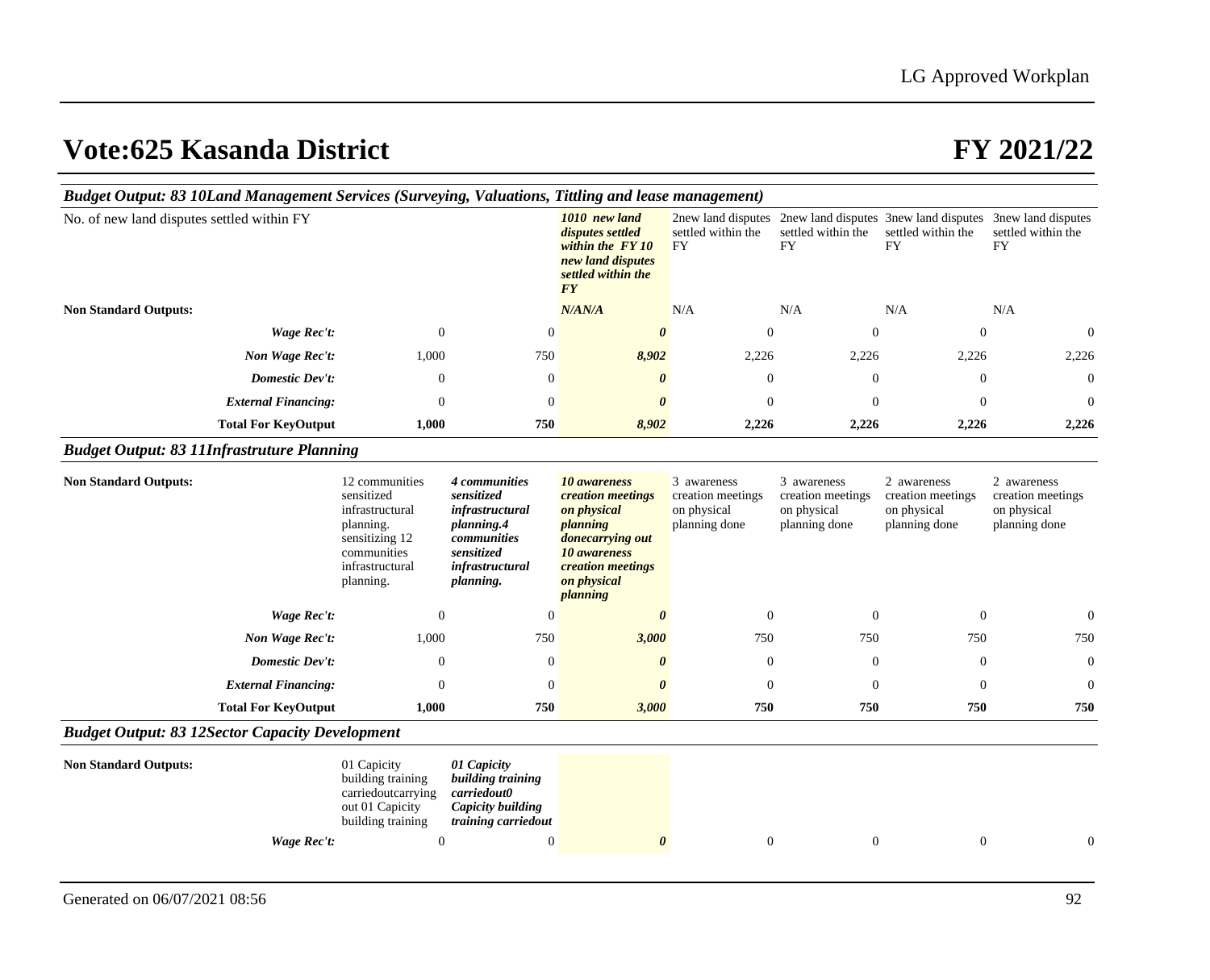| Non Wage Rec't:            | 1,155        | 866          |          | $\overline{0}$ | $\overline{0}$ | $\overline{0}$ | $\overline{0}$ |
|----------------------------|--------------|--------------|----------|----------------|----------------|----------------|----------------|
| <b>Domestic Dev't:</b>     | $\mathbf{0}$ | $\mathbf{0}$ | $\theta$ | $\overline{0}$ | $\overline{0}$ | $\mathbf{0}$   | $\overline{0}$ |
| <b>External Financing:</b> | $\mathbf{0}$ | $\theta$     | 0        | $\Omega$       | $\overline{0}$ | $\overline{0}$ | $\overline{0}$ |
| <b>Total For KeyOutput</b> | 1,155        | 866          |          | $\bf{0}$       | $\bf{0}$       | $\bf{0}$       | $\mathbf{0}$   |
| Wage Rec't:                | 166,800      | 125,100      | 236,566  | 59,141         | 59,141         | 59,141         | 59,141         |
| Non Wage Rec't:            | 31,620       | 23,715       | 42,609   | 10,652         | 10,652         | 10,652         | 10,652         |
| <b>Domestic Dev't:</b>     | 6,000        | 6,000        | 15,000   | 3,750          | 3,750          | 3,750          | 3,750          |
| <b>External Financing:</b> | $\theta$     | $\theta$     | $\theta$ | $\Omega$       | $\overline{0}$ | $\mathbf{0}$   | $\overline{0}$ |
| <b>Total For WorkPlan</b>  | 204,420      | 154,815      | 294,175  | 73,544         | 73,544         | 73,544         | 73,544         |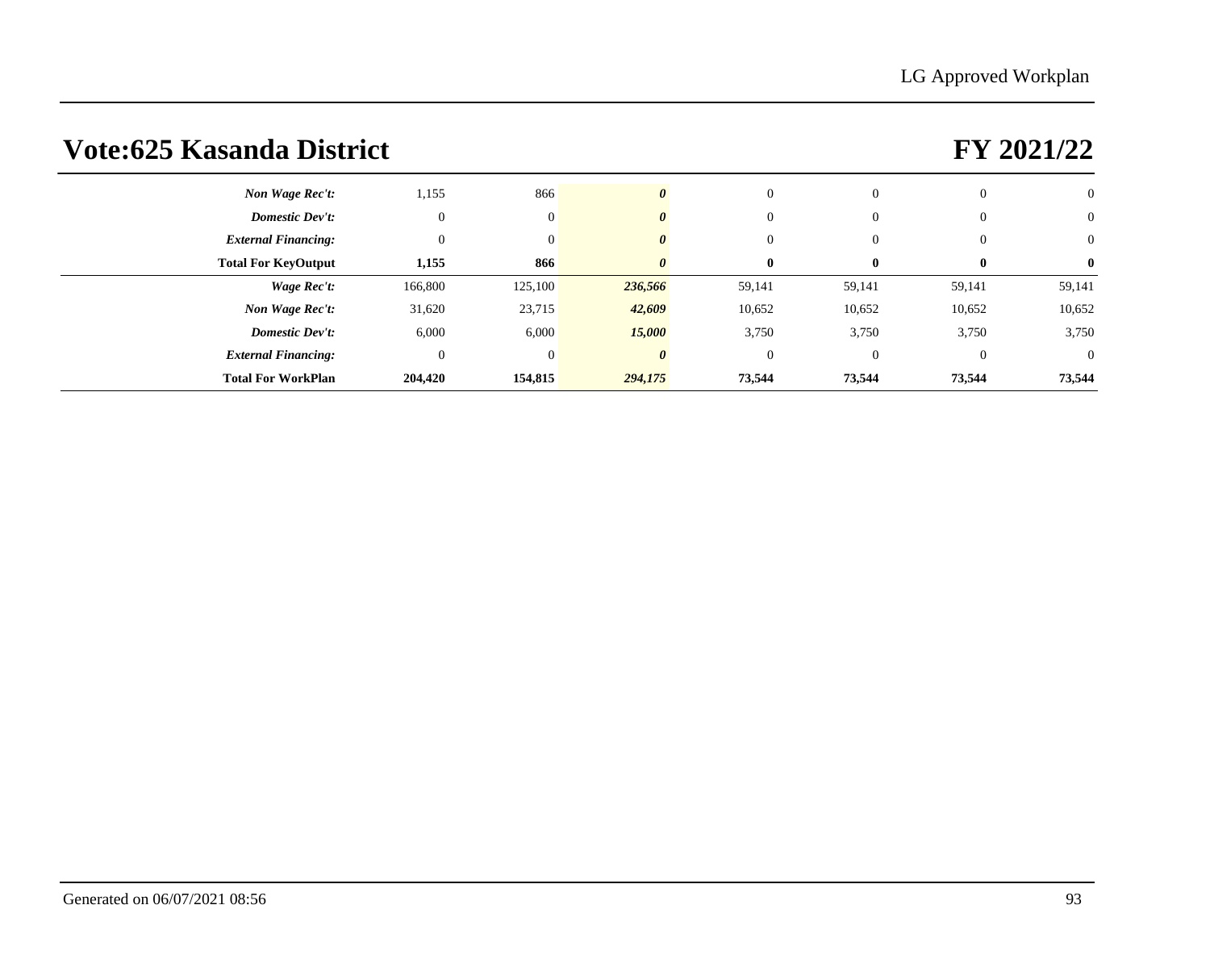### **Sub-SubProgramme 9 Community Based Services**

### **Quarterly Workplan Outputs for FY 2021/22**

| <b>Ushs Thousands</b>                                          | <b>Approved Budget</b> Expenditure and<br>and Outputs for<br>FY 2020/21                                                                                                                                                                                                                                                                                                             | Outputs by end<br><b>March for FY</b><br>2020/21                                                                                                                                                                                                                                                                                                                                                                                                                                                                                                                                                                                                                                                                                                  | <b>Annual Planned</b><br><b>Spending and</b><br><b>Outputs FY</b><br>2021/22                                                                                                                                                                                                                                                                                                                                                                                                                                                                                                                            | <b>Ouarter 1</b><br><b>Planned Spending</b><br>and Outputs | <b>Ouarter 2</b><br><b>Planned</b><br><b>Spending and</b><br><b>Outputs</b> | <b>Ouarter 3</b><br>and Outputs | <b>Ouarter 4</b><br><b>Planned Spending Planned Spending</b><br>and Outputs |
|----------------------------------------------------------------|-------------------------------------------------------------------------------------------------------------------------------------------------------------------------------------------------------------------------------------------------------------------------------------------------------------------------------------------------------------------------------------|---------------------------------------------------------------------------------------------------------------------------------------------------------------------------------------------------------------------------------------------------------------------------------------------------------------------------------------------------------------------------------------------------------------------------------------------------------------------------------------------------------------------------------------------------------------------------------------------------------------------------------------------------------------------------------------------------------------------------------------------------|---------------------------------------------------------------------------------------------------------------------------------------------------------------------------------------------------------------------------------------------------------------------------------------------------------------------------------------------------------------------------------------------------------------------------------------------------------------------------------------------------------------------------------------------------------------------------------------------------------|------------------------------------------------------------|-----------------------------------------------------------------------------|---------------------------------|-----------------------------------------------------------------------------|
| <b>Service Area: 81 Community Mobilisation and Empowerment</b> |                                                                                                                                                                                                                                                                                                                                                                                     |                                                                                                                                                                                                                                                                                                                                                                                                                                                                                                                                                                                                                                                                                                                                                   |                                                                                                                                                                                                                                                                                                                                                                                                                                                                                                                                                                                                         |                                                            |                                                                             |                                 |                                                                             |
| <b>Output Class: Higher LG Services</b>                        |                                                                                                                                                                                                                                                                                                                                                                                     |                                                                                                                                                                                                                                                                                                                                                                                                                                                                                                                                                                                                                                                                                                                                                   |                                                                                                                                                                                                                                                                                                                                                                                                                                                                                                                                                                                                         |                                                            |                                                                             |                                 |                                                                             |
| <b>Budget Output: 81 02Support to Women, Youth and PWDs</b>    |                                                                                                                                                                                                                                                                                                                                                                                     |                                                                                                                                                                                                                                                                                                                                                                                                                                                                                                                                                                                                                                                                                                                                                   |                                                                                                                                                                                                                                                                                                                                                                                                                                                                                                                                                                                                         |                                                            |                                                                             |                                 |                                                                             |
| <b>Non Standard Outputs:</b>                                   | Women, PWDs and <i>Budget for UWEP</i><br>Youth projects<br>supported Women,<br>PWDs and Youth<br>projects monitored<br>Assorted stationery<br>procured Computer and Social<br>supplies<br>procuredWomen,<br>PWDs and Youth<br>projects supported<br>Monitoring of<br>Women, PWDs and<br>Youth projects<br>Procuring of<br>assorted stationery<br>Procuring of<br>Computer supplies | <b>Institutional</b><br>support prepared<br>and submitted to<br>the Ministry of<br>Gender, Labour<br>development<br>Women, PWDs<br>and Youth projects<br>supported Women,<br><b>PWDs and Youth</b><br>projects monitored<br><b>Assorted stationery</b><br>procured<br><b>Computer supplies</b><br>procuredWomen,<br><b>PWDs and Youth</b><br>projects supervised Number of Youth<br>Women, PWDs<br>and Youth projects and registered<br>monitored Assorted Number of Youth<br>stationery procured groups supported<br><b>Computer supplies</b><br>procured Approved fundsMobilisation<br>women group<br>members trained;<br>Financing<br>agreements signed<br><b>UWEP</b> , YLP funds<br>recovered and<br>transferred to<br><b>Bank of Uganda</b> | <b>Number of women</b><br>groups supported<br>with UWEP funds<br><b>Approved UWEP</b><br>groups trained and<br>equiped with<br>financial literacy,<br>record keeping<br>skills, group<br>dynamics and<br><i>management skills.</i><br><b>Number of PWDs</b><br>groups mobilised<br>and registered 4<br><i>projects of PWDs</i><br>groups supported<br>with Local Special<br>grant for PWDs<br>groups mobilised<br>with YLP<br>and training of<br>women to form<br>groups to benefit<br>from UWEP funds<br><b>Submission of</b><br><i>applications for</i><br>desk appraisal,<br><b>Field apparisal,</b> |                                                            |                                                                             |                                 |                                                                             |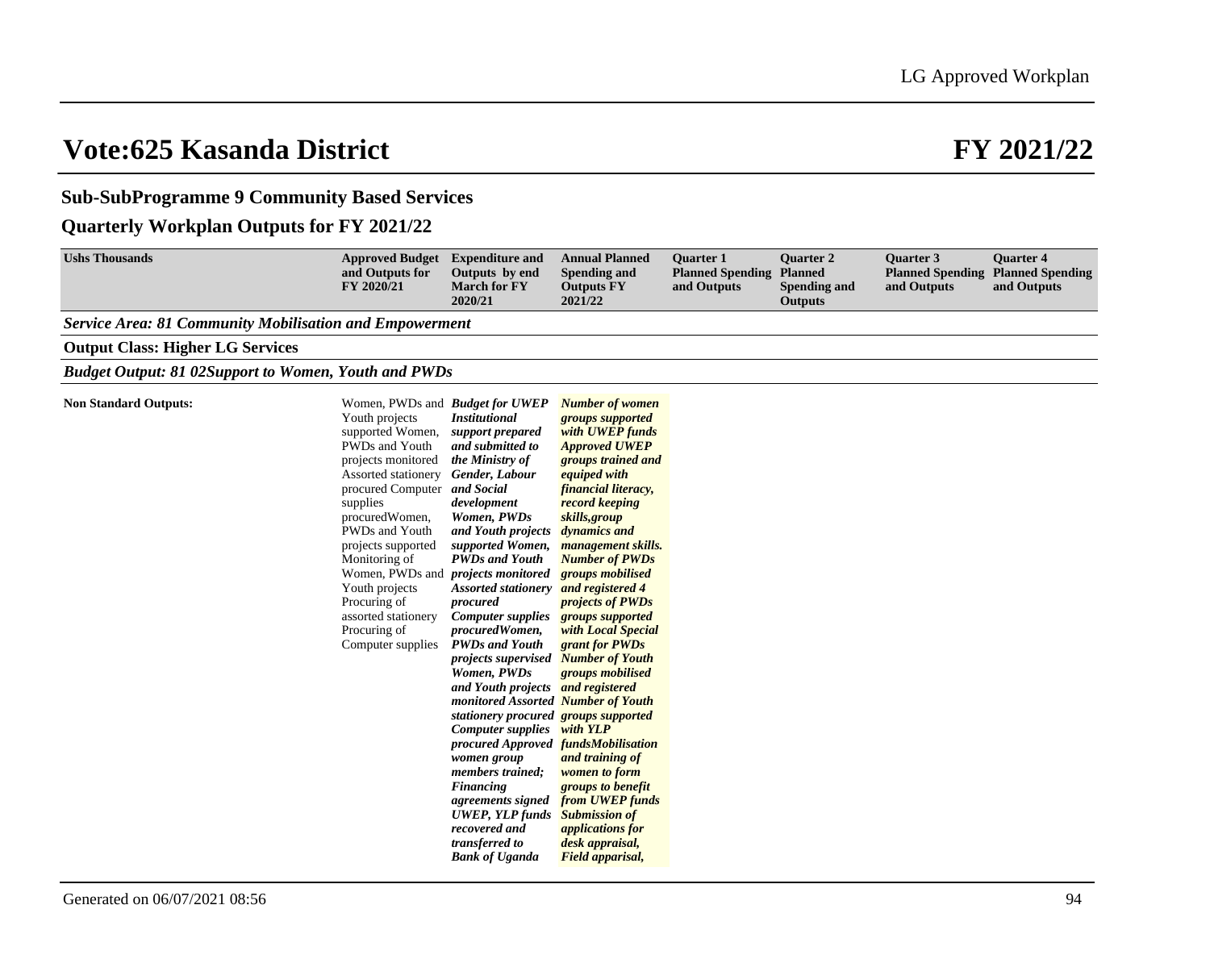### **Vote:625 Kasanda District**

| FY 2021/22 |
|------------|
|------------|

|                            | recovery account | submiison for<br>approval by Sub<br><b>County Technical</b><br><b>Planning</b><br>Committee,<br>approval Appraisal<br>and consideration<br>of applications fro<br>approval By the<br><b>District Technical</b><br><b>Planning</b><br><b>Committee. District</b><br><b>Executive</b><br><b>Committee</b><br>endorsement and<br>submission to the<br><b>Ministry of Gender</b><br>for approval.<br><b>Approved UWEP</b><br>groups trained and<br>equiped with<br>financial literacy,<br>record keeping<br>skills, group<br>dynamics and<br>management skills.<br><b>Number of PWDs</b><br>groups mobilised<br>and registered 4<br>projects of PWDs<br>groups supported<br>with Local Special<br>grant for PWDs<br><b>Number of Youth</b><br>groups mobilised<br>and registered<br><b>Number of Youth</b><br>groups supported |                  |                  |              |                  |
|----------------------------|------------------|----------------------------------------------------------------------------------------------------------------------------------------------------------------------------------------------------------------------------------------------------------------------------------------------------------------------------------------------------------------------------------------------------------------------------------------------------------------------------------------------------------------------------------------------------------------------------------------------------------------------------------------------------------------------------------------------------------------------------------------------------------------------------------------------------------------------------|------------------|------------------|--------------|------------------|
|                            |                  | with YLP funds                                                                                                                                                                                                                                                                                                                                                                                                                                                                                                                                                                                                                                                                                                                                                                                                             |                  |                  |              |                  |
| <b>Wage Rec't:</b>         | $\boldsymbol{0}$ | $\mathbf{0}$<br>$\boldsymbol{\theta}$                                                                                                                                                                                                                                                                                                                                                                                                                                                                                                                                                                                                                                                                                                                                                                                      | $\boldsymbol{0}$ | $\boldsymbol{0}$ | $\mathbf{0}$ | $\mathbf{0}$     |
| Non Wage Rec't:            | 18,694<br>24,925 | 4,079                                                                                                                                                                                                                                                                                                                                                                                                                                                                                                                                                                                                                                                                                                                                                                                                                      | 1,020            | 1,020            | 1,020        | 1,020            |
| <b>Domestic Dev't:</b>     | $\mathbf{0}$     | $\boldsymbol{0}$<br>$\boldsymbol{\theta}$                                                                                                                                                                                                                                                                                                                                                                                                                                                                                                                                                                                                                                                                                                                                                                                  | $\boldsymbol{0}$ | $\boldsymbol{0}$ | $\mathbf{0}$ | $\boldsymbol{0}$ |
| <b>External Financing:</b> | $\boldsymbol{0}$ | $\boldsymbol{0}$<br>$\boldsymbol{\theta}$                                                                                                                                                                                                                                                                                                                                                                                                                                                                                                                                                                                                                                                                                                                                                                                  | $\mathbf{0}$     | $\mathbf{0}$     | $\theta$     | $\theta$         |
| <b>Total For KeyOutput</b> | 24,925<br>18,694 | 4,079                                                                                                                                                                                                                                                                                                                                                                                                                                                                                                                                                                                                                                                                                                                                                                                                                      | 1,020            | 1,020            | 1,020        | 1,020            |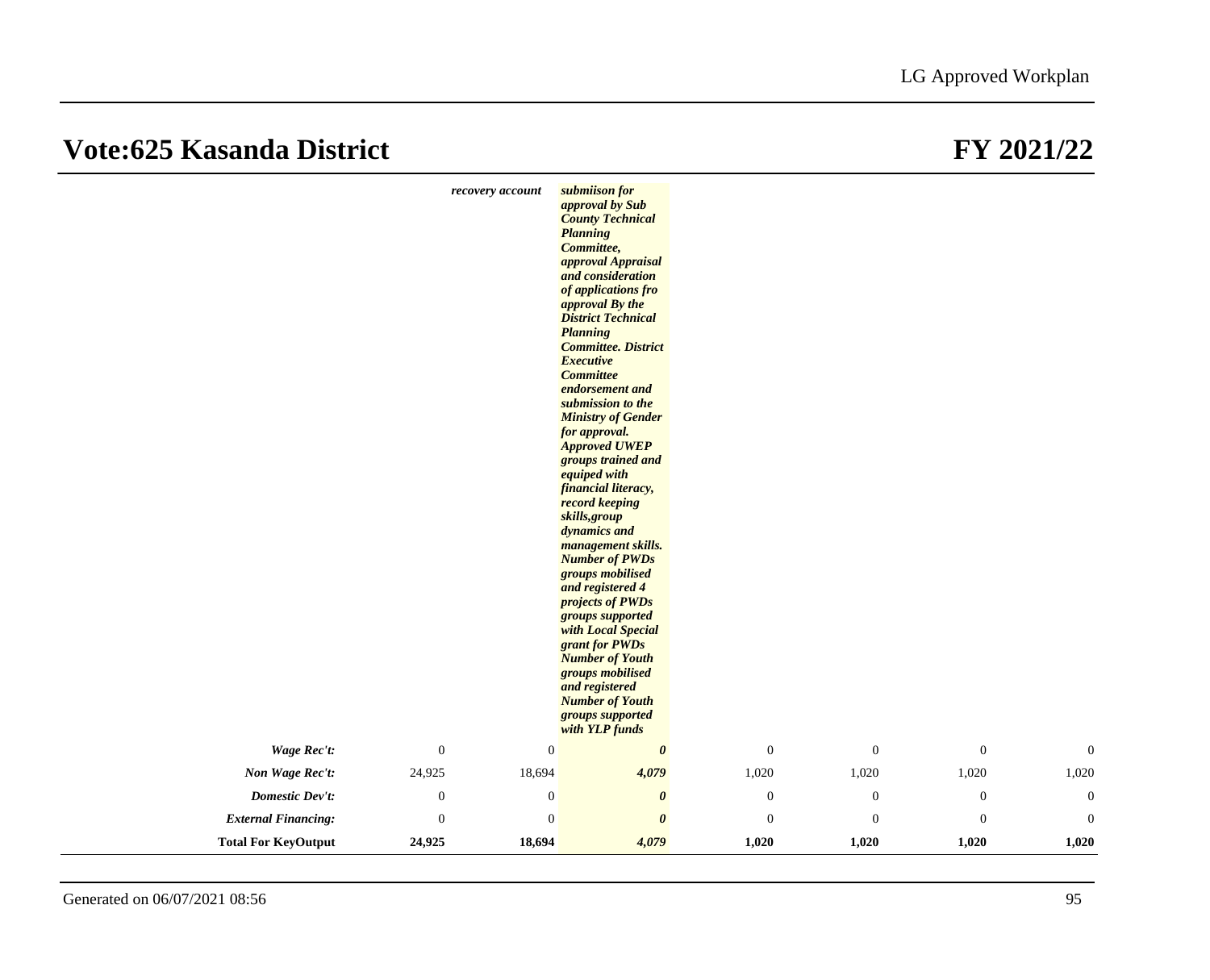### *Budget Output: 81 04Facilitation of Community Development Workers*

| <b>Non Standard Outputs:</b><br>Salaries paid to<br>Salaries paid to<br>staff for 12 months<br>staff for 3 months<br>Staff performance<br><b>Staff performance</b><br>supervised Staff<br>and assorted<br>performance<br>appraised General<br>and assorted<br>1 departmental<br>stationery procured<br>meeting<br>coordinated Fuel<br>4 departmental<br>and lubricants<br>meetings<br>coordinated Fuel<br>procured Staff<br>and lubricants<br>facilitated to<br>procured Staff<br>facilitated to<br>activities YLP and<br><b>UWEP</b> funds<br>implement planned<br>activities YLP and<br>recovered LRDPs<br><b>UWEP</b> funds<br>monitored INGO<br>recovered LRDPs<br>monitoring<br>monitored 4 NGO<br>committee meeting<br>held No of<br>monitoring<br>committee<br>companies<br>meetings held No<br>recommended to<br>the NGO Board for<br>of companies<br>recommended to<br><i>approvalSalaries</i><br>the NGO Board for<br>paid to staff for 3<br>approvalVerificatio<br>months Staff<br>n of staff payroll<br>performance<br>supervised General<br>Preparation and<br>and assorted<br>approval of salary<br>payment on IFMS<br>stationery procured<br>Salaries paid to<br>1 departmental<br>staff for 12 months<br>meeting<br>Staff performance<br>coordinated Fuel<br>and lubricants<br>supervised Staff<br>performance<br>procured Staff<br>facilitated to<br>appraised General<br>and assorted<br>implement planned<br>activities YLP and<br>stationery procured<br><b>UWEP</b> funds<br>4 departmental<br>recovered LRDPs<br>meetings<br>coordinated Fuel<br>monitored 1 NGO<br>and lubricants<br>monitoring<br>procured Staff<br>committee meeting<br>facilitated to<br>implement planned | <b>Number of staff</b><br><i>paid Salaries for 12</i><br>months Number of<br>supervised General staff appraised<br><b>Number of staff</b><br>stationery procured performance<br>supervision visits<br>conductedAnalysin<br>g Quarterly staff<br>perfromance<br><b>Preperation of</b><br>monthly staff<br>implement planned performance<br>reports | Number of staff<br>paid Salaries for 3<br>months<br>Number of staff<br>performance<br>supervision visits<br>conducted | Number of staff<br>paid Salaries for<br>3months<br>months<br>Number of staff<br>performance<br>supervision visits<br>conducted | Number of staff<br>paid Salaries for 3<br>Number of staff<br>performance<br>supervision visits<br>conducted | Number of staff<br>paid Salaries for 3<br>months<br>Number of staff<br>appraised<br>Number of staff<br>performance<br>supervision visits<br>conducted |
|------------------------------------------------------------------------------------------------------------------------------------------------------------------------------------------------------------------------------------------------------------------------------------------------------------------------------------------------------------------------------------------------------------------------------------------------------------------------------------------------------------------------------------------------------------------------------------------------------------------------------------------------------------------------------------------------------------------------------------------------------------------------------------------------------------------------------------------------------------------------------------------------------------------------------------------------------------------------------------------------------------------------------------------------------------------------------------------------------------------------------------------------------------------------------------------------------------------------------------------------------------------------------------------------------------------------------------------------------------------------------------------------------------------------------------------------------------------------------------------------------------------------------------------------------------------------------------------------------------------------------------------------------------------------------------------------------|---------------------------------------------------------------------------------------------------------------------------------------------------------------------------------------------------------------------------------------------------------------------------------------------------------------------------------------------------|-----------------------------------------------------------------------------------------------------------------------|--------------------------------------------------------------------------------------------------------------------------------|-------------------------------------------------------------------------------------------------------------|-------------------------------------------------------------------------------------------------------------------------------------------------------|
|------------------------------------------------------------------------------------------------------------------------------------------------------------------------------------------------------------------------------------------------------------------------------------------------------------------------------------------------------------------------------------------------------------------------------------------------------------------------------------------------------------------------------------------------------------------------------------------------------------------------------------------------------------------------------------------------------------------------------------------------------------------------------------------------------------------------------------------------------------------------------------------------------------------------------------------------------------------------------------------------------------------------------------------------------------------------------------------------------------------------------------------------------------------------------------------------------------------------------------------------------------------------------------------------------------------------------------------------------------------------------------------------------------------------------------------------------------------------------------------------------------------------------------------------------------------------------------------------------------------------------------------------------------------------------------------------------|---------------------------------------------------------------------------------------------------------------------------------------------------------------------------------------------------------------------------------------------------------------------------------------------------------------------------------------------------|-----------------------------------------------------------------------------------------------------------------------|--------------------------------------------------------------------------------------------------------------------------------|-------------------------------------------------------------------------------------------------------------|-------------------------------------------------------------------------------------------------------------------------------------------------------|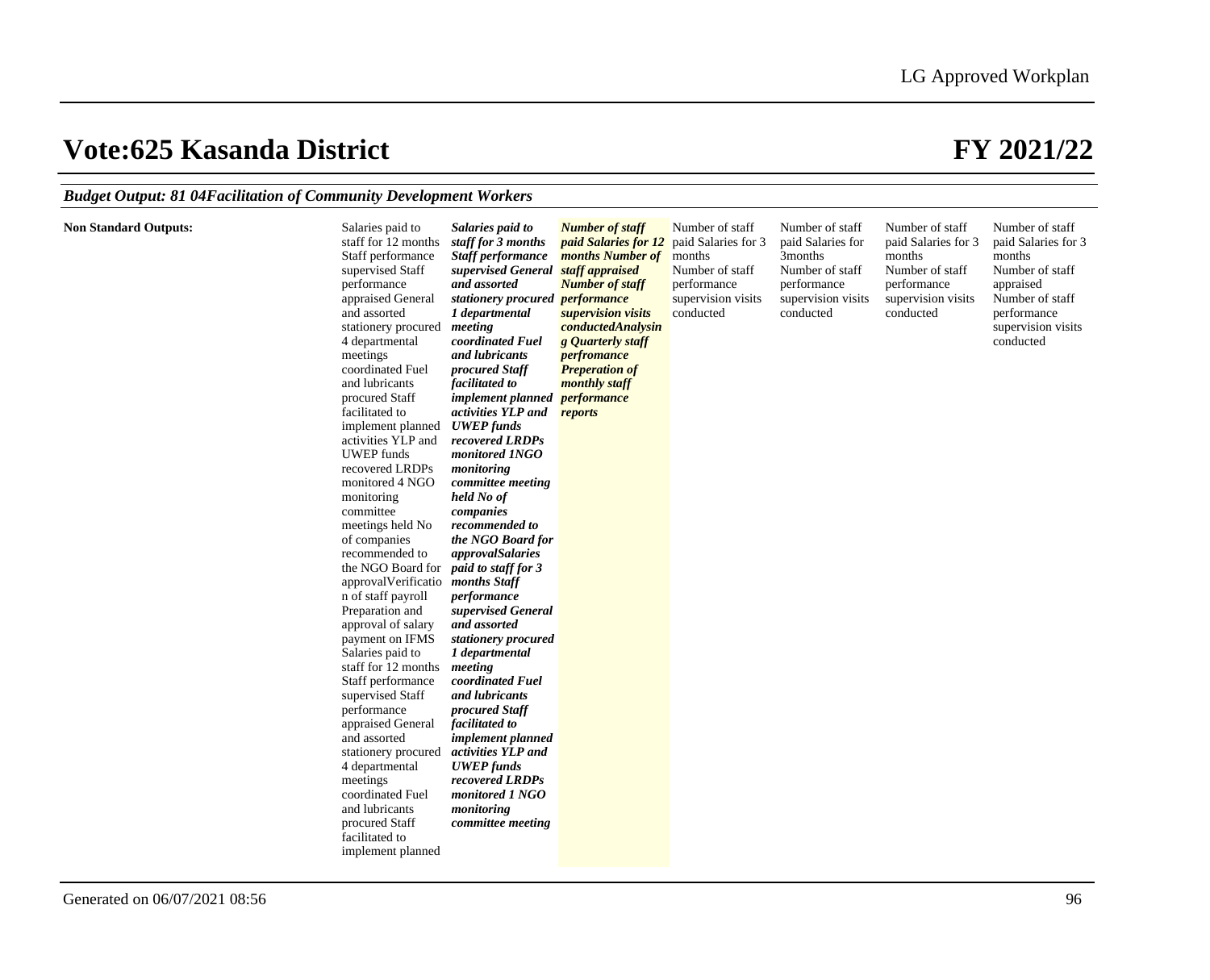|                                           | activities YLP and<br><b>UWEP</b> funds<br>recovered LRDPs<br>monitored 4 NGO<br>monitoring<br>committee<br>meetings held No<br>of companies<br>recommended to<br>the NGO Board for<br>approval                    | held No of<br>companies<br>recommended to<br>the NGO Board for<br>approval                                                                                                                                                                      |                                                                                                                                                                                                                                                                                              |                                                                                                                                                                                                  |                                                                                                                                                                                        |                                                                                                                                                                                                             |                                                                                                                                                                                      |
|-------------------------------------------|--------------------------------------------------------------------------------------------------------------------------------------------------------------------------------------------------------------------|-------------------------------------------------------------------------------------------------------------------------------------------------------------------------------------------------------------------------------------------------|----------------------------------------------------------------------------------------------------------------------------------------------------------------------------------------------------------------------------------------------------------------------------------------------|--------------------------------------------------------------------------------------------------------------------------------------------------------------------------------------------------|----------------------------------------------------------------------------------------------------------------------------------------------------------------------------------------|-------------------------------------------------------------------------------------------------------------------------------------------------------------------------------------------------------------|--------------------------------------------------------------------------------------------------------------------------------------------------------------------------------------|
| Wage Rec't:                               | 195,334                                                                                                                                                                                                            | 146,501                                                                                                                                                                                                                                         | 206,165                                                                                                                                                                                                                                                                                      | 51,541                                                                                                                                                                                           | 51,541                                                                                                                                                                                 | 51,541                                                                                                                                                                                                      | 51,541                                                                                                                                                                               |
| Non Wage Rec't:                           | 10,000                                                                                                                                                                                                             | 7,500                                                                                                                                                                                                                                           | $\boldsymbol{\theta}$                                                                                                                                                                                                                                                                        | 0                                                                                                                                                                                                | $\overline{0}$                                                                                                                                                                         | $\boldsymbol{0}$                                                                                                                                                                                            | $\theta$                                                                                                                                                                             |
| <b>Domestic Dev't:</b>                    | $\mathbf{0}$                                                                                                                                                                                                       | $\overline{0}$                                                                                                                                                                                                                                  | $\boldsymbol{\theta}$                                                                                                                                                                                                                                                                        | $\overline{0}$                                                                                                                                                                                   | $\theta$                                                                                                                                                                               | $\theta$                                                                                                                                                                                                    | $\boldsymbol{0}$                                                                                                                                                                     |
| <b>External Financing:</b>                | $\mathbf{0}$                                                                                                                                                                                                       | $\boldsymbol{0}$                                                                                                                                                                                                                                | $\boldsymbol{\theta}$                                                                                                                                                                                                                                                                        | $\mathbf{0}$                                                                                                                                                                                     | $\mathbf{0}$                                                                                                                                                                           | $\mathbf{0}$                                                                                                                                                                                                | $\theta$                                                                                                                                                                             |
| <b>Total For KeyOutput</b>                | 205,334                                                                                                                                                                                                            | 154,001                                                                                                                                                                                                                                         | 206,165                                                                                                                                                                                                                                                                                      | 51,541                                                                                                                                                                                           | 51,541                                                                                                                                                                                 | 51,541                                                                                                                                                                                                      | 51,541                                                                                                                                                                               |
| <b>Budget Output: 81 05Adult Learning</b> |                                                                                                                                                                                                                    |                                                                                                                                                                                                                                                 |                                                                                                                                                                                                                                                                                              |                                                                                                                                                                                                  |                                                                                                                                                                                        |                                                                                                                                                                                                             |                                                                                                                                                                                      |
| No. FAL Learners Trained                  |                                                                                                                                                                                                                    |                                                                                                                                                                                                                                                 | <b>150Mobilisation of</b><br><b>FAL</b> learners to<br>register to<br>undertake adult<br>learning studies<br><b>Mapping out FAL</b><br>centers<br><b>Identification of</b><br><b>FAL Instructors</b><br><b>Conducting of FAL</b><br>learners classes150<br><b>FAL</b> learners<br>registered | 50Number of FAL<br>Learner mobilised<br>and registered                                                                                                                                           | 50Number of FAL<br>Learner mobilised<br>and registered                                                                                                                                 | 25Number of FAL<br>Learner mobilised<br>and registered                                                                                                                                                      | 25Number of FAL<br>Learner mobilised<br>and registered                                                                                                                               |
| <b>Non Standard Outputs:</b>              | 4 new FAL<br>learning centers<br>established FAL<br>learners graduated<br><b>VSLA</b><br>enhancedIdentificat<br>ion of new area<br>with needs of<br>numeracy and<br>literacy classes<br>VSLA members<br>trained in | 4 new FAL<br>learning centers<br>established Data<br>on VSLA collected<br>analysed and<br>disseminated<br><b>VSLA</b> enhanced<br><b>FAL</b> Instructors<br><b>Facilitated FAL</b><br><b>Instructors</b><br><b>Facilitated VSLA</b><br>enhanced | <b>Number of FAL</b><br><b>Instructors</b><br><i>identified and</i><br>trained Number of<br>training sessions<br>for <b>FAL</b><br><b>Instructors</b><br>undertaken<br><b>Number of VSLA</b><br>established and<br>registered Number<br>of memebrs of                                        | Number of FAL<br>Instructors<br>identified and<br>trained<br>Number of training<br>sessions for FAL<br>Instructors<br>undertaken<br>Number of VSLA<br>established and<br>registered<br>Number of | Number of FAL<br>Instructors<br>identified and<br>trained<br>Number of<br>training sessions<br>for FAL<br>Instructors<br>undertaken<br>Number of VSLA<br>established and<br>registered | Number of FAL<br>Instructors<br>identified and<br>trained<br>Number of training undertaken<br>sessions for FAL<br>Instructors<br>undertaken<br>Number of VSLA<br>established and<br>registered<br>Number of | Number of training<br>sessions for FAL<br><b>Instructors</b><br>Number of VSLA<br>established and<br>registered<br>Number of<br>members of VSLA<br>trained in Financila<br>literacy, |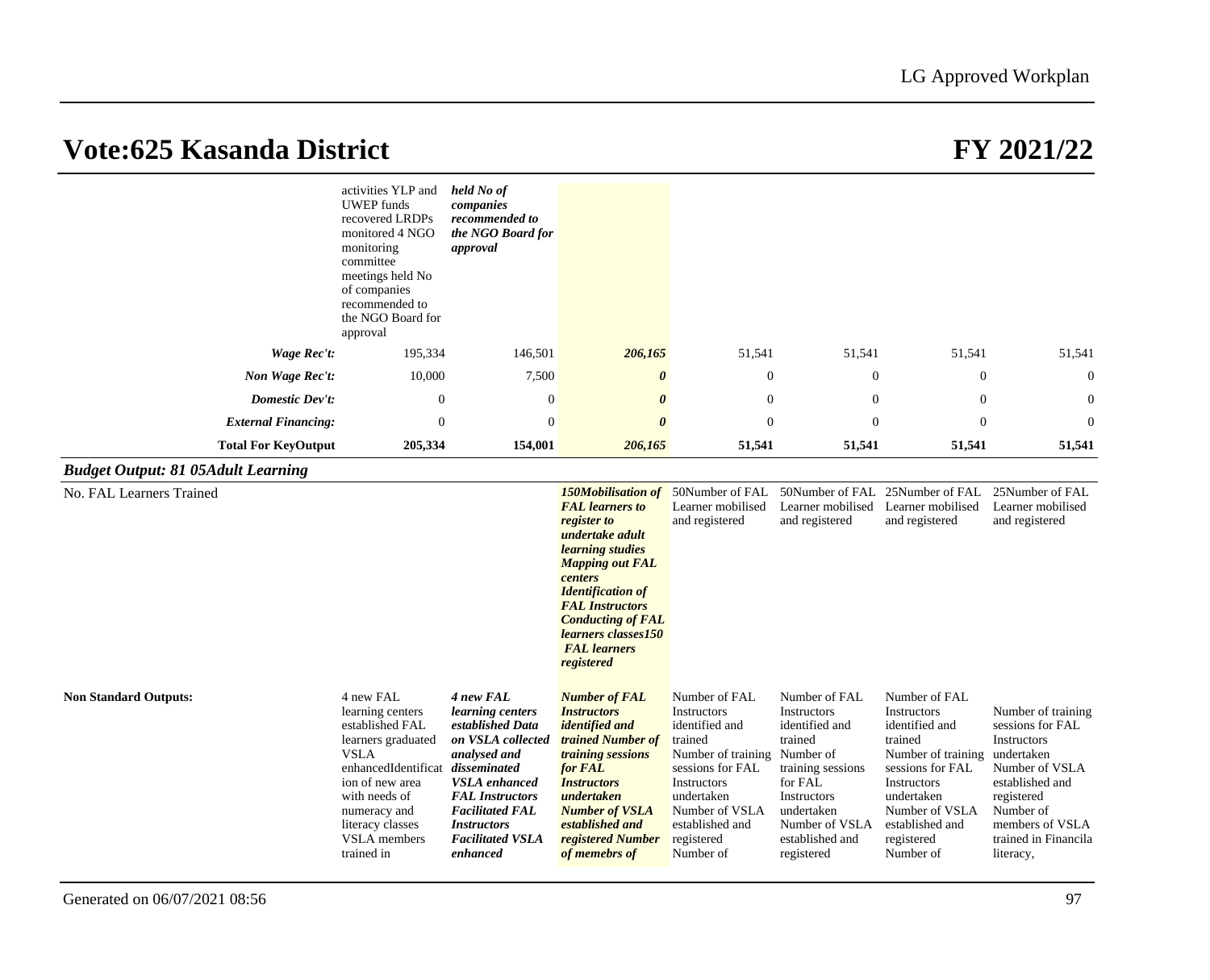| management of<br>credit | <b>VSLA</b> trained in<br>Financila literacy,<br>managemnt of<br>credit and savings<br><b>Number of FAL</b><br>sitting<br>examinations<br>admistered Number<br>of CDOs trained in<br><b>VSLA, FAL and</b><br>supervising FAL<br><b>Instructors Number</b> FAL and<br>of FAL Instructors<br>facilitated to<br>undertake FAL<br><b>Classes Number of</b><br><b>CDOs</b> facilitated<br>per quarter FAL<br><i>activities</i><br><i>monitoredMobilisat</i> Number of CDOs<br>ion and<br><i>identification of</i><br><b>FAL Instructors.</b><br><b>Training and</b><br>equiping FAL<br><b>Instructors</b> with<br>training skills.<br><b>Conducting</b><br>training sessions<br>for <b>FAL</b> Learners<br><b>Establish VSLA</b><br>and submitting<br><i>applications for</i><br>registeration<br><b>Training of</b><br>members of VSLA<br>in Financila<br>literacy,<br>managemnt of<br>credit and savings<br><b>Administration of</b><br><b>FAL</b> examinations<br>for different stages<br><b>Training CDOs in</b><br><b>VSLA, FAL and</b><br>supervising FAL | members of VSLA Number of<br>literacy,<br>management of<br>credit and savings<br>Number of FAL<br>sitting<br>examinations<br>admistered<br>Number of CDOs<br>trained in VSLA,<br>supervising FAL<br>Instructors<br>Number of FAL<br>Instructors<br>facilitated to<br>undertake FAL<br>Classes<br>facilitated per<br>quarter<br>FAL activities<br>monitored | trained in<br>Financial literacy,<br>management of<br>credit and savings<br>Number of FAL<br>sitting<br>examinations<br>admistered<br>Number of CDOs<br>trained in VSLA,<br>FAL and<br>supervising FAL<br>Instructors<br>Number of FAL<br>Instructors<br>facilitated to<br>undertake FAL<br>Classes<br>Number of CDO <sub>s</sub><br>facilitated per<br>quarter<br>FAL activities<br>monitored | members of VSLA management of<br>trained in Financial members of VSLA trained in Financial credit and savings<br>literacy,<br>management of<br>credit and savings<br>Number of FAL<br>sitting<br>examinations<br>admistered<br>Number of CDOs<br>trained in VSLA,<br>FAL and<br>supervising FAL<br>Instructors<br>Number of FAL<br>Instructors<br>facilitated to<br>undertake FAL<br>Classes<br>Number of CDOs<br>facilitated per<br>quarter<br><b>FAL</b> activities<br>monitored | Number of FAL<br>sitting<br>examinations<br>admistered<br>Number of CDOs<br>trained in VSLA,<br>FAL and<br>supervising FAL<br>Instructors<br>Number of FAL<br>Instructors<br>facilitated to<br>undertake FAL<br>Classes<br>Number of CDOs<br>facilitated per<br>quarter<br>FAL activities<br>monitored<br>Number of FAL<br>Learners sitting<br>Examininations |
|-------------------------|------------------------------------------------------------------------------------------------------------------------------------------------------------------------------------------------------------------------------------------------------------------------------------------------------------------------------------------------------------------------------------------------------------------------------------------------------------------------------------------------------------------------------------------------------------------------------------------------------------------------------------------------------------------------------------------------------------------------------------------------------------------------------------------------------------------------------------------------------------------------------------------------------------------------------------------------------------------------------------------------------------------------------------------------------------|------------------------------------------------------------------------------------------------------------------------------------------------------------------------------------------------------------------------------------------------------------------------------------------------------------------------------------------------------------|------------------------------------------------------------------------------------------------------------------------------------------------------------------------------------------------------------------------------------------------------------------------------------------------------------------------------------------------------------------------------------------------|------------------------------------------------------------------------------------------------------------------------------------------------------------------------------------------------------------------------------------------------------------------------------------------------------------------------------------------------------------------------------------------------------------------------------------------------------------------------------------|---------------------------------------------------------------------------------------------------------------------------------------------------------------------------------------------------------------------------------------------------------------------------------------------------------------------------------------------------------------|
|                         | <i><b>Instructors</b></i><br><b>Payment of FAL</b>                                                                                                                                                                                                                                                                                                                                                                                                                                                                                                                                                                                                                                                                                                                                                                                                                                                                                                                                                                                                         |                                                                                                                                                                                                                                                                                                                                                            |                                                                                                                                                                                                                                                                                                                                                                                                |                                                                                                                                                                                                                                                                                                                                                                                                                                                                                    |                                                                                                                                                                                                                                                                                                                                                               |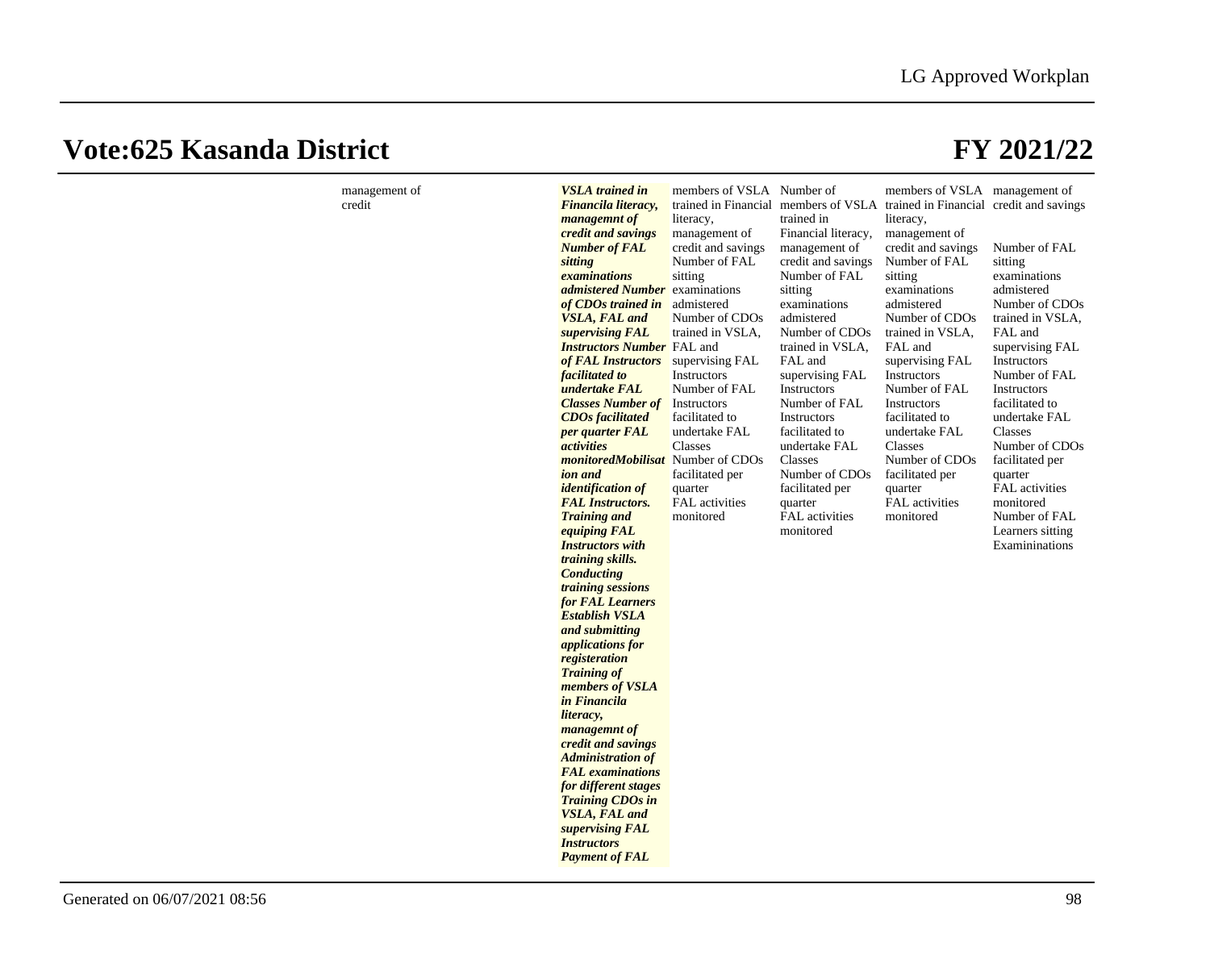|                                                 |              |                  | <b>Instructors</b> and<br>providing<br><i>facilitation to</i><br>undertake FAL<br><b>Classes Facilitating</b><br><b>CDOs with funds</b><br>per quarter to<br>undertake FAL<br><i>activities</i><br><b>Monitoring FAL</b><br>activites |              |              |              |                |
|-------------------------------------------------|--------------|------------------|---------------------------------------------------------------------------------------------------------------------------------------------------------------------------------------------------------------------------------------|--------------|--------------|--------------|----------------|
| Wage Rec't:                                     | $\mathbf{0}$ | $\boldsymbol{0}$ |                                                                                                                                                                                                                                       | $\mathbf{0}$ | $\mathbf{0}$ | $\mathbf{0}$ | $\overline{0}$ |
| Non Wage Rec't:                                 | 4,976        | 3,732            | 7,256                                                                                                                                                                                                                                 | 1,814        | 1,814        | 1,814        | 1,814          |
| <b>Domestic Dev't:</b>                          | $\mathbf{0}$ | $\theta$         | $\boldsymbol{\theta}$                                                                                                                                                                                                                 | $\mathbf{0}$ | $\mathbf{0}$ | $\mathbf{0}$ | $\overline{0}$ |
| <b>External Financing:</b>                      | $\theta$     | $\theta$         | $\boldsymbol{\theta}$                                                                                                                                                                                                                 | $\mathbf{0}$ | $\theta$     | $\mathbf{0}$ | $\overline{0}$ |
| <b>Total For KeyOutput</b>                      | 4,976        | 3,732            | 7,256                                                                                                                                                                                                                                 | 1,814        | 1,814        | 1,814        | 1,814          |
| <b>Budget Output: 81 07Gender Mainstreaming</b> |              |                  |                                                                                                                                                                                                                                       |              |              |              |                |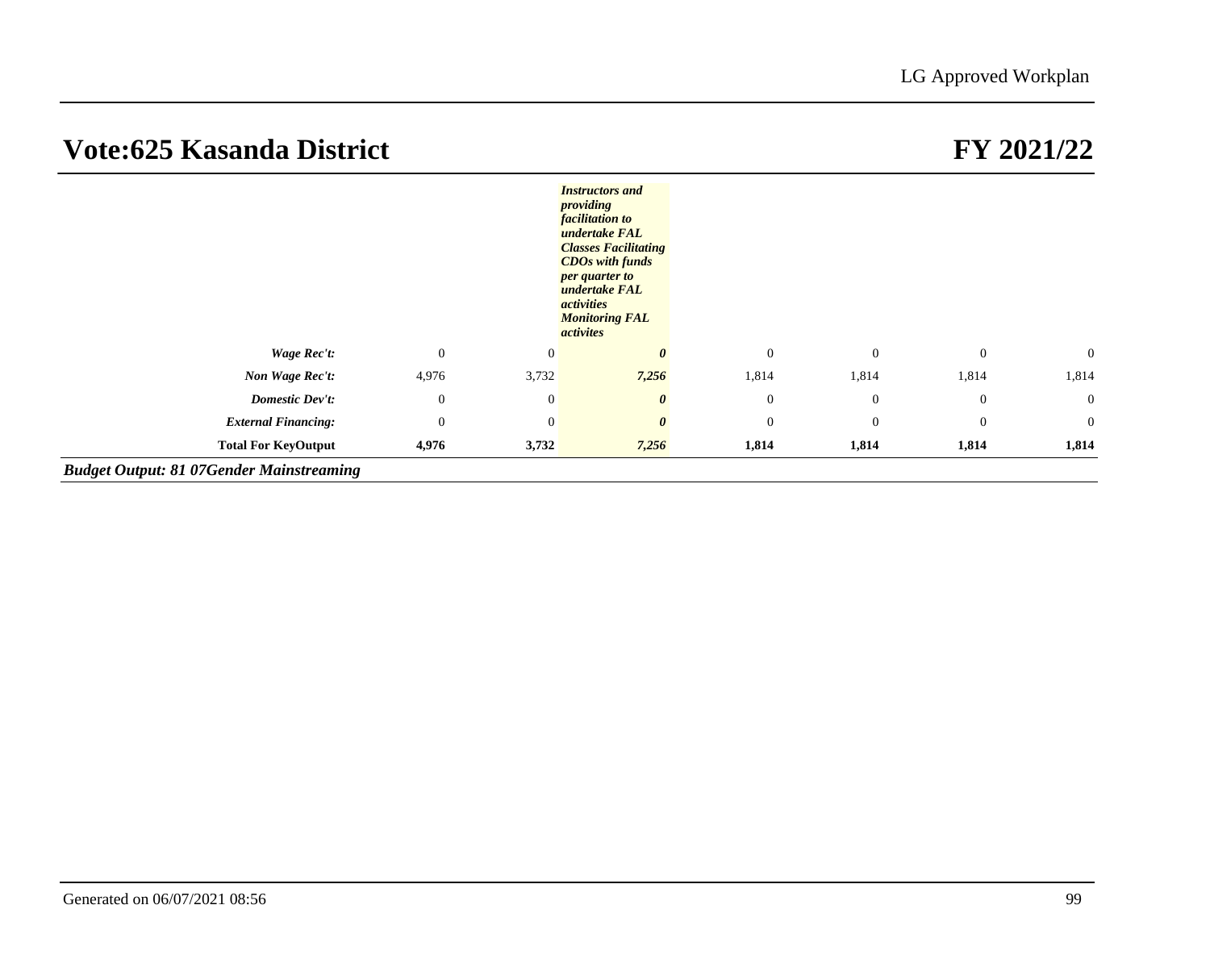| <b>Non Standard Outputs:</b> | Technical and<br>Political leaders<br>trained about<br>Gender<br>mainstreaming<br>Gender audits<br>undertaken in all<br>departments<br>Gender<br>mainstreamed in all<br>departments<br>Assorted stationery<br>procuredTraining<br>of Technical and<br>Political leaders<br>about<br>Mainstreaming<br>Gender in all<br>departments<br><b>Conducting Gender</b><br>audits in all<br>departments<br>Mainstreaming<br>Gender in all<br>departments<br>Assorted stationery<br>procured | <b>Technical and</b><br><b>Political leaders</b><br>trained about<br><b>Gender</b><br>mainstreaming<br><b>Gender</b> audits<br>undertaken in all<br>departments<br><b>Gender</b><br>mainstreamed in<br>all departments<br><b>Assorted stationery</b><br>procuredGender<br>dis aggregated data members of the<br>collected analysed<br>and dissemination<br>Gendrmainstreami<br>ng meeting held | <b>Gender</b> audit<br>undertaken for all<br><b>Sub Counties 1</b><br>training session<br>undertaken for all<br>mebers of the<br><b>District Technical</b><br><b>Planning</b><br><b>Committee</b><br><b>Undertaking sub</b><br><b>County</b> gender<br><i>audits undertaking</i><br>training of<br><b>District technical</b><br><b>Planning</b><br>Committee in<br><b>Gender</b><br>mainstreaming | Gender Audit<br>undertaken for 15<br>Subcounties | 1 Training session Gender<br>undertaken for all<br>members of the<br><b>District Technical</b><br>Planning<br>Committee | disagregated data<br>updated | Gender data<br>collected, interprete<br>d and disseminated |
|------------------------------|-----------------------------------------------------------------------------------------------------------------------------------------------------------------------------------------------------------------------------------------------------------------------------------------------------------------------------------------------------------------------------------------------------------------------------------------------------------------------------------|------------------------------------------------------------------------------------------------------------------------------------------------------------------------------------------------------------------------------------------------------------------------------------------------------------------------------------------------------------------------------------------------|---------------------------------------------------------------------------------------------------------------------------------------------------------------------------------------------------------------------------------------------------------------------------------------------------------------------------------------------------------------------------------------------------|--------------------------------------------------|-------------------------------------------------------------------------------------------------------------------------|------------------------------|------------------------------------------------------------|
| <b>Wage Rec't:</b>           | $\mathbf{0}$                                                                                                                                                                                                                                                                                                                                                                                                                                                                      | $\theta$                                                                                                                                                                                                                                                                                                                                                                                       | $\boldsymbol{\theta}$                                                                                                                                                                                                                                                                                                                                                                             | $\overline{0}$                                   | $\theta$                                                                                                                | $\mathbf{0}$                 | $\mathbf{0}$                                               |
| Non Wage Rec't:              | 2,000                                                                                                                                                                                                                                                                                                                                                                                                                                                                             | 1,500                                                                                                                                                                                                                                                                                                                                                                                          | 2,000                                                                                                                                                                                                                                                                                                                                                                                             | 500                                              | 500                                                                                                                     | 500                          | 500                                                        |
| <b>Domestic Dev't:</b>       | $\mathbf{0}$                                                                                                                                                                                                                                                                                                                                                                                                                                                                      | $\theta$                                                                                                                                                                                                                                                                                                                                                                                       | 0                                                                                                                                                                                                                                                                                                                                                                                                 | $\theta$                                         | $\theta$                                                                                                                | $\overline{0}$               | $\theta$                                                   |
| <b>External Financing:</b>   | $\mathbf{0}$                                                                                                                                                                                                                                                                                                                                                                                                                                                                      | $\overline{0}$                                                                                                                                                                                                                                                                                                                                                                                 | $\boldsymbol{\theta}$                                                                                                                                                                                                                                                                                                                                                                             | $\overline{0}$                                   | $\overline{0}$                                                                                                          | $\theta$                     | $\mathbf{0}$                                               |
| <b>Total For KeyOutput</b>   | 2,000                                                                                                                                                                                                                                                                                                                                                                                                                                                                             | 1,500                                                                                                                                                                                                                                                                                                                                                                                          | 2,000                                                                                                                                                                                                                                                                                                                                                                                             | 500                                              | 500                                                                                                                     | 500                          | 500                                                        |

*Budget Output: 81 08Children and Youth Services*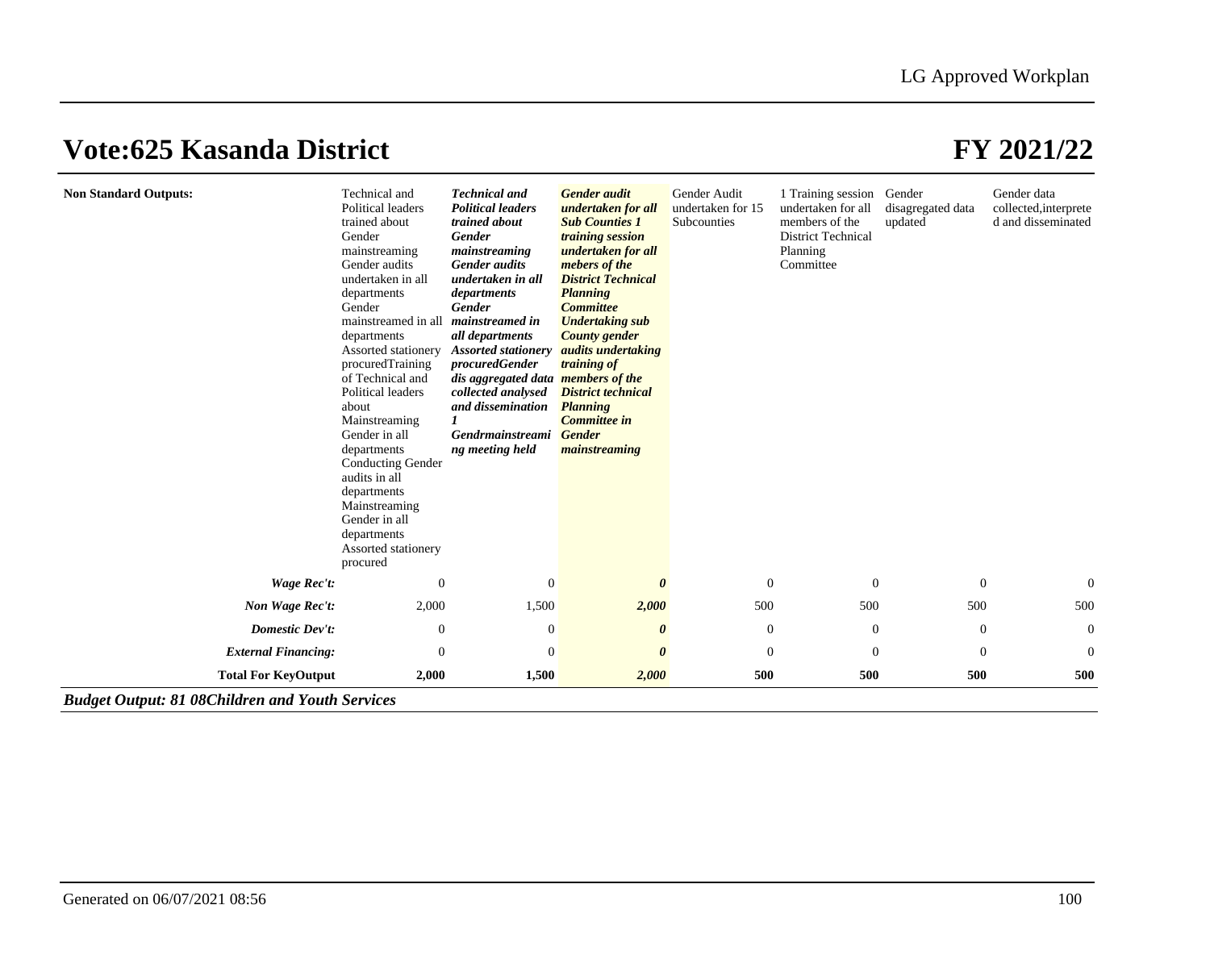| No. of children cases (Juveniles) handled and<br>settled |                                                                                                                                                                                                                                                                                                          |                                                                                                                    | <b>80Conducting</b><br>social welfare<br>inquires<br><b>Report writing</b><br><b>Representation of</b><br>Juvenile Offenders<br>in Court<br><b>Transportation of</b><br>children to Court80<br><b>Children</b> cases<br>handled and settled                                                                                                                                                                                                                                                                                                                                                                                                                                                                                                                                                                                                                            | 20Number of<br>children cases<br>handles                                                                                                                                                                                                                                                                                           | 20Number of<br>children cases<br>handles                                                                                                                                                                                                                                                                                                | 20Number of<br>children cases<br>handles                                                                                                                                                                                                                                                                                                                                                           | 20Number of<br>children cases<br>handles                                                                                                                                                                                                           |
|----------------------------------------------------------|----------------------------------------------------------------------------------------------------------------------------------------------------------------------------------------------------------------------------------------------------------------------------------------------------------|--------------------------------------------------------------------------------------------------------------------|------------------------------------------------------------------------------------------------------------------------------------------------------------------------------------------------------------------------------------------------------------------------------------------------------------------------------------------------------------------------------------------------------------------------------------------------------------------------------------------------------------------------------------------------------------------------------------------------------------------------------------------------------------------------------------------------------------------------------------------------------------------------------------------------------------------------------------------------------------------------|------------------------------------------------------------------------------------------------------------------------------------------------------------------------------------------------------------------------------------------------------------------------------------------------------------------------------------|-----------------------------------------------------------------------------------------------------------------------------------------------------------------------------------------------------------------------------------------------------------------------------------------------------------------------------------------|----------------------------------------------------------------------------------------------------------------------------------------------------------------------------------------------------------------------------------------------------------------------------------------------------------------------------------------------------------------------------------------------------|----------------------------------------------------------------------------------------------------------------------------------------------------------------------------------------------------------------------------------------------------|
| <b>Non Standard Outputs:</b>                             | 1 training<br>undertaken about<br>the rights of<br>children 4 radio<br>talk shows<br>conductedPreperati<br>on to undertake<br>training of political conducted<br>leaders and<br>technical staff<br>about the rights of<br>children<br>Preparation to<br>appear on the radio<br>for 4 radio talk<br>shows | 1 training<br>undertaken about<br>the rights of<br>children 1 radio<br>talk show<br>conducted 1 radio<br>talk show | <b>Assorted Stationery</b> Assorted<br>procured 2<br>motorcycles<br><i>maintained Fuel</i><br>and lubricants<br>procured Staff<br><b>Welfare facilitated</b><br><b>District Official</b><br><i>facilitated to attend</i> District Official<br>the National Youth<br>dayCelebration<br><b>International</b><br><b>Youth Day</b><br>celebrated<br><b>Celebration of day</b><br>of Africa Child<br>observed by the<br><b>DistrictMotorcycles</b> District<br>assessed by the<br><b>Engineer 2</b><br>motorcycles<br><i>maintained Fuel</i><br>orders issued Staff<br><b>Welfare facilitated</b><br><b>District Officials</b><br>facilited to attend<br>the National<br>celebrations of the<br><b>Youth Day</b><br><b>Procuring assorted</b><br>stationery<br><b>Preperations of the</b><br><b>District</b><br><b>Celebrations of</b><br>Day of the Africa<br><b>Child</b> | Stationery procured Stationery<br>2 motorcycles<br>maintained<br>Fuel and lubricants<br>procured<br><b>Staff Welfare</b><br>facilitated<br>facilitated to attend<br>the National Youth facilitated to<br>dayCelebration<br>International Youth Youth<br>Day celebrated<br>Celebration of day<br>of Africa Child<br>observed by the | Assorted<br>procured<br>2 motorcycles<br>maintained<br>Fuel and lubricants<br>procured<br><b>Staff Welfare</b><br>facilitated<br>District Official<br>attend the National dayCelebration<br>dayCelebration<br>International<br>Youth Day<br>celebrated<br>Celebration of day District<br>of Africa Child<br>observed by the<br>District | Assorted<br>Stationery procured Stationery procured<br>2 motorcycles<br>maintained<br>Fuel and lubricants<br>procured<br><b>Staff Welfare</b><br>facilitated<br>District Official<br>facilitated to attend facilitated to attend<br>the National Youth the National Youth<br>International Youth International Youth<br>Day celebrated<br>Celebration of day<br>of Africa Child<br>observed by the | Assorted<br>2 motorcycles<br>maintained<br>Fuel and lubricants<br>procured<br><b>Staff Welfare</b><br>facilitated<br>District Official<br>dayCelebration<br>Day celebrated<br>Celebration of day<br>of Africa Child<br>observed by the<br>District |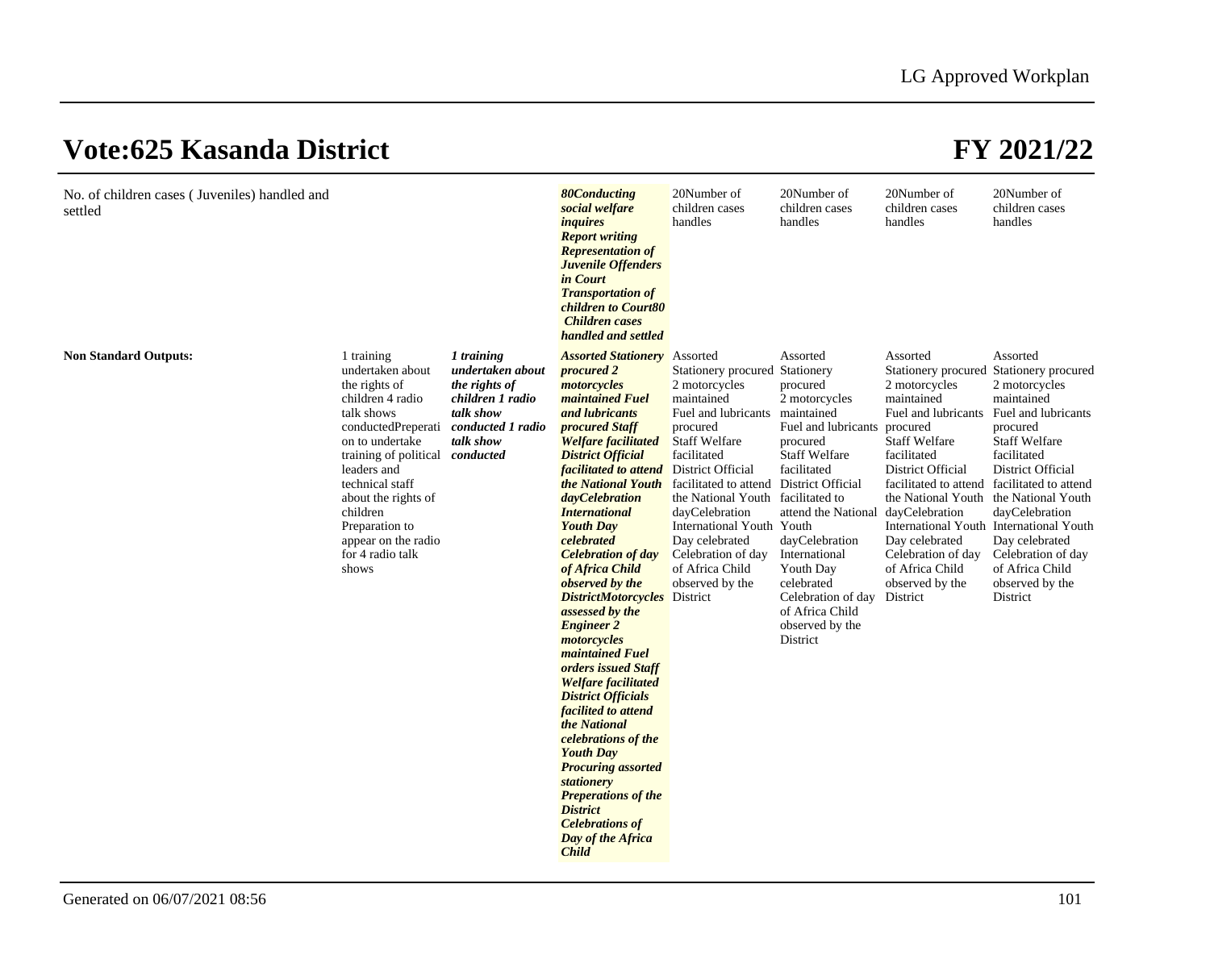| Vote:625 Kasanda District                            |              |                | FY 2021/22 |                |          |                |                |
|------------------------------------------------------|--------------|----------------|------------|----------------|----------|----------------|----------------|
| Wage Rec't:                                          | $\mathbf{0}$ | $\theta$       | 0          | $\overline{0}$ | $\theta$ | $\overline{0}$ | $\overline{0}$ |
| Non Wage Rec't:                                      | 7,566        | 5,674          | 7,566      | 1,892          | 1,892    | 1,892          | 1,892          |
| <b>Domestic Dev't:</b>                               | $\Omega$     | $\overline{0}$ | 0          | $\overline{0}$ | $\theta$ | $\overline{0}$ | $\overline{0}$ |
| <b>External Financing:</b>                           | $\Omega$     | $\theta$       | 12,000     | 3,000          | 3,000    | 3,000          | 3,000          |
| <b>Total For KeyOutput</b>                           | 7,566        | 5,674          | 19,566     | 4,892          | 4,892    | 4,892          | 4,892          |
| <b>Budget Output: 81 09Support to Youth Councils</b> |              |                |            |                |          |                |                |

No. of Youth councils supported

*to mebers of the District Youth Council to attend the District meeting Preperation of Minutes 4 Youth Council meetings supported 4 sets of minutes recorded and submitted to mebers* **4Extend invitations** 11 District Youth Council meeting held 11 District Youth Council meeting held 11 District Youth Council meeting held 11 District Youth Council meeting held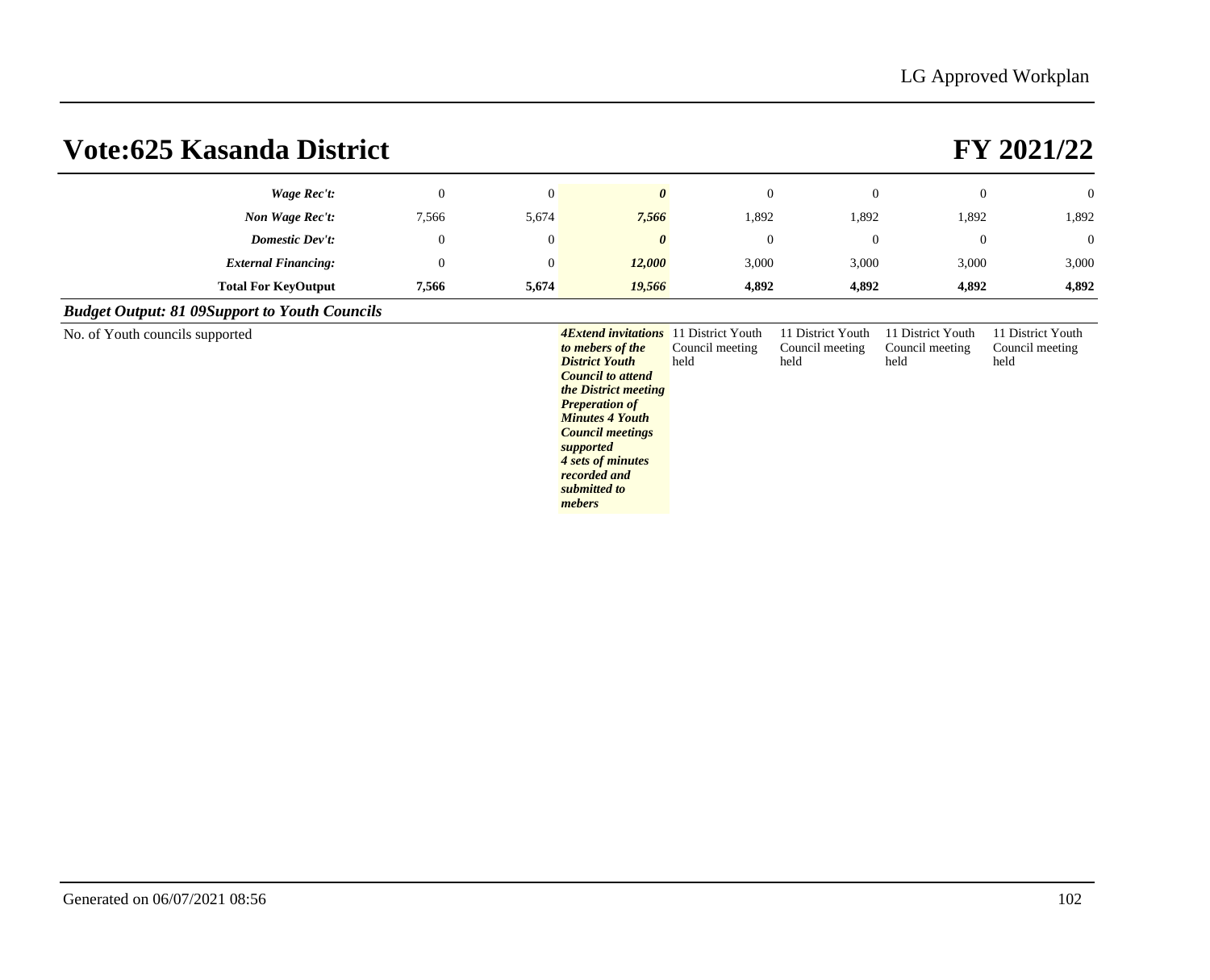| <b>Non Standard Outputs:</b>                                   | Meals procured<br>Assorted stationery<br>procured<br>Motorcycle<br>maintained<br>Presidential<br>Initiative on wealth<br>and job creation<br>associations<br>activities monitored<br>and evaluated<br>Meals procured<br>Assorted stationery<br>procured Operation<br>and maintenance of<br>2 Motorcycles<br>Undertaking<br>monitoring of<br>Association under<br>the Presidential<br>Initiative on wealth<br>and job creation<br>(Emyooga) | <b>Meals</b> procured<br><b>Assorted stationery</b><br>procured<br>Motorcycle<br>maintained<br>Presidential<br>Initiative on wealth procured<br>and job creation<br>associations<br>activities<br>monitored and<br>evaluated Youth<br>livelihood projects<br>funds recovered<br>and transferred to<br><b>Bank of</b><br><b>UgandaMeals</b><br>procured Assorted<br>stationery procured<br>Motorcycle<br>maintained<br><b>Presidential</b><br>Initiative on wealth<br>and job creation<br>associations<br>activities<br>monitored and<br>evaluated Youth<br>livelihood projects<br>funds recovered<br>and transferred to<br><b>Bank of Uganda</b> | <b>Assorted stationery</b><br>procured Meals<br>and drinks<br>procuredAssorted<br>stationery procured Meals and<br><b>Meals and drinks</b> | 1 District Youth<br>Executive<br>Committee meeting Committee<br>held<br>refrshments<br>procured<br>Assorted stationery<br>procured | 1 District Youth<br>Executive<br>meeting held<br>Meals and<br>refrshments<br>procured<br>Assorted<br>stationery<br>procured | 1 District Youth<br>Executive<br>held<br>Meals and<br>refrshments<br>procured<br>procured | 1 District Youth<br>Executive<br>Committee meeting Committee meeting<br>held<br>Meals and<br>refrshments<br>procured<br>Assorted stationery Assorted stationery<br>procured |
|----------------------------------------------------------------|--------------------------------------------------------------------------------------------------------------------------------------------------------------------------------------------------------------------------------------------------------------------------------------------------------------------------------------------------------------------------------------------------------------------------------------------|--------------------------------------------------------------------------------------------------------------------------------------------------------------------------------------------------------------------------------------------------------------------------------------------------------------------------------------------------------------------------------------------------------------------------------------------------------------------------------------------------------------------------------------------------------------------------------------------------------------------------------------------------|--------------------------------------------------------------------------------------------------------------------------------------------|------------------------------------------------------------------------------------------------------------------------------------|-----------------------------------------------------------------------------------------------------------------------------|-------------------------------------------------------------------------------------------|-----------------------------------------------------------------------------------------------------------------------------------------------------------------------------|
| <b>Wage Rec't:</b>                                             | $\mathbf{0}$                                                                                                                                                                                                                                                                                                                                                                                                                               | $\theta$                                                                                                                                                                                                                                                                                                                                                                                                                                                                                                                                                                                                                                         | $\boldsymbol{\theta}$                                                                                                                      | $\mathbf{0}$                                                                                                                       | $\mathbf{0}$                                                                                                                | $\mathbf{0}$                                                                              | $\mathbf{0}$                                                                                                                                                                |
| Non Wage Rec't:                                                | 2,400                                                                                                                                                                                                                                                                                                                                                                                                                                      | 1,800                                                                                                                                                                                                                                                                                                                                                                                                                                                                                                                                                                                                                                            | 2,000                                                                                                                                      | 500                                                                                                                                | 500                                                                                                                         | 500                                                                                       | 500                                                                                                                                                                         |
| <b>Domestic Dev't:</b>                                         | $\boldsymbol{0}$                                                                                                                                                                                                                                                                                                                                                                                                                           | $\mathbf{0}$                                                                                                                                                                                                                                                                                                                                                                                                                                                                                                                                                                                                                                     | $\boldsymbol{\theta}$                                                                                                                      | $\mathbf{0}$                                                                                                                       | $\boldsymbol{0}$                                                                                                            | $\boldsymbol{0}$                                                                          | $\mathbf{0}$                                                                                                                                                                |
| <b>External Financing:</b>                                     | $\mathbf{0}$                                                                                                                                                                                                                                                                                                                                                                                                                               | $\mathbf{0}$                                                                                                                                                                                                                                                                                                                                                                                                                                                                                                                                                                                                                                     | $\boldsymbol{\theta}$                                                                                                                      | $\overline{0}$                                                                                                                     | $\Omega$                                                                                                                    | $\mathbf{0}$                                                                              | $\mathbf{0}$                                                                                                                                                                |
| <b>Total For KeyOutput</b>                                     | 2,400                                                                                                                                                                                                                                                                                                                                                                                                                                      | 1,800                                                                                                                                                                                                                                                                                                                                                                                                                                                                                                                                                                                                                                            | 2,000                                                                                                                                      | 500                                                                                                                                | 500                                                                                                                         | 500                                                                                       | 500                                                                                                                                                                         |
| <b>Budget Output: 81 10Support to Disabled and the Elderly</b> |                                                                                                                                                                                                                                                                                                                                                                                                                                            |                                                                                                                                                                                                                                                                                                                                                                                                                                                                                                                                                                                                                                                  |                                                                                                                                            |                                                                                                                                    |                                                                                                                             |                                                                                           |                                                                                                                                                                             |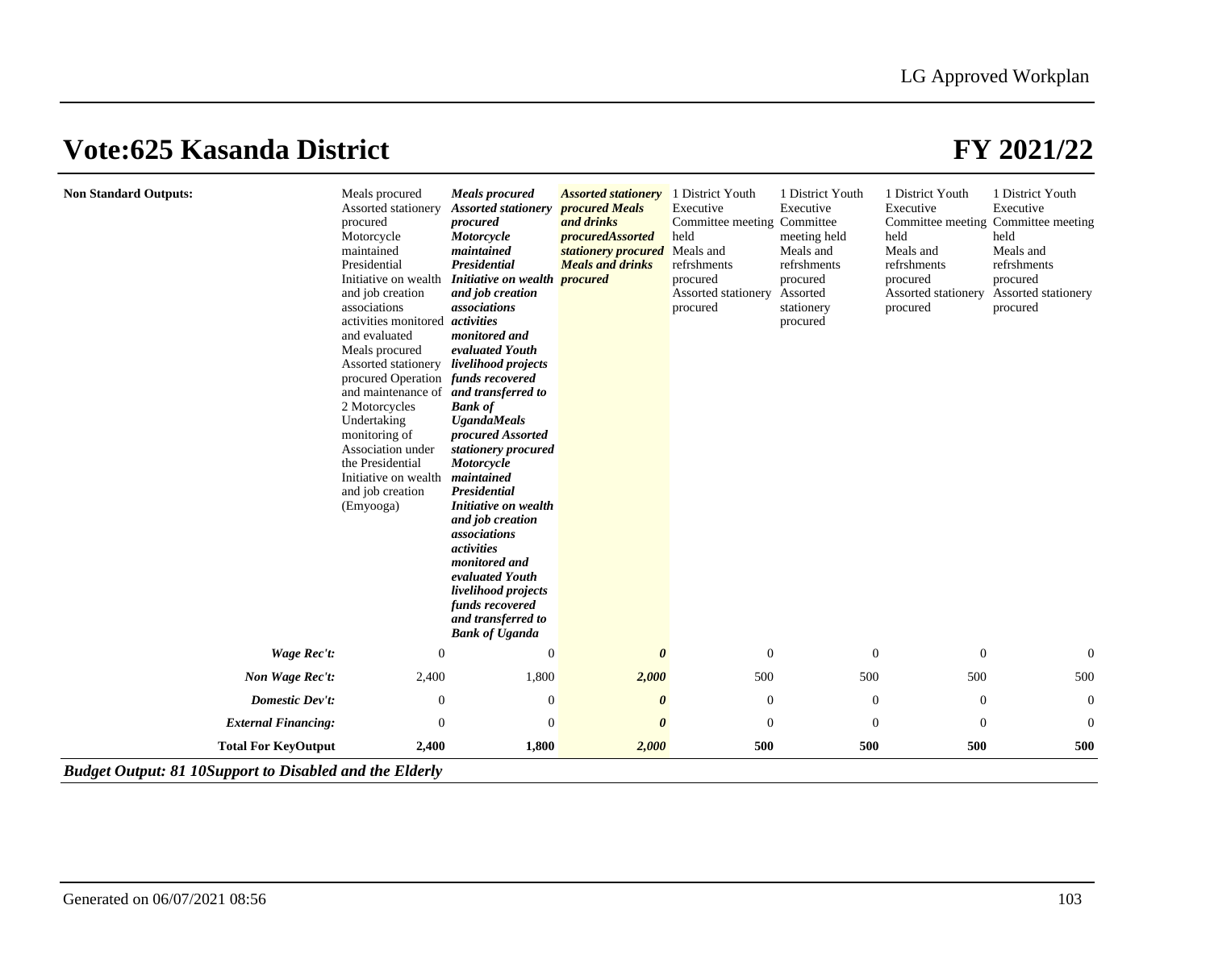| No. of assisted aids supplied to disabled and<br>elderly community |                                                                                                                                                                                                                                                                                                                                                                                                                                                                                                                                                                 |                                                                                                                                                                                                                                                                                                                                                                                                                                                                                                                                                                                       | 44 sets of Assistive<br>devices supplied to<br><b>PWDs</b><br><b>Conducting</b><br>community<br>outreaches to<br>sensitise the<br>community<br>/parents about<br>disabilities and to<br><i>identify people who</i><br>need assistive<br>devices4 sets of<br><b>Assistive devices</b><br>supplied to PWDs<br><b>Number of</b><br><b>Community</b><br>outreach meetings<br>conducted                                                                                                                                                                                                                              | device procured<br>and handled over<br>to a Person with<br>disability at the<br>District                                                                                                                                                                                                                                                                                                                                                                | device procured<br>and handled over<br>to a Person with<br>disability at the<br>District                                                                                                                                                                                                                                                                                                                                                                                         | 11 set of Assisitive 11 set of Assisitive 11 set of Assisitive 11 set of Assisitive<br>device procured<br>and handled over<br>to a Person with<br>disability at the<br>District                                                                                                                                                                                                                      | device procured<br>and handled over<br>to a Person with<br>disability at the<br>District                                                                                                                                                                                                                                                                                                                 |
|--------------------------------------------------------------------|-----------------------------------------------------------------------------------------------------------------------------------------------------------------------------------------------------------------------------------------------------------------------------------------------------------------------------------------------------------------------------------------------------------------------------------------------------------------------------------------------------------------------------------------------------------------|---------------------------------------------------------------------------------------------------------------------------------------------------------------------------------------------------------------------------------------------------------------------------------------------------------------------------------------------------------------------------------------------------------------------------------------------------------------------------------------------------------------------------------------------------------------------------------------|-----------------------------------------------------------------------------------------------------------------------------------------------------------------------------------------------------------------------------------------------------------------------------------------------------------------------------------------------------------------------------------------------------------------------------------------------------------------------------------------------------------------------------------------------------------------------------------------------------------------|---------------------------------------------------------------------------------------------------------------------------------------------------------------------------------------------------------------------------------------------------------------------------------------------------------------------------------------------------------------------------------------------------------------------------------------------------------|----------------------------------------------------------------------------------------------------------------------------------------------------------------------------------------------------------------------------------------------------------------------------------------------------------------------------------------------------------------------------------------------------------------------------------------------------------------------------------|------------------------------------------------------------------------------------------------------------------------------------------------------------------------------------------------------------------------------------------------------------------------------------------------------------------------------------------------------------------------------------------------------|----------------------------------------------------------------------------------------------------------------------------------------------------------------------------------------------------------------------------------------------------------------------------------------------------------------------------------------------------------------------------------------------------------|
| <b>Non Standard Outputs:</b>                                       | Identification of<br>individuals in need<br>of assistive devices<br>4 PWDs projects<br>supported with seed <i>supported with</i><br>capital under<br>special grant for<br>PWDs 4 PWDs<br>projects vetting<br>committee<br>meetings<br>coordinated 4<br>PWDS projects<br>supported PWDs<br>projects monitored<br><b>International Day</b><br>for PWDs<br>attendedHolding<br>sensitization<br>meetings<br>Identification of<br>persons in need of<br>assisitive devices 4<br>PWDs projects<br>veting committee<br>meetings<br>coordinated PWDs<br>Monitoring PWDs | An individual in<br>need of assistive<br>devices identified 1<br><b>PWDs</b> project<br>seed capital under<br>special grant for<br><b>PWDs 1 PWDs</b><br><i>projects vetting</i><br>committee meeting<br>coordinated 1<br><b>PWDS</b> project<br>supported PWDs<br><i>projects monitored</i><br>An individual in<br>need of assistive<br>devices identified 1<br><b>PWDs</b> project<br>supported with<br>seed capital under<br>special grant for<br><b>PWDs 4 PWDs</b><br><i>projects vetting</i><br>committee<br>meetings<br>coordinated 1<br><b>PWDS</b> project<br>supported PWDs | <b>The District</b><br>hairperson for<br><b>PWDS</b> supported<br>per quarter Fuel<br>and Lubricants<br>procured The<br><b>District veting</b><br><b>Committee for</b><br><b>PWDs</b> projects<br>facilitated 4 PWD<br>projects supported<br>with Local Special<br>grant for People<br>with Disabilities<br><b>Number of PWDs</b><br>groups mobilised<br>and registered<br><b>Number of PWDs</b><br>projects submitted<br>to the Minsitry of<br>Gender, Labour<br>and Social<br><b>Development</b> to<br>benefit from the<br><b>National Special</b><br>grant for PWds<br><b>Number of training</b><br>sessions | The District<br>Chairperson<br>Supported with<br>150,000 per quarter 150,000 per<br>Fuel and<br>Lubricants<br>procured<br>1 District PWDs<br>projects vetting<br>committee held<br>Number of PWDs<br>groups mobilised<br>and registered<br>Number of the<br><b>Elderly</b> persons<br>mobilised to<br>register for SAGE<br>Women<br>Chairperson<br>facilitated with<br>150,000 during the Elderly persons<br>quarter<br>Assorted stationery<br>procured | The District<br>Chairperson<br>Supported with<br>quarter<br>Fuel and<br>Lubricants<br>procured<br>1 District PWDs<br>projects vetting<br>committee held<br>Number of PWDs<br>groups mobilised<br>and registered<br><b>District Officials</b><br>facilitated to<br>attend the National to register for<br>Celebrations of the SAGE<br>PWDs day<br>Number of the<br>mobilised to<br>register for SAGE<br>Women<br>Chairperson<br>facilitated with<br>150,000 during the<br>quarter | The District<br>Chairperson<br>Supported with<br>150,000 per quarter<br>Fuel and<br>Lubricants<br>procured<br>1 District PWDs<br>projects vetting<br>committee held<br>Number of PWDs<br>groups mobilised<br>and<br>registeredNumber<br>of the Elderly<br>persons mobilised<br>Women<br>Chairperson<br>facilitated with<br>150,000 during the<br>quarter<br>Assorted stationery procured<br>procured | The District<br>Chairperson<br>Supported with<br>150,000 per quarter<br>Fuel and<br>Lubricants<br>procured<br>1 District PWDs<br>projects vetting<br>committee held<br>Number of PWDs<br>groups mobilised<br>and registered<br>Number of the<br>Elderly persons<br>mobilised to<br>register for SAGE<br>Women<br>Chairperson<br>facilitated with<br>150,000 during the<br>quarter<br>Assorted stationery |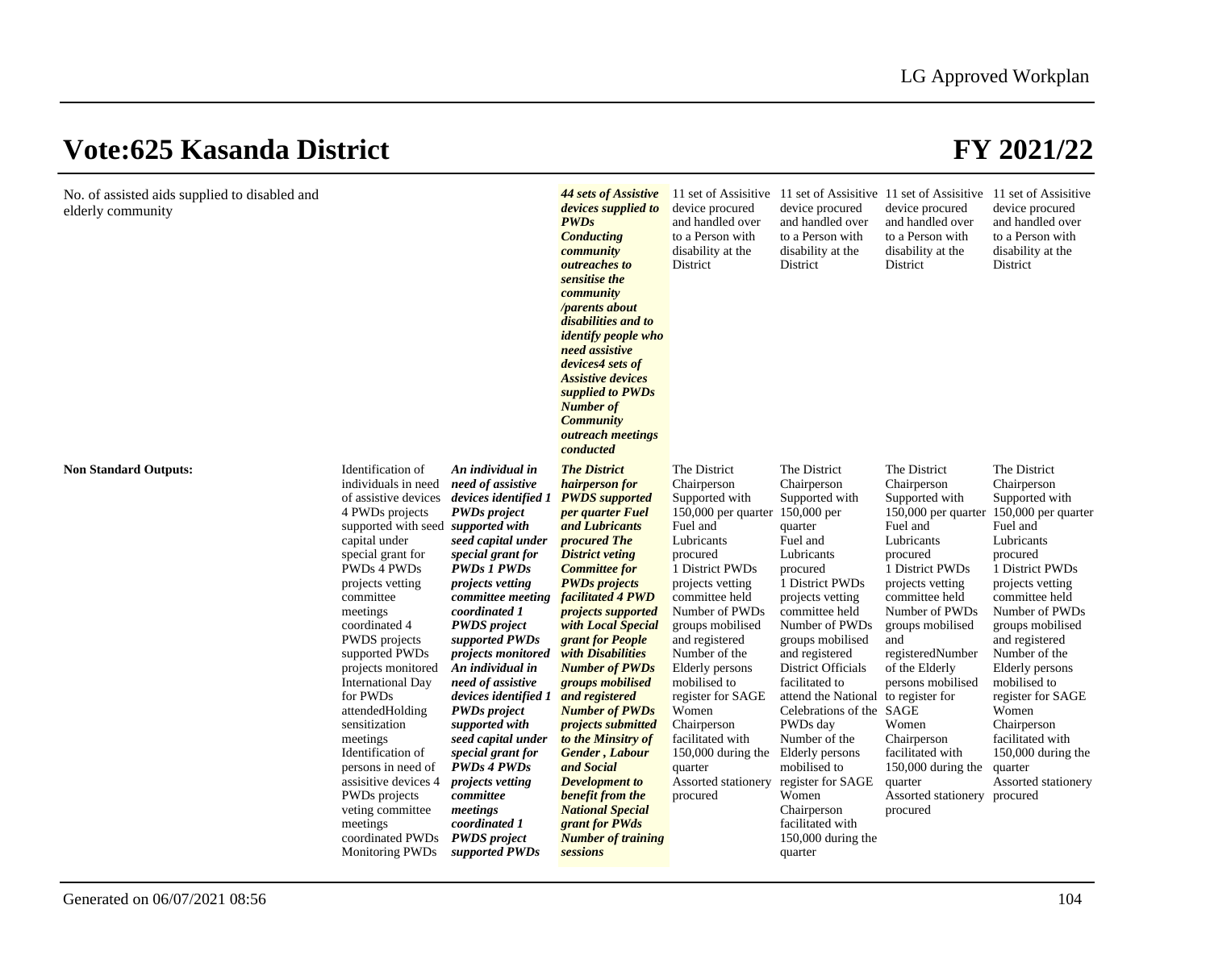| projects Attending<br>National | projects monitored undertaken for<br><b>International Day</b> | <b>PWDs in Project</b>                        | Assorted<br>stationery |
|--------------------------------|---------------------------------------------------------------|-----------------------------------------------|------------------------|
| celebrations for               | for PWDs attended managemnt,                                  |                                               | procured               |
| <b>PWDs</b> International      |                                                               | financila literacy,                           |                        |
| day                            |                                                               | record keeping and                            |                        |
|                                |                                                               | group dynamics                                |                        |
|                                |                                                               | <b>Number of projects</b>                     |                        |
|                                |                                                               | of PWDS                                       |                        |
|                                |                                                               | supervised and                                |                        |
|                                |                                                               | monitored District                            |                        |
|                                |                                                               | <b>Officials facilitated</b><br>to attend the |                        |
|                                |                                                               | <b>National</b>                               |                        |
|                                |                                                               | <b>Celebrations of the</b>                    |                        |
|                                |                                                               | <b>Inetranational day</b>                     |                        |
|                                |                                                               | for PWds Assorted                             |                        |
|                                |                                                               | staionery procured                            |                        |
|                                |                                                               | <b>Mobilising</b>                             |                        |
|                                |                                                               | <i>communities to</i>                         |                        |
|                                |                                                               | establish PWds                                |                        |
|                                |                                                               | groups through out                            |                        |
|                                |                                                               | theh District.<br><b>Registration of</b>      |                        |
|                                |                                                               | groups of PWDs                                |                        |
|                                |                                                               | <b>Encouraging</b>                            |                        |
|                                |                                                               | <b>PWDs</b> to develop a                      |                        |
|                                |                                                               | saving culture and                            |                        |
|                                |                                                               | start income                                  |                        |
|                                |                                                               | generating projects.                          |                        |
|                                |                                                               | <b>4 PWD projects</b>                         |                        |
|                                |                                                               | supported with<br><b>Local Preperation</b>    |                        |
|                                |                                                               | for payment of the                            |                        |
|                                |                                                               | facilitation of the                           |                        |
|                                |                                                               | <b>District Cahiperson</b>                    |                        |
|                                |                                                               | <b>Issuance of fuel</b>                       |                        |
|                                |                                                               | orders Special                                |                        |
|                                |                                                               | grant for People                              |                        |
|                                |                                                               | with Disabilities<br><b>Number of PWDs</b>    |                        |
|                                |                                                               | groups mobilised                              |                        |
|                                |                                                               | and registered                                |                        |
|                                |                                                               | <b>Number of PWDs</b>                         |                        |
|                                |                                                               | projects submitted                            |                        |
|                                |                                                               | to the Minsitry of                            |                        |
|                                |                                                               | Gender, Labour                                |                        |
|                                |                                                               | and Social                                    |                        |
|                                |                                                               | <b>Development</b> to                         |                        |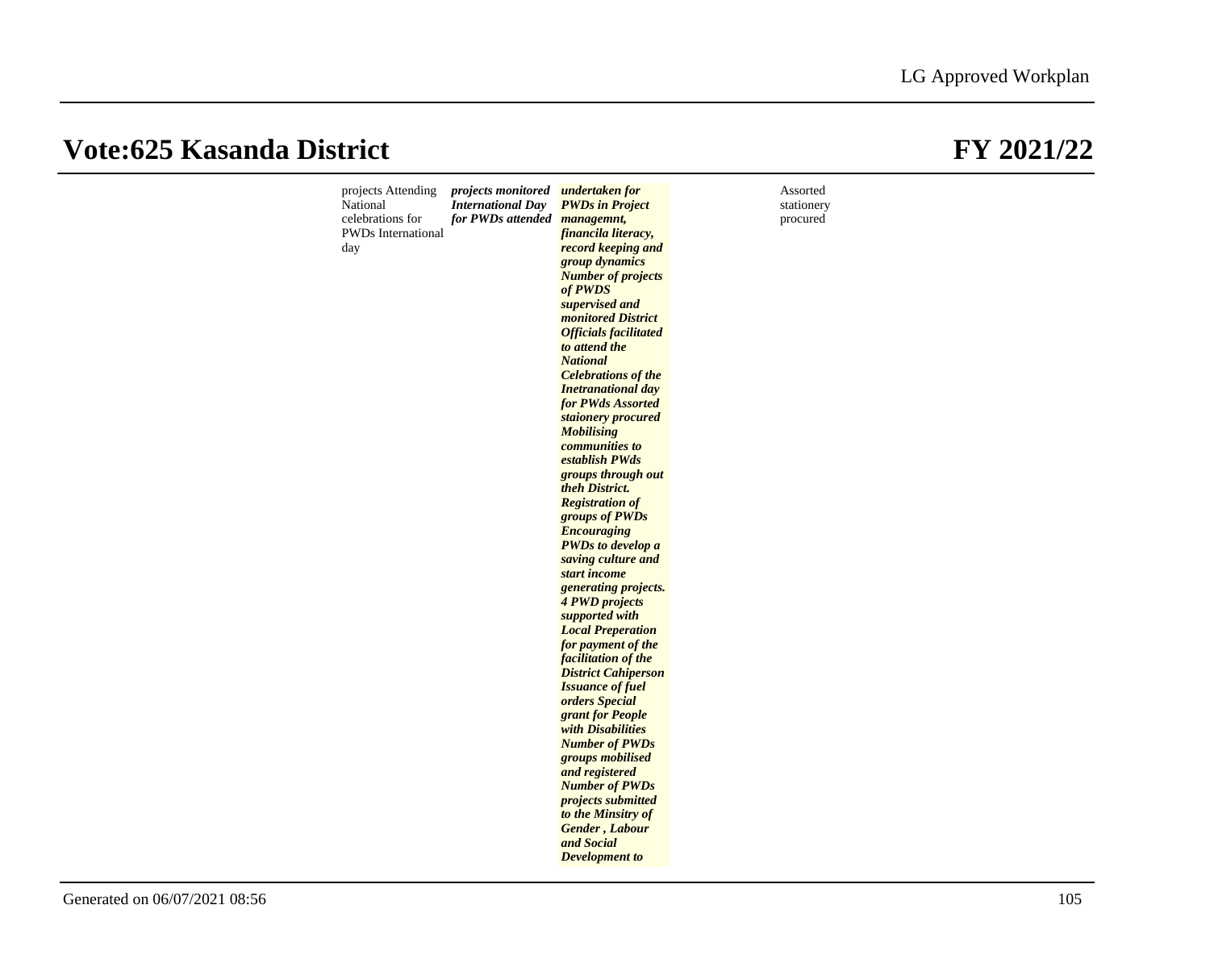*Budget Output: 81 11Culture mainstreaming*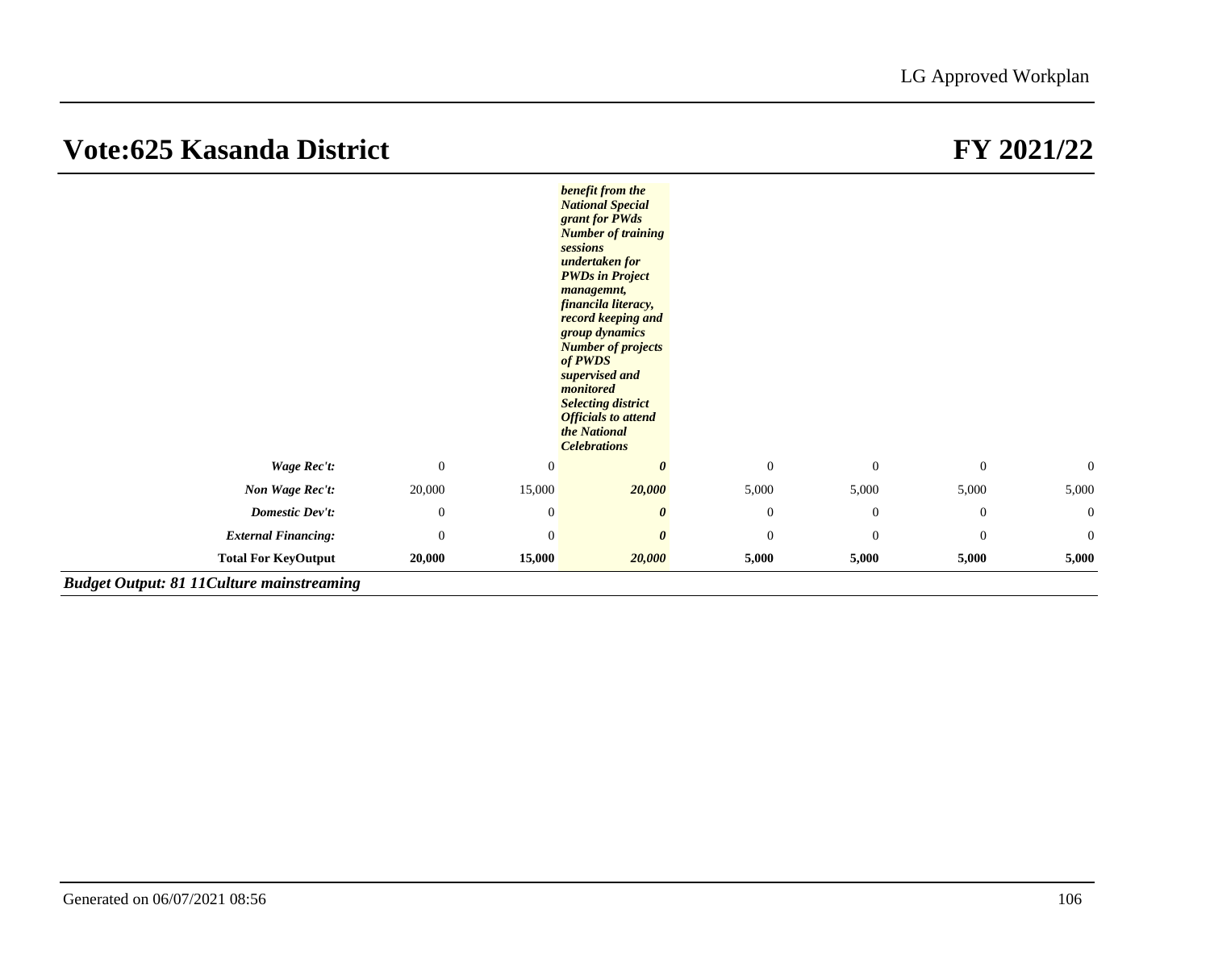| <b>Non Standard Outputs:</b> | 4 meetings with<br>cultural leaders<br>held Data collected<br>on Cultural sites in<br>the District 1<br>training for<br>political and<br>technical leaders<br>about Culture<br>conducted CDOs<br>sensitised about<br>positive cultural<br>practices 2 Cultural<br>entertainment<br>groups supported<br>with a set of<br>drums4 meetings<br>with cultural<br>leaders held Data<br>collected on<br>Cultural sites in the<br>District 1 training<br>for political and<br>technical leaders<br>about Culture<br>conducted CDOs<br>sensitised about<br>positive cultural<br>practices<br>Identification/<br>assesment of<br>cultural<br>entertainment<br>groups | 1 meeting with<br>cultural leaders<br>held Data collected District Technical<br>on Cultural sites in<br>the District 1<br>training for<br>political and<br>technical leaders<br>about Culture<br>conducted CDOs<br>sensitised about<br>cultural practices 1<br>Cultural<br>entertainment<br>group supported<br>with a set of<br>drums1 meeting<br>with cultural<br>leaders held CDOs<br>sensitised about<br>cultural practices 2<br>Cultural<br>entertainment<br>groups supported<br>with a set of drums | <b>Registration of</b><br><b>Traditional healers</b><br><b>Planning</b><br><b>Committee</b><br>members taringed<br>about<br><b>CultureMobilisatio</b><br>n and Invitation of<br>tradional healers to<br>register with the<br><b>District Training of</b><br><b>Memebrs</b> of the<br><b>District Technical</b><br>planning<br><b>Committee about</b><br><b>Culture</b> | Number of<br>tradional healers<br>registered | Members of the<br>District Technical<br>Planning<br>Committee tarined<br>about Culture | Data of traditional<br>healers updated | I coordination<br>meeting of all<br>Cultral leaders held |
|------------------------------|------------------------------------------------------------------------------------------------------------------------------------------------------------------------------------------------------------------------------------------------------------------------------------------------------------------------------------------------------------------------------------------------------------------------------------------------------------------------------------------------------------------------------------------------------------------------------------------------------------------------------------------------------------|----------------------------------------------------------------------------------------------------------------------------------------------------------------------------------------------------------------------------------------------------------------------------------------------------------------------------------------------------------------------------------------------------------------------------------------------------------------------------------------------------------|------------------------------------------------------------------------------------------------------------------------------------------------------------------------------------------------------------------------------------------------------------------------------------------------------------------------------------------------------------------------|----------------------------------------------|----------------------------------------------------------------------------------------|----------------------------------------|----------------------------------------------------------|
| <b>Wage Rec't:</b>           | $\mathbf{0}$                                                                                                                                                                                                                                                                                                                                                                                                                                                                                                                                                                                                                                               | $\overline{0}$                                                                                                                                                                                                                                                                                                                                                                                                                                                                                           | $\boldsymbol{\theta}$                                                                                                                                                                                                                                                                                                                                                  | $\overline{0}$                               | $\mathbf{0}$                                                                           | $\boldsymbol{0}$                       | $\overline{0}$                                           |
| Non Wage Rec't:              | 8,000                                                                                                                                                                                                                                                                                                                                                                                                                                                                                                                                                                                                                                                      | 6,000                                                                                                                                                                                                                                                                                                                                                                                                                                                                                                    | 1,000                                                                                                                                                                                                                                                                                                                                                                  | 250                                          | 250                                                                                    | 250                                    | 250                                                      |
| <b>Domestic Dev't:</b>       | $\mathbf{0}$                                                                                                                                                                                                                                                                                                                                                                                                                                                                                                                                                                                                                                               | $\overline{0}$                                                                                                                                                                                                                                                                                                                                                                                                                                                                                           | $\boldsymbol{\theta}$                                                                                                                                                                                                                                                                                                                                                  | $\overline{0}$                               | $\mathbf{0}$                                                                           | $\mathbf{0}$                           | $\mathbf{0}$                                             |
| <b>External Financing:</b>   | $\mathbf{0}$                                                                                                                                                                                                                                                                                                                                                                                                                                                                                                                                                                                                                                               | $\theta$                                                                                                                                                                                                                                                                                                                                                                                                                                                                                                 | $\boldsymbol{\theta}$                                                                                                                                                                                                                                                                                                                                                  | $\Omega$                                     | $\theta$                                                                               | $\boldsymbol{0}$                       | $\boldsymbol{0}$                                         |
| <b>Total For KeyOutput</b>   | 8,000                                                                                                                                                                                                                                                                                                                                                                                                                                                                                                                                                                                                                                                      | 6,000                                                                                                                                                                                                                                                                                                                                                                                                                                                                                                    | 1,000                                                                                                                                                                                                                                                                                                                                                                  | 250                                          | 250                                                                                    | 250                                    | 250                                                      |

| <b>Non Standard Outputs:</b> | sensitisation                               | sensitisation | <b>District Technical</b> |                                   | Number of labour - | Number of labour | Number of labour |
|------------------------------|---------------------------------------------|---------------|---------------------------|-----------------------------------|--------------------|------------------|------------------|
|                              | meetings conducted <i>meeting conducted</i> |               | <b>Planning</b>           | training/sensitisatio Inspections |                    | Inspections      | Inspections      |
|                              | . labour<br>about                           | about labour  | <i>committee</i>          | n session about                   | undertaken and     | undertaken and   | undertaken and   |
|                              |                                             |               |                           |                                   |                    |                  |                  |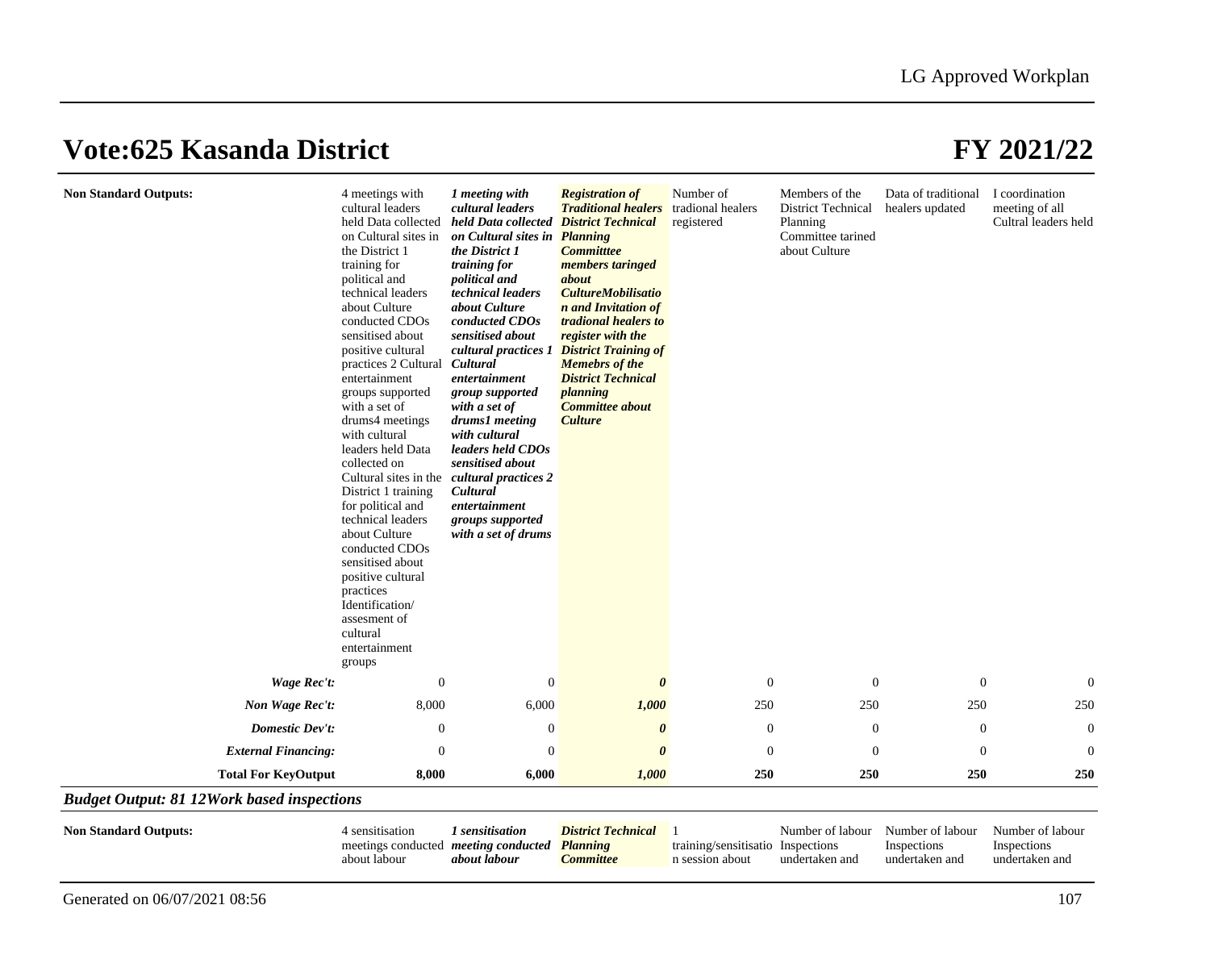| Labour sites<br>inspected<br>Sensitisation about<br>child labour<br>conducted Gold<br>mines Inspected 6<br>radio talk shows<br>conducted about<br>labour relations<br>International labour sensitisation<br>celebrations<br>attended by 4<br>OfficersConducting Labour sites<br>sensitisation<br>meetings about<br>labour Inspecting<br>Labour sites<br>Conducting<br>Sensitisation about<br>child labour | <b>Labour</b> sites<br>inspected<br><b>Sensitisation about relations activities</b><br>child labour<br>conducted Gold<br>mines Inspected 2<br>radio talk shows<br>conducted about<br>labour relations 1<br>about labour<br>inspected<br><b>Sensitisation about talk shows</b><br>child labour<br>conducted Gold<br>mines Inspected<br>2radio talk shows<br>conducted about<br>labour relations<br><i>International</i><br>labour celebrations disputes/cases<br>attended by 4<br><b>Officers</b> | <i>members sensitised</i> labour for District<br>about labour<br><b>Number of labour</b><br><b>Inspections</b><br>undertaken<br><b>Number of Labou</b><br>sites facilitated to<br>register with the<br><b>Commissioner</b><br>meeting conducted Ministry of Gender,<br><b>Labour and Social</b><br><b>Decvelopment</b><br><b>Number of radion</b><br>conducted about<br>child labour 4<br><i>quarterly reports</i><br>prepared and<br>submitted to the<br><b>Ministry. Number</b><br>of Labour related<br>handledSensittisati<br>on / training of the<br>memebers of the<br><b>District Technical</b><br><b>Planning</b><br><b>Committee</b><br>members about<br>labour relations<br><i>activities To</i><br>undrtake labour<br><b>Inspections Report</b><br>writing and<br>submission<br>Facilitate<br>registration of<br>Labour sites with<br>the Commissioner<br><b>Ministry of Gender,</b><br><b>Labour and Social</b><br><b>Decvelopment To</b><br>ensure that the<br>requirement fro<br>registration of | <b>Technical Planning</b><br>Committee<br>undertaken<br>Number of labour<br>Inspections<br>undertaken and<br>recommendations<br>submitted to<br>Emplyers and<br>Stakehilders fro<br>approriate action<br>Number of labour<br>sites registered by<br>the Commisioner<br>Minstry of Gender<br>labour and Social<br>Development<br>1 report prepared<br>and submitted to<br>the Ministry of<br>Gender | recommendations<br>submitted to<br>Emplyers and<br>Stakehilders fro<br>approriate action<br>Number of labour<br>sites registered by<br>the Commisioner<br>Minstry of Gender<br>labour and Social<br>Development<br>1 report prepared<br>and submitted to<br>the Ministry of<br>Gender | recommendations<br>submitted to<br>Emplyers and<br>Stakehilders fro<br>approriate action<br>Number of labour<br>sites registered by<br>the Commisioner<br>Minstry of Gender<br>labour and Social<br>Development<br>1 report prepared<br>and submitted to<br>the Ministry of<br>Gender | recommendations<br>submitted to<br>Emplyers and<br>Stakehilders fro<br>approriate action<br>Number of labour<br>sites registered by<br>the Commisioner<br>Minstry of Gender<br>labour and Social<br>Development<br>1 report prepared<br>and submitted to<br>the Ministry of<br>Gender |
|-----------------------------------------------------------------------------------------------------------------------------------------------------------------------------------------------------------------------------------------------------------------------------------------------------------------------------------------------------------------------------------------------------------|--------------------------------------------------------------------------------------------------------------------------------------------------------------------------------------------------------------------------------------------------------------------------------------------------------------------------------------------------------------------------------------------------------------------------------------------------------------------------------------------------|---------------------------------------------------------------------------------------------------------------------------------------------------------------------------------------------------------------------------------------------------------------------------------------------------------------------------------------------------------------------------------------------------------------------------------------------------------------------------------------------------------------------------------------------------------------------------------------------------------------------------------------------------------------------------------------------------------------------------------------------------------------------------------------------------------------------------------------------------------------------------------------------------------------------------------------------------------------------------------------------------------------|----------------------------------------------------------------------------------------------------------------------------------------------------------------------------------------------------------------------------------------------------------------------------------------------------------------------------------------------------------------------------------------------------|---------------------------------------------------------------------------------------------------------------------------------------------------------------------------------------------------------------------------------------------------------------------------------------|---------------------------------------------------------------------------------------------------------------------------------------------------------------------------------------------------------------------------------------------------------------------------------------|---------------------------------------------------------------------------------------------------------------------------------------------------------------------------------------------------------------------------------------------------------------------------------------|
|-----------------------------------------------------------------------------------------------------------------------------------------------------------------------------------------------------------------------------------------------------------------------------------------------------------------------------------------------------------------------------------------------------------|--------------------------------------------------------------------------------------------------------------------------------------------------------------------------------------------------------------------------------------------------------------------------------------------------------------------------------------------------------------------------------------------------------------------------------------------------------------------------------------------------|---------------------------------------------------------------------------------------------------------------------------------------------------------------------------------------------------------------------------------------------------------------------------------------------------------------------------------------------------------------------------------------------------------------------------------------------------------------------------------------------------------------------------------------------------------------------------------------------------------------------------------------------------------------------------------------------------------------------------------------------------------------------------------------------------------------------------------------------------------------------------------------------------------------------------------------------------------------------------------------------------------------|----------------------------------------------------------------------------------------------------------------------------------------------------------------------------------------------------------------------------------------------------------------------------------------------------------------------------------------------------------------------------------------------------|---------------------------------------------------------------------------------------------------------------------------------------------------------------------------------------------------------------------------------------------------------------------------------------|---------------------------------------------------------------------------------------------------------------------------------------------------------------------------------------------------------------------------------------------------------------------------------------|---------------------------------------------------------------------------------------------------------------------------------------------------------------------------------------------------------------------------------------------------------------------------------------|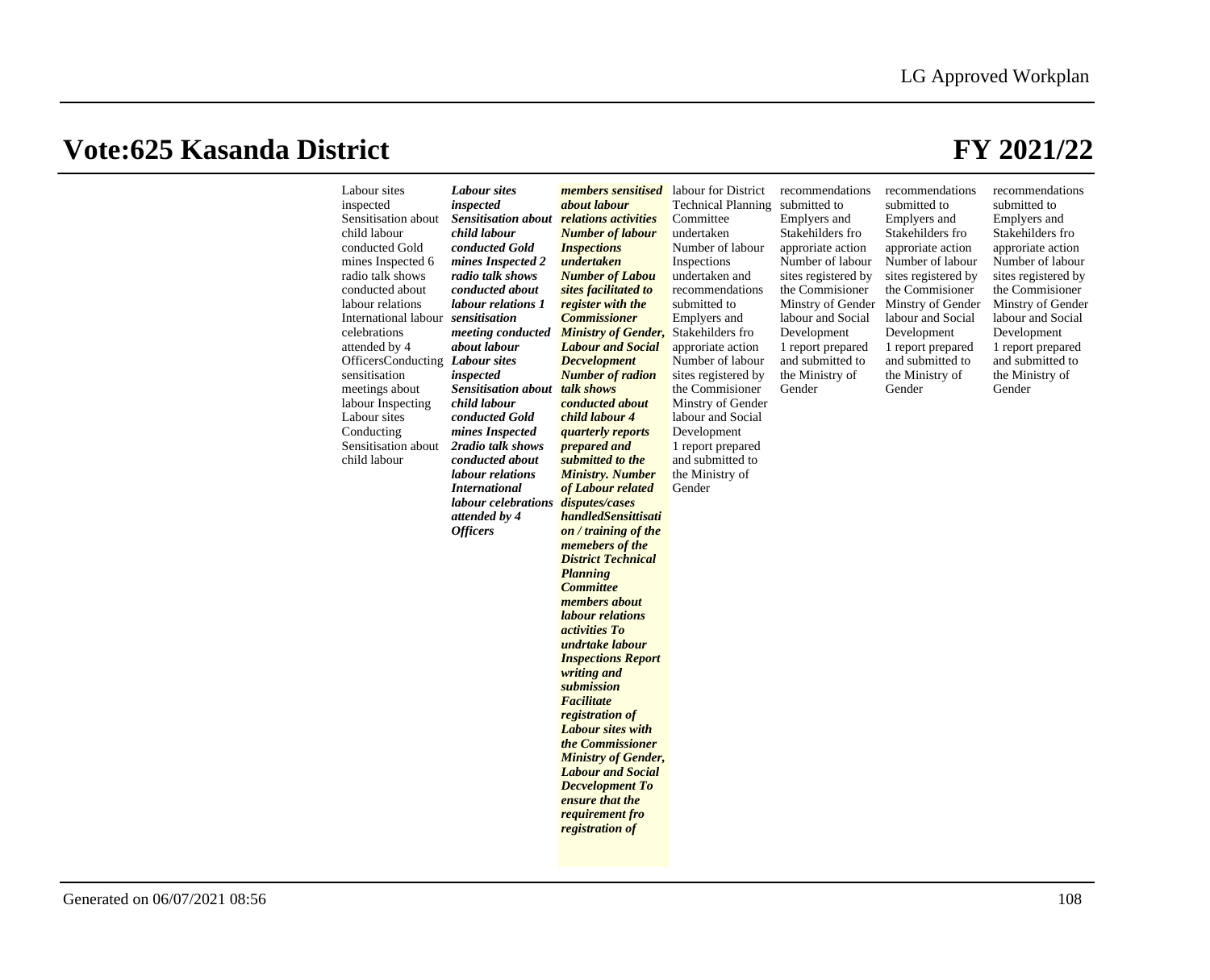|                            |                |                | labour sites in the<br><b>BOOs for all</b><br><i>projects in the</i><br><b>District Number of</b><br>radion talk shows<br>conducted about<br>child labour 4<br><i>quarterly reports</i><br>prepared and<br>submitted to the<br><b>Ministry. Number</b><br>of Labour related<br>disputes/cases<br>handled |                  |                  |                  |                  |
|----------------------------|----------------|----------------|----------------------------------------------------------------------------------------------------------------------------------------------------------------------------------------------------------------------------------------------------------------------------------------------------------|------------------|------------------|------------------|------------------|
| Wage Rec't:                | $\overline{0}$ | $\overline{0}$ | $\theta$                                                                                                                                                                                                                                                                                                 | $\mathbf{0}$     | $\overline{0}$   | $\overline{0}$   | $\mathbf{0}$     |
| Non Wage Rec't:            | 1,000          | 750            | 2,000                                                                                                                                                                                                                                                                                                    | 500              | 500              | 500              | 500              |
| <b>Domestic Dev't:</b>     | $\mathbf{0}$   | $\mathbf{0}$   | $\boldsymbol{\theta}$                                                                                                                                                                                                                                                                                    | $\mathbf{0}$     | $\mathbf{0}$     | $\mathbf{0}$     | $\mathbf{0}$     |
| <b>External Financing:</b> | $\mathbf{0}$   | $\mathbf{0}$   | $\boldsymbol{\theta}$                                                                                                                                                                                                                                                                                    | $\boldsymbol{0}$ | $\boldsymbol{0}$ | $\boldsymbol{0}$ | $\boldsymbol{0}$ |
| <b>Total For KeyOutput</b> | 1,000          | 750            | 2,000                                                                                                                                                                                                                                                                                                    | 500              | 500              | 500              | 500              |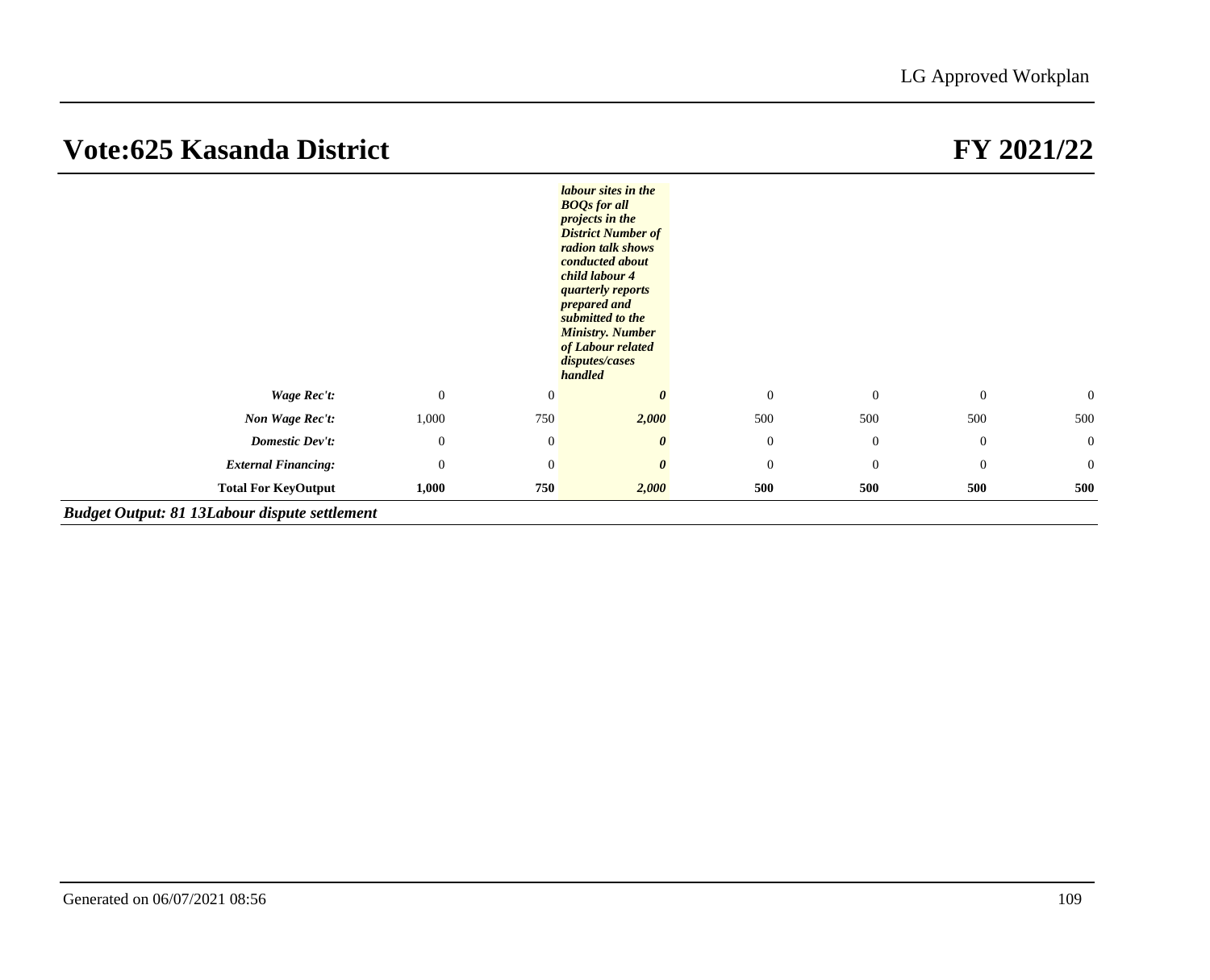| <b>Non Standard Outputs:</b> | 4 radio talk shows<br>conducted about<br>labour relations No<br>of labour disputes<br>handled and settled<br>Fuel and lubricants<br>procured<br>Community<br>outreach sessions<br><b>Conducted Labour</b><br>rights awareness<br>creation conducted<br>Career guidance<br>sessions to schools<br>conducted4 radio<br>talk shows<br>conducted about<br>labour relations<br>Conducting<br>investigation of<br>reported labour<br>cases /disputes Fuel<br>and lubricants<br>procured<br>Community | 1 radio talk show<br>conducted about<br>labour relations<br>No of labour<br>disputes handled<br>and settled Fuel<br>and lubricants<br>procured<br>Community<br>outreach sessions<br><b>Conducted Labour</b><br>rights awareness<br>creation conducted<br>Career guidance<br>sessions to schools<br>conductedNo of<br>radio talk shows<br>conducted about<br>labour relations<br>No of labour<br>disputes handled<br>and settled Fuel<br>and lubricants<br>procured<br>Community | <b>6 radio Talk shows</b><br>held about<br>handling<br><i>employees by</i><br>employement<br><b>Organisations</b><br><b>Employees</b><br>sensitised about<br>their rights<br><b>Number of Labour</b><br>disputs registered.<br><b>Number of labour</b><br>disputes abitrated<br>and resolved to<br><b>conclusionAttendin</b> conclusion<br>g to radio Talk<br>shows about<br>handling<br>employees by<br>employement<br>Organisations.<br><b>Sensitizing</b><br><b>Employees about</b><br>their rights<br><b>Registering of</b> | 2 radio Talk shows<br>held about<br>handling<br>employees by<br>employement<br>Organisations<br>Employees<br>sensitised about<br>their rights<br>Number of Labour<br>disputes registered.<br>Number of labour<br>disputes abitrated<br>and resolved to | 1 radio Talk show<br>held about<br>handling<br>employees by<br>employement<br>Organisations<br>Employees<br>sensitised about<br>their rights<br>Number of Labour<br>disputes registered.<br>Number of labour<br>disputes abitrated<br>and resolved to<br>conclusion | 1 radio Talk show<br>held about<br>handling<br>employees by<br>employement<br>Organisations<br>Employees<br>sensitised about<br>their rights<br>Number of Labour<br>disputes registered.<br>Number of labour<br>disputes abitrated<br>and resolved to<br>conclusion | 1 radio Talk show<br>held about<br>handling<br>employees by<br>employement<br>Organisations<br>Employees<br>sensitised about<br>their rights<br>Number of Labour<br>disputes registered.<br>Number of labour<br>disputes abitrated<br>and resolved to<br>conclusion |
|------------------------------|------------------------------------------------------------------------------------------------------------------------------------------------------------------------------------------------------------------------------------------------------------------------------------------------------------------------------------------------------------------------------------------------------------------------------------------------------------------------------------------------|---------------------------------------------------------------------------------------------------------------------------------------------------------------------------------------------------------------------------------------------------------------------------------------------------------------------------------------------------------------------------------------------------------------------------------------------------------------------------------|---------------------------------------------------------------------------------------------------------------------------------------------------------------------------------------------------------------------------------------------------------------------------------------------------------------------------------------------------------------------------------------------------------------------------------------------------------------------------------------------------------------------------------|--------------------------------------------------------------------------------------------------------------------------------------------------------------------------------------------------------------------------------------------------------|---------------------------------------------------------------------------------------------------------------------------------------------------------------------------------------------------------------------------------------------------------------------|---------------------------------------------------------------------------------------------------------------------------------------------------------------------------------------------------------------------------------------------------------------------|---------------------------------------------------------------------------------------------------------------------------------------------------------------------------------------------------------------------------------------------------------------------|
|                              | outreach sessions<br><b>Conducted Labour</b><br>rights awareness<br>creation conducted<br>Career guidance<br>sessions to schools<br>conducted                                                                                                                                                                                                                                                                                                                                                  | <i>outreach sessions</i><br><b>Conducted Labour</b><br>rights awareness<br>creation conducted abitration and<br>Career guidance<br>sessions to schools conclusion<br>conducted                                                                                                                                                                                                                                                                                                  | <b>Labour disputs</b><br><b>Handling of</b><br>disputes through<br>resolved to                                                                                                                                                                                                                                                                                                                                                                                                                                                  |                                                                                                                                                                                                                                                        |                                                                                                                                                                                                                                                                     |                                                                                                                                                                                                                                                                     |                                                                                                                                                                                                                                                                     |
| Wage Rec't:                  | $\mathbf{0}$                                                                                                                                                                                                                                                                                                                                                                                                                                                                                   | $\theta$                                                                                                                                                                                                                                                                                                                                                                                                                                                                        | $\boldsymbol{\theta}$                                                                                                                                                                                                                                                                                                                                                                                                                                                                                                           | $\theta$                                                                                                                                                                                                                                               | $\theta$                                                                                                                                                                                                                                                            | $\overline{0}$                                                                                                                                                                                                                                                      | $\overline{0}$                                                                                                                                                                                                                                                      |
| Non Wage Rec't:              | 1,500                                                                                                                                                                                                                                                                                                                                                                                                                                                                                          | 1,125                                                                                                                                                                                                                                                                                                                                                                                                                                                                           | 2,000                                                                                                                                                                                                                                                                                                                                                                                                                                                                                                                           | 500                                                                                                                                                                                                                                                    | 500                                                                                                                                                                                                                                                                 | 500                                                                                                                                                                                                                                                                 | 500                                                                                                                                                                                                                                                                 |
| Domestic Dev't:              | $\boldsymbol{0}$                                                                                                                                                                                                                                                                                                                                                                                                                                                                               | $\theta$                                                                                                                                                                                                                                                                                                                                                                                                                                                                        | $\boldsymbol{\theta}$                                                                                                                                                                                                                                                                                                                                                                                                                                                                                                           | $\boldsymbol{0}$                                                                                                                                                                                                                                       | $\theta$                                                                                                                                                                                                                                                            | $\mathbf{0}$                                                                                                                                                                                                                                                        | $\mathbf{0}$                                                                                                                                                                                                                                                        |
| <b>External Financing:</b>   | $\mathbf{0}$                                                                                                                                                                                                                                                                                                                                                                                                                                                                                   | $\overline{0}$                                                                                                                                                                                                                                                                                                                                                                                                                                                                  | 0                                                                                                                                                                                                                                                                                                                                                                                                                                                                                                                               | $\overline{0}$                                                                                                                                                                                                                                         | $\Omega$                                                                                                                                                                                                                                                            | $\Omega$                                                                                                                                                                                                                                                            | $\overline{0}$                                                                                                                                                                                                                                                      |
| <b>Total For KeyOutput</b>   | 1,500                                                                                                                                                                                                                                                                                                                                                                                                                                                                                          | 1,125                                                                                                                                                                                                                                                                                                                                                                                                                                                                           | 2,000                                                                                                                                                                                                                                                                                                                                                                                                                                                                                                                           | 500                                                                                                                                                                                                                                                    | 500                                                                                                                                                                                                                                                                 | 500                                                                                                                                                                                                                                                                 | 500                                                                                                                                                                                                                                                                 |

*Budget Output: 81 14Representation on Women's Councils*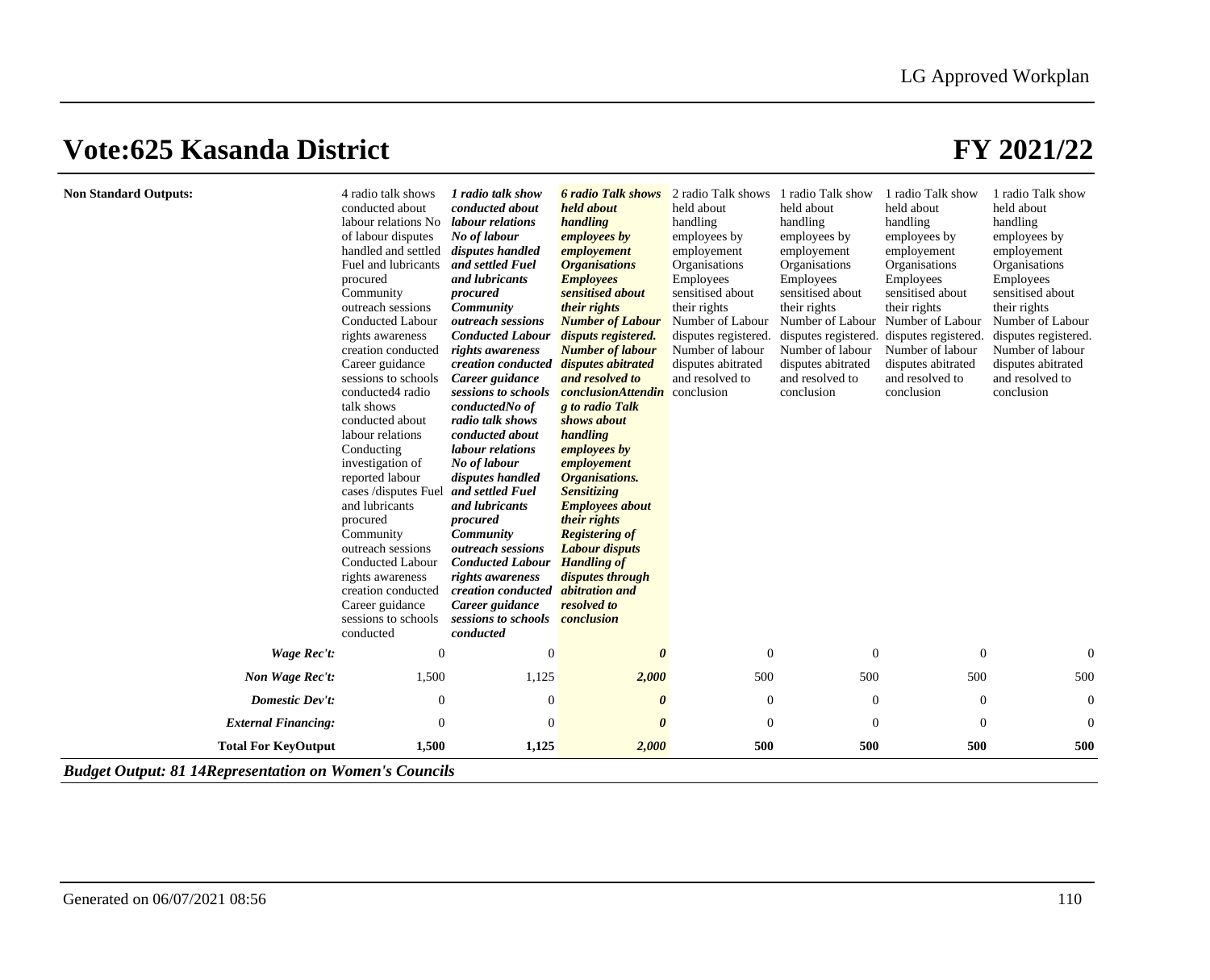| No. of women councils supported |                                                                                                                                                                                                        |                                                                                                                                                                           | 2Invitation of<br>members of the<br><b>District Women</b><br>council to attend<br>the meeting2<br><b>Women</b> council<br>meetings held                                                                                                                                                                                                                                                                                                                                                                                                                                                                                                                                                                                                                               | council meeting<br>held                                                                                                                                                                                                                                                                                       | council meeting<br>held                                                                                                                                                                                                                                                                                                                                    | 11 District Women 11 District Women 11 District Women 11 District Women<br>council meeting<br>held                                                                                                                                                                                                                                                                                                                                                                                                                                      | council meeting<br>held                                                                                                                                                                                                                                                                                                                       |
|---------------------------------|--------------------------------------------------------------------------------------------------------------------------------------------------------------------------------------------------------|---------------------------------------------------------------------------------------------------------------------------------------------------------------------------|-----------------------------------------------------------------------------------------------------------------------------------------------------------------------------------------------------------------------------------------------------------------------------------------------------------------------------------------------------------------------------------------------------------------------------------------------------------------------------------------------------------------------------------------------------------------------------------------------------------------------------------------------------------------------------------------------------------------------------------------------------------------------|---------------------------------------------------------------------------------------------------------------------------------------------------------------------------------------------------------------------------------------------------------------------------------------------------------------|------------------------------------------------------------------------------------------------------------------------------------------------------------------------------------------------------------------------------------------------------------------------------------------------------------------------------------------------------------|-----------------------------------------------------------------------------------------------------------------------------------------------------------------------------------------------------------------------------------------------------------------------------------------------------------------------------------------------------------------------------------------------------------------------------------------------------------------------------------------------------------------------------------------|-----------------------------------------------------------------------------------------------------------------------------------------------------------------------------------------------------------------------------------------------------------------------------------------------------------------------------------------------|
| <b>Non Standard Outputs:</b>    | procured District<br>Chairperson<br>facilitatedAssorted<br>stationery<br>procurement<br>requisition prepared Chairperson<br>Preparation of<br>requisitions to pay<br>the district woman<br>Chairperson | Assorted stationery Assorted stationery<br>procured District<br><b>Chairperson</b><br><i>facilitatedAssorted</i><br>stationery<br><i>procured District</i><br>facilitated | <b>Momen mobilsed to</b> Momen mobilsed<br>from UWEP<br>groups UWEP<br>review meeting<br>conducted Women<br><i>leaders sensitised</i><br><i>about their roles,</i><br>financial literacy.<br><b>VSLA</b> .record<br>keeping Fuel and<br><i>lubricants procured</i> keeping<br><b>District Woman</b><br><b>Chairperson</b><br>facilitated Airtime<br><i>procured Meals</i><br>and refreshments<br><i>procuredWomen</i><br>sensitisedUWEP<br>review meeting<br>conducted Women<br><i>leaders sensitised</i><br><i>about their roles,</i><br>financial literacy.<br><b>VSLA</b> .record<br>keeping Fuel and<br>lubricants procured<br><b>District Woman</b><br><b>Chairperson</b><br><b>facilitated Airtime</b><br><i>procured Meals</i><br>and refreshments<br>procured | to from UWEP<br>groups<br><b>UWEP</b> review<br>meeting conducted<br>Women leaders<br>sensitised about<br>their roles,<br>financial literacy.<br>VSLA .record<br>Fuel and lubricants<br>procured<br>District Woman<br>Chairperson<br>facilitated<br>Airtime procured<br>Meals and<br>refreshments<br>procured | <b>UWEP</b> review<br>meeting conducted<br>Women leaders<br>sensitised about<br>their roles.<br>financial literacy.<br>VSLA .record<br>keeping<br>Fuel and lubricants Endorsed<br>procured<br>District Woman<br>Chairperson<br>facilitated<br>Airtime procured<br>Meals and<br>refreshments<br>procured<br>Recovery of<br><b>UWEP</b> funds<br>coordinated | <b>UWEP</b> projects<br>approved by the<br><b>District Technical</b><br>Planning<br>Committee and<br>submitted to the<br><b>District Executive</b><br>Committee for<br>endorsement<br>applications<br>submitted to the<br>Ministry of Gender<br>for consideration<br>for funding<br>Women leaders<br>sensitised about<br>their roles.<br>financial literacy.<br>VSLA .record<br>keeping<br>Fuel and lubricants<br>procured<br>District Woman<br>Chairperson<br>facilitated<br>Airtime procured<br>Meals and<br>refreshments<br>procured | UWEP approved<br>groups memebers<br>trained<br><b>UWEP</b> review<br>meeting conducted<br>Women leaders<br>sensitised about<br>their roles.<br>financial literacy.<br>VSLA .record<br>keeping<br>Fuel and lubricants<br>procured<br>District Woman<br>Chairperson<br>facilitated<br>Airtime procured<br>Meals and<br>refreshments<br>procured |
| <b>Wage Rec't:</b>              | $\theta$                                                                                                                                                                                               | $\theta$                                                                                                                                                                  | $\boldsymbol{\theta}$                                                                                                                                                                                                                                                                                                                                                                                                                                                                                                                                                                                                                                                                                                                                                 | $\boldsymbol{0}$                                                                                                                                                                                                                                                                                              | $\Omega$                                                                                                                                                                                                                                                                                                                                                   | $\mathbf{0}$                                                                                                                                                                                                                                                                                                                                                                                                                                                                                                                            | $\overline{0}$                                                                                                                                                                                                                                                                                                                                |
| Non Wage Rec't:                 | 6,107                                                                                                                                                                                                  | 4,580                                                                                                                                                                     | 6,107                                                                                                                                                                                                                                                                                                                                                                                                                                                                                                                                                                                                                                                                                                                                                                 | 1,527                                                                                                                                                                                                                                                                                                         | 1,527                                                                                                                                                                                                                                                                                                                                                      | 1,527                                                                                                                                                                                                                                                                                                                                                                                                                                                                                                                                   | 1,527                                                                                                                                                                                                                                                                                                                                         |
| Domestic Dev't:                 | $\mathbf{0}$                                                                                                                                                                                           | $\mathbf{0}$                                                                                                                                                              | $\boldsymbol{\theta}$                                                                                                                                                                                                                                                                                                                                                                                                                                                                                                                                                                                                                                                                                                                                                 | $\theta$                                                                                                                                                                                                                                                                                                      | $\Omega$                                                                                                                                                                                                                                                                                                                                                   | $\mathbf{0}$                                                                                                                                                                                                                                                                                                                                                                                                                                                                                                                            | $\overline{0}$                                                                                                                                                                                                                                                                                                                                |
| <b>External Financing:</b>      | $\boldsymbol{0}$                                                                                                                                                                                       | $\overline{0}$                                                                                                                                                            | $\theta$                                                                                                                                                                                                                                                                                                                                                                                                                                                                                                                                                                                                                                                                                                                                                              | $\theta$                                                                                                                                                                                                                                                                                                      | $\Omega$                                                                                                                                                                                                                                                                                                                                                   | $\mathbf{0}$                                                                                                                                                                                                                                                                                                                                                                                                                                                                                                                            | $\Omega$                                                                                                                                                                                                                                                                                                                                      |
| <b>Total For KeyOutput</b>      | 6,107                                                                                                                                                                                                  | 4,580                                                                                                                                                                     | 6,107                                                                                                                                                                                                                                                                                                                                                                                                                                                                                                                                                                                                                                                                                                                                                                 | 1,527                                                                                                                                                                                                                                                                                                         | 1,527                                                                                                                                                                                                                                                                                                                                                      | 1,527                                                                                                                                                                                                                                                                                                                                                                                                                                                                                                                                   | 1,527                                                                                                                                                                                                                                                                                                                                         |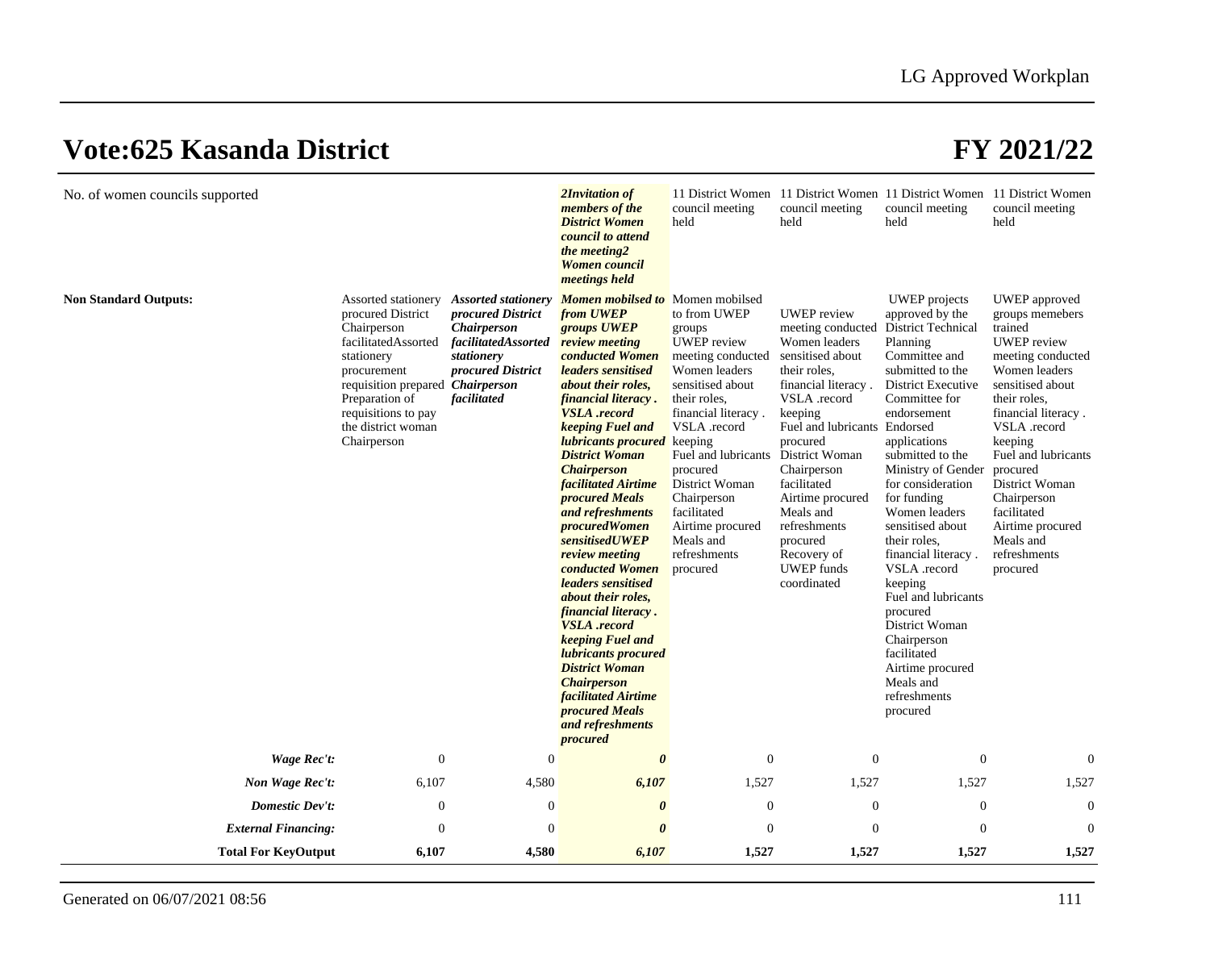| <b>Budget Output: 81 15 Sector Capacity Development</b> |                                                                                                                                                                                                                                                                                             |                                                                                                                              |                       |                |                |                |                  |
|---------------------------------------------------------|---------------------------------------------------------------------------------------------------------------------------------------------------------------------------------------------------------------------------------------------------------------------------------------------|------------------------------------------------------------------------------------------------------------------------------|-----------------------|----------------|----------------|----------------|------------------|
| <b>Non Standard Outputs:</b>                            | Small office<br>equipment procured<br><b>Coloured Printer</b><br>procured CDOs and and Para social<br>Para social<br>trainedPreperation<br>for procurement of<br>Small office<br>equipment and a<br><b>Coloured Printer</b><br>Coordinating<br>training of CDOs<br>and Parasocial<br>worker | <b>Small office</b><br>equipment<br>procured CDOs<br>trained in data<br>collection, case<br>managment and<br>report writting |                       |                |                |                |                  |
| Wage Rec't:                                             | $\theta$                                                                                                                                                                                                                                                                                    | $\overline{0}$                                                                                                               | $\boldsymbol{\theta}$ | $\mathbf{0}$   | $\overline{0}$ | $\theta$       | $\boldsymbol{0}$ |
| Non Wage Rec't:                                         | 5,000                                                                                                                                                                                                                                                                                       | 3,750                                                                                                                        | $\boldsymbol{\theta}$ | $\mathbf{0}$   | $\overline{0}$ | $\Omega$       | $\boldsymbol{0}$ |
| Domestic Dev't:                                         | $\mathbf{0}$                                                                                                                                                                                                                                                                                | $\overline{0}$                                                                                                               | $\boldsymbol{\theta}$ | $\mathbf{0}$   | $\overline{0}$ | $\overline{0}$ | $\boldsymbol{0}$ |
| <b>External Financing:</b>                              | $\mathbf{0}$                                                                                                                                                                                                                                                                                | $\Omega$                                                                                                                     | $\boldsymbol{\theta}$ | $\overline{0}$ | $\overline{0}$ | $\overline{0}$ | $\mathbf{0}$     |
| <b>Total For KeyOutput</b>                              | 5,000                                                                                                                                                                                                                                                                                       | 3,750                                                                                                                        | $\boldsymbol{\theta}$ | $\bf{0}$       | $\bf{0}$       | $\bf{0}$       | $\bf{0}$         |

### *Budget Output: 81 16Social Rehabilitation Services*

**Non Standard Outputs:** 

| Juveniles            | <b>No of Juveniles</b> | <b>Community</b>                       | Number of lost       | Number of lost          | Number of lost       | Number of lost       |
|----------------------|------------------------|----------------------------------------|----------------------|-------------------------|----------------------|----------------------|
| represented in court | represented in         | sensitised about the                   | children found and   | children found and      | children found and   | children found and   |
| Number of social     | court Number of        | <i>plight of the</i>                   | resettled with their | resettled with their    | resettled with their | resettled with their |
| welfare assesment    | social welfare         | vulnerable                             | families             | families                | families             | families             |
| reports prepared     | assesment reports      | <i>individuals in the</i>              | 1 DIstrict Orphans   | <b>DIstrict Orphans</b> | 1 DIstrict Orphans   | 1 DIstrict Orphans   |
| Number of            | prepared Number        | <i>Community</i>                       | and other            | and other               | and other            | and other            |
| juveniles faciltated | of juveniles           | <b>Number of lost</b>                  | vulnerable children  | vulnerable              | vulnerable children  | vulnerable children  |
| with transport to    | faciltated with        | children found and                     | coordination         | children                | coordination         | coordination         |
| remand and           | <i>transport to</i>    | resettled with their                   | committee meeting    | coordination            | committee meeting    | committee meeting    |
| rehabilitation       | remand and             | <i>families 4 DIstrict</i>             | held                 | committee meeting held  |                      | held                 |
| centers Number of    | rehabilitation         | <b>Orphans</b> and other               | 150 Adult girls and  | held                    | 150 Adult girls and  | 150 Adult girls and  |
| children recovered   | centers Number of      | <i>vulnerable children</i> Young women |                      | 150 Adult girls         | Young women          | Young women          |
| and settled with     | children recovered     | coordination                           | mobilised to enroll  | and Young women         | mobilised to enroll  | mobilised to enroll  |
| their families       | and settled with       | committee meeting                      | for DREAMS           | mobilised to enroll     | for DREAMS           | for DREAMS           |
| Number of radio      | their families         | <i>held 150 Adult girls</i> training   |                      | for DREAMS              | training             | training             |
| talk shows           | Number of radio        | and Young women                        | Number of            | training                | Number of            | Number of            |
| conducted about      | talk shows             | <i>mobilised to enroll</i>             | Community            | Number of               | Community            | Community            |
| good parenting       | conducted about        | <b>for DREAMS</b>                      | outreaches           | Community               | outreaches           | outreaches           |
| Number of Child      | good parenting         | <i>training Number of</i> conducted    |                      | outreaches              | conducted            | conducted            |
| care orders          | <b>Number of Child</b> | <b>Community</b>                       | Number of social     | conducted               | Number of social     | Number of social     |
|                      |                        |                                        |                      |                         |                      |                      |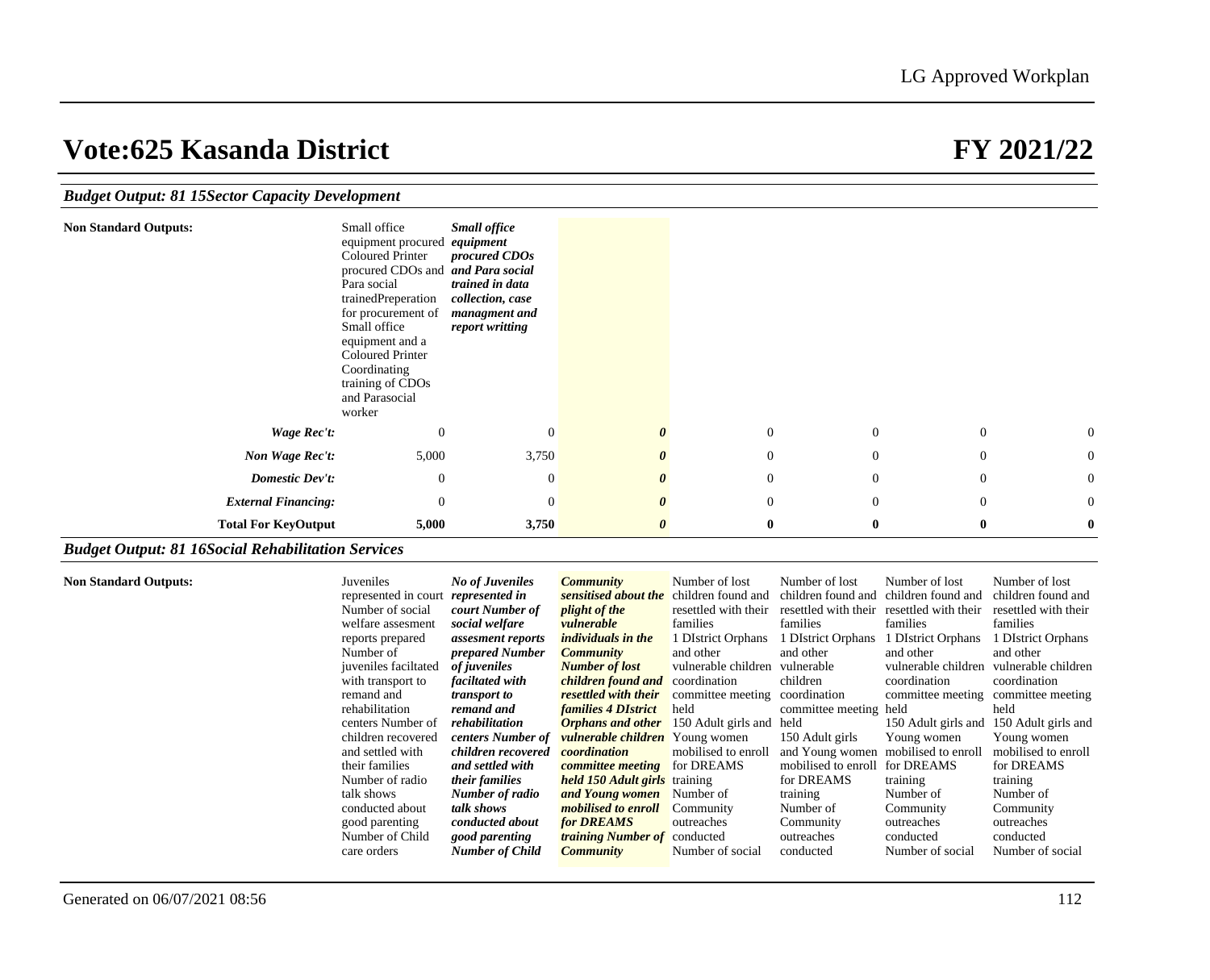| represented in<br>Courts Number of<br>social welfare<br>assesment reports<br>prepared Number<br>of juveniles<br>faciltated with<br>transport to remand<br>and rehabilitation<br>centers Number of<br>children recovered<br>and settled with<br>their families<br>Holding radio talk<br>shows Applying for and settled with<br>custody of children their families<br>care orders from<br>Court | grantedNo of<br><b>Juveniles</b><br>represented in<br>court Number of<br>social welfare<br>assesment reports<br>prepared Number<br>of juveniles<br>faciltated with<br>transport to<br>remand and<br>rehabilitation<br>centers Number of<br>children recovered Partners support<br>Number of radio<br>talk shows<br>conducted about<br>good parenting<br><b>Number of Child</b><br>care orders<br>granted | conducted Number<br>of social welfare<br>reports prepared<br><b>Number of juvenile</b> before court<br>offender presented<br>before court<br><b>Number of</b><br>Juvenile Offender<br>represented in<br><b>Court Number of</b><br><b>Court Sessions</b><br>conducted OVC<br><b>Implementing</b><br>supervisedMobilisi<br>ng and sensitising<br>the Community<br>about the plight of<br>the vulnerable<br><i>individuals in the</i><br><b>Community</b><br><b>Identification</b> and<br>resettlement of<br>children with their<br><b>families Holding 4</b><br><b>DIstrict Orphans</b><br>and other<br>vulnerable children<br>coordination<br>committee meeting<br><b>Mobilising 150</b><br><b>Adult girls and</b><br><b>Young women to</b><br>enroll for<br><b>DREAMS</b> training.<br><b>Number of</b><br><b>Community</b><br>outreaches<br>conducted Number<br>of social welfare<br>reports prepared<br><b>Number of juvenile</b><br>offender presented<br>before court<br><b>Number of</b><br>Juvenile Offender | prepared<br>Number of juvenile prepared<br>offender presented<br>Number of<br>Juvenile Offender<br>represented in<br>Court<br>Number of Court<br>Sessions conducted Court<br><b>OVC</b><br>Implementing<br>Partners support<br>supervised | welfare reports<br>Number of<br>juvenile offender<br>presented before<br>court<br>Number of<br>Juvenile Offender<br>represented in<br>Number of Court<br>Sessions<br>conducted<br><b>OVC</b><br>Implementing<br>Partners support<br>supervised | prepared<br>offender presented<br>before court<br>Number of<br>Juvenile Offender<br>represented in<br>Court<br>Number of Court<br>Sessions conducted<br><b>OVC</b><br>Implementing<br>Partners support<br>supervised | prepared<br>Number of juvenile Number of juvenile<br>offender presented<br>before court<br>Number of<br>Juvenile Offender<br>represented in<br>Court<br>Number of Court<br>Sessions conducted<br><b>OVC</b><br>Implementing<br>Partners support<br>supervised |
|-----------------------------------------------------------------------------------------------------------------------------------------------------------------------------------------------------------------------------------------------------------------------------------------------------------------------------------------------------------------------------------------------|----------------------------------------------------------------------------------------------------------------------------------------------------------------------------------------------------------------------------------------------------------------------------------------------------------------------------------------------------------------------------------------------------------|--------------------------------------------------------------------------------------------------------------------------------------------------------------------------------------------------------------------------------------------------------------------------------------------------------------------------------------------------------------------------------------------------------------------------------------------------------------------------------------------------------------------------------------------------------------------------------------------------------------------------------------------------------------------------------------------------------------------------------------------------------------------------------------------------------------------------------------------------------------------------------------------------------------------------------------------------------------------------------------------------------------------|-------------------------------------------------------------------------------------------------------------------------------------------------------------------------------------------------------------------------------------------|------------------------------------------------------------------------------------------------------------------------------------------------------------------------------------------------------------------------------------------------|----------------------------------------------------------------------------------------------------------------------------------------------------------------------------------------------------------------------|---------------------------------------------------------------------------------------------------------------------------------------------------------------------------------------------------------------------------------------------------------------|
|-----------------------------------------------------------------------------------------------------------------------------------------------------------------------------------------------------------------------------------------------------------------------------------------------------------------------------------------------------------------------------------------------|----------------------------------------------------------------------------------------------------------------------------------------------------------------------------------------------------------------------------------------------------------------------------------------------------------------------------------------------------------------------------------------------------------|--------------------------------------------------------------------------------------------------------------------------------------------------------------------------------------------------------------------------------------------------------------------------------------------------------------------------------------------------------------------------------------------------------------------------------------------------------------------------------------------------------------------------------------------------------------------------------------------------------------------------------------------------------------------------------------------------------------------------------------------------------------------------------------------------------------------------------------------------------------------------------------------------------------------------------------------------------------------------------------------------------------------|-------------------------------------------------------------------------------------------------------------------------------------------------------------------------------------------------------------------------------------------|------------------------------------------------------------------------------------------------------------------------------------------------------------------------------------------------------------------------------------------------|----------------------------------------------------------------------------------------------------------------------------------------------------------------------------------------------------------------------|---------------------------------------------------------------------------------------------------------------------------------------------------------------------------------------------------------------------------------------------------------------|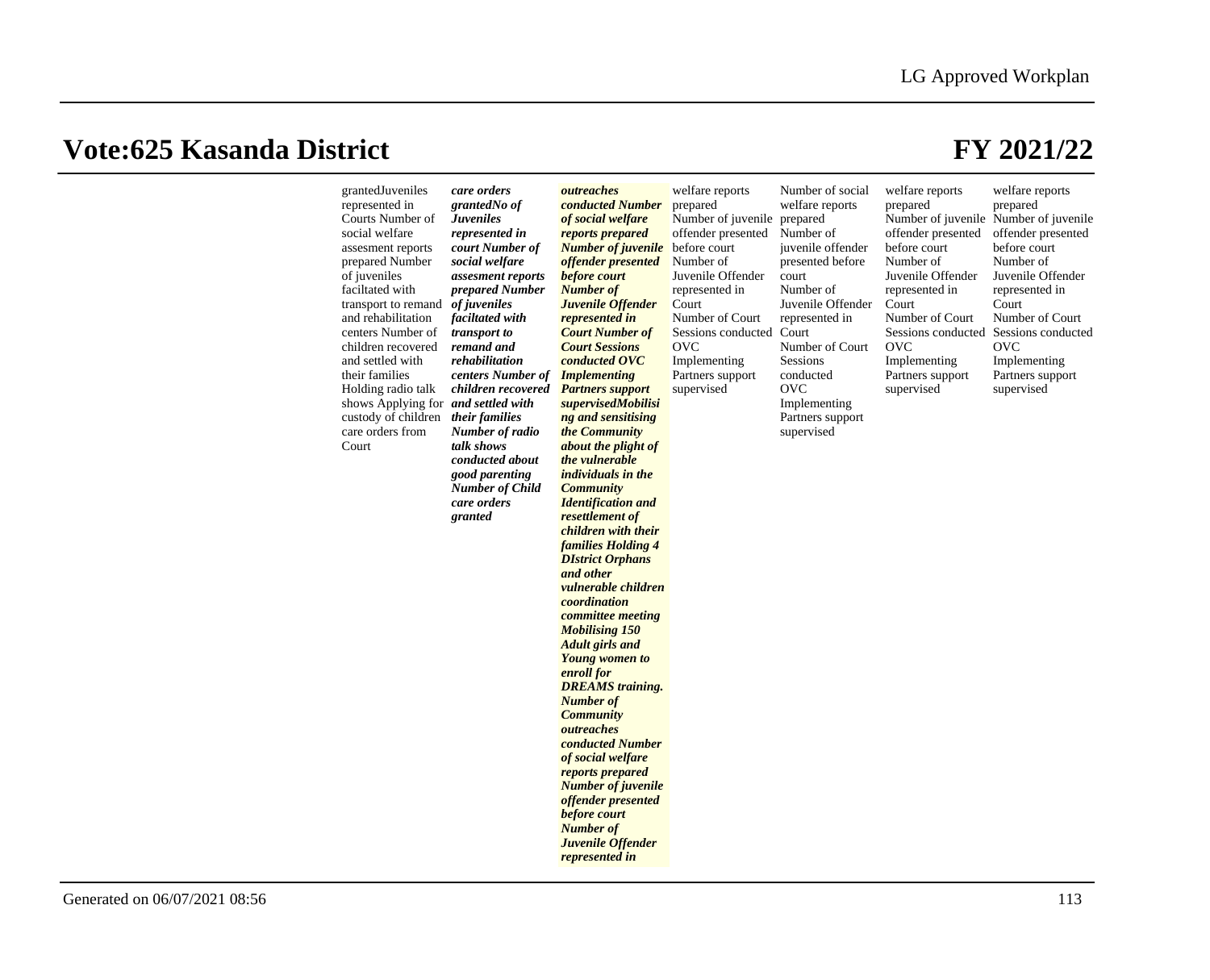|                            |                |                | <b>Court Number of</b><br><b>Court Sessions</b><br>conducted Support<br>supervision of OVC<br>services<br><b>Implementing</b><br><b>Partners</b> |              |                |                |                |  |
|----------------------------|----------------|----------------|--------------------------------------------------------------------------------------------------------------------------------------------------|--------------|----------------|----------------|----------------|--|
| Wage Rec't:                | $\mathbf{0}$   | $\overline{0}$ | $\boldsymbol{\theta}$                                                                                                                            | $\theta$     | $\overline{0}$ | $\mathbf{0}$   | $\overline{0}$ |  |
| Non Wage Rec't:            | 2,500          | 1,875          | 2,168                                                                                                                                            | 542          | 542            | 542            | 542            |  |
| <b>Domestic Dev't:</b>     | $\mathbf{0}$   | $\theta$       | $\boldsymbol{\theta}$                                                                                                                            | $\mathbf{0}$ | $\overline{0}$ | $\mathbf{0}$   | $\overline{0}$ |  |
| <b>External Financing:</b> | $\overline{0}$ | $\overline{0}$ | $\boldsymbol{\theta}$                                                                                                                            | $\theta$     | $\overline{0}$ | $\overline{0}$ | $\overline{0}$ |  |
| <b>Total For KeyOutput</b> | 2,500          | 1,875          | 2,168                                                                                                                                            | 542          | 542            | 542            | 542            |  |

### *Budget Output: 81 17Operation of the Community Based Services Department*

|  | Non Standard Outputs: |  |  |  |
|--|-----------------------|--|--|--|
|  |                       |  |  |  |

| <b>Non Standard Outputs:</b> | <b>Assorted stationery</b><br>Assorted stationery | 4 <i>quarterly</i>                     | 1 quarterly          | 1 quarterly          | 1 <sub>quarterly</sub>                  | l quarterly          |
|------------------------------|---------------------------------------------------|----------------------------------------|----------------------|----------------------|-----------------------------------------|----------------------|
|                              | procured Computer<br>procured                     | departmental                           | departmental         | departmental         | departmental                            | departmental         |
| supplies procured            | <b>Computer supplies</b>                          | meetings held 4                        | meetings held        | meetings held        | meetings held                           | meetings held        |
|                              | Staff perfromance<br>procured Staff               | <i><b>quarterly Staff</b></i>          | quarterly Staff      | 1quarterly Staff     | 1 quarterly Staff                       | 1 quarterly Staff    |
| supervised Meals             | perfromance                                       | <i>performance</i>                     | performance          | performance          | performance                             | performance          |
| and refreshments             | supervised Meals                                  | support supervision                    | support supervision  | support              | support supervision support supervision |                      |
| procured Small               | and refreshments                                  | <i>visists conducted</i>               | visists conducted    | supervision visists  | visists conducted                       | visists conducted    |
| office equipment             | procured Small                                    | <b>Computer</b>                        | Computer             | conducted            | Computer                                | Computer             |
| procured OVC                 | <i>office equipment</i>                           | stationery procured                    | stationery procured  | Computer             | stationery procured                     | stationery procured  |
| implementing                 | procured OVC                                      | <i>l</i> laptop computer               | 1 laptop computer    | stationery           | 1 laptop computer                       | 1 laptop computer    |
| partners support             | implementing                                      | procured 2                             | procured             | procured             | procured                                | procured             |
|                              | supervised 4 OVC<br><i>partners support</i>       | <b>Executive Office</b>                | 2 Executive Office   | 1 laptop computer    | 2 Executive Office                      | 2 Executive Office   |
|                              | supervised 4 OVC<br>steering committee            | <b>Tables procured 2</b>               | Tables               | procured             | Tables                                  | Tables               |
| meetings held 4              | steering committee                                | <b>Executive Office</b>                | Assorted stationery  | 2 Executive Office   | Assorted stationery                     | Assorted stationery  |
| quarterly PBS                | meetings held 4                                   | <b>Chairs procured 2</b>               | procured             | Tables               | procured                                | procured             |
| reports prepared             | <i>guarterly PBS</i>                              | <b>Executive Office</b>                | Fuel and lubricants  | Airtime procured     | Fuel and lubricants                     | Fuel and lubricants  |
| and submitted to             | reports prepared                                  | clients chairs                         | procured             | Welfare and          | procured                                | procured             |
|                              | the planner 1 BFP<br>and submitted to             | procured 1 wall                        | Motorcycles          | entertainment        | Motorcycles                             | Motorcycles          |
| prepared and                 | the planner 1 BFP                                 | unit procured                          | serviced and         | facilitated          | serviced and                            | serviced and         |
| submitted to the             | prepared and                                      | <b>Assorted stationery</b>             | maintained           | 4 quarterly PBS      | maintained                              | maintained           |
| Planner Internet             | submitted to the                                  | procured Fuel and                      | Airtime procured     | reports prepared     | Airtime procured                        | Airtime procured     |
| data procured 2              | <b>Planner Internet</b>                           | <b>lubricants procured</b> Welfare and |                      | and submitted to     | Welfare and                             | Welfare and          |
| executive office             | data procured 2                                   | <b>Motorcycles</b>                     | entertainment        | the District         | entertainment                           | entertainment        |
| desks procured 4             | executive office                                  | serviced and                           | facilitated          | Planner for          | facilitated                             | facilitated          |
| ordinary office              | desks procured 4                                  | <i>maintained Airtime</i>              | 4 quarterly PBS      | consolidation of     | 4 quarterly PBS                         | 4 quarterly PBS      |
| chairs procured 4            | ordinary office                                   | <i>procured Welfare</i>                | reports prepared     | the District reports | reports prepared                        | reports prepared     |
| units of computer            | chairs procured 4                                 | and entertainment                      | and submitted to     |                      | and submitted to                        | and submitted to     |
| toner procured               | units of computer                                 | facilitated 4                          | the District Planner | 1 wall unit          | the District Planner                    | the District Planner |
| Preparation and              | toner procured                                    | <i><b>quarterly PBS</b></i>            | for consolidation    | procured             | for consolidation                       | for consolidation    |
| submission of                | <b>Assorted stationery</b>                        | reports prepared                       | of the District      | 1 heavy duty         | of the District                         | of the District      |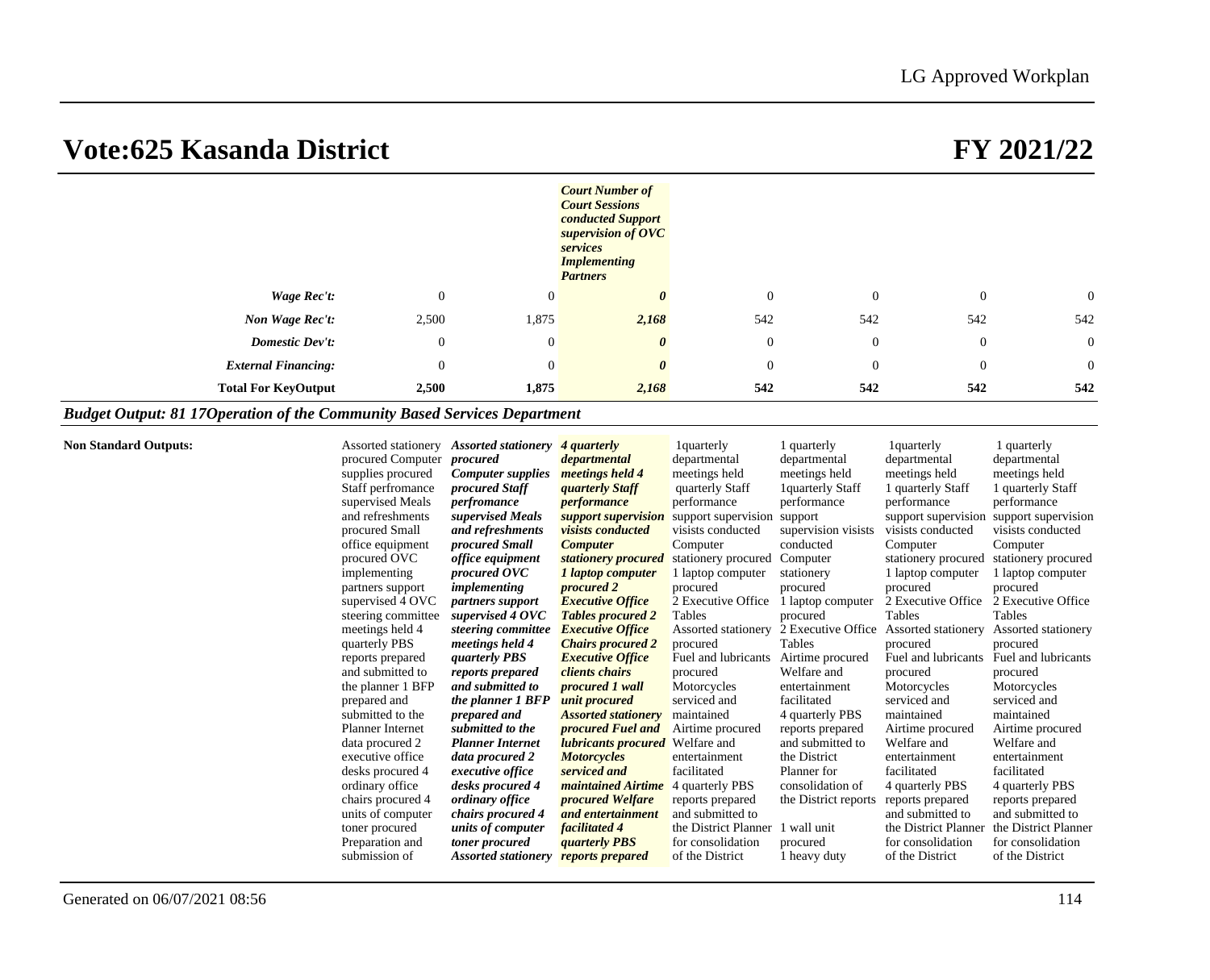|  | procurement<br>requisition for<br>assorted stationery<br>Preperation and<br>procurement of<br>Computer supplies<br>procured Staff<br>perfromance<br>supervised Meals<br>and refreshments<br>procured Small<br>office equipment<br>procured OVC<br>implementing<br>partners support<br>supervised 4 OVC<br>steering committee<br>meetings held 4<br>quareterly PBS<br>reports prepared<br>and submitted to<br>the planner<br>Preparation of 1<br>BFP prepared and<br>submitted to the<br><b>Planner Internet</b><br>data procured<br>Preperation and<br>submission of<br>procurement<br>requisition for<br>office desks, chairs,<br>computer toner<br>Preperation of<br>quarterly PBS<br>reports and<br>submission to the<br>Planner | procured<br><b>Computer supplies</b><br>procured Staff<br>perfromance<br>supervised Meals<br>and refreshments<br>procured Small<br>office equipment<br>procured OVC<br><i>implementing</i><br>partners support<br>supervised 4 OVC<br>steering committee observations<br>meetings held 4<br><i><b>quarterly PBS</b></i><br>reports prepared<br>and submitted to<br>the planner 1 BFP<br>prepared and<br>submitted to the<br><b>Planner Internet</b><br>data procured 2<br>executive office<br>desks procured 4<br>ordinary office<br>chairs procured 4<br>units of computer<br>toner procured | and submitted to<br>the District Planner<br>for consolidation of<br>the District reports<br>1 darftPBS budget<br>fro FY 2022/2023<br>prepared and<br>submitted<br><b>Department</b><br><i>projects supervised</i><br><b>Number of Projects</b><br>monitored and<br>shared for<br><i>appropriate action</i><br><b>Number of</b><br><b>Development</b><br>groups registered<br>and certificates<br><i>issued Number of</i><br><b>Domestict Violance</b><br>cases handled<br><b>District</b><br>celebartions of the<br>family day<br>coordinated data<br>for the internet<br>procured 4 units of<br>cartriage procured<br>Ant virus installed<br>on 4 computers<br><b>Medical and</b><br><b>Burrial</b> expenses<br>supported 4 reports<br>about the<br>performance of<br>UWEP, YLP,<br><b>PWDS</b> projects<br>prepared and<br>submitted to the<br><b>Ministry of Gender,</b><br><b>Labour and Social</b><br><b>Development</b><br><b>Recovery of YLP</b><br>funds coordinated4<br>quarterly<br>departmental<br>meetings held 4 | reports | coloured printer<br>procured<br>Fuel and lubricants<br>procured<br>Assorted<br>stationery<br>procured | reports | reports |
|--|-------------------------------------------------------------------------------------------------------------------------------------------------------------------------------------------------------------------------------------------------------------------------------------------------------------------------------------------------------------------------------------------------------------------------------------------------------------------------------------------------------------------------------------------------------------------------------------------------------------------------------------------------------------------------------------------------------------------------------------|-----------------------------------------------------------------------------------------------------------------------------------------------------------------------------------------------------------------------------------------------------------------------------------------------------------------------------------------------------------------------------------------------------------------------------------------------------------------------------------------------------------------------------------------------------------------------------------------------|-------------------------------------------------------------------------------------------------------------------------------------------------------------------------------------------------------------------------------------------------------------------------------------------------------------------------------------------------------------------------------------------------------------------------------------------------------------------------------------------------------------------------------------------------------------------------------------------------------------------------------------------------------------------------------------------------------------------------------------------------------------------------------------------------------------------------------------------------------------------------------------------------------------------------------------------------------------------------------------------------------------------------------|---------|-------------------------------------------------------------------------------------------------------|---------|---------|
|--|-------------------------------------------------------------------------------------------------------------------------------------------------------------------------------------------------------------------------------------------------------------------------------------------------------------------------------------------------------------------------------------------------------------------------------------------------------------------------------------------------------------------------------------------------------------------------------------------------------------------------------------------------------------------------------------------------------------------------------------|-----------------------------------------------------------------------------------------------------------------------------------------------------------------------------------------------------------------------------------------------------------------------------------------------------------------------------------------------------------------------------------------------------------------------------------------------------------------------------------------------------------------------------------------------------------------------------------------------|-------------------------------------------------------------------------------------------------------------------------------------------------------------------------------------------------------------------------------------------------------------------------------------------------------------------------------------------------------------------------------------------------------------------------------------------------------------------------------------------------------------------------------------------------------------------------------------------------------------------------------------------------------------------------------------------------------------------------------------------------------------------------------------------------------------------------------------------------------------------------------------------------------------------------------------------------------------------------------------------------------------------------------|---------|-------------------------------------------------------------------------------------------------------|---------|---------|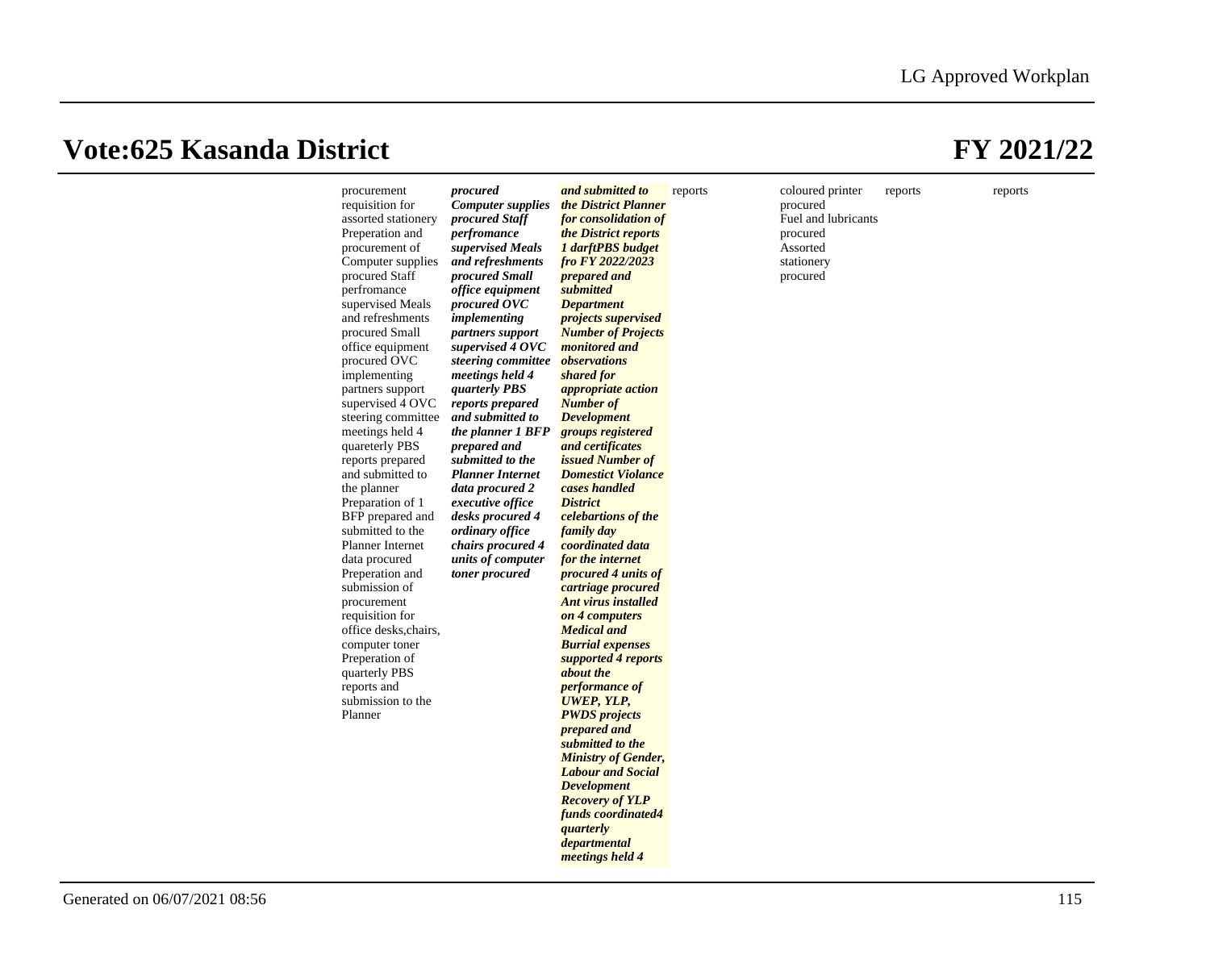*quarterly Staff performance support supervision visists conducted Computer stationary procurement 1 laptop computer procured 2 Executive Office Tables procured 2 Executive Office Chairs procured 2 Executive Office clients chairs procured 1 wall unit procured Assorted stationery procured Fuel and lubricants procured Motorcycles serviced and maintained Airtime procured Welfare and entertainment facilitated4 quarterly PBS reports prepared and submitted to the District Planner for consolidation of the District reports 1 darftPBS budget fro FY 2022/2023 prepared and submitted Department projects supervised Number of Projects monitored and observations shared for appropriate action Number of Development groups registered and certificates issued Number of*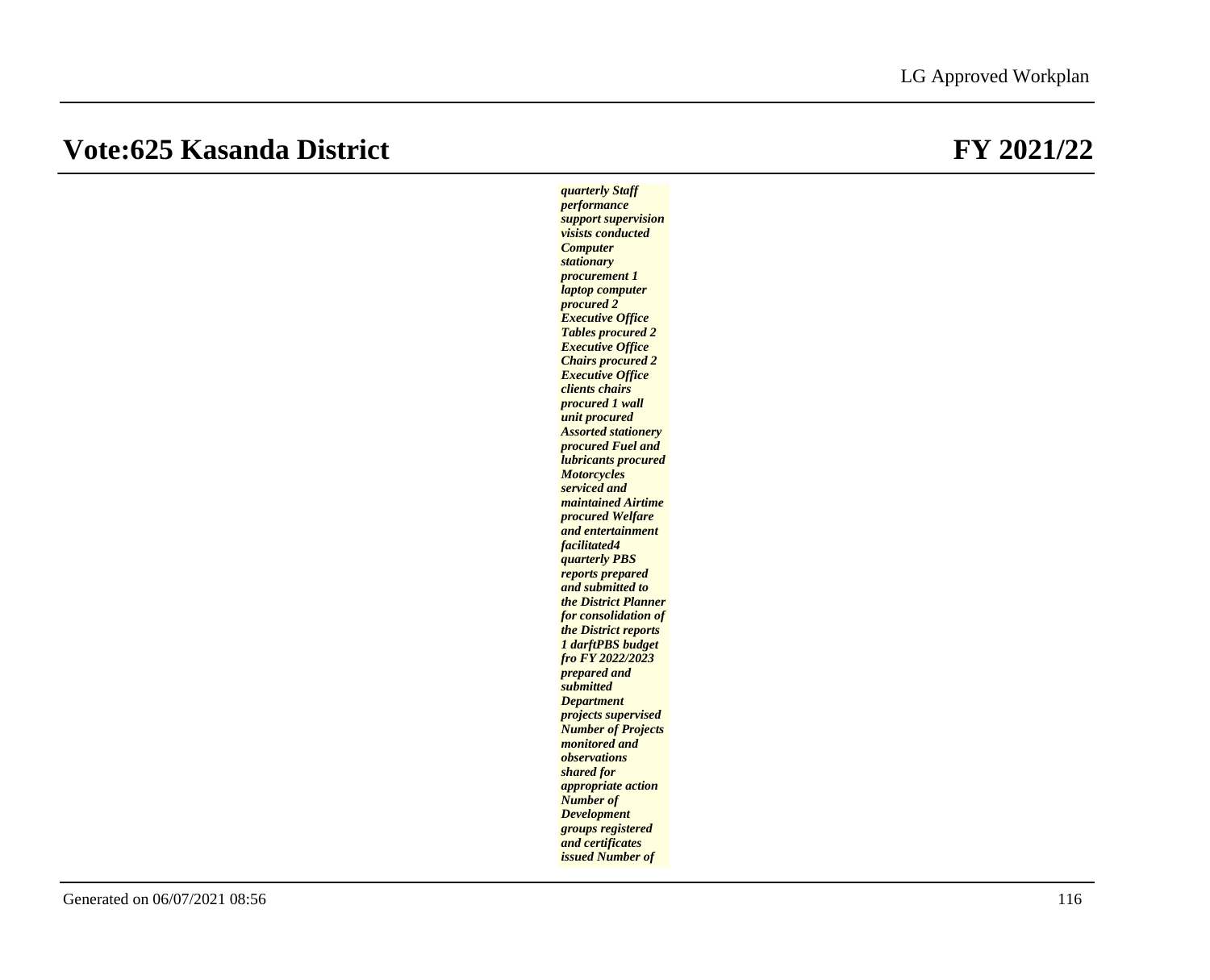|                            |                  |              | <b>Domestict Violance</b><br>cases handled<br><b>District</b><br>celebartions of the<br>family day<br>coordinated data<br>for the internet<br>procured 4 units of<br>cartriage procured<br>Ant virus installed<br>on 4 computers<br><b>Medical and</b><br><b>Burrial expenses</b><br>supported4 reports<br>about the<br>performance of<br><b>UWEP, YLP,</b><br><b>PWDS</b> projects<br>prepared and<br>submitted to the<br><b>Ministry of Gender,</b><br><b>Labour and Social</b><br><b>Development</b><br><b>Recovery of YLP</b><br>funds coordinated |              |                  |                  |                |
|----------------------------|------------------|--------------|--------------------------------------------------------------------------------------------------------------------------------------------------------------------------------------------------------------------------------------------------------------------------------------------------------------------------------------------------------------------------------------------------------------------------------------------------------------------------------------------------------------------------------------------------------|--------------|------------------|------------------|----------------|
| Wage Rec't:                | $\boldsymbol{0}$ | $\mathbf{0}$ | $\boldsymbol{\theta}$                                                                                                                                                                                                                                                                                                                                                                                                                                                                                                                                  | $\mathbf{0}$ | $\boldsymbol{0}$ | $\boldsymbol{0}$ | $\mathbf{0}$   |
| Non Wage Rec't:            | 22,000           | 16,500       | 29,000                                                                                                                                                                                                                                                                                                                                                                                                                                                                                                                                                 | 7,250        | 7,250            | 7,250            | 7,250          |
| Domestic Dev't:            | $\mathbf{0}$     | $\mathbf{0}$ | $\boldsymbol{\theta}$                                                                                                                                                                                                                                                                                                                                                                                                                                                                                                                                  | $\mathbf{0}$ | $\mathbf{0}$     | $\mathbf{0}$     | $\overline{0}$ |
| <b>External Financing:</b> | 19,600           | 14,700       | 4,000                                                                                                                                                                                                                                                                                                                                                                                                                                                                                                                                                  | 1,000        | 1,000            | 1,000            | 1,000          |
| <b>Total For KeyOutput</b> | 41,600           | 31,200       | 33,000                                                                                                                                                                                                                                                                                                                                                                                                                                                                                                                                                 | 8,250        | 8,250            | 8,250            | 8,250          |
| Wage Rec't:                | 195,334          | 146,501      | 206,165                                                                                                                                                                                                                                                                                                                                                                                                                                                                                                                                                | 51,541       | 51,541           | 51,541           | 51,541         |
| Non Wage Rec't:            | 117,973          | 88,480       | 85,176                                                                                                                                                                                                                                                                                                                                                                                                                                                                                                                                                 | 21,294       | 21,294           | 21,294           | 21,294         |
| <b>Domestic Dev't:</b>     | $\mathbf{0}$     | $\mathbf{0}$ | $\boldsymbol{\theta}$                                                                                                                                                                                                                                                                                                                                                                                                                                                                                                                                  | $\mathbf{0}$ | $\mathbf{0}$     | $\mathbf{0}$     | $\mathbf{0}$   |
| <b>External Financing:</b> | 19,600           | 14,700       | 16,000                                                                                                                                                                                                                                                                                                                                                                                                                                                                                                                                                 | 4,000        | 4,000            | 4,000            | 4,000          |
| <b>Total For WorkPlan</b>  | 332,907          | 249,680      | 307,341                                                                                                                                                                                                                                                                                                                                                                                                                                                                                                                                                | 76,835       | 76,835           | 76,835           | 76,835         |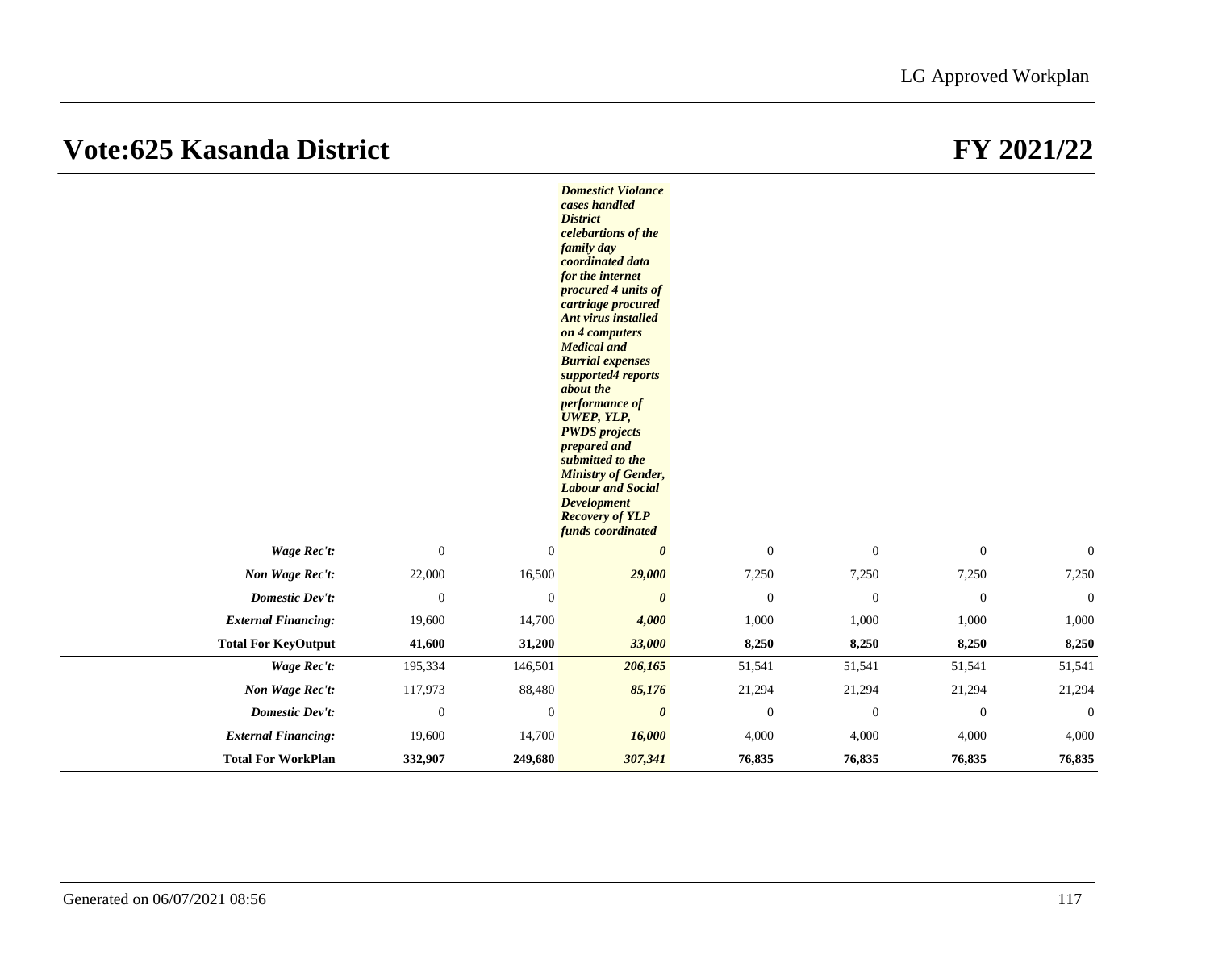### **Sub-SubProgramme 10 Planning**

### **Quarterly Workplan Outputs for FY 2021/22**

| <b>Ushs Thousands</b>                                      | <b>Approved Budget</b> Expenditure and<br>and Outputs for<br>FY 2020/21 | Outputs by end<br><b>March for FY</b><br>2020/21 | <b>Annual Planned</b><br>Spending and<br><b>Outputs FY</b><br>2021/22 | <b>Ouarter 1</b><br><b>Planned Spending Planned</b><br>and Outputs | <b>Ouarter 2</b><br>Spending and<br><b>Outputs</b> | <b>Ouarter 3</b><br>and Outputs | <b>Ouarter 4</b><br><b>Planned Spending Planned Spending</b><br>and Outputs |
|------------------------------------------------------------|-------------------------------------------------------------------------|--------------------------------------------------|-----------------------------------------------------------------------|--------------------------------------------------------------------|----------------------------------------------------|---------------------------------|-----------------------------------------------------------------------------|
| <b>Service Area: 83 Local Government Planning Services</b> |                                                                         |                                                  |                                                                       |                                                                    |                                                    |                                 |                                                                             |
| <b>Output Class: Higher LG Services</b>                    |                                                                         |                                                  |                                                                       |                                                                    |                                                    |                                 |                                                                             |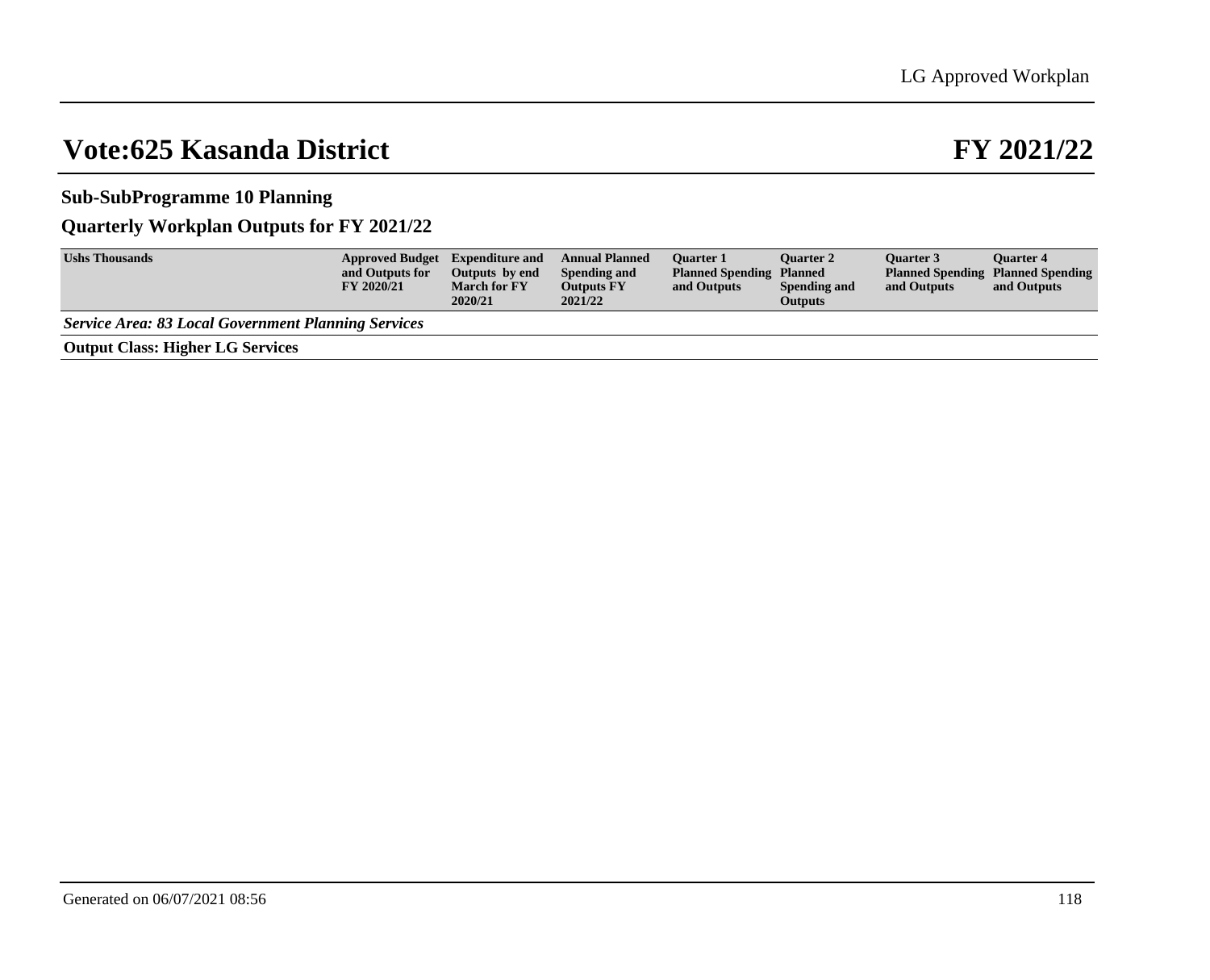### *Budget Output: 83 01Management of the District Planning Office*

| <b>Non Standard Outputs:</b>                 | Planning staff wage <i>Planning staff</i><br>paid, District and<br>National workshops and National<br>and meetings<br>attended,<br>consultations at the <i>consultations at</i><br>line ministries<br>done, planning staff <i>done</i> , <i>planning</i><br>welfare paid and<br>office imprest paid,<br>monthly planning<br>fuel procure dfor<br>running the<br>department. paying<br>staff salaries.<br>attending<br>workshops both in<br>the district and<br>outside the district.<br>consulting at line<br>ministries, paying<br>welfare, guiding<br>both technical and<br>political leader<br>planning issues,<br>monitoring<br>government<br>programs | wage paid, District<br>workshops and<br>meetings attended,<br>the line ministries<br>staff welfare paid<br>and office imprest<br>paid, monthly<br>planning fuel<br>procure for<br>running the<br>department.<br><b>Planning staff</b><br>wage paid, District<br>and National<br>workshops and<br>meetings attended,<br>consultations at<br>the line ministries<br>done, planning<br>staff welfare paid<br>and office imprest<br>paid, monthly<br>planning fuel<br>procure for<br>running the<br>department. | <b>Salaries paid to</b><br><b>Planning</b><br>department staff<br><b>Performance</b><br><b>Reports submitted</b><br>to line Ministries<br><b>Meetings</b> and<br><b>Workshops</b><br><i>attendedSalaries</i><br>paid to Planning<br>department staff<br><b>Performance</b><br><b>Reports submitted</b><br>to line Ministries<br><b>Meetings</b> and<br><b>Workshops</b><br>attended | Salaries paid to<br>Planning<br>department staff<br>Performance<br>Reports submitted<br>to line Ministries<br>Meetings and<br>Workshops<br>attended | Salaries paid to<br>Planning<br>department staff<br>Performance<br>Reports submitted<br>to line Ministries<br>Meetings and<br>Workshops<br>attended | Salaries paid to<br>Planning<br>department staff<br>Performance<br>Reports submitted<br>to line Ministries<br>Meetings and<br>Workshops<br>attended | Salaries paid to<br>Planning<br>department staff<br>Performance<br>Reports submitted<br>to line Ministries<br>Meetings and<br>Workshops<br>attended |
|----------------------------------------------|------------------------------------------------------------------------------------------------------------------------------------------------------------------------------------------------------------------------------------------------------------------------------------------------------------------------------------------------------------------------------------------------------------------------------------------------------------------------------------------------------------------------------------------------------------------------------------------------------------------------------------------------------------|-------------------------------------------------------------------------------------------------------------------------------------------------------------------------------------------------------------------------------------------------------------------------------------------------------------------------------------------------------------------------------------------------------------------------------------------------------------------------------------------------------------|-------------------------------------------------------------------------------------------------------------------------------------------------------------------------------------------------------------------------------------------------------------------------------------------------------------------------------------------------------------------------------------|-----------------------------------------------------------------------------------------------------------------------------------------------------|-----------------------------------------------------------------------------------------------------------------------------------------------------|-----------------------------------------------------------------------------------------------------------------------------------------------------|-----------------------------------------------------------------------------------------------------------------------------------------------------|
| Wage Rec't:                                  | 54,000                                                                                                                                                                                                                                                                                                                                                                                                                                                                                                                                                                                                                                                     | 40,500                                                                                                                                                                                                                                                                                                                                                                                                                                                                                                      | 42,252                                                                                                                                                                                                                                                                                                                                                                              | 10,563                                                                                                                                              | 10,563                                                                                                                                              | 10,563                                                                                                                                              | 10,563                                                                                                                                              |
| Non Wage Rec't:                              | 14,000                                                                                                                                                                                                                                                                                                                                                                                                                                                                                                                                                                                                                                                     | 10,500                                                                                                                                                                                                                                                                                                                                                                                                                                                                                                      | 5,181                                                                                                                                                                                                                                                                                                                                                                               | 1,295                                                                                                                                               | 1,295                                                                                                                                               | 1,295                                                                                                                                               | 1,295                                                                                                                                               |
| Domestic Dev't:                              | $\mathbf{0}$                                                                                                                                                                                                                                                                                                                                                                                                                                                                                                                                                                                                                                               | $\boldsymbol{0}$                                                                                                                                                                                                                                                                                                                                                                                                                                                                                            | $\boldsymbol{\theta}$                                                                                                                                                                                                                                                                                                                                                               | $\mathbf{0}$                                                                                                                                        | $\boldsymbol{0}$                                                                                                                                    | $\mathbf{0}$                                                                                                                                        | $\mathbf{0}$                                                                                                                                        |
| <b>External Financing:</b>                   | $\mathbf{0}$                                                                                                                                                                                                                                                                                                                                                                                                                                                                                                                                                                                                                                               | $\boldsymbol{0}$                                                                                                                                                                                                                                                                                                                                                                                                                                                                                            | $\boldsymbol{\theta}$                                                                                                                                                                                                                                                                                                                                                               | $\boldsymbol{0}$                                                                                                                                    | $\overline{0}$                                                                                                                                      | $\boldsymbol{0}$                                                                                                                                    | $\boldsymbol{0}$                                                                                                                                    |
| <b>Total For KeyOutput</b>                   | 68,000                                                                                                                                                                                                                                                                                                                                                                                                                                                                                                                                                                                                                                                     | 51,000                                                                                                                                                                                                                                                                                                                                                                                                                                                                                                      | 47,433                                                                                                                                                                                                                                                                                                                                                                              | 11,858                                                                                                                                              | 11,858                                                                                                                                              | 11,858                                                                                                                                              | 11,858                                                                                                                                              |
| <b>Budget Output: 83 02District Planning</b> |                                                                                                                                                                                                                                                                                                                                                                                                                                                                                                                                                                                                                                                            |                                                                                                                                                                                                                                                                                                                                                                                                                                                                                                             |                                                                                                                                                                                                                                                                                                                                                                                     |                                                                                                                                                     |                                                                                                                                                     |                                                                                                                                                     |                                                                                                                                                     |
| No of Minutes of TPC meetings                |                                                                                                                                                                                                                                                                                                                                                                                                                                                                                                                                                                                                                                                            |                                                                                                                                                                                                                                                                                                                                                                                                                                                                                                             | <b>12Minutes of TPC</b><br>meetings<br>producedMinutes<br>of TPC meetings<br>produced                                                                                                                                                                                                                                                                                               | 3Minutes of TPC<br>meetings produced                                                                                                                | 3Minutes of TPC                                                                                                                                     | 3Minutes of TPC<br>meetings produced meetings produced meetings produced                                                                            | 3Minutes of TPC                                                                                                                                     |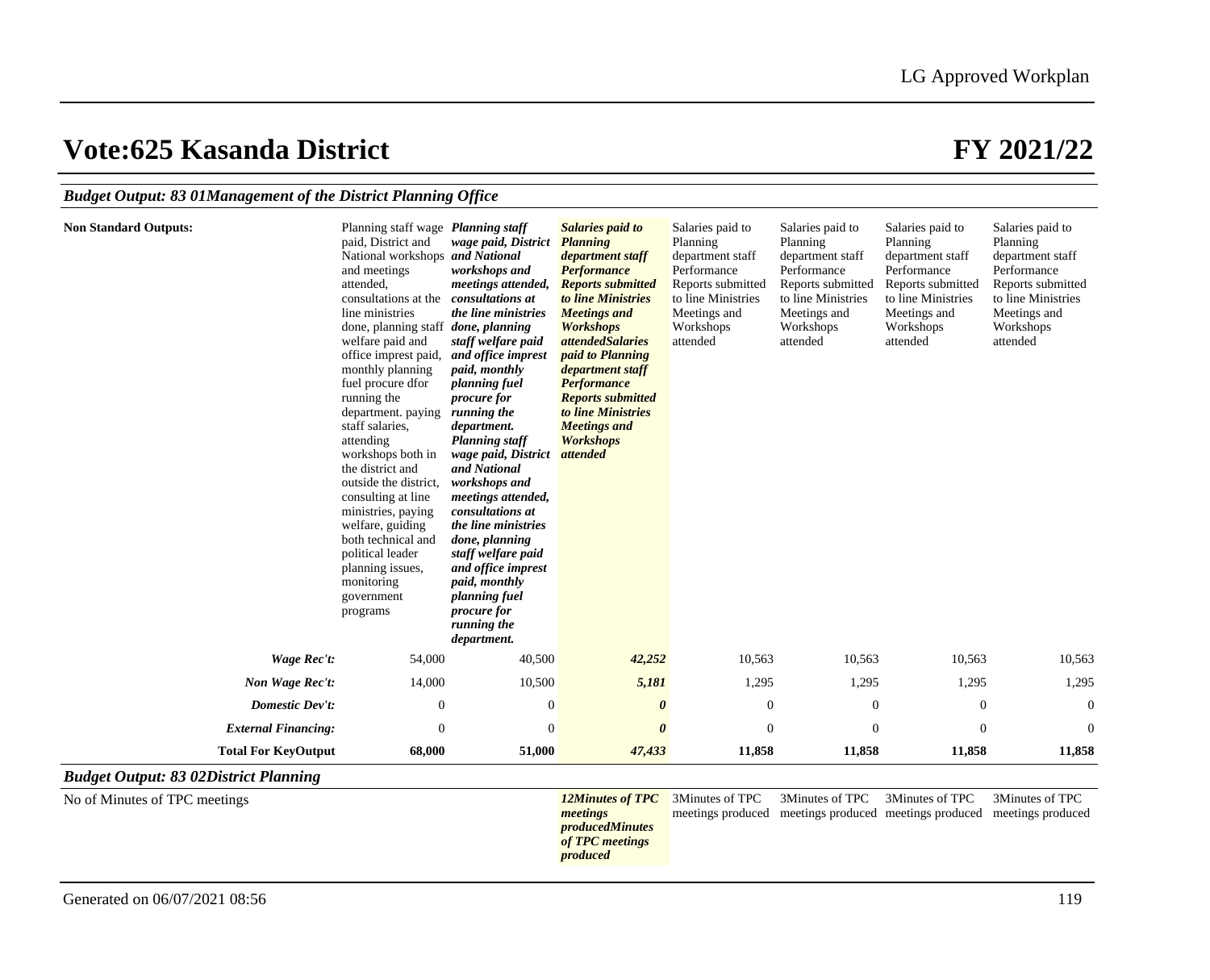| No of qualified staff in the Unit                      |                                                                                    |                                                                                   | 3District Planner,<br><b>Senior Planner,</b><br><b>PlannersDistrict</b><br><b>Planner</b> , Senior<br><b>Planner</b> , <i>Planners</i>                                                                                                                                                                                                                                                                                                                                                                          | 3District Planner,<br>Senior Planner.<br>Planner                                                                                                                                                            | 3District Planner.<br>Senior Planner,<br>Planner                                                                                                                                                                  | 3District Planner.<br>Senior Planner,<br>Planner                                                                                                                                                                  | 3District Planner,<br>Senior Planner,<br>Planner                                                                                                                                                                  |
|--------------------------------------------------------|------------------------------------------------------------------------------------|-----------------------------------------------------------------------------------|-----------------------------------------------------------------------------------------------------------------------------------------------------------------------------------------------------------------------------------------------------------------------------------------------------------------------------------------------------------------------------------------------------------------------------------------------------------------------------------------------------------------|-------------------------------------------------------------------------------------------------------------------------------------------------------------------------------------------------------------|-------------------------------------------------------------------------------------------------------------------------------------------------------------------------------------------------------------------|-------------------------------------------------------------------------------------------------------------------------------------------------------------------------------------------------------------------|-------------------------------------------------------------------------------------------------------------------------------------------------------------------------------------------------------------------|
| <b>Non Standard Outputs:</b>                           | DDPIII and Annual DDPIII and<br>Workplans<br>prepared Annual<br>workplans prepared | <b>Annual Workplans</b><br>prepared DDPIII<br>and Annual<br>Workplans<br>prepared | <i><b>Quarterly reports</b></i><br>produced<br><b>Statrionery</b><br><b>Procured Binding</b><br><b>Machine Procured</b><br><b>Budget conference</b><br>conducetd Internal<br><b>Assessment</b><br>conducted Reports<br>submitted to line<br><i>ministriesQuarterly</i> conducted<br>reports produced<br><b>Statrionery</b><br><b>Procured Binding</b><br><b>Machine Procured</b><br><b>Budget conference</b><br>conducetd Internal<br><b>Assessment</b><br>conducted Reports<br>submitted to line<br>ministries | Quarterly reports<br>produced<br>Stationery<br>Procured<br><b>Binding Machine</b><br>Procured<br><b>Budget conference</b><br>conducetd<br>Internal<br>Assessment<br>Reports submitted<br>to line ministries | Quarterly reports<br>produced<br>Stationery<br>Procured<br><b>Binding Machine</b><br>Procured<br>Budget conference<br>conducetd<br>Internal<br>Assessment<br>conducted<br>Reports submitted<br>to line ministries | Quarterly reports<br>produced<br>Stationery<br>Procured<br><b>Binding Machine</b><br>Procured<br>Budget conference<br>conducetd<br>Internal<br>Assessment<br>conducted<br>Reports submitted<br>to line ministries | Quarterly reports<br>produced<br>Stationery<br>Procured<br><b>Binding Machine</b><br>Procured<br>Budget conference<br>conducetd<br>Internal<br>Assessment<br>conducted<br>Reports submitted<br>to line ministries |
| <b>Wage Rec't:</b>                                     | $\mathbf{0}$                                                                       | $\boldsymbol{0}$                                                                  | $\theta$                                                                                                                                                                                                                                                                                                                                                                                                                                                                                                        | $\theta$                                                                                                                                                                                                    | $\Omega$                                                                                                                                                                                                          | $\Omega$                                                                                                                                                                                                          | $\theta$                                                                                                                                                                                                          |
| Non Wage Rec't:                                        | 10,000                                                                             | 7,500                                                                             | 38,232                                                                                                                                                                                                                                                                                                                                                                                                                                                                                                          | 9,558                                                                                                                                                                                                       | 9,558                                                                                                                                                                                                             | 9,558                                                                                                                                                                                                             | 9,558                                                                                                                                                                                                             |
| <b>Domestic Dev't:</b>                                 | $\mathbf{0}$                                                                       | $\theta$                                                                          | 0                                                                                                                                                                                                                                                                                                                                                                                                                                                                                                               | $\overline{0}$                                                                                                                                                                                              | $\Omega$                                                                                                                                                                                                          | $\theta$                                                                                                                                                                                                          | $\theta$                                                                                                                                                                                                          |
| <b>External Financing:</b>                             | $\Omega$                                                                           | $\Omega$                                                                          | $\theta$                                                                                                                                                                                                                                                                                                                                                                                                                                                                                                        | $\Omega$                                                                                                                                                                                                    | $\Omega$                                                                                                                                                                                                          | $\Omega$                                                                                                                                                                                                          | $\Omega$                                                                                                                                                                                                          |
| <b>Total For KeyOutput</b>                             | 10,000                                                                             | 7,500                                                                             | 38,232                                                                                                                                                                                                                                                                                                                                                                                                                                                                                                          | 9,558                                                                                                                                                                                                       | 9,558                                                                                                                                                                                                             | 9,558                                                                                                                                                                                                             | 9,558                                                                                                                                                                                                             |
| <b>Budget Output: 83 03Statistical data collection</b> |                                                                                    |                                                                                   |                                                                                                                                                                                                                                                                                                                                                                                                                                                                                                                 |                                                                                                                                                                                                             |                                                                                                                                                                                                                   |                                                                                                                                                                                                                   |                                                                                                                                                                                                                   |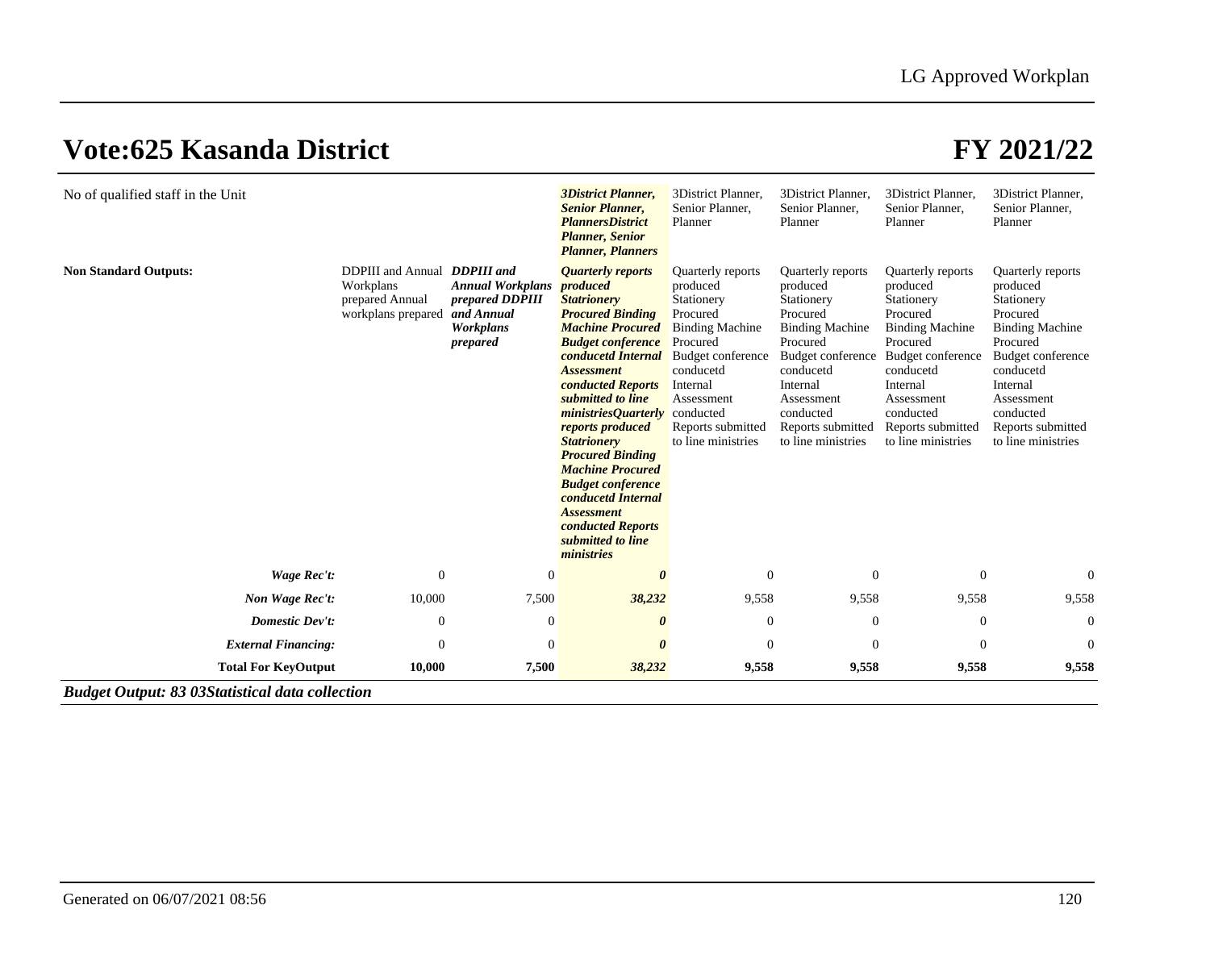| <b>Non Standard Outputs:</b> | monthly statistical<br>meetings held,<br>quarterly review<br>meetings held,<br>quarterly<br>monitoring<br>done, Statistical<br>Abstract compiled<br>and submitted to<br><b>UBOS</b> , District<br>strategic plan for<br>statistics compiled<br>and submitted to<br><b>UBOS</b> , Statistical<br>data collected and<br>disseminated,<br>Surveys conducted<br>and coordinated.<br>Compiling reports<br>and minutes | monthly statistical<br>meetings held,<br>quarterly review<br>meetings held,<br>quarterly<br>monitoring<br>done, Statistical<br><b>Abstract compiled</b><br>and submitted to<br><b>UBOS</b> , District<br>strategic plan for<br>statistics compiled<br>and submitted to<br><b>UBOS</b> , Statistical<br>data collected and<br>disseminated,<br><b>Surveys conducted</b><br>and<br>coordinated month<br>y statistical<br>meetings held,<br>quarterly review<br>meetings held,<br>quarterly<br>monitoring<br>done, Statistical<br><b>Abstract compiled</b><br>and submitted to<br><b>UBOS</b> , District<br>strategic plan for<br>statistics compiled<br>and submitted to<br><b>UBOS</b> , Statistical<br>data collected and<br>disseminated,<br>Surveys conducted<br>and coordinated | <b>Statistical Abstract</b><br>updated District<br>statistical meetings<br>conducted<br>Administrative data conducted<br>collectedStatistical<br><b>Abstract updated</b><br><b>District statistical</b><br>meetings<br>conducted<br><b>Administrative data</b><br>collected | updated<br>District statistical<br>meetings<br>Administrative<br>data collected | updated<br>District statistical<br>meetings<br>conducted<br>Administrative<br>data collected | Statistical Abstract Statistical Abstract Statistical Abstract Statistical Abstract<br>updated<br>District statistical<br>meetings<br>conducted<br>Administrative<br>data collected | updated<br>District statistical<br>meetings<br>conducted<br>Administrative<br>data collected |
|------------------------------|------------------------------------------------------------------------------------------------------------------------------------------------------------------------------------------------------------------------------------------------------------------------------------------------------------------------------------------------------------------------------------------------------------------|------------------------------------------------------------------------------------------------------------------------------------------------------------------------------------------------------------------------------------------------------------------------------------------------------------------------------------------------------------------------------------------------------------------------------------------------------------------------------------------------------------------------------------------------------------------------------------------------------------------------------------------------------------------------------------------------------------------------------------------------------------------------------------|-----------------------------------------------------------------------------------------------------------------------------------------------------------------------------------------------------------------------------------------------------------------------------|---------------------------------------------------------------------------------|----------------------------------------------------------------------------------------------|-------------------------------------------------------------------------------------------------------------------------------------------------------------------------------------|----------------------------------------------------------------------------------------------|
| <b>Wage Rec't:</b>           | $\Omega$                                                                                                                                                                                                                                                                                                                                                                                                         | $\boldsymbol{0}$                                                                                                                                                                                                                                                                                                                                                                                                                                                                                                                                                                                                                                                                                                                                                                   | $\boldsymbol{\theta}$                                                                                                                                                                                                                                                       | $\mathbf{0}$                                                                    | $\boldsymbol{0}$                                                                             | $\boldsymbol{0}$                                                                                                                                                                    | $\mathbf{0}$                                                                                 |
| Non Wage Rec't:              | 6,000                                                                                                                                                                                                                                                                                                                                                                                                            | 4,500                                                                                                                                                                                                                                                                                                                                                                                                                                                                                                                                                                                                                                                                                                                                                                              | 6,215                                                                                                                                                                                                                                                                       | 1,554                                                                           | 1,554                                                                                        | 1,554                                                                                                                                                                               | 1,554                                                                                        |
| <b>Domestic Dev't:</b>       | $\boldsymbol{0}$                                                                                                                                                                                                                                                                                                                                                                                                 | 0                                                                                                                                                                                                                                                                                                                                                                                                                                                                                                                                                                                                                                                                                                                                                                                  | $\boldsymbol{\theta}$                                                                                                                                                                                                                                                       | $\mathbf{0}$                                                                    | $\boldsymbol{0}$                                                                             | $\boldsymbol{0}$                                                                                                                                                                    | $\mathbf{0}$                                                                                 |
| <b>External Financing:</b>   | $\overline{0}$                                                                                                                                                                                                                                                                                                                                                                                                   | $\overline{0}$                                                                                                                                                                                                                                                                                                                                                                                                                                                                                                                                                                                                                                                                                                                                                                     | $\boldsymbol{\theta}$                                                                                                                                                                                                                                                       | $\theta$                                                                        | $\boldsymbol{0}$                                                                             | $\mathbf{0}$                                                                                                                                                                        | $\overline{0}$                                                                               |
| <b>Total For KeyOutput</b>   | 6,000                                                                                                                                                                                                                                                                                                                                                                                                            | 4,500                                                                                                                                                                                                                                                                                                                                                                                                                                                                                                                                                                                                                                                                                                                                                                              | 6,215                                                                                                                                                                                                                                                                       | 1,554                                                                           | 1,554                                                                                        | 1,554                                                                                                                                                                               | 1,554                                                                                        |

*Budget Output: 83 04Demographic data collection*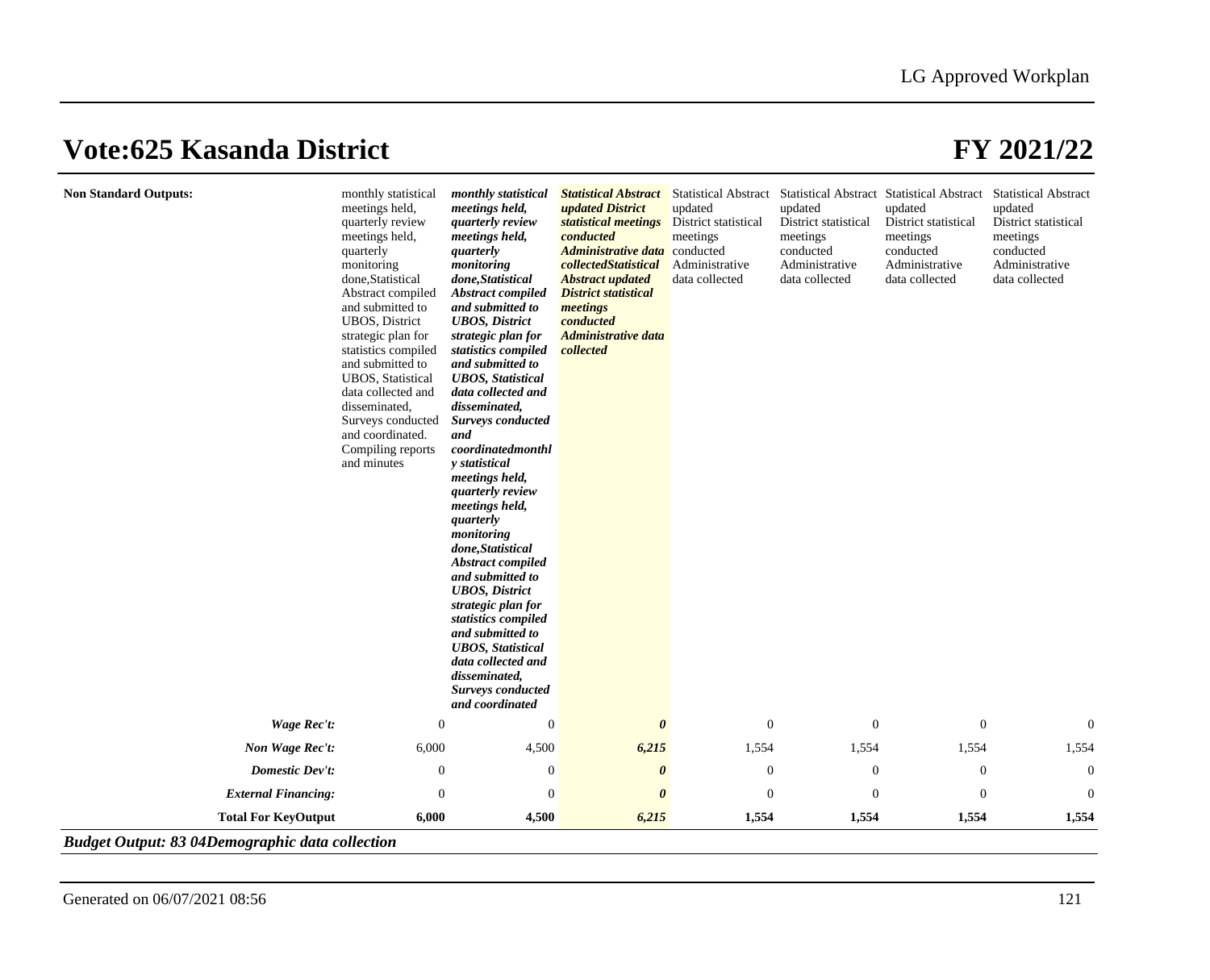| <b>Non Standard Outputs:</b> | Surveys and<br>censuses<br>coordinated,<br>population action<br>plan<br>developedTaking<br>minutes and writing <i>and censuses</i><br>reports. | <b>Surveys and</b><br>censuses<br>coordinated,<br>population action<br>plan<br>developedSurveys<br>coordinated,<br><i>population action</i><br>plan developed | Demographic data<br>collected<br><b>Demograhic</b><br>dividend<br><i>popuralisedDemog</i><br>raphic data<br>collected<br><b>Demograhic</b><br>dividend<br><i>popuralised</i> | Demographic data<br>collected<br>Demograhic<br>dividend<br>popuralised | Demographic data<br>collected<br>Demograhic<br>dividend<br>popuralised | Demographic data<br>collected<br>Demograhic<br>dividend<br>popuralised | Demographic data<br>collected<br>Demograhic<br>dividend<br>popuralised |
|------------------------------|------------------------------------------------------------------------------------------------------------------------------------------------|---------------------------------------------------------------------------------------------------------------------------------------------------------------|------------------------------------------------------------------------------------------------------------------------------------------------------------------------------|------------------------------------------------------------------------|------------------------------------------------------------------------|------------------------------------------------------------------------|------------------------------------------------------------------------|
| Wage Rec't:                  | $\theta$                                                                                                                                       | 0                                                                                                                                                             | 0                                                                                                                                                                            | $\overline{0}$                                                         | $\Omega$                                                               | $\overline{0}$                                                         | $\Omega$                                                               |
| Non Wage Rec't:              | 2,000                                                                                                                                          | 1,500                                                                                                                                                         | 5,000                                                                                                                                                                        | 1,250                                                                  | 1,250                                                                  | 1,250                                                                  | 1,250                                                                  |
| Domestic Dev't:              | $\mathbf{0}$                                                                                                                                   | $\theta$                                                                                                                                                      | 0                                                                                                                                                                            | $\overline{0}$                                                         | $\theta$                                                               | $\overline{0}$                                                         | $\overline{0}$                                                         |
| <b>External Financing:</b>   | $\Omega$                                                                                                                                       | $\overline{0}$                                                                                                                                                | 0                                                                                                                                                                            | $\overline{0}$                                                         | $\Omega$                                                               | $\Omega$                                                               | $\overline{0}$                                                         |
| <b>Total For KeyOutput</b>   | 2,000                                                                                                                                          | 1,500                                                                                                                                                         | 5,000                                                                                                                                                                        | 1,250                                                                  | 1,250                                                                  | 1,250                                                                  | 1,250                                                                  |

### *Budget Output: 83 05Project Formulation*

| <b>Non Standard Outputs:</b>                    | IPFs disseminated,<br>LLGs mentored,<br>HLG mentored,<br>reports done,<br>review meeting<br>held producing<br>reports. | <b>IPFs</b> disseminated,<br>LLGs mentored,<br><b>HLG</b> mentored,<br>reports done,<br>review meeting<br>held IPF <sub>s</sub><br>disseminated,<br>LLGs mentored,<br><b>HLG</b> mentored,<br>reports done,<br>review meeting<br>held |                       |                |          |                |              |
|-------------------------------------------------|------------------------------------------------------------------------------------------------------------------------|---------------------------------------------------------------------------------------------------------------------------------------------------------------------------------------------------------------------------------------|-----------------------|----------------|----------|----------------|--------------|
| Wage Rec't:                                     | $\Omega$                                                                                                               | $\Omega$                                                                                                                                                                                                                              |                       | $\overline{0}$ | $\theta$ | $\overline{0}$ | $\mathbf{0}$ |
| Non Wage Rec't:                                 | 8,600                                                                                                                  | 6,450                                                                                                                                                                                                                                 | $\boldsymbol{\theta}$ | $\Omega$       | $\theta$ | $\overline{0}$ | $\mathbf{0}$ |
| <b>Domestic Dev't:</b>                          | $\theta$                                                                                                               | $\theta$                                                                                                                                                                                                                              | $\theta$              | $\theta$       | $\theta$ | $\overline{0}$ | $\mathbf{0}$ |
| <b>External Financing:</b>                      | $\overline{0}$                                                                                                         | $\theta$                                                                                                                                                                                                                              | 0                     | $\theta$       | $\theta$ | $\theta$       | $\mathbf{0}$ |
| <b>Total For KeyOutput</b>                      | 8,600                                                                                                                  | 6,450                                                                                                                                                                                                                                 | 0                     | $\bf{0}$       | $\bf{0}$ | $\bf{0}$       | $\bf{0}$     |
| <b>Budget Output: 83 06Development Planning</b> |                                                                                                                        |                                                                                                                                                                                                                                       |                       |                |          |                |              |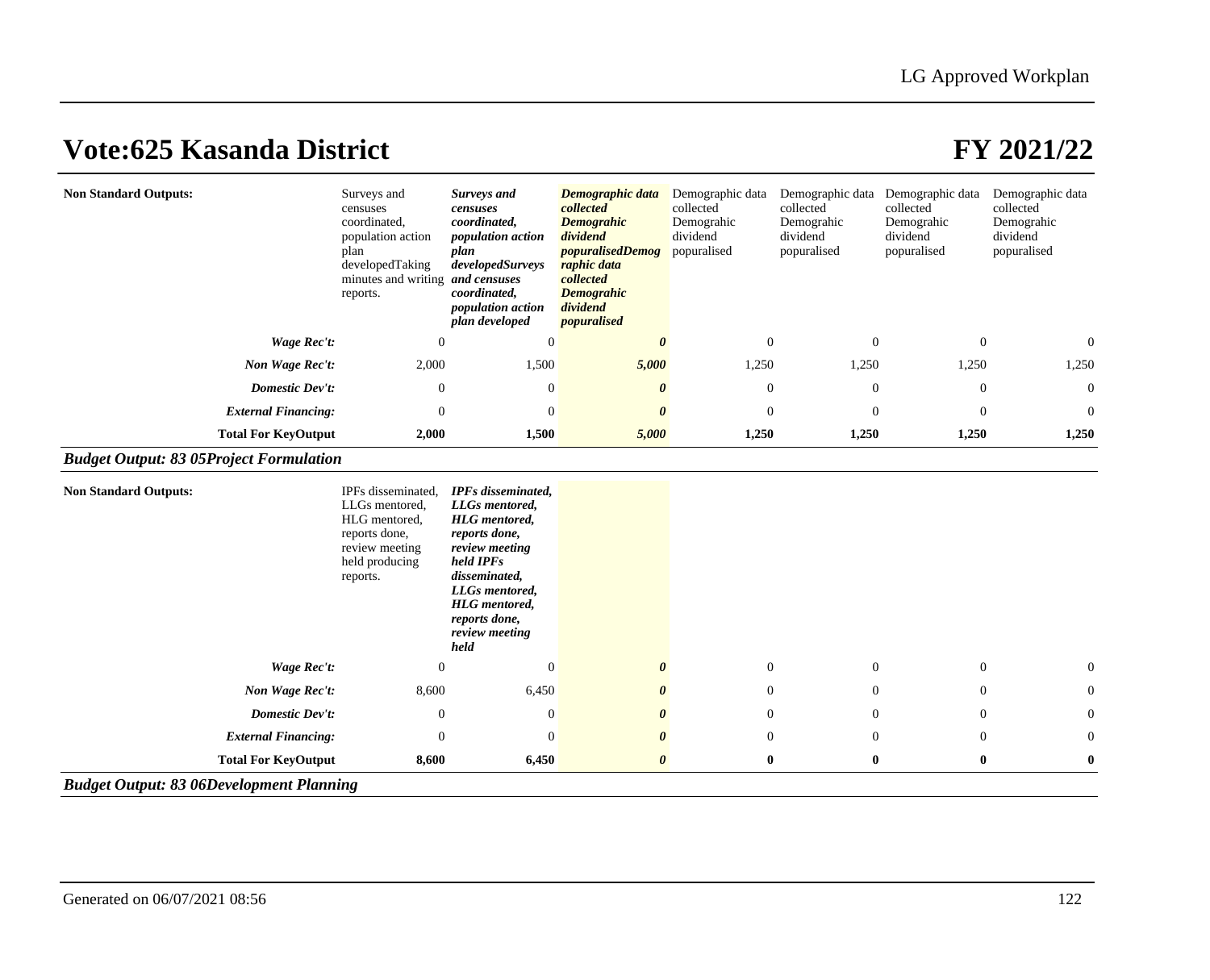| <b>Non Standard Outputs:</b>                              | <b>District Budget</b><br>conference Held,<br>National Budget<br>Conference<br>attended, IPFs and<br>releases<br>disseminatedHoldin disseminatedDistri<br>g District Budget<br>Conference,<br>Attending National National Budget<br>Budget conference,<br>Disseminating IPFs attended, IPFs and<br>for BFP, Draft<br>workplan and Final disseminated<br>Workplans,<br>disseminating<br>quarterly releases | <b>District Budget</b><br>conference Held,<br><b>National Budget</b><br>Conference<br>attended, IPFs and<br>releases<br>ct Budget<br>conference Held,<br>Conference<br>releases |                                                             |                                             |                         |                                                              |                                             |
|-----------------------------------------------------------|-----------------------------------------------------------------------------------------------------------------------------------------------------------------------------------------------------------------------------------------------------------------------------------------------------------------------------------------------------------------------------------------------------------|---------------------------------------------------------------------------------------------------------------------------------------------------------------------------------|-------------------------------------------------------------|---------------------------------------------|-------------------------|--------------------------------------------------------------|---------------------------------------------|
| Wage Rec't:                                               | $\theta$                                                                                                                                                                                                                                                                                                                                                                                                  | $\theta$                                                                                                                                                                        | $\boldsymbol{\theta}$                                       | $\mathbf{0}$                                | $\theta$                | $\overline{0}$                                               | $\theta$                                    |
| Non Wage Rec't:                                           | 13,532                                                                                                                                                                                                                                                                                                                                                                                                    | 10,149                                                                                                                                                                          | 0                                                           | $\boldsymbol{0}$                            | $\mathbf{0}$            | $\mathbf{0}$                                                 | $\theta$                                    |
| <b>Domestic Dev't:</b>                                    | $\theta$                                                                                                                                                                                                                                                                                                                                                                                                  | $\overline{0}$                                                                                                                                                                  | 0                                                           | $\theta$                                    | $\Omega$                | $\Omega$                                                     | $\theta$                                    |
| <b>External Financing:</b>                                | $\Omega$                                                                                                                                                                                                                                                                                                                                                                                                  | $\Omega$                                                                                                                                                                        | 0                                                           | $\Omega$                                    | $\Omega$                | $\Omega$                                                     | $\Omega$                                    |
| <b>Total For KeyOutput</b>                                | 13,532                                                                                                                                                                                                                                                                                                                                                                                                    | 10,149                                                                                                                                                                          | 0                                                           | $\bf{0}$                                    | $\bf{0}$                | $\bf{0}$                                                     | $\boldsymbol{0}$                            |
| <b>Budget Output: 83 07Management Information Systems</b> |                                                                                                                                                                                                                                                                                                                                                                                                           |                                                                                                                                                                                 |                                                             |                                             |                         |                                                              |                                             |
| <b>Non Standard Outputs:</b>                              | 2 Office Sofa sets<br>and waiting chairs<br>procured.Processin<br>g payments                                                                                                                                                                                                                                                                                                                              | 2 Office Sofa sets<br>and waiting chairs<br>procured.2 Office<br>Sofa sets and<br>waiting chairs<br>procured.                                                                   |                                                             |                                             |                         |                                                              |                                             |
| Wage Rec't:                                               | $\Omega$                                                                                                                                                                                                                                                                                                                                                                                                  | $\mathbf{0}$                                                                                                                                                                    | $\boldsymbol{\theta}$                                       | $\boldsymbol{0}$                            | $\mathbf{0}$            | $\mathbf{0}$                                                 | $\theta$                                    |
| Non Wage Rec't:                                           | $\Omega$                                                                                                                                                                                                                                                                                                                                                                                                  | $\mathbf{0}$                                                                                                                                                                    | 0                                                           | $\boldsymbol{0}$                            | $\mathbf{0}$            | $\mathbf{0}$                                                 | $\overline{0}$                              |
| <b>Domestic Dev't:</b>                                    | 14,268                                                                                                                                                                                                                                                                                                                                                                                                    | 14,268                                                                                                                                                                          | 0                                                           | $\theta$                                    | $\Omega$                | $\Omega$                                                     | $\Omega$                                    |
| <b>External Financing:</b>                                | $\theta$                                                                                                                                                                                                                                                                                                                                                                                                  | $\theta$                                                                                                                                                                        | 0                                                           | $\overline{0}$                              | $\mathbf{0}$            | $\mathbf{0}$                                                 | $\theta$                                    |
| <b>Total For KeyOutput</b>                                | 14,268                                                                                                                                                                                                                                                                                                                                                                                                    | 14,268                                                                                                                                                                          | $\boldsymbol{\theta}$                                       | $\bf{0}$                                    | $\bf{0}$                | $\bf{0}$                                                     | $\bf{0}$                                    |
| <b>Budget Output: 83 08Operational Planning</b>           |                                                                                                                                                                                                                                                                                                                                                                                                           |                                                                                                                                                                                 |                                                             |                                             |                         |                                                              |                                             |
| <b>Non Standard Outputs:</b>                              | BFP 2021-2022<br>compiled and<br>submitted to line                                                                                                                                                                                                                                                                                                                                                        | <b>BFP 2021-2022</b><br>compiled and<br>submitted to line                                                                                                                       | <b>Annual workplans</b><br>and budgets<br>prepared Spartial | Annual workplans<br>and budgets<br>prepared | and budgets<br>prepared | Annual workplans Annual workplans<br>and budgets<br>prepared | Annual workplans<br>and budgets<br>prepared |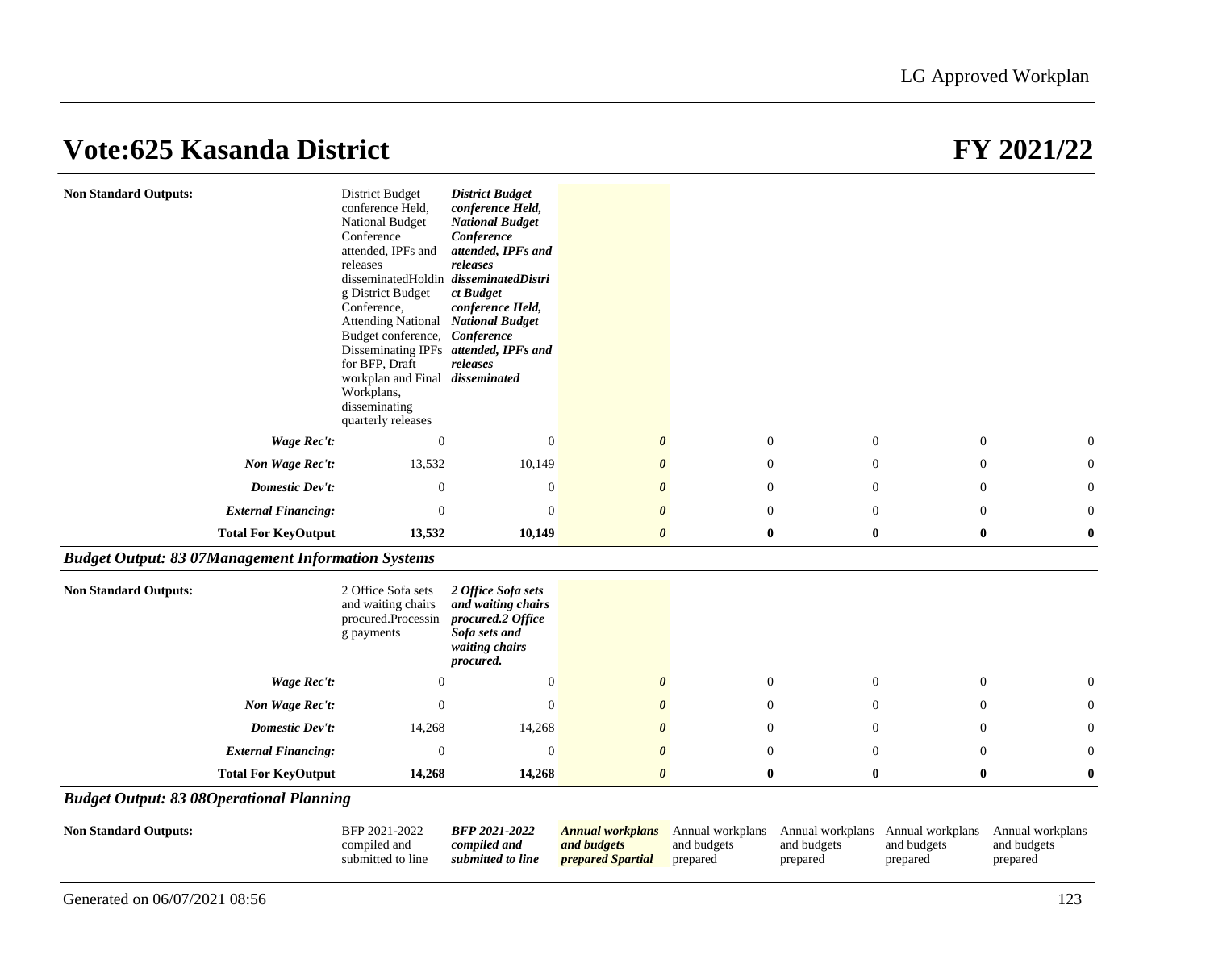| ministries, Draft<br>workplan 2021-<br>2022 compiled and<br>submitted to line<br>ministries, Final<br>workplan 2021-<br>2022 compiled and<br>submitted to line<br>ministries, PBS<br>quarter $4$ FY 2019-<br>2020 compiled and<br>submited to line<br>ministries, PBS<br>$Q1,Q2,Q3$ reports<br>for FY 2020-2021<br>compiled and<br>submitted to line<br>ministries. DDEG<br>reports, account<br>abilities, workplans<br>compiled and<br>submitted to line<br>ministries. DDEG<br>audit facilitated.<br>meetings and<br>workshop held<br>Producing reports<br>and workplans for<br>both PBS and<br><b>DDEG</b> | ministries, Draft<br>workplan 2021-<br>2022 compiled and<br>submitted to line<br>ministries, Final<br>workplan 2021-<br>2022 compiled and<br>submitted to line<br>ministries, PBS<br>quarter 4 FY 2019-<br>2020 compiled and<br>submited to line<br>ministries, PBS<br>$01,02,03$ reports<br>for FY 2020-2021<br>compiled and<br>submitted to line<br>ministries. DDEG<br>reports, account<br>abilities, workplans<br>compiled and<br>submitted to line<br>ministries. DDEG<br>audit facilitated.<br>meetings and<br>workshop heldBFP<br>2021-2022<br>compiled and<br>submitted to line<br>ministries, Draft<br>workplan 2021-<br>2022 compiled and<br>submitted to line<br>ministries, Final<br>workplan 2021-<br>2022 compiled and<br>submitted to line<br>ministries, PBS<br>quarter 4 FY 2019-<br>2020 compiled and<br>submited to line<br>ministries, PBS<br>$Q1, Q2, Q3$ reports<br>for FY 2020-2021<br>compiled and<br>submitted to line | Data<br>collecetdAnnual<br>workplans and<br><b>budgets</b> prepared | Spartial Data<br>collecetd | Spartial Data<br>collecetd | Spartial Data<br>collecetd | Spartial Data<br>collecetd |
|---------------------------------------------------------------------------------------------------------------------------------------------------------------------------------------------------------------------------------------------------------------------------------------------------------------------------------------------------------------------------------------------------------------------------------------------------------------------------------------------------------------------------------------------------------------------------------------------------------------|-------------------------------------------------------------------------------------------------------------------------------------------------------------------------------------------------------------------------------------------------------------------------------------------------------------------------------------------------------------------------------------------------------------------------------------------------------------------------------------------------------------------------------------------------------------------------------------------------------------------------------------------------------------------------------------------------------------------------------------------------------------------------------------------------------------------------------------------------------------------------------------------------------------------------------------------------|---------------------------------------------------------------------|----------------------------|----------------------------|----------------------------|----------------------------|
|                                                                                                                                                                                                                                                                                                                                                                                                                                                                                                                                                                                                               | ministries. DDEG                                                                                                                                                                                                                                                                                                                                                                                                                                                                                                                                                                                                                                                                                                                                                                                                                                                                                                                                |                                                                     |                            |                            |                            |                            |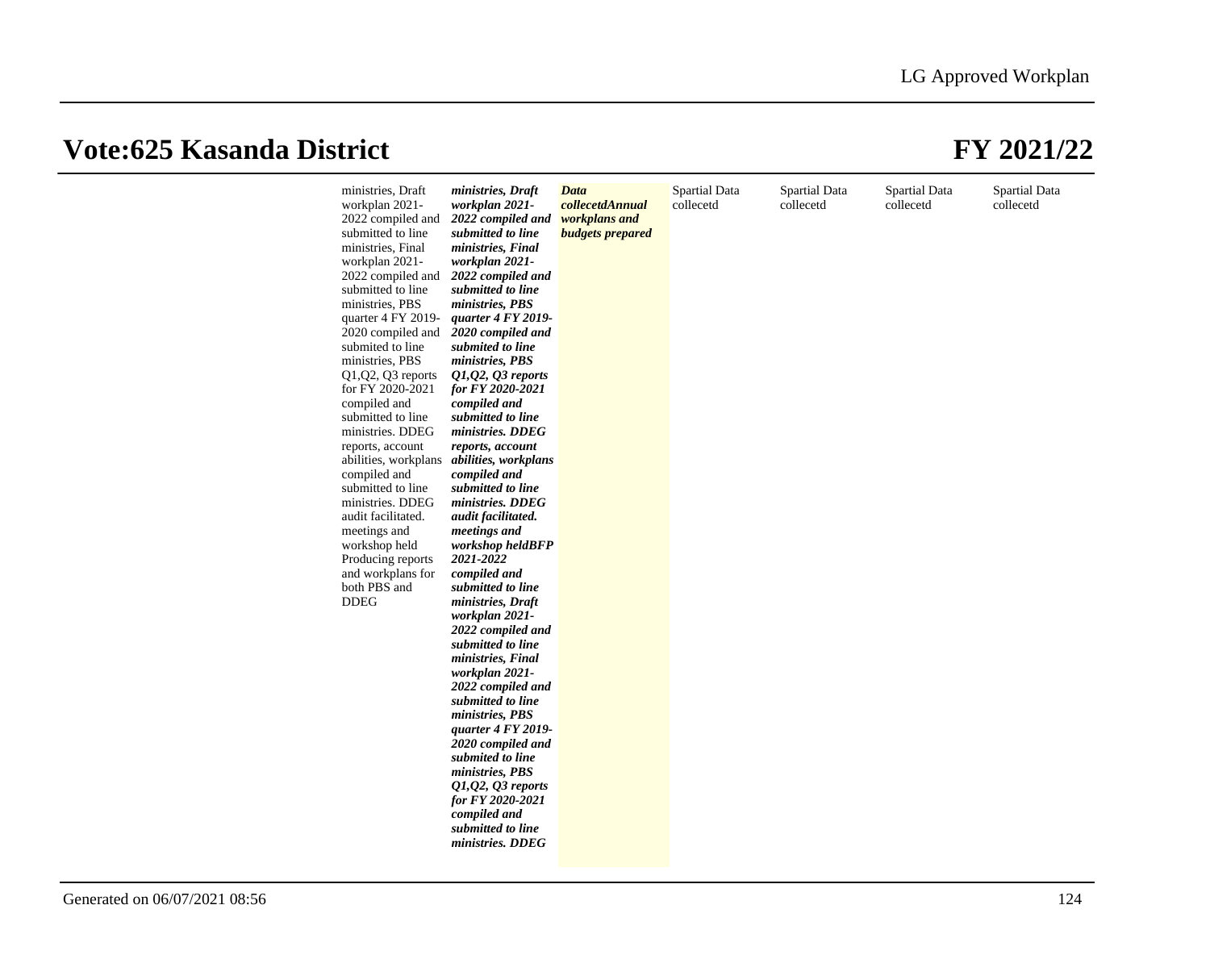|                                                                      |                                                                                                                                                                                                                                                                           | reports, account<br><i>abilities.</i><br>workplans<br>compiled and<br>submitted to line<br>ministries. DDEG<br>audit facilitated.<br>meetings and<br>workshop held                                                                                                                                                                                                                                     |                                                                                                                 |                                   |                                                 |                                                 |                                                 |
|----------------------------------------------------------------------|---------------------------------------------------------------------------------------------------------------------------------------------------------------------------------------------------------------------------------------------------------------------------|--------------------------------------------------------------------------------------------------------------------------------------------------------------------------------------------------------------------------------------------------------------------------------------------------------------------------------------------------------------------------------------------------------|-----------------------------------------------------------------------------------------------------------------|-----------------------------------|-------------------------------------------------|-------------------------------------------------|-------------------------------------------------|
| <b>Wage Rec't:</b>                                                   | $\mathbf{0}$                                                                                                                                                                                                                                                              | $\mathbf{0}$                                                                                                                                                                                                                                                                                                                                                                                           | $\boldsymbol{\theta}$                                                                                           | $\mathbf{0}$                      | $\mathbf{0}$                                    | $\mathbf{0}$                                    | $\mathbf{0}$                                    |
| Non Wage Rec't:                                                      | 20,000                                                                                                                                                                                                                                                                    | 15,000                                                                                                                                                                                                                                                                                                                                                                                                 | 5,000                                                                                                           | 1,250                             | 1,250                                           | 1,250                                           | 1,250                                           |
| <b>Domestic Dev't:</b>                                               | 16,323                                                                                                                                                                                                                                                                    | 16,323                                                                                                                                                                                                                                                                                                                                                                                                 | $\boldsymbol{\theta}$                                                                                           | $\boldsymbol{0}$                  | $\mathbf{0}$                                    | $\mathbf{0}$                                    | $\boldsymbol{0}$                                |
| <b>External Financing:</b>                                           | $\overline{0}$                                                                                                                                                                                                                                                            | $\mathbf{0}$                                                                                                                                                                                                                                                                                                                                                                                           | $\theta$                                                                                                        | $\overline{0}$                    | $\overline{0}$                                  | $\mathbf{0}$                                    | $\overline{0}$                                  |
| <b>Total For KeyOutput</b>                                           | 36,323                                                                                                                                                                                                                                                                    | 31,323                                                                                                                                                                                                                                                                                                                                                                                                 | 5,000                                                                                                           | 1,250                             | 1,250                                           | 1,250                                           | 1,250                                           |
| <b>Budget Output: 83 09Monitoring and Evaluation of Sector plans</b> |                                                                                                                                                                                                                                                                           |                                                                                                                                                                                                                                                                                                                                                                                                        |                                                                                                                 |                                   |                                                 |                                                 |                                                 |
| <b>Non Standard Outputs:</b>                                         | monitoring of<br>government project<br>done, 4 PAF<br>monitoring of<br>Government<br>programs done,<br>National and<br>district<br>performance<br>assessment<br>done, HLG and<br>LLGS mentored<br>Monitoring<br>government<br>projects and<br>programs.report<br>writing. | 4 Quarterly DDEG 1 Quarterly DDEG Monitoring of<br>monitoring of<br>done, 1 PAF<br>monitoring of<br>Government<br>programs done,<br>National and<br>district<br>performance<br>assessment done.1<br><b>Quarterly DDEG</b><br>monitoring of<br>government project<br>done, 1 PAF<br>monitoring of<br>Government<br><i>programs done,</i><br>National and<br>district<br>performance<br>assessment done. | sector workplans<br>government project undertakenMonitor undertaken<br>ing of sector<br>workplans<br>undertaken | Monitoring of<br>sector workplans | Monitoring of<br>sector workplans<br>undertaken | Monitoring of<br>sector workplans<br>undertaken | Monitoring of<br>sector workplans<br>undertaken |
| Wage Rec't:                                                          | $\mathbf{0}$                                                                                                                                                                                                                                                              | $\mathbf{0}$                                                                                                                                                                                                                                                                                                                                                                                           | $\boldsymbol{\theta}$                                                                                           | $\mathbf{0}$                      | $\mathbf{0}$                                    | $\mathbf{0}$                                    | $\mathbf{0}$                                    |
| Non Wage Rec't:<br><b>Domestic Dev't:</b>                            | 23,493<br>16,323                                                                                                                                                                                                                                                          | 17,619<br>16,323                                                                                                                                                                                                                                                                                                                                                                                       | 4,372<br>$\boldsymbol{\theta}$                                                                                  | 1,093<br>$\overline{0}$           | 1,093<br>$\mathbf{0}$                           | 1,093<br>$\boldsymbol{0}$                       | 1,093<br>$\overline{0}$                         |
|                                                                      |                                                                                                                                                                                                                                                                           |                                                                                                                                                                                                                                                                                                                                                                                                        |                                                                                                                 |                                   |                                                 |                                                 |                                                 |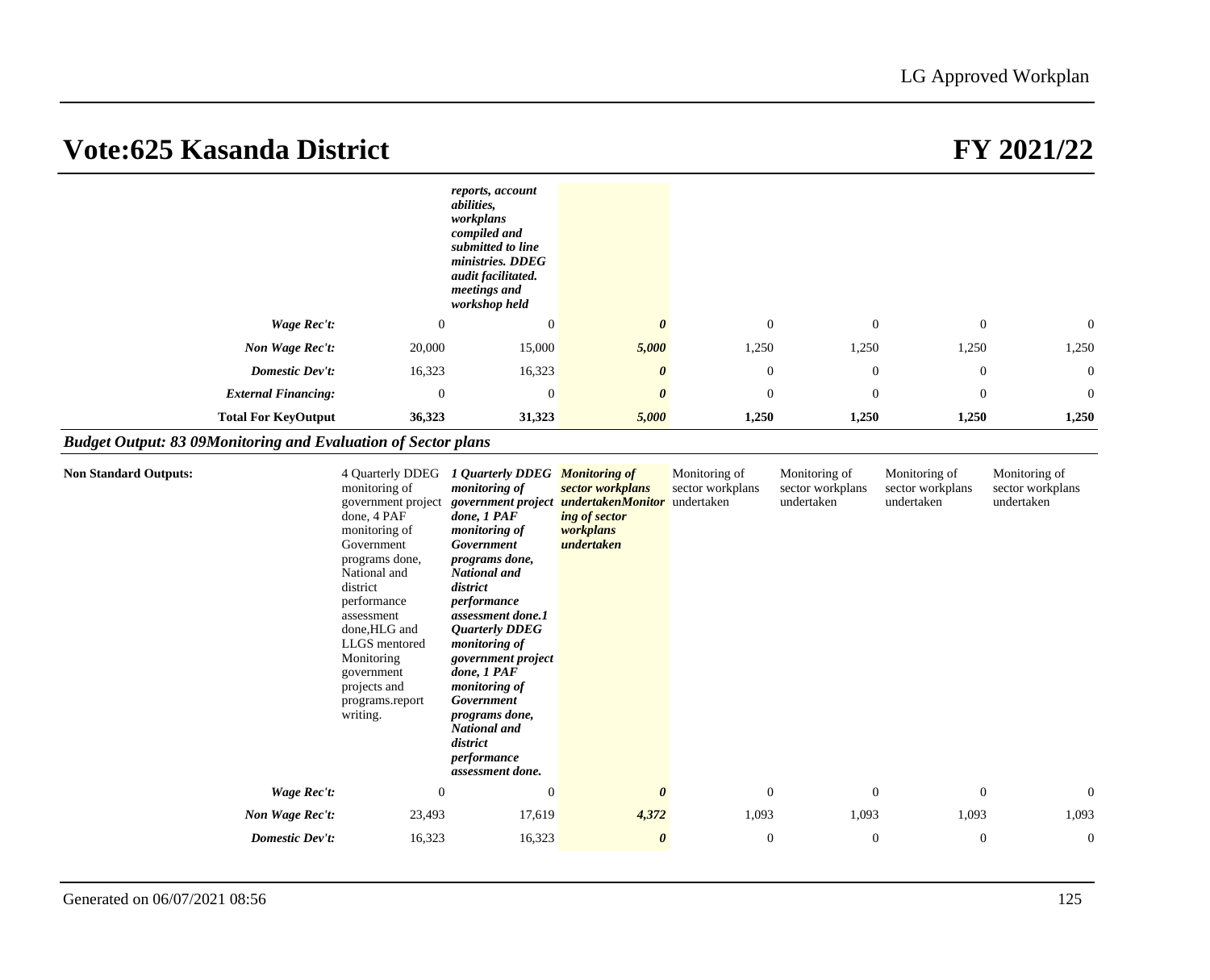| Vote:625 Kasanda District                         |                  |              |                                                                                                                                                                                                                                                                                                                                                                                                                                                                                                                                                                                                                                                                                                                                                      |                                                                                                                                                                                                                                                                                                                                                         |                                                                                                                                                                                                                                                                                                                                         |                                                                                                                                                                                                                                                                                                                                           | FY 2021/22                                                                                                                                                                                                                                                                                                                                                                |
|---------------------------------------------------|------------------|--------------|------------------------------------------------------------------------------------------------------------------------------------------------------------------------------------------------------------------------------------------------------------------------------------------------------------------------------------------------------------------------------------------------------------------------------------------------------------------------------------------------------------------------------------------------------------------------------------------------------------------------------------------------------------------------------------------------------------------------------------------------------|---------------------------------------------------------------------------------------------------------------------------------------------------------------------------------------------------------------------------------------------------------------------------------------------------------------------------------------------------------|-----------------------------------------------------------------------------------------------------------------------------------------------------------------------------------------------------------------------------------------------------------------------------------------------------------------------------------------|-------------------------------------------------------------------------------------------------------------------------------------------------------------------------------------------------------------------------------------------------------------------------------------------------------------------------------------------|---------------------------------------------------------------------------------------------------------------------------------------------------------------------------------------------------------------------------------------------------------------------------------------------------------------------------------------------------------------------------|
| <b>External Financing:</b>                        | $\mathbf{0}$     | $\mathbf{0}$ | $\boldsymbol{\theta}$                                                                                                                                                                                                                                                                                                                                                                                                                                                                                                                                                                                                                                                                                                                                | $\boldsymbol{0}$                                                                                                                                                                                                                                                                                                                                        | $\mathbf{0}$                                                                                                                                                                                                                                                                                                                            | $\mathbf{0}$                                                                                                                                                                                                                                                                                                                              | $\mathbf{0}$                                                                                                                                                                                                                                                                                                                                                              |
| <b>Total For KeyOutput</b>                        | 39,815           | 33,942       | 4,372                                                                                                                                                                                                                                                                                                                                                                                                                                                                                                                                                                                                                                                                                                                                                | 1,093                                                                                                                                                                                                                                                                                                                                                   | 1,093                                                                                                                                                                                                                                                                                                                                   | 1,093                                                                                                                                                                                                                                                                                                                                     | 1,093                                                                                                                                                                                                                                                                                                                                                                     |
| <b>Output Class: Capital Purchases</b>            |                  |              |                                                                                                                                                                                                                                                                                                                                                                                                                                                                                                                                                                                                                                                                                                                                                      |                                                                                                                                                                                                                                                                                                                                                         |                                                                                                                                                                                                                                                                                                                                         |                                                                                                                                                                                                                                                                                                                                           |                                                                                                                                                                                                                                                                                                                                                                           |
| <b>Budget Output: 83 72Administrative Capital</b> |                  |              |                                                                                                                                                                                                                                                                                                                                                                                                                                                                                                                                                                                                                                                                                                                                                      |                                                                                                                                                                                                                                                                                                                                                         |                                                                                                                                                                                                                                                                                                                                         |                                                                                                                                                                                                                                                                                                                                           |                                                                                                                                                                                                                                                                                                                                                                           |
| <b>Non Standard Outputs:</b><br>Wage Rec't:       | $\boldsymbol{0}$ | $\mathbf{0}$ | <b>Printer and laptop</b><br>procured GPS<br>procured Routine<br><i>monitoring of</i><br><b>DDEG</b> projects<br>undertaken<br><b>Environment</b> and<br>social compliance<br>monitoring done<br><b>DDEG</b> projects<br>audited and<br>verified Technical<br>supervisions of<br>projects done by<br>engineer DDEG<br>reports prepared<br>and submitted to<br><b>KampalaPrinter</b><br>and laptop<br>procured GPS<br>procured Routine<br><i>monitoring of</i><br><b>DDEG</b> projects<br>undertaken<br><b>Environment</b> and<br>social compliance<br>monitoring done<br><b>DDEG</b> projects<br>audited and<br>verified Technical<br>supervisions of<br>projects done by<br>engineer DDEG<br>reports prepared<br>and submitted to<br><b>Kampala</b> | Printer and laptop<br>procured<br>GPS procured<br>Routine monitoring Routine<br>of DDEG projects<br>undertaken<br>Environment and<br>social compliance<br>monitoring done<br>DDEG projects<br>audited and<br>verified<br>Technical<br>supervisions of<br>projects done by<br>engineer<br><b>DDEG</b> reports<br>prepared and<br>submitted to<br>Kampala | Printer and laptop<br>procured<br>GPS procured<br>monitoring of<br><b>DDEG</b> projects<br>undertaken<br>Environment and<br>social compliance<br>monitoring done<br>DDEG projects<br>audited and<br>verified<br>Technical<br>supervisions of<br>projects done by<br>engineer<br>DDEG reports<br>prepared and<br>submitted to<br>Kampala | Printer and laptop<br>procured<br>GPS procured<br>of DDEG projects<br>undertaken<br>Environment and<br>social compliance<br>monitoring done<br>DDEG projects<br>audited and<br>verified<br>Technical<br>supervisions of<br>projects done by<br>engineer<br><b>DDEG</b> reports<br>prepared and<br>submitted to<br>Kampala<br>$\mathbf{0}$ | Printer and laptop<br>procured<br>GPS procured<br>Routine monitoring Routine monitoring<br>of DDEG projects<br>undertaken<br>Environment and<br>social compliance<br>monitoring done<br><b>DDEG</b> projects<br>audited and<br>verified<br>Technical<br>supervisions of<br>projects done by<br>engineer<br><b>DDEG</b> reports<br>prepared and<br>submitted to<br>Kampala |
|                                                   |                  |              | $\boldsymbol{\theta}$                                                                                                                                                                                                                                                                                                                                                                                                                                                                                                                                                                                                                                                                                                                                | $\boldsymbol{0}$                                                                                                                                                                                                                                                                                                                                        | $\mathbf{0}$                                                                                                                                                                                                                                                                                                                            |                                                                                                                                                                                                                                                                                                                                           | 0                                                                                                                                                                                                                                                                                                                                                                         |
| Non Wage Rec't:                                   | $\mathbf{0}$     | $\mathbf{0}$ | $\boldsymbol{\theta}$                                                                                                                                                                                                                                                                                                                                                                                                                                                                                                                                                                                                                                                                                                                                | $\theta$                                                                                                                                                                                                                                                                                                                                                | $\theta$                                                                                                                                                                                                                                                                                                                                | $\mathbf{0}$                                                                                                                                                                                                                                                                                                                              | $\overline{0}$                                                                                                                                                                                                                                                                                                                                                            |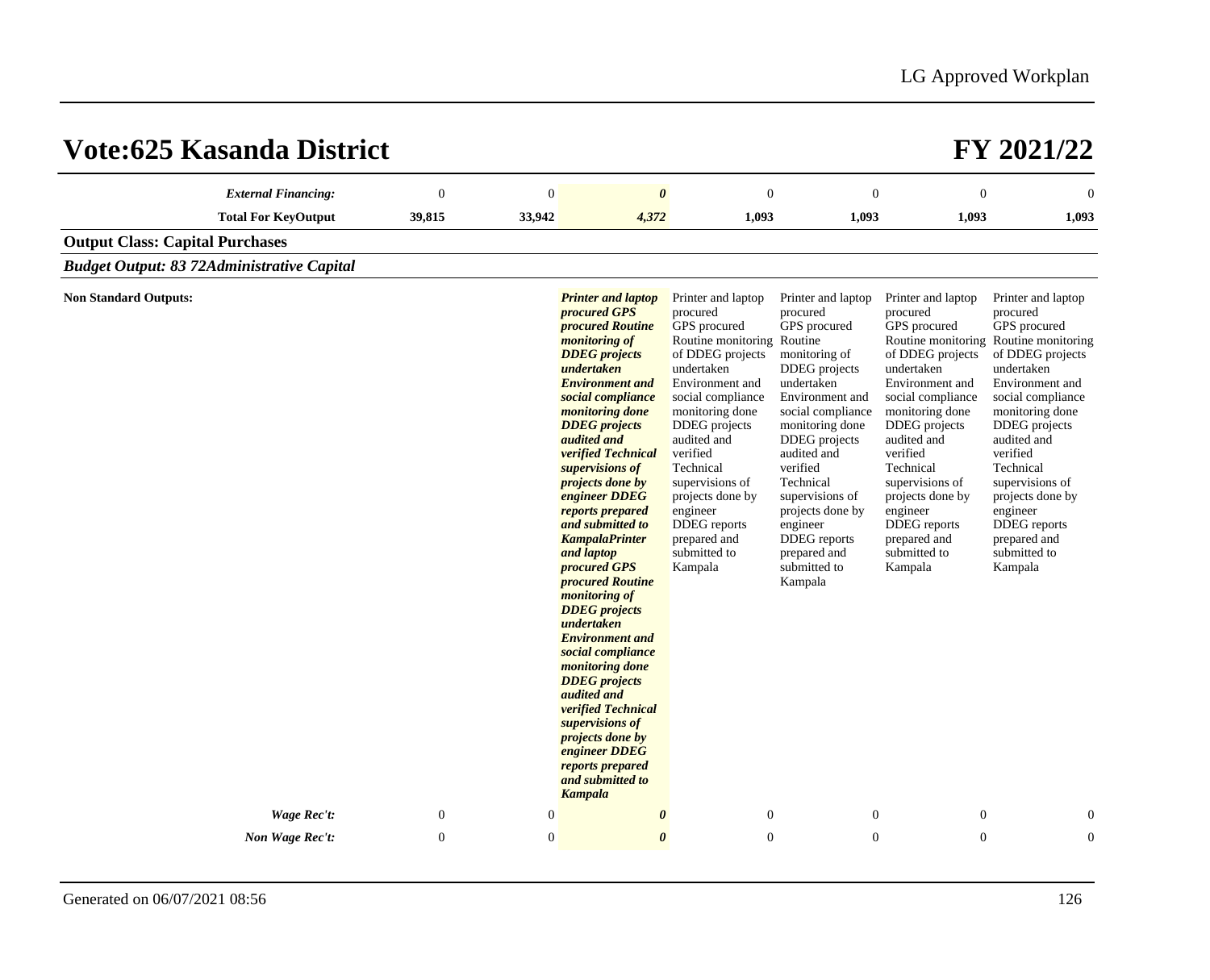| <b>Domestic Dev't:</b>     | $\mathbf{0}$ | $\overline{0}$ | 52,007  | 13,002   | 13,002   | 13,002   | 13,002         |
|----------------------------|--------------|----------------|---------|----------|----------|----------|----------------|
| <b>External Financing:</b> | $\mathbf{0}$ | $\overline{0}$ | 0       | $\Omega$ | $\theta$ | $\theta$ | $\overline{0}$ |
| <b>Total For KeyOutput</b> | $\bf{0}$     | $\bf{0}$       | 52,007  | 13,002   | 13,002   | 13,002   | 13,002         |
| Wage Rec't:                | 54,000       | 40,500         | 42,252  | 10,563   | 10,563   | 10,563   | 10,563         |
| Non Wage Rec't:            | 97,624       | 73,218         | 64,000  | 16,000   | 16,000   | 16,000   | 16,000         |
| <b>Domestic Dev't:</b>     | 46,914       | 46,914         | 52,007  | 13,002   | 13,002   | 13,002   | 13,002         |
| <b>External Financing:</b> | $\mathbf{0}$ | $\overline{0}$ | 0       | $\Omega$ | $\theta$ | $\theta$ | $\overline{0}$ |
| <b>Total For WorkPlan</b>  | 198,537      | 160,631        | 158,259 | 39,565   | 39,565   | 39,565   | 39,565         |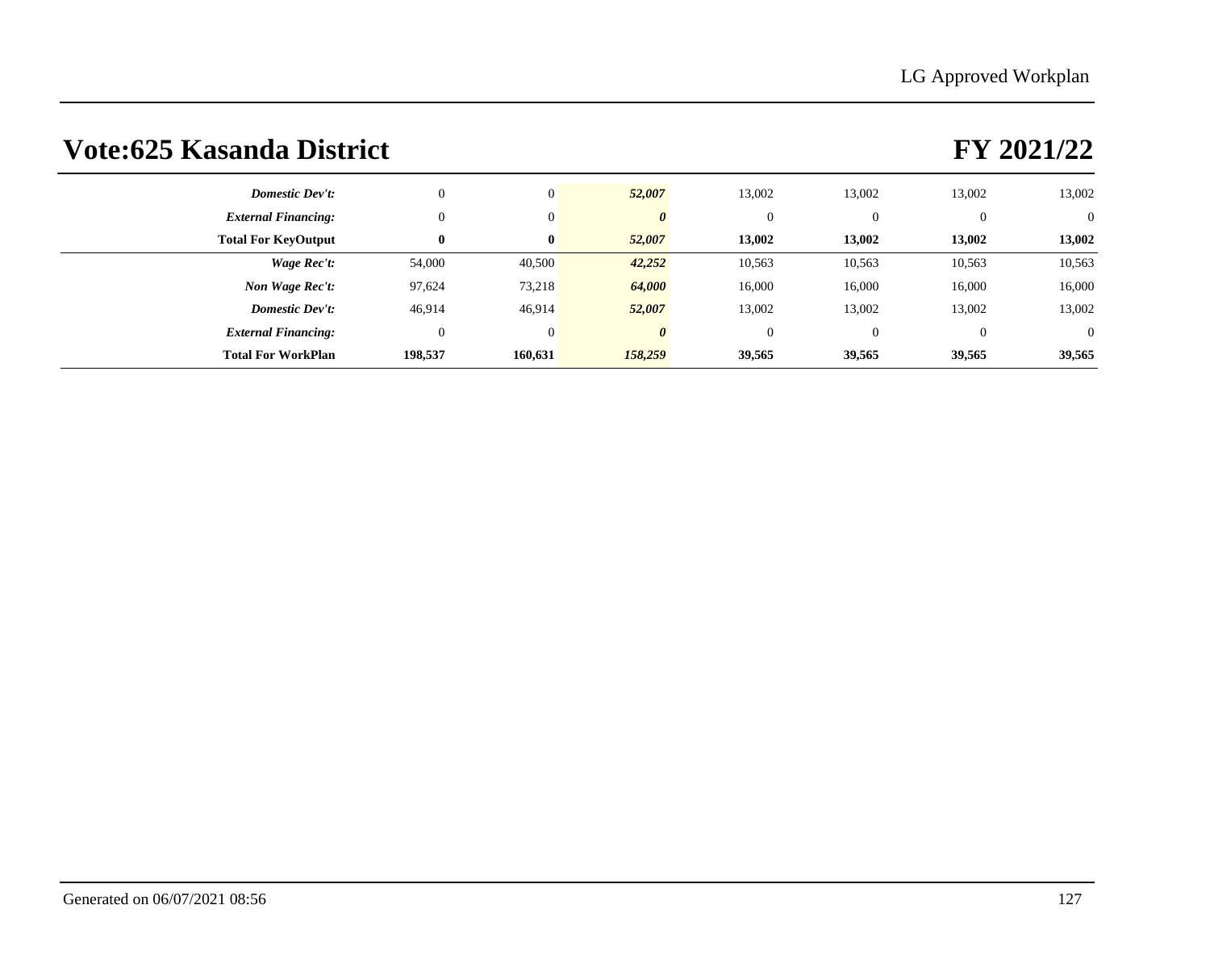### **Sub-SubProgramme 11 Internal Audit**

### **Quarterly Workplan Outputs for FY 2021/22**

| <b>Ushs Thousands</b>                                          | <b>Approved Budget</b><br>and Outputs for<br>FY 2020/21                                                                                                                                                                 | <b>Expenditure and</b><br>Outputs by end<br><b>March for FY</b><br>2020/21                                                                                                                                                                        | <b>Annual Planned</b><br><b>Spending and</b><br><b>Outputs FY</b><br>2021/22                                                                                                                                    | <b>Ouarter 1</b><br><b>Planned Spending</b><br>and Outputs                      | <b>Ouarter 2</b><br><b>Planned</b><br><b>Spending and</b><br><b>Outputs</b>     | <b>Ouarter 3</b><br><b>Planned Spending</b><br>and Outputs                      | <b>Ouarter 4</b><br><b>Planned Spending</b><br>and Outputs                      |
|----------------------------------------------------------------|-------------------------------------------------------------------------------------------------------------------------------------------------------------------------------------------------------------------------|---------------------------------------------------------------------------------------------------------------------------------------------------------------------------------------------------------------------------------------------------|-----------------------------------------------------------------------------------------------------------------------------------------------------------------------------------------------------------------|---------------------------------------------------------------------------------|---------------------------------------------------------------------------------|---------------------------------------------------------------------------------|---------------------------------------------------------------------------------|
| <b>Service Area: 82 Internal Audit Services</b>                |                                                                                                                                                                                                                         |                                                                                                                                                                                                                                                   |                                                                                                                                                                                                                 |                                                                                 |                                                                                 |                                                                                 |                                                                                 |
| <b>Output Class: Higher LG Services</b>                        |                                                                                                                                                                                                                         |                                                                                                                                                                                                                                                   |                                                                                                                                                                                                                 |                                                                                 |                                                                                 |                                                                                 |                                                                                 |
| <b>Budget Output: 82 01Management of Internal Audit Office</b> |                                                                                                                                                                                                                         |                                                                                                                                                                                                                                                   |                                                                                                                                                                                                                 |                                                                                 |                                                                                 |                                                                                 |                                                                                 |
| <b>Non Standard Outputs:</b>                                   | Salaries paid Audit<br>services carried out<br>small office items<br>procured stationary<br>procuredpayment<br>of Salaries carrying<br>out Audit services<br>procuring small<br>office items<br>procuring<br>stationary | Q1 Salaries paid<br><b>O1</b> Audit services<br>carried out small<br>office items<br>procured<br>stationary<br>procuredO1<br>Salaries paid Q1<br><b>Audit services</b><br>carried out small<br>office items<br>procured<br>stationary<br>procured | <b>SALARIES PAID</b><br><b>Audit office</b><br><i>mainatained office</i><br>items<br><i>procuredPAYMEN</i><br><b>T OF SALARIES</b><br><b>Audit office</b><br><i>mainatained office</i><br><i>items procured</i> | <b>SALARIES PAID</b><br>Audit office<br>mainatained<br>office items<br>procured | <b>SALARIES PAID</b><br>Audit office<br>mainatained<br>office items<br>procured | <b>SALARIES PAID</b><br>Audit office<br>mainatained<br>office items<br>procured | <b>SALARIES PAID</b><br>Audit office<br>mainatained<br>office items<br>procured |
| Wage Rec't:                                                    | 66,432                                                                                                                                                                                                                  | 49,824                                                                                                                                                                                                                                            | 35,040                                                                                                                                                                                                          | 8,760                                                                           | 8,760                                                                           | 8,760                                                                           | 8,760                                                                           |
| Non Wage Rec't:                                                | 4,000                                                                                                                                                                                                                   | 3,000                                                                                                                                                                                                                                             | 1,760                                                                                                                                                                                                           | 440                                                                             | 440                                                                             | 440                                                                             | 440                                                                             |
| Domestic Dev't:                                                | $\theta$                                                                                                                                                                                                                | $\mathbf 0$                                                                                                                                                                                                                                       | 0                                                                                                                                                                                                               | 0                                                                               | $\overline{0}$                                                                  | $\bf{0}$                                                                        | $\mathbf{0}$                                                                    |
| <b>External Financing:</b>                                     | $\mathbf{0}$                                                                                                                                                                                                            | $\Omega$                                                                                                                                                                                                                                          | 0                                                                                                                                                                                                               | $\theta$                                                                        | $\overline{0}$                                                                  | $\theta$                                                                        | $\overline{0}$                                                                  |
| <b>Total For KeyOutput</b>                                     | 70,432                                                                                                                                                                                                                  | 52,824                                                                                                                                                                                                                                            | 36,800                                                                                                                                                                                                          | 9,200                                                                           | 9,200                                                                           | 9,200                                                                           | 9,200                                                                           |
| <b>Budget Output: 82 02Internal Audit</b>                      |                                                                                                                                                                                                                         |                                                                                                                                                                                                                                                   |                                                                                                                                                                                                                 |                                                                                 |                                                                                 |                                                                                 |                                                                                 |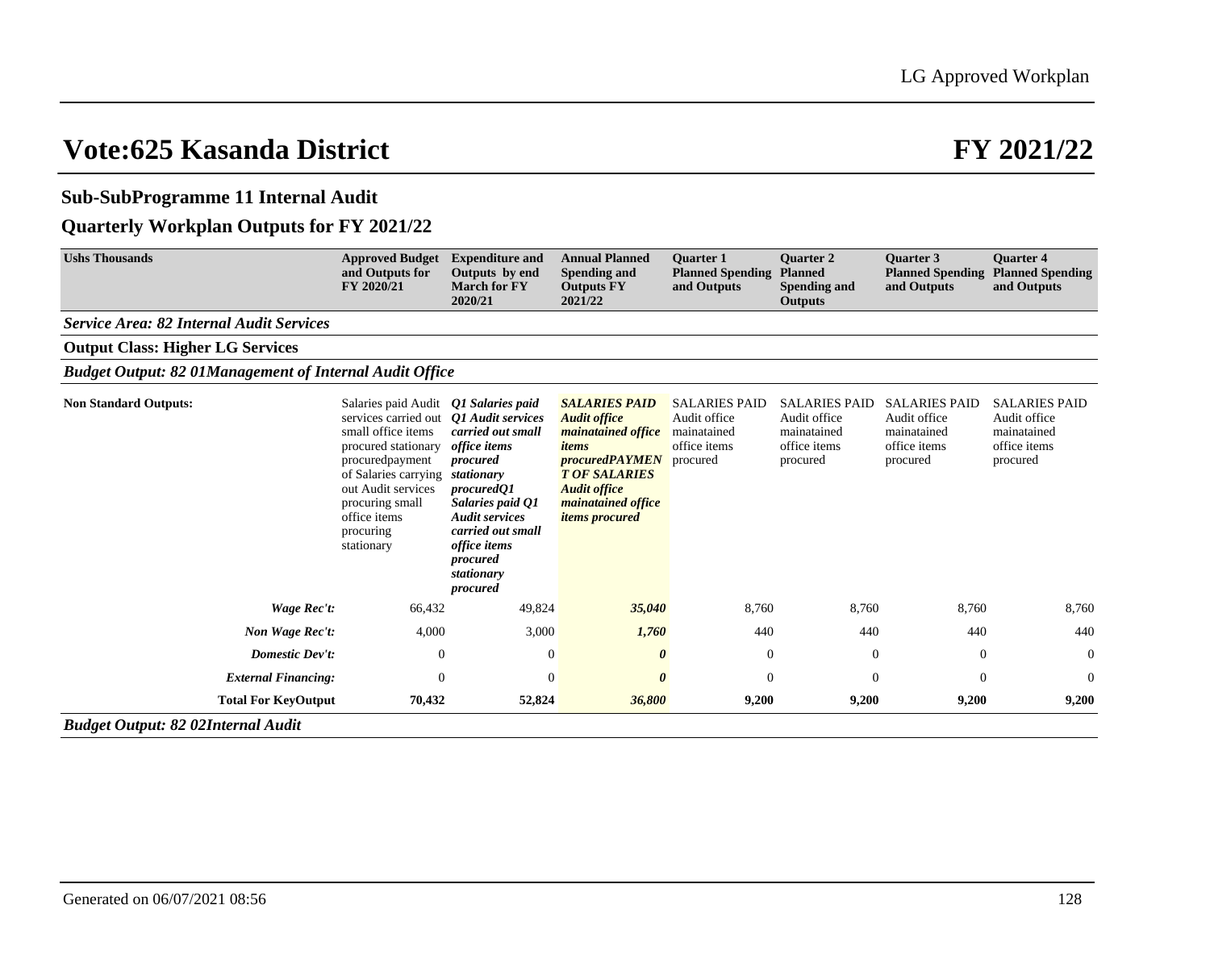| Date of submitting Quarterly Internal Audit<br>Reports |                  |                                                                                                                                                             | 2021-09-<br>30 <i>Quarterly</i><br><b>Internal Audit</b><br><b>Reports prepared</b><br>and<br>submitted.Quarterl<br>y Internal Audit<br><b>Reports prepared</b><br>and submitted.                                                                                                                              | 2021-09-<br>30Quarterly<br><b>Internal Audit</b><br>Reports prepared<br>and submitted. | $2021 - 12$<br>30Quarterly<br><b>Internal Audit</b><br>Reports prepared<br>and submitted. | 2022-03-<br>30Quarterly<br><b>Internal Audit</b><br>Reports prepared<br>and submitted.                 | 2022-06-<br>30Quarterly<br><b>Internal Audit</b><br>Reports prepared<br>and submitted. |
|--------------------------------------------------------|------------------|-------------------------------------------------------------------------------------------------------------------------------------------------------------|----------------------------------------------------------------------------------------------------------------------------------------------------------------------------------------------------------------------------------------------------------------------------------------------------------------|----------------------------------------------------------------------------------------|-------------------------------------------------------------------------------------------|--------------------------------------------------------------------------------------------------------|----------------------------------------------------------------------------------------|
| No. of Internal Department Audits                      |                  |                                                                                                                                                             | 4Drafting audit<br>schedules for<br>departments.<br><b>Producing</b><br><b>management letters</b> management letters management                                                                                                                                                                                | 1Drafting audit<br>schedules for<br>departments.<br>Producing                          | 1Drafting audit<br>schedules for<br>departments.<br>Producing<br>letters                  | 1Drafting audit<br>schedules for<br>departments.<br>Producing<br>management letters management letters | 1Drafting audit<br>schedules for<br>departments.<br>Producing                          |
|                                                        |                  |                                                                                                                                                             | <b>Drafting audit</b><br>schedules for<br>departments.<br><b>Producing</b><br>management<br><i>lettersDrafting</i><br>audit schedules for<br>departments.<br><b>Producing</b><br><i>management letters</i><br><b>Drafting audit</b><br>schedules for<br>departments.<br><b>Producing</b><br>management letters | Drafting audit<br>schedules for<br>departments.<br>Producing<br>management letters     | Drafting audit<br>schedules for<br>departments.<br>Producing<br>management<br>letters     | Drafting audit<br>schedules for<br>departments.<br>Producing<br>management letters management letters  | Drafting audit<br>schedules for<br>departments.<br>Producing                           |
| <b>Non Standard Outputs:</b>                           |                  | <b>1 QUARTER</b><br><b>REPORT</b><br><b>PREPARED AND</b><br><b>SUBMITTED1</b><br><b>QUARTER</b><br><b>REPORT</b><br><b>PREPARED AND</b><br><b>SUBMITTED</b> | N/AN/A                                                                                                                                                                                                                                                                                                         | N/A                                                                                    | N/A                                                                                       | N/A                                                                                                    | N/A                                                                                    |
| Wage Rec't:                                            | $\boldsymbol{0}$ | $\boldsymbol{0}$                                                                                                                                            | $\boldsymbol{\theta}$                                                                                                                                                                                                                                                                                          | $\boldsymbol{0}$                                                                       | $\mathbf{0}$                                                                              | $\mathbf{0}$                                                                                           | $\mathbf{0}$                                                                           |
| Non Wage Rec't:                                        | 5,000            | 3,750                                                                                                                                                       | 11,440                                                                                                                                                                                                                                                                                                         | 2,860                                                                                  | 2,860                                                                                     | 2,860                                                                                                  | 2,860                                                                                  |
| Domestic Dev't:                                        | $\boldsymbol{0}$ | $\boldsymbol{0}$                                                                                                                                            | $\boldsymbol{\theta}$                                                                                                                                                                                                                                                                                          | $\boldsymbol{0}$                                                                       | $\mathbf{0}$                                                                              | $\boldsymbol{0}$                                                                                       | $\mathbf{0}$                                                                           |
| <b>External Financing:</b>                             | $\mathbf{0}$     | $\mathbf{0}$                                                                                                                                                | $\boldsymbol{\theta}$                                                                                                                                                                                                                                                                                          | $\boldsymbol{0}$                                                                       | $\mathbf{0}$                                                                              | $\mathbf{0}$                                                                                           | $\mathbf{0}$                                                                           |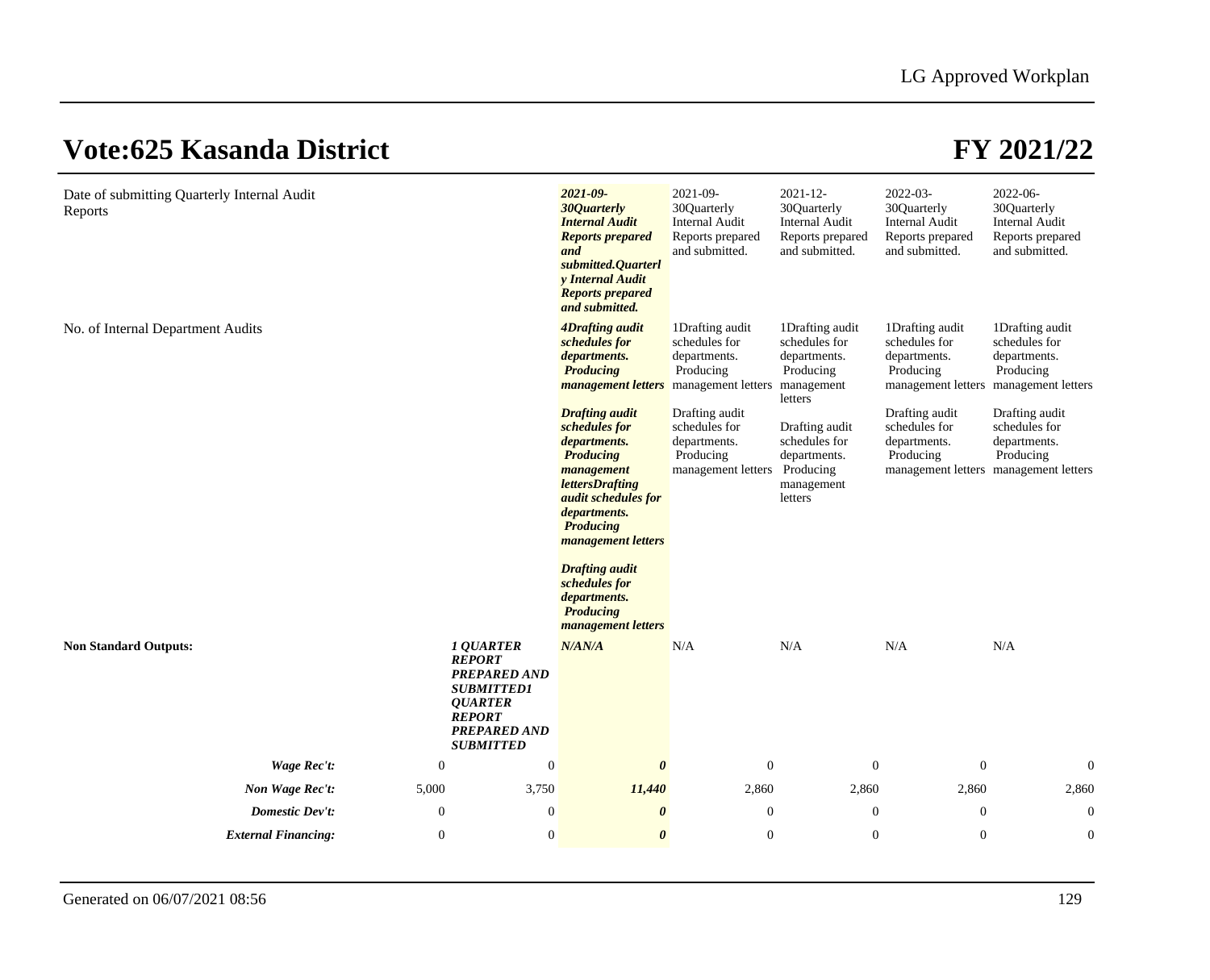|                                                             | <b>Total For KeyOutput</b> | 5,000                                                                              | 3,750                                                                                                                                      | 11,440                                                                                                                                      | 2,860                                                                  | 2,860                                                                  | 2,860                                                                  | 2,860                                                                  |
|-------------------------------------------------------------|----------------------------|------------------------------------------------------------------------------------|--------------------------------------------------------------------------------------------------------------------------------------------|---------------------------------------------------------------------------------------------------------------------------------------------|------------------------------------------------------------------------|------------------------------------------------------------------------|------------------------------------------------------------------------|------------------------------------------------------------------------|
| <b>Budget Output: 82 04Sector Management and Monitoring</b> |                            |                                                                                    |                                                                                                                                            |                                                                                                                                             |                                                                        |                                                                        |                                                                        |                                                                        |
| <b>Non Standard Outputs:</b>                                |                            | Sub counties<br>monitored and<br>auditedMonitoring<br>and auditing Sub<br>counties | 9 Sub counties and<br><i>l</i> town council<br>monitored and<br>audited9 Sub<br>counties and 1<br>town council<br>monitored and<br>audited | <b>Monitoring and</b><br>district audit<br>support to sub<br>counties<br>doneMonitoring<br>and district audit<br>support to sub<br>counties | Q1 Monitoring and<br>district audit<br>support to sub<br>counties done | Q2 Monitoring<br>and district audit<br>support to sub<br>counties done | Q3 Monitoring and<br>district audit<br>support to sub<br>counties done | Q4 Monitoring and<br>district audit<br>support to sub<br>counties done |
|                                                             | Wage Rec't:                | $\mathbf{0}$                                                                       | $\Omega$                                                                                                                                   |                                                                                                                                             | $\theta$                                                               | $\theta$                                                               | $\boldsymbol{0}$                                                       | $\theta$                                                               |
|                                                             | Non Wage Rec't:            | 6,140                                                                              | 4,605                                                                                                                                      | 800                                                                                                                                         | 200                                                                    | 200                                                                    | 200                                                                    | 200                                                                    |
|                                                             | <b>Domestic Dev't:</b>     | $\mathbf{0}$                                                                       | $\theta$                                                                                                                                   | $\theta$                                                                                                                                    | $\theta$                                                               | $\theta$                                                               | $\mathbf{0}$                                                           | $\mathbf{0}$                                                           |
|                                                             | <b>External Financing:</b> | $\boldsymbol{0}$                                                                   | $\theta$                                                                                                                                   | 0                                                                                                                                           | $\boldsymbol{0}$                                                       | $\mathbf{0}$                                                           | $\mathbf{0}$                                                           | $\mathbf{0}$                                                           |
|                                                             | <b>Total For KeyOutput</b> | 6,140                                                                              | 4,605                                                                                                                                      | 800                                                                                                                                         | 200                                                                    | 200                                                                    | 200                                                                    | 200                                                                    |
|                                                             | Wage Rec't:                | 66,432                                                                             | 49,824                                                                                                                                     | 35,040                                                                                                                                      | 8,760                                                                  | 8,760                                                                  | 8,760                                                                  | 8,760                                                                  |
|                                                             | Non Wage Rec't:            | 15,140                                                                             | 11,355                                                                                                                                     | 14,000                                                                                                                                      | 3,500                                                                  | 3,500                                                                  | 3,500                                                                  | 3,500                                                                  |
|                                                             | Domestic Dev't:            | $\mathbf{0}$                                                                       | $\overline{0}$                                                                                                                             | $\theta$                                                                                                                                    | $\overline{0}$                                                         | $\theta$                                                               | $\overline{0}$                                                         | $\overline{0}$                                                         |
|                                                             | <b>External Financing:</b> | $\mathbf{0}$                                                                       | $\Omega$                                                                                                                                   |                                                                                                                                             | $\Omega$                                                               | $\theta$                                                               | $\theta$                                                               | $\overline{0}$                                                         |
|                                                             | <b>Total For WorkPlan</b>  | 81,572                                                                             | 61,179                                                                                                                                     | 49,040                                                                                                                                      | 12,260                                                                 | 12,260                                                                 | 12,260                                                                 | 12,260                                                                 |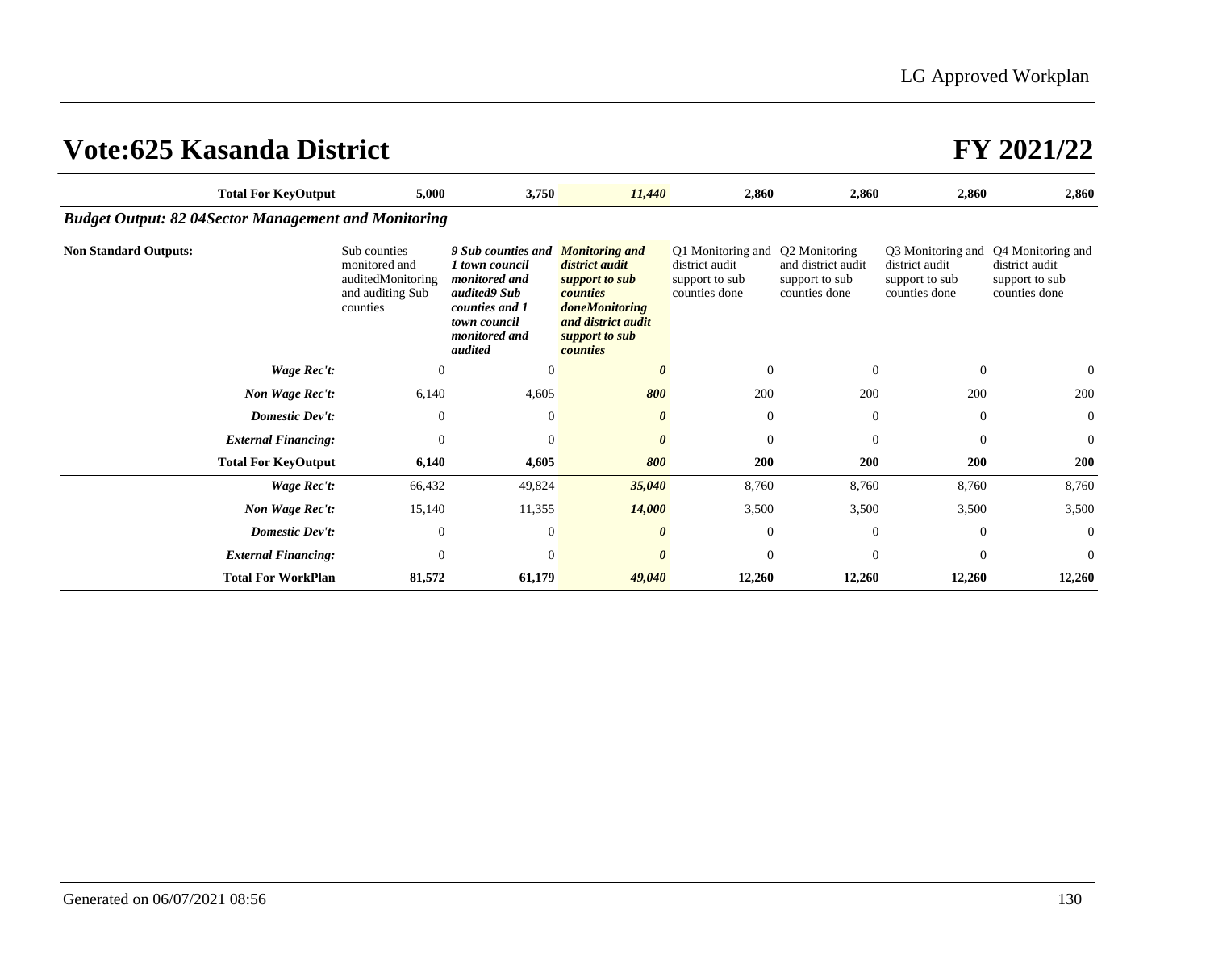### **Sub-SubProgramme 12 Trade Industry and Local Development**

### **Quarterly Workplan Outputs for FY 2021/22**

| <b>Ushs Thousands</b>                                               | <b>Approved Budget</b><br>and Outputs for<br>FY 2020/21 | <b>Expenditure and</b><br>Outputs by end<br><b>March for FY</b><br>2020/21 | <b>Annual Planned</b><br><b>Spending and</b><br><b>Outputs FY</b><br>2021/22                                                                                                                                                                                                                                                                                                | <b>Ouarter 1</b><br><b>Planned Spending</b><br>and Outputs                                                                                 | <b>Ouarter 2</b><br><b>Planned</b><br><b>Spending and</b><br><b>Outputs</b>                                                                | <b>Ouarter 3</b><br>and Outputs                                                                                                            | <b>Ouarter 4</b><br><b>Planned Spending Planned Spending</b><br>and Outputs                                                                |
|---------------------------------------------------------------------|---------------------------------------------------------|----------------------------------------------------------------------------|-----------------------------------------------------------------------------------------------------------------------------------------------------------------------------------------------------------------------------------------------------------------------------------------------------------------------------------------------------------------------------|--------------------------------------------------------------------------------------------------------------------------------------------|--------------------------------------------------------------------------------------------------------------------------------------------|--------------------------------------------------------------------------------------------------------------------------------------------|--------------------------------------------------------------------------------------------------------------------------------------------|
| <b>Service Area: 83 Commercial Services</b>                         |                                                         |                                                                            |                                                                                                                                                                                                                                                                                                                                                                             |                                                                                                                                            |                                                                                                                                            |                                                                                                                                            |                                                                                                                                            |
| <b>Output Class: Higher LG Services</b>                             |                                                         |                                                                            |                                                                                                                                                                                                                                                                                                                                                                             |                                                                                                                                            |                                                                                                                                            |                                                                                                                                            |                                                                                                                                            |
| <b>Budget Output: 83 01Trade Development and Promotion Services</b> |                                                         |                                                                            |                                                                                                                                                                                                                                                                                                                                                                             |                                                                                                                                            |                                                                                                                                            |                                                                                                                                            |                                                                                                                                            |
| No of awareness radio shows participated in                         |                                                         |                                                                            | <b>4Tropical FM</b><br><b>Radio, Heart FM</b><br>radio, Mubende<br><b>Point FM radio</b><br><b>Community</b><br>awareness on<br>Trade laws,<br><i>Liecences</i><br><b>Ordinances</b><br><b>Tropical FM</b><br>Radio, Heart FM<br>radio, Mubende<br><b>Point FM radio</b><br><b>Community</b><br><i>awareness on</i><br>Trade laws,<br><i>Liecences</i><br><b>Ordinances</b> | 1Tropical FM<br>Radio, Heart FM<br>radio, Mubende<br>Point FM radio<br>Community<br>awareness on<br>Trade laws,<br>Liecences<br>Ordinances | 1Tropical FM<br>Radio, Heart FM<br>radio, Mubende<br>Point FM radio<br>Community<br>awareness on<br>Trade laws,<br>Liecences<br>Ordinances | 1Tropical FM<br>Radio, Heart FM<br>radio, Mubende<br>Point FM radio<br>Community<br>awareness on<br>Trade laws,<br>Liecences<br>Ordinances | 1Tropical FM<br>Radio, Heart FM<br>radio, Mubende<br>Point FM radio<br>Community<br>awareness on<br>Trade laws.<br>Liecences<br>Ordinances |
| No of businesses inspected for compliance to<br>the law             |                                                         |                                                                            | <b>1000Businesses</b><br><i>inspected for</i><br>compliance to the<br>law<br><b>Inspecting</b><br><b>Businesses Business</b> Businesses<br>es inspected for<br>compliance to the<br>law<br><b>Inspecting</b><br><b>Businesses</b>                                                                                                                                           | 250Businesses<br>inspected for<br>compliance to the<br>law<br>Inspecting                                                                   | 250Businesses<br>inspected for<br>compliance to the<br>law<br>Inspecting<br><b>Businesses</b>                                              | 250Businesses<br>inspected for<br>compliance to the<br>law<br>Inspecting<br><b>Businesses</b>                                              | 250Businesses<br>inspected for<br>compliance to the<br>law<br>Inspecting<br><b>Businesses</b>                                              |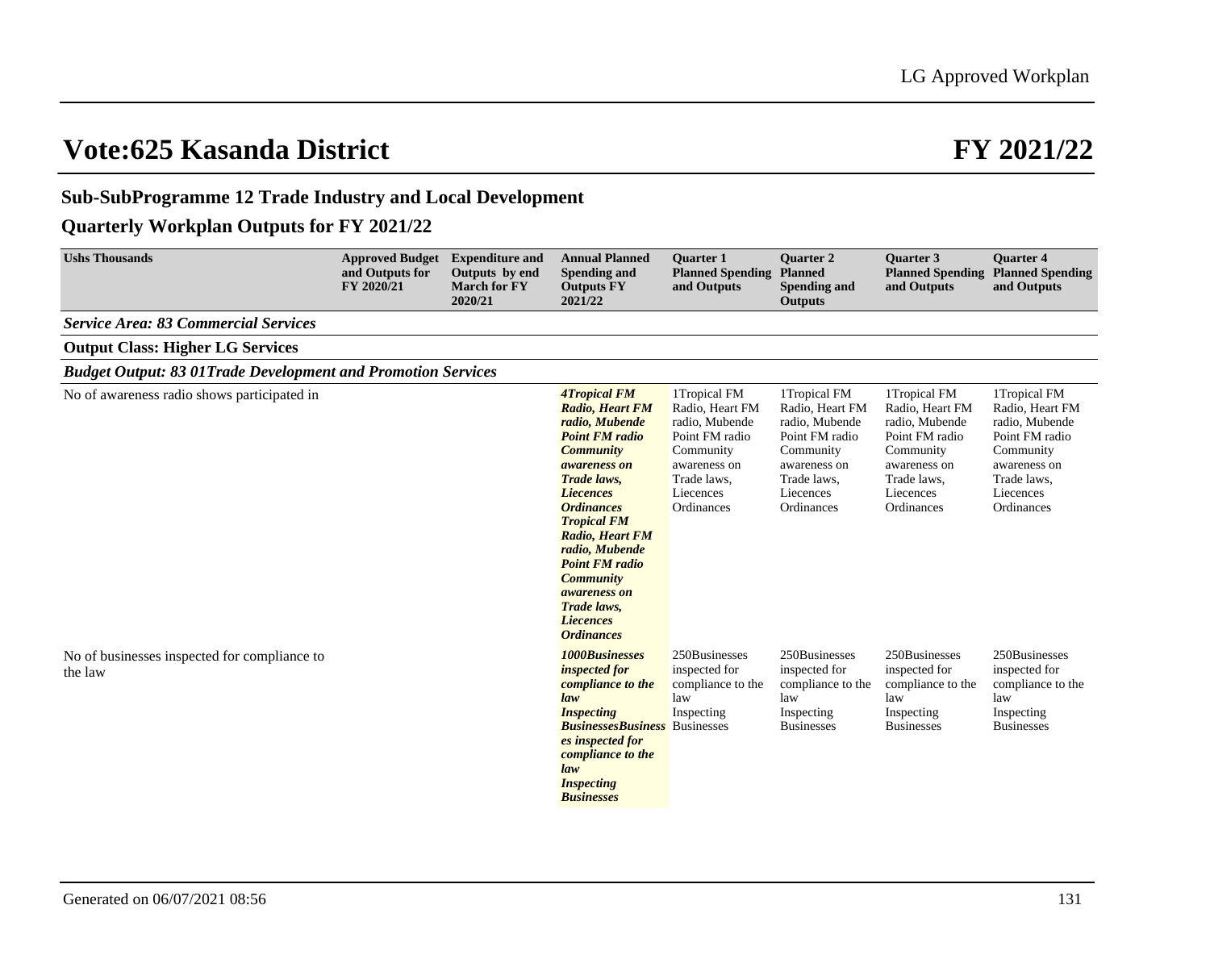| No of businesses issued with trade licenses                                        |                                                                                                |                                                                                                                                                                      | 1000businesses<br>issued with trade<br>licenses<br><b>Issuing Businesses</b><br>with Trading<br><b>Licensesbusinesses</b><br>issued with trade<br>licenses<br><b>Issuing Businesses</b><br>with Trading<br><b>Licenses</b>                                                    | 250businesses<br>issued with trade<br>licenses<br><b>Issuing Businesses</b><br>with Trading<br>Licenses | 250businesses<br>issued with trade<br>licenses<br>with Trading<br>Licenses                                              | 250businesses<br>issued with trade<br>licenses<br>Issuing Businesses Issuing Businesses<br>with Trading<br>Licenses | 250businesses<br>issued with trade<br>licenses<br><b>Issuing Businesses</b><br>with Trading<br>Licenses                        |
|------------------------------------------------------------------------------------|------------------------------------------------------------------------------------------------|----------------------------------------------------------------------------------------------------------------------------------------------------------------------|-------------------------------------------------------------------------------------------------------------------------------------------------------------------------------------------------------------------------------------------------------------------------------|---------------------------------------------------------------------------------------------------------|-------------------------------------------------------------------------------------------------------------------------|---------------------------------------------------------------------------------------------------------------------|--------------------------------------------------------------------------------------------------------------------------------|
| No. of trade sensitisation meetings organised<br>at the District/Municipal Council |                                                                                                |                                                                                                                                                                      | 4Trade<br>sensitisation<br><i>meetings organised</i><br>at the District<br><b>Organizing District</b> Organizing District<br><b>Trading</b><br>meetingTrade<br>sensitisation<br>meetings organised<br>at the District<br><b>Organizing District</b><br><b>Trading meeting</b> | 1Trade<br>sensitisation<br>meetings organised<br>at the District<br>Trading meeting                     | 1Trade<br>sensitisation<br>meetings<br>organised at the<br>District<br>Organizing<br><b>District Trading</b><br>meeting | 1Trade<br>sensitisation<br>meetings organised<br>at the District<br>Trading meeting                                 | 1Trade<br>sensitisation<br>meetings organised<br>at the District<br>Organizing District Organizing District<br>Trading meeting |
| <b>Non Standard Outputs:</b>                                                       | Business inspected<br>and registered,<br>business personnel<br>sensitized<br>producing reports | <b>Business inspected N/AN/A</b><br>and registered,<br>business personnel<br>sensitized Business<br>inspected and<br>registered, business<br>personnel<br>sensitized |                                                                                                                                                                                                                                                                               | N/A                                                                                                     | N/A                                                                                                                     | N/A                                                                                                                 | N/A                                                                                                                            |
| Wage Rec't:                                                                        | 18,308                                                                                         | 13,731                                                                                                                                                               | 33,768                                                                                                                                                                                                                                                                        | 8,442                                                                                                   | 8,442                                                                                                                   | 8,442                                                                                                               | 8,442                                                                                                                          |
| Non Wage Rec't:                                                                    | 4,459                                                                                          | 3,344                                                                                                                                                                | 3,149                                                                                                                                                                                                                                                                         | 787                                                                                                     | 787                                                                                                                     | 787                                                                                                                 | 787                                                                                                                            |
| Domestic Dev't:                                                                    | $\boldsymbol{0}$                                                                               | $\boldsymbol{0}$                                                                                                                                                     | $\boldsymbol{\theta}$                                                                                                                                                                                                                                                         | $\mathbf{0}$                                                                                            | $\boldsymbol{0}$                                                                                                        | $\boldsymbol{0}$                                                                                                    | $\theta$                                                                                                                       |
| <b>External Financing:</b>                                                         | $\mathbf{0}$                                                                                   | $\overline{0}$                                                                                                                                                       | $\boldsymbol{\theta}$                                                                                                                                                                                                                                                         | $\overline{0}$                                                                                          | $\theta$                                                                                                                | $\mathbf{0}$                                                                                                        | $\theta$                                                                                                                       |
| <b>Total For KeyOutput</b>                                                         | 22,767                                                                                         | 17,075                                                                                                                                                               | 36,917                                                                                                                                                                                                                                                                        | 9,229                                                                                                   | 9,229                                                                                                                   | 9,229                                                                                                               | 9,229                                                                                                                          |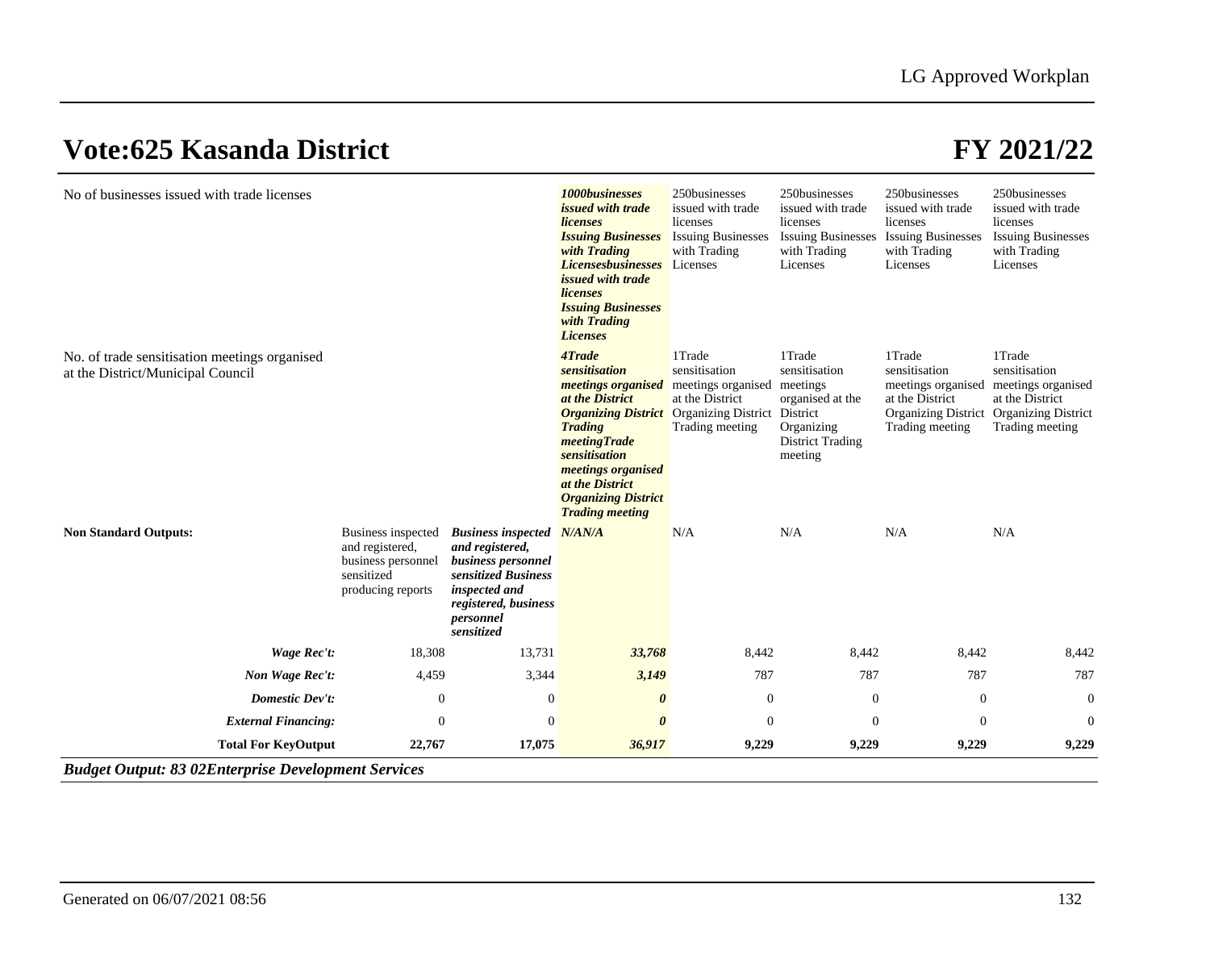| No of awareneness radio shows participated in                          |                                                              |                        | <i><b>A</b> d</i> <sub><i>aw areneness</i></sub><br>radio shows<br><i>participated in</i><br><b>Participating in</b><br>radio show<br>awareness<br><i>awareneness radio</i><br>shows participated<br>in<br><b>Participating in</b><br>radio show<br>awareness                                 | lawareneness radio lawareneness<br>shows participated<br>in<br>Participating in<br>radio show<br>awareness | radio shows<br>participated in<br>Participating in<br>radio show<br>awareness                                       | shows participated<br>in<br>Participating in<br>radio show<br>awareness                        | lawareneness radio lawareneness radio<br>shows participated<br>in<br>Participating in<br>radio show<br>awareness                        |
|------------------------------------------------------------------------|--------------------------------------------------------------|------------------------|-----------------------------------------------------------------------------------------------------------------------------------------------------------------------------------------------------------------------------------------------------------------------------------------------|------------------------------------------------------------------------------------------------------------|---------------------------------------------------------------------------------------------------------------------|------------------------------------------------------------------------------------------------|-----------------------------------------------------------------------------------------------------------------------------------------|
| No of businesses assited in business<br>registration process           |                                                              |                        | 1000businesses<br><i>assited in business</i><br><b>registration process</b> registration process<br><b>Assisting business</b><br>in registration<br><i>processbusinesses</i><br><i>assited in business</i><br>registration process<br><b>Assisting business</b><br>in registration<br>process | 250businesses<br>assited in business<br>Assisting business<br>in registration<br>process                   | 250businesses<br>assited in business<br>registration<br>process<br>Assisting business<br>in registration<br>process | 250businesses<br>assited in business<br>Assisting business<br>in registration<br>process       | 250businesses<br>assited in business<br>registration process registration process<br>Assisting business<br>in registration<br>process   |
| No. of enterprises linked to UNBS for product<br>quality and standards |                                                              |                        | 1000enterprises<br><b>linked to UNBS for</b> linked to UNBS for linked to UNBS<br>product quality and<br>standards<br>Linking<br><b>Enterprises to</b><br><b>UNBSenterprises</b><br>linked to UNBS for<br>product quality and<br>standards<br>Linking<br><b>Enterprises to</b><br><b>UNBS</b> | 250enterprises<br>product quality and<br>standards<br>Linking<br>Enterprises to<br><b>UNBS</b>             | 250enterprises<br>for product quality<br>and standards<br>Linking<br>Enterprises to<br><b>UNBS</b>                  | 250enterprises<br>product quality and<br>standards<br>Linking<br>Enterprises to<br><b>UNBS</b> | 250enterprises<br>linked to UNBS for linked to UNBS for<br>product quality and<br>standards<br>Linking<br>Enterprises to<br><b>UNBS</b> |
| <b>Non Standard Outputs:</b>                                           | business<br>registeredproducing registeredbusiness<br>a list | business<br>registered | N/AN/A                                                                                                                                                                                                                                                                                        | N/A                                                                                                        | N/A                                                                                                                 | N/A                                                                                            | N/A                                                                                                                                     |
| Wage Rec't:                                                            | $\mathbf{0}$                                                 | $\boldsymbol{0}$       | $\boldsymbol{\theta}$                                                                                                                                                                                                                                                                         | $\theta$                                                                                                   | $\overline{0}$                                                                                                      | $\Omega$                                                                                       | $\overline{0}$                                                                                                                          |
| Non Wage Rec't:                                                        | 1,700                                                        | 1,275                  | 3,144                                                                                                                                                                                                                                                                                         | 786                                                                                                        | 786                                                                                                                 | 786                                                                                            | 786                                                                                                                                     |
| <b>Domestic Dev't:</b>                                                 | $\mathbf{0}$                                                 | $\theta$               | $\boldsymbol{\theta}$                                                                                                                                                                                                                                                                         | $\overline{0}$                                                                                             | $\overline{0}$                                                                                                      | $\theta$                                                                                       | $\overline{0}$                                                                                                                          |
| <b>External Financing:</b>                                             | $\mathbf{0}$                                                 | $\mathbf{0}$           | 0                                                                                                                                                                                                                                                                                             | $\mathbf{0}$                                                                                               | $\overline{0}$                                                                                                      | $\overline{0}$                                                                                 | $\overline{0}$                                                                                                                          |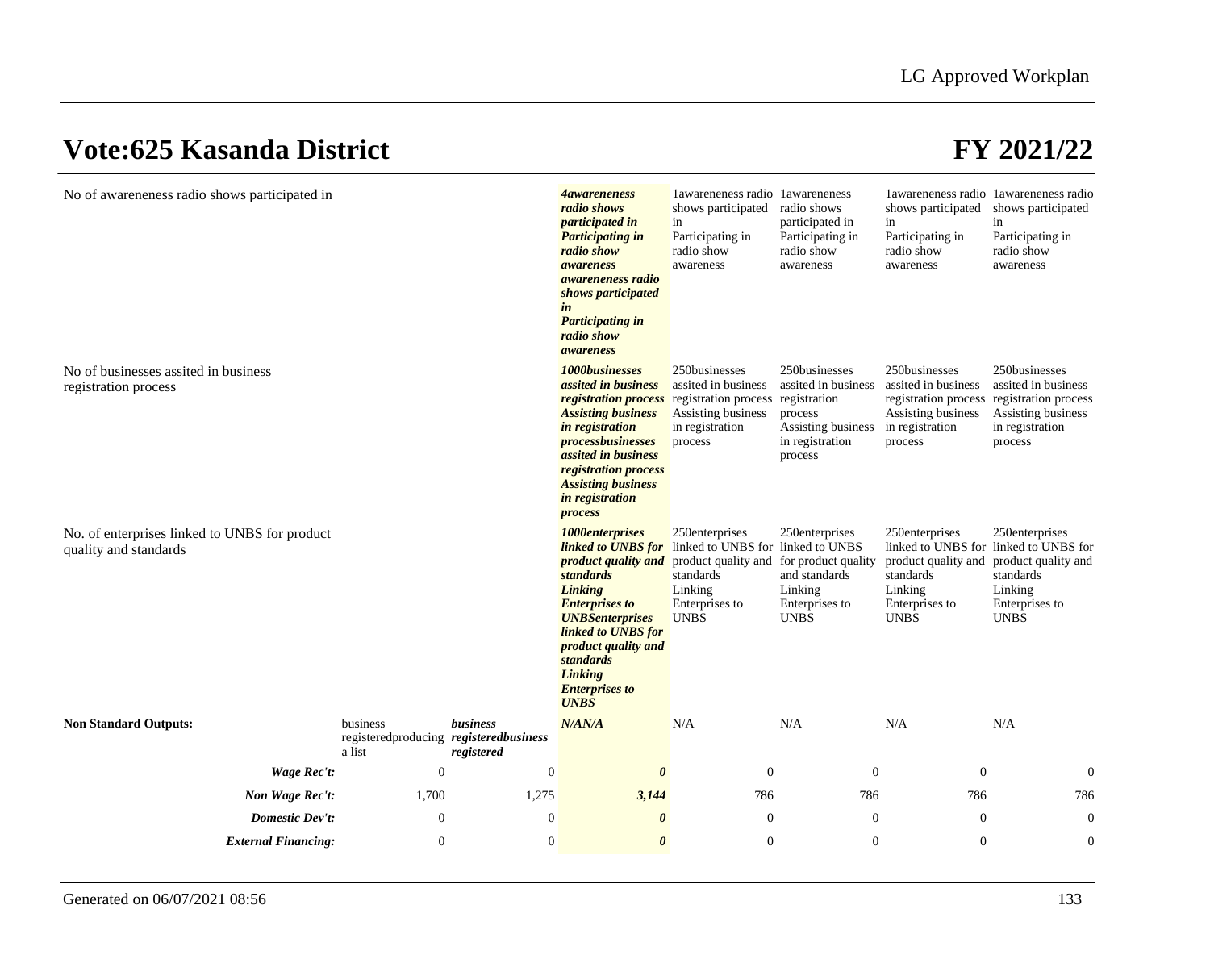| <b>Total For KeyOutput</b>                                                           | 1,700                                                                | 1,275                                                                                                                                                                                                             | 3,144                                                                                                                                                                          | 786                                                                     | 786                                                                     | 786                                                                     | 786                                                                     |
|--------------------------------------------------------------------------------------|----------------------------------------------------------------------|-------------------------------------------------------------------------------------------------------------------------------------------------------------------------------------------------------------------|--------------------------------------------------------------------------------------------------------------------------------------------------------------------------------|-------------------------------------------------------------------------|-------------------------------------------------------------------------|-------------------------------------------------------------------------|-------------------------------------------------------------------------|
| <b>Budget Output: 83 03Market Linkage Services</b>                                   |                                                                      |                                                                                                                                                                                                                   |                                                                                                                                                                                |                                                                         |                                                                         |                                                                         |                                                                         |
| No. of market information reports<br>desserminated                                   |                                                                      |                                                                                                                                                                                                                   | <b>4market</b><br><i>information reports</i> information reports<br><i>disseminatedmarke</i> disseminated<br>t information<br>reports<br>disseminated                          | 1market                                                                 | 1market<br>information<br>reports<br>disseminated                       | 1market<br>information reports information reports<br>disseminated      | 1market<br>disseminated                                                 |
| No. of producers or producer groups linked to<br>market internationally through UEPB |                                                                      |                                                                                                                                                                                                                   | 10producers or<br><i>producer groups</i><br>linked to market<br><i>internationally</i><br><i>producers or</i><br><i>producer groups</i><br>linked to market<br>internationally | 2producers or<br>producer groups<br>linked to market<br>internationally | 2producers or<br>producer groups<br>linked to market<br>internationally | 3producers or<br>producer groups<br>linked to market<br>internationally | 3producers or<br>producer groups<br>linked to market<br>internationally |
| <b>Non Standard Outputs:</b>                                                         | Producers linked to <i>Linking two</i><br>marketsliking<br>producers | Cooperatives/Farm<br>er groups to big<br><i>produce dealers in</i><br>the country like<br><b>WFP</b> Linking two<br>Cooperatives/Farm<br>er groups to big<br>produce dealers in<br>the country like<br><b>WFP</b> | N/AN/A                                                                                                                                                                         | N/A                                                                     | N/A                                                                     | N/A                                                                     | N/A                                                                     |
| Wage Rec't:                                                                          | $\boldsymbol{0}$                                                     | $\theta$                                                                                                                                                                                                          | $\theta$                                                                                                                                                                       | $\overline{0}$                                                          | $\Omega$                                                                | $\theta$                                                                | $\boldsymbol{0}$                                                        |
| Non Wage Rec't:                                                                      | 2,680                                                                | 2,010                                                                                                                                                                                                             | 3,144                                                                                                                                                                          | 786                                                                     | 786                                                                     | 786                                                                     | 786                                                                     |
| <b>Domestic Dev't:</b>                                                               | $\mathbf{0}$                                                         | $\theta$                                                                                                                                                                                                          | $\boldsymbol{\theta}$                                                                                                                                                          | $\overline{0}$                                                          | $\theta$                                                                | $\theta$                                                                | $\theta$                                                                |
| <b>External Financing:</b>                                                           | $\mathbf{0}$                                                         | $\theta$                                                                                                                                                                                                          | $\theta$                                                                                                                                                                       | $\overline{0}$                                                          | $\Omega$                                                                | $\mathbf{0}$                                                            | $\boldsymbol{0}$                                                        |
| <b>Total For KeyOutput</b>                                                           | 2,680                                                                | 2,010                                                                                                                                                                                                             | 3,144                                                                                                                                                                          | 786                                                                     | 786                                                                     | 786                                                                     | 786                                                                     |
| <b>Budget Output: 83 04Cooperatives Mobilisation and Outreach Services</b>           |                                                                      |                                                                                                                                                                                                                   |                                                                                                                                                                                |                                                                         |                                                                         |                                                                         |                                                                         |

No of cooperative groups supervised **15cooperative 15cooperative** 

*groups supervisedcooperat ive groups supervised* 3cooperative groups supervised

4cooperative

groups supervised groups supervised groups supervised 4cooperative

4cooperative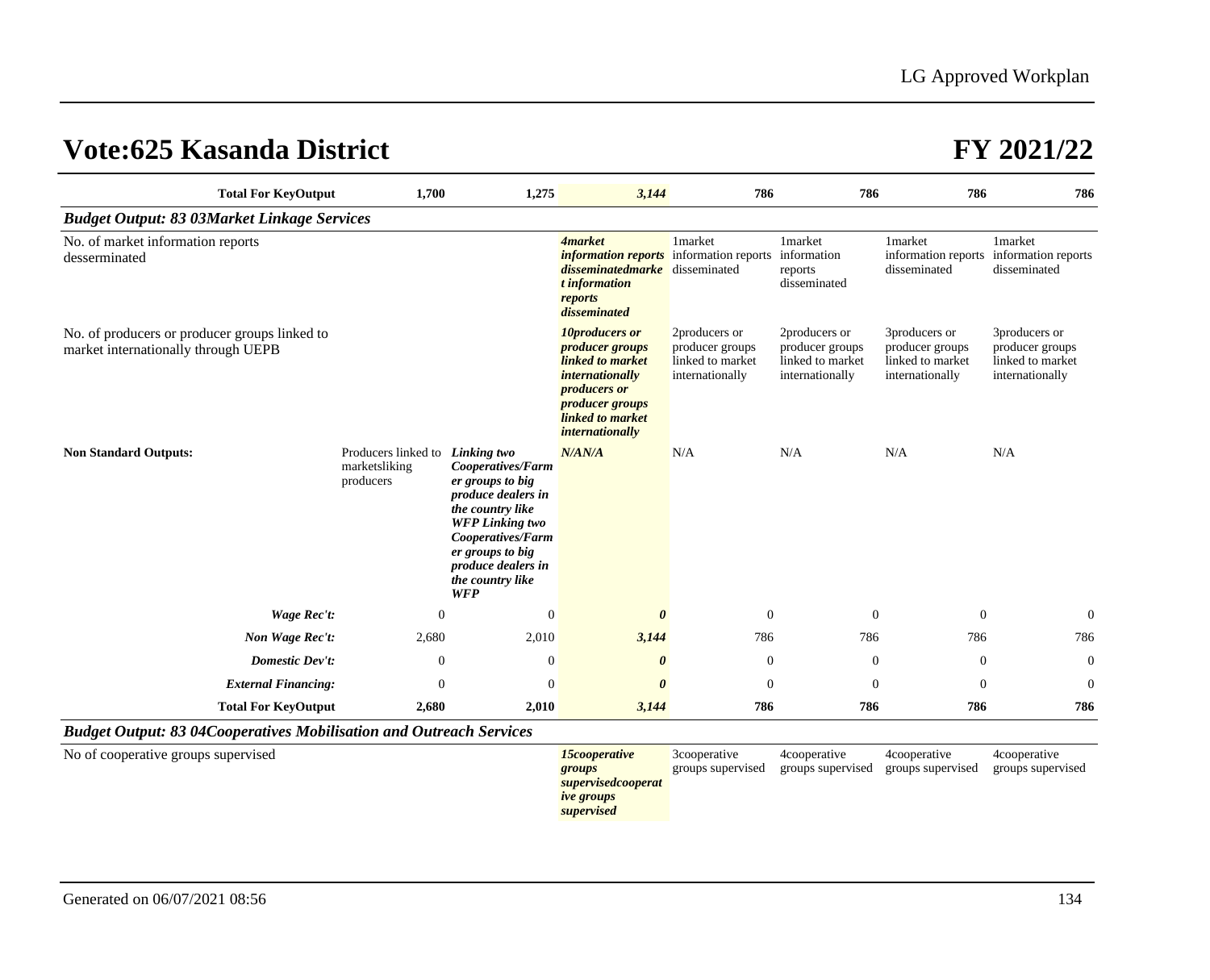|                                              |                                                                                                                                                                                        |                                                                                                                                                                                                     | <b>Mobilizing</b><br><i>cooperatives for</i><br>registration<br><b>Mobilizing</b><br><i>cooperatives for</i><br>registration<br><b>Mobilizing</b><br><i>cooperatives for</i><br>registration        | Mobilizing<br>cooperatives for<br>registration            | Mobilizing<br>cooperatives for<br>registration                            | registration<br>Mobilizing<br>cooperatives for<br>registration            | registration<br>Mobilizing<br>cooperatives for<br>registration            |
|----------------------------------------------|----------------------------------------------------------------------------------------------------------------------------------------------------------------------------------------|-----------------------------------------------------------------------------------------------------------------------------------------------------------------------------------------------------|-----------------------------------------------------------------------------------------------------------------------------------------------------------------------------------------------------|-----------------------------------------------------------|---------------------------------------------------------------------------|---------------------------------------------------------------------------|---------------------------------------------------------------------------|
| No. of cooperatives assisted in registration |                                                                                                                                                                                        |                                                                                                                                                                                                     | 15Assisting<br><b>Cooperatives</b><br>registration<br><b>Registering</b><br><b>CooperativesAssisti</b> Cooperatives<br>ng Cooperatives<br>registration<br><b>Registering</b><br><b>Cooperatives</b> | 3Assisting<br>Cooperatives<br>registration<br>Registering | 4Assisting<br>Cooperatives<br>registration<br>Registering<br>Cooperatives | 4Assisting<br>Cooperatives<br>registration<br>Registering<br>Cooperatives | 4Assisting<br>Cooperatives<br>registration<br>Registering<br>Cooperatives |
| <b>Non Standard Outputs:</b>                 | Registering 18<br>SACCO <sub>s</sub> for<br>Emyooga under<br>presidential<br>initiative for<br>Wealth and job<br>creationTraining<br>and monitoring the<br>Emyooga SACCOs SACCOs fully | <b>Registering 5</b><br><b>Cooperatives All</b><br>Emyooga SACCOs<br>fully registered<br>and<br><b>MonotoredRegister</b><br>ing 5 Cooperatives<br>All Emyooga<br>registered and<br><b>Monotored</b> | N/AN/A                                                                                                                                                                                              | N/A                                                       | N/A                                                                       | N/A                                                                       | N/A                                                                       |
| Wage Rec't:                                  | $\boldsymbol{0}$                                                                                                                                                                       | $\boldsymbol{0}$                                                                                                                                                                                    | $\boldsymbol{\theta}$                                                                                                                                                                               | $\boldsymbol{0}$                                          | $\mathbf{0}$                                                              | $\mathbf{0}$                                                              | $\overline{0}$                                                            |
| Non Wage Rec't:                              | 3,850                                                                                                                                                                                  | 2,887                                                                                                                                                                                               | 4,144                                                                                                                                                                                               | 1,036                                                     | 1,036                                                                     | 1,036                                                                     | 1,036                                                                     |
| Domestic Dev't:                              | $\boldsymbol{0}$                                                                                                                                                                       | $\mathbf{0}$                                                                                                                                                                                        | $\boldsymbol{\theta}$                                                                                                                                                                               | $\boldsymbol{0}$                                          | $\mathbf{0}$                                                              | $\boldsymbol{0}$                                                          | $\mathbf{0}$                                                              |
| <b>External Financing:</b>                   | $\mathbf{0}$                                                                                                                                                                           | $\overline{0}$                                                                                                                                                                                      | $\theta$                                                                                                                                                                                            | $\mathbf{0}$                                              | $\overline{0}$                                                            | $\boldsymbol{0}$                                                          | $\mathbf{0}$                                                              |
| <b>Total For KeyOutput</b>                   | 3,850                                                                                                                                                                                  | 2,887                                                                                                                                                                                               | 4,144                                                                                                                                                                                               | 1,036                                                     | 1,036                                                                     | 1,036                                                                     | 1,036                                                                     |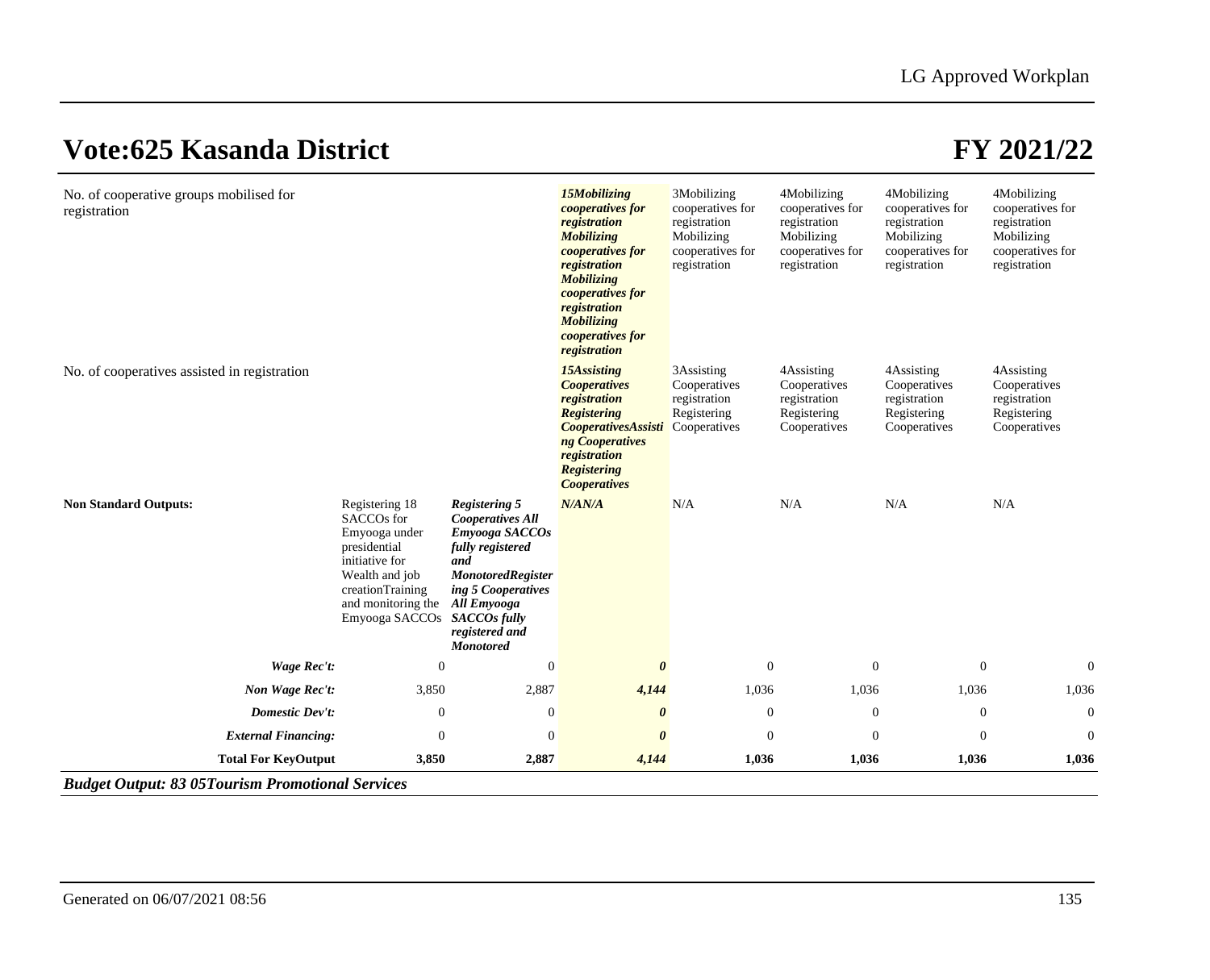| No. and name of hospitality facilities (e.g.<br>Lodges, hotels and restaurants)  |                                                                                             |                                                                                                            | 4Kyato Hotels,<br><b>Silent Inn Lodges,</b>                                                                                                                                                     | 1 Kyato Hotels,<br>Silent Inn Lodges,                                                   | 1 Kyato Hotels,<br>Silent Inn Lodges,                                                   | 1 Kyato Hotels,<br>Silent Inn Lodges,                                                   | 1 Kyato Hotels,<br>Silent Inn Lodges,                                                   |
|----------------------------------------------------------------------------------|---------------------------------------------------------------------------------------------|------------------------------------------------------------------------------------------------------------|-------------------------------------------------------------------------------------------------------------------------------------------------------------------------------------------------|-----------------------------------------------------------------------------------------|-----------------------------------------------------------------------------------------|-----------------------------------------------------------------------------------------|-----------------------------------------------------------------------------------------|
|                                                                                  |                                                                                             |                                                                                                            | Kiganda Hill side,<br><b>Sure deal</b><br>entertainment<br><b>CentreKyato</b><br><b>Hotels, Silent Inn</b><br>Lodges, Kiganda<br><b>Hill side, Sure deal</b><br>entertainment<br><b>Centre</b>  | Kiganda Hill side,<br>Sure deal<br>entertainment<br>Centre                              | Kiganda Hill side,<br>Sure deal<br>entertainment<br>Centre                              | Kiganda Hill side,<br>Sure deal<br>entertainment<br>Centre                              | Kiganda Hill side,<br>Sure deal<br>entertainment<br>Centre                              |
| No. and name of new tourism sites identified                                     |                                                                                             |                                                                                                            | <b>H</b> dentifying new<br>tourism<br>sitesIdentifying<br>new tourism sites                                                                                                                     | 1Identifying new<br>tourism sites                                                       | 1Identifying new<br>tourism sites                                                       | 1Identifying new<br>tourism sites                                                       | 1Identifying new<br>tourism sites                                                       |
| No. of tourism promotion activities<br>meanstremed in district development plans |                                                                                             |                                                                                                            | 2Tourism<br><i>promotion activities</i><br>mainstreamed in<br>district<br>development<br><i>plansTourism</i><br><i>promotion activities</i><br>mainstreamed in<br>district<br>development plans | 1Tourism<br>promotion<br>activities<br>mainstreamed in<br>district<br>development plans | 1Tourism<br>promotion<br>activities<br>mainstreamed in<br>district<br>development plans | 1Tourism<br>promotion<br>activities<br>mainstreamed in<br>district<br>development plans | 1Tourism<br>promotion<br>activities<br>mainstreamed in<br>district<br>development plans |
| <b>Non Standard Outputs:</b>                                                     | tourism centers<br>monitored and<br>inspectedmonitorin<br>g and inspecting<br>tourism areas | One tourism site<br>identified and<br><b>RegisteredOne</b><br>tourism site<br>identified and<br>Registered | N/AN/A                                                                                                                                                                                          | N/A                                                                                     | N/A                                                                                     | N/A                                                                                     | N/A                                                                                     |
| Wage Rec't:                                                                      | $\mathbf{0}$                                                                                | $\overline{0}$                                                                                             | $\boldsymbol{\theta}$                                                                                                                                                                           | $\overline{0}$                                                                          | $\overline{0}$                                                                          | $\theta$                                                                                | $\theta$                                                                                |
| Non Wage Rec't:                                                                  | 1,510                                                                                       | 1,133                                                                                                      | 2,144                                                                                                                                                                                           | 536                                                                                     | 536                                                                                     | 536                                                                                     | 536                                                                                     |
| <b>Domestic Dev't:</b>                                                           | $\mathbf{0}$                                                                                | $\boldsymbol{0}$                                                                                           | $\boldsymbol{\theta}$                                                                                                                                                                           | $\overline{0}$                                                                          | $\mathbf{0}$                                                                            | $\boldsymbol{0}$                                                                        | $\theta$                                                                                |
| <b>External Financing:</b>                                                       | $\mathbf{0}$                                                                                | $\overline{0}$                                                                                             | $\boldsymbol{\theta}$                                                                                                                                                                           | $\overline{0}$                                                                          | $\theta$                                                                                | $\mathbf{0}$                                                                            | $\boldsymbol{0}$                                                                        |
| <b>Total For KeyOutput</b>                                                       | 1,510                                                                                       | 1,133                                                                                                      | 2,144                                                                                                                                                                                           | 536                                                                                     | 536                                                                                     | 536                                                                                     | 536                                                                                     |
| <b>Budget Output: 83 06Industrial Development Services</b>                       |                                                                                             |                                                                                                            |                                                                                                                                                                                                 |                                                                                         |                                                                                         |                                                                                         |                                                                                         |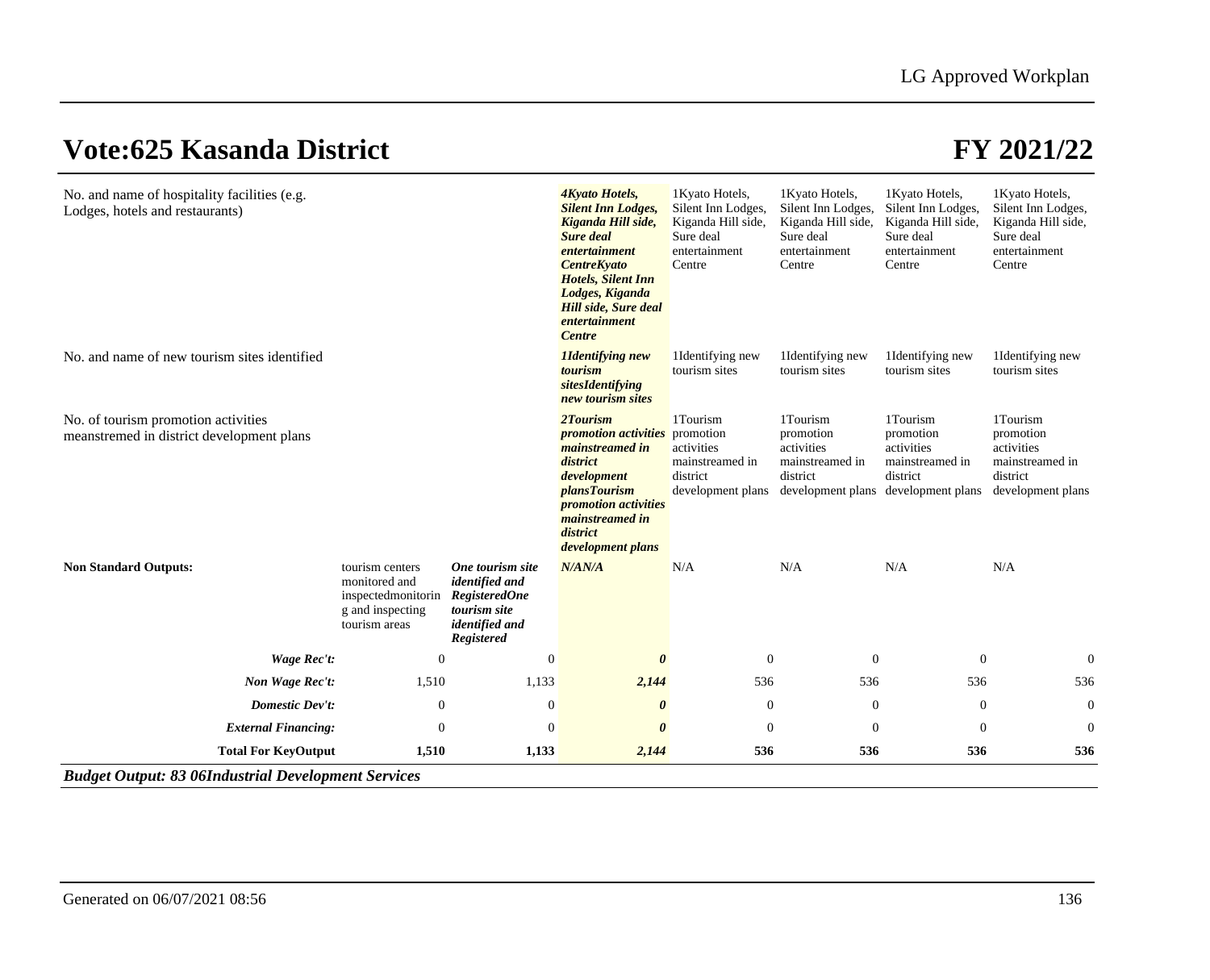| A report on the nature of value addition<br>support existing and needed    |                                             |                                                                               | 4Reports on the<br>nature of value<br><i>addition</i> support<br>existing and<br>needed<br><b>Producing</b><br>reportsReports on<br>the nature of value<br>addition support<br>existing and<br>needed<br><b>Producing reports</b> | 1 Reports on the<br>nature of value<br>addition support<br>existing and<br>needed<br>Producing reports | 1 Reports on the<br>nature of value<br>addition support<br>existing and<br>needed<br>Producing reports | 1 Reports on the<br>nature of value<br>addition support<br>existing and<br>needed<br>Producing reports | 1 Reports on the<br>nature of value<br>addition support<br>existing and<br>needed<br>Producing reports |
|----------------------------------------------------------------------------|---------------------------------------------|-------------------------------------------------------------------------------|-----------------------------------------------------------------------------------------------------------------------------------------------------------------------------------------------------------------------------------|--------------------------------------------------------------------------------------------------------|--------------------------------------------------------------------------------------------------------|--------------------------------------------------------------------------------------------------------|--------------------------------------------------------------------------------------------------------|
| No. of opportunities identified for industrial<br>development              |                                             |                                                                               | <i><u><b>AOpportunities</b></u></i><br><i>identified for</i><br>industrial<br>developmentOpport<br>unities identified<br>for industrial<br>development                                                                            | 1Opportunities<br>identified for<br>industrial<br>development                                          | 1Opportunities<br>identified for<br>industrial<br>development                                          | 1Opportunities<br>identified for<br>industrial<br>development                                          | 1Opportunities<br>identified for<br>industrial<br>development                                          |
| No. of producer groups identified for<br>collective value addition support |                                             |                                                                               | <i><b>4producer groups</b></i><br><i>identified for</i><br>collective value<br>addition<br>supportproducer<br>groups identified<br>for collective value<br><i>addition</i> support                                                | 1producer groups<br>identified for<br>collective value<br>addition support                             | 1producer groups<br>identified for<br>collective value<br>addition support                             | 1producer groups<br>identified for<br>collective value<br>addition support                             | 1producer groups<br>identified for<br>collective value<br>addition support                             |
| No. of value addition facilities in the district                           |                                             |                                                                               | <b><i>Svalue</i></b> addition<br>facilities in the<br>districtvalue<br>addition facilities<br>in the district                                                                                                                     | 2value addition<br>facilities in the<br>district                                                       | 1 value addition<br>facilities in the<br>district                                                      | 1 value addition<br>facilities in the<br>district                                                      | 1value addition<br>facilities in the<br>district                                                       |
| <b>Non Standard Outputs:</b>                                               | Monitoring<br>industrial<br>areasmonitoring | <b>Monitoring</b><br>industrial<br><i>areasMonitoring</i><br>industrial areas | N/AN/A                                                                                                                                                                                                                            | N/A                                                                                                    | N/A                                                                                                    | N/A                                                                                                    | N/A                                                                                                    |
| Wage Rec't:                                                                | $\mathbf{0}$                                | $\boldsymbol{0}$                                                              | $\boldsymbol{\theta}$                                                                                                                                                                                                             | $\boldsymbol{0}$                                                                                       | $\boldsymbol{0}$                                                                                       | $\boldsymbol{0}$                                                                                       | $\mathbf{0}$                                                                                           |
| Non Wage Rec't:                                                            | 1,000                                       | 750                                                                           | 3,144                                                                                                                                                                                                                             | 786                                                                                                    | 786                                                                                                    | 786                                                                                                    | 786                                                                                                    |
| Domestic Dev't:                                                            | $\mathbf{0}$                                | $\boldsymbol{0}$                                                              | $\boldsymbol{\theta}$                                                                                                                                                                                                             | $\theta$                                                                                               | $\boldsymbol{0}$                                                                                       | $\boldsymbol{0}$                                                                                       | $\boldsymbol{0}$                                                                                       |
| <b>External Financing:</b>                                                 | $\mathbf{0}$                                | $\boldsymbol{0}$                                                              | $\boldsymbol{\theta}$                                                                                                                                                                                                             | $\boldsymbol{0}$                                                                                       | $\boldsymbol{0}$                                                                                       | $\boldsymbol{0}$                                                                                       | $\mathbf{0}$                                                                                           |
| <b>Total For KeyOutput</b>                                                 | 1,000                                       | 750                                                                           | 3,144                                                                                                                                                                                                                             | 786                                                                                                    | 786                                                                                                    | 786                                                                                                    | 786                                                                                                    |